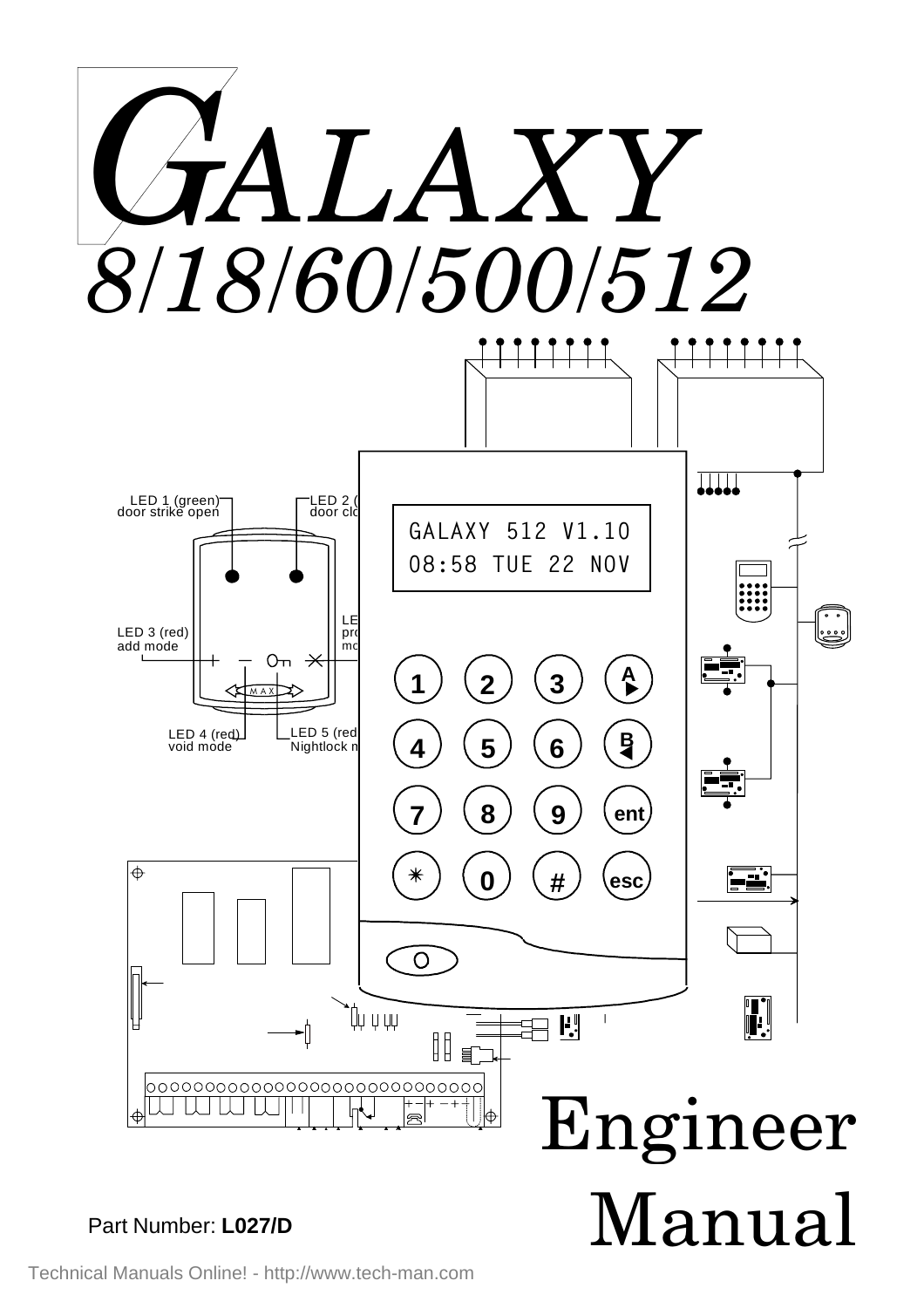# **Table of Contents**

| Section 3: Optional Modules and Facilities 3-1 |  |
|------------------------------------------------|--|
|                                                |  |
|                                                |  |
|                                                |  |
|                                                |  |
|                                                |  |
|                                                |  |
|                                                |  |
|                                                |  |
|                                                |  |
|                                                |  |
|                                                |  |
|                                                |  |
|                                                |  |
|                                                |  |
|                                                |  |
|                                                |  |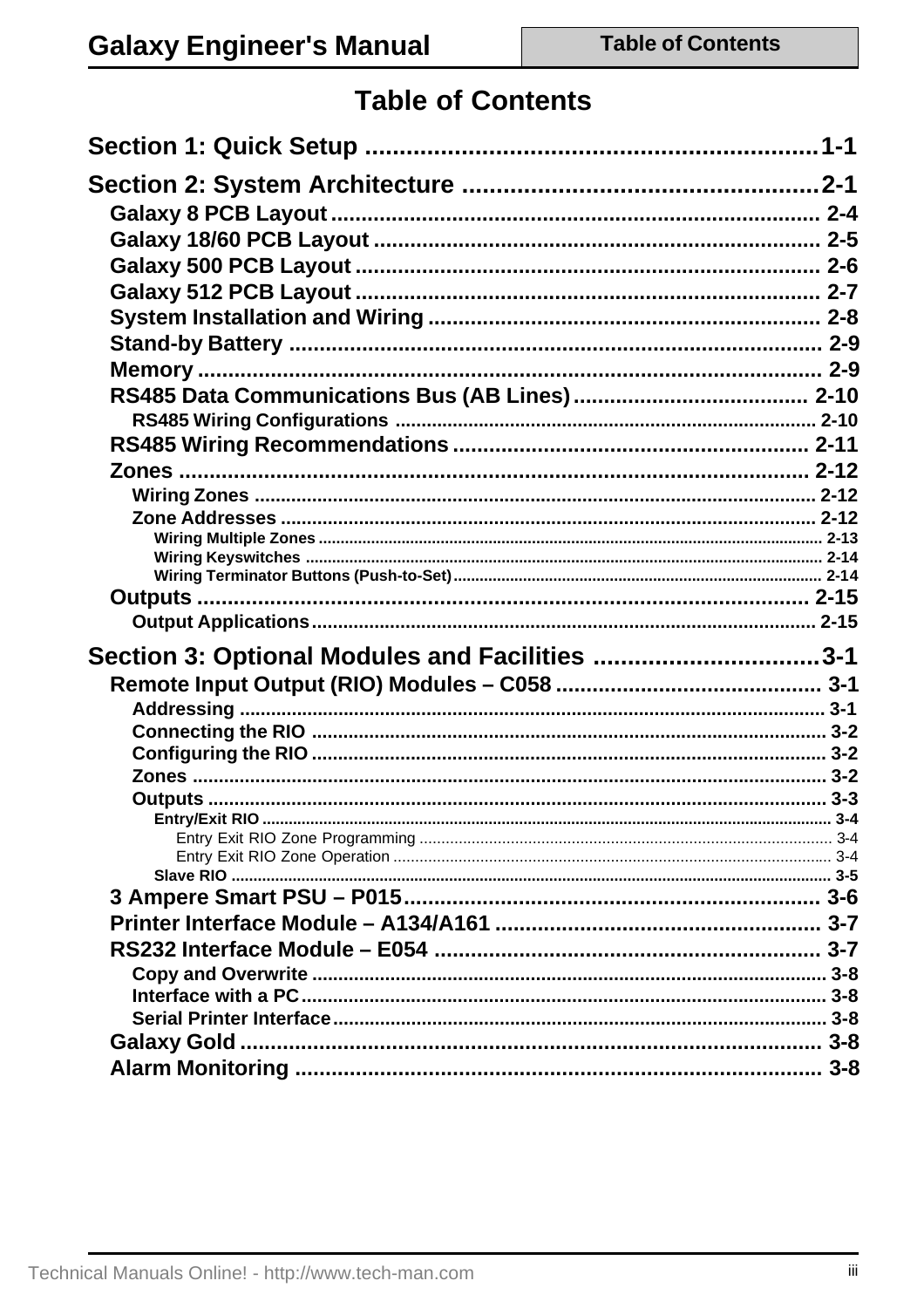|                                                            | $5-6$ |
|------------------------------------------------------------|-------|
|                                                            |       |
|                                                            |       |
| Operating Instructions (Stand-Alone and On-Line Modes) 5-7 |       |
|                                                            |       |
|                                                            |       |
|                                                            |       |
|                                                            |       |
|                                                            |       |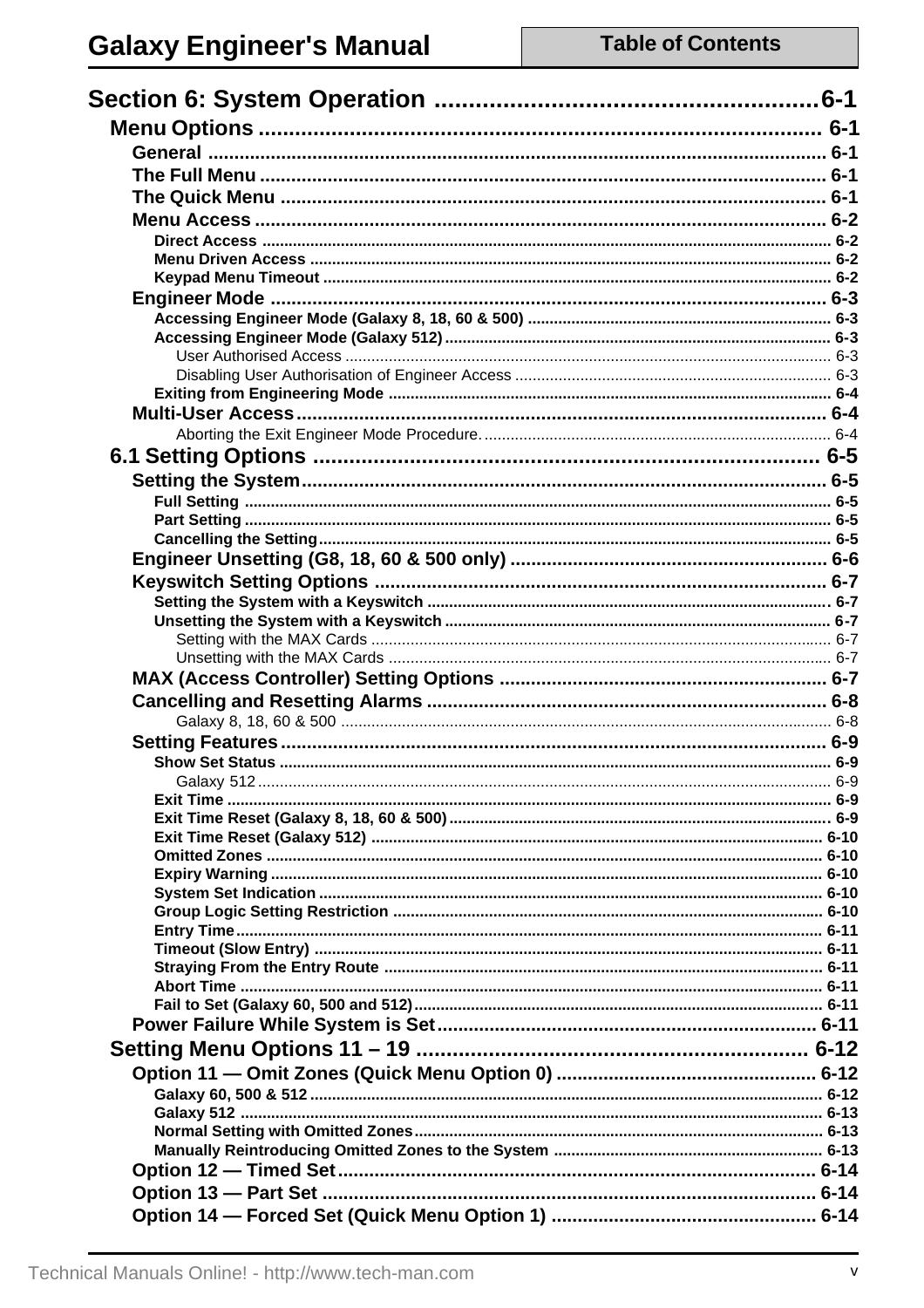| Option 22 - Display Log |  |
|-------------------------|--|
|                         |  |
|                         |  |
|                         |  |
|                         |  |
|                         |  |
|                         |  |
|                         |  |
|                         |  |
|                         |  |
|                         |  |
|                         |  |
|                         |  |
|                         |  |
|                         |  |
|                         |  |
|                         |  |
|                         |  |
|                         |  |
|                         |  |
|                         |  |
|                         |  |
|                         |  |
|                         |  |
|                         |  |
|                         |  |
|                         |  |
| 1 = Modify PIN          |  |
|                         |  |
|                         |  |
|                         |  |
|                         |  |
|                         |  |
|                         |  |
|                         |  |
|                         |  |
|                         |  |
|                         |  |
|                         |  |
|                         |  |
|                         |  |
|                         |  |
|                         |  |
|                         |  |
|                         |  |
|                         |  |
|                         |  |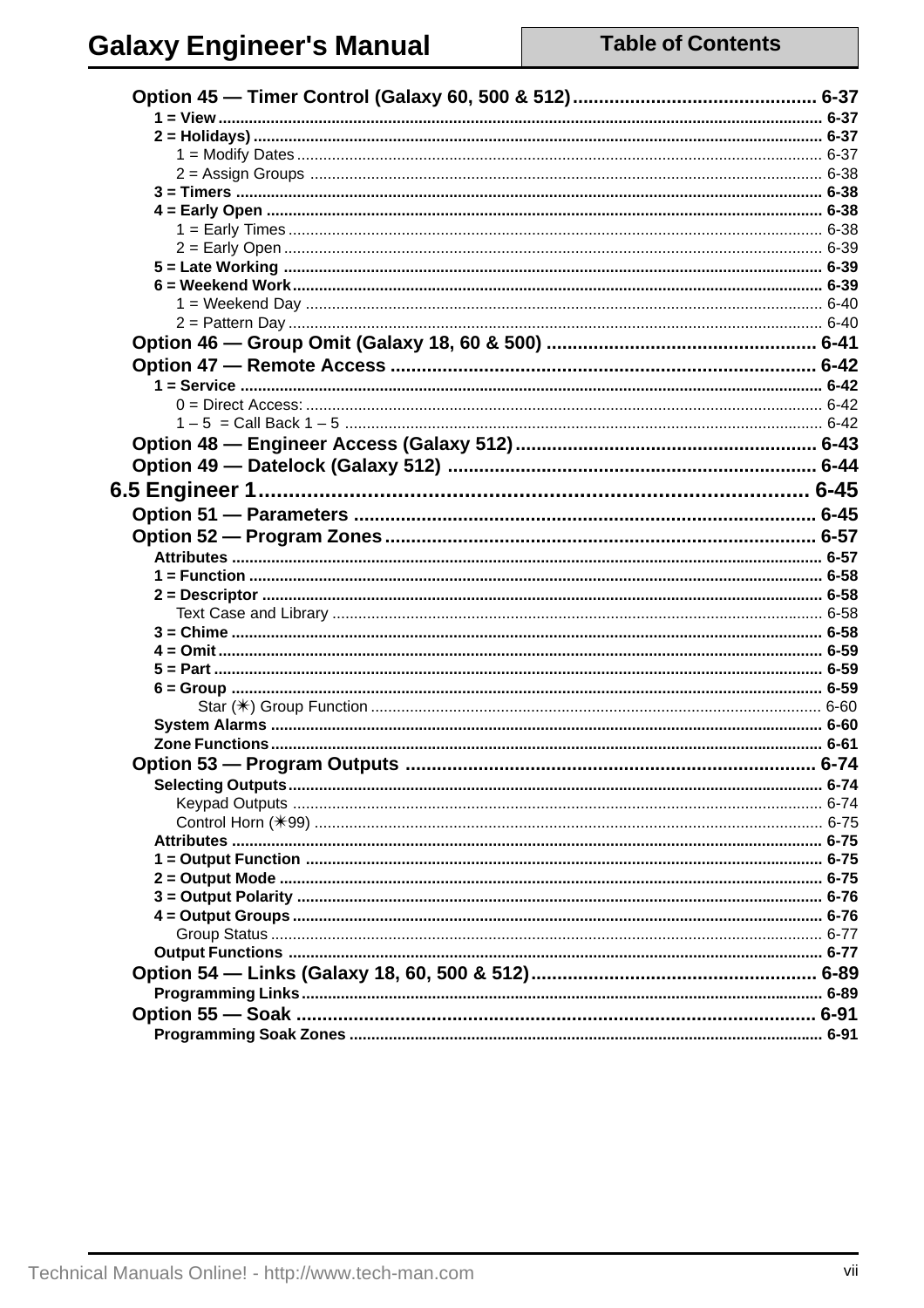| $4 =$ Output Groups |  |
|---------------------|--|
|                     |  |
|                     |  |
|                     |  |
|                     |  |
|                     |  |
|                     |  |
|                     |  |
|                     |  |
|                     |  |
|                     |  |
|                     |  |
|                     |  |
|                     |  |
|                     |  |
|                     |  |
|                     |  |
|                     |  |
|                     |  |
|                     |  |
|                     |  |
|                     |  |
|                     |  |
|                     |  |
|                     |  |
|                     |  |
|                     |  |
|                     |  |
|                     |  |
|                     |  |
|                     |  |
|                     |  |
|                     |  |
|                     |  |
|                     |  |
|                     |  |
|                     |  |
|                     |  |
|                     |  |
|                     |  |
|                     |  |
|                     |  |
|                     |  |
|                     |  |
|                     |  |
|                     |  |
|                     |  |
|                     |  |
|                     |  |
|                     |  |
|                     |  |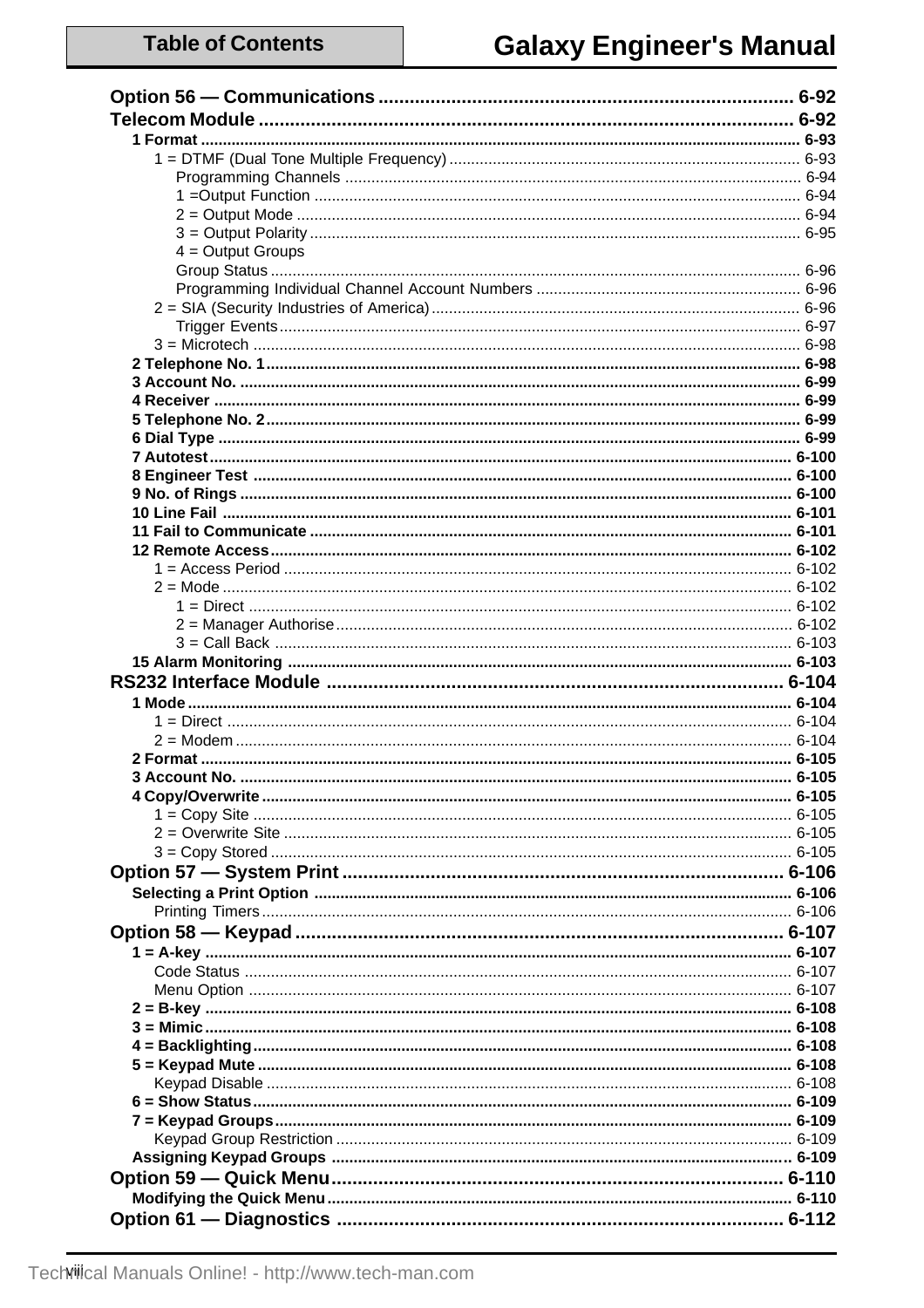# **Galaxy Engineer's Manual**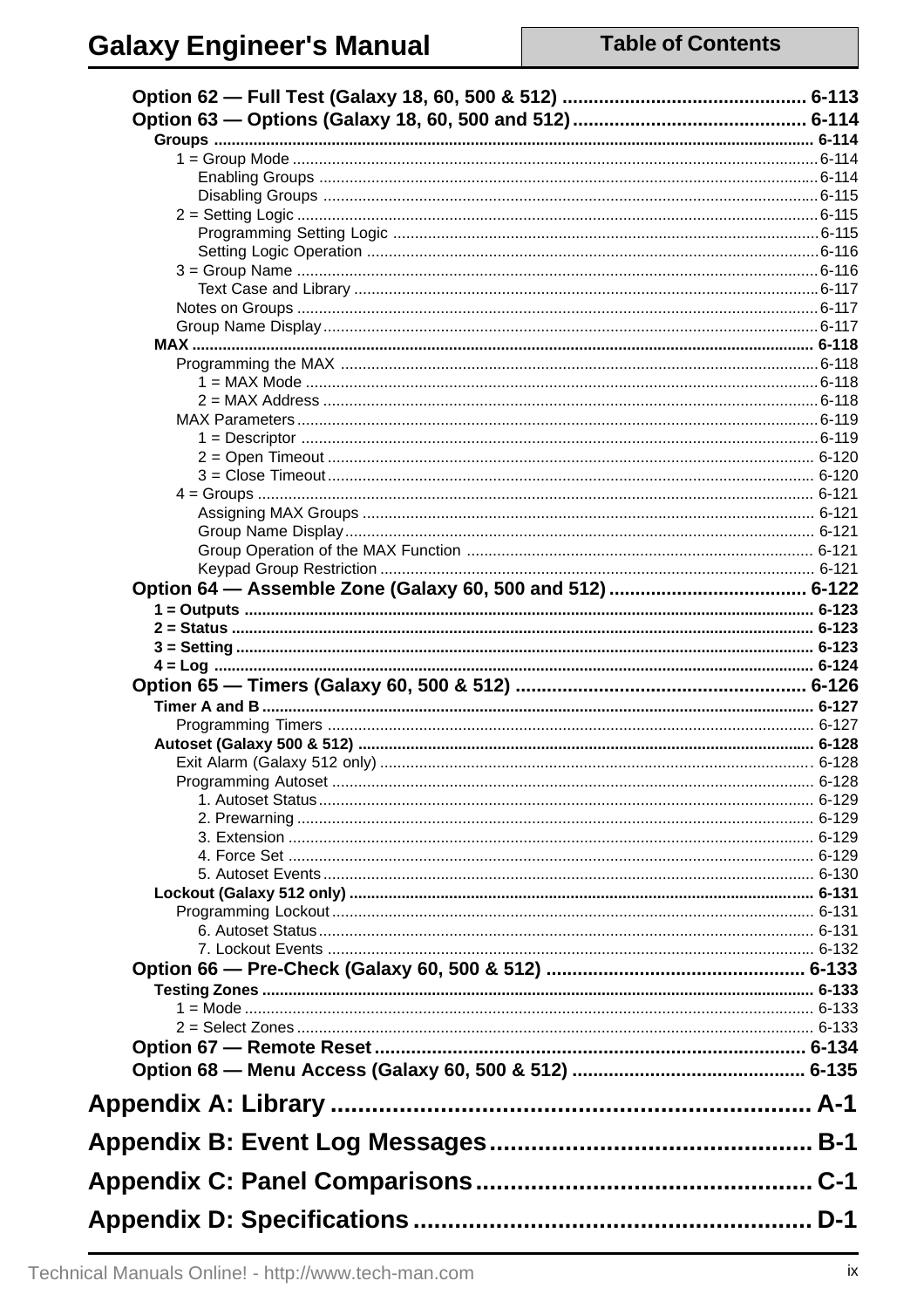## **Section 1: Quick Setup**

To quickly set up the Galaxy control panel for programming follow these simple steps:

- **1.** Connect a 1k  $\Omega$  (1%) resistor across each of the zones on the panel and RIO (if connected).
- **2.** Ensure that the tamper return loop the terminal marked as **T** on the PCB — is a complete loop. **NOTE:** This is factory set as a completed loop with a 0 V return.
- **3.** Connect a keypad to the **AB LINE** terminals on the control panel. The Galaxy 500 and 512 has four **AB LINE** terminals. Connect the terminals as follows:

| <b>Control Panel Keypad</b> |      |
|-----------------------------|------|
| $^{+}$                      | $^+$ |
|                             |      |
| A                           | A    |
| R                           | R    |

- **4.** Connect a 680 Ω End Of Line (EOL) resistor across the **A** and **B** terminals of the keypad.
- **5.** Ensure that the keypad is fitted to the keypad mounting bracket. A keypad tamper will occur if the tamper spring is not retained when the panel is powered up.
- **6.** Connect the mains wiring to the control panel. **Do not** switch the mains ON.
- **7.** Replace the control panel lid and secure the fastening screw.
- **8.** Switch on the mains voltage (230 Va.c. / 50 Hz).
- **9.** The following sequence of events occur:
	- the keypad buzzer and control panel horn (if fitted) activate momentarily,
	- flashing \*\*\*\*\*\*\*\*\*\*\*\*\*\*\*\*\*\*\* is displayed on the keypad,
	- the sounders stop and the keypad displays become blank,
	- the green power LED lights,
	- the default banner is displayed on the keypad.

| GALAXY 60 V1.10<br>01:01 SUN 01 JAN |  |  |
|-------------------------------------|--|--|
|                                     |  |  |

**10.** The system is now ready to be programmed. Refer to **Section 6: System Operation** for programming details.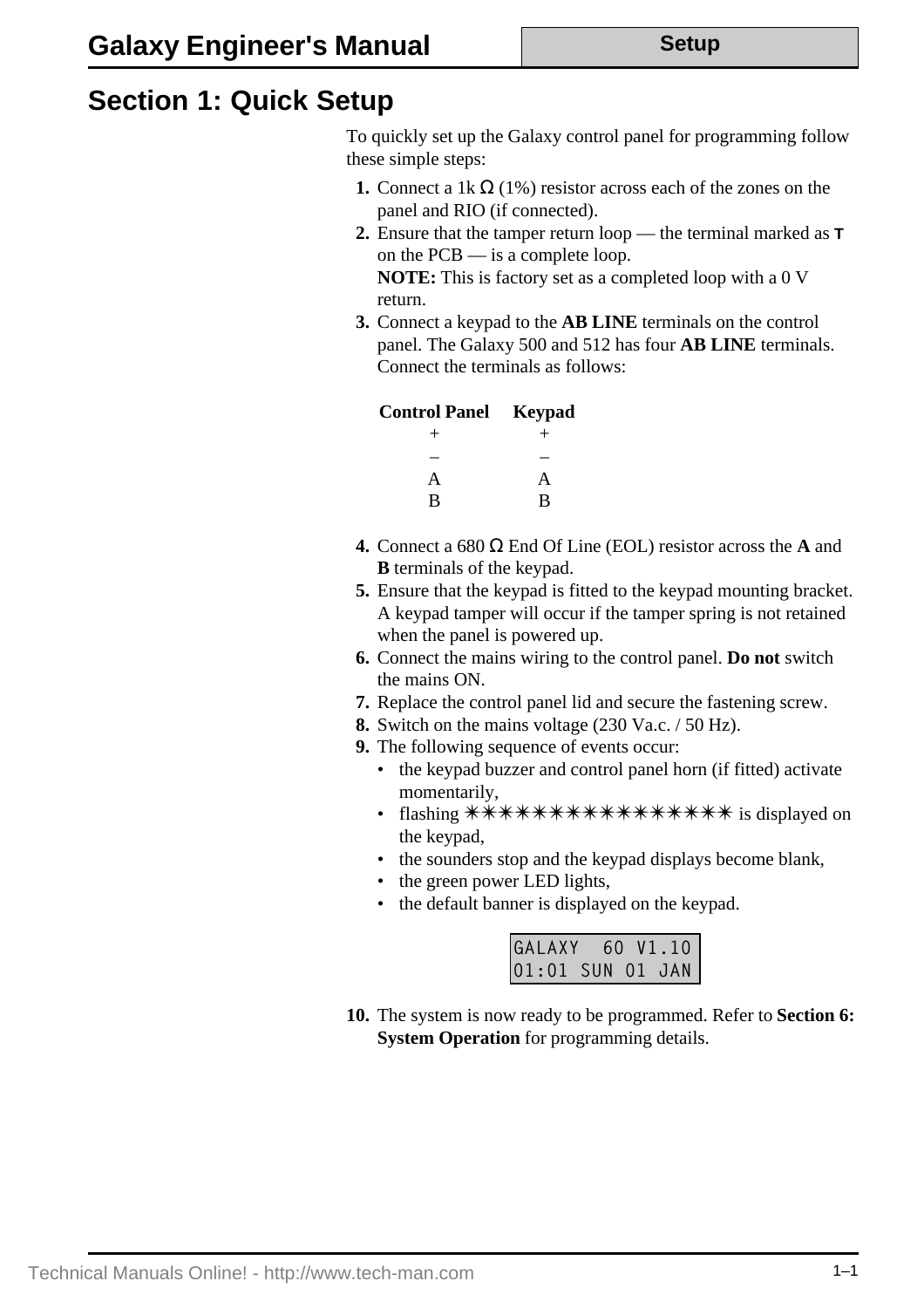

## **Section 2: System Architecture**

|                                                                     |              | On-board       |       | <b>RIOS</b>    |              |                |       | Keypads           | <b>MAX</b> |
|---------------------------------------------------------------------|--------------|----------------|-------|----------------|--------------|----------------|-------|-------------------|------------|
|                                                                     | <b>Zones</b> | <b>Outputs</b> | Poss. | <b>Address</b> | <b>Zones</b> | <b>Outputs</b> | Poss. | <b>Address</b>    | Poss.      |
| Galaxy 8                                                            | 8            | 6              | 0     |                | —            |                | 16    | $0 - 9, A - F$    |            |
| Galaxy 18                                                           | 10           | 6              |       | 2              | 8            | 4              | 16    | $0 - 9, A - F$    | 2          |
| Galaxy 60                                                           | 12           | 6              | 6     | $2 - 7$        | $8 - 48$     | $4 - 24$       | 16    | $0 - 9$ , $A - F$ | 4          |
| $Tch$ , 0.1 $Cch$ , 0.10 and $\Omega$ Surface $Cen$ Squatrons tions |              |                |       |                |              |                |       |                   |            |

**Table 2-1. Galaxy 8, 18 and 60 System Configurations**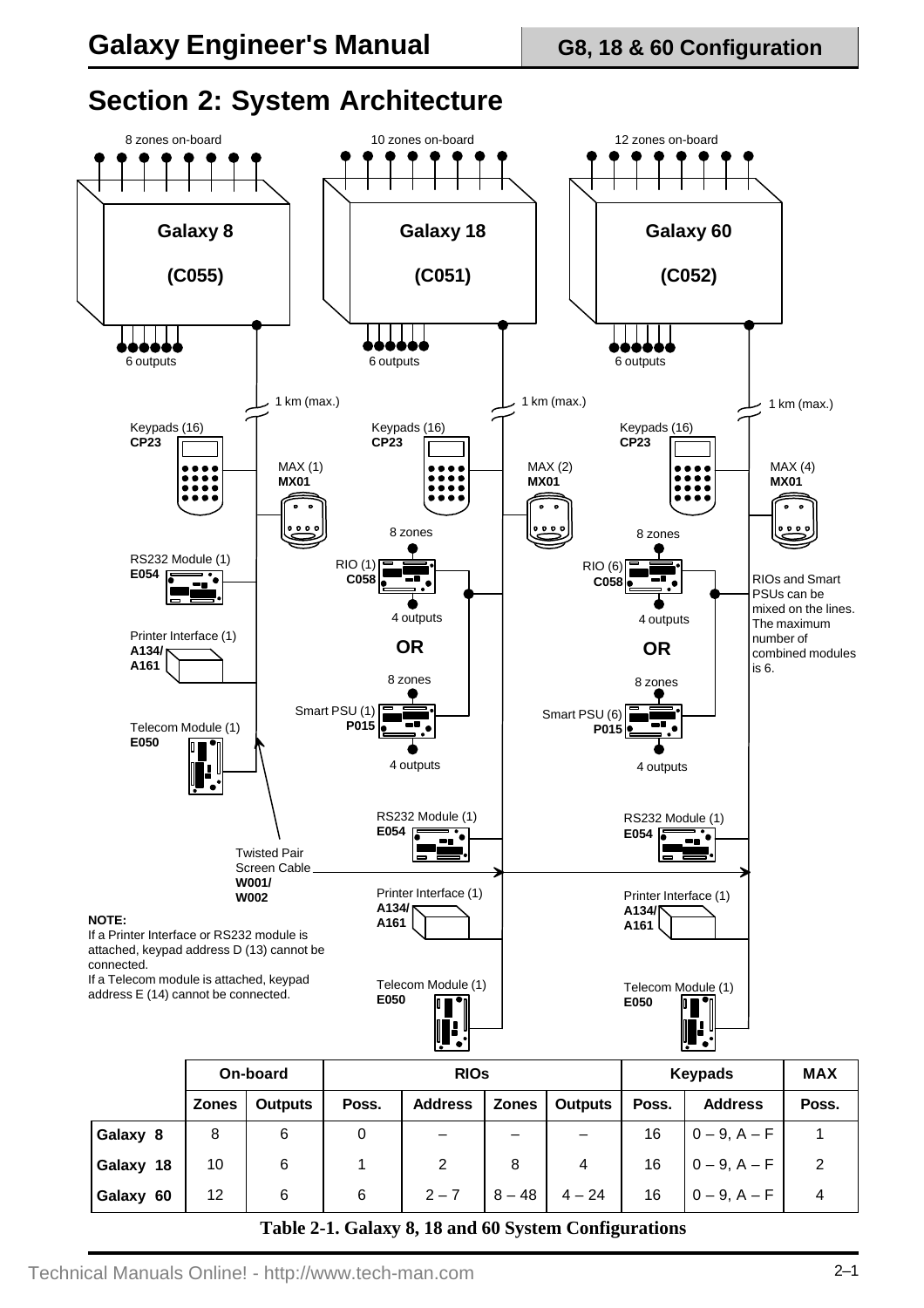### **G500 & 512 Configuration**

## **Galaxy Engineer's Manual**



|     |                 |       | On-board | <b>RIOS/Smart PSUs</b> |                   |              |                | Keypads | <b>MAX</b>        |                |
|-----|-----------------|-------|----------|------------------------|-------------------|--------------|----------------|---------|-------------------|----------------|
|     | Galaxy Panel    | Zones | Outputs  | Poss.                  | <b>Address</b>    | <b>Zones</b> | <b>Outputs</b> | Poss.   | <b>Address</b>    | Poss.          |
| 500 | (line 1)        | 0     | 4        | 15                     | $1 - 9$ , $A - F$ | 504          | 256            | 8       | $0 - 4$ , D, E, F | $\overline{4}$ |
|     | (lines 2, 3, 4) |       |          | 16                     | $0 - 9, A - F$    |              |                | 8       | $0 - 7$           | 4              |
| 512 | (line 1)        | 8     | 8        | 15                     | $1 - 9$ , $A - F$ | 504          | 256            | 8       | $0 - 4$ , D, E, F | 8              |
|     | (lines 2, 3, 4) |       |          | 16                     | $0 - 9$ , $A - F$ |              |                | 8       | $0 - 7$           | 8              |

### **Table 2-2. Galaxy 8, 18 and 60 System Configurations**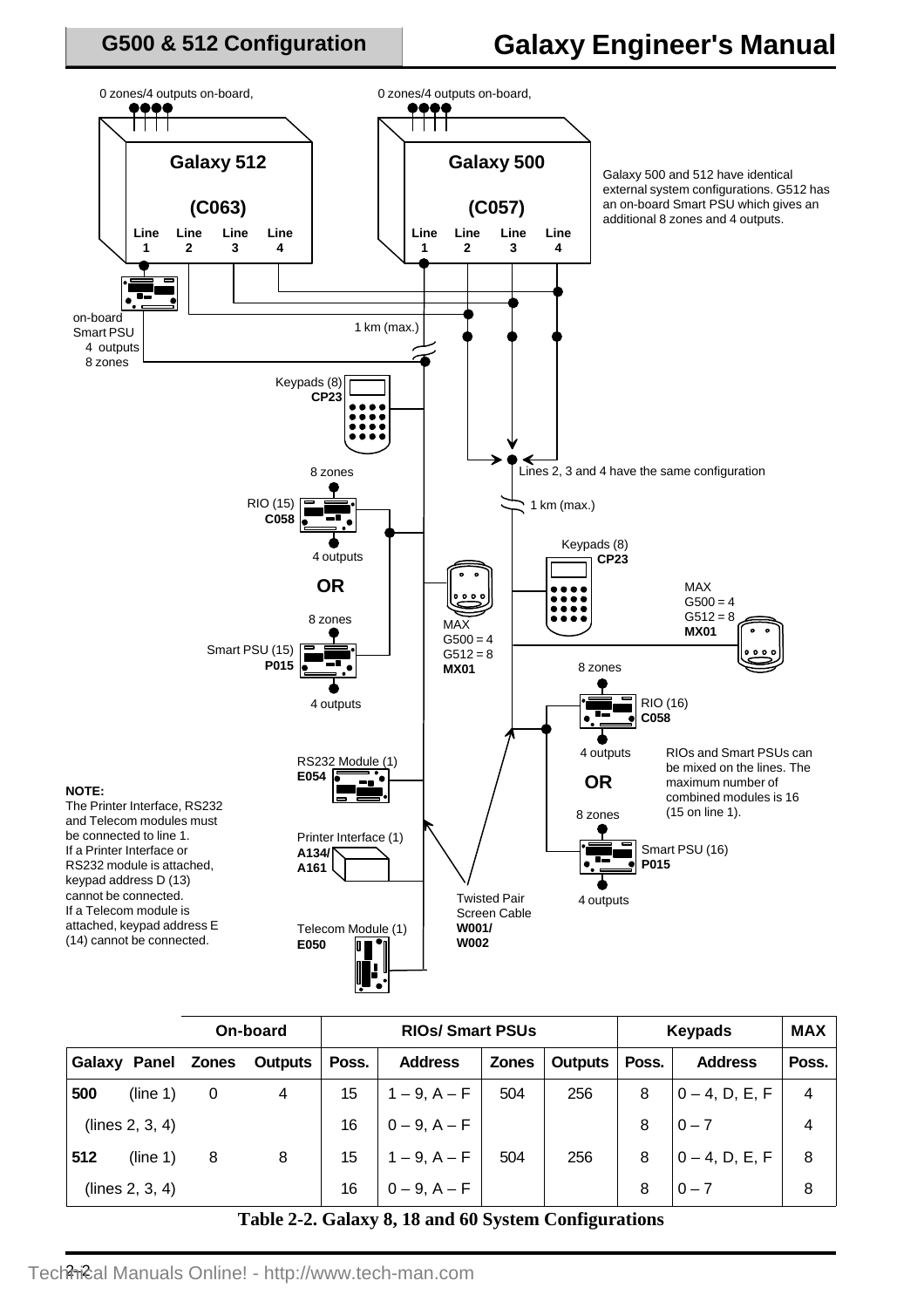| <b>Description</b>                 |                                | Part<br>No.      |  |  |  |  |
|------------------------------------|--------------------------------|------------------|--|--|--|--|
|                                    | Galaxy 8 (requires LCD keypad) |                  |  |  |  |  |
| Galaxy 8 Pack                      |                                | C056             |  |  |  |  |
| Galaxy 18 (requires keypad)        |                                | C <sub>051</sub> |  |  |  |  |
| Galaxy 60 (requires keypad)        |                                | C <sub>052</sub> |  |  |  |  |
| Galaxy 500 (requires keypad)       |                                | C <sub>057</sub> |  |  |  |  |
| Galaxy 512 (requires keypad)       |                                | C <sub>063</sub> |  |  |  |  |
| Galaxy Mk3 LCD Keypad              |                                | CP23             |  |  |  |  |
| Galaxy RIO (Remote Input Output)   |                                | C058             |  |  |  |  |
| Galaxy MAX Reader                  |                                | <b>MX01</b>      |  |  |  |  |
| Galaxy MAX Cards                   | <b>MX04</b>                    |                  |  |  |  |  |
| Galaxy MAX Fobs                    | <b>MX03</b>                    |                  |  |  |  |  |
| RS232 Interface Module             | (Boxed)                        |                  |  |  |  |  |
|                                    | (PCB)                          | A169             |  |  |  |  |
| Galaxy Printer Interface           | (6 pin DIN)                    | A134             |  |  |  |  |
|                                    | $(25$ way D)                   | A161             |  |  |  |  |
| Engineer Keypad Cable              |                                | A136             |  |  |  |  |
| <b>Twisted Pair Screened Cable</b> |                                |                  |  |  |  |  |
| 1 x pair (Belden Equivalent 8723)  | W001                           |                  |  |  |  |  |
| 2 x pair (Belden Equivalent 8769)  | W002                           |                  |  |  |  |  |
| Power Supplies (boxed)             | 1A                             | P019             |  |  |  |  |
|                                    | 3A                             | P017             |  |  |  |  |
|                                    | Smart 3A                       | P015             |  |  |  |  |

**Table 2-3. Parts List**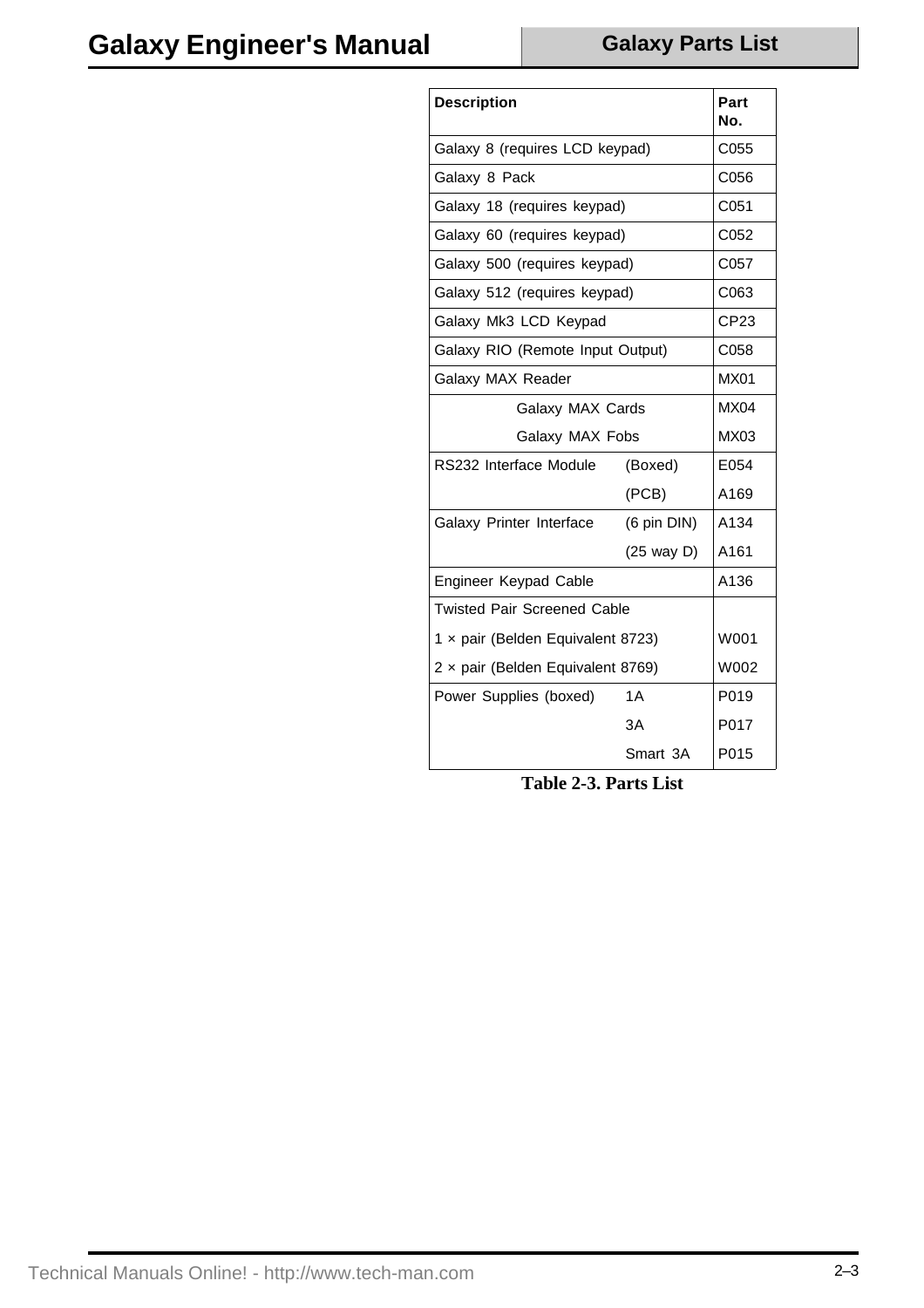## **Galaxy 8 PCB Layout**



**Figure 2-1. Galaxy 8 PCB Layout**

The five transistorised outputs on the Galaxy 8 are converted to open collectors by cutting the appropriate pull-up resistor. Refer to Table 2-4.

| <b>Output</b><br><b>Number</b> | Pull-up<br><b>Resistor</b> |
|--------------------------------|----------------------------|
| 1001                           | R42                        |
| 1002                           | R44                        |
| 1011                           | R46                        |
| 1013                           | R49                        |
| 1014                           | R51                        |

**Table 2-4. Galaxy 8 Output Pull-up Resistors**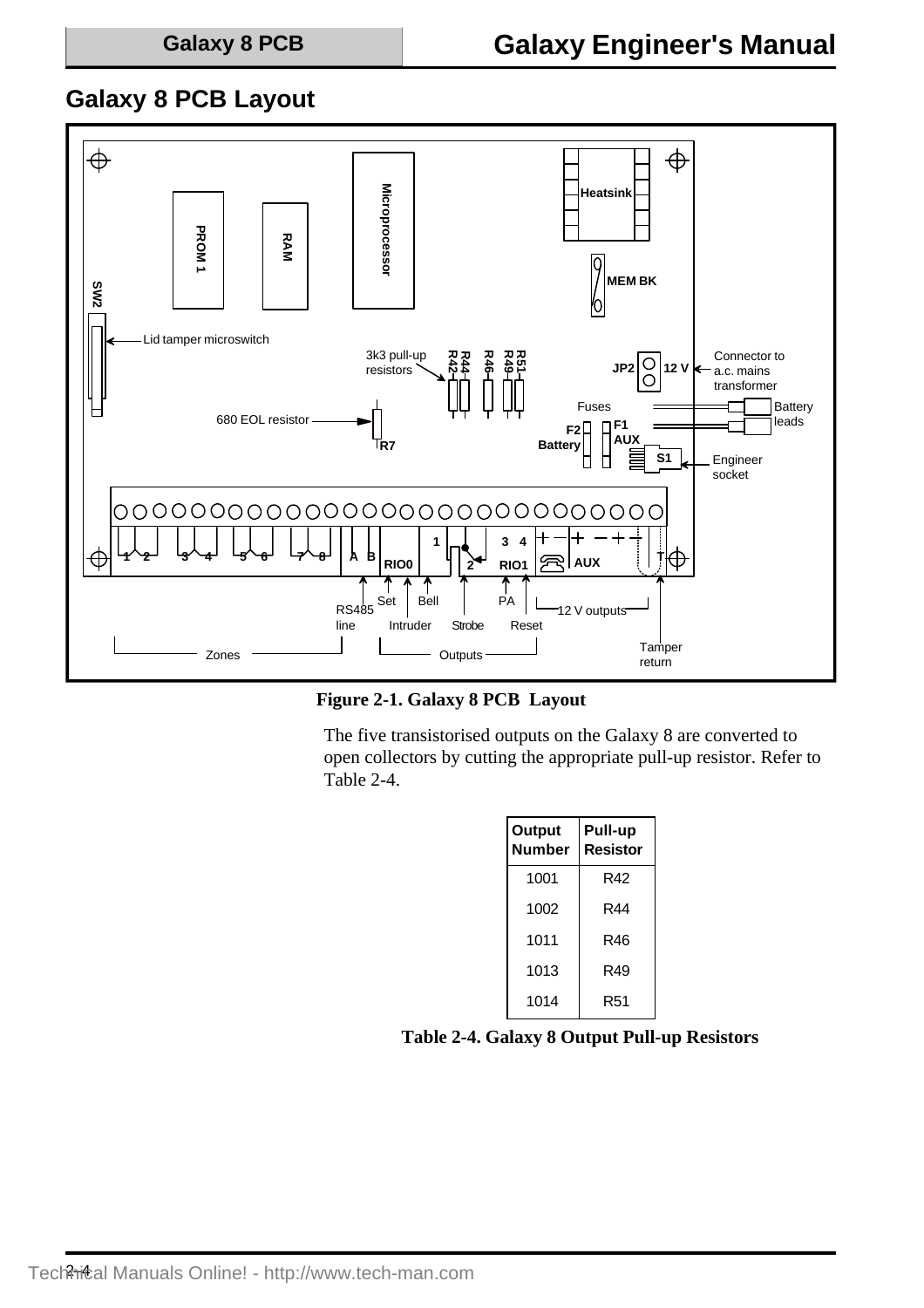## **Galaxy 18/60 PCB Layout**



**Figure 2-2. Galaxy 18/60 PCB Layout**

The five transistorised outputs on the Galaxy 18/60 are converted to open collectors by cutting the appropriate pull-up resistor. Refer to Table 2-5.

| Output<br><b>Number</b> | Pull-up<br><b>Resistor</b> |
|-------------------------|----------------------------|
| 1001                    | R55                        |
| 1002                    | R57                        |
| 1011                    | R59                        |
| 1013                    | R62                        |
| 1014                    | R64                        |

### **Table 2-5. Galaxy 18/60 Output Pull-up Resistors**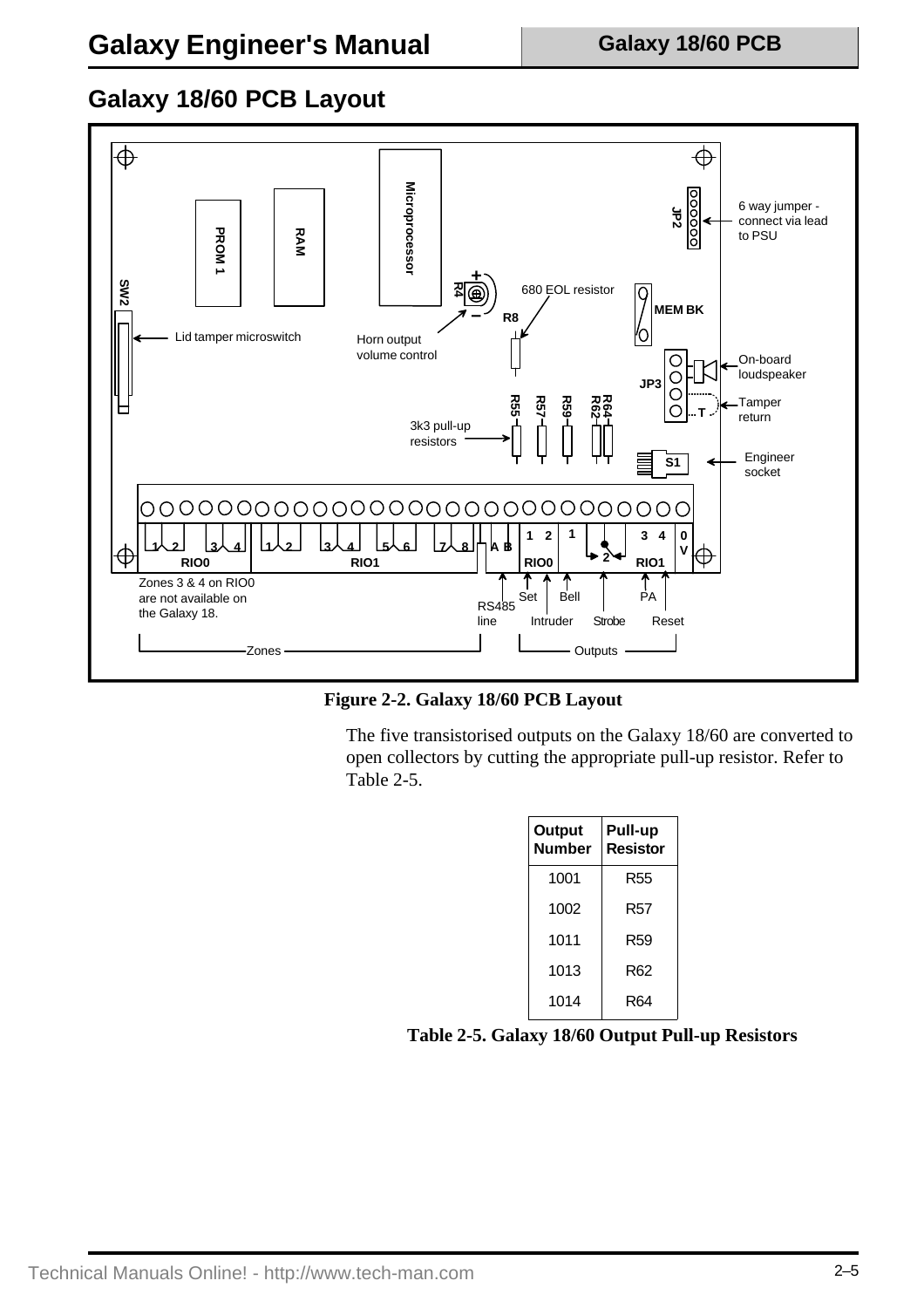### **Galaxy 500 PCB Layout**



**Figure 2-3. Galaxy 500 PCB Layout**

The three transistorised outputs on the Galaxy 500 are converted to open collectors by cutting the appropriate pull-up resistor. Refer to Table 2-6.

| Output<br><b>Number</b> | Pull-up<br><b>Resistor</b> |
|-------------------------|----------------------------|
| 1001                    | R13                        |
| 1003                    | R16                        |
| 1004                    | R18                        |

**Table 2-6. Galaxy 500 & 512 Output Pull-up Resistors**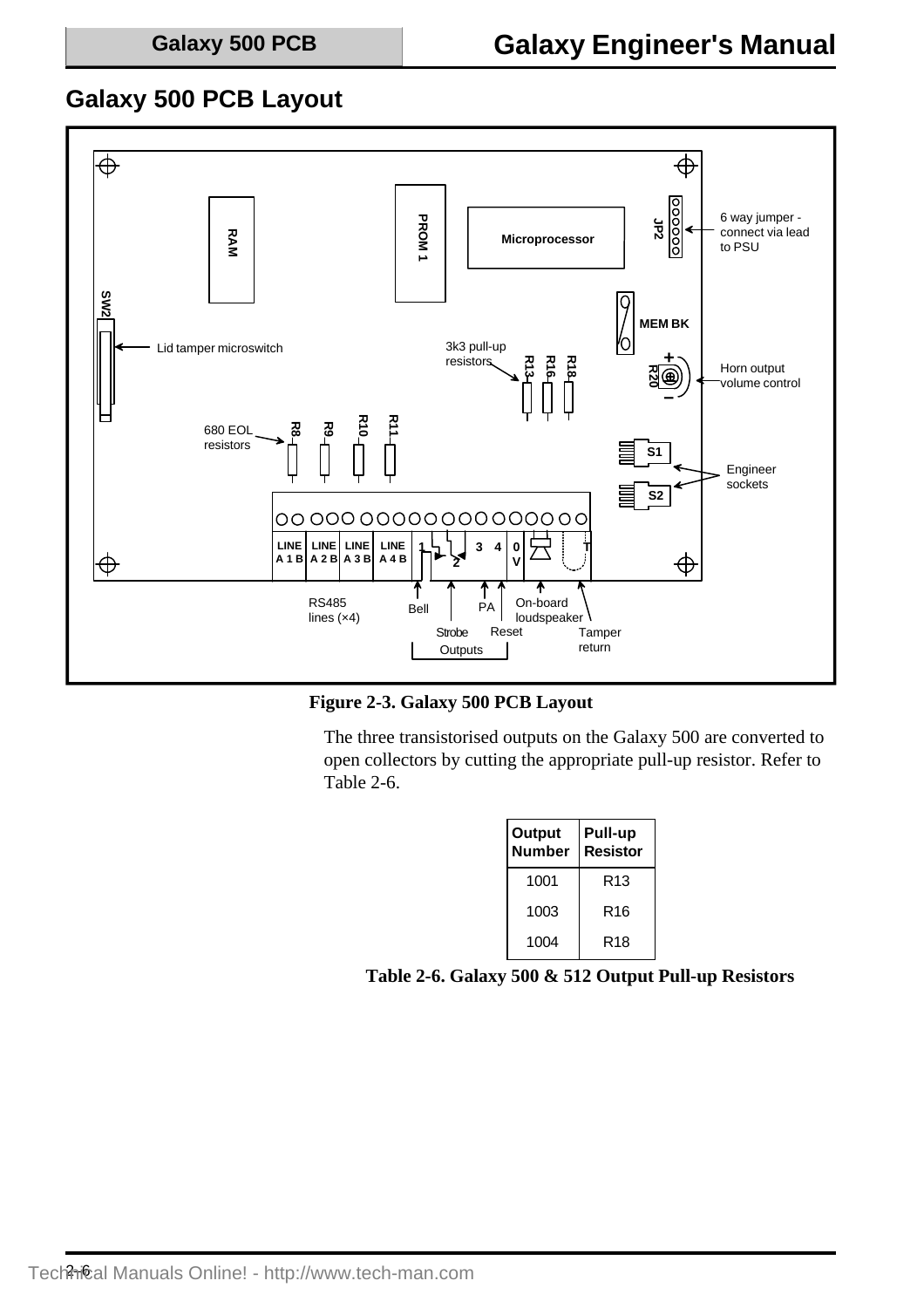## **Galaxy 512 PCB Layout**



**Figure 2-4. Galaxy 512 PCB Layout**

The three transistorised outputs on the Galaxy 512 are converted to open collectors by cutting the appropriate pull-up resistor. Refer to Table 2-6.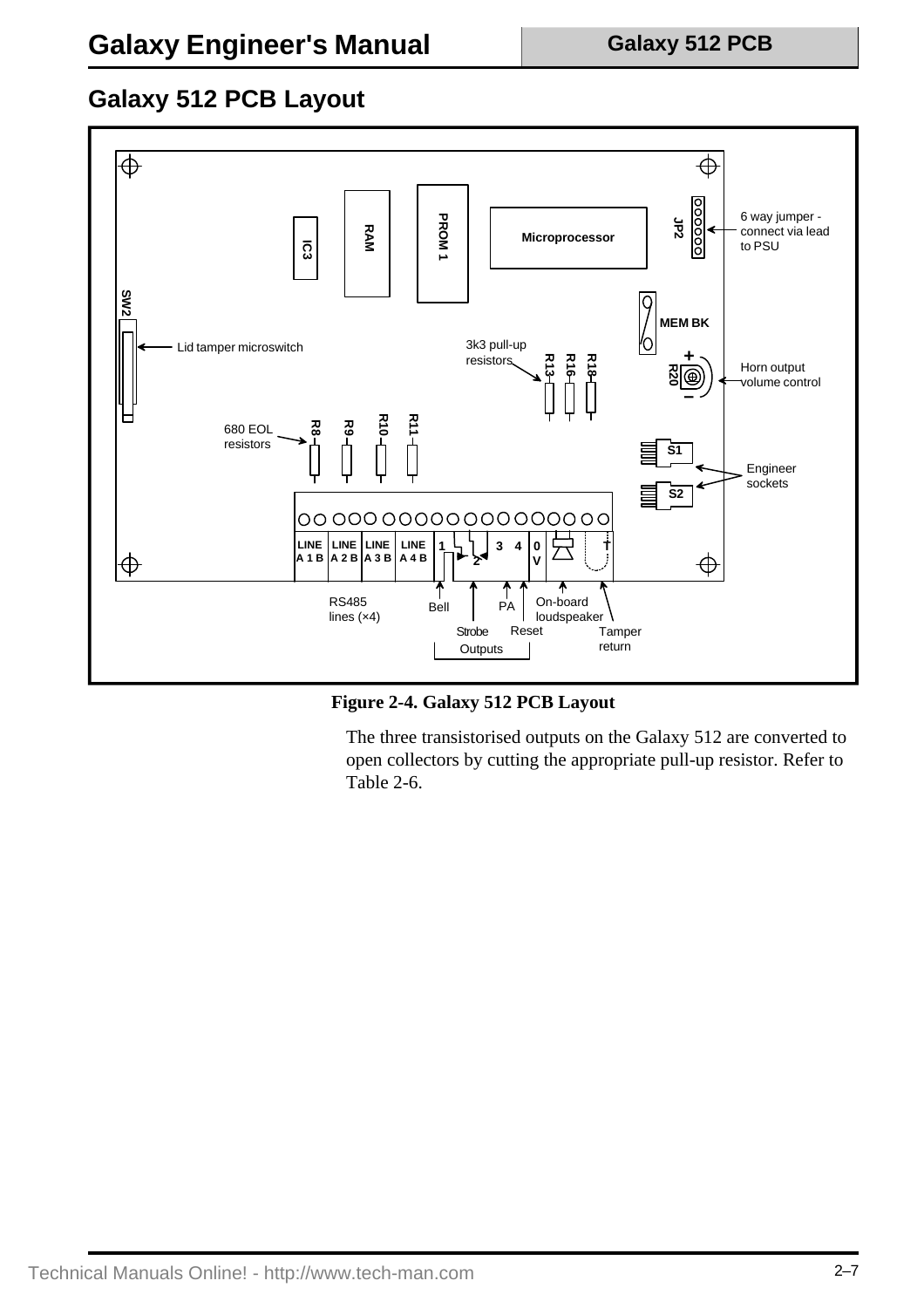## **System Installation and Wiring**

The installation and wiring must be performed by a competent engineer. For permanently connected equipment, a readily accessible disconnect device must be incorporated in the fixed wiring having contact separation of at least 3 mm on each pole. The Galaxy control panel must be connected to the a.c. mains supply (230/240 Va.c. 50 Hz) via a fused connection outlet.

The fuse in the mains outlet must not exceed 3 A.

Route the mains cable through the hole on the right hand side of the enclosure base. Securely anchor the cable to the box using the tiewrap as shown in Figure 2-5.



**Figure 2-5. Securing the Mains Cable to the Panel**

Secure the panel base to the wall using three 1.5" No. 8 round head steel screws through the holes provided.

The mains cable used must be a three core type (with green/yellow earth insulation) of adequate current carrying capacity.

**NOTE:** The mains cable must satisfy the requirements stated in BS6500.

Connect the mains cable to the mains terminal block as follows:

- blue wire to the terminal marked N (Neutral)
- green/yellow wire to the terminal marked  $\div$  (Earth)
- brown wire to the terminal marked L (Live)

**NOTE:** No other connections to the mains connector are permitted.

All wiring must be in accordance with the latest edition of the IEE Wiring Regulations (Regulations for Electrical Installations), see also BS7671.

Once all zones and module wiring has been completed replace the lid of the enclosure and screw the lid to the base with the screw provided.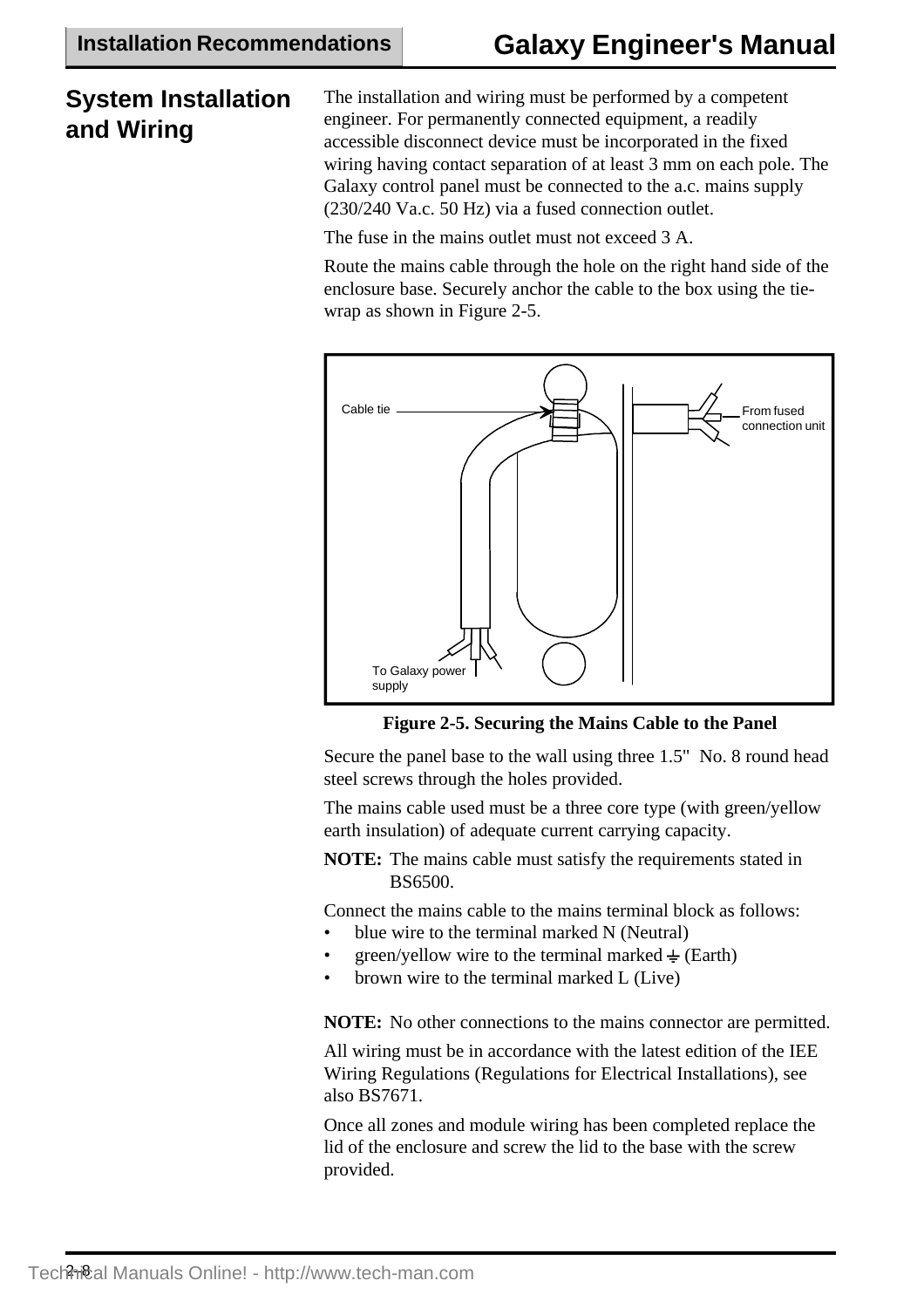| <b>Stand-by Battery</b> | The Galaxy control panels can accommodate a 15 Ahr stand-by<br>battery. Ensure that the battery connector leads on the control panel<br>Powers Supply Unit (PSU) are connected to the correct terminals on<br>the battery.                                                                                                                                                                                                                                                                          |
|-------------------------|-----------------------------------------------------------------------------------------------------------------------------------------------------------------------------------------------------------------------------------------------------------------------------------------------------------------------------------------------------------------------------------------------------------------------------------------------------------------------------------------------------|
| <b>Memory</b>           | The Galaxy control panels are fitted with a memory chip with its<br>own battery backup on the main PCB. This allows the panels to<br>retain the system configuration and programming details and the<br>event log for up to eight hours when both the mains power and<br>stand-by battery have been disconnected. The backup battery switch<br>(marked <b>MEM BK</b> on the PCB) must be kept closed to retain the<br>memory during a complete power down. This is known as a <b>warm</b><br>start. |
|                         | <b>NOTE:</b> The period that the memory is retained for is dependent on<br>the charge of the backup battery.                                                                                                                                                                                                                                                                                                                                                                                        |
|                         | To completely erase the system memory and return to the factory<br>default settings open the <b>MEM BK</b> switch and remove all power to<br>the PCB. This is known as a cold start.                                                                                                                                                                                                                                                                                                                |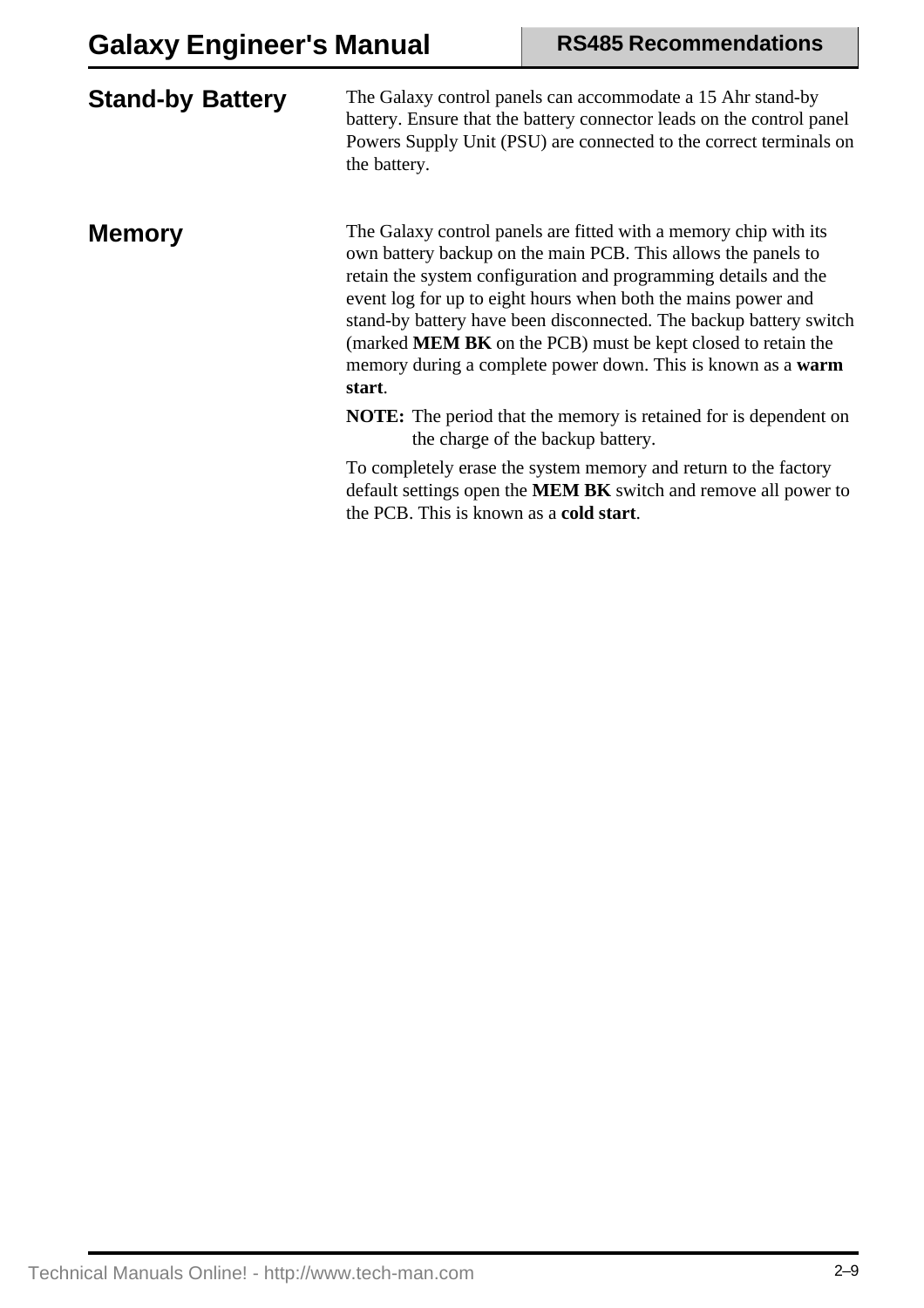# **Galaxy Engineer's Manual**

## **RS485 Data Communications Bus (AB Lines)**

Communication between the Galaxy control panels and the modules attached to the system takes place on the **AB** line. The communication protocol is RS485 format. The control panel constantly monitors the modules attached to it. A break in the communication from any of the modules generates a module tamper alarm.

### **RS485 Wiring Configurations**

The system **must** be wired in a daisy-chain configuration. That is the **A** line from the previous module is connected to the **A** terminal of the current module and then on to the **A** line of the next module.



### **Figure 2-6. Daisy-Chain Configuration**

Two **AB** lines can be run from the control panel. This requires a minor hardware modification to the control panel PCB.

- cut EOL resistor  $GS = R7$ ,  $G18/60 = R8$ ,  $G500 \& G512$  cut R8, R9, R10 and R11 for lines 1, 2, 3 and 4 respectively,
- run two lines from the **A** and **B** terminals of the line,
- terminate both Ends Of Line (EOL) with a 680  $\Omega$  resistor.



**Figure 2-7. Twin AB Line Daisy-Chain Configuration**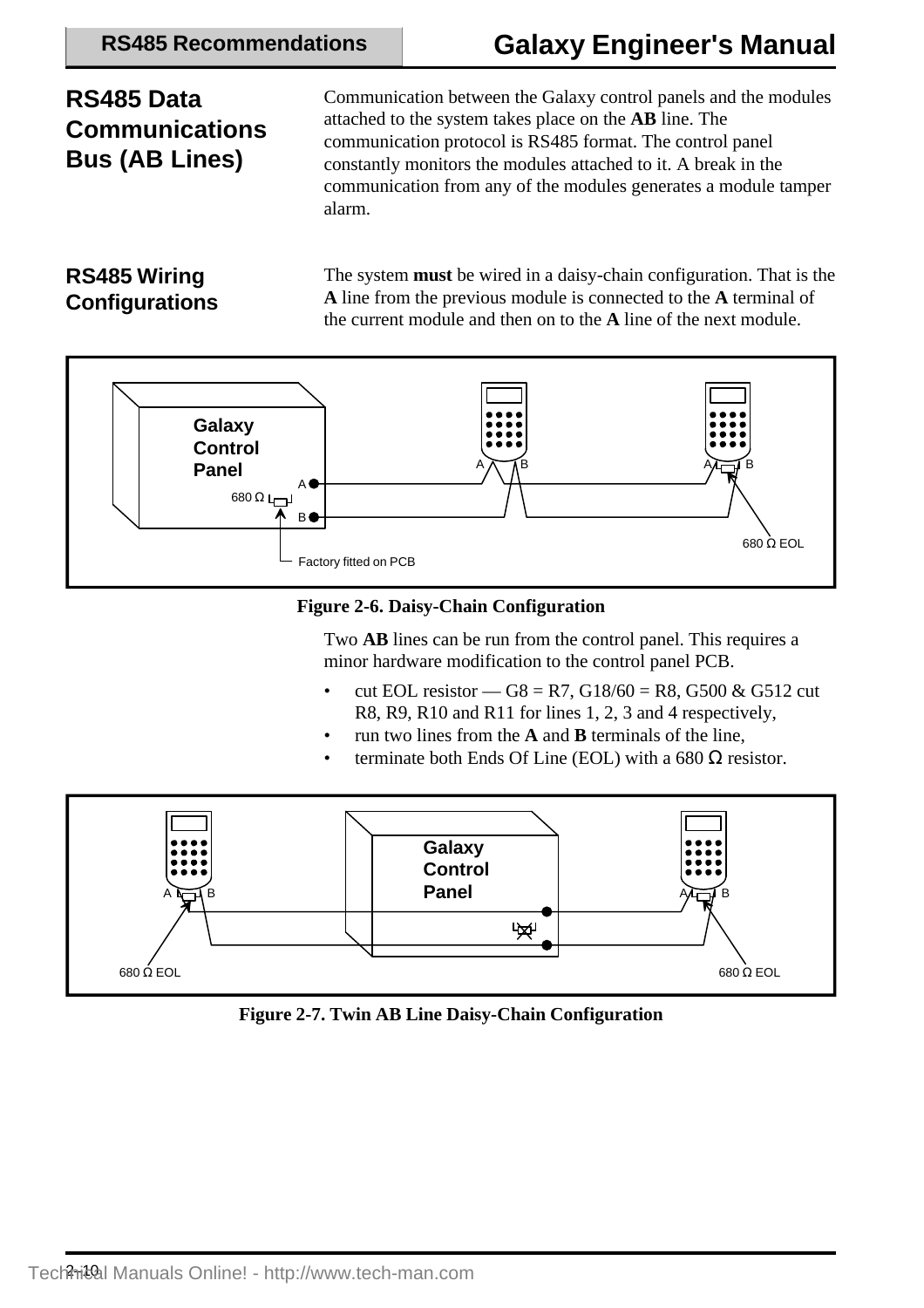## **RS485 Wiring Recommendations**

To ensure that the system communicates at the maximum level of efficiency, the following recommendations **must** be adhered to:

**1.** Each communication line can support 32 devices. The maximum number of devices on each line are:

|                   |    |    |    | Galaxy 8 Galaxy 18 Galaxy 60 Galaxy 500 | Galaxy 512                               |
|-------------------|----|----|----|-----------------------------------------|------------------------------------------|
| <b>Keypads</b>    | 16 | 16 | 16 |                                         |                                          |
| <b>RIOS/SPSUS</b> |    |    | 6  | 16 (line $1 = 15$ )                     | 16                                       |
| MAX               |    |    | 4  |                                         |                                          |
| <b>RS232</b>      |    |    |    | 1 (only line 1)                         | 1 (only line 1)                          |
| <b>Telecoms</b>   |    |    |    |                                         | 1 (only line 1) $\qquad$ 1 (only line 1) |

- **2.** The system **must** be wired in a daisy-chain configuration. Spur and star configurations **must not** be used as they reduce the immunity to electrical interference.
	- **3.** The cable used to wire the RS485 (**AB**) line **must** be a twisted pair (Part No. **W002**).
	- **4.** Shielded twisted pair cable, where used, is connected to the earthing pillar on the Galaxy control panel using the P-clip and nut supplied (refer to Figure 2-8).
	- **5.** The RS485 (**AB**) line must have a 680  $\Omega$  resistor fitted across the **A** and **B** terminals of the last module on the line. If two lines are connected, both ends must be terminated with 680  $\Omega$ resistors and the appropriate EOL resistor on the control panel PCB must be cut (refer to tables 2-4, 2-5 and 2-6).
	- **6.** There must only be a single **AB** pair of wires in each of the cables.
- **7.** The power supply in the Galaxy control panel and remote power supplies **must not** be connected in parallel. The 0 V of all remote power supplies should be connected in common to the 0 V of the Galaxy control panel.
- **8.** Ensure that any extension loudspeakers are not wired in the same cable as an **AB** pair of wires.
- **9.** Where possible, ensure that the **AB** cable is at least 30 centimetres away from any other cables.
- **10.** Where possible, ensure that the **AB** cable does not run parallel to other cables for extended distances (maximum 5 metres).



**Figure 2-8. Connection of Cable Screen using the P-Clip**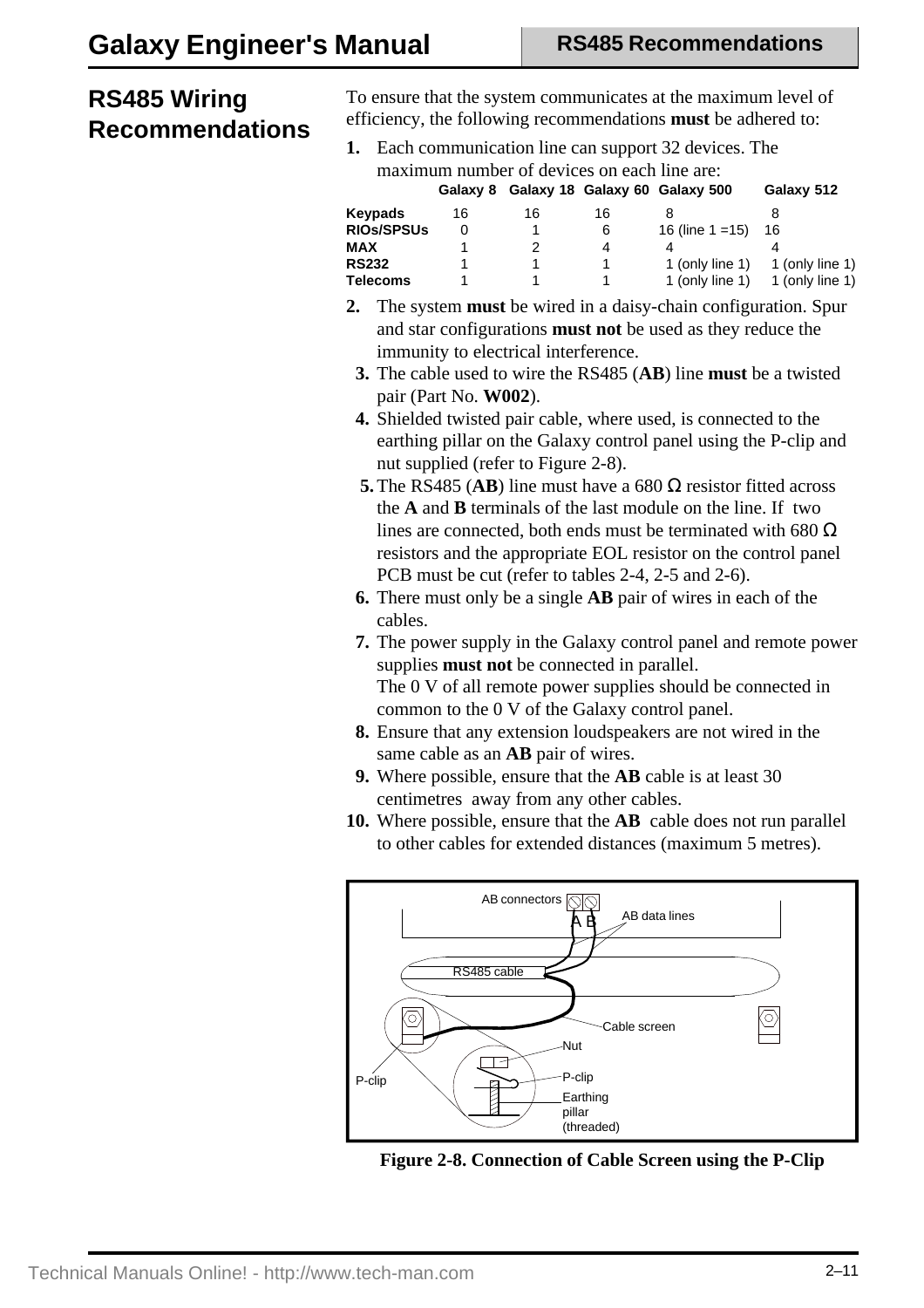**Zones** The default setting for the zones on the Galaxy panels are shown in table 2-7:

| Galaxy Panel   Zone 1001 |                 |          | Zone 1002   Remaining zones |
|--------------------------|-----------------|----------|-----------------------------|
| 8, 18, 60                | Final           | Exit     | Intruder                    |
| 500                      |                 |          | Intruder                    |
| 512                      | <b>Intruder</b> | Intruder | Intruder                    |

|  | <b>Table 2-7. Default Zone Functions</b> |  |
|--|------------------------------------------|--|
|--|------------------------------------------|--|

| <b>Zone Addresses</b> | Each zone has a four digit address; 1004, 4136. The address is made<br>up of three reference numbers:<br>1. The first number is the Galaxy panel line that the RIO is<br>connected to. This is always 1 on the Galaxy 8, 18 and 60. On<br>the Galaxy 500 and 512 this can be numbers $1 - 4$ .<br>The next two numbers refer to the address of the RIO that the<br>2.<br>zone is on:<br>Galaxy 8: 00 (on-board RIOs only)<br>Galaxy 18: 00 & 01 (on-board RIOs) and 02 (external RIO)<br>Galaxy 60: 00 & 01 (on-board RIOs) and $02 - 06$ (external<br>RIOs)<br><b>Galaxy 500:</b> 01 – 15 on line 1, 00 – 15 on lines $2 - 4$ (external<br>RIOs)<br>Galaxy 512: $01 - 15$ on lines $1 - 4$ (external RIOs)<br>The last number is the actual zone on the RIO:<br>3.<br>Galaxy $8$ on-board RIO $00$ zones $1 - 8$<br>Galaxy 18 on-board RIO 00 zones $1 \& 2$ , RIO 01 zones $1 - 8$<br>Galaxy 60 on-board RIO 00 zones $1 - 4$ , RIO 01 zones $1 - 8$<br>Galaxy 500 no zones on the on-board RIO 00<br>Galaxy 512 no zones on the on-board RIO 00<br>Galaxy RIO/SPSU zones $1 - 8$ |
|-----------------------|-------------------------------------------------------------------------------------------------------------------------------------------------------------------------------------------------------------------------------------------------------------------------------------------------------------------------------------------------------------------------------------------------------------------------------------------------------------------------------------------------------------------------------------------------------------------------------------------------------------------------------------------------------------------------------------------------------------------------------------------------------------------------------------------------------------------------------------------------------------------------------------------------------------------------------------------------------------------------------------------------------------------------------------------------------------------------------------|
|                       | For example, zone 3057 is the detector connected to line 3, RIO 05,<br>zone 7.                                                                                                                                                                                                                                                                                                                                                                                                                                                                                                                                                                                                                                                                                                                                                                                                                                                                                                                                                                                                      |
| <b>Wiring Zones</b>   | The zones on Galaxy panels are end-of-line monitored. The system<br>reads 1 k $\Omega$ when the zone is closed and 2 k $\Omega$ when it is open. The<br>transition from 1 to 2 k $\Omega$ generates an alarm condition. Refer to<br>Table 2-8 for details of the zone resistance and resulting conditions.<br><b>NOTE:</b> The circuit debounce time (the period the zone must remain<br>open to register a change in condition) is 300 milliseconds.                                                                                                                                                                                                                                                                                                                                                                                                                                                                                                                                                                                                                               |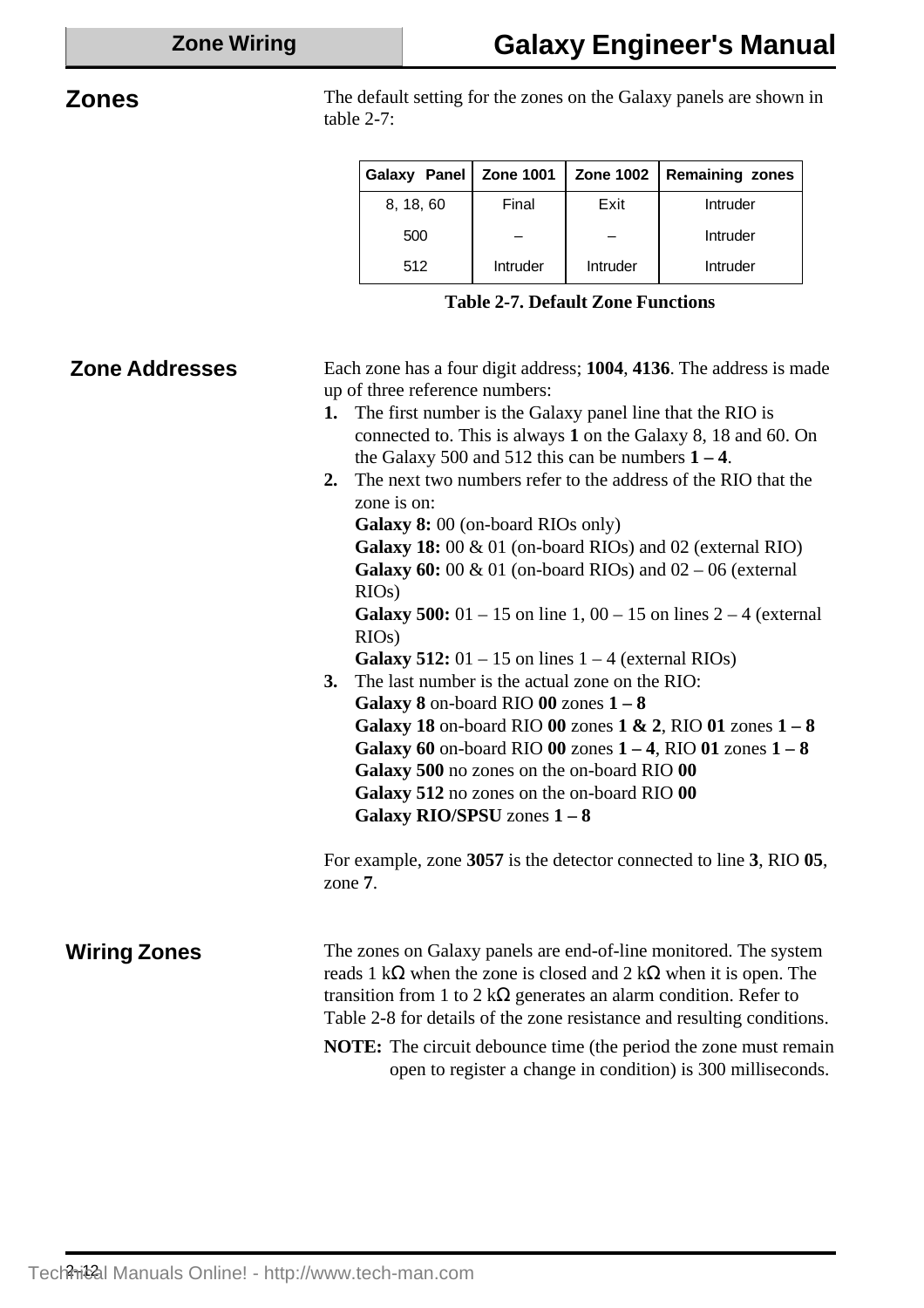### **Zone Wiring (cont'd)**

| Zone Resistance $(\Omega)$ | <b>Condition</b>     |
|----------------------------|----------------------|
| $0 - 800$                  | Tamper short circuit |
| $800 - 900$                | Low resistance       |
| $900 - 1200$               | Normal (Closed)      |
| $1200 - 1300$              | High resistance      |
| $1300 - 12000$             | Alarm (Open)         |
| 12000 $- \alpha$           | Tamper open circuit  |
|                            |                      |

### **Table 2-8. Zone Resistance and Conditions**

The standard wiring of a detector into a zone is shown in Figure 2-9.



### **Figure 2-9. Standard Zone/Detector Wiring**

**NOTE:** The recommended maximum cable run from a zone to a detector is 500 metres. This recommendation is based on 7  $\times$  0.2 mm multicore cable.

**Wiring Multiple Zones** Multiple detectors can be wired into a single zone as shown in Figure 2-10. The maximum number of detectors that can be connected to a single zone is ten.



**Figure 2-10. Zone to Multiple Detector Wiring**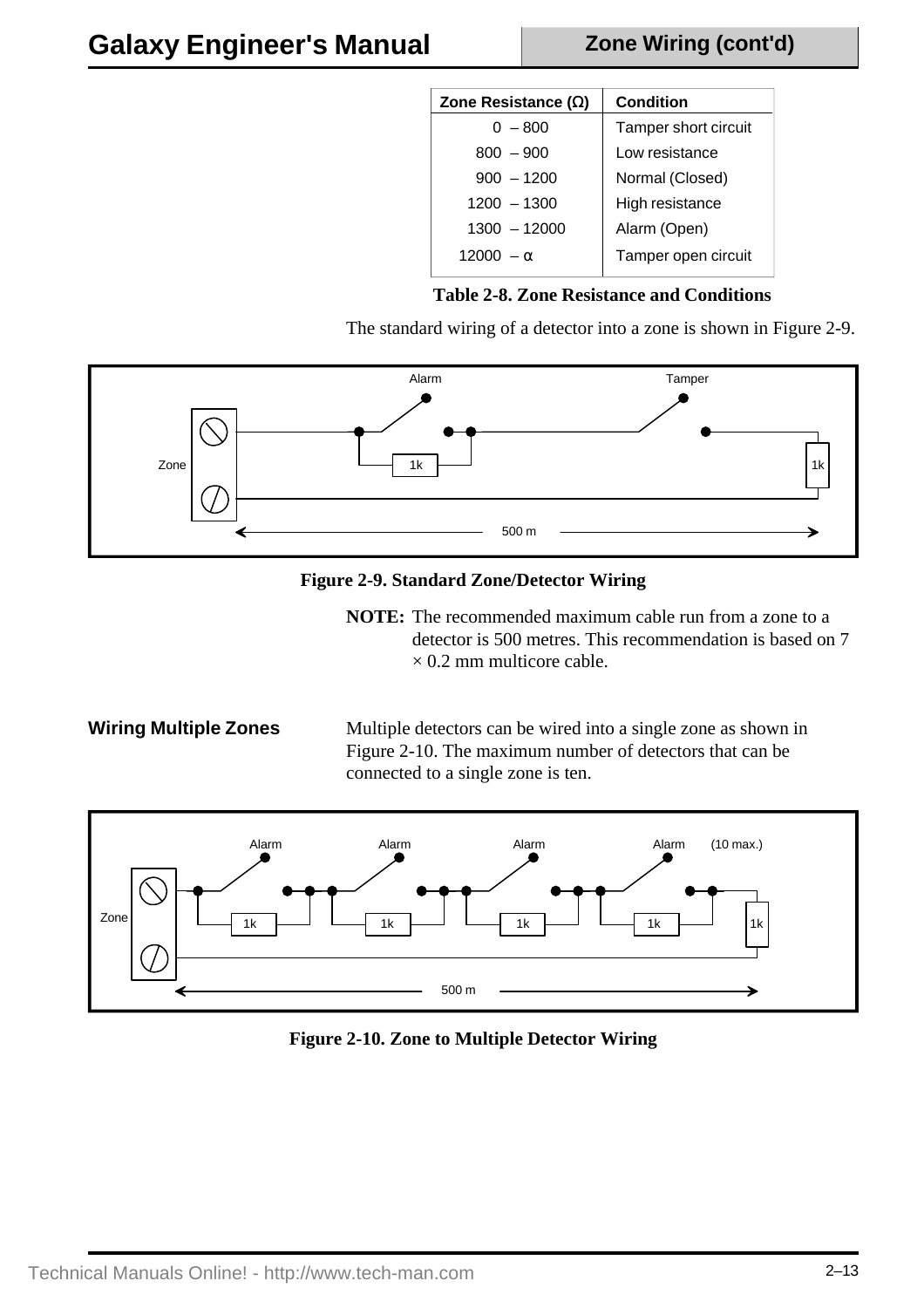| <b>Wiring Keyswitches</b>                         | Latching or spring loaded keyswitches can be used to set and unset<br>the Galaxy panels; option $52 = PROGRAM ZONES$ has provision<br>to accommodate both types of transition.                                                                                                                                                                                                                                                                                                                          |  |  |  |
|---------------------------------------------------|---------------------------------------------------------------------------------------------------------------------------------------------------------------------------------------------------------------------------------------------------------------------------------------------------------------------------------------------------------------------------------------------------------------------------------------------------------------------------------------------------------|--|--|--|
|                                                   | If the keys witch latches, the transition from 1 k $\Omega$ to 2 k $\Omega$ initiates<br>the setting procedure of an unset system, the transition from $2 k\Omega$ to<br>1 k $\Omega$ instantly unsets a set system. If the system is already set, then<br>the transition from 1 k $\Omega$ to 2 k $\Omega$ has no effect. If the system is<br>unset, the transition from 2 k $\Omega$ to 1 k $\Omega$ has no effect. This is<br>programmed as a * <b>Keyswitch</b> in the <b>PROGRAM ZONES</b> option. |  |  |  |
|                                                   | If the keyswitch is spring-loaded (returns to its normal position), the<br>transition from 1 k $\Omega$ to 2 k $\Omega$ initiates the setting procedure of an<br>unset system and instantly unsets a set system, the transition from 2<br>$k\Omega$ to 1 k $\Omega$ — the return to the normal position — has no effect.<br>This is programmed as a Keyswitch in the PROGRAM ZONES<br>option.                                                                                                           |  |  |  |
|                                                   | The wiring of the keyswitch is shown in Figure 2-11.                                                                                                                                                                                                                                                                                                                                                                                                                                                    |  |  |  |
| <b>Wiring Terminator Buttons</b><br>(Push-to-Set) | Zones programmed as <b>Push-Set</b> (terminator) buttons can be open<br>going closed (2 k $\Omega$ to 1 k $\Omega$ ) or closed going open (1 k $\Omega$ to 2 k $\Omega$ ).<br>The first activation of the terminator button initialises its status to<br>the system.                                                                                                                                                                                                                                    |  |  |  |
|                                                   | <b>NOTE:</b> The first activation of a terminator may not set the system<br>as this can be the initialisation routine. If the system<br>continues setting, push the button again. The system will<br>set on the second push. This initialisation only occurs on<br>the first setting. All subsequent setting routines set on the<br>first push of the terminator.                                                                                                                                       |  |  |  |



The wiring of the terminator is shown in Figure 2-11.

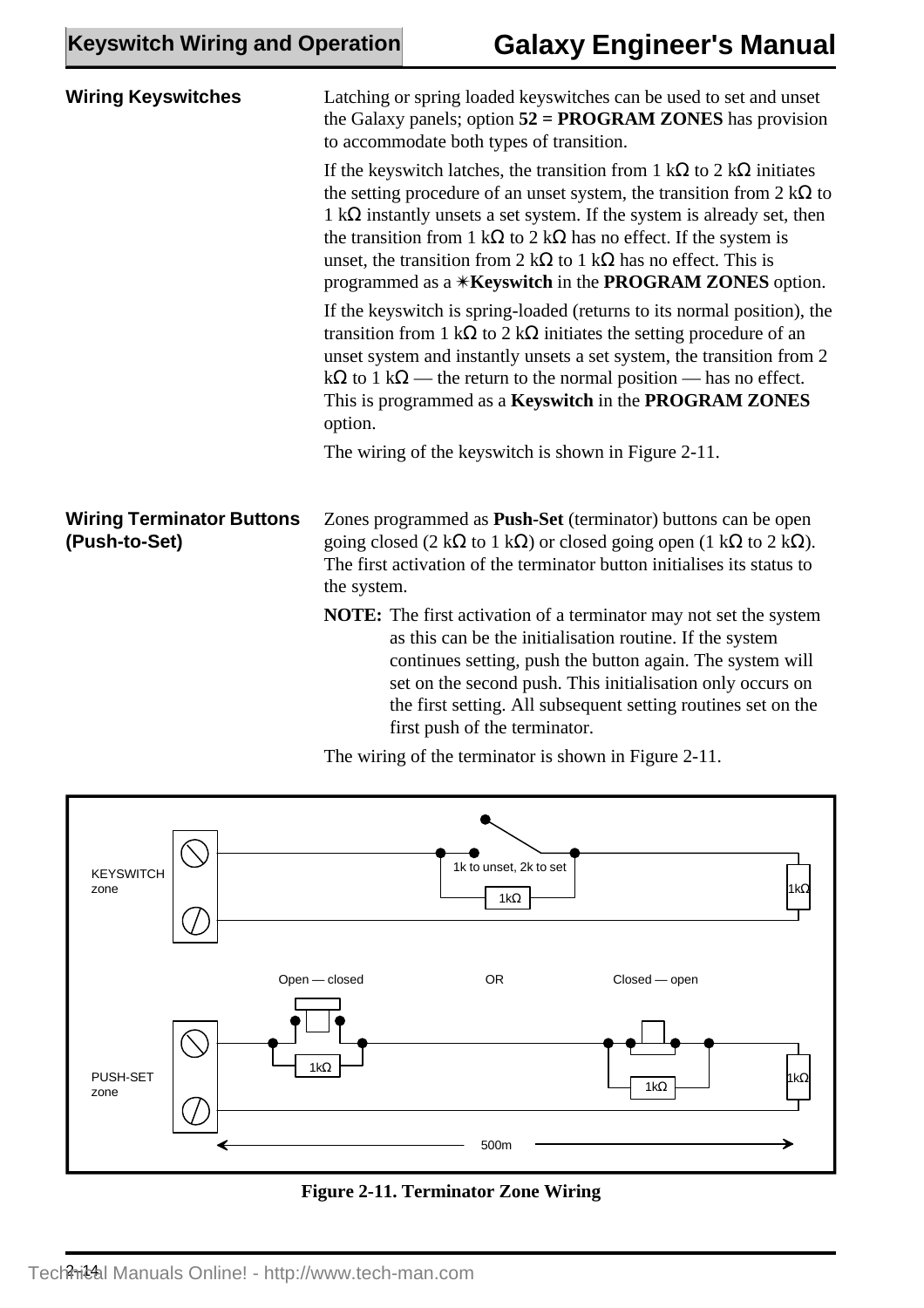**Outputs** The Galaxy control panel outputs are detailed in Table 2-9.

| <b>Output Address</b> |           | <b>Default</b><br><b>Type</b> |                                  | <b>Current</b> | Voltage     | <b>Normal State</b> |
|-----------------------|-----------|-------------------------------|----------------------------------|----------------|-------------|---------------------|
| G8, 18, 60            | G500, 512 | <b>Function</b>               |                                  | (mA)           | (V)         |                     |
| 1001                  |           | Set                           | Transistorised                   | 400            | 12          | Positive            |
| 1002                  |           | Intruder                      | Transistorised                   | 400            | 12          | Positive            |
| 1011                  | 1001      | <b>Bells</b>                  | Transistorised                   | 400            | 12          | Positive            |
| 1012                  | 1002      | Strobe                        | Single Pole Change<br>Over Relay | 1000           | $30$ (max.) | De-energised        |
| 1013                  | 1003      | <b>PA</b>                     | Transistorised                   | 400            | 12          | Positive            |
| 1014                  | 1004      | Reset                         | Transistorised                   | 400            | 12          | Positive            |

**Table 2-9. Outputs**

**Output Applications** The outputs on the Galaxy panels, with the exception of the SPCO relay output, are transistorised outputs; negative applied (positive removed) by default. These supply up to 400 mA and can be used to drive the necessary output devices.

> **NOTE:** The polarity of each output can be changed using option **53 = PROGRAM OUTPUTS**.



**Figure 2-12. Output Configuration and Typical Applications**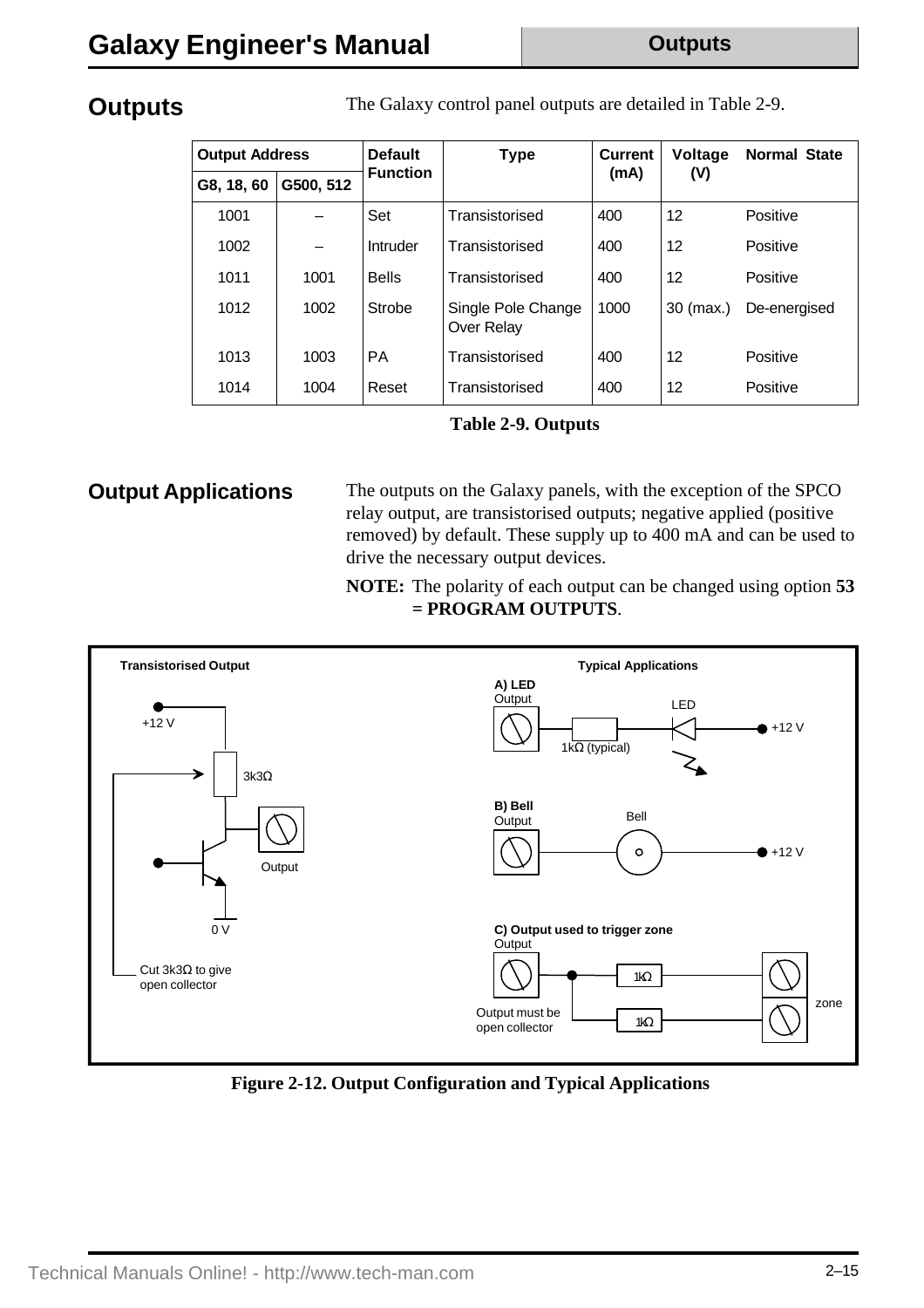The relay output is a single pole change over; this can be used to drive output devices that require a clean set of contacts, isolated from the output voltage.



**Figure 2-13. Single Pole Change Over Relay Output Configuration and Typical Application**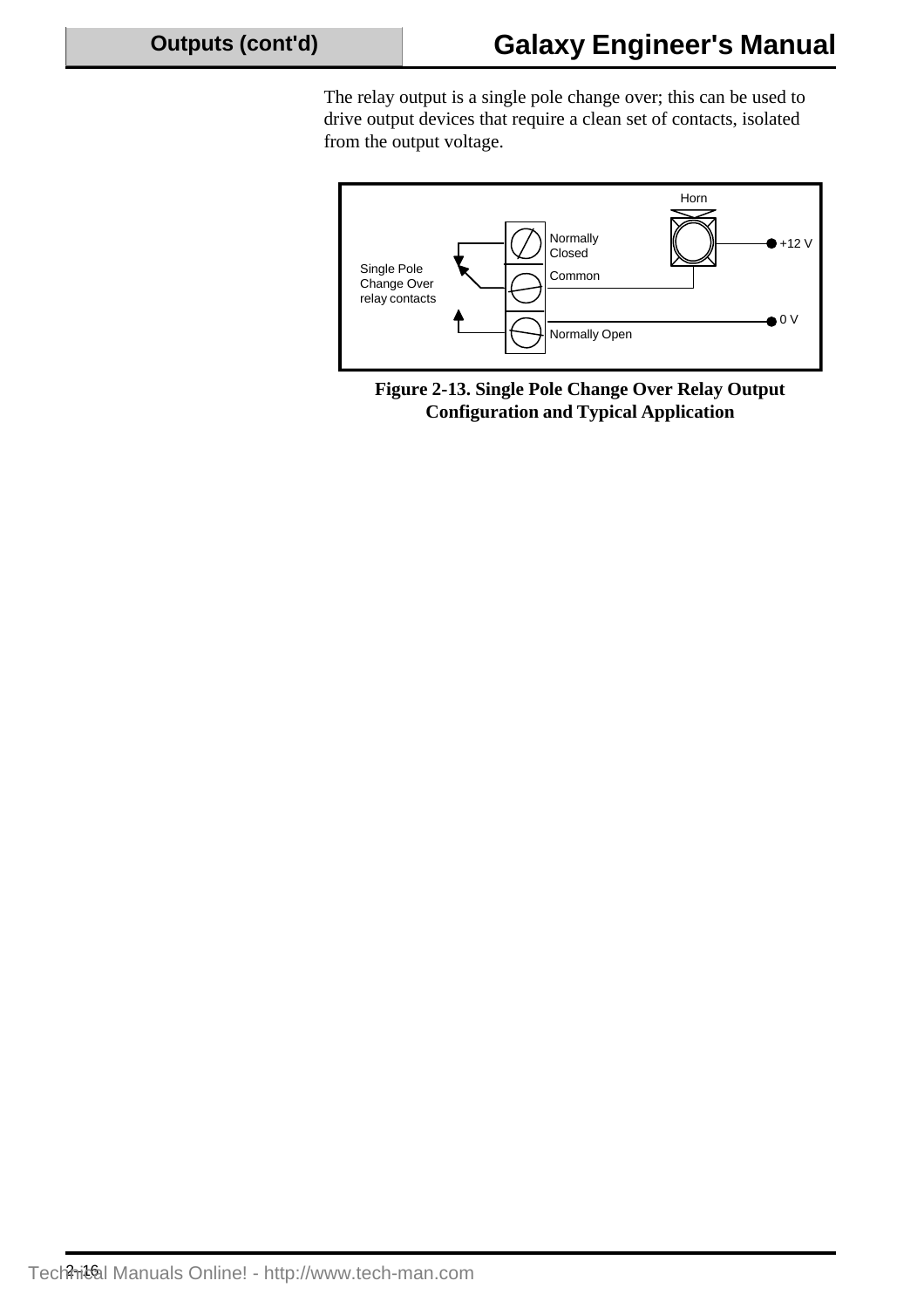# **Section 3: Optional Modules and Facilities**

**(RIO) Modules – C058**

**Remote Input Output** Galaxy RIOs can be added to the Galaxy 18, 60, 500 and 512 control panels. Each additional RIO expands the system by eight zones and four outputs.



**Figure 3-1. Galaxy RIO**

**Addressing** The Galaxy RIO **must** be given a unique address **before** it is connected to a power supply. This address is selected using the 16 way rotary switch (SW1). Refer to Figure 3-1.

| Galaxy<br>Panel | No. of RIO <sub>s</sub><br>(Max.) | <b>Valid addresses</b> |          |
|-----------------|-----------------------------------|------------------------|----------|
| 8               |                                   |                        |          |
| 18              | 1                                 | 2                      |          |
| 60              | 6                                 | $2 - 7$                |          |
| 500             | 63                                | Line $1 =$             | $1 - 15$ |
|                 |                                   | Lines 2, 3, $4 =$      | 0–15     |
| 512             | 64                                | Lines $1, 2, 3, 4 =$   | 0–15     |

**Table 3-1. Valid RIO Addresses**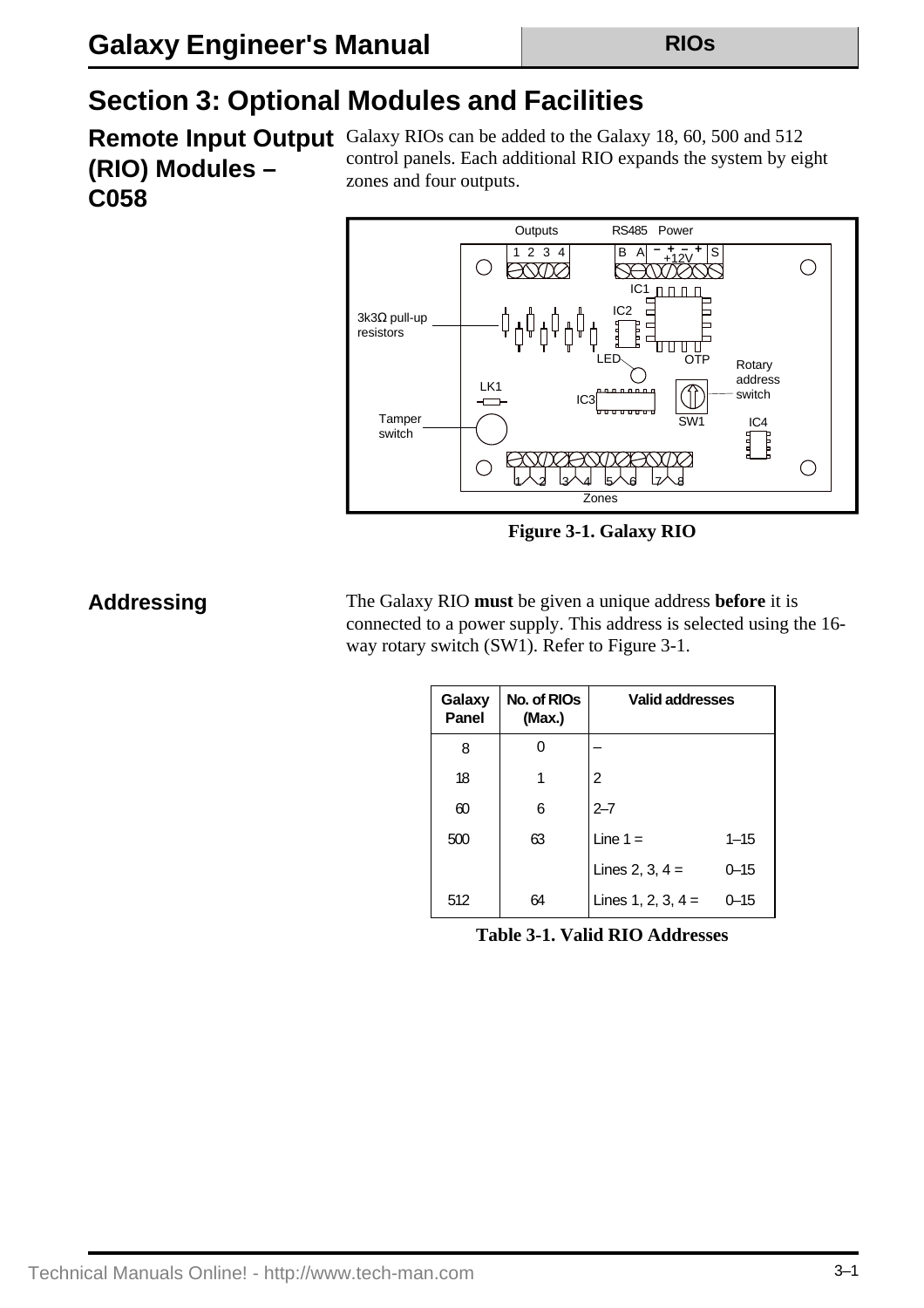| <b>Connecting the RIO</b>  | The RIO can only be connected to the system while engineer mode<br>is accessed. The RS485 (AB) line of the Galaxy RIO must be wired<br>in parallel (daisy-chain configuration) with the RS485 (AB) line of<br>any keypads connected to the system. The RIO requires 12 Vd.c.<br>(range $10.5$ to $16.0$ V) and $50$ mA. This can be supplied from the<br>control panel power supply or from a remote power supply if the<br>distance causes a large voltage drop on the cable.                                                                                                               |
|----------------------------|----------------------------------------------------------------------------------------------------------------------------------------------------------------------------------------------------------------------------------------------------------------------------------------------------------------------------------------------------------------------------------------------------------------------------------------------------------------------------------------------------------------------------------------------------------------------------------------------|
|                            | <b>NOTE:</b> A 3 Ampere Smart PSU (part no. P015) can be fitted in<br>place of a RIO.                                                                                                                                                                                                                                                                                                                                                                                                                                                                                                        |
|                            | Connect the RIO terminals as follows:<br>12 V (either control panel, keypad or remote power supply);<br>$+$<br>0 V or ground (either control panel, keypad or remote power<br>supply);<br>to the A terminal of the previous module (or control panel if<br>$\mathbf{A}$<br>RIO is the first on the line);<br>to the <b>B</b> terminal of the previous module (or control panel if<br>B<br>RIO is the first on the line).<br><b>NOTE:</b> If the RIO is the last module on the line, connect a 680 $\Omega$<br>resistor across the A and B terminals.                                         |
| <b>Configuring the RIO</b> | The added RIO is configured into the system on exiting from<br>engineer mode. If the message XX Mod Added [<],[>] To View is<br>displayed, the system has recognised that a new module is present.<br>Press the A or B keys to confirming that the RIO has been added. If<br>this message is not displayed or the RIO is not on the list of added<br>modules, then the RIO is not communicating with the control panel.<br>The flash rate of the red LED (LED1) on the RIO indicates the<br>status of the communication with the control panel — refer to Table<br>3-2. RIO LED Flash Rates. |

| <b>Flash Rate</b> | <b>Meaning</b>                                             |
|-------------------|------------------------------------------------------------|
| 0.1 ON / 0.9 OFF  | Normal communications                                      |
| <b>OFF</b>        | No d.c. supply                                             |
|                   | 1.5 ON / 1.5 OFF   RIO has not been configured into system |
|                   | 0.2 ON / 0.2 OFF   RIO has lost communication with system  |
| 0.9 ON / 0.1 OFF  | Very poor communications                                   |

**Table 3-2. RIO LED Flash Rates**

**Zones** The Galaxy RIO has eight programmable zones. These default to **INTRUDER**. Each zone is End Of Line (EOL) monitored with a 1 kΩ resistor in series with the zone detector and a 1 kΩ resistor in parallel across the detector switch. The change to  $2 \text{ k}\Omega$  resistance registers as an alarm condition.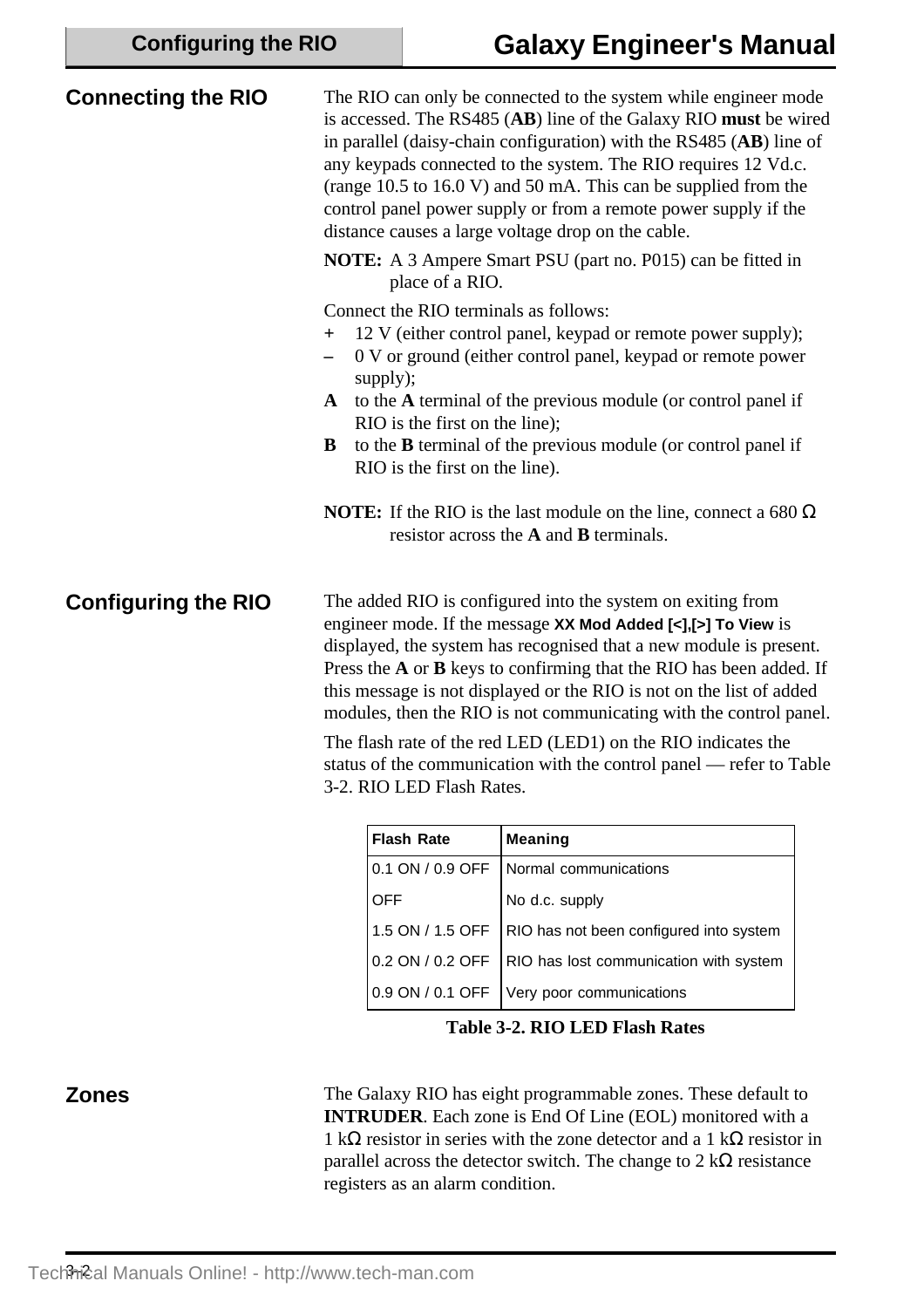### **Outputs**

The RIO has four transistorised outputs. Each output is connected to +12 V via a 3k3 $\Omega$  pull-up resistor (refer to Table 3-2). When an output is activated, the load is switched to the negative supply voltage (ground or 0 V) of the RIO. The current available from each output is 400 mA.

The default functions and pull-up resistors of each RIO output, when connected to a Galaxy are shown in Table 3-3.

| <b>Output</b><br>No. | <b>Function</b> | Pull-up<br><b>Resistor</b> |
|----------------------|-----------------|----------------------------|
|                      | <b>Bells</b>    | R <sub>1</sub>             |
| $\mathfrak{p}$       | Strobe          | R <sub>3</sub>             |
| 3                    | PA              | R <sub>5</sub>             |
| 4                    | Reset           | R7                         |

**Table 3-3. RIO Output Default Functions**

There are several links on the RIO which, if altered when the module is powered down, modify the RIO operation:

- LK1 short circuit this to by-pass the RIO lid tamper switch SW2,
- LK2 cut this to configure the module as an **Entry/Exit RIO**,
- LK4 cut this to configure the module as a **Slave** or **Shunt RIO** (If LK2 is already cut this modifies the exit time on the **Entry/Exit RIO** from 30 to 90 seconds).

For further information refer to **Galaxy Remote Input Output (RIO) Installer's Guide** (Part Number: **L/051**).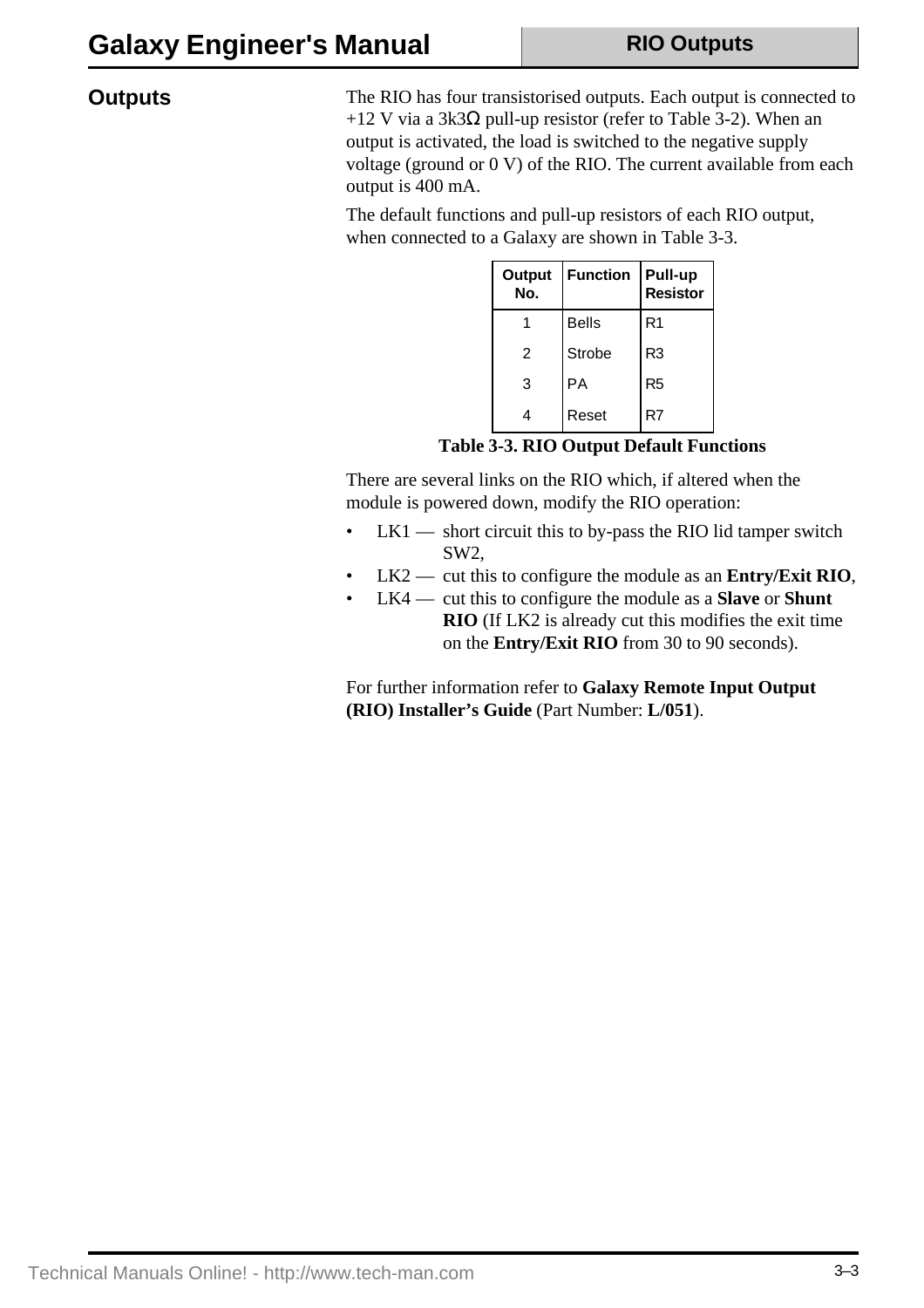### **Entry/Exit RIO**

A RIO is configured as an **Entry/Exit RIO** if resistor LK2 is cut, this allows a further sub-system to be added to the Galaxy. The **Entry/Exit RIO** can be armed while the main system is unset, allowing protection of specific areas; or disarmed when the main system is set allowing access to particular areas without unsetting a group (shunting of zones). The **Entry/Exit RIO** configuration is shown in table 3-4.

| Zone | <b>Default</b><br><b>Function</b> | Programmed<br><b>Function</b> | Output | <b>Default Function</b><br>(Fixed) |
|------|-----------------------------------|-------------------------------|--------|------------------------------------|
| 1    | Intruder                          | Any function                  | 1      | Ready                              |
| 2    | Intruder                          | Any function                  | 2      | Entry/Exit Horn                    |
| 3    | Intruder                          | Any function                  | 3      | Set                                |
| 4    | Intruder                          | Any function                  | 4      | Alarm                              |
| 5    | Intruder                          | Any function                  |        |                                    |
| 6    | Exit                              | Non-Programmable              |        |                                    |
| 7    | Final                             | Log                           |        |                                    |
| 8    | Keyswitch                         | Log                           |        |                                    |

**Table 3-4. Entry/Exit RIO Configuration**

|                                      | Entry Exit RIO Zone Programming $Zones 1 - 5$ operate as normal zones. If a zone is programmed as<br><b>Security</b> , any activation — whether the <b>Entry/Exit RIO</b> is armed or<br>disarmed and the Galaxy is set or unset — results in the appropriate<br>alarm condition being generated on the control panel.                                                                                                |
|--------------------------------------|-----------------------------------------------------------------------------------------------------------------------------------------------------------------------------------------------------------------------------------------------------------------------------------------------------------------------------------------------------------------------------------------------------------------------|
|                                      | If zones $1 - 5$ are programmed as <b>Intruder</b> , then an alarm condition<br>can be generated on the <b>Entry/Exit RIO</b> when it is armed and the<br>Galaxy is unset.                                                                                                                                                                                                                                            |
|                                      | Zones 6 and 7 behave as an Exit and Final zone respectively. The<br>functioning of these zones is fixed and is independent of the<br>programming of the Galaxy. Zone 7 can be programmed as Log in<br>order to report and record its activation in the Galaxy event log.                                                                                                                                              |
|                                      | The function of zone 8 is fixed as a <b>Keyswitch</b> . This should also be<br>programmed as Log in order to report and record its activation in the<br>Galaxy event log.                                                                                                                                                                                                                                             |
| <b>Entry Exit RIO Zone Operation</b> | The <b>Entry/Exit RIO</b> is armed by the transition of zone 8 (the<br>keyswitch zone) from $2 k\Omega$ to $1 k\Omega$ (reverse to normal operation).<br>This starts an exit/entry time of 30 seconds. Closing the contact on<br>zone 7 (the Final zone) or expiry of the exit time set the RIO. Any<br>activation of zones $1 - 5$ when the <b>Entry/Exit RIO</b> is armed<br>activates the Alarm output (output 4). |
|                                      | The <b>Entry/Exit RIO</b> is disarmed by the transition of the keyswitch<br>zone (zone 8) from 1 k $\Omega$ to 2 k $\Omega$ . The disarming procedure can be<br>started by activating the final zone (zone 7) and gaining access to<br>the keyswitch zone via the exit zone (zone 6). Activating zones $1-5$                                                                                                          |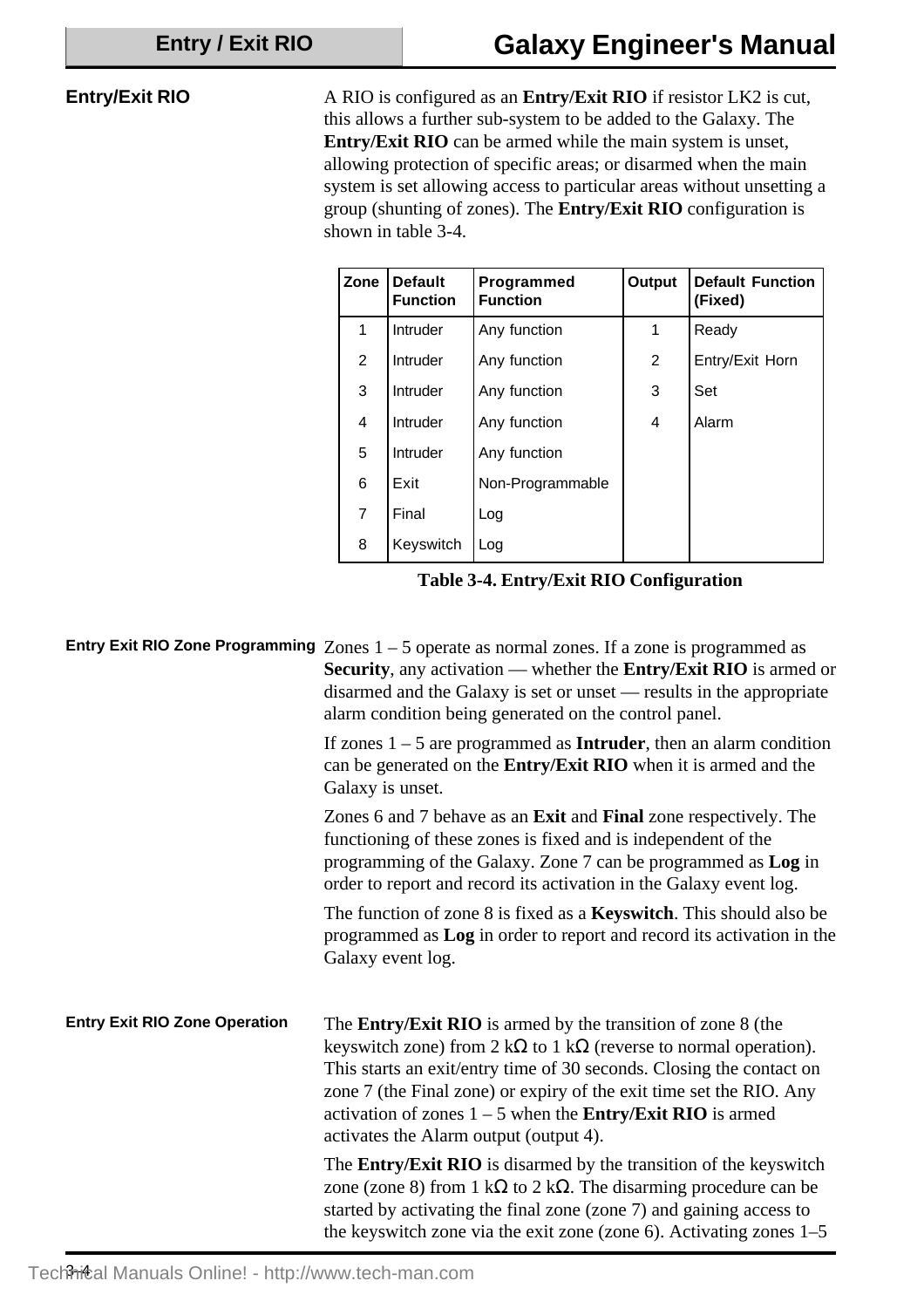during the disarming period result in an alarm condition being generated. If the **Entry/Exit RIO** is disarmed while the main Galaxy is set, then activation of any of its zones programmed as **Intruder** does not generated an alarm condition on the RIO or the control panel; the zones are **shunted**.

The exit/entry time can be changed from 30 seconds to 90 seconds by cutting resistor LK4.

**Slave RIO** A RIO is configured as a **Slave** or **Shunt RIO** if resistor LK4 is cut, this allows a further sub-system to be added to the Galaxy.

> The programming and operation of the **Slave RIO** is identical to that of the **Entry/Exit RIO** except for zones 6 and 7, which are **Intruder** type zones by default. **Slave RIOs** do not have an **Exit** or **Final** zone, or an exit time; they are instantly unset and reset by the transition from 1 to 2 k $\Omega$  of zone 8.

| Zone | <b>Default</b><br><b>Function</b> | Programmed<br><b>Function</b> | Output | <b>Default Function</b><br>(Fixed) |
|------|-----------------------------------|-------------------------------|--------|------------------------------------|
| 1    | Intruder                          | Any function                  | 1      | Ready                              |
| 2    | Intruder                          | Any function                  | 2      | Fail to Set                        |
| 3    | Intruder                          | Any function                  | 3      | Set                                |
| 4    | Intruder                          | Any function                  | 4      | Alarm                              |
| 5    | Intruder                          | Any function                  |        |                                    |
| 6    | Intruder                          | Any function                  |        |                                    |
| 7    | Intruder                          | Any function                  |        |                                    |
| 8    | Keyswitch                         | Log                           |        |                                    |

**Table 3-5. Slave RIO Configuration**

**NOTE:** Resistor LK2 must be intact for a RIO to be configured as a **Slave RIO** by cutting resistor LK 4.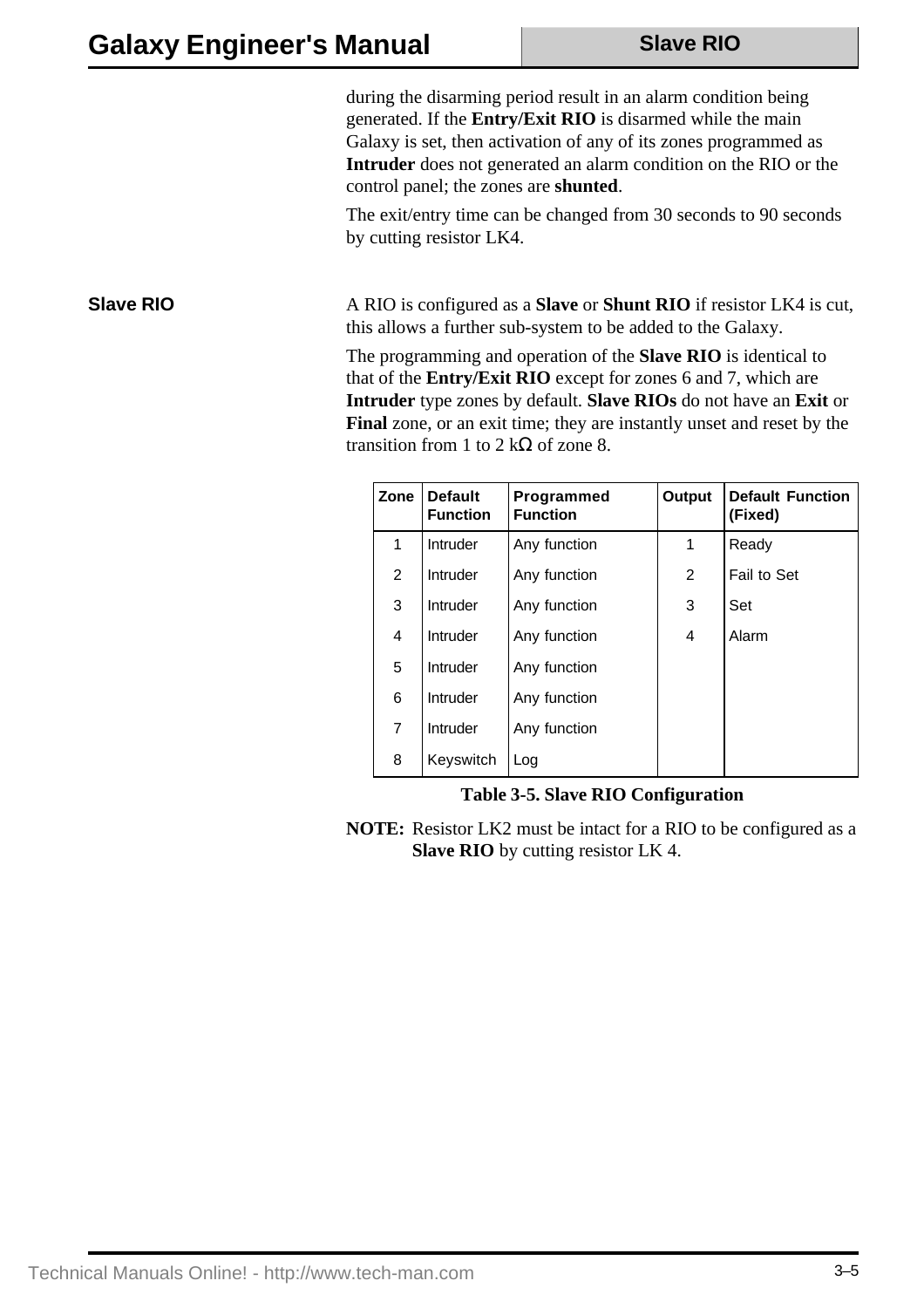### **3 Ampere Smart PSU – P015** The Galaxy Smart PSU can be connected to the Galaxy control panels*.* The Smart PSU integrates a three ampere power supply with an eight zone Galaxy RIO. This can be used in place of a standard RIO to overcome power problems that arise when the additional RIO is fitted distant to the control panel.

The connection, addressing, zones and outputs information is identical to that described in the previous **Remote Input Output (RIO) Modules** sub-section.



**Figure 3-2. Galaxy 3A Smart PSU**

The integrated RIO has eight programmable zones and four programmable outputs. It is programmed and operates in exactly the same as the standard Galaxy RIO. The Smart PSU has two separately fused regulated 12 Vd.c. outputs, each capable of supplying one ampere to additional modules and devices. A fused regulated voltage is also supplied to charge a 12 volt lead-acid stand-by battery.

For further information refer to **Galaxy Smart Power Supply Unit Installation Instructions** (Part Number: **L/101**).

The default functions and pull-up resistors of each Smart PSU output, when connected to a Galaxy are shown in Table 3-6.

| <b>Output</b><br>No. | <b>Function</b> | Pull-up<br><b>Resistor</b> |
|----------------------|-----------------|----------------------------|
| 1                    | <b>Bells</b>    | R43                        |
| $\mathfrak{p}$       | Strobe          | R37                        |
| 3                    | PA              | R33                        |
| 4                    | Reset           | R <sub>23</sub>            |

**Table 3-6. Smart PSU Output Default Functions**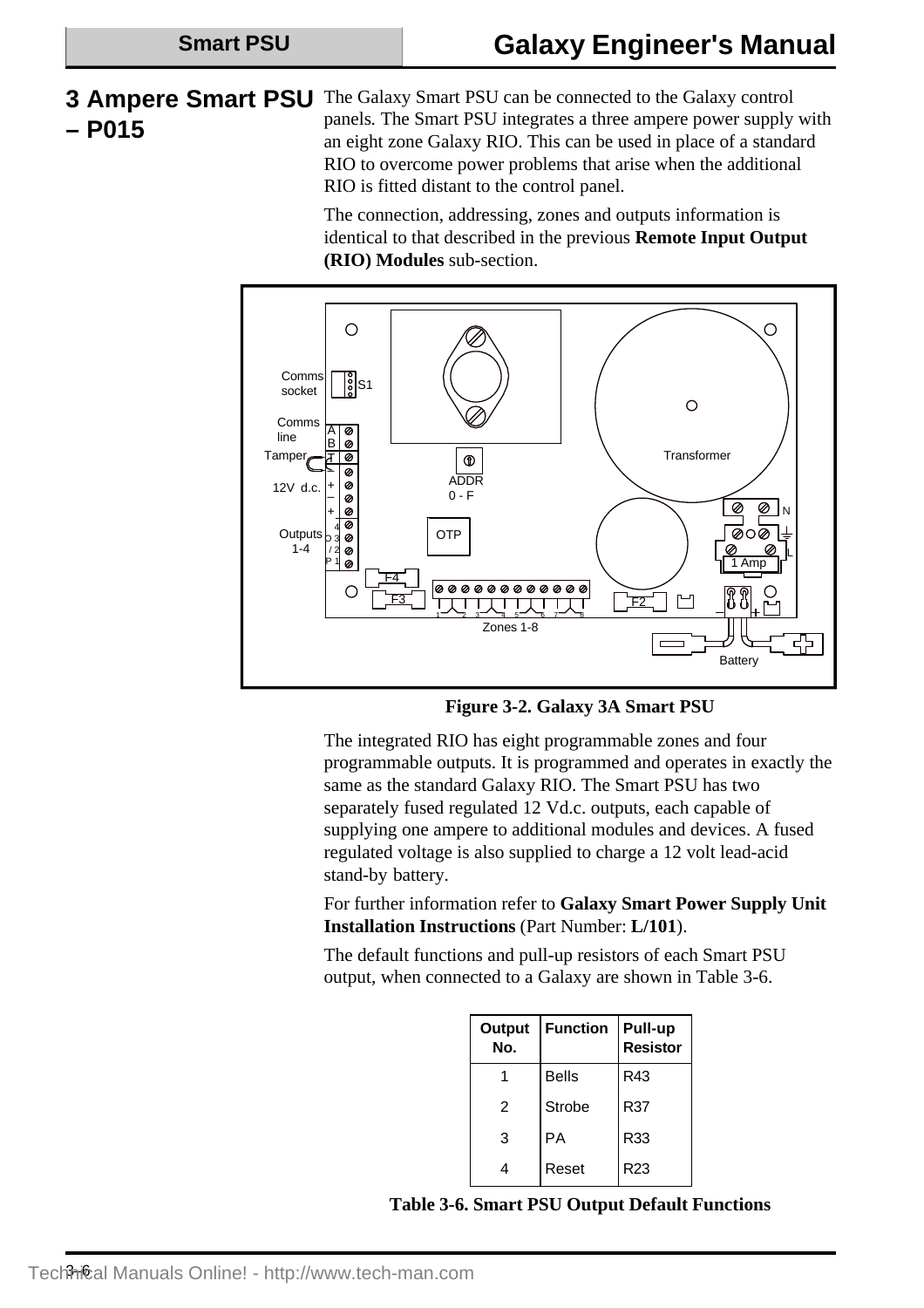## **Printer Interface Module – A134/A161**

The Printer Interface module allows the Galaxy to be connected to a serial printer and the contents of the event log and the programming details of the system to be printed out. The module is available with either a:

- 25 way sub D type RS232 serial connector (part number **A161**) **OR**
- 6 pin DIN plug (part number **A134**)

The printer **must** have a serial interface port. The printer protocol **must** be set to:

| Protocol         | <b>Setting</b> |
|------------------|----------------|
| <b>Start Bit</b> | ON             |
| Stop Bit         | ON             |
| Word Length      | 8 Data Bits    |
| Parity           | None           |
| <b>Baud Rate</b> | 1200           |

**Table 3-7. Printer Protocol Settings**

### **RS232 Interface Module – E054**

The Galaxy RS232 module provides full duplex serial communication between Galaxy control panels and PCs or printers. This module has three main functions:

- 1. Copy and overwrite the control panel programming
- 2. Interface with a PC
- 3. Interface with a serial printer



**Figure 3-3. RS232 Interface Module**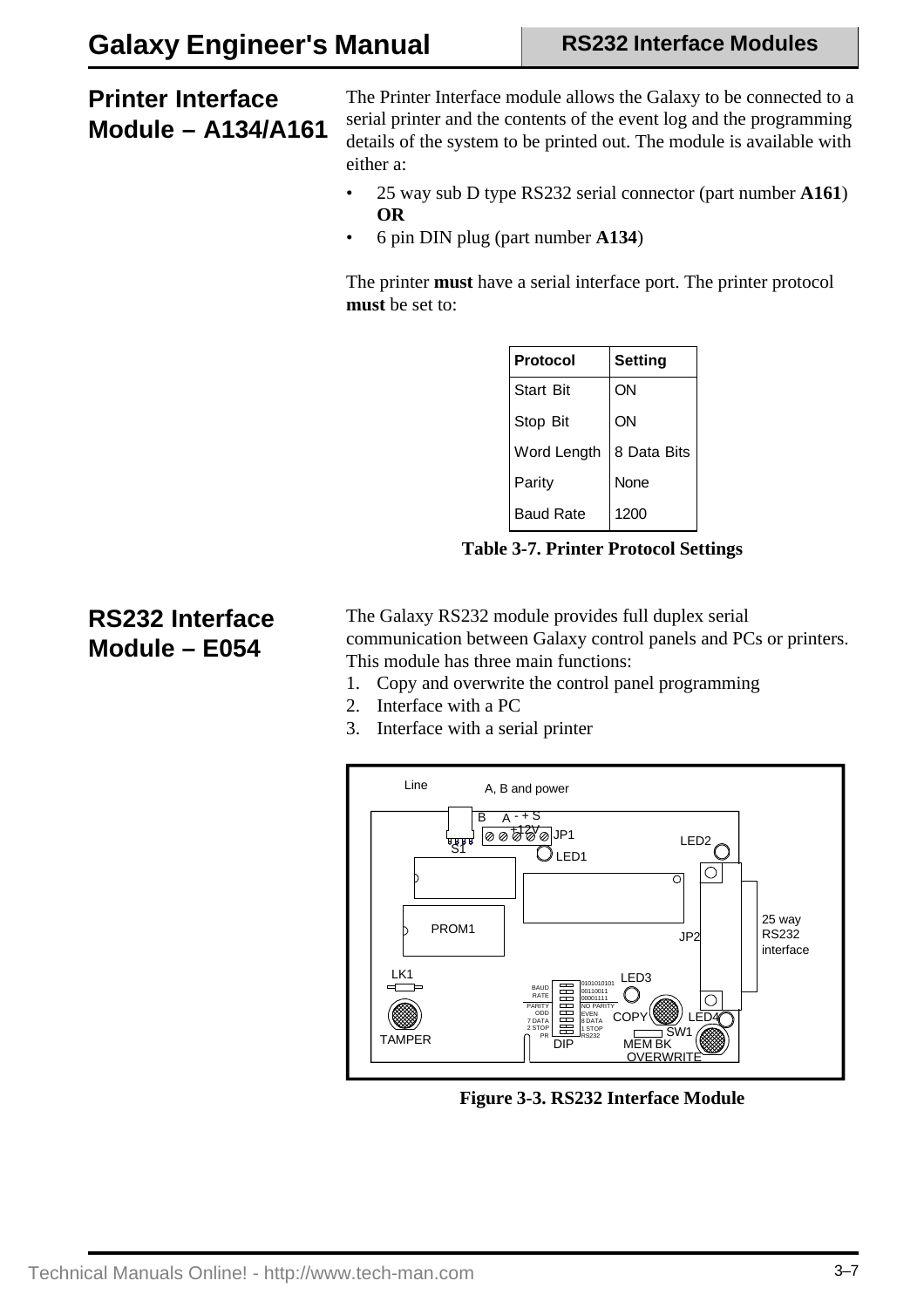| <b>Copy and Overwrite</b>       | The panel program can be copied to the RS232 module, stored and<br>then transferred: back to the same panel or another Galaxy<br>(overwrite); or to a PC with Galaxy Gold software installed. The<br>data can be stored on the module for up to 28 days (indefinitely if<br>the module is constantly powered). |
|---------------------------------|----------------------------------------------------------------------------------------------------------------------------------------------------------------------------------------------------------------------------------------------------------------------------------------------------------------|
| Interface with a PC             | The panel can be directly linked to a PC via the RS232 module<br>allowing remote servicing via Galaxy Gold or system supervision<br>via Alarm Monitoring.                                                                                                                                                      |
| <b>Serial Printer Interface</b> | The module can also operate as an interface to a serial printer. Refer<br>to Table 3-7 for printer protocol settings.                                                                                                                                                                                          |

| <b>DIP Switch</b> | <b>Function</b>      | Setting              |
|-------------------|----------------------|----------------------|
| 1                 | Printer/PC interface | <b>ON</b> – Printer  |
| $\overline{2}$    | Stop Bits            | $OFF-1$              |
| 3                 | Word Length          | $OFF-8$              |
| 4                 | Even/Odd Parity      | N/A                  |
| 5                 | Parity ON/OFF        | OFF - No Parity      |
| 6                 | <b>BAUD Rate</b>     | Must match           |
| 7                 |                      | printer Baud<br>Rate |
| 8                 |                      |                      |

**Table 3-8. RS232 Module Printer Interface Protocol**

For further information refer to **The Galaxy RS232 Module Specification** (Part Number: **L/085**).

| <b>Galaxy Gold</b>      | Galaxy Gold is an advanced, high performance software program<br>that allows a PC to communicate and control the Galaxy control<br>panels. The software program can also upload, store and download<br>the control panel programming.<br><b>NOTE:</b> This software program is only available to registered<br>Galaxy Gold users. |
|-------------------------|-----------------------------------------------------------------------------------------------------------------------------------------------------------------------------------------------------------------------------------------------------------------------------------------------------------------------------------|
| <b>Alarm Monitoring</b> | Alarm Monitoring is an advanced, high performance software<br>program that allows a PC to receive and store detailed event and<br>alarm information from Galaxy control panels.<br><b>NOTE:</b> This software program is only available to registered Alarm<br>Monitoring users.                                                  |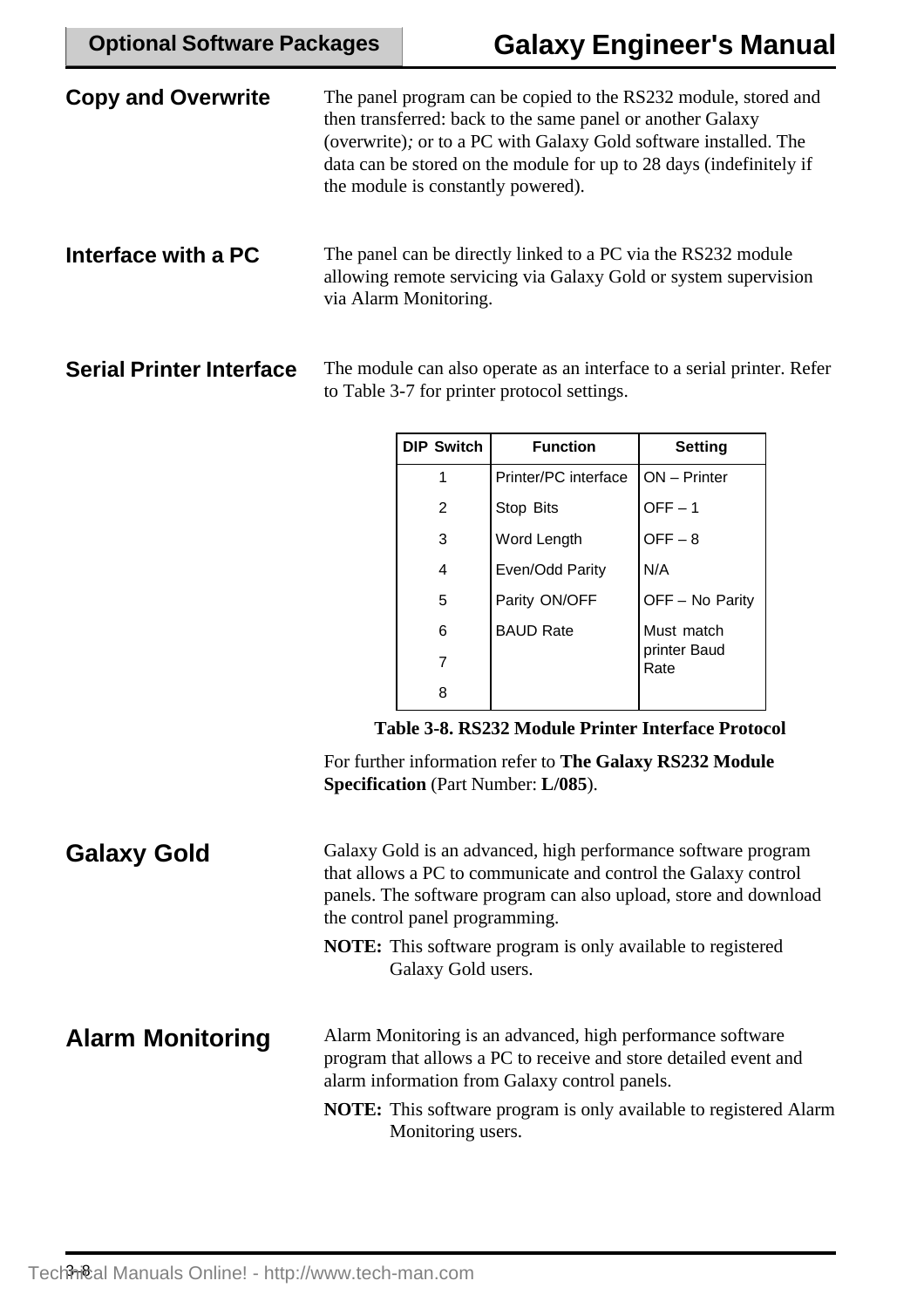# **Section 4: The Galaxy Keypad**

General The Galaxy Mk3 LCD keypad has a  $2 \times 16$  character display.



**Figure 4-1. Galaxy Keypads**

**Power Consumption**

The Galaxy keypads require a 12 Vd.c. supply — from the control panel or a remote power supply. The current consumption of the keypad is:

|                      | Mk3 (LCD) |
|----------------------|-----------|
| <b>Backlight OFF</b> | 60 mA     |
| <b>Backlight ON</b>  | 90 mA     |
| <b>Maximum</b>       | 120 mA    |
| (Buzzer and LED)     |           |

**Table 4-1. Keypad Current Consumption Figures**

**Wiring the Keypad**

Connections to the keypad terminals are:

| <b>Connector</b><br><b>Terminals</b> | Galaxy Keypads      |
|--------------------------------------|---------------------|
| А                                    | A line to panel     |
| R                                    | B line to panel     |
| ٠                                    | 12 Vd.c. input      |
|                                      | (Max. LCD = 120 mA) |
|                                      |                     |

**Table 4-2. Keypad Terminal Connections**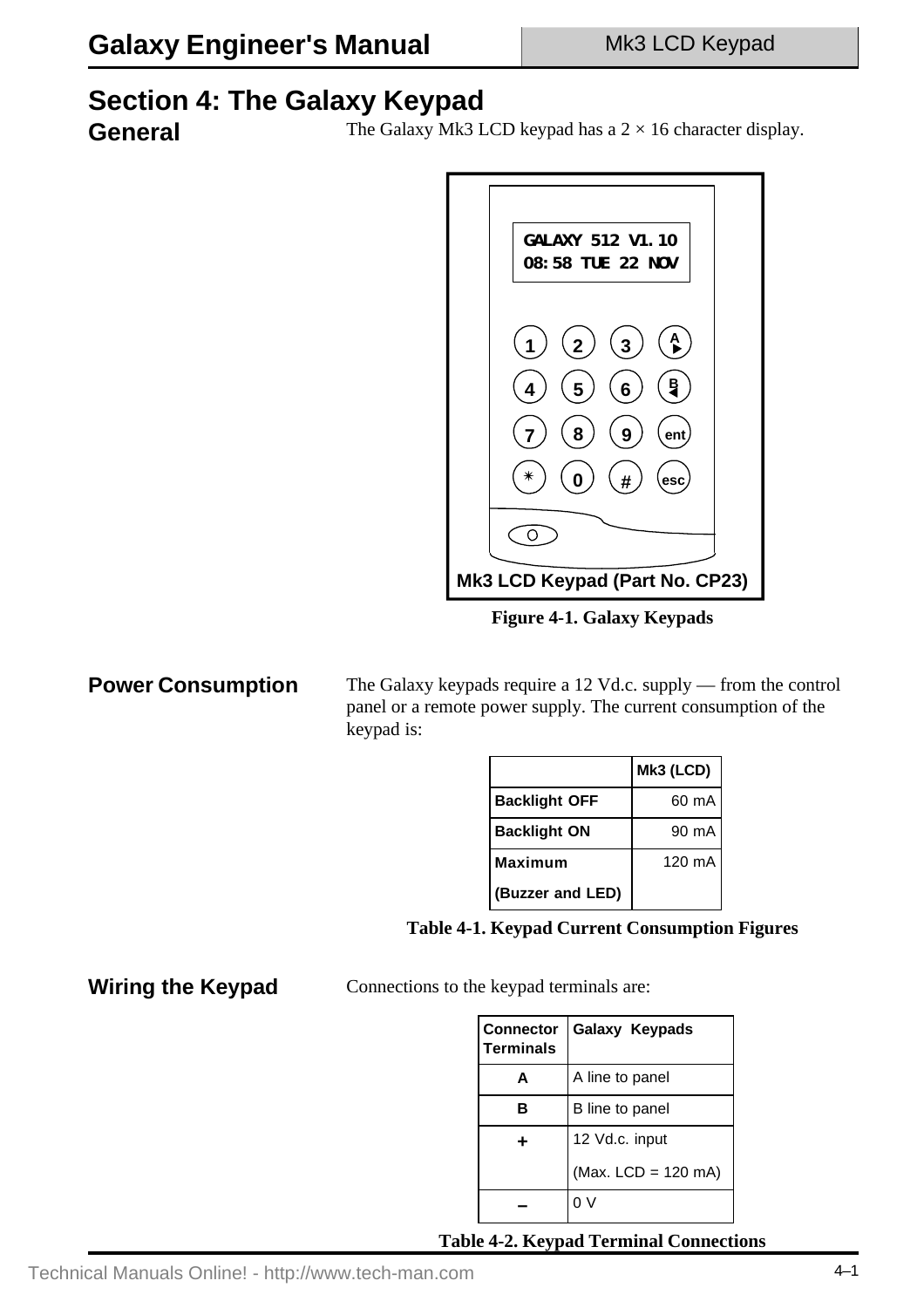### **Addressing**

The valid addresses of the keypads on each of the Galaxy panels are shown in the following table.

| <b>Control Panel Addresses</b> | <b>Valid</b><br>Keypad |
|--------------------------------|------------------------|
| Galaxy 8, 18, 60               | $0 - 9$ , $A - F$      |
| Galaxy 500, 512 Line 1         | $0-4$ , D, E & F       |
| line 2 2 4                     |                        |

**Table 4-3. Valid Keypad Addresses**

A 16-way rotary address switch is used to address Galaxy LCD keypads. The address switch assigns a hexadecimal address value to the keypad. The factory default address is set to 0.

**NOTE:** Any change to the keypad address must be made when the power is disconnected from the keypad.

**Tamper Switch** The Galaxy keypads provide a tamper switch that operates when the keypad is detached from the keypad mounting bracket.

> The keypads are designed to allow the option of an additional wall tamper should the entire keypad (including the mounting bracket) be prised from its mounting. The tamper spring retainer (located on the Galaxy keypad mounting bracket) can be knocked-out to allow the tamper spring contact with the wall.



**Figure 4-2. Keypad Installation and Mounting Details**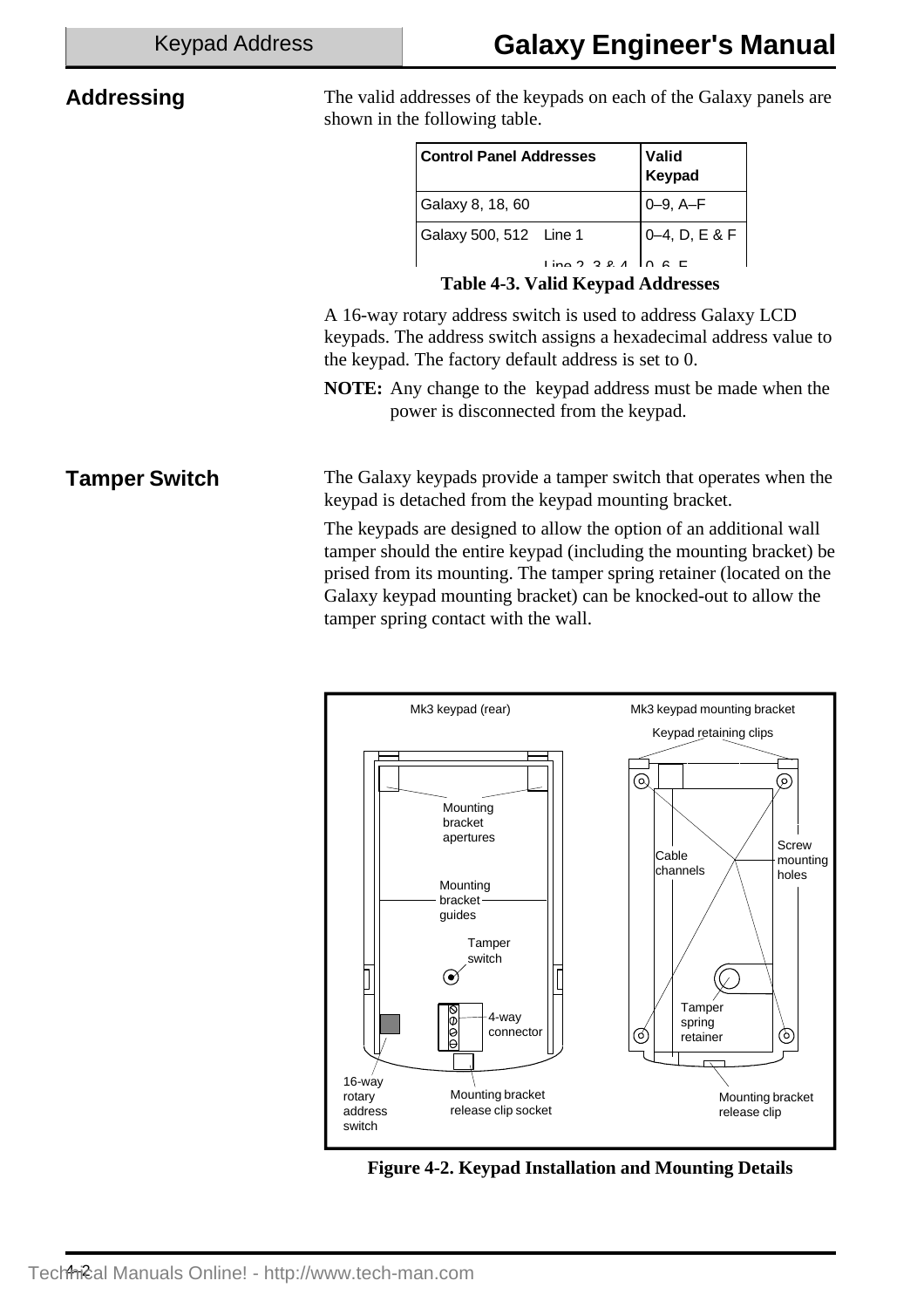## **Keypad Installation Procedure**

- **1.** Remove the keypad from its packaging.
- **2.** Release the keypad from the mounting bracket by inserting a screwdriver into the small hole in the bottom of the keypad and gently pushing the mounting bracket release clip.
- **3.** If the wall tamper is required, remove the knock-out tamper spring retainer section on the mounting bracket.
- **4.** Using the mounting bracket as a template, locate the fixings in the required position.
	- **NOTE:** The LCD display is usually positioned at user eye level.
- **5.** Run the cable for the keypad (A, B, +12 V and 0 V) behind the mounting bracket, in the channels provided. The cable can be run in from either the top or the bottom of the bracket. In some cases it may be necessary to remove the outer sleeve of the cable to ensure that mounting bracket fits flush against the wall.
- **6.** Secure the mounting bracket to the wall using four 20 x 4 mm counter-sunk screws.
- **7.** Address the keypad (refer to the paragraph headed **Addressing** for valid addresses). **NOTE:** Ensure that the power supply is disconnected.
- **8.** Connect the A, B and power wires to the correct terminals on
- the four way connector block. **9.** Attach the tamper spring to the tamper switch on the rear of the keypad.

**NOTE:** The tamper spring may require to be stretched to ensure that it contacts the wall.

- **10.** Attach the keypad to the mounting bracket:
	- **1.** place the two apertures on the rear of the keypad over the keypad retaining clips on the mounting bracket.
	- **2.** ensure that the tamper spring passes into the tamper spring retainer on the mounting bracket.
	- **3.** push the keypad fully home on the mounting bracket ensuring that the mounting bracket release clip has fully engaged the keypad.
- **11.** The keypad is now ready to be configured into the system.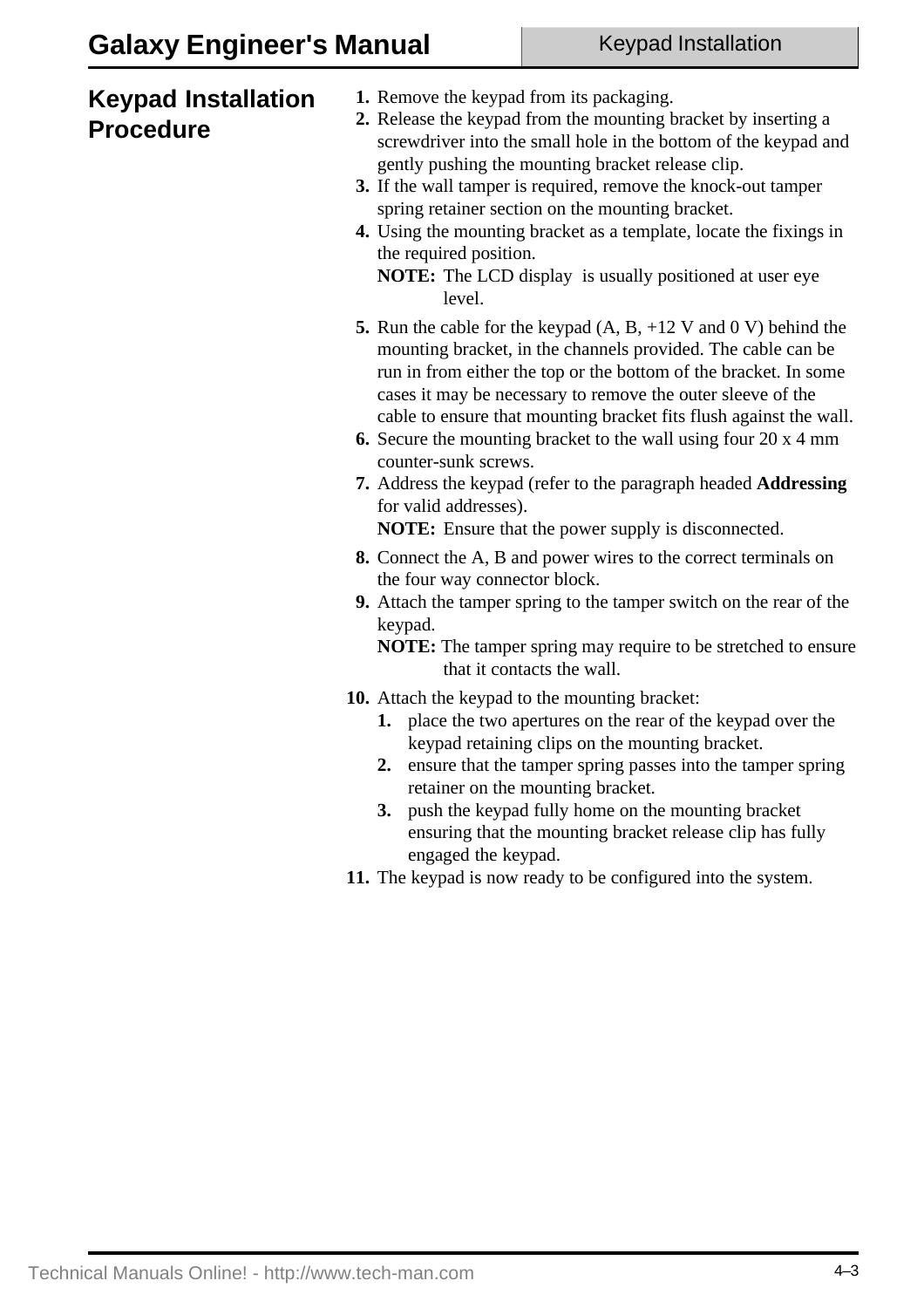#### **Self Diagnostics** When adding a keypad to an existing system, the following points **must** be considered: **1.** Ensure that the keypad to be added has a unique address from the other keypads on the system. **2.** Ensure that the keypad a valid address. **3.** Connect the keypad to the system — refer to the Keypad Installation Procedure. A new keypad can only be configured into an existing Galaxy system from engineer mode. **1.** Access engineer mode. **2.** Connect the RS485 (**AB**) line of the keypad in parallel with the RS485 (**AB**) line of the existing keypads. **3.** Connect **+** and – terminals of the keypad to a power supply. **4.** Exit engineer mode — engineer code + **esc**: the Mk3 keypad displays the message **1 MOD. ADDED esc=CONTINUE**. Press the **esc** key; the keypad returns to the unset banner. If this message is not displayed, the keypad is not communicating with the control panel and has not been configured into the system. **5.** The keypad is now configured into the system **Removing a Keypad From the System** A keypad can only be removed from an existing Galaxy system from engineer mode. **1.** Access engineer mode. **2.** Disconnect the keypad. **3.** Exit engineer mode. The message **1 MOD. MISSING** — **[<],[>] to View** is displayed **4.** Press the **A** or **B** key. The message **KEYPAD**  $X - \ast$  =REMOVE **MODULE** is displayed. **5.** Press the  $*$  key to acknowledge and accept that the keypad has been removed. The keypad returns to the unset banner. The keypad has a self diagnostic feature that is used to test the operational status of the inputs and outputs of the keypad. The test is started by disconnecting the power from the keypad, then reapplying the power while pressing the **ent** key. The test routine commences immediately. Each test last approximately four seconds. **Adding a Keypad to the System**

- The test is terminated by removing the power.
- Keypad address is displayed
- Keypad buzzer is activated and a bell symbol is displayed.
- Power LED is illuminated and an a.c.  $(\wedge)$  and LED  $(\upphi)$  symbol is displayed.
- Keypad and keys are displayed. Each key press is confirmed by the buzzer sounding and the key display being highlighted.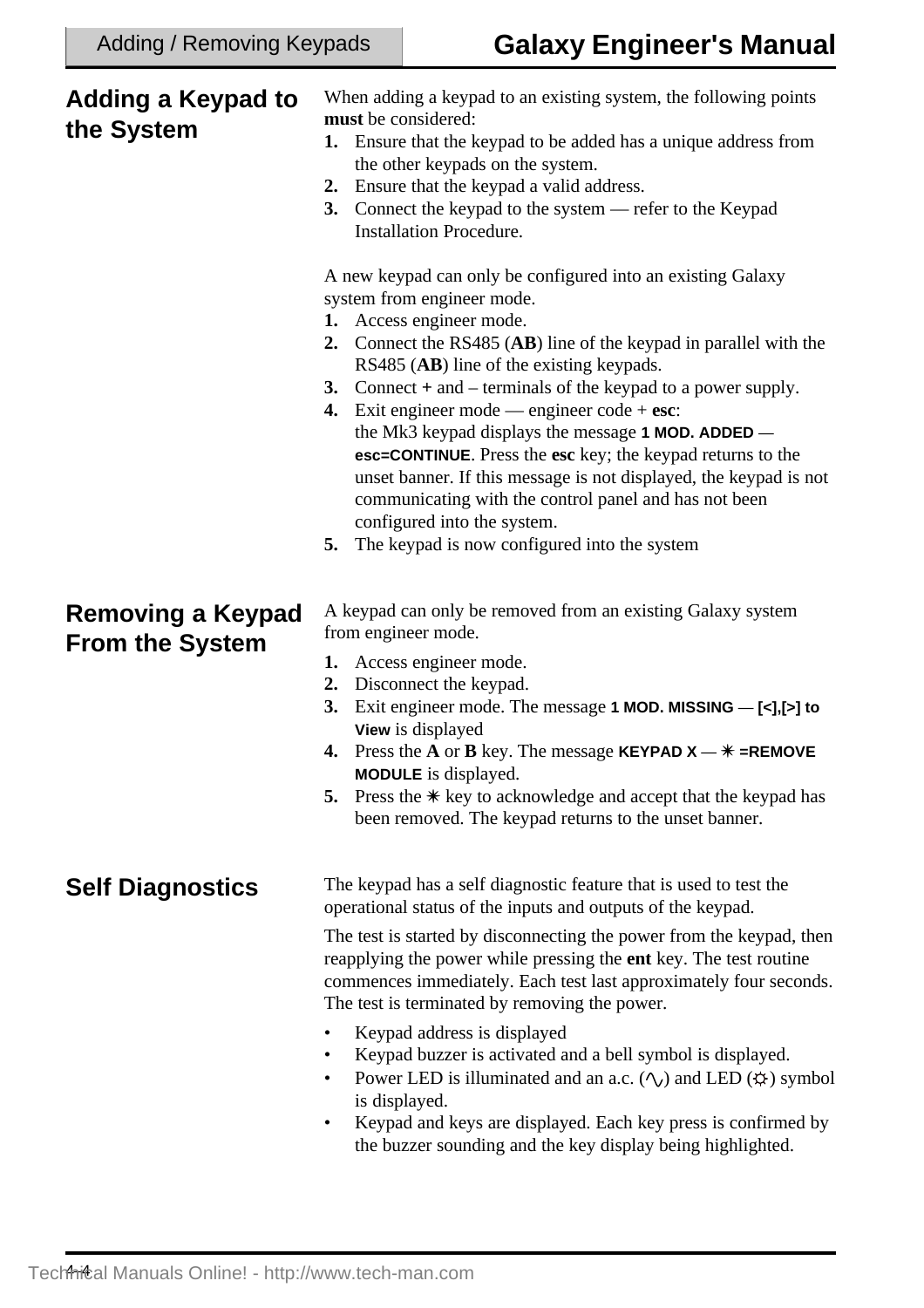# **Keypad Operation**



**Number Keys** The number keys are used to enter the Personal Identification Number (PIN) which identifies users to the Galaxy and permits access to the system options. The PIN is a four digit number.

|                    | Default Code |
|--------------------|--------------|
| Engineer           | 112233       |
| <b>Remote User</b> | 543210       |
| Master Manager     | 1234         |



The number keys are also used, once access to the system has been gained, to select and modify options.

**VIEW KEYS** These keys are used to initiate the setting of the Galaxy.

Pressing the **A** or **B** key immediately after a valid PIN has been entered starts one of the routines for setting the system. The **A** key initiates the full setting of the Galaxy. The **B** key starts the part setting routine.

Once the system has been successfully accessed the **A** key can be used to step forward through the Galaxy menu options and the **B** key to step backwards.

The **ent** key is used to:

- access the menu options;
- confirm the programming selections.

The **esc** key cancels any modification made to the current option and returns to the previous option level. Successive pressing of this key returns the user to the entbanner display.

The **esc** key also aborts the setting routine if pressed during the exit time.

**HASH KEY** The # key is used:

- as a toggle key, which enables or disables the programming features of the Galaxy options, for example, enabling the OMIT attribute of a zone,
- to give additional information on the programming options, for example pressing the # key while in option **22 = DISPLAY LOG** shows details of the user number, descriptor and keypad used to cancel alarms or unset the system.
- to activate the **Duress** outputs; enter a valid user code followed by two presses of the # key, then the **ent** key to activate the duress alarm.



**ESCAPE KEY**



**#**

**A**  $\blacktriangleright$ 

> **B**  $\blacktriangleleft$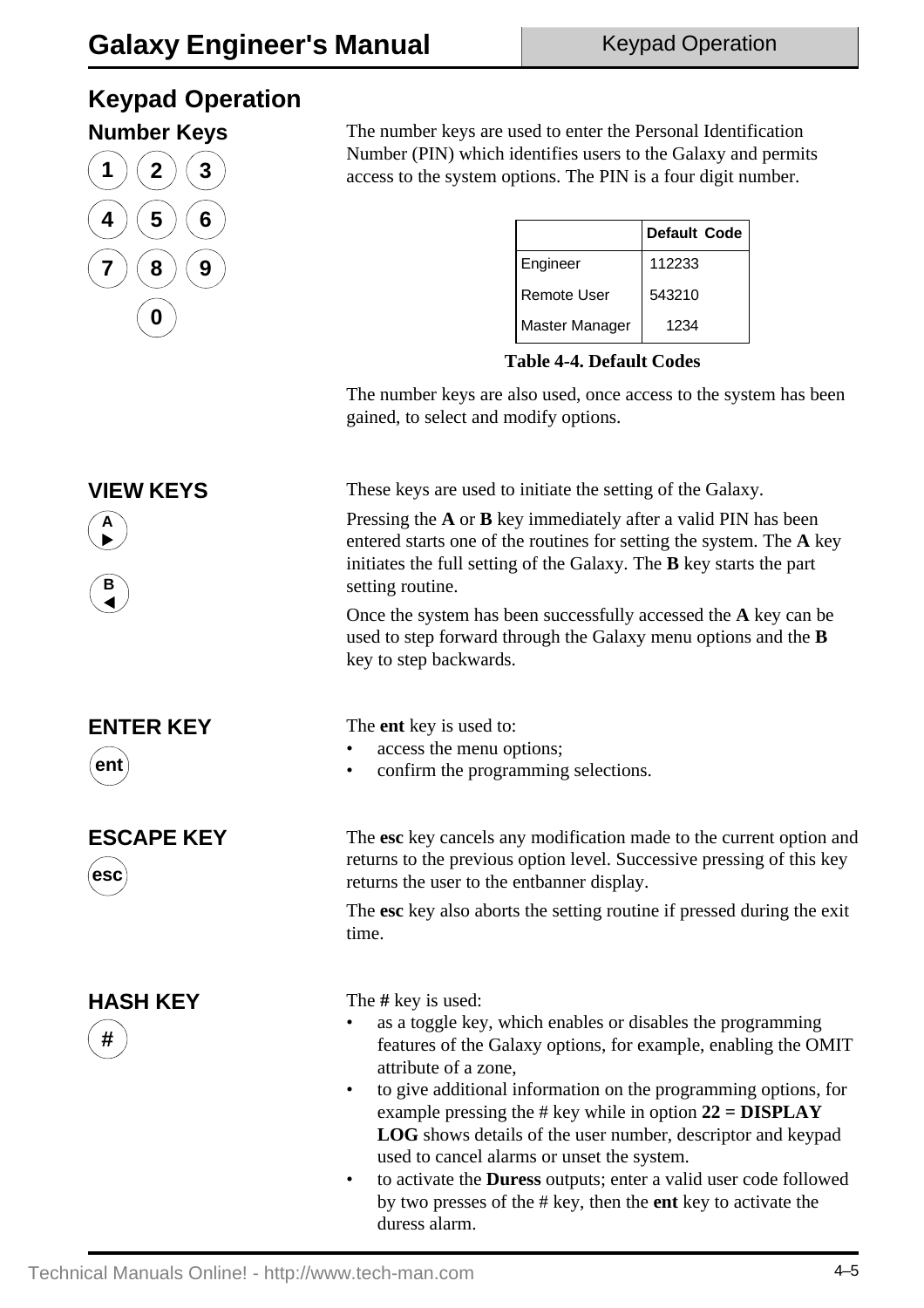| <b>STAR KEY</b><br>$\,$ $\,$ | $\bullet$<br>$\bullet$ | The $*$ key is used:<br>$=$ DISPLAY LOG.<br>displayed indicates the group set status.<br>$U =$ Unset<br>$S = Set$<br>$P = Part Set$<br>$L =$ Locked Out<br>$-$ = Group not assigned to keypad |             | to correct or erase PINs in the CODES option and alpha-<br>numeric descriptors in the <b>TEXT</b> option,<br>to start printing from the current event when viewing option 22<br>to display the set status of the groups. When Show Status (refer<br>to option $58.6$ = KEYPADS. Show Status) is enabled, pressing<br>the $*$ and # keys simultaneously when the normal banner is |                    |  |
|------------------------------|------------------------|-----------------------------------------------------------------------------------------------------------------------------------------------------------------------------------------------|-------------|----------------------------------------------------------------------------------------------------------------------------------------------------------------------------------------------------------------------------------------------------------------------------------------------------------------------------------------------------------------------------------|--------------------|--|
|                              |                        | mode is accessed.                                                                                                                                                                             |             | <b>NOTE:</b> The <b>Show Status</b> indicates the set conditions of groups<br>when the system is set (keypad blank) or unset (normal<br>banner). Show Status does not operate while engineer                                                                                                                                                                                     |                    |  |
|                              |                        |                                                                                                                                                                                               |             | Pressing the $*$ and # keys again toggles the display to show the<br>status of the groups individually. To move between each groups,<br>press the $*$ and <b>A</b> or the $*$ and <b>B</b> keys simultaneously.<br>Pressing the $*$ and # keys again returns the keypad to the banner                                                                                            |                    |  |
|                              | display.               |                                                                                                                                                                                               |             |                                                                                                                                                                                                                                                                                                                                                                                  |                    |  |
| Galaxy 512                   |                        |                                                                                                                                                                                               |             | The Galaxy 512 has 32 groups; these are displayed on the keypad in<br>block of eight groups, sub-divided into A, B, C and D. Press $*$ and<br>$\bf{A}$ or $\bf{*}$ and $\bf{B}$ keys to display each of the group blocks.                                                                                                                                                        |                    |  |
| <b>POWER LED</b>             |                        | and the stand-by battery.                                                                                                                                                                     |             | The green power LED indicates the status of the a.c. power supply                                                                                                                                                                                                                                                                                                                |                    |  |
|                              |                        | <b>Power LED</b>                                                                                                                                                                              | a.c. Status | <b>Battery Status</b>                                                                                                                                                                                                                                                                                                                                                            | <b>Fuse Status</b> |  |
|                              |                        | ON                                                                                                                                                                                            | a.c. OK     | Battery OK                                                                                                                                                                                                                                                                                                                                                                       | Fuses OK           |  |
|                              |                        | Slow Flash                                                                                                                                                                                    | a.c. Fail   | <b>Battery OK</b>                                                                                                                                                                                                                                                                                                                                                                | Fuses OK           |  |
|                              |                        | Quick Flash                                                                                                                                                                                   | a.c. Fail   | <b>Battery Low</b>                                                                                                                                                                                                                                                                                                                                                               | Fuse blown         |  |
|                              |                        |                                                                                                                                                                                               |             | Table 4-5. a.c./Battery Status Indication                                                                                                                                                                                                                                                                                                                                        |                    |  |

**NOTE:** It is advised that a suitably rated stand-by battery is fitted to the system in order to provide continued protection in the event of a mains failure. The battery is not included.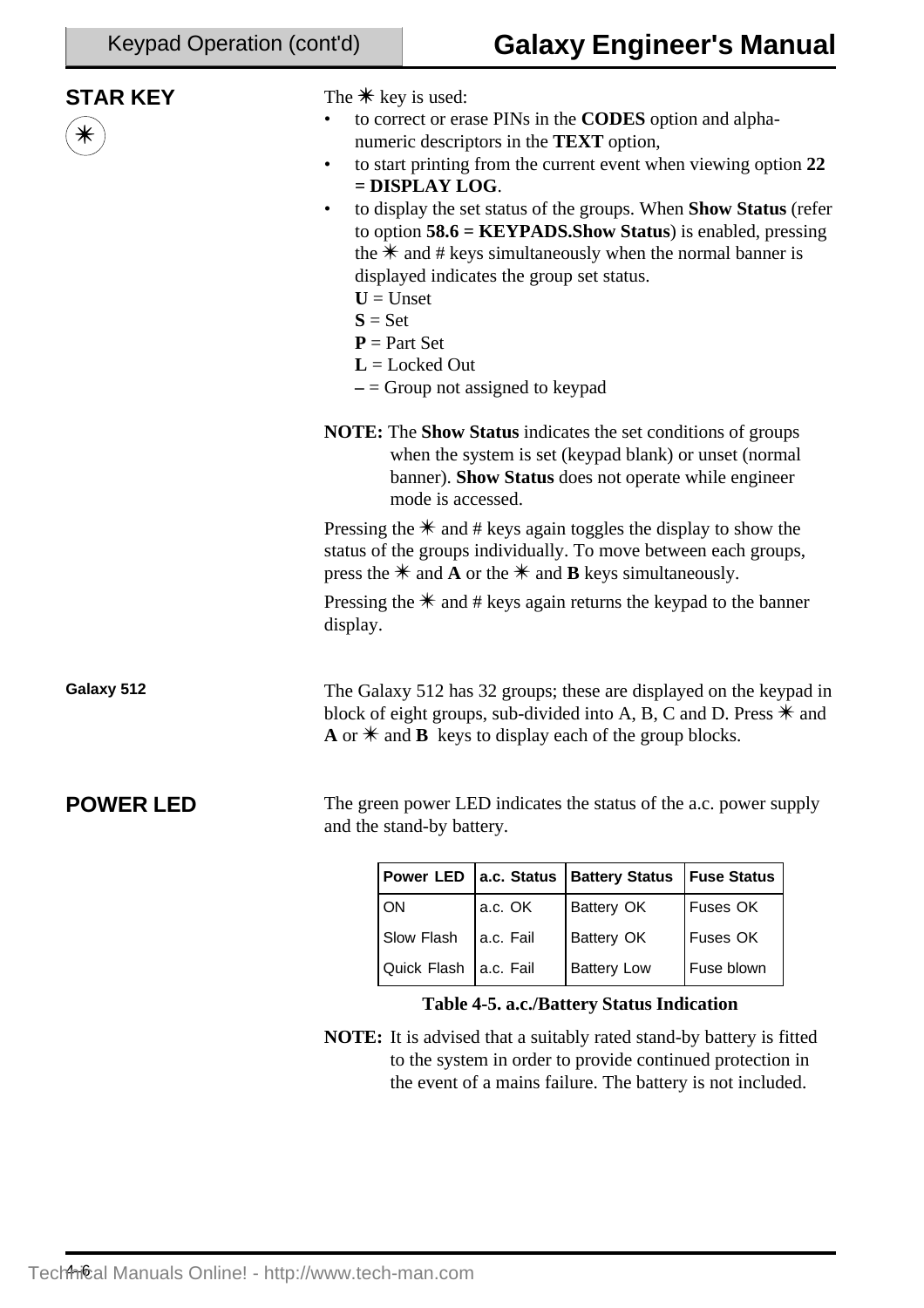GALAXY 512 V1.10 08:58 TUE 22 NOV

ENGINEER MODE 08:58 TUE 22 NOV

**BANNER** The banner is the information shown on the keypad display when the system is in the unset state.

There are two banners:

- the unset mode banner displays the Galaxy variant and software version, the time, day and date.
- the Engineer banner indicates that the system is in engineer mode as well as the Galaxy variant and software version.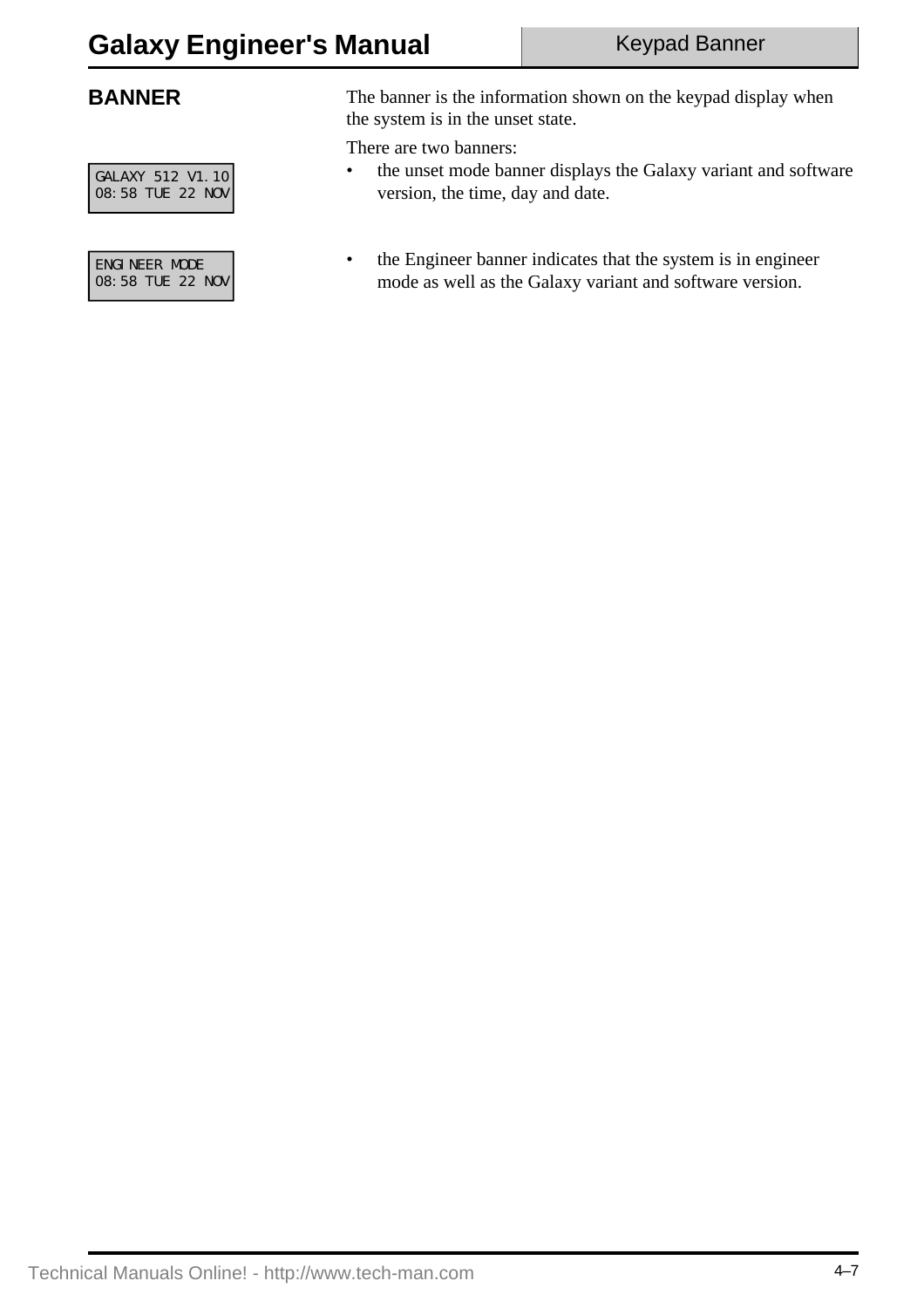## **Section 5: MAX (Access Control)**

# **Installation**

## **Instructions**

The MAX box contains the following:

- MAX reader (P/N **MX01**),
- MAX facia label ( $P/N$  21\_1627),
- 10-way connector block.

The MAX installation sequence is as follows:

- **1.** Wiring the MAX
- **2.** Mounting the MAX
- **3.** Attaching the facia label

#### **Wiring the MAX**



**Figure 5-1. MAX Wiring Details**

- **1.** Connect the A and B lines of the Galaxy communication bus to the **A** and **B** terminals. This configuration must be a daisy-chain (parallel) connection. If the MAX is the last module in the line, then the End of Line (EOL) resistor must be connected across the A and B terminals.
- **2.** Connect the door strike in accordance with the manufacturer's recommendations, via the relay.
- **3.** The **Horn** output is an open collector. This is connected to the output device via a relay. **NOTE:** With MAX software version 1.23 the horn output does

not function when the reader is programmed as on-line operating mode.

- **4.** The **Egress** switch is used to activate the door strike, allowing the door to be opened without activating the horn (the egress switch is normally open).
- **5.** The **Contact** switch is used to connect the access door to an alarm contact, giving alarm indication when the door is opened without the door strike being activated (either by a MAX card or the egress switch).
- **6.** Connect a 12 Vd.c. power supply to the MAX terminals marked  $-VE$  and  $+VE$ .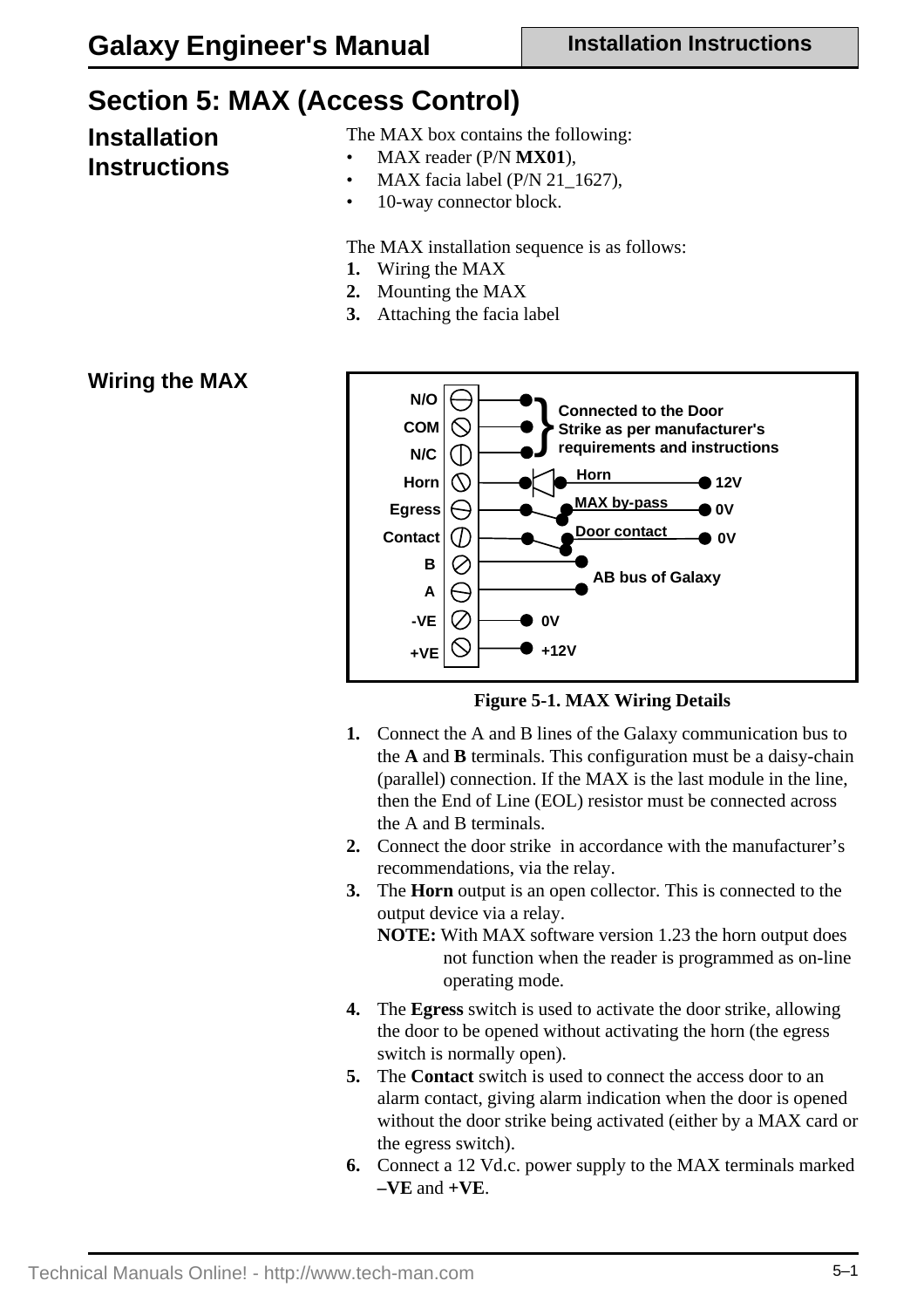| <b>Mounting the MAX</b>          | Attach the wired-up 10-way connector block to the pins on the rear<br>of the MAX reader.                                                                                                                                                                                                                           |
|----------------------------------|--------------------------------------------------------------------------------------------------------------------------------------------------------------------------------------------------------------------------------------------------------------------------------------------------------------------|
| <b>Surface mounting the MAX:</b> | 1. If the wiring is not wall recessed, remove the appropriate knock-<br>out (from the sides, top or bottom of the MAX).<br>2. Using the MAX reader as a template locate the two mounting<br>screws in the required positions.<br><b>NOTE:</b> The MAX is positioned with the two LEDs at the top of<br>the module. |
|                                  | Securely attach the module to the wall with two No.8 roundhead<br>3.<br>2 inch screws.                                                                                                                                                                                                                             |
| <b>Flush mounting the MAX:</b>   | Using the template on the lid of the MAX flush mounting kit<br>1.<br>box (P/N MX02), locate the position of the screws and mark<br>and cut-out the recess area required.<br><b>NOTE:</b> Ensure that there is sufficient wall surface to securely<br>fix the screws.                                               |
|                                  | 2. Fit the MAX reader into the flush mounting kit; push the reader<br>in from the rear ensuring that the four retaining arms on the<br>flush mounting kit click into place                                                                                                                                         |
|                                  | Securely attach the module to the wall with two No.8 roundhead<br>3.<br>$1\frac{1}{2}$ inch screws.<br>NOTE: The MAX is positioned with the two LEDs at the top of<br>the module.                                                                                                                                  |
|                                  | Remove the backing from the facialabel line up the label images                                                                                                                                                                                                                                                    |

Remove the backing from the facia label, line up the label images with the six LEDs and place it on the face of the MAX.



**Figure 5-2. MAX LEDs**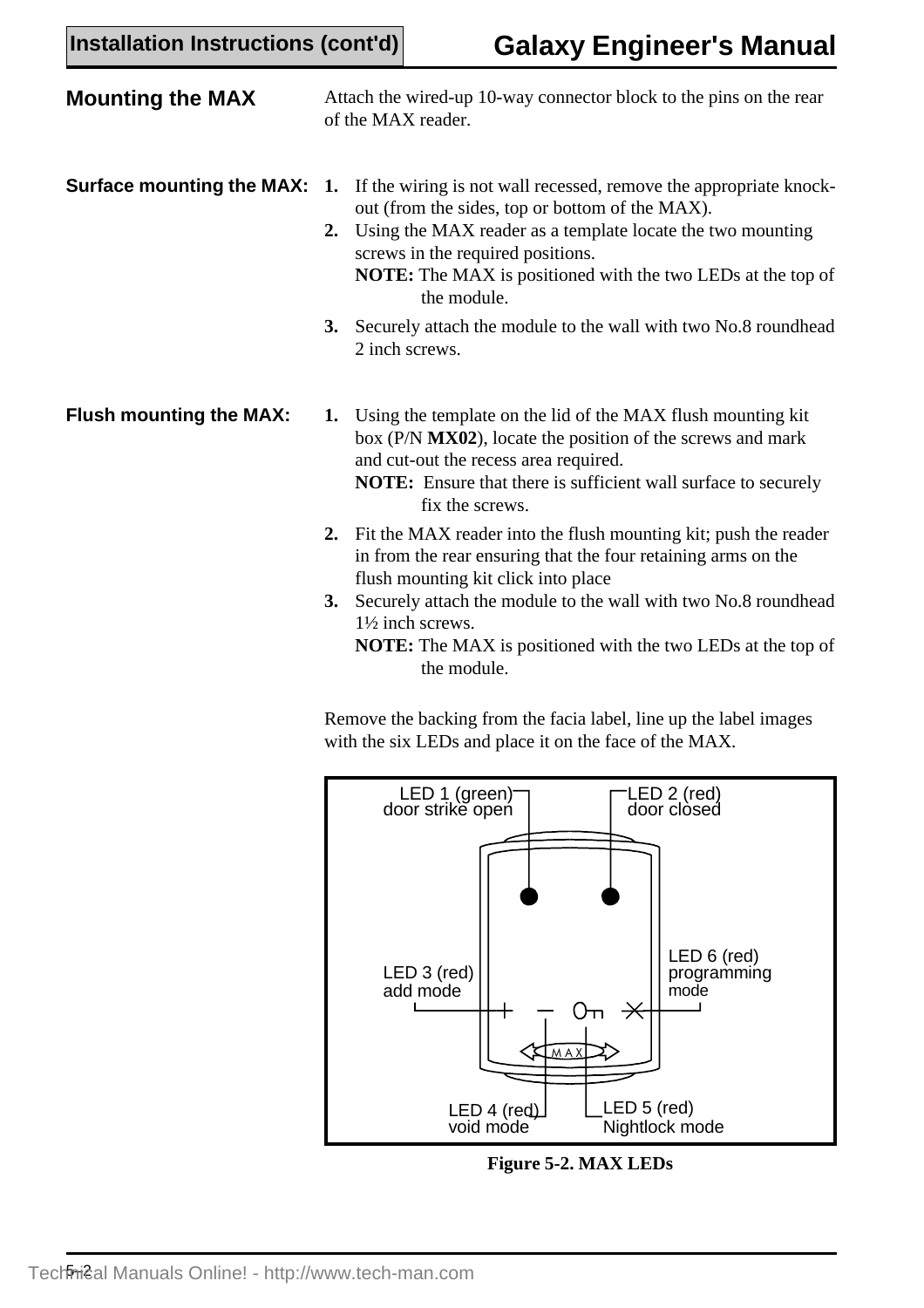### **Configuring a MAX Reader into the System**

MAX readers can only be configured into the Galaxy system from engineer mode.

**NOTE:** When adding a MAX reader to a Galaxy panel ensure that there are no more than eight MAX readers connected to the RS485 (**AB**) line.

Wire the MAX as per the instructions given with figure 5-1 then access engineer mode.

The MAX reader must be assigned as either an **On-Line** or a **Stand-Alone** module using option **63.2.2 = OPTIONS.MAX.MAX Address:**

- **0 = On-Line:** The MAX is fully integrated with the Galaxy system and communicates via the AB line, sharing system resources and facilities.
- **1 = Standalone:** The MAX operates as an entirely independent unit. The Galaxy does not monitor the MAX for alarms, tampers or power failure.
- **NOTE:** Early versions of MAX readers cannot convert between the stand-alone and on-line operating modes:
	- **MX01S (software V1.23)** is a dedicated stand-alone reader. This cannot be converted to on-line mode and must not be connected to the Galaxy AB line. The horn output is fully functional.
	- **MX01 (software V1.23)** is programmed as an on-line reader. The horn output is non-functioning. The reader can be reprogrammed, via the Galaxy system, into stand-alone mode, however, once programmed as standalone it cannot be converted to on-line mode. In standalone mode the horn output is fully functional.
	- **MX01 (software V1.32)** can be reprogrammed as stand-alone or on-line as often as required. In on-line mode, the horn output is non-functioning; in stand-alone mode the horn output is fully functional.
- **Configuring as Stand-Alone MAX**
- **1.** Ensure that the MAX is connected to the Galaxy (**RS485 AB line**) and the MAX mode is enabled (option **63.2.1 = OPTIONS.MAX.MAX Mode**).
- **2.** Select option **63.2.2 = OPTIONS.MAX.MAX Address** and press the **ent** key; the Galaxy searches for the MAX with the highest address (the new MAX reader). The Galaxy 500 and 512 prompt for the AB line  $(1 – 4)$  that is to be searched; select the line and press the **ent** key. On locating the MAX address, the keypad prompts for the **OPERATING MODE** of MAX to be assigned: select **1 = Standalone** and press the **ent** key. The MAX reader is readdressed as **32**.

When the reprogramming is complete the MAX bleeps, LED 2 on the MAX switches on and the keypad display returns to **2 = MAX Address**.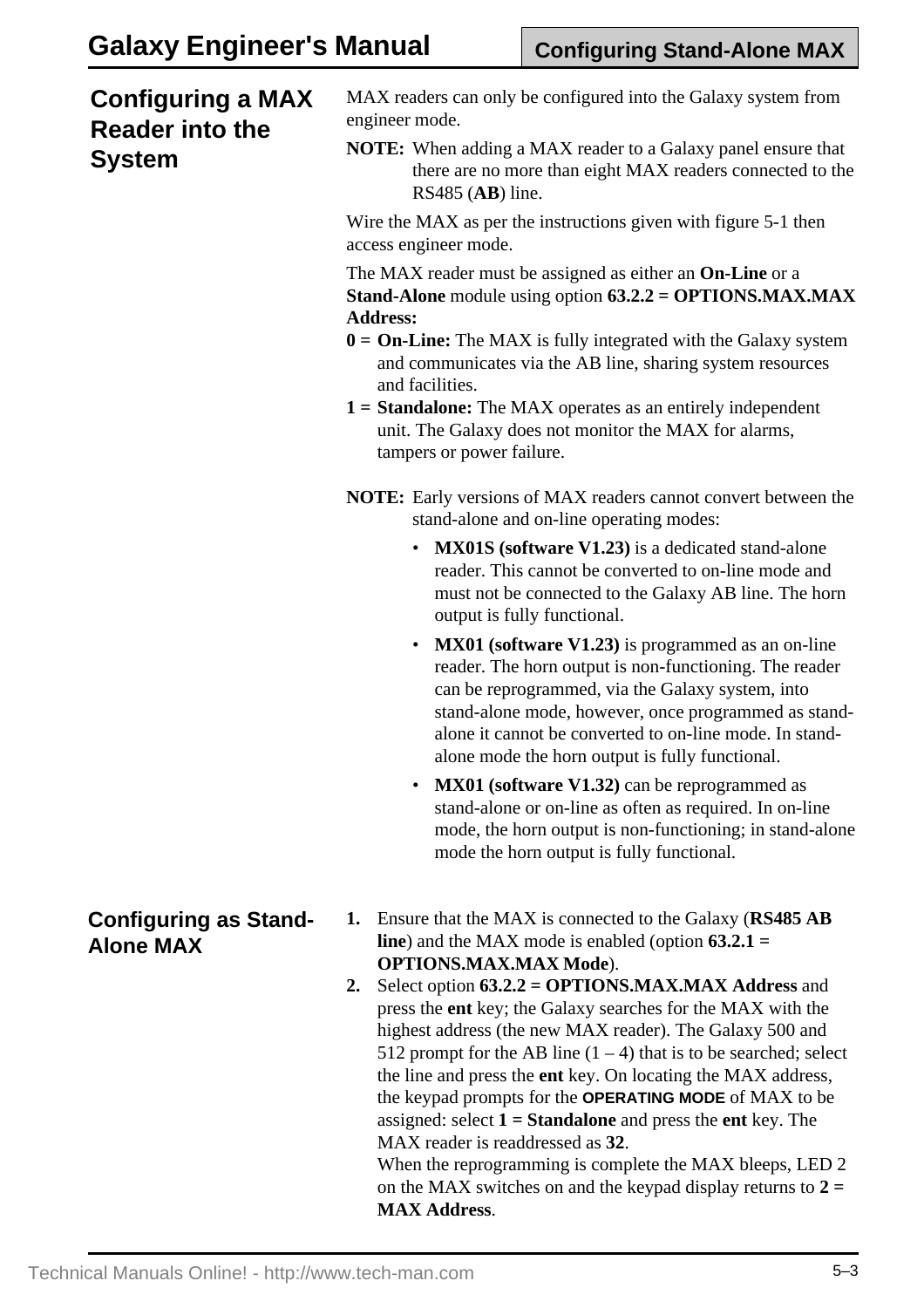- **3. (MAX software versions 1.23 and 1.32)** Disconnect the **AB line** from the MAX reader. Ensure that all other modules (keypads, RIOs and on-line MAX readers) are still daisychained into the Galaxy panel. If the MAX reader is the last module on the **AB line**, remove the 680Ω end of line resistor and put it into the last module on the line.
	- **NOTE:** The Galaxy cannot operate if the **AB line** is connected to stand-alone MAX readers with software V1.23 or V<sub>1</sub>.32.
- **4.** The MAX reader is now programmed as a stand-alone module in sleep mode (LEDs  $2 - 5$  on) and can be programmed using the MAX cards (refer to Programming Stand-Alone MAX Readers).

#### **Configuring as On-Line 1. Only if reprogramming an existing stand-alone MAX reader:**

- Put the MAX reader into the sleep mode (present the **Void Master** card then swipe twice with the **Program Master** card — LEDs 2 – 5 switch on. Refer to the **MAX Installation and Operations Guide (L120)**.).
- Remove the power from the MAX reader.
- **2.** Connect the **AB line** of the MAX reader to the **AB line** from the control panel (ensuring that a daisy-chain connection is maintained and that the  $680\Omega$  resistor is located in the last module on the line). Connect 12 Vd.c. to the +**VE** and –**VE** terminal of the MAX reader.
- **3.** Ensure that the MAX mode is enabled (option **63.2.1 = OPTIONS.MAX.MAX Mode**).
- **4.** Select option **63.2.2 = OPTIONS.MAX.MAX Address** and press the **ent** key; the Galaxy searches for the MAX with the highest address (the new MAX reader). The Galaxy 500 and 512 prompt for the AB line  $(1 – 4)$  that is to be searched; select the line and press the **ent** key.

**Only if adding a new MAX reader:** On locating the MAX address, the keypad prompts for the **OPERATING MODE** of MAX to be assigned: select  $\mathbf{0} = \mathbf{On}\text{-Line}$  and press the **ent** key. **NOTE:** If reprogramming an existing stand-alone reader, the system automatically selects the **On-Line** operating mode

The MAX can then be readdressed. The keypad displays the current address of the MAX and the range of valid addresses. Enter the new MAX address and press the **ent** key; the Galaxy then reprograms the address of the MAX. The keypad indicates the old and new MAX addresses and the status of the reprogramming.

**NOTE:** All new MAX readers default to address **7**. It is recommended that when adding a reader, it is addressed as the lowest available number on the line.

# **MAX**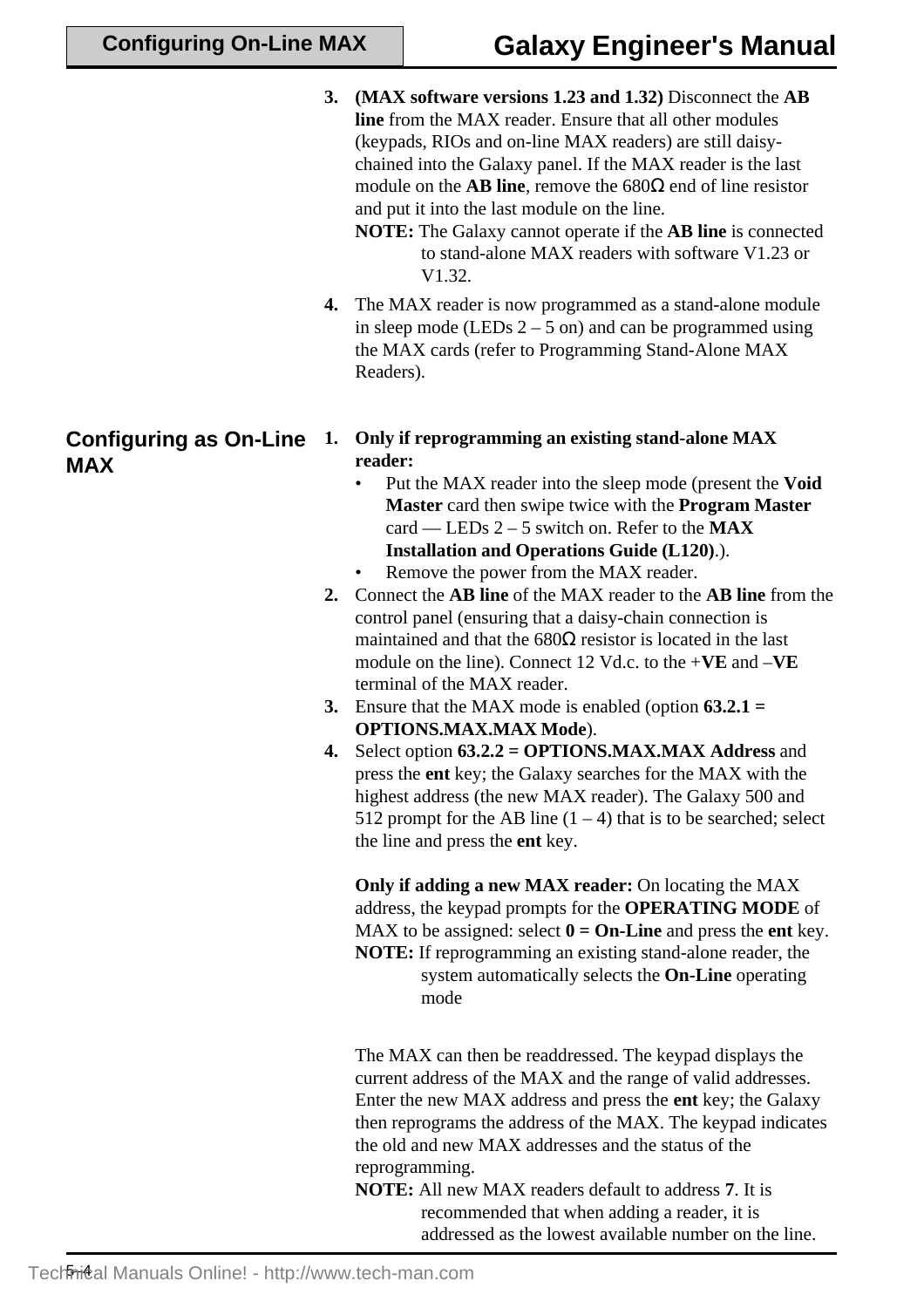When the reprogramming is complete the MAX bleeps, the LEDs on the MAX switch off and the keypad display returns to **2 = MAX Address**.

- **NOTE:** If the Galaxy has been warm-started with the MAX connected and the reader is re-programmed with its existing address, then the LED does not switch off and engineering mode does not have to be exited to configure the MAX into the system.
- **5.** Program the MAX Parameters. This option defines the operational features of the MAX reader.
	- **1 = Descriptor:** This option is used to assign a name of up to 12 characters to each of the MAX modules.
	- **2 = Open Timeout:** This is the period, following the user card swipe, that the MAX relay is activated allowing a door strike to be unlocked and the door to be opened without creating an alarm. The MAX relay de-activates as soon as the door is closed or the **Close Timeout** occurs.
	- **3 = Close Timeout:** This is the period following the user card swipe that the door can remain open when gaining access. If the door remains open longer than the period assigned to the **Close Timeout**, then an alarm occurs.
	- **4 = Groups:** Each MAX module can be assigned to selected groups; the MAX then responds only to cards that have a group common to it.
	- **Keypad Group Restriction:** To restrict the operation of the function only to groups that are common to both the card and the MAX, press the  $*$  key when assigning groups to the MAX. This means that when a card with access to groups 1, 2 and 3 activates the MAX card function on a MAX module assigned to groups 2, 3 and 4, the function only operates on the common groups (groups 2 and 3).
- **6.** Exit engineer mode engineer code + **esc**: the keypad displays the message **1 MOD. ADDED** — **esc=CONTINUE**. LED 2 on the MAX reader switches on. Press the **esc** key; the keypad returns to the unset banner.

If this message is not displayed, the MAX reader is not communicating with the control panel and has not been configured into the system (LED 2 does not switch on). **NOTES:**

- **1.** The MAX reader **will not** operate until engineer mode is exited and the reader is configured into the system.
- **2.** All MAX doors **must** be closed, otherwise engineer mode cannot be exited.
- **7.** The on-line MAX reader is now configured into the system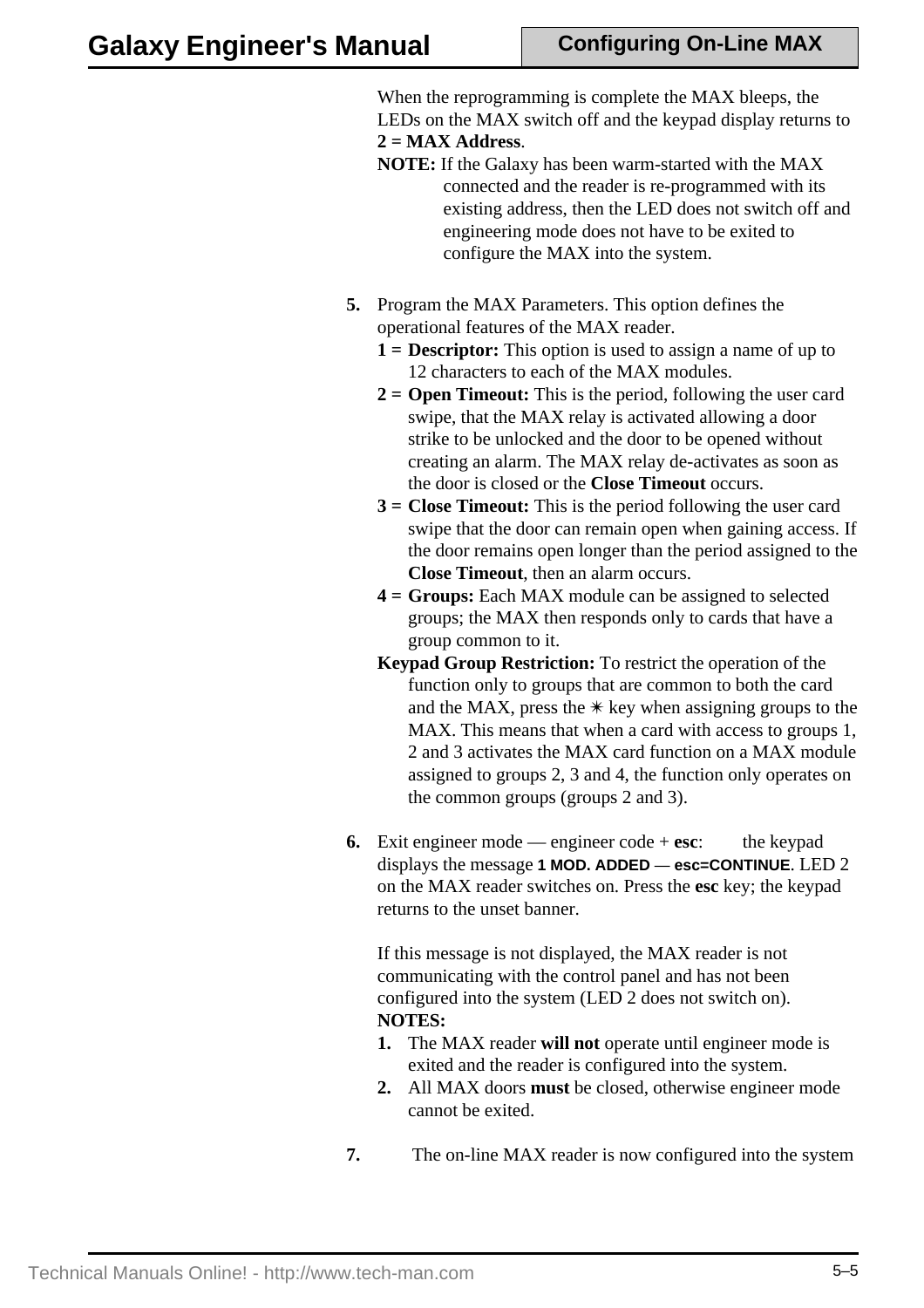### **Removing a MAX Reader From the System**

**Stand-Alone Mode (Software V1.23 & V1.32)** therefore it can be removed simply by disconnecting the power to The stand-alone MAX reader is not connected to the **AB line**, the reader. There is no requirement to access engineer mode. **On-Line Mode 1.** Access engineer mode. **2.** Disconnect the MAX reader (**AB line** and power). **3.** Exit engineer mode. The message **1 MOD. MISSING** — **[<],[>] to View** is displayed. **4.** Press the **A** or **B** key. The message **MAX**  $X - \ast =$ **REMOVE MODULE** is displayed. **5.** Press the  $*$  key to acknowledge and accept that the MAX reader has been removed. The keypad returns to the unset banner. **Programming Instructions for On-Line Readers** Refer to **Section 6: System Operation**, menu option **63 = OPTIONS** for details on programming the **Open Timeout**, **Close Timeout** and **Group** parameters for the MAX reader. **NOTE:** These programming instructions refer only to on-line MAX readers (modules that are connected to a host Galaxy panel via the RS485 data bus). For details on stand-alone MAX installation refer to the **MAX Installation and Operations Guide (L120)**. For details on the programming of the MAX user cards and functions refer to **Section 6: System Operation**, menu option **42 =**

**CODES**.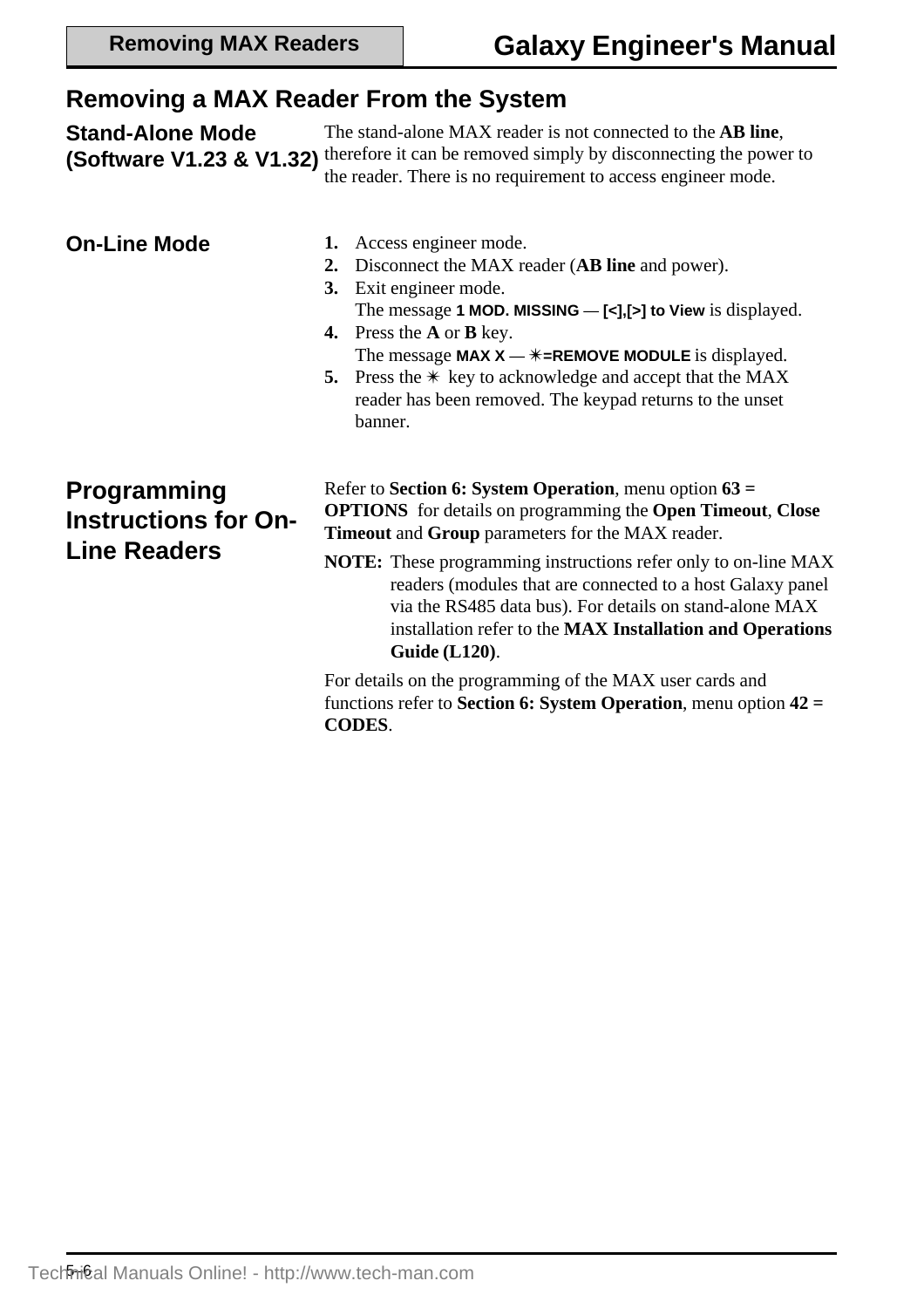# **Galaxy Engineer's Manual**

**Operating Instructions**

| <b>Operating</b><br><b>Instructions</b><br>(Stand-Alone and<br><b>On-Line Modes)</b> | The MAX must be presented with a valid user card to allow access.<br>Opening the door while LED 2 is on activates an alarm; the buzzer<br>sounds and LED 1 flashes until the door is closed.<br>Activating the egress switch allows the door to be opened without<br>activating an alarm when no card has been presented to the MAX.                                                                                                                                                           |
|--------------------------------------------------------------------------------------|------------------------------------------------------------------------------------------------------------------------------------------------------------------------------------------------------------------------------------------------------------------------------------------------------------------------------------------------------------------------------------------------------------------------------------------------------------------------------------------------|
| <b>Gaining Access</b>                                                                | Ensure that LED 2 is on and all other LEDs are off.<br>1.<br>Swipe the MAX with a standard user or nightlock access user<br>2.<br>card. LED 2 switches off and LED 1 switches on for the<br>programmed Open Timeout.<br>Open the door while the LED 1 is on and access the area.<br>3.<br>Close the door; LED 1 switches off and LED 2 switches on. The<br>4.<br>door must be closed within the programmed Close Timeout; if<br>the door remains open longer than this, an alarm is activated. |
| <b>Nightlock Access</b><br>(Stand-Alone Only)                                        | Only cards programmed as nightlock access users can gain access<br>when the MAX is nightlocked. The operation is identical to the<br>standard user card.<br><b>NOTE:</b> Access cannot be gained using a standard user card.                                                                                                                                                                                                                                                                   |
| <b>Card-Held Function</b>                                                            | The MAX card can be assigned a single menu option (refer to                                                                                                                                                                                                                                                                                                                                                                                                                                    |
|                                                                                      |                                                                                                                                                                                                                                                                                                                                                                                                                                                                                                |
| (On-Line Only)                                                                       | option $42.2.8 = \text{CODES}$ . User Codes. MAX Function). To activate<br>the function assigned to the MAX card, hold the card in front of the<br>reader for three seconds; all of the LEDs switch on. If a keypad has<br>been assigned to the MAX function then it displays the details of<br>this option. If no keypad is assigned, pressing a key on any of the<br>keypads assigned to a common group to the user displays the card-<br>held function.                                     |
| <b>Card-Held System Setting</b>                                                      | If the MAX card is assigned one of the setting options (option 12,<br>13, 14 & 16 – 19), the card-held functions starts the setting<br>procedure for the groups assigned to the card.                                                                                                                                                                                                                                                                                                          |
|                                                                                      | <b>NOTE:</b> If <b>Group Restriction</b> is assigned, then only the groups that<br>are common to both the MAX reader and the MAX user are<br>set.                                                                                                                                                                                                                                                                                                                                              |
|                                                                                      | If all of the groups that are assigned to the MAX are set (either by<br>the card-held function or by any other setting means) all of the<br>LEDs switch off.                                                                                                                                                                                                                                                                                                                                   |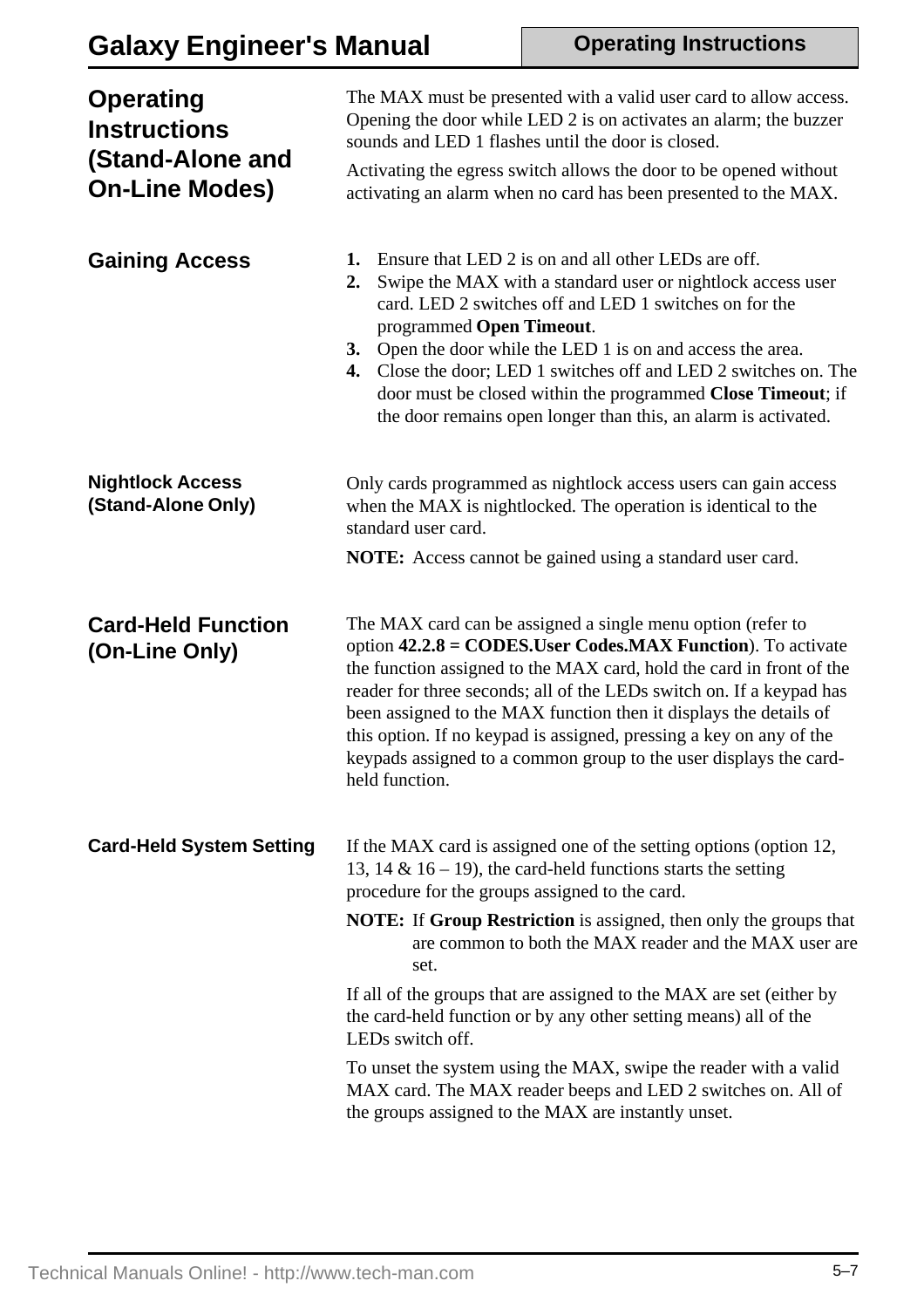| <b>Viewing MAX Events</b> |
|---------------------------|
|---------------------------|

**MAX Log** The Galaxy system has a 100 event log for the recording the MAX activations. This log is shared by all readers on the system and operates on a first-in-first-out basis for overwriting events when the log is filled. To display the events in the MAX log select option **25 = ACCESS DOORS**; use the **A** or **B** keys to select the required MAX address then press the **ent** key. The first event that occurred on the selected MAX is displayed along with details of the time, date and MAX number. To view the log press the **A** key to move forward in time through the events or the **B** key to move backwards. Press the **esc** key to return to the MAX address display. To view the log of another MAX, use the **A** or **B** key to select the required address. To escape from the **Access Doors** option press the **esc** key. 02:25 SUN 22 OCT USR032 Valid Time and date of event MAX user number **Event type MAX Events Print-Out** The MAX events can be printed out as they occur to an on-line printer. To print the MAX events ensure that option **51.27 = PARAMETERS.On-Line Print** is enabled. Select option **51.28 = PARAMETERS.On-Line Level** and enter **2** to print out all system events including the MAX events or **3** to print out only the MAX events.

**NOTE:** A serial printer must be connected to line one of the Galaxy panel and the printer must remain on-line (ready to print) at all times.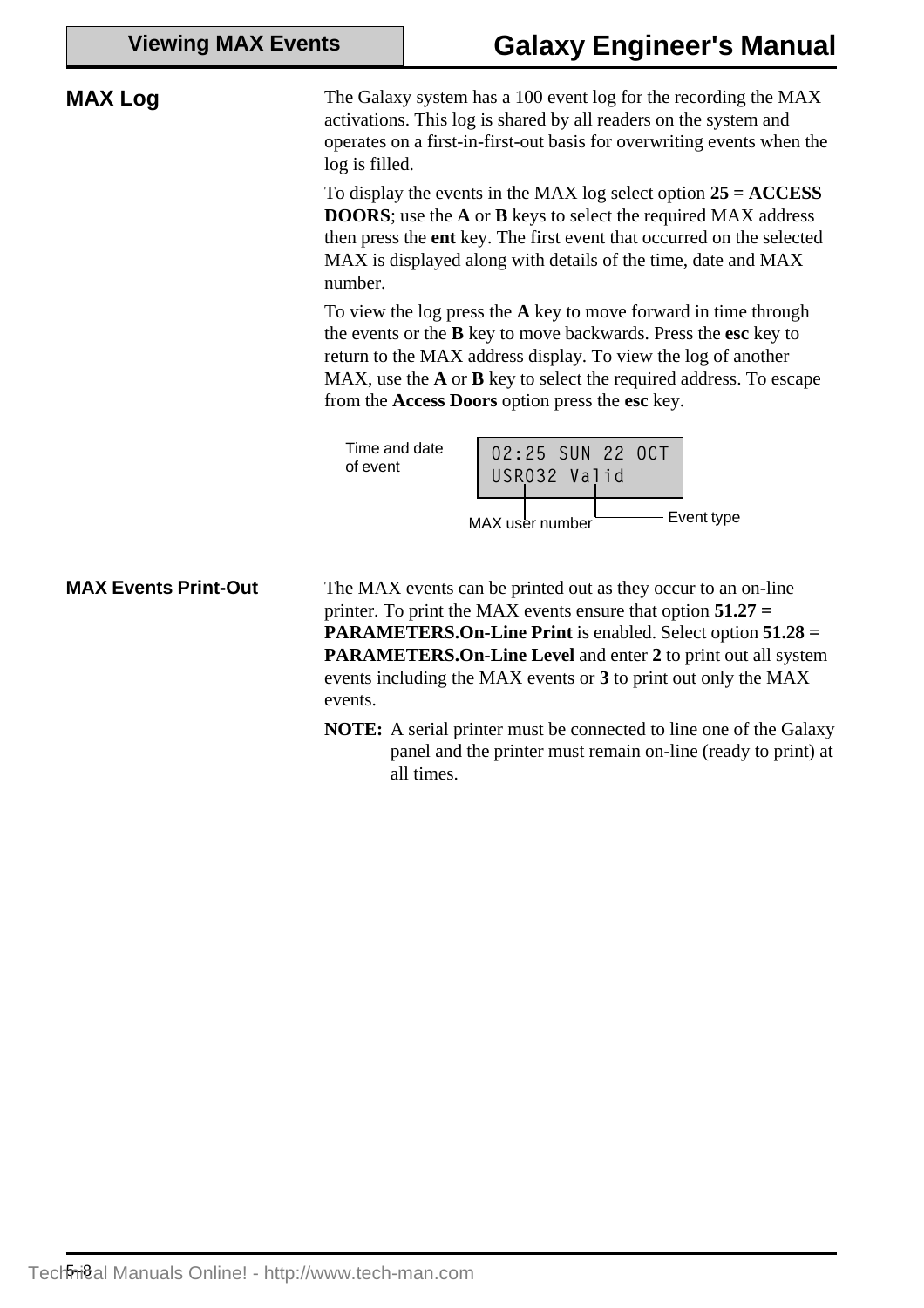# **Section 6: System Operation**

| <b>Menu Options</b>   |                                                                                                                                                                                                                                                                                                                                                                                                                     |
|-----------------------|---------------------------------------------------------------------------------------------------------------------------------------------------------------------------------------------------------------------------------------------------------------------------------------------------------------------------------------------------------------------------------------------------------------------|
| <b>General</b>        | The Galaxy provides various menu options for modifying the<br>functional performance of the system.                                                                                                                                                                                                                                                                                                                 |
|                       | There are two menu structures:<br><b>1. Full Menu</b> — only accessed by default by the Manager code on<br>the Galaxy 60, 500 and 512 control panels and by the engineer.<br><b>Quick Menu</b> — a selection of options from the full menu. The<br>2.<br>quick menu is the default menu access for all user codes (level)<br>three and above) as well as the Manager code on the Galaxy 8<br>and 18 control panels. |
| <b>The Full Menu</b>  | The full menu has a hierarchy of four structures contained within it.<br>Each structure is accessible by an increased level of user code.                                                                                                                                                                                                                                                                           |
| <b>The Quick Menu</b> | The quick menu offers level three and above users a selection of up<br>to 10 options, numbered $0 - 9$ . The options available from the quick<br>menu can be modified to the user's requirement via option $59 =$<br><b>QUICK MENU.</b>                                                                                                                                                                             |

| Quick Menu          |                     |                      | <b>Full Menu</b> |                      |                        |                      |
|---------------------|---------------------|----------------------|------------------|----------------------|------------------------|----------------------|
|                     | Level 3             | Level 4              | Level 5          | Level 6              | Engineer               | Engineer             |
| $0 =$ Omit Zones    | $10 =$ Setting      | $20 =$ Display       | $30 = Test$      | $40 =$ Modify        | $50 =$ Engineer 1      | $60$ = Engineer 2    |
| $1 =$ Forced Set    | $11 =$ Omit Zones   | $21 =$ Display Zones | $31 =$ Walk Test | $41 = Time/Date$     | $51 =$ Parameters      | $61 =$ Diagnostics   |
| $2 =$ Chime         | $12 =$ Timed Set    | $22 =$ Display Log   | $32 =$ Outputs   | $42 = \text{Codes}$  | $52$ = Program Zones   | $62 = Full Test$     |
| $3 =$ Display Zones | $13 = Part Set$     | $23 = System$        |                  | $43 =$ Summer        | $53$ = Program Outputs | $63 =$ Options       |
| $4 =$ Display Log   | $14 =$ Forced Set   | $24 = Print$         |                  | $44 = Trace$         | $54 =$ Links           | $64 =$ Assemble Zone |
| $5 = Print$         | $15 =$ Chime        | $25 = Access$ Doors  |                  | $45 =$ Timer Control | $55 = S$ oak           | $65 =$ Timers        |
| $6 =$ Walk Test     | $16$ = Instant Set  |                      |                  | $46 =$ Group Omit    | $56 =$ Communication   | $66$ = Pre-Check     |
| $7 = Time/Date$     | $17 =$ Instant Part |                      |                  | $47$ = Remote Access | $57 =$ System Print    | $67$ = Remote Reset  |
| $8 = \text{Codes}$  | $18$ = Home Set     |                      |                  | $48$ = Eng. Access   | $58 =$ Keypad          | $68$ = Menu Access   |
| $9 =$ Summer        | $19 = All Set$      |                      |                  | $49 =$ Timelock      | $59 =$ Quick Menu      |                      |

**Table 6-1. Quick and Full Menu Options Reference Table**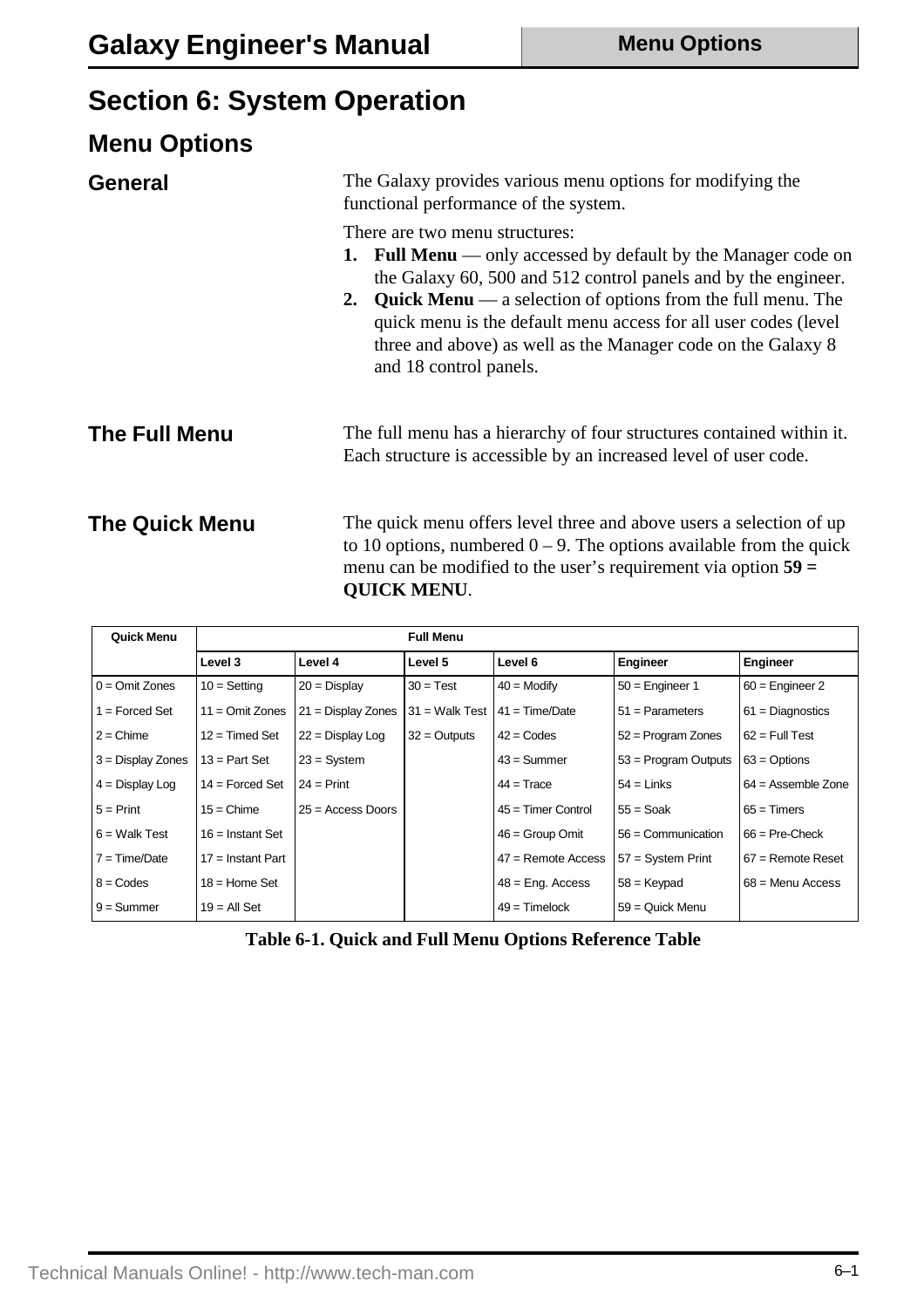|  | <b>Menu Access</b> |
|--|--------------------|
|--|--------------------|

# **Galaxy Engineer's Manual**

| <b>Menu Access</b>         | Only valid codes (level 3 and above) can access the Galaxy menu<br>options. Access to the user options is assigned by the engineer<br>(refer to options $42 = \text{CODES}$ and $68 = \text{MENU ACCESS}$ ). Users<br>cannot view or access options for which they are not authorised;<br>This includes options in the Quick Menu.                                                                                                       |
|----------------------------|------------------------------------------------------------------------------------------------------------------------------------------------------------------------------------------------------------------------------------------------------------------------------------------------------------------------------------------------------------------------------------------------------------------------------------------|
|                            | <b>NOTE:</b> Menu options $51 - 67$ ( <b>ENGINEER</b> 1 and <b>ENGINEER</b> 2)<br>can be assigned additional access to user level $3 - 6$ , by the<br>engineer.                                                                                                                                                                                                                                                                          |
|                            | There are two methods of selecting menu options:<br>1. Direct Access:<br>Code + ent + option number + ent.<br>2. Menu Driven Access:<br>Code + ent + A (to select menu level) + ent;<br>A key (to select menu option) + ent.                                                                                                                                                                                                             |
| <b>Direct Access</b>       | Entering a valid menu option number while in the menu<br>immediately moves to that option. For example, pressing 52 when<br>the keypad is displaying 22 = DISPLAY LOG moves directly to<br>option $52 = PROGRAM ZONE$ ; Pressing 6 while accessing the<br><b>PROGRAM ZONES</b> option moves directly to $6 = Group$ . The<br>option number entered must be valid for the level of the menu<br>structure that is currently being accessed |
| <b>Menu Driven Access</b>  | Menu driven access allows the engineer (and users) to enter the<br>menu and, by using the $A$ and $B$ keys, navigate through the<br>available options. The options are accessed by pressing the ent key.                                                                                                                                                                                                                                 |
| <b>Keypad Menu Timeout</b> | Once the user menu has been accessed (irrespective of user level), if<br>there are no keypresses for two minutes, then the keypad timeout<br>occurs; the system returns to the banner text.                                                                                                                                                                                                                                              |
|                            | <b>NOTE:</b> This feature does not apply when the system is in the <b>Walk</b><br>Test option. If no zones are tested or no keypresses occur<br>for 20 minutes when Walk Test is selected, then the<br>keypad timeout occurs.                                                                                                                                                                                                            |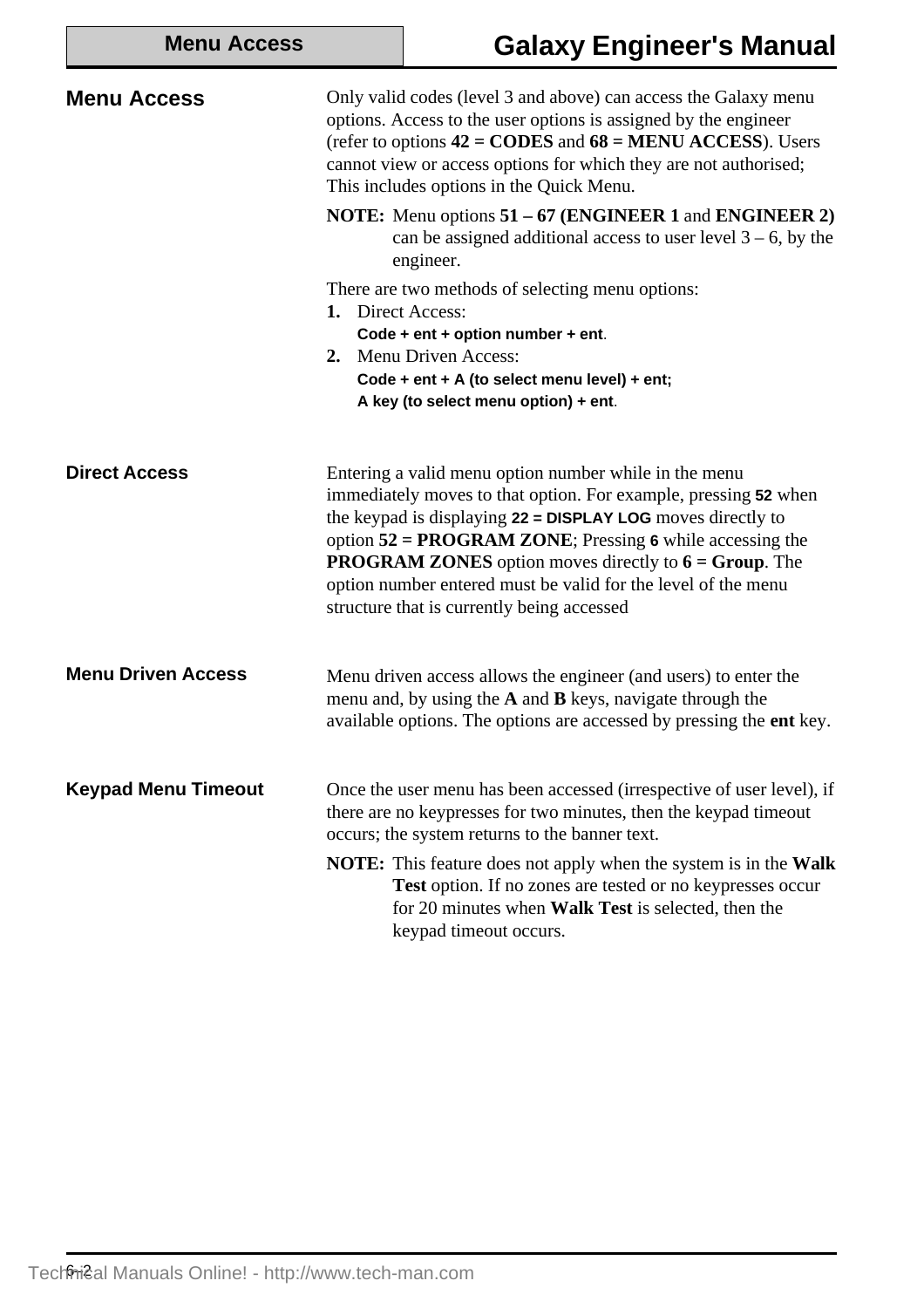**Engineer Menu**

| <b>Engineer Mode</b>                                       | To program the Galaxy, the system must be in engineering mode.<br>This allows access to the engineer menu options $50 = ENGINEER$<br>1 and $60 = ENGINEER$ 2.                                                                                                                                                                                                                                                                                                             |
|------------------------------------------------------------|---------------------------------------------------------------------------------------------------------------------------------------------------------------------------------------------------------------------------------------------------------------------------------------------------------------------------------------------------------------------------------------------------------------------------------------------------------------------------|
| <b>Accessing Engineer Mode</b><br>(Galaxy 8, 18, 60 & 500) | To access engineer mode, enter the engineer code twice.                                                                                                                                                                                                                                                                                                                                                                                                                   |
|                                                            | Engineer Code + ent + Engineer Code + ent                                                                                                                                                                                                                                                                                                                                                                                                                                 |
|                                                            | The default engineer code is 112233.                                                                                                                                                                                                                                                                                                                                                                                                                                      |
|                                                            | The first entry of the code activates a tamper alarm. The second<br>entry of the code cancels this alarm and puts the system into<br>engineer mode; <b>ENGINEER MODE</b> is displayed on the keypad. This is<br>the engineer banner and indicates that engineer mode is currently<br>accessed. While engineer mode is accessed, all tampers are disabled,<br>however, all constantly alert zone types - PA zone types, 24 Hour,<br><b>Security, Fire</b> — remain active. |
|                                                            | On accessing engineering mode, any group that is set becomes<br>inaccessible to the engineer. The set groups cannot be assigned to<br>zones, outputs and any other functions permitting group allocation.                                                                                                                                                                                                                                                                 |
|                                                            | <b>NOTE:</b> The Galaxy 60 and 500 can be assigned manager authorised<br>engineer access by adding a # to the engineer code.<br>Engineer access is then gained as described in the following<br>paragraphs.                                                                                                                                                                                                                                                               |

#### **Accessing Engineer Mode (Galaxy 512 – default, Galaxy 60 and 500 – optional)**

**User Authorised Access**

The default engineer code (**112233)** on the Galaxy 512 is allocated a **#**. With the **#** assigned, the engineer code operation is as follows:

- **1.** Enable Engineer Access: **User Code + ent + 48 + ent + 1 + ent + esc + esc**
- **2.** Access Engineer Mode **Engineer Code + ent**

Entry to the engineer mode is authorised by a user with access to menu option **48 = ENGINEER ACCESS**. The user selects this option and presses key **1** to enable engineer access. The engineer code must then be entered within five minutes of the option being enabled. A single entry of the engineer code directly accesses the mode, without activating an engineer tamper alarm. If the code is not entered within the five minute period, the engineer code is invalid and has no effect. Once the engineer mode has been accessed, there is no time limit on the period that the engineer can remain in the mode.

On accessing engineering mode, any group that is set becomes inaccessible to the engineer. The set groups cannot be assigned to zones, outputs and any other functions permitting group allocation. The system cannot be set by any user codes while engineer mode is accessed.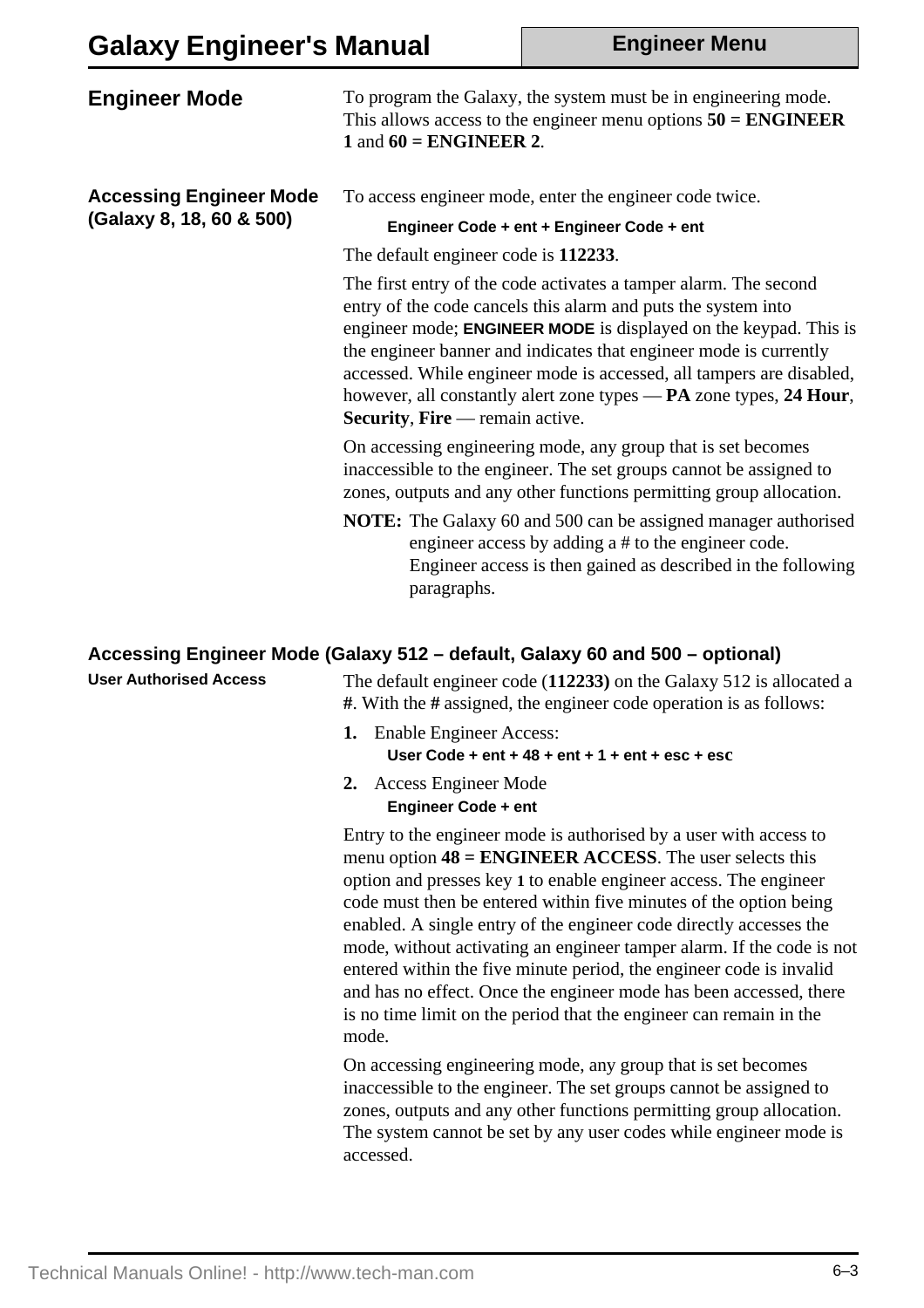| <b>Disabling User Authorisation of</b><br><b>Engineer Access</b> | The remote code (User 30 on G60, User 100 on G500 and User<br><b>200 on G512</b> ) can remove the # from the engineer code. If the # is<br>removed access to engineer mode is gained in the same manner as<br>the Galaxy 8, 18, 60 and 500; the engineer code must be entered<br>twice to gain menu access.                                                                                                                                                                                                                                                                                                                                      |
|------------------------------------------------------------------|--------------------------------------------------------------------------------------------------------------------------------------------------------------------------------------------------------------------------------------------------------------------------------------------------------------------------------------------------------------------------------------------------------------------------------------------------------------------------------------------------------------------------------------------------------------------------------------------------------------------------------------------------|
|                                                                  | <b>NOTE:</b> The engineer code or remote code can assign the # to the<br>engineer PIN. Only the remote code can remove it.                                                                                                                                                                                                                                                                                                                                                                                                                                                                                                                       |
| <b>Exiting from Engineering</b><br><b>Mode</b>                   | To exit from engineer mode and return to the normal banner enter,<br>carry out the following operation:<br>1. return to the engineer banner,<br>enter the engineer code,<br>2.<br>press the esc key.<br>3.                                                                                                                                                                                                                                                                                                                                                                                                                                       |
|                                                                  | The Galaxy carried out the following checks:<br>that there are no module or zone tampers. If there are any<br>1.<br>module or zone tampers the escape procedure is aborted.<br>that it is communication with all of the attached modules.<br>2.<br>If any modules are reported as missing from the system, the<br>Galaxy prompts the engineer to remove each of the missing<br>modules by pressing the $*$ key. If the engineer does not remove<br>the missing modules, the escape procedure is aborted.<br>that all of the access doors (controlled by the on-line MAX) are<br>3.<br>closed. If any of the access doors are open, then the exit |
|                                                                  | procedure is halted until all of the doors are closed.<br>Aborting the Exit Engineer Mode Procedure.<br>If the esc key is pressed at any point while engineer mode is being<br>exited, before the normal banner is displayed, the exit procedure is<br>aborted and the system returns to the engineer banner.                                                                                                                                                                                                                                                                                                                                    |
| <b>Multi-User Access</b>                                         | The Galaxy 60, 500 and 512 allow multi-user access. A maximum<br>of 4, 8 and 16 users respectively can simultaneously carry out tasks<br>on the system.                                                                                                                                                                                                                                                                                                                                                                                                                                                                                          |
|                                                                  | The Galaxy 8 and 18 only permit single-user access.                                                                                                                                                                                                                                                                                                                                                                                                                                                                                                                                                                                              |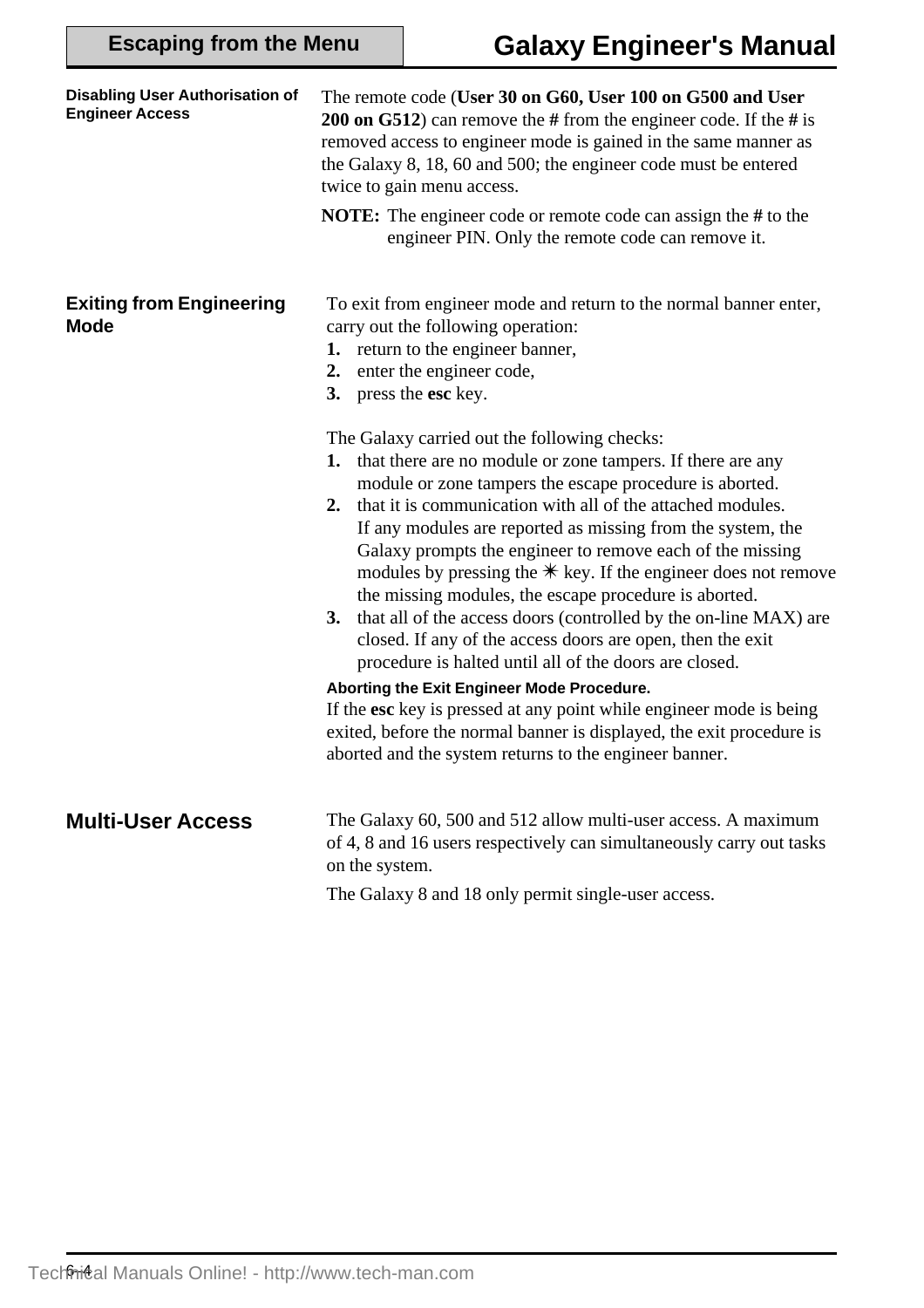### **6.1 Setting Options**

#### **Setting the System**

Full Setting **Enter:** CODE + A

If groups are enabled and the user code has been assigned group choice then the keypad displays the set status of the available groups:

| <b>SET</b> | A12345678        |
|------------|------------------|
| Groups     | $UU - U - - - -$ |

Pressing the keys for the groups toggles the **U** to an **S**.

| SET A12345678 |
|---------------|

Once the required groups have been selected press the **ent** key to begin the setting procedure.

If groups are not enabled or the user does not have group choice, entering the user code followed by the **A** key immediately starts the setting procedure.

| TIMED                       | 060 |
|-----------------------------|-----|
| <b>________</b> ___________ |     |

The keypad displays the exit time countdown. At the end of the exit time, or when the setting procedure is terminated by a **FINAL** or **PUSH-SET** zone closing, the **ENTRY/EXIT HORN** outputs and keypad buzzers become silent for four seconds, then emit two long tones to confirm that the system is set. The message **SYSTEM IS SET** appears briefly before the keypad display clears.

**Part Setting** Enter: CODE + B



This is identical to the **Full Setting** procedure, except the keypad display indicates that the system is being **Part Set**. Only the zone which have the **Part** attribute enabled (refer to option **52.5 = PROGRAM ZONE.Part**).

**Cancelling the Setting** The full and part setting routines can be aborted by pressing the esc key (on the keypad used to begin setting) before the system sets.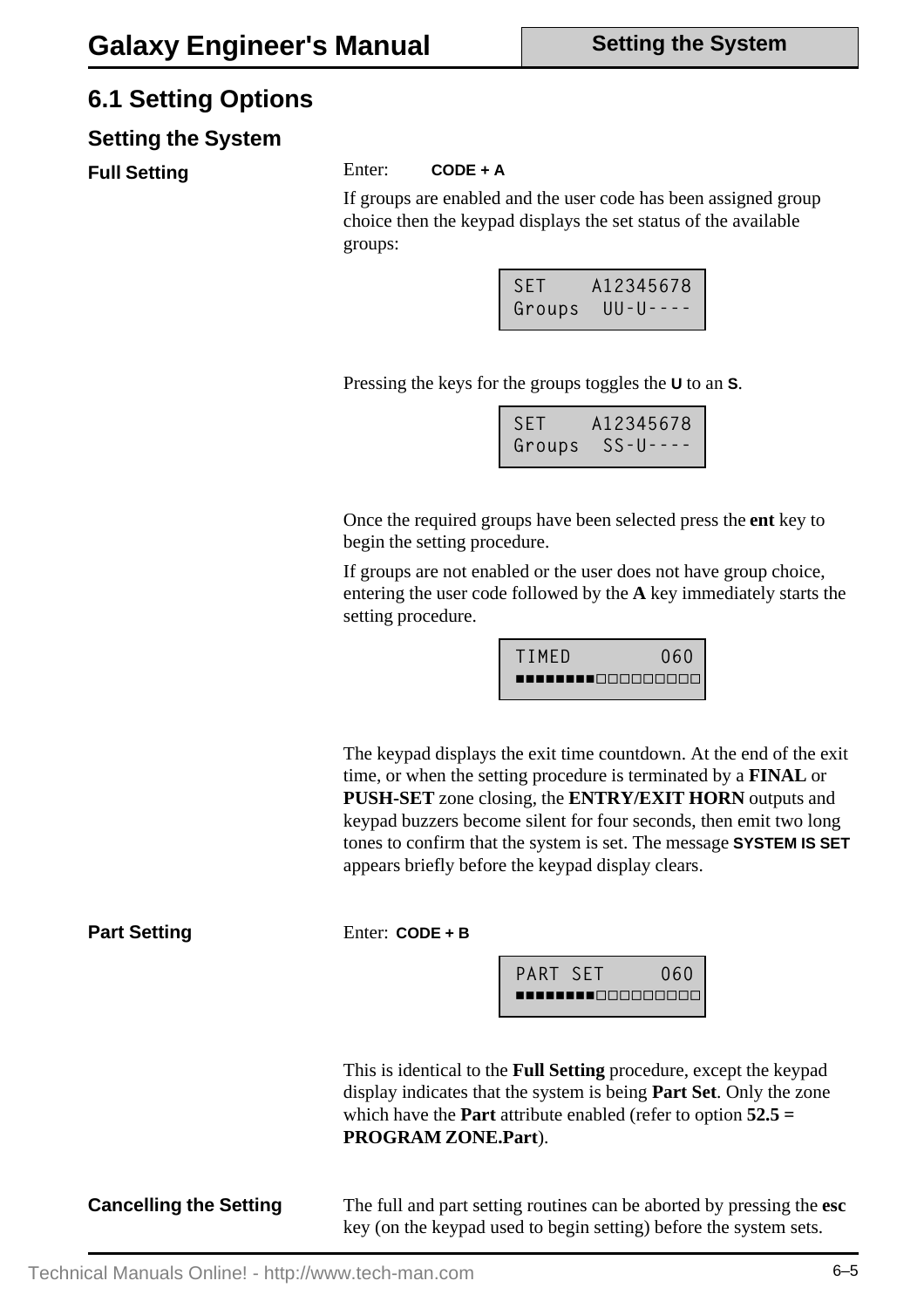| <b>Unsetting the System</b>                          | During the unsetting procedure, initiated by the opening of <b>FINAL</b><br>or <b>ENTRY</b> zone on a set group, the system is unset by entering the<br>user code followed by the A key.<br>If user does not have group choice, all of the groups assigned to<br>the code are instantly unset.<br>If the user has group choice only the group that the <b>FINAL</b> or<br>$\bullet$<br><b>ENTRY</b> zone is assigned to is unset; all of the other groups<br>remain set. The system displays the set status of the remaining<br>groups and prompts for the required groups to be unset. To<br>unset the required groups press the relevant number keys $-$ the<br>S or P (Set or Part Set) changes to $U$ — and then press the ent<br>key. |
|------------------------------------------------------|--------------------------------------------------------------------------------------------------------------------------------------------------------------------------------------------------------------------------------------------------------------------------------------------------------------------------------------------------------------------------------------------------------------------------------------------------------------------------------------------------------------------------------------------------------------------------------------------------------------------------------------------------------------------------------------------------------------------------------------------|
| <b>Engineer Unsetting</b><br>(G8, 18, 60 & 500 only) | The engineer can only unset a system that was set using the<br>engineer code. The engineer code <b>cannot</b> be used to unset a system<br>that was set by a user code.<br><b>NOTE:</b> The Galaxy 512 cannot be set while the system is in<br>engineer mode.                                                                                                                                                                                                                                                                                                                                                                                                                                                                              |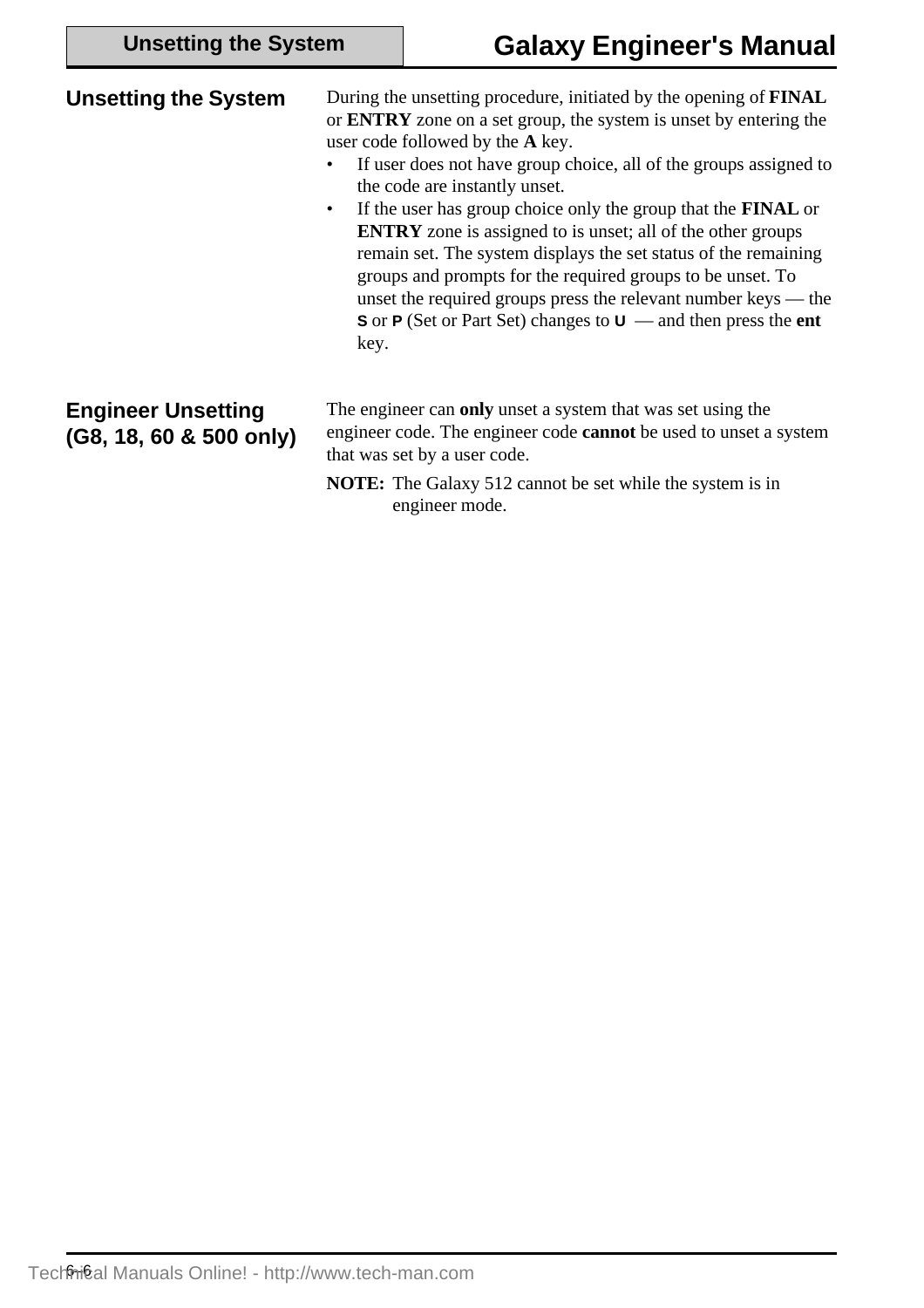| <b>Keyswitch Setting</b><br><b>Options</b>    | Zones programmed as KEYSWITCH can be used to full set, part<br>set and unset the system. Refer to option $52 = PROGRAM ZONE$ .                                                                                                                                                                                                                                           |
|-----------------------------------------------|--------------------------------------------------------------------------------------------------------------------------------------------------------------------------------------------------------------------------------------------------------------------------------------------------------------------------------------------------------------------------|
| Setting the System with a<br><b>Keyswitch</b> | The <b>KEYSWITCH</b> starts the setting procedure of each of the<br>groups assigned to zone. At the end of the exit time, or when the<br>setting procedure is terminated by a FINAL or PUSH-SET zone<br>closing, the <b>ENTRY/EXIT HORN</b> outputs and keypad buzzers<br>become silent for four seconds, then emit two long tones to confirm<br>that the system is set. |
|                                               | <b>NOTE:</b> If the <b>KEYSWITCH</b> has its <b>Part</b> attribute enabled (refer to<br>option $52 = PROGRAM ZONE$ ) then the KEYSWITCH<br>part sets the system.                                                                                                                                                                                                         |
|                                               | <b>Ilneatting the System with a</b> Activating the KEVSWITCH when the group that it is assigned to                                                                                                                                                                                                                                                                       |

Unsetting the System with a Activating the KEYSWITCH when the group that it is assigned to **Keyswitch** is set instantly unsets the group. All other groups which have been "starred" to the **KEYSWITCH** are not affected and remain set.

### **MAX (Access Controller) Setting Options**

| <b>Setting with the MAX Cards</b>   | The MAX user cards can be used to set and unset the system. This is<br>done by assigning a MAX user card (or fob) with one of the setting<br>options (refer to option $42.1.8 = \text{CODES}$ . User Codes. MAX<br><b>Function</b> ). When the MAX card is held against a MAX module for<br>three seconds, the MAX function is activated. For example, if the<br>MAX function assigned is $13 = Part Set$ , then activating the card<br>held function results in the system being part set. |  |
|-------------------------------------|---------------------------------------------------------------------------------------------------------------------------------------------------------------------------------------------------------------------------------------------------------------------------------------------------------------------------------------------------------------------------------------------------------------------------------------------------------------------------------------------|--|
|                                     | <b>NOTE:</b> If all the groups that are assigned to a MAX module are set<br>(either by the MAX card or any other setting procedure)<br>then all the MAX LEDs switch off. The LEDs remain off<br>until at least one of the groups is unset.                                                                                                                                                                                                                                                  |  |
| <b>Unsetting with the MAX Cards</b> | If any of the groups assigned to the MAX are set, then swiping the<br>MAX module with card unsets the groups.                                                                                                                                                                                                                                                                                                                                                                               |  |
|                                     | <b>NOTE:</b> The MAX module must have common groups to the MAX<br>card to allow the card held function to be activated.                                                                                                                                                                                                                                                                                                                                                                     |  |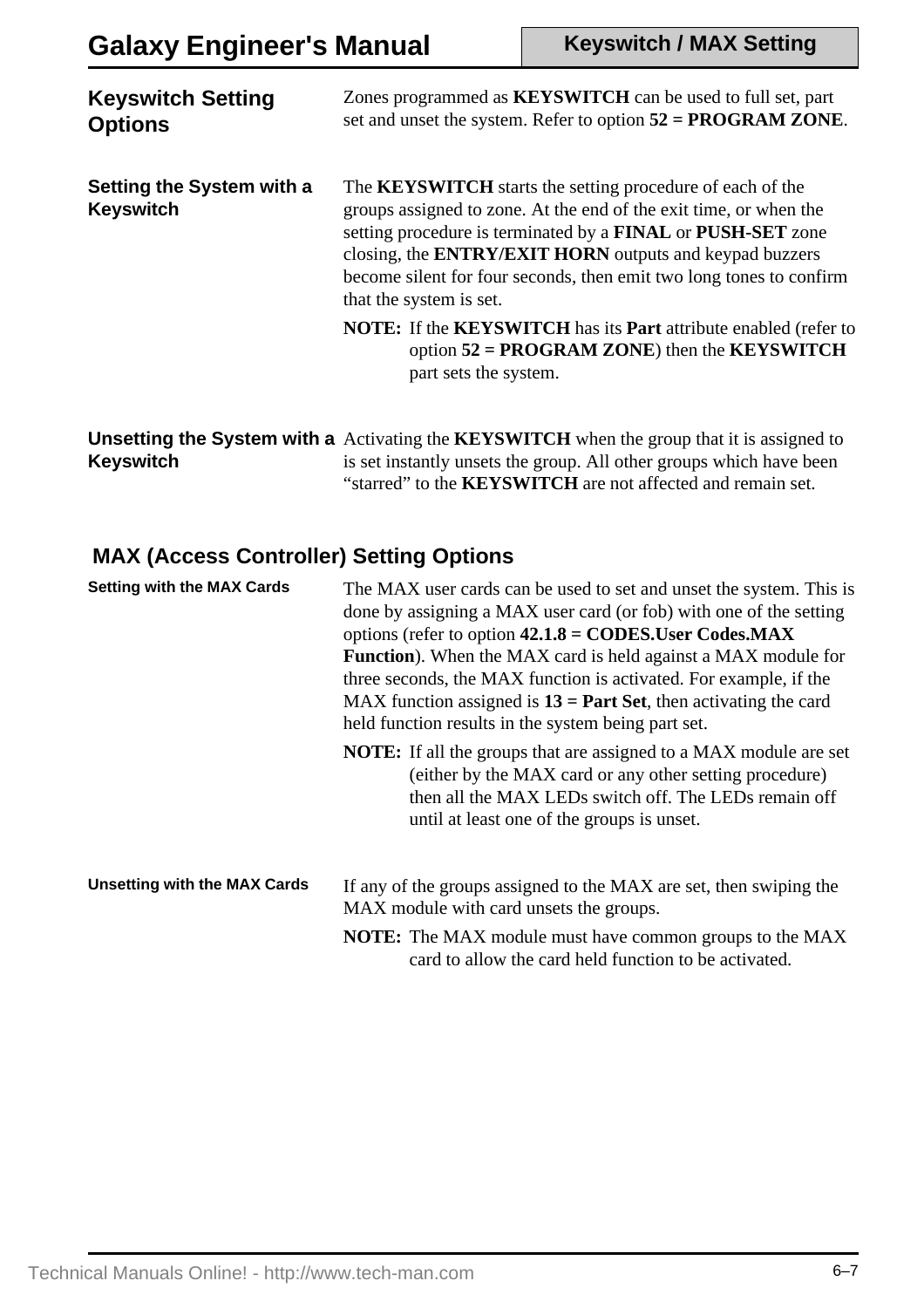| <b>Cancelling and</b><br><b>Resetting Alarms</b> | Following each alarm activation, the alarm must be cancelled and<br>the Galaxy reset. The alarm is cancelled by entry of any valid user<br>code (level 2 and above) that is assigned to the group that has<br>alarmed. The alarm sounders are silenced and the keypad displays<br>information on the zones that have been activated during the alarm.                                                                                      |
|--------------------------------------------------|--------------------------------------------------------------------------------------------------------------------------------------------------------------------------------------------------------------------------------------------------------------------------------------------------------------------------------------------------------------------------------------------------------------------------------------------|
|                                                  | If the user code entered is not of a sufficient level to reset the<br>Galaxy, the keypad displays the message CALL MANAGER RESET<br>REQUIRED or CALL ENGINEER RESET REQUIRED depending on the<br>type of alarm and level of reset required.                                                                                                                                                                                                |
|                                                  | The Galaxy is reset by entering a valid user code assigned to the<br>group that has alarmed, with the appropriate reset level for the type<br>of alarm that has activated - System, Tamper or PA (refer to<br>option $51.6$ = PARAMETERS. System Reset, $51.7$ =<br><b>PARAMETERS.Tamper Reset and 51.22 = PARAMETERS.PA</b><br><b>Reset</b> ). The keypad displays information on the zones that have<br>been activated during the alarm. |
|                                                  | <b>NOTE:</b> If a tamper alarm has activated (zone or module) then the<br>system cannot be reset until the tamper condition is<br>restored.                                                                                                                                                                                                                                                                                                |
| Galaxy 8, 18, 60 & 500                           | On the next setting of the Galaxy, if any of the zones that were<br>opened during the previous alarm have not closed since the alarm<br>activation, then the system is prevented from setting. The addresses<br>of the open zones are displayed on the keypad; there is no sounder<br>activation. Closing the zones permits the setting procedure to start.                                                                                |
|                                                  | <b>NOTE:</b> This is not the same as open zones being indicated on the<br>keypad; these are accompanied by rapid tones on the<br><b>Entry/Exit Horn.</b>                                                                                                                                                                                                                                                                                   |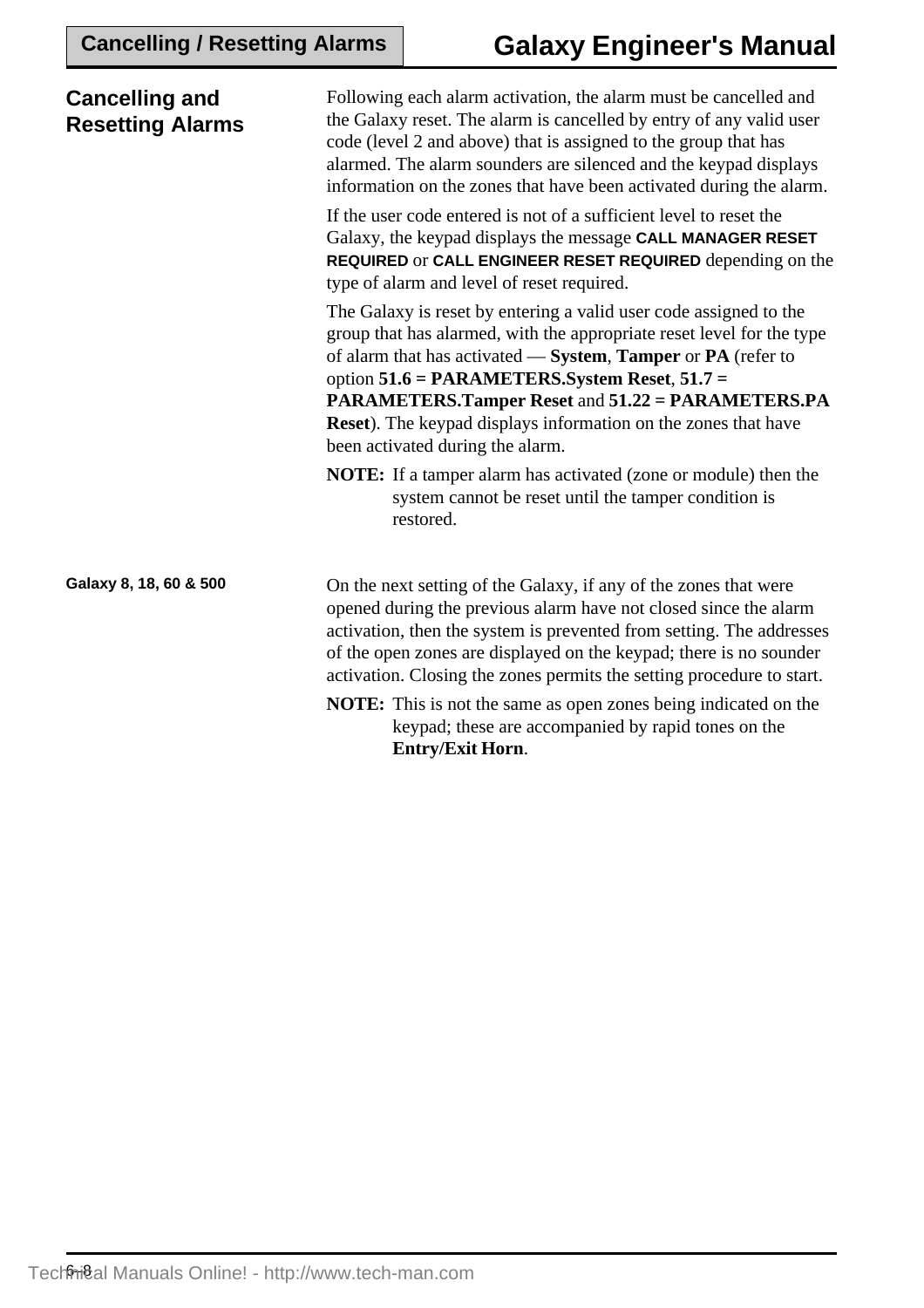**Setting Features**

| <b>Setting Features</b>                            | The Galaxy control panels provide a range of features to assist the<br>user in the setting and unsetting of the system, minimising the<br>possibility of error when carrying out these procedures.                                                                                                                                                                                                                                            |
|----------------------------------------------------|-----------------------------------------------------------------------------------------------------------------------------------------------------------------------------------------------------------------------------------------------------------------------------------------------------------------------------------------------------------------------------------------------------------------------------------------------|
| <b>Show Set Status</b>                             | When <b>Show Status</b> is enabled (refer to option $58.7 =$<br><b>KEYPAD.Show Status</b> ), pressing the $*$ and # keys simultaneously<br>when the normal banner is displayed indicates the group set status.<br>STATUS 12345678<br>$U =$ Unset                                                                                                                                                                                              |
|                                                    | Groups AUUSULP-P<br>$S = Set$<br>$P = Part Set$<br>Group block A<br>$L =$ Locked Out<br>Galaxy 512<br>$-$ = Group not assigned to keypad                                                                                                                                                                                                                                                                                                      |
|                                                    | <b>NOTE:</b> The <b>Show Status</b> indicates the set conditions of groups<br>when the system is set (keypad blank) or unset (normal<br>banner). Show Status does not operate while engineer<br>mode is accessed.                                                                                                                                                                                                                             |
|                                                    | Pressing the $*$ and # keys again toggles the display to show the<br>status of the groups individually. To move between each groups,<br>press the $*$ and <b>A</b> or the $*$ and <b>B</b> keys simultaneously.                                                                                                                                                                                                                               |
|                                                    | 08:58 TUE 22 NOV<br>A1U Group A1                                                                                                                                                                                                                                                                                                                                                                                                              |
|                                                    | Group A1 is unset<br>(Galaxy 512)<br>Pressing the $*$ and # keys again returns the keypad to the banner<br>display.                                                                                                                                                                                                                                                                                                                           |
| Galaxy 512                                         | The Galaxy 512 has 32 groups; these are displayed on the keypad in<br>block of eight groups, sub-divided into A, B, C and D. Press $*$ and<br>A or $*$ and <b>B</b> keys to display each of the group blocks.                                                                                                                                                                                                                                 |
| <b>Exit Time</b>                                   | Once the setting routine starts, outputs programmed as <b>Entry/Exit</b><br>Horn emit a continuous tone. The keypad used to set the system<br>indicates the time, in seconds, remaining before the system sets.                                                                                                                                                                                                                               |
| <b>Exit Time Reset</b><br>(Galaxy 8, 18, 60 & 500) | If any zones are open when setting starts or are opened during the<br>setting routine, the sounder begins to pulse rapidly; zones types<br>other than Final, Exit, Entry or Push-Set (and Secure Final or Part<br>Final when acting as a Final) indicate on the setting keypad the<br>number of zones open. The A or B keys can be used to view the<br>open zone types and addresses. Closing the zones resets and restarts<br>the exit time. |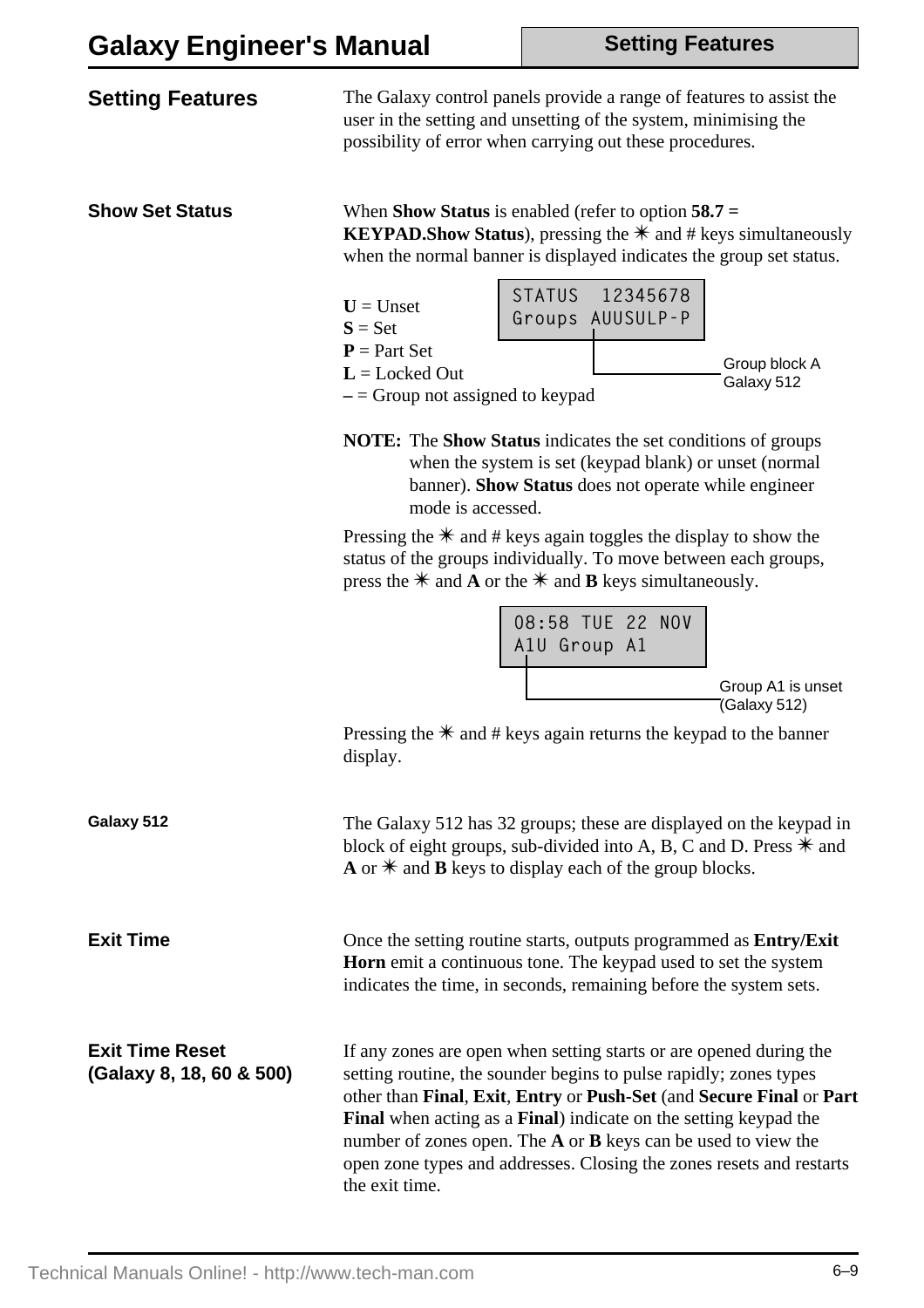| <b>Exit Time Reset</b><br><b>(Galaxy 512)</b>    | If the <b>Exit Alarm</b> parameter is disabled (default), any zone $\rightarrow$ other<br>than Final, Exit, Entry, or Push Set (or Secure Final or Part Final<br>when acting as a $Final$ ) — that is open when the system begins to<br>set or are opened during the exit time activates an urgent beeping on<br>the Entry/Exit Horn outputs; the keypad indicates which zones are<br>open.<br>Any Final, Exit, Entry, or Push Set (or Secure Final or Part Final<br>when acting as a Final) zone that is open when the system begins to<br>set or are opened during the exit time activates a slow beeping on<br>the Entry/Exit Horn outputs; the keypad does not indicate that<br>these zones are open. |
|--------------------------------------------------|-----------------------------------------------------------------------------------------------------------------------------------------------------------------------------------------------------------------------------------------------------------------------------------------------------------------------------------------------------------------------------------------------------------------------------------------------------------------------------------------------------------------------------------------------------------------------------------------------------------------------------------------------------------------------------------------------------------|
| <b>Omitted Zones</b>                             | If zones are omitted when the system starts setting, this is indicated<br>on the keypad. The keypad indicates how many zones are omitted.                                                                                                                                                                                                                                                                                                                                                                                                                                                                                                                                                                 |
| <b>Expiry Warning</b>                            | During the last 25% of the programmed exit time outputs<br>programmed as Entry/Exit Horn begin to pulse, indicating that<br>time is running short.                                                                                                                                                                                                                                                                                                                                                                                                                                                                                                                                                        |
| <b>System Set Indication</b>                     | At the end of the exit time the Entry/Exit Horns become silent for<br>four seconds. This allows the door to be locked and secured and<br>gives the detectors time to settle before the system finally sets. Two<br>long tones are emitted to confirm that the system has set. The<br>keypad briefly displays the message SYSTEM IS SET before going<br>blank.                                                                                                                                                                                                                                                                                                                                             |
| <b>Group Logic Setting</b><br><b>Restriction</b> | If Setting Logic has been assigned to a group (refer to $63.1.2 =$<br><b>OPTIONS.Groups.Setting Logic</b> ), the set status of the groups<br>must satisfy the conditions defined in the option to permit the group<br>to set. If the Setting Logic conditions are not satisfied, then the<br>group cannot set. If multiple groups are being set simultaneously,<br>but one group is restricted due to the programmed Setting Logic,<br>the remainder of the groups set. The restricted group does not set;<br>there is no warning or indication given.<br>If the programmed <b>Setting Logic</b> results in none of the selected                                                                          |
|                                                  | groups being allowed to set, a warning message is displayed on the<br>keypad. This message does not appear if at least one group sets.                                                                                                                                                                                                                                                                                                                                                                                                                                                                                                                                                                    |
|                                                  | 2 Groups not set<br>[<],[>] to view                                                                                                                                                                                                                                                                                                                                                                                                                                                                                                                                                                                                                                                                       |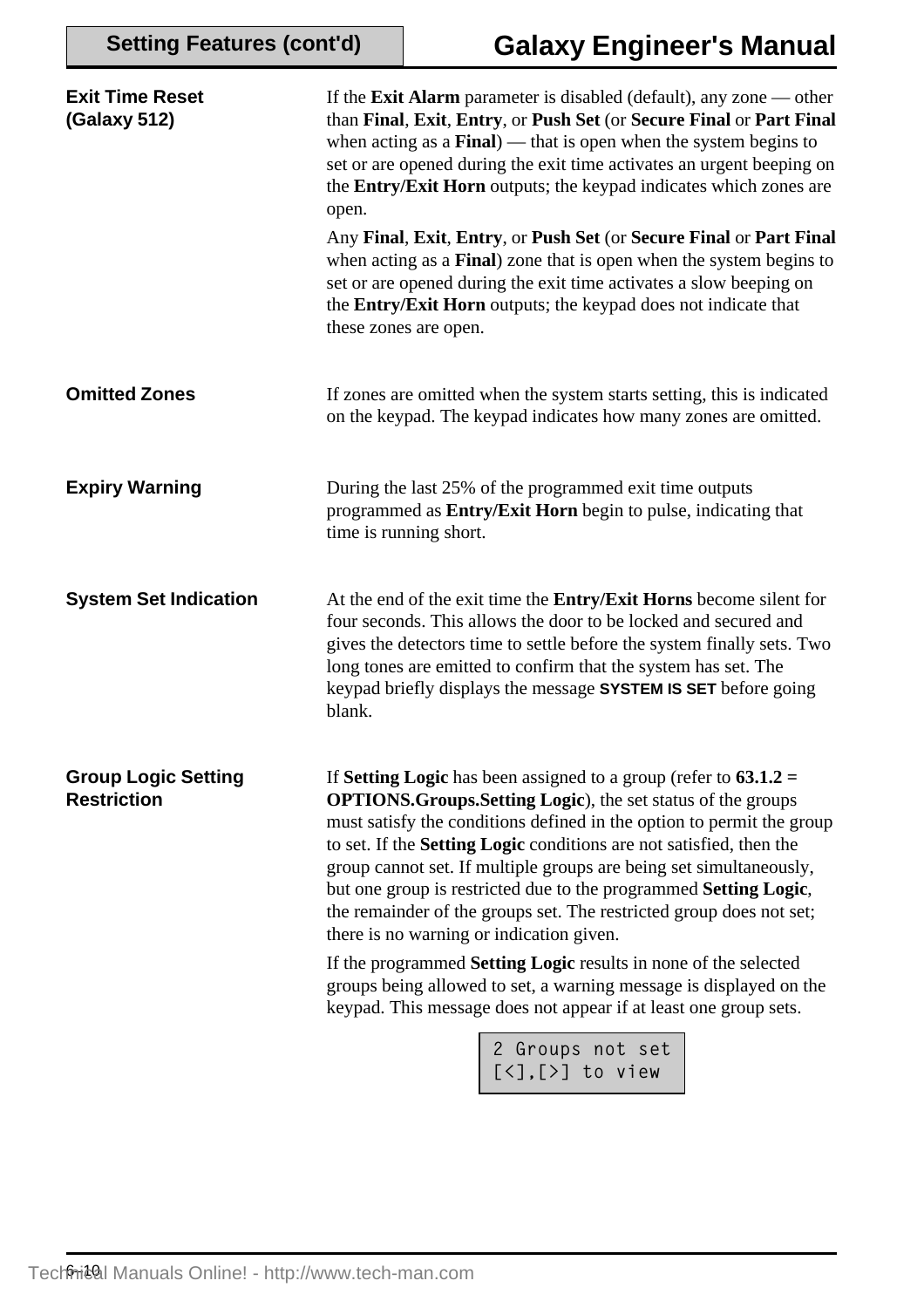| <b>Entry Time</b>                                  | The system begins the unsetting routine whenever a Final or Entry<br>zone activates. The Entry/Exit Horns pulse slowly indicating that<br>the entry time countdown has started. The user must go directly to<br>the keypad, using the agreed entry route, and unset the system before<br>the entry time expires. When 75% of the entry time has elapsed the<br>Entry/Exit horns pulse rapidly, indicating that time is running<br>short.                                                                                |
|----------------------------------------------------|-------------------------------------------------------------------------------------------------------------------------------------------------------------------------------------------------------------------------------------------------------------------------------------------------------------------------------------------------------------------------------------------------------------------------------------------------------------------------------------------------------------------------|
| <b>Timeout (Slow Entry)</b>                        | If the entry time expires before a valid code is entered to unset the<br>group, a full alarm occurs. This is recorded in the event log as a<br><b>Timeout</b> against the group which was in the process of being unset.                                                                                                                                                                                                                                                                                                |
| <b>Straying From the Entry</b><br><b>Route</b>     | If, during the entry routine, the user strays from the agreed entry<br>route and activates a zone in a protected area, a full alarm occurs.                                                                                                                                                                                                                                                                                                                                                                             |
| <b>Abort Time</b>                                  | Should the user exceed the entry time or stray from the entry route a<br>full alarm occurs. However the activation of the communicator can<br>be delayed to allow time for the user to abort the remote signalling.<br>The <b>Abort Time</b> parameter can also be programmed so that an<br><b>Intruder</b> alarm is activated immediately the entry time expires or a<br>zone is activated, but entry of any valid code cancels the alarm and<br>deactivates the Intruder outputs without the need for a system reset. |
| Fail to Set -<br>Galaxy 60, 500 and 512            | An output type (40 Fail Set) is available that activates if a full set<br>has not occurred after a programmed period of time (determined by<br><b>Parameter 35 — Fail to Set</b> ) from the start of the setting procedure.                                                                                                                                                                                                                                                                                             |
| <b>Power Failure While</b><br><b>System is Set</b> | When power is restored to the system, following a complete mains<br>(a.c.) and standby battery (d.c.) power failure, the system attempts to<br>return to the set status — full or part — prior to the power failure.<br>The system begins the setting procedure. If there are no zones open<br>that prevent the system from setting, at the end of the programmed<br>exit time, the appropriate groups and parts are set.                                                                                               |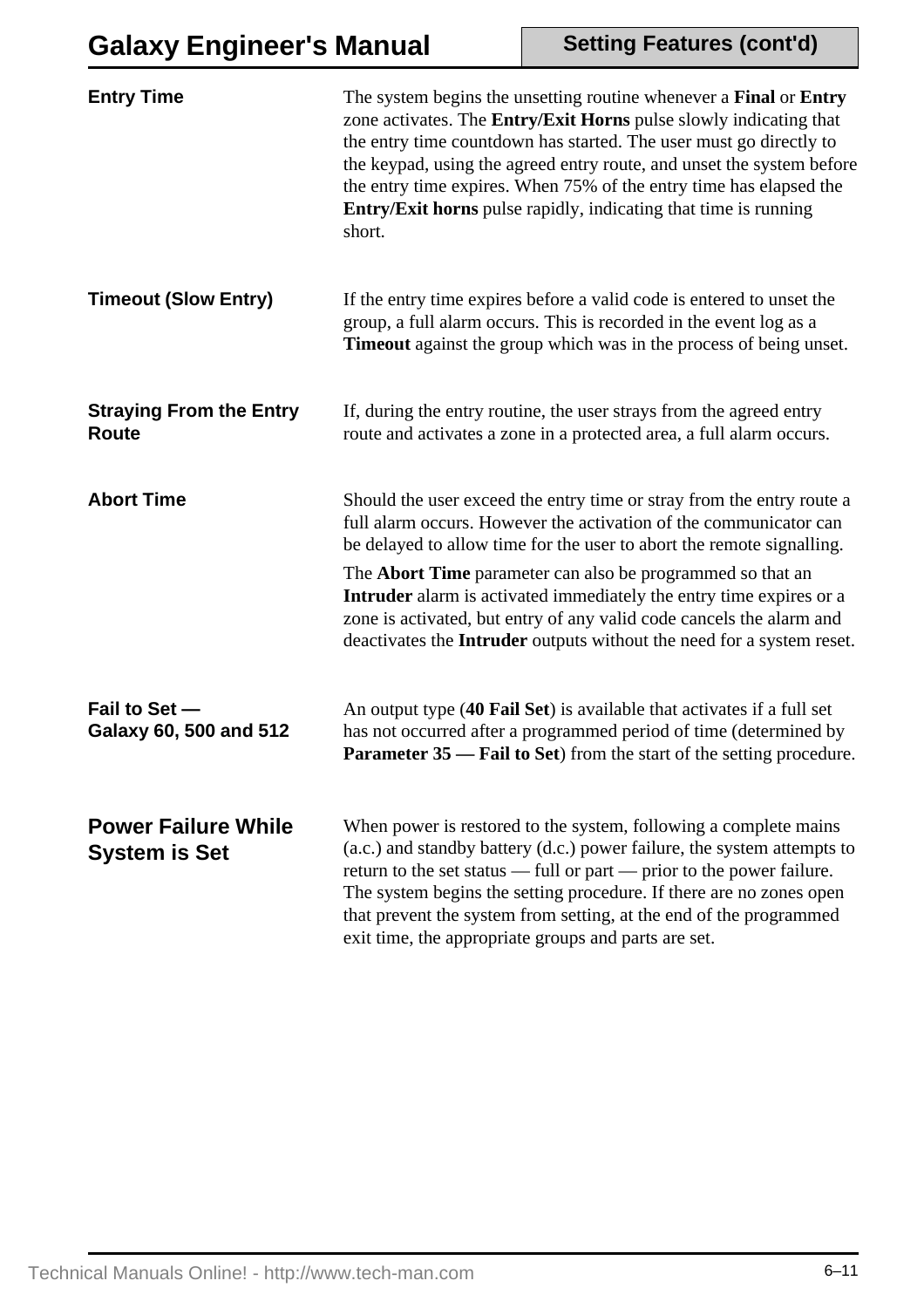### **Setting Menu Options 11 – 19**

**Option 11 — Omit Zones (Quick Menu Option 0)**

| Code + ent + 11 + ent + A or B to select zone + # + |
|-----------------------------------------------------|
| A or B to select zone $+$ # $+$                     |
| ent (to set) or esc (to select another option)      |

This option allows zones to be temporarily removed (omitted) from the system. Once a zone has been omitted it does not generate an alarm condition (including tamper). The omitted zones are reinstated automatically when the system is unset or manually when the zone omit option is disabled.

On selecting the **Omit Zones** option, the first zone that has the omit attribute enabled is displayed (refer to option **52 = PROGRAM ZONE**). If there are no omittable zones, then the message **NO ENTRIES** is displayed.

Press the **A** or **B** keys to view other omittable zones. Press the **#** key toggle the omit status of the required zone. The display indicates the new omit status.

**NOTE:** A zone is omitted from the system as soon as it is selected.

This process is continued until all the required zones have been omitted:

- pressing the **ent** key starts the timed setting routine. The number of zones omitted from the system are displayed during the exit time countdown;
- pressing the **esc** key returns to the **11 = OMIT ZONES** without starting the setting routine.

On returning to the banner (normal or engineer) the keypad displays the message **ZONES OMITTED**. Omitted zones remain omitted for one set period only or until they are manually reinstated to the system.

**Galaxy 60, 500 & 512** Outputs programmed as **Zone Omit** (mode programmed as reflex) are activated as soon as the zone is omitted and remains active until the zone is reinstated. If the output mode is programmed as latch, then the **Zone Omit** outputs activate when the system is set and remain active until the system is unset — reinstating the omitted zones.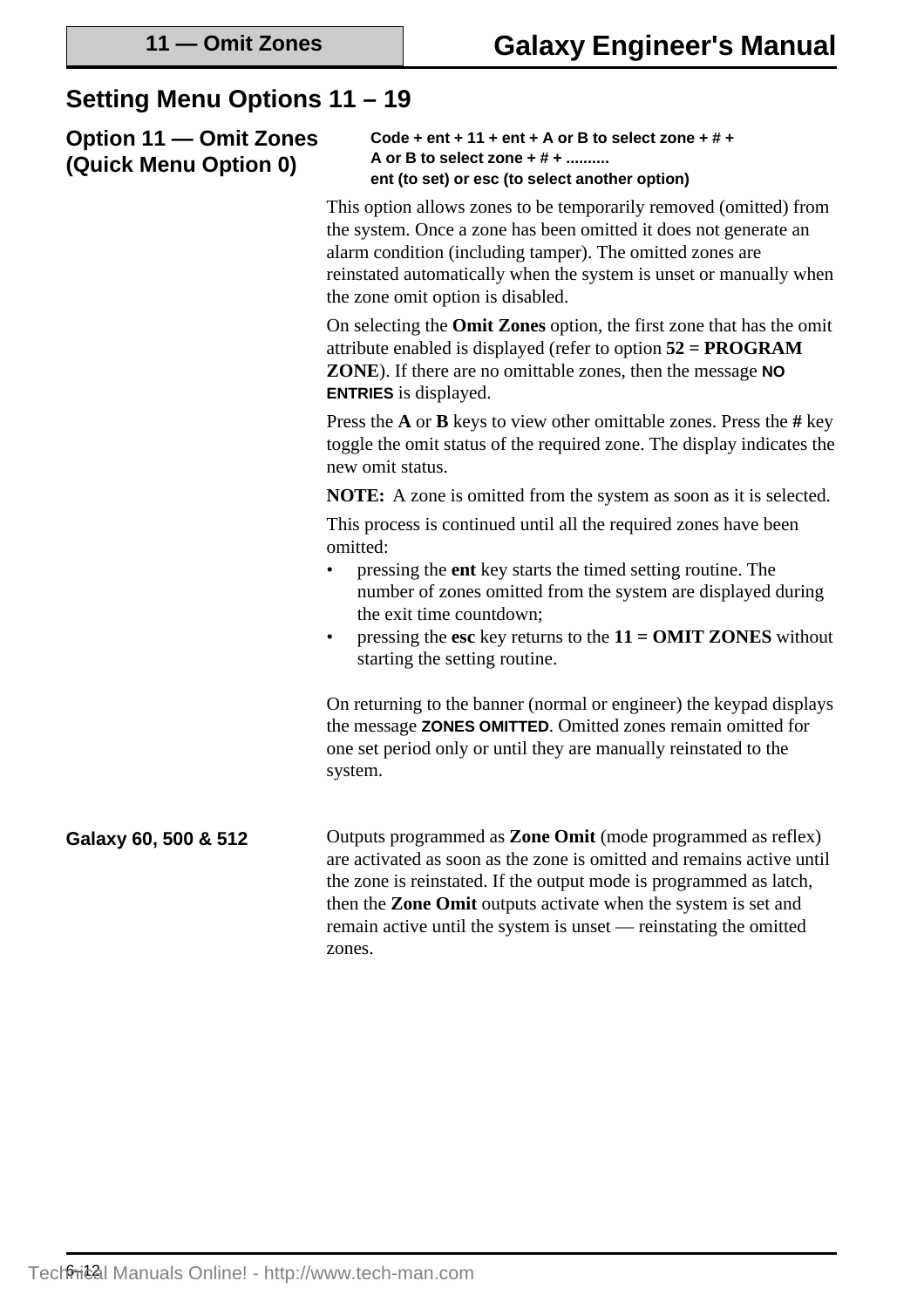#### **Galaxy 512**

#### **Code + ent + 11 + ent + A or B to select zone + # + ent (to set) or esc (to select another option)**

The **Omit Zones** option allows a single eligible zone to be omitted from the system. Once a zone has been omitted from the system, it is not possible to view other zones that have the omit attribute enabled until the omitted zone is reinstated (either automatically or manually).

There are five zone types which vary from the standard **Omit Zones** operation:

- **Vibration Zones** if the omitted zone is a **Vibration** zone, then all zones (in all groups) programmed as this type are block omitted. The **Vibration** zones remain omitted until they are manually reinstated. Unsetting the system does not reinstate **Vibration** zones;
- **ATM1/2/3/4 Zones** a single **ATM** zone type can be omitted for the duration of the period entered in the **ATM Timeout** parameter (option **51.39**) The **ATM Delay** parameter (option **51.38**) determines the delay before **ATM** zones are omitted following the entry of one of the ten **ATM Codes** (User 188 – 197). Entry of a code allows the user to omit one of the **ATM** zone types. Once omitted, the initiating keypad indicates the number of minutes remaining until the selected **ATM** zones are reintroduced to the system. A warning is given ten and five minutes before the zones are reinstated. The omit time may be extended indefinitely by reentering an **ATM Code**. Outputs programmed as **ATM1/2/3/4** active when the respective **ATM** zone type is omitted, and remain active until the zone type is reinstated.

Refer to option **52 = PROGRAM ZONES** for details on the operation of **Vibration** and **ATM** zone types.

**Manually Reintroducing Omitted Zones to the System** Selecting the **OMIT ZONES** option; using the **A** or **B** keys, select the omitted zone to be reinstated. Press the **#** key toggle the omit status of the required zone. The display indicates the new omit status.

Normal Setting with Omitted Initiate the full or part setting routine. The system starts to set; the **Zones** display indicates that zones have been omitted. The zone remains omitted until the system is unset (with the exception of **Vibration** and **ATM** zones on the Galaxy 512).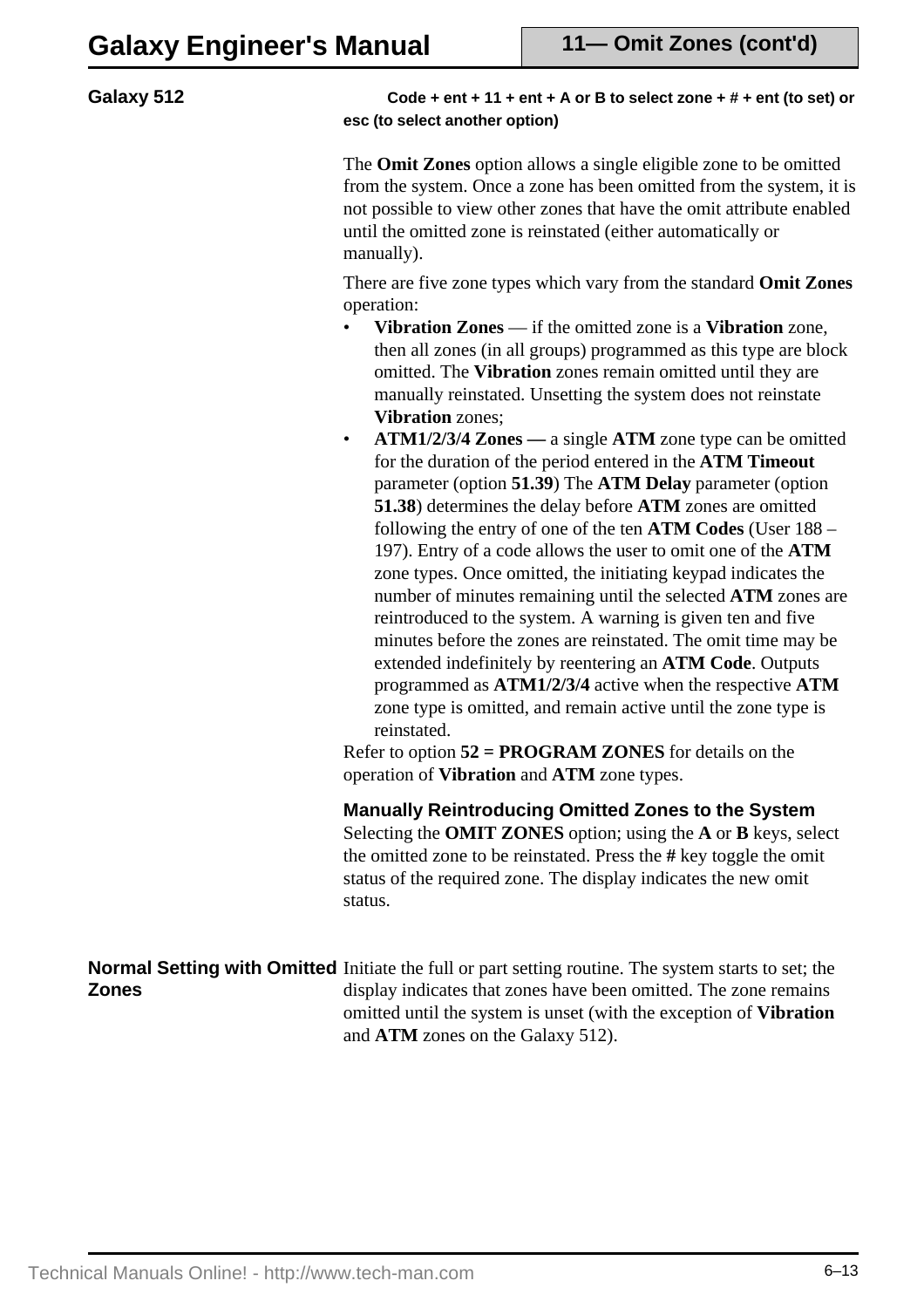**Options 12, 13 & 14**

| <b>Option 12 – Timed Set</b>                                                     | This option, when entered, starts the setting routine. The <b>Entry/Exit</b><br><b>Horns</b> emit the expiry warning during using the programmed exit<br>time $(0-300$ seconds). The system sets at the end of the exit time or<br>earlier if a <b>Final Zone</b> is opened and closed, key $\theta$ is pressed — if<br>programmed as a terminator — or if a push-set terminator is<br>operated. The option displays the time remaining until the system<br>sets or the number of open zones preventing the system from<br>setting. Opening a zone during the exit routine resets the exit timer.<br>Pressing the esc key prior to the system setting aborts the setting<br>routine.<br><b>NOTE:</b> The factory default setting allows the timed setting routine<br>to be initiated by entering a valid level three (or above)<br>user code and pressing the A key. The A key can be<br>reprogrammed by the engineer to perform another function,<br>or to start the setting routine without a code being entered. |
|----------------------------------------------------------------------------------|---------------------------------------------------------------------------------------------------------------------------------------------------------------------------------------------------------------------------------------------------------------------------------------------------------------------------------------------------------------------------------------------------------------------------------------------------------------------------------------------------------------------------------------------------------------------------------------------------------------------------------------------------------------------------------------------------------------------------------------------------------------------------------------------------------------------------------------------------------------------------------------------------------------------------------------------------------------------------------------------------------------------|
| Option 13 - Part Set                                                             | This option operates exactly as the <b>Timed Set</b> option with the<br>exception that only those zones that have the part attribute enabled<br>(refer to option $52 = PROGRAM ZONES$ ) are set. All zones have<br>the part attribute enabled by default. Therefore selecting PART<br><b>SET</b> from the factory will set all zones. The part attribute of the<br>zones must be disabled if they are not to be included in the part set.<br><b>NOTE:</b> The factory default setting allows the part setting routine<br>to be initiated by entering a valid level three (or above)<br>user code and pressing the $B$ key. The $B$ key can be<br>reprogrammed by the engineer to perform another function,<br>or to start the part setting routine without a code being<br>entered.                                                                                                                                                                                                                                 |
| <b>Option 14 – Forced Set</b><br>(Quick Menu Option 1)<br>Galaxy 8, 18, 60 & 500 | <b>Forced Set</b> allows a timed set of the system when there are zones<br>that are open at the point of selecting the option. The open zones<br>must have the omit attribute enabled (refer to option $52 =$<br><b>PROGRAM ZONES</b> ). This option is only available if the Forced<br>parameter (option 51.26) is enabled; otherwise, the selection is<br>invalid and the keypad displays the message Option not<br>available.<br>When the <b>Forced Set</b> option is entered, the keypad displays the<br>number of zones that have been omitted (manually by option $11 =$<br><b>OMIT ZONES</b> and automatically by the <b>Forced Set</b> ) and the<br>setting routine begins. If there are any open zones that do not have<br>the omit attribute enabled, the keypad displays the number of open<br>zones that are not omittable and prompts the user to view them. The<br>non-omittable zones must be closed before the setting routine can<br>continue.                                                     |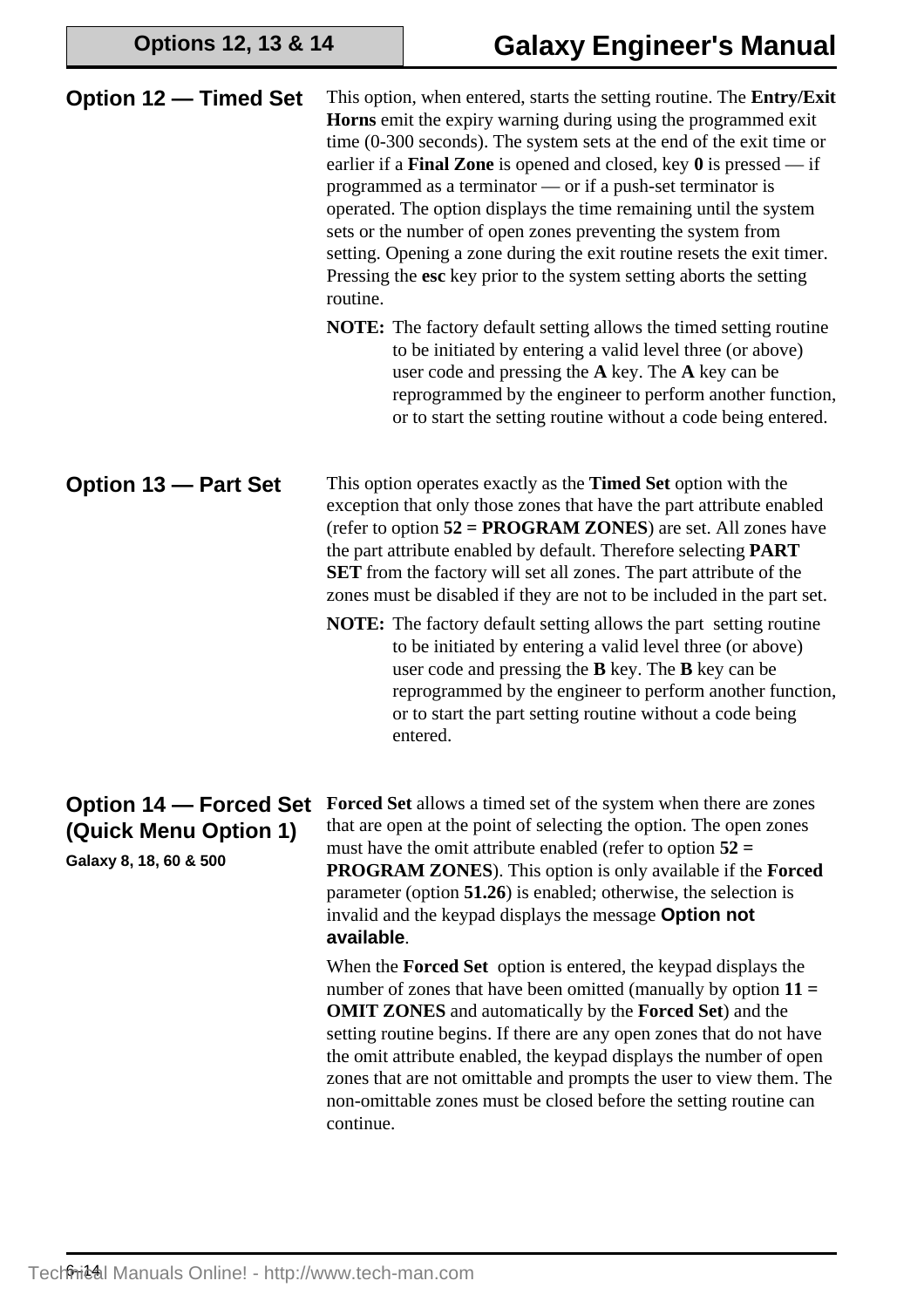# **Galaxy Engineer's Manual**

**Options 15 – 19**

| <b>Option 15 – Chime</b><br>(Quick Menu Option 2)    | The Chime option allows the user to switch the chime facility on<br>and off. Any zones that have the chime attribute enabled (refer to<br>option 52 = PROGRAM ZONES) momentarily operate Entry/Exit<br><b>Horns</b> when opened; two long tones are emitted.                                                                                                                                                                                                                                                                                                                                                                                                                                                                                                                                                                                                              |
|------------------------------------------------------|---------------------------------------------------------------------------------------------------------------------------------------------------------------------------------------------------------------------------------------------------------------------------------------------------------------------------------------------------------------------------------------------------------------------------------------------------------------------------------------------------------------------------------------------------------------------------------------------------------------------------------------------------------------------------------------------------------------------------------------------------------------------------------------------------------------------------------------------------------------------------|
|                                                      | <b>Option 16 — Instant Set</b> Selecting this option immediately sets all zones. No sounder or exit<br>time is involved.<br>NOTE: The zones must be closed to allow the system to set. If any<br>zones are open, then the exit time reset feature (detailed<br>previously) is activated.                                                                                                                                                                                                                                                                                                                                                                                                                                                                                                                                                                                  |
| <b>Option 17 - Instant</b><br><b>Part</b>            | Selecting this option immediately sets all zones that have the part<br>attribute enabled. No sounder or exit time is involved.<br><b>NOTE:</b> The zones must be closed to allow the system to part set. If<br>any zones are open, then the exit time reset feature (detailed<br>previously) is activated.                                                                                                                                                                                                                                                                                                                                                                                                                                                                                                                                                                |
| <b>Option 18 - Home Set</b>                          | The <b>Home Set</b> option either fully sets or part sets the system. The<br>system is:<br>fully set if the exit time is manually terminated via a Final or<br><b>Push-Set</b> zone operation;<br>part set if the exit time is allowed to expire.<br>$\bullet$                                                                                                                                                                                                                                                                                                                                                                                                                                                                                                                                                                                                            |
| Option 19 - All Set<br>(Galaxy 18, 60, 500 &<br>512) | All Set allows a timed set of groups assigned to the user code<br>without offering the choice of which groups are to be set. No group<br>choice is offered. The groups that are set when this option is selected<br>is determined by the keypad group restriction (refer to option $58.6 =$<br><b>KEYPADS.Groups):</b><br>If there is no keypad group restriction then all of the groups<br>assigned to the user are set $-$ as long as there is at least one<br>common group assigned to the keypad.<br>If there is a group restriction on the setting keypad, then only the<br>$\bullet$<br>groups that are common to both the user and the keypad on<br>which the menu option is selected are set. For example, a user<br>assigned groups $1, 2, 3$ , and $4$ selecting the <b>All Set</b> option on a<br>keypad assigned groups 2 and 3 will only set groups 2 and 3. |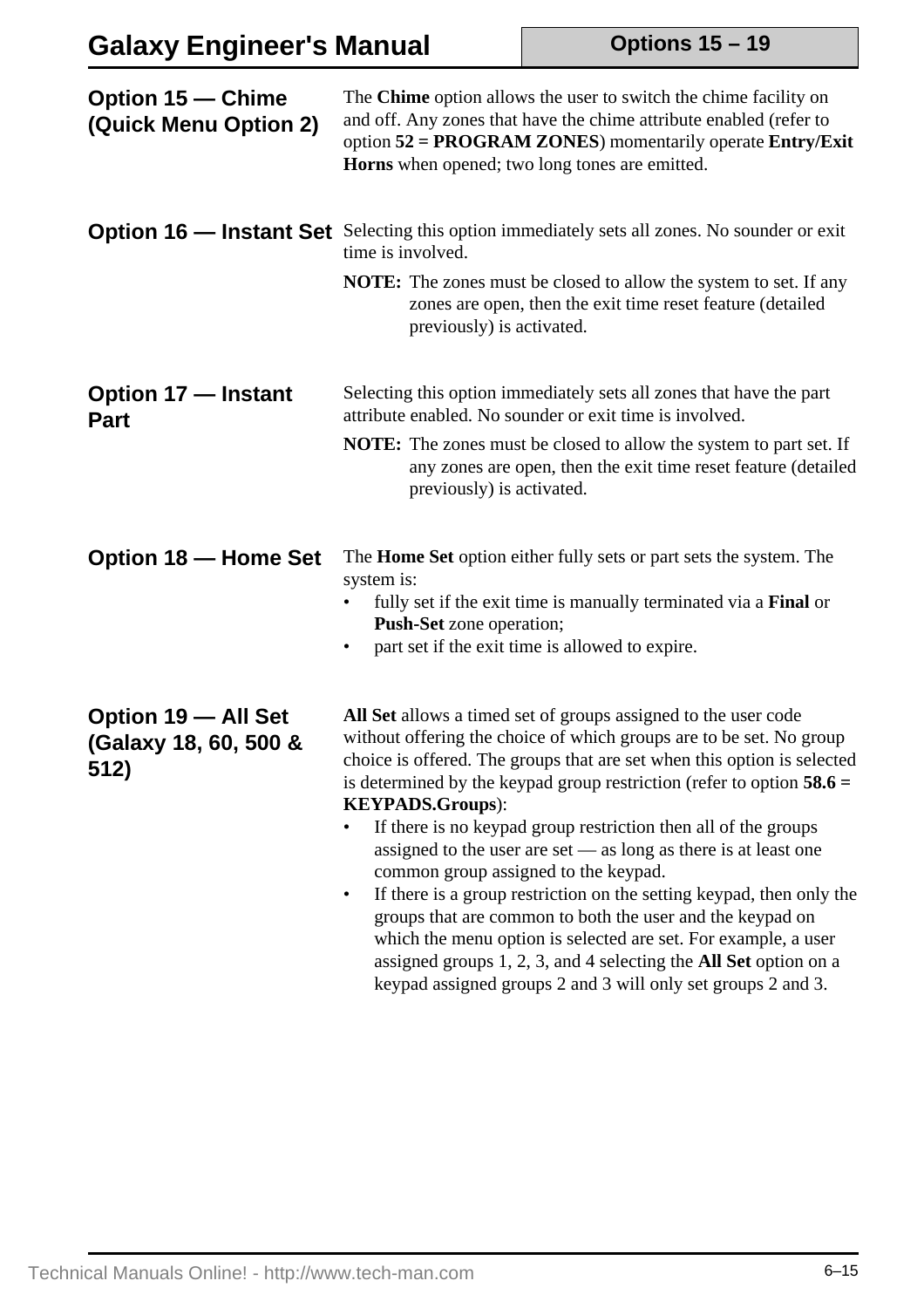### **6.2 Display Options**

**Option 21 — Display Zones (Quick Menu Option 3)**

Selecting and entering the **Display Zones** option shows the first zone on the system. Other zones may be viewed by pressing the **A** and **B** keys or by entering the zone number directly. The top line displays:

- the address;
- the zone function alternating with the status open, closed, high resistance, low resistance, tamper short or tamper open circuit;
- the group assigned if the group mode is enabled. Only the zones assigned to the user's group are displayed.

The bottom line shows:

- the zone descriptor;
- by pressing the **#** key the bottom line changes to show the circuit resistance in Ohms and the RIO (not zone) voltage, pressing the **#** key returns the bottom line to the zone descriptor.

A printout of all the zones is available from this option by pressing the  $*$  key; pressing the **esc** key aborts the printout.

**NOTE:** A serial printer must be connected to the Galaxy panel via a printer interface module or an RS232 interface module.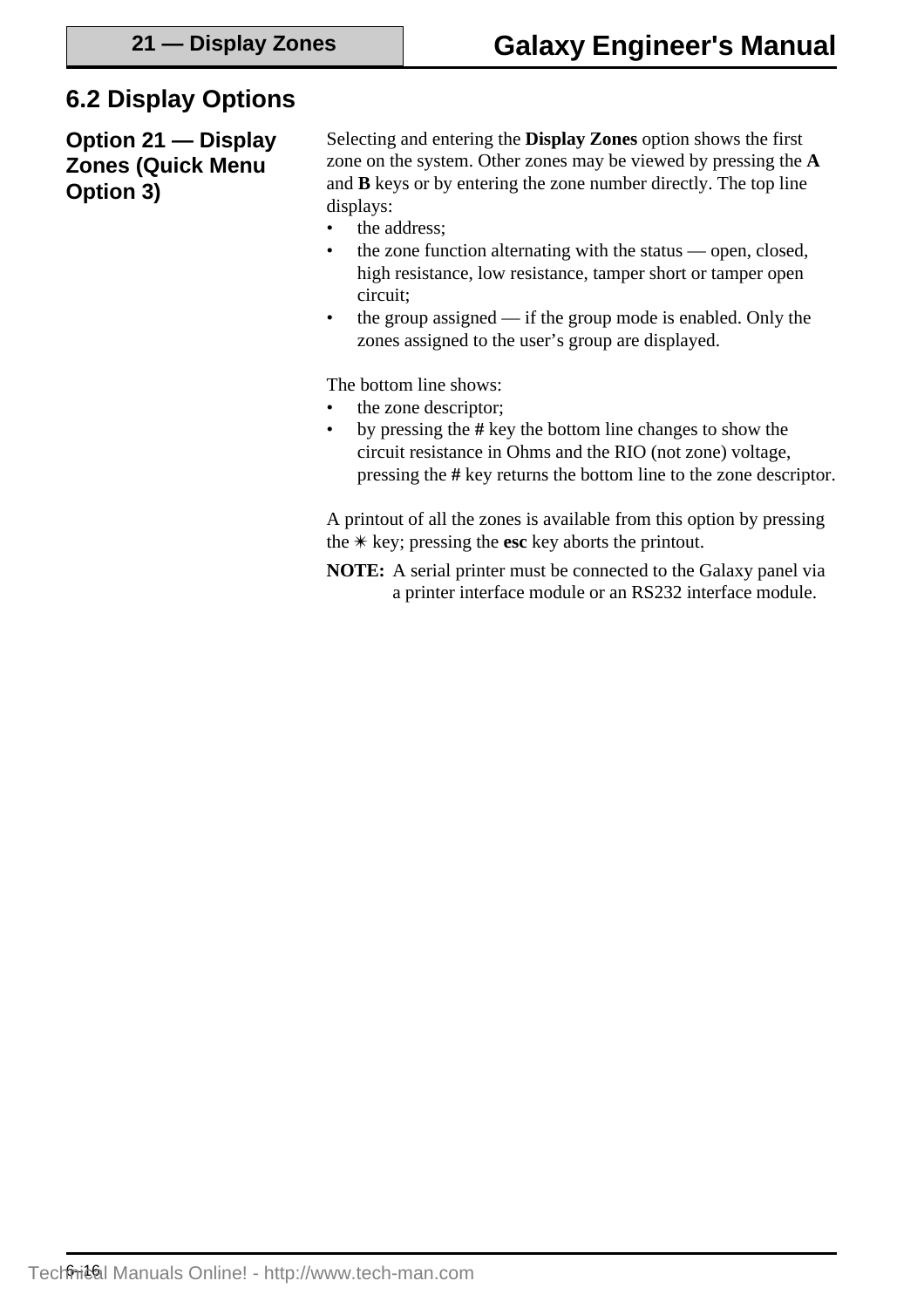**Option 22 — Display Log** The Galaxy event log is viewed using this menu option. The **(Quick Menu Option 4)** number of events that each of the Galaxy panels can store are as follows:

- Galaxy  $8 250$  events
- Galaxy  $18 250$  events
- Galaxy  $60 300$  events
- Galaxy 500 500 events
- Galaxy 512— 1000 events

If group mode is enabled (refer to option 63 = **OPTIONS**) and the user code has group choice (refer to option **42 = CODES**), then the available groups are displayed for selection; press the number of the groups to be displayed, the **N** below the selected group changes to a **Y**. When all the required groups are selected press the **ent** key to access the log; only the events in the selected groups are displayed.

Once the event log is accessed, the most recent event is displayed. The **B** key steps backwards in time through the log, while the **A** key moves forward in time. Holding down either key quickly steps through the dates until the required date is found. When a selected date is on display the events of that day and previous days can be viewed by repeatedly pressing the **B** key; events on subsequent days are viewed by repeatedly pressing the **A** key. The event log is wrapped round from beginning to end. The message **START** or **END** (depending on whether the **A** key or the **B** key is being pressed) is briefly displayed when the wraparound is passed through.

The following information is detailed in the event log:

- time time that event occurred:
- $date$  day and date that event occurred:
- event information about the type of event that occurred. Certain events are displayed with a **+** (positive
	- indicating that the event started or was activated) or (negative — indicating that the event ended or was terminated) symbol;
- user alternates between the name and number of the user who initiated the event. If the event is one that is not associated with a user code, for example, an alarm activation or a **Final** zone closing, then no user information is displayed.

Pressing the **#** while viewing the log can reveal additional information about certain event types:

- User events reveal the keypad, user level and user group involved in the event;
- Alarm events reveal the zone descriptor, if programmed.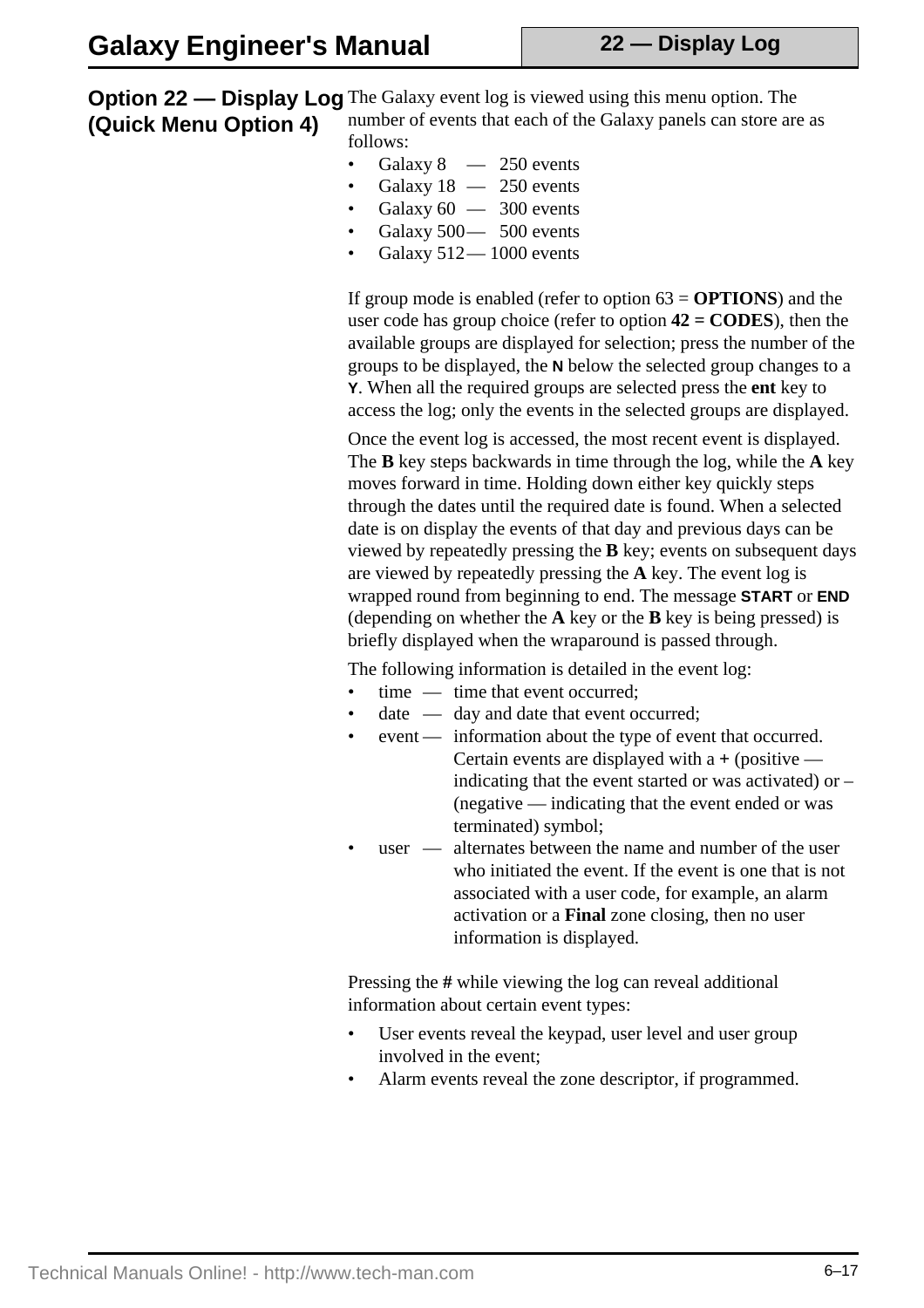#### **NOTES:**

- **1.** Where two identical events occur within 1 second, only one is logged.
- **2.** Only the first occurrences of high resistance and low resistance events on each day are logged. Subsequent activations are ignored until midnight of the same day. This is to prevent the log from being filled with high and low resistance activations from a faulty detector.

The event log can be printed while accessing the **Display Log** option. Pressing the  $*$  key while displaying an event starts the printout from the displayed event and continues to the most recent event. The **esc** key aborts the print out.

**NOTE:** A serial printer must be connected to the Galaxy panel via a printer interface module or an RS232 interface module.

#### **Option 23 — System (Galaxy 18, 60, 500 & 512)**

This option provides a quick overview of the system configuration; two lines of information are displayed at a time — the **A** and **B** keys are used to scroll through the entire list:

- Groups use the **A** and **B** keys to scroll through groups **A1–8**, **B1–8**, **C1–8** and **D1–8** on the Galaxy 512;
- Group status  $U =$  Unset,  $S =$  Set,  $P =$  Part set and  $L =$ Locked-out for each of the groups displayed;

**NOTE:** Enabling the **Show Status** option (refer to option **58 = KEYPADS**) allows the group set status to be displayed from the normal banner (when the system is set or unset) by pressing the  $*$  and # keys simultaneously.

- Type Galaxy 8, 18, 60 500 or 512;
- Version version of software in Galaxy panel;
- RIOs fitted includes the on-board RIOs;
- Codes used includes the manager, engineer and remote codes;
- Keypads fitted 1–32 (Galaxy 8, 18 & 60), 1–64 (Galaxy 500 & 512);
- Comms modules 0–2 (Telecom Module and RS232 module);
- Printer 0–1 (Printer Interface Module);
- Mimic display  $\qquad 0$  (module not available at time of printing);
- Panel location up to 16 characters of text entered in **System Text** parameter (option **51.15.1**).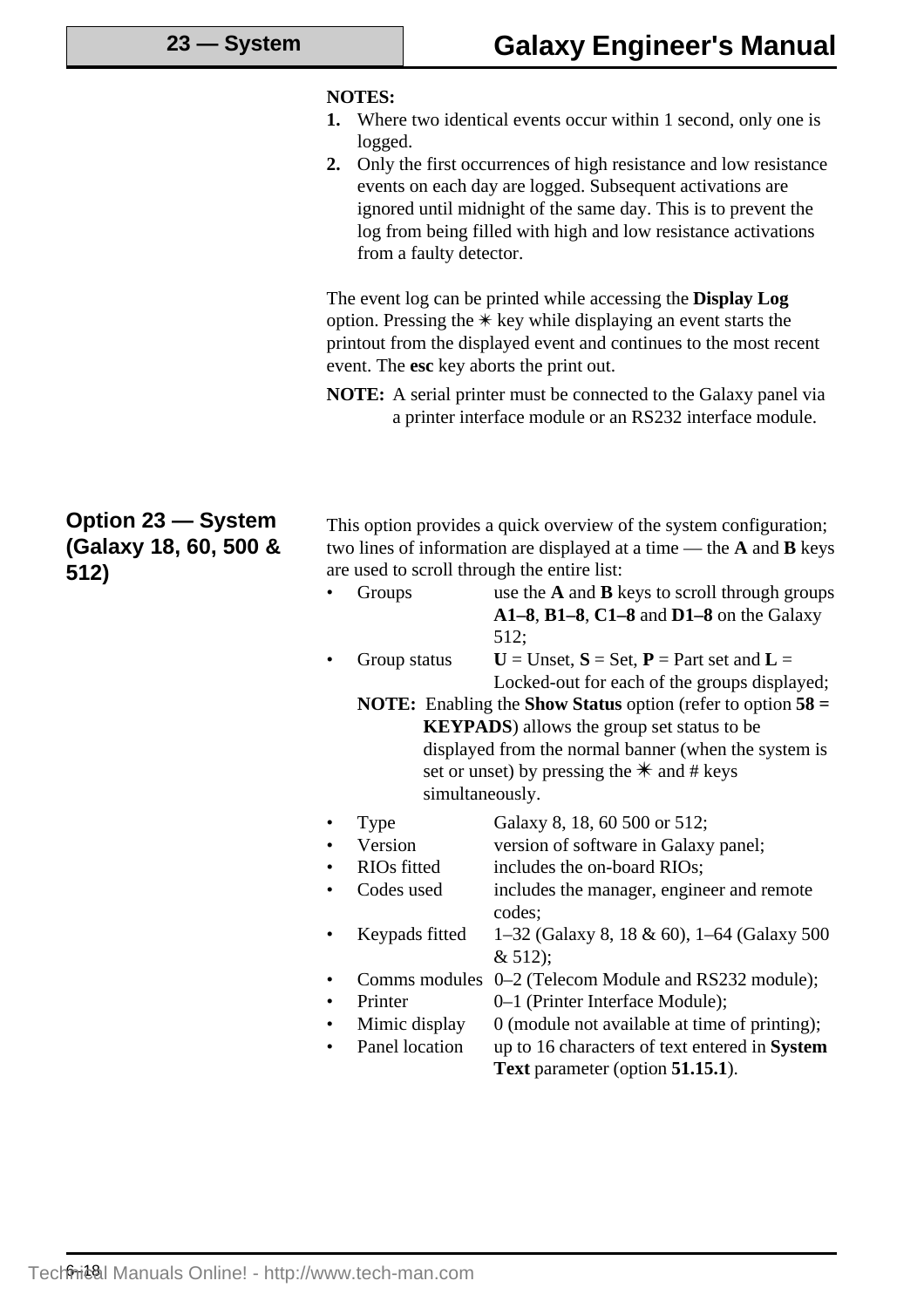#### **Option 24 — Print (Quick Menu Option 4)**

**NOTE:** A serial printer must be connected to the Galaxy panel via a printer interface module or an RS232 interface module.

This option allows one of the four listed options to be printed. Only information corresponding to the groups assigned to the user is printed

- **1.** Codes user number and name, level and groups assigned; **NOTE:** only the manger can print out the user PINs; the **Print Codes** parameter (option **51.23**) must be enabled (default is disabled).
- **2.** Zones address, function, group (if group mode is enabled), status, descriptor (if assigned), status of the chime, omit and part attributes, the RIO voltage and the zone resistance in Ohms;
- **3.** Log all events in the log, starting with the most recent and working backwards;
- **4.** All codes, zones and log details respectively.

The required option is selected by pressing the appropriate key **1**–**4**. The printing begins immediately and can be aborted by pressing **esc**.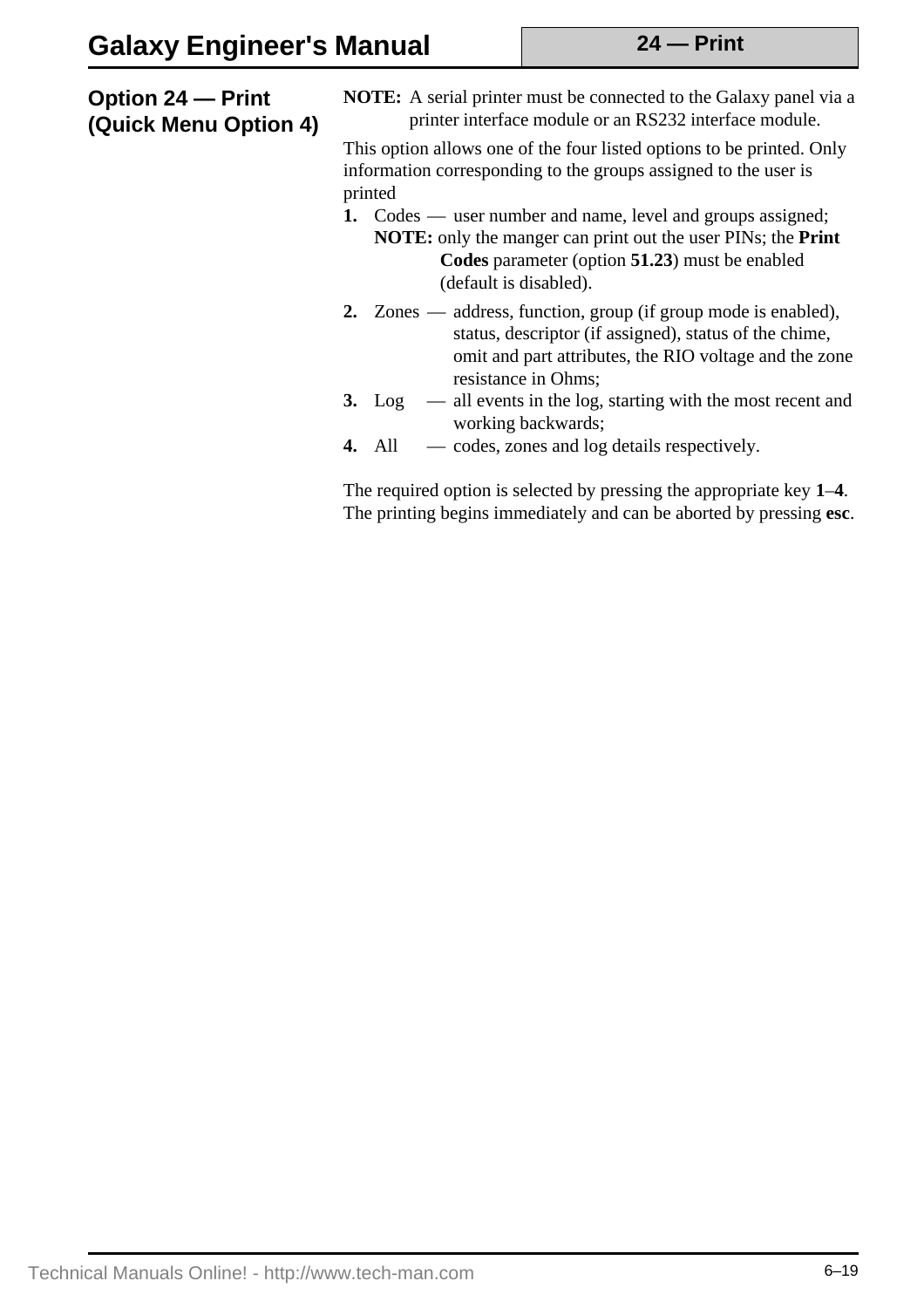| <b>Option 25 – Access</b><br>Doors | <b>NOTE:</b> If the MAX mode has not been enabled (refer to option<br>$63.2 = OPTIONS.MAX$ ) the message No Entries is<br>displayed on entering this option.                                                                                                                                                                                                                                                                                                        |  |  |
|------------------------------------|---------------------------------------------------------------------------------------------------------------------------------------------------------------------------------------------------------------------------------------------------------------------------------------------------------------------------------------------------------------------------------------------------------------------------------------------------------------------|--|--|
|                                    | Accessing this option when the MAX mode is enabled and there are<br>MAX modules connected to the system displays the address and<br>descriptor details of the first MAX module on the system. Press the<br>A and B keys to view details of the other MAX modules on the<br>system.                                                                                                                                                                                  |  |  |
|                                    | If there are no MAX modules attached to the system the message<br>None Detected is displayed.                                                                                                                                                                                                                                                                                                                                                                       |  |  |
| <b>Address</b>                     | The first digit of the two digit number refers to the line that the<br>module is connected to (line 1 on Galaxy 18 $\&$ 60 and lines 1–4 on<br>the Galaxy 500 $\&$ 512); the second digit is the physical address<br>number of the MAX module. For example, a MAX module<br>displaying as 25 indicates that the module is on line 2 and is<br>addressed as 5.                                                                                                       |  |  |
|                                    | Pressing the # key gives a graphic representation of the MAX<br>address in a binary format. The top two boxes on the top row<br>indicate the line address; the bottom four boxes indicate the<br>physical address.                                                                                                                                                                                                                                                  |  |  |
| <b>Descriptor</b>                  | The descriptor is a maximum of 16 characters entered in the MAX<br>Parameters option (63.2.3)                                                                                                                                                                                                                                                                                                                                                                       |  |  |
|                                    | <b>Engineer Mode</b><br>On accessing the Access Doors option in engineering mode, each<br>on-line MAX module displays its address by lighting the<br>appropriate LEDs. To help the engineer identify each of the MAX<br>modules, the keypad displays a graphic representation of the MAX<br>module address. By matching the $\square$ (LED off) and $\square$ (LED on)<br>image to the LEDs on the MAX, the engineer can identify each<br>MAX module on the system. |  |  |
| <b>MAX Log</b>                     | To display the events in the MAX log use the $A$ or $B$ keys to select<br>the required MAX address then press the <b>ent</b> key. The first event<br>that occurred on the selected MAX is displayed along with details<br>of the time, date and MAX number.                                                                                                                                                                                                         |  |  |
|                                    | To view the log press the $A$ key to move forward in time through<br>the events or the <b>B</b> key to move backwards. Press the esc key to<br>return to the MAX address display. To view the log of another<br>MAX, use the <b>A</b> or <b>B</b> key to select the required address. To escape<br>from the Access Doors option press the esc key.                                                                                                                  |  |  |
|                                    | Time and date<br>02:25 SUN 22 OCT<br>of event<br>USR032 Valid<br>Event type                                                                                                                                                                                                                                                                                                                                                                                         |  |  |
|                                    | MAX user number                                                                                                                                                                                                                                                                                                                                                                                                                                                     |  |  |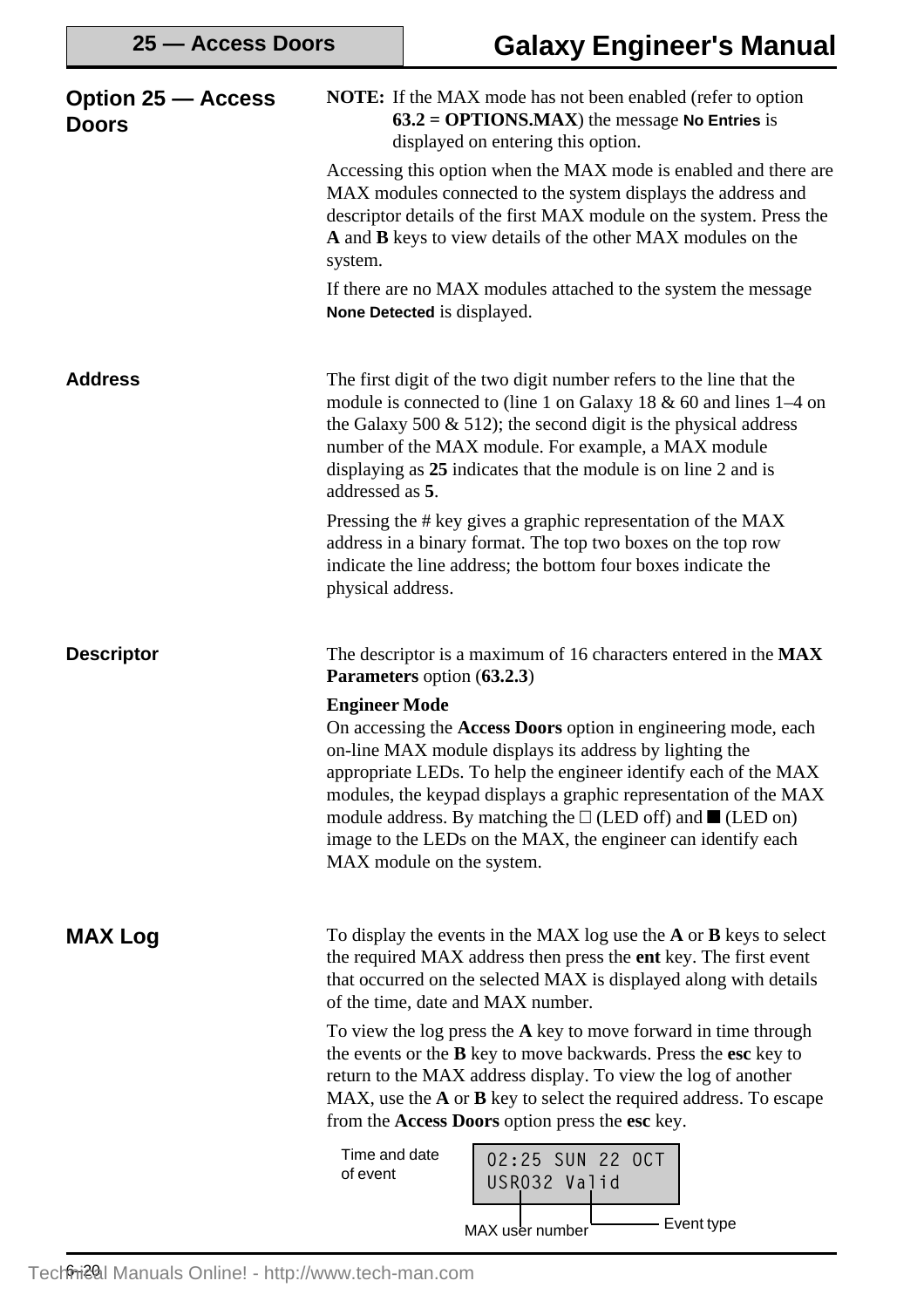### **6.3 Test Options**

**Option 31 — Walk Test (Quick Menu Option 6)**

The **Walk Test** option offers two methods of testing zones.

- **1. All Zones:** This option initiates a walk test that includes all zones that have the omit attribute enabled (refer to option **52 = PROGRAM ZONES**). When selected, the walk test starts immediately. The message **NO ENTRIES** is displayed if all zones are non-omittable when selecting **All Zones**. Nonomittable zones are not included in this test and remain active throughout the test.
- **2. Selected Zones:** This test option allows the user to select any zones, irrespective of function type, for walk testing. As many zones as necessary may be added to the list before starting the test. On entering this option the details of the first zone are displayed. Each zone required for test can be selected using the **A** or **B** keys or by entering the zone number. Press the **#** to toggle the test status of each zone in the **Walk Test**: the test status of the zone changes to **TEST** if it is included in the test and **# = TEST** if it is not. When the all the required zones have been selected, press the **ent** key to start the walk test.

Press the  $*$  key to include all zones in the **Selected Zones** walk test, without having to individually select the zones. Once all zones are selected, the # key can be used to remove selected zones from the test.

**NOTE: PA** and **Fire** are not included in the test when the  $*$  key is used to include all zones.

The response times of the zone circuits are reduced to 60 msecs for the duration of the walk test to facilitate the detection of loose connections or damaged wiring.

Once the walk test has started, opening a zone (or a zone that is open at the start of the test) activates outputs programmed as **Entry/ Exit Horn**. If a single zone is open, the keypad displays the address and function of the zone. If multiple zones are open, then the keypad indicates how many zones are open; the open zones can be viewed by pressing the **A** or **B** keys.

**NOTE:** The **Walk Test** option does not display the status of the zones. If an open zone is included in the walk test, the **Entry/Exit Horn** will activate as soon as the test is started and remains active until the zone is closed.

While the walk test is active the message **WALK TEST ACTIVE / ESC to abort** is displayed; press the **#** key to view all zones that have been walk tested so far. To return to the walk test press the # key again.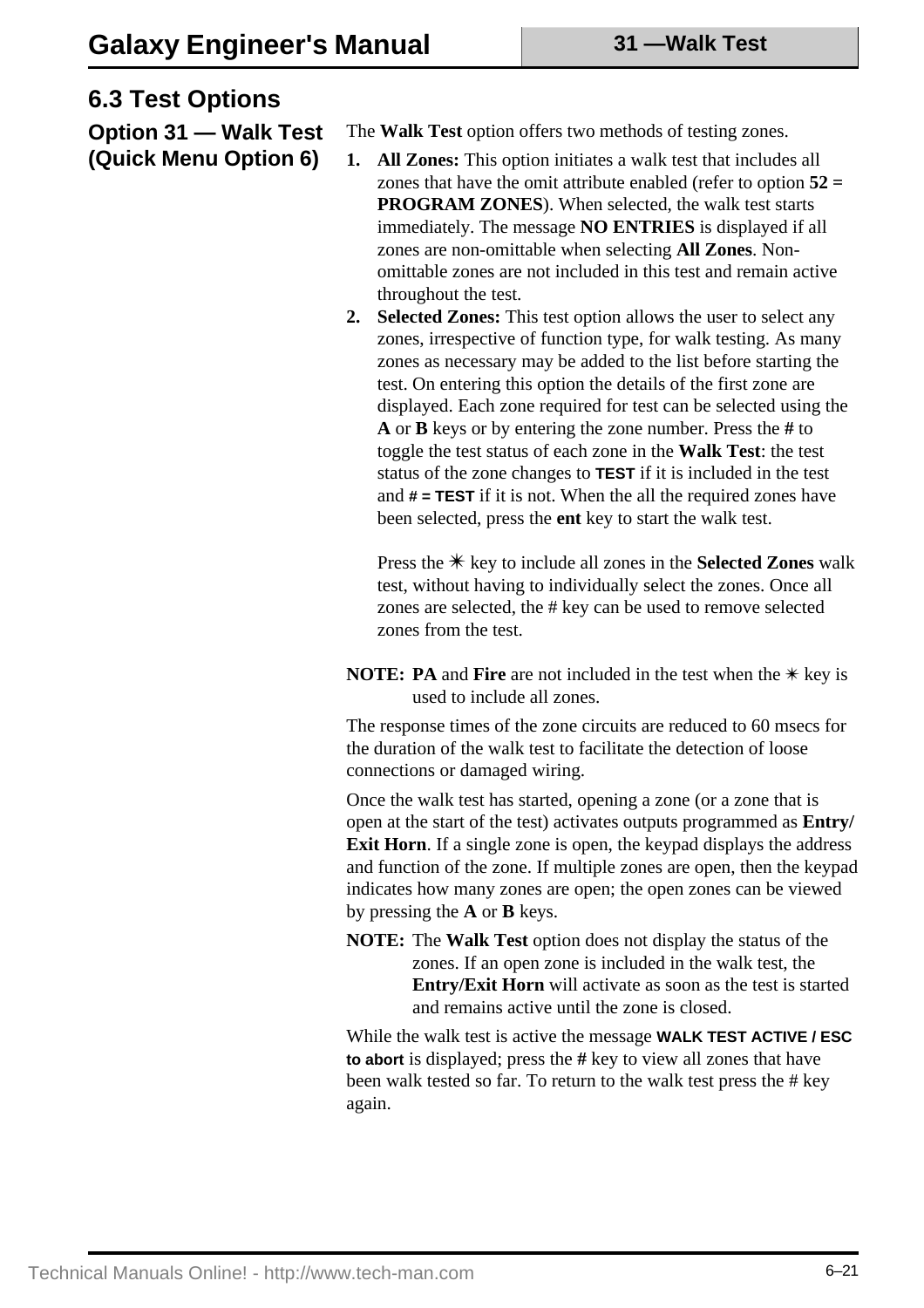| <b>Ending the Walk Test</b> | To terminate the walk test, press the esc key. The test will terminate<br>automatically if no zones are disturbed for 20 minutes.                                                                                                                                                                                                                                                                                                                                                                                   |  |  |
|-----------------------------|---------------------------------------------------------------------------------------------------------------------------------------------------------------------------------------------------------------------------------------------------------------------------------------------------------------------------------------------------------------------------------------------------------------------------------------------------------------------------------------------------------------------|--|--|
|                             | The results of the test can be viewed by accessing the event log<br>(refer to option $22 = DISPLAN LOG$ ). The start of the walk test is<br>indicated by the display <b>WALK TEST</b> $\div$ ; each zone that was tested is<br>recorded (the activation of each zone is recorded only once during<br>the test — even if it was opened several times); the end of the test is<br>indicated by WALK TEST -.                                                                                                           |  |  |
| <b>Option 32 – Outputs</b>  | Outputs are tested by function: for example, when $01 = BELLS$ is<br>selected, then all outputs programmed as Bells are activated. Refer<br>to option $53 = PROGRAM$ O/P (OUTPUT) for a full description<br>of each output function.                                                                                                                                                                                                                                                                                |  |  |
|                             | On selecting the <b>Outputs</b> option, output function type $01 = BELLS$<br>is offered for selection. Press the $A$ or $B$ keys to move to the<br>required output function type. Alternatively, the function type<br>number can be entered directly, for example entering 13 selects<br><b>SECURITY</b> . To test the selected output function press the <b>ent</b> key.<br>The ent key can be used to toggle the function ON and OFF as<br>required. To escape from the <b>Outputs</b> option, press the esc key. |  |  |
|                             | <b>Users</b>                                                                                                                                                                                                                                                                                                                                                                                                                                                                                                        |  |  |
|                             | User codes only have access to $01 = BELLS$ and $02 = STROBE$ of<br>the Output option. Only the engineer has access to all the output                                                                                                                                                                                                                                                                                                                                                                               |  |  |
|                             | types.                                                                                                                                                                                                                                                                                                                                                                                                                                                                                                              |  |  |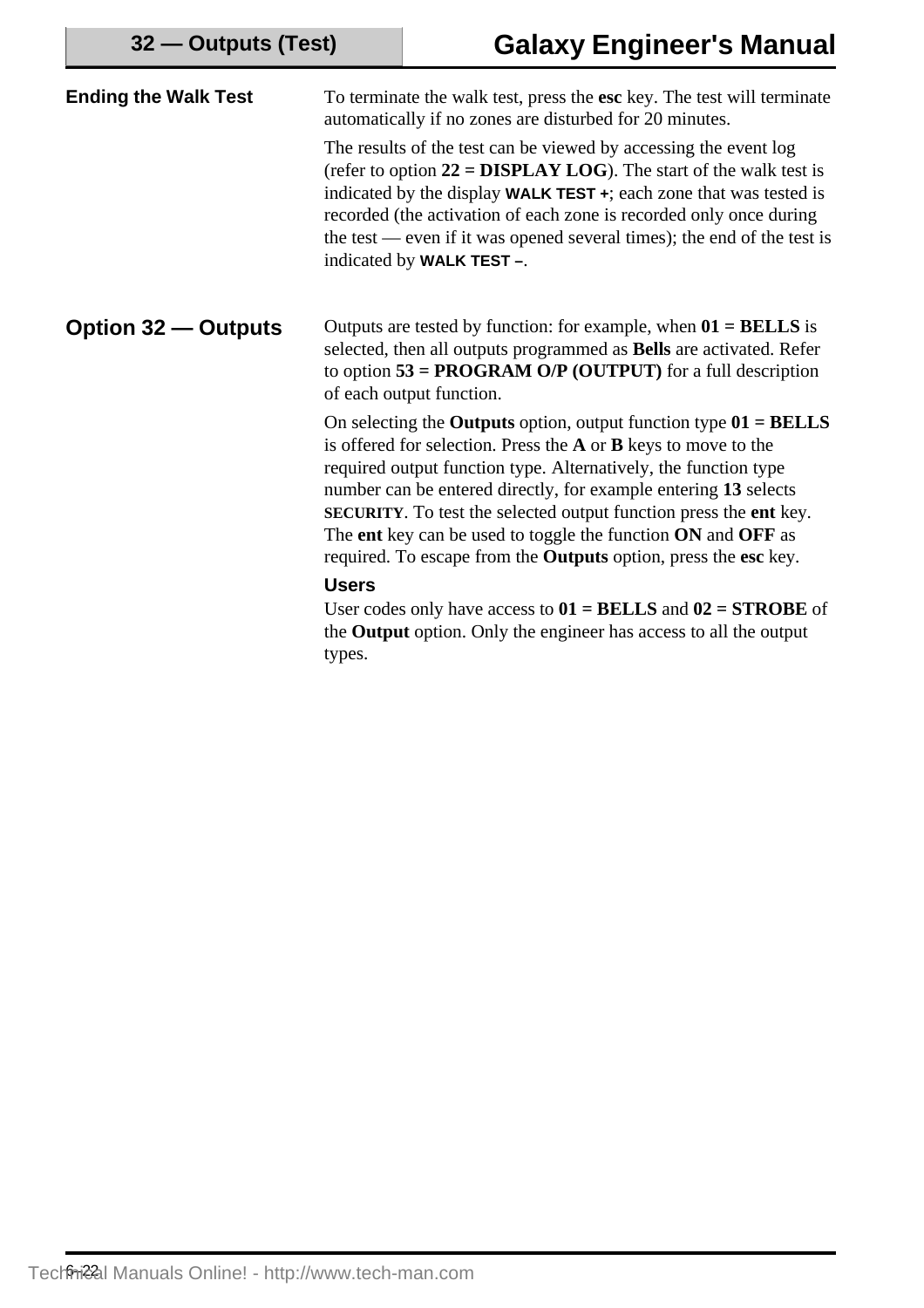## **6.4 Modify Options**

### **Option 41 — Time/Date (Quick Menu Option 7)**

| Galaxy 8, 18, 60 & 500           | The Time/Date option can be accessed and modified by users, the<br>engineer and the remote code.                                                                                                                                                                                                                                                                                                                                                                                                                                                                                                                                                                                                                                                                                                                                                           |  |
|----------------------------------|------------------------------------------------------------------------------------------------------------------------------------------------------------------------------------------------------------------------------------------------------------------------------------------------------------------------------------------------------------------------------------------------------------------------------------------------------------------------------------------------------------------------------------------------------------------------------------------------------------------------------------------------------------------------------------------------------------------------------------------------------------------------------------------------------------------------------------------------------------|--|
| Galaxy 512                       | The Time/Date option can be accessed by users, the engineer and<br>the remote code, however, users can only view the current time and<br>date. Only the engineer and the remote code can modify the time<br>and date. If any groups are locked (refer to option $49 =$<br>LOCKOUT), then the time and date cannot be modified                                                                                                                                                                                                                                                                                                                                                                                                                                                                                                                              |  |
|                                  | <b>Modifying the Time and Date</b> The Time/Date option allows the system time and date to be<br>modified. On entering this option the display prompts for selection<br>$A = TIME B = DATAE$ . Press the A key to select the time option; this<br>allows a new time to be entered. The time must be a valid four digit<br>number — in the 24 hour format (hh:mm). The entry, if valid, will<br>be accepted immediately and the display is returned to the selection<br>screen. Press the <b>B</b> key to select the date option; this allows a new<br>date to be entered. The date must be a valid six digit number $-$ in<br>the day, month and year format (dd/mm/yy). The date entry, if valid,<br>will be accepted immediately and the display is returned to the<br>selection screen.<br>NOTE: The time and date can be modified when groups are set. |  |
| <b>Adjusting the Clock Speed</b> | Variations in the accuracy of the clock speed can be compensated by<br>pressing the # key while the $A = TIME B = DATA$ selection screen in<br>the <b>Time/Date</b> menu is displayed. The keypads prompts for the<br>Adjustment/Week, in seconds, to be entered; the range is $0 - 120$<br>seconds. If the clock requires to gain time, enter the required<br>number of seconds. If the clock requires to lose time, enter the<br>required number of seconds and press the $*$ key; the $*$ retards the<br>clock speed.                                                                                                                                                                                                                                                                                                                                   |  |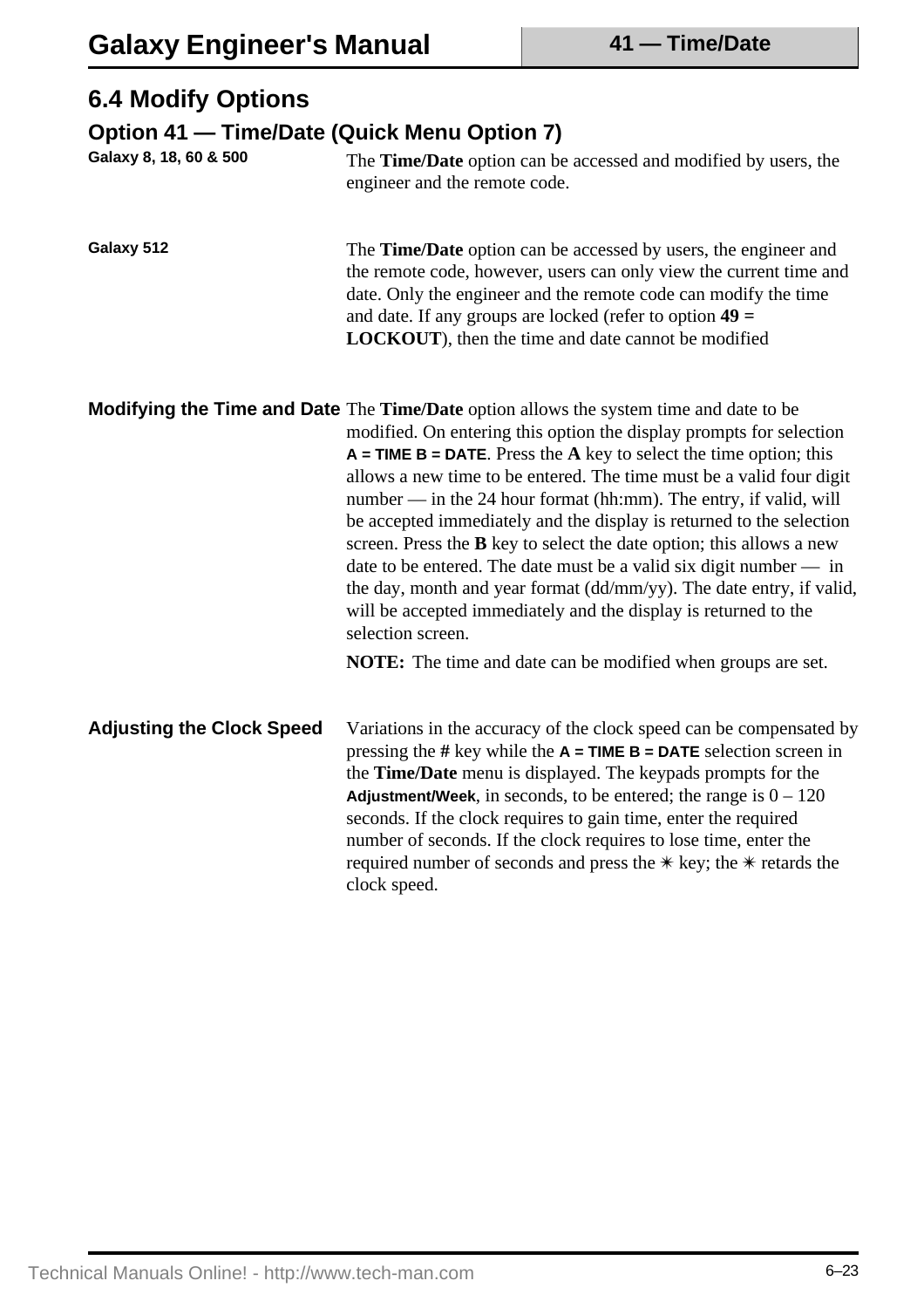#### **Option 42 — Codes (Quick Menu Option 8)**

The **Codes** option is used to assign, modify and delete the codes that allow user to operate and access the system. The **Codes** option is divided into three sub-menus:

- **1. User Codes** sub-divided into up to nine menus (depending on panel used and whether the group and MAX mode options are enabled) that determine all of the access information for users who are requiring PINs. This option also assigns MAX details to user numbers;
- **2. PIN Warning** (**Galaxy 500 & 512)** determines the warning period given to users prior to the programmed **PIN Change** date (refer to option **51.42 = PARAMETER.PIN Change**);
- **3. MAX Users** this option is only available if the MAX mode is enabled. The option is subdivided into two menus that assign the MAX card to users who do not have a PIN assigned.

| Level 1                            | Level <sub>2</sub>                    | Programming                                                    | <b>Special Features</b>                                                                                        |
|------------------------------------|---------------------------------------|----------------------------------------------------------------|----------------------------------------------------------------------------------------------------------------|
|                                    |                                       | Galaxy 8, 18, 60, 500 & 512                                    |                                                                                                                |
| $1 = User Codes$                   | $1 = Modify PIN$                      | 4, 5 or 6 digit PIN                                            | * - delete last digit (*) displayed.<br># - Engineer code (G60, 500 & 512):<br>manager authorisation required. |
|                                    | $2 =$ Modify Level                    | $1 - 6$                                                        | *-full menu access (toggle on/off).<br># - duress user code (not G8).                                          |
|                                    | $3 =$ Modify Name                     | 6 alpha-numeric characters                                     | * - delete last digit (*) displayed.<br>#-toggles between lowercase, upper<br>case and library text.           |
|                                    | $4 = Time$ Zone                       | $0 = OFF$<br>$1 = TIMER A$<br>$2 = TIMER B$<br>$3 = TIMER A+B$ |                                                                                                                |
|                                    | 5 = Temporary Code                    | 00-28 days                                                     | $*$ – (G500 & 512) PIN change feature.                                                                         |
| (if group mode is<br>enabled)      | $6 =$ Modify Groups<br>(not Galaxy 8) | $G18: 1-3$<br>G60: 1-4<br>$G500: 1 - 8$<br>G512: 1-32          | * - group choice (toggle on/off).<br>A/B - (G512) moves between group<br>blocks A1-8, B1-8, C1-8, D1-8.        |
| (If MAX mode is<br>enabled)        | $7 = MAX$ Number                      | 10 digit number on MAX<br>card or fob                          |                                                                                                                |
|                                    | $8 = MAX$ Function                    | number of required menu<br>option.                             |                                                                                                                |
|                                    | 9 = MAX Keypad                        | address of keypad that<br>MAX function displays on.            |                                                                                                                |
| $2 = PIN$ Warning<br>(G500 & G512) |                                       | $1-28$ days                                                    |                                                                                                                |
| $3 = MAX$ Users                    | $1 = MAX$ Number                      | 10 digit number on the<br>MAX card                             |                                                                                                                |
|                                    | $2 =$ Groups                          | $G18: 1-3$<br>$G60: 1-4$<br>G500: 1-16<br>G512: 1-32           | * - group choice (toggle on/off).<br>$A/B - (G512)$ moves between group<br>blocks A1-8, B1-8, C1-8, D1-8.      |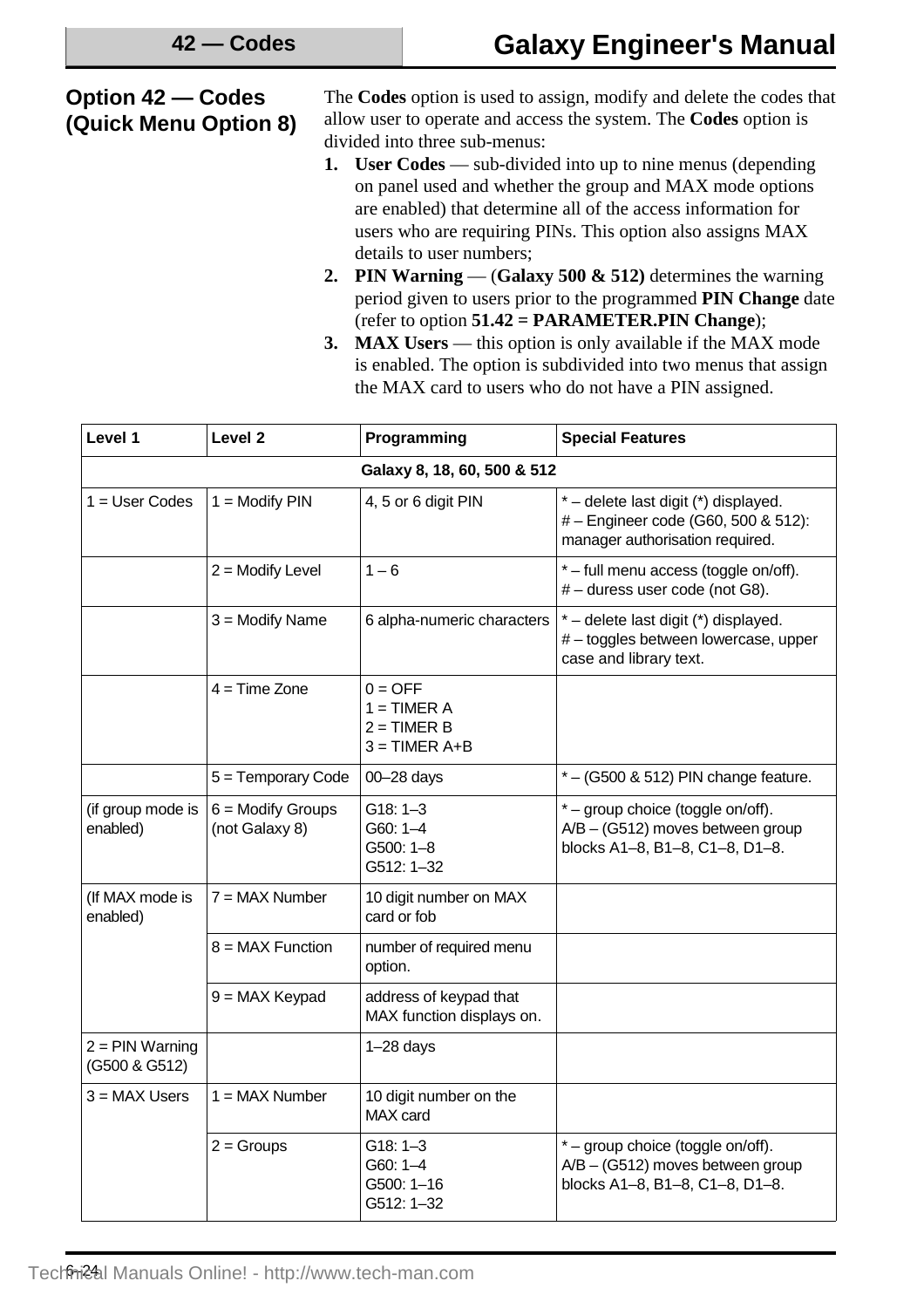**Default Codes** The Galaxy system provides three default codes; these are the manager, engineer and remote user:

| Galax | No. of Codes | <b>Manager</b>     |          | <b>Engineer</b>    |          | Remote             |          |
|-------|--------------|--------------------|----------|--------------------|----------|--------------------|----------|
|       |              | <b>Default PIN</b> | User No. | <b>Default PIN</b> | User No. | <b>Default PIN</b> | User No. |
| 8     | 10           | 1234               | 8        | 112233             | 9        | 543210             | 10       |
| 18    | 20           | 1234               | 18       | 112233             | 19       | 543210             | 20       |
| 60    | 30           | 1234               | 28       | 112233             | 29       | 543210             | 30       |
| 500   | 100          | 1234               | 98       | 112233             | 99       | 543210             | 100      |
| 512   | 200          | 1234               | 198      | #112233            | 199      | 543210             | 200      |

### **Table 6–2. Default Codes**

| <b>Engineer Code</b>     | The engineer code can only modify the engineer PIN; all other<br>engineer User Code options are fixed;<br>The engineer code cannot assign, modify or delete manager or<br>$\bullet$<br>user codes;<br>On accessing engineering mode, any group that is set becomes<br>$\bullet$<br>inaccessible to the engineer. The set groups cannot be assigned<br>to zones, outputs and any other functions permitting group<br>allocation;<br><b>NOTE:</b> If the Galaxy 8 is set, then the engineer cannot gain<br>access to engineer mode. |
|--------------------------|-----------------------------------------------------------------------------------------------------------------------------------------------------------------------------------------------------------------------------------------------------------------------------------------------------------------------------------------------------------------------------------------------------------------------------------------------------------------------------------------------------------------------------------|
|                          | While engineer mode is accessed, all tampers are disabled,<br>$\bullet$<br>however, all constantly alert zone types — PA zone types, 24<br>Hour, Security, Fire — remain active.<br>The engineer banner is shown on all keypads while engineer<br>$\bullet$<br>mode is being accessed; the message ENGINEER MODE is<br>displayed;<br>The system cannot be set by any code — including the engineer<br>$\bullet$<br>and remote code — while engineer mode is accessed (Galaxy<br>512 only).                                        |
| (Galaxy 8, 18, 60 & 500) | The first entry of the engineer code activates a tamper alarm. The<br>second entry of the code cancels this alarm and accesses engineer<br>mode.<br><b>NOTE:</b> The Galaxy 60 and 500 can be assigned manager authorised<br>engineer access by adding a # to the engineer code.                                                                                                                                                                                                                                                  |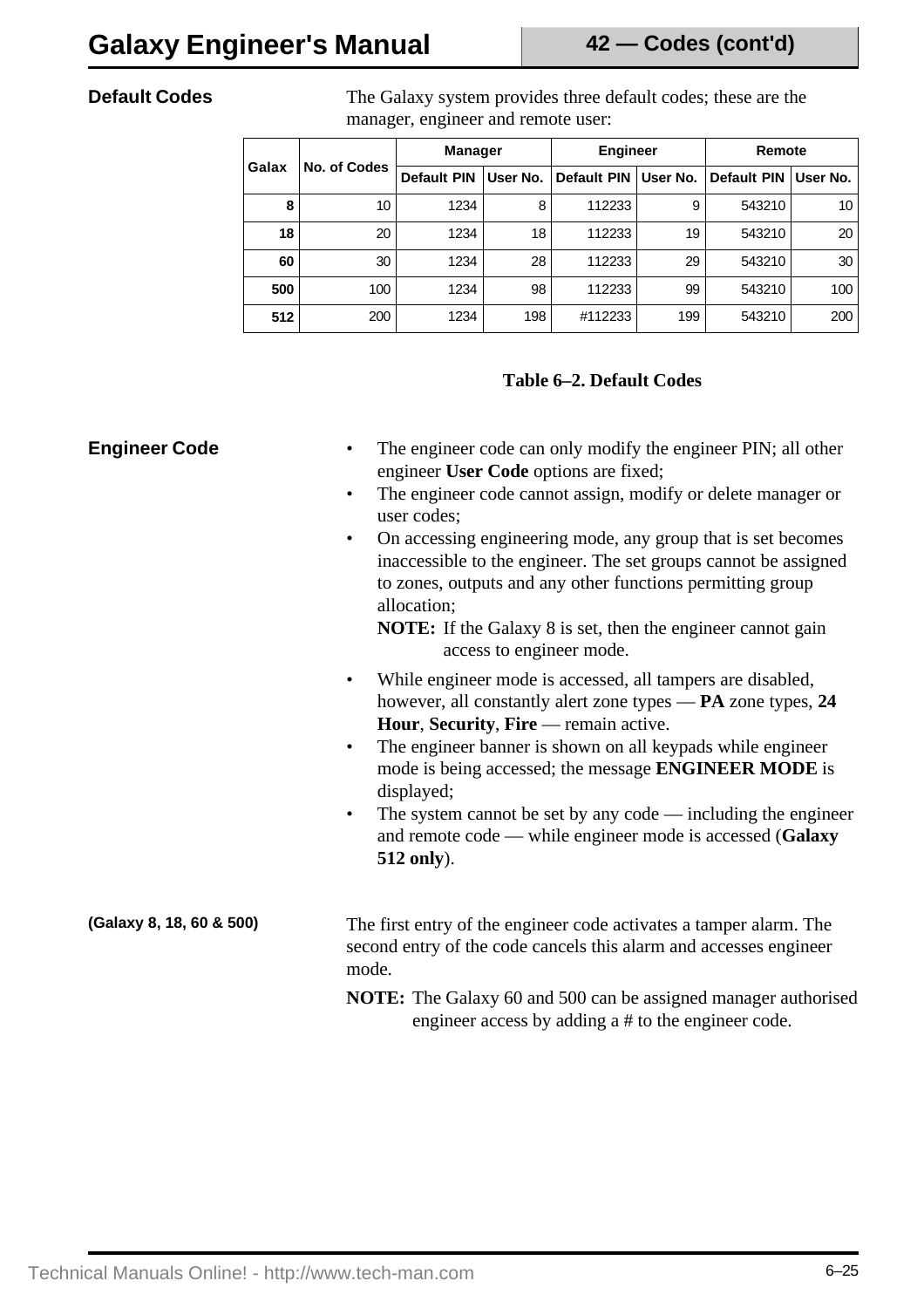| Galaxy 60, 500 & 512                                                       | The Galaxy 512 engineer code is allocated a # by default. With the #<br>assigned, entry to the engineer mode <b>must</b> be authorised by a valid<br>user (refer to option $48 = ENGINEER$ ACCESS). The engineer<br>code must then be entered within five minutes of the option being<br>enabled. A single entry of the engineer code directly accesses<br>engineer mode, without activating an engineer tamper alarm;<br><b>ENGINEER MODE</b> is displayed on the keypad. If the engineer<br>code is not entered within the five minute period, the code is invalid<br>and has no effect. Once the engineer mode has been accessed, there<br>is no time limit on the period that the engineer can remain in the<br>mode.                                                                                                                                                                                                                                                                                                                                                                                                                                                                                                                                                                                                            |
|----------------------------------------------------------------------------|--------------------------------------------------------------------------------------------------------------------------------------------------------------------------------------------------------------------------------------------------------------------------------------------------------------------------------------------------------------------------------------------------------------------------------------------------------------------------------------------------------------------------------------------------------------------------------------------------------------------------------------------------------------------------------------------------------------------------------------------------------------------------------------------------------------------------------------------------------------------------------------------------------------------------------------------------------------------------------------------------------------------------------------------------------------------------------------------------------------------------------------------------------------------------------------------------------------------------------------------------------------------------------------------------------------------------------------|
|                                                                            | The Galaxy 512 cannot be set while engineer mode is accessed; the<br>keypad will display ENGINEER ON SITE / SETTING DISABLED<br>before returning to the engineer banner.                                                                                                                                                                                                                                                                                                                                                                                                                                                                                                                                                                                                                                                                                                                                                                                                                                                                                                                                                                                                                                                                                                                                                             |
| <b>Disabling User</b><br><b>Authorisation of Engineer</b><br><b>Access</b> | Only the remote code can remove the $#$ from the engineer code. If<br>the $#$ is removed access to engineer mode is gained in the same<br>manner as the Galaxy 8, 18, 60 and 500; the engineer code must be<br>entered twice to gain menu access.                                                                                                                                                                                                                                                                                                                                                                                                                                                                                                                                                                                                                                                                                                                                                                                                                                                                                                                                                                                                                                                                                    |
|                                                                            | <b>NOTE:</b> The engineer code or remote code can assign the # to the<br>engineer PIN. Only the remote code can remove it.                                                                                                                                                                                                                                                                                                                                                                                                                                                                                                                                                                                                                                                                                                                                                                                                                                                                                                                                                                                                                                                                                                                                                                                                           |
| <b>Escaping from Engineer</b><br><b>Mode</b>                               | To terminate the engineer mode the engineer code is entered and the<br>esc key pressed. The Galaxy begins the exit engineer mode<br>procedure by checking the integrity and security of the system:                                                                                                                                                                                                                                                                                                                                                                                                                                                                                                                                                                                                                                                                                                                                                                                                                                                                                                                                                                                                                                                                                                                                  |
|                                                                            | <b>CHECKING FOR TAMPERS</b> — if a SmartPSU is connected to the<br>system, the panel calculates that the standby battery connected<br>to it is capable of operating the system for the required period<br>(as entered in the Standby Battery parameter - refer to option<br><b>51.37</b> ). The system then verifies that there are no tamper<br>conditions present on the panel, the modules or the zones.<br><b>SYSTEM MODULES</b> — if there are no tamper conditions the<br>$\bullet$<br>Galaxy checks the number of modules connected to the system:<br>If no modules have been added or removed the system returns to<br>$\bullet$<br>the normal banner.<br>If modules have been removed they are reported as missing; the<br>٠<br>engineer is prompted to view the missing modules and to<br>remove them from the system by pressing the $\ast$ ; a warning is<br>given before the module is removed. Press the ent key to<br>confirm the removal of the module. Once all missing modules<br>are removed, the Galaxy reports the previous and current<br>number of modules connected to the system, before returning to<br>the normal banner.<br>If modules have been added, the Galaxy reports the previous<br>$\bullet$<br>and current number of modules connected to the system, before<br>returning to the normal banner. |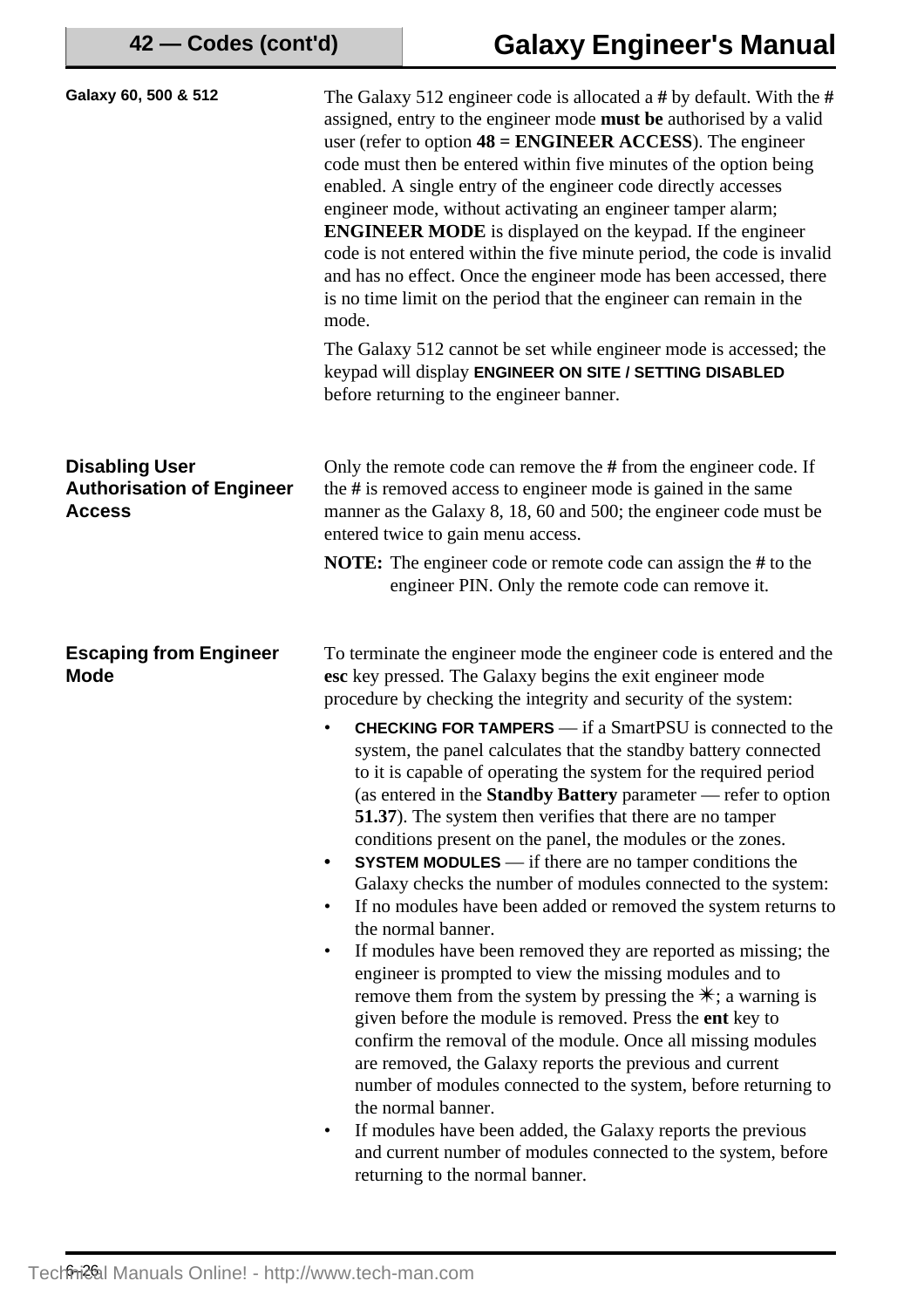|                          |                                                                                                                                                                                                                                                              | If the esc key is pressed at any time during the exit engineer mode<br>procedure, the procedure is aborted and the Galaxy returns to the<br>engineer mode. This return may take several seconds to complete.                                                                                                                    |  |    |                |  |               |  |
|--------------------------|--------------------------------------------------------------------------------------------------------------------------------------------------------------------------------------------------------------------------------------------------------------|---------------------------------------------------------------------------------------------------------------------------------------------------------------------------------------------------------------------------------------------------------------------------------------------------------------------------------|--|----|----------------|--|---------------|--|
| Galaxy 512               | zone is open.                                                                                                                                                                                                                                                | The engineer is prevented from exiting from engineer mode if a <b>PA</b>                                                                                                                                                                                                                                                        |  |    |                |  |               |  |
| <b>Manager Code</b>      | The manager is authorised to:<br>program the User Code options of each of the user codes;<br>allocate other codes to the manager level (6);<br>modify the manager PIN — the manager PIN cannot be deleted<br>٠<br>- and assign the MAX features to the code. |                                                                                                                                                                                                                                                                                                                                 |  |    |                |  |               |  |
|                          |                                                                                                                                                                                                                                                              | <b>NOTE:</b> Galaxy 8, 18, 60 $\&$ 500 — the manager PIN can be<br>reset to the default code (1234) by the engineer and<br>remote code using the Reset Mgr (Manager)<br>parameter (refer to option 51.21).<br>Galaxy 512 — The Reset Manager option can only be<br>accessed by the remote code (User 200) on the Galaxy<br>512. |  |    |                |  |               |  |
|                          | The manager code defaults to group choice when groups are<br>enabled. The manager is able to toggle the group choice option on<br>and off (using the $*$ key) as required.                                                                                   |                                                                                                                                                                                                                                                                                                                                 |  |    |                |  |               |  |
| <b>Galaxy 8 &amp; 18</b> |                                                                                                                                                                                                                                                              | The manager code defaults to accessing the quick menu (option $0 -$<br>9). Refer to option $59 =$ Quick Menu. To access the full menu,<br>assign $a *$ to the manager in the <b>Modify Level</b> option.                                                                                                                        |  |    |                |  |               |  |
| Galaxy 60, 500 & 512     |                                                                                                                                                                                                                                                              | The manager code defaults to accessing the full menu (option $11 -$<br>68). To access the quick menu (options $0 - 9$ ), remove the $*$<br>assigned to the manager in the Modify Level option.                                                                                                                                  |  |    |                |  |               |  |
|                          |                                                                                                                                                                                                                                                              | <b>Control Panel</b>                                                                                                                                                                                                                                                                                                            |  |    | No. User Codes |  | No. MAX Codes |  |
|                          |                                                                                                                                                                                                                                                              | G8                                                                                                                                                                                                                                                                                                                              |  | 10 |                |  | 40            |  |
|                          |                                                                                                                                                                                                                                                              | G18                                                                                                                                                                                                                                                                                                                             |  | 20 |                |  | 80            |  |

G60 30 170 G500 100 200 G512 200 300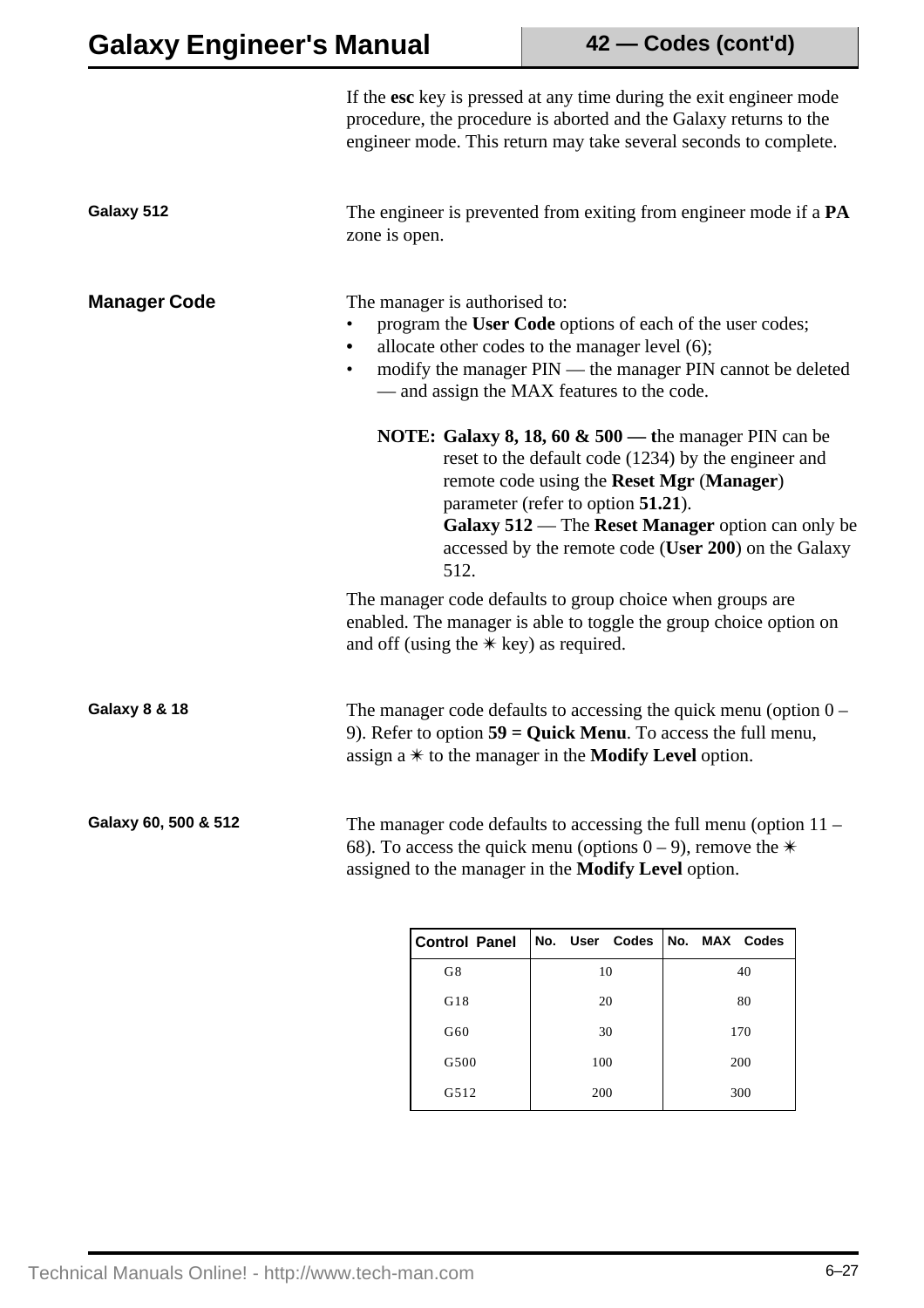| <b>Programming Codes</b>    |                                                                                                                                                                                                                                                                                                                                                                                                                                                                                                                                                                                                                                                                                                                                                                                                          |
|-----------------------------|----------------------------------------------------------------------------------------------------------------------------------------------------------------------------------------------------------------------------------------------------------------------------------------------------------------------------------------------------------------------------------------------------------------------------------------------------------------------------------------------------------------------------------------------------------------------------------------------------------------------------------------------------------------------------------------------------------------------------------------------------------------------------------------------------------|
| $1 = User Codes$            | Enter the Codes option; 1=User Codes is displayed. Press the ent<br>key; details of the first user (User 001) are displayed. Each of the<br>users can be displayed using the A and B keys, or a specific user can<br>be selected by entering the required user number, for example 023,<br>069. When the required code is displayed, press the ent key to select<br>the user codes modification options; 1=Modify PIN is displayed. The<br>available modification options can be viewed by pressing the $A$ or $B$<br>keys; press the ent key to select the required option. The options are<br>detailed in the following paragraphs:                                                                                                                                                                    |
| 1 = Modify PIN              | The PIN identifies each user to the Galaxy panel and permits the<br>user to operate the system.                                                                                                                                                                                                                                                                                                                                                                                                                                                                                                                                                                                                                                                                                                          |
|                             | The Modify PIN option allows a PIN to be assigned to the user or<br>an existing PIN to be modified. The PIN must be a four, five or six<br>digit number that is unique to the system. If a duplicate PIN is<br>assigned, the message <b>INVALID SELECTION</b> is displayed; the PIN is<br>not assigned to the user. As each digits is entered it appears on the<br>lower line of the display. Pressing the $*$ key erases the last digit<br>displayed; continued pressing of the $*$ key will erase all of the<br>digits. When the correct PIN has been assigned press the ent key to<br>accept the programming and return to the previous menu level.<br>When a PIN has been assigned to a user number, a solid box $(\blacksquare)$ is<br>displayed on the top line of the user number details screen. |
| <b>Deleting a PIN</b>       | Existing PIN entries can be completely erased by using the $*$ key<br>instead of a digit entry. When there is no PIN assigned to a user<br>number a hollow square $(\square)$ is displayed on the top line of the user<br>number details screen.                                                                                                                                                                                                                                                                                                                                                                                                                                                                                                                                                         |
| <b>Assigning Dual Codes</b> | To program a user code as a <b>Dual Code</b> press the # key while the<br><b>Modify PIN</b> option is selected. The # displays at the start of the<br>assigned user PIN (#1314). When a PIN has been assigned as a dual<br>code two solid boxes $(\blacksquare \blacksquare)$ are displayed on the top line of the user<br>number details screen.                                                                                                                                                                                                                                                                                                                                                                                                                                                        |
| <b>Dual Codes Operation</b> | Entry of a single dual code can not gain access to the menu, set or<br>unset the system. The message NO ACCESS - ADDITIONAL CODE is<br>displayed. A second dual code must be entered within 60 seconds of<br>the first dual code to access the menu, set or unset the system. Dual<br>codes can be different levels, the highest level entered is granted<br>access to the system — whether it is entered first or second.                                                                                                                                                                                                                                                                                                                                                                               |
| Galaxy 60, 500 & 512        | A single entry of a dual code — without a second dual code entry<br>within 60 seconds $-$ is recorded in the event log as an Illegal<br>Code; all outputs programmed as Illegal Code are activated.                                                                                                                                                                                                                                                                                                                                                                                                                                                                                                                                                                                                      |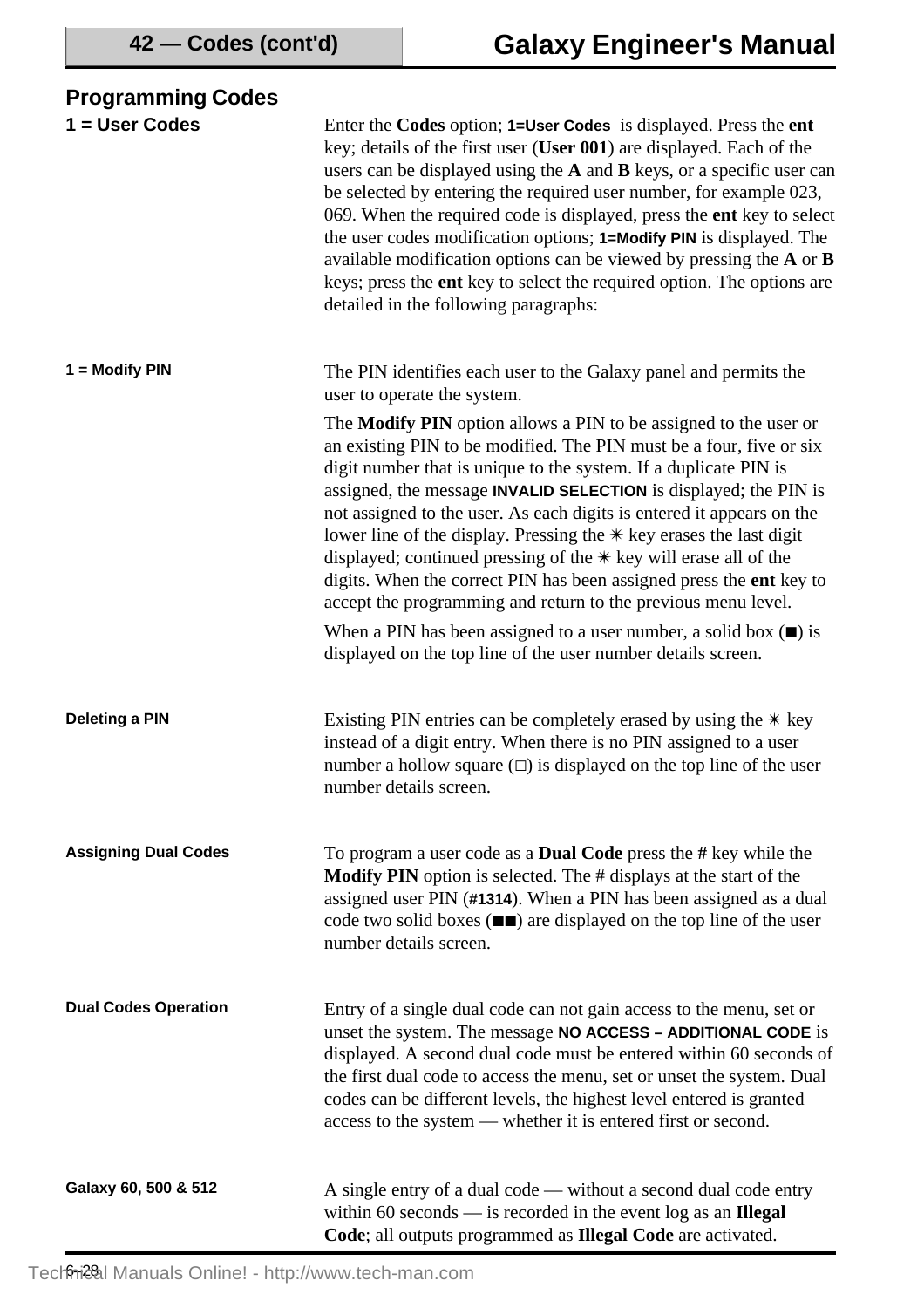**2** = Modify Level Each user is assigned an access level which determines the menu options available to the user. The programmable levels are from 0 - 6; 7 is assigned to the engineer level — this is fixed and cannot be assigned to user codes; 8 is assigned to the remote code this is fixed and cannot be assigned to the engineer or user codes.

> On selecting this option, enter the level to be assigned to the user and press the **ent** key to accept the programming and return to the previous menu level.

|                | Level                                                                                                                                                                  |           | <b>Access Availability</b>                  |  |
|----------------|------------------------------------------------------------------------------------------------------------------------------------------------------------------------|-----------|---------------------------------------------|--|
| 0†             |                                                                                                                                                                        | Guard     | Entered into event memory – no other option |  |
| 1 <sub>†</sub> |                                                                                                                                                                        | Cleaner   | Can only set the system                     |  |
| 2 <sub>1</sub> |                                                                                                                                                                        | Caretaker | Can only set and unset the system           |  |
| 3              |                                                                                                                                                                        | Users     | Menu options 11 - 19                        |  |
| 4              |                                                                                                                                                                        | Users     | Menu options 11 - 29                        |  |
| 5              |                                                                                                                                                                        | Users     | Menu options 11 - 39                        |  |
| 6‡             |                                                                                                                                                                        | Manager   | Menu options 11 - 49                        |  |
| 7‡             |                                                                                                                                                                        | Engineer  | Menu options 11 - 68                        |  |
| 8‡             |                                                                                                                                                                        | Remote    | Menu options 11 - 68                        |  |
|                | No access to menu functions<br>The manager, engineer and remote codes (the last three<br>‡.<br>codes on the system) have fixed levels which cannot be<br>reprogrammed. |           |                                             |  |

**Table 6–3. User Access Levels**

**Duress Code (Galaxy 18, 60, 500 &** If the **#** key is pressed while the **Modify Level** option is accessed, **512)** then the current user code is assigned as a **Duress Code**. Entry of a **Duress Code** at any time activates any output programmed as **Duress** (refer to option **53 = OUTPUTS**). There is no limit to the number of codes that can be assigned as **Duress Codes**.

**Quick Menu**

All of the user codes default to the quick menu. This menu is made up of a selection of ten options  $(0 - 9)$  from the full menu options 11 – 68. Access to the quick menu is controlled by the user code level. Any user can be upgraded from the quick menu to the full menu by assigning a  $*$  to the user while the **Modify Level** option is accessed. Therefore a user with level  $\text{\#}5$  would have access to the full menu from options  $11 - 39$ . No code can access both menus.

The engineer can reprogram the options contained in the quick menu (refer to option **59 = QUICK MENU**).

**NOTE:** The manager code defaults to the quick menu on the Galaxy 8 and 18 but defaults to the full menu on the Galaxy 60, 500 & 512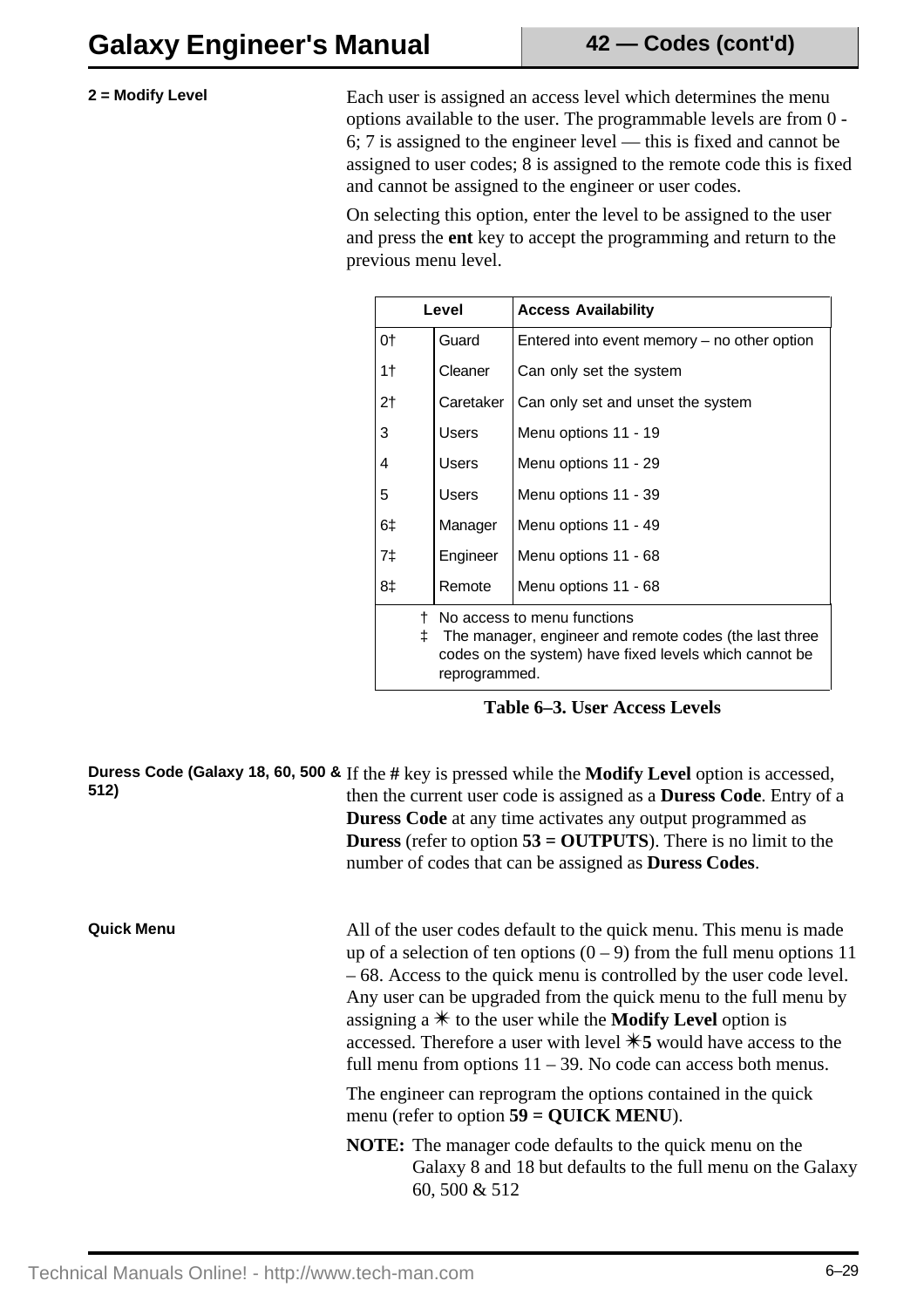| Galaxy 60, 500 & 512                      | access.                                                                                                                                                                                                                                                                                                                                                                                                                                                                                                                                                                                                                                                                                                                                                                                                                                                                                                                                                                                                                                                                                  |                  |                                                         | The engineer can determine the menu option access level (refer to<br>option $68 = \text{MENU ACCESS}$ ; this allows users to access menu<br>options that their code levels are not, by default, authorised to                                                                                                                              |  |
|-------------------------------------------|------------------------------------------------------------------------------------------------------------------------------------------------------------------------------------------------------------------------------------------------------------------------------------------------------------------------------------------------------------------------------------------------------------------------------------------------------------------------------------------------------------------------------------------------------------------------------------------------------------------------------------------------------------------------------------------------------------------------------------------------------------------------------------------------------------------------------------------------------------------------------------------------------------------------------------------------------------------------------------------------------------------------------------------------------------------------------------------|------------------|---------------------------------------------------------|--------------------------------------------------------------------------------------------------------------------------------------------------------------------------------------------------------------------------------------------------------------------------------------------------------------------------------------------|--|
|                                           |                                                                                                                                                                                                                                                                                                                                                                                                                                                                                                                                                                                                                                                                                                                                                                                                                                                                                                                                                                                                                                                                                          | level 5.         |                                                         | <b>NOTE:</b> Users can only allocate codes up to the level that they have<br>been assigned. A level 4 user cannot assign a user code as                                                                                                                                                                                                    |  |
| $3 = Modify Name$                         | This option allows a name to be assigned to the user (maximum six<br>characters). Each of the user codes default to the name USER. The<br>engineer (ENG) and manager (MGR) are fixed and cannot be<br>reprogrammed. On selecting the <b>Modify Name</b> option, a section of<br>the alpha-numeric characters that can be assigned to the user name<br>is displayed on the bottom line of the keypad; the cursor flashes on<br>the letter $\mathsf{L}$ . Press the $\mathcal{K}$ key to erase the characters of the default or<br>previous name. When the previous name has been erased, use the $A$<br>or B keys to move the cursor to the first character of the name and<br>press the ent key; the selected character appears on the top line.<br>Continue this process until the name is completed.<br>The # key toggles between upper and lower case characters and the<br>system library. The alpha-numeric characters and library words can<br>be selected by entering the character or word reference number<br>(refer to Appendix $A - Library$ ) or by pressing the A or B keys |                  |                                                         |                                                                                                                                                                                                                                                                                                                                            |  |
|                                           | <b>NOTE:</b> The Galaxy does not have a library.<br>When the user name is completed, press the esc key to accept the<br>programming and return to the previous menu level.                                                                                                                                                                                                                                                                                                                                                                                                                                                                                                                                                                                                                                                                                                                                                                                                                                                                                                               |                  |                                                         |                                                                                                                                                                                                                                                                                                                                            |  |
| $4 = Time$ Zone<br>(Galaxy 60, 500 & 512) |                                                                                                                                                                                                                                                                                                                                                                                                                                                                                                                                                                                                                                                                                                                                                                                                                                                                                                                                                                                                                                                                                          |                  | <b>Timer B</b> (refer to option $65 =$ <b>TIMERS</b> ). | The Time Zone option allows the user codes to be restricted to<br>operate only within the periods programmed in <b>Timer A</b> and/or<br>On selecting this option enter the number $(0 – 3)$ of the <b>Time Zone</b><br>to be assigned to the user and press the ent key to accept the<br>selection and return to the previous menu level. |  |
|                                           |                                                                                                                                                                                                                                                                                                                                                                                                                                                                                                                                                                                                                                                                                                                                                                                                                                                                                                                                                                                                                                                                                          | <b>Selection</b> | <b>Timer</b>                                            | <b>Codes Restriction</b>                                                                                                                                                                                                                                                                                                                   |  |
|                                           |                                                                                                                                                                                                                                                                                                                                                                                                                                                                                                                                                                                                                                                                                                                                                                                                                                                                                                                                                                                                                                                                                          | $\mathbf 0$      | OFF (Default)                                           | Codes are always operational.                                                                                                                                                                                                                                                                                                              |  |
|                                           |                                                                                                                                                                                                                                                                                                                                                                                                                                                                                                                                                                                                                                                                                                                                                                                                                                                                                                                                                                                                                                                                                          | 1                | Timer A                                                 | Codes are inoperative between the<br>Timer A ON and OFF time.                                                                                                                                                                                                                                                                              |  |
|                                           |                                                                                                                                                                                                                                                                                                                                                                                                                                                                                                                                                                                                                                                                                                                                                                                                                                                                                                                                                                                                                                                                                          | $\mathbf{2}$     | Timer B                                                 | Codes are inoperative between the<br>Timer B ON and OFF time.                                                                                                                                                                                                                                                                              |  |

**Table 6–4. Time Zone Restrictions for User Codes**

3 Timer A+B Codes are inoperative between the

Timer A and B ON and OFF time.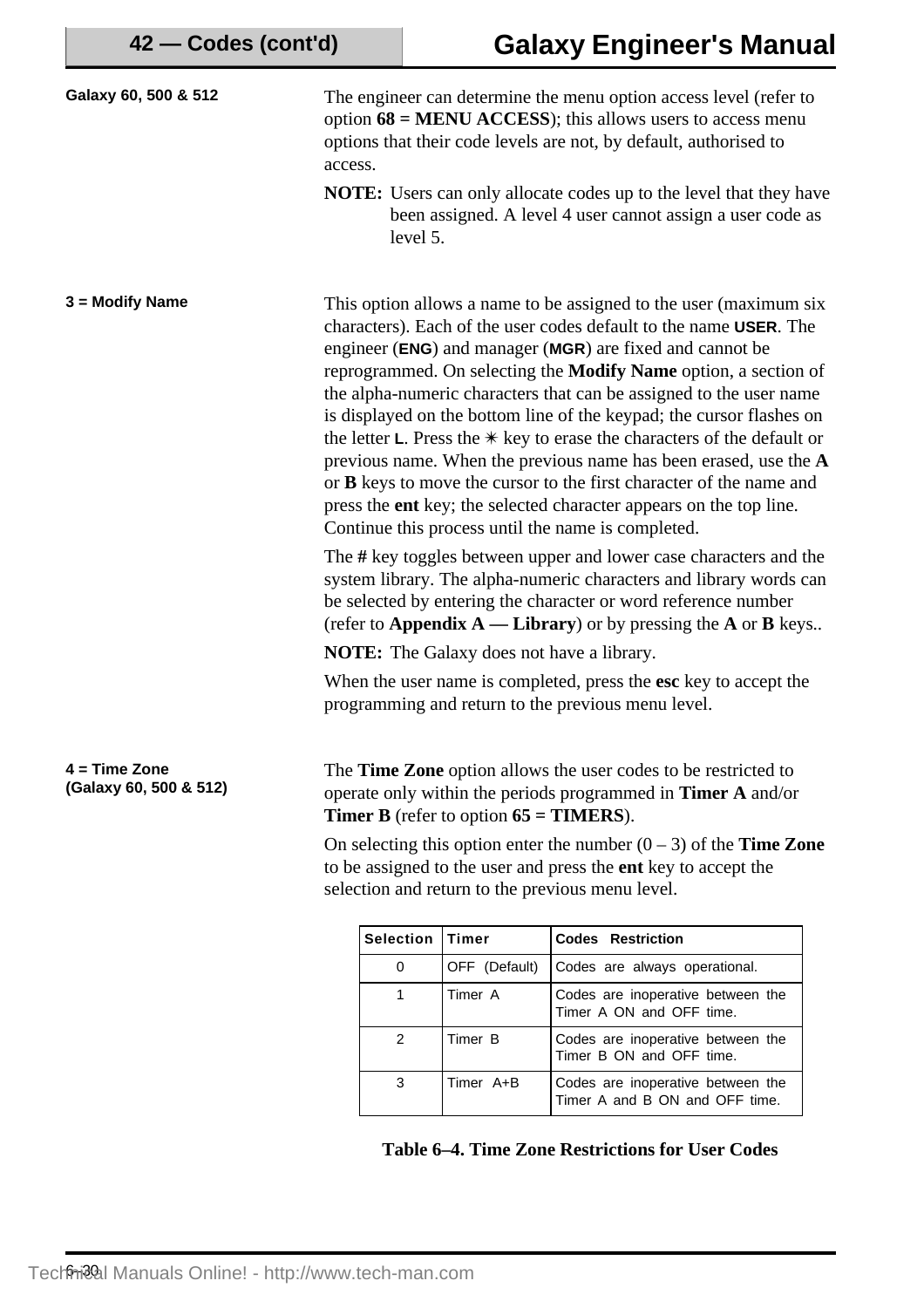|                                           | Codes do not operate during the assigned time zone (ON to OFF).<br>The times assigned to <b>Timer A</b> and <b>Timer B</b> can be viewed using<br>option $45.3 = TIMER$ CONTROL. View.                                                                                                                                                                                                                                                                                                                                                                                                                                            |
|-------------------------------------------|-----------------------------------------------------------------------------------------------------------------------------------------------------------------------------------------------------------------------------------------------------------------------------------------------------------------------------------------------------------------------------------------------------------------------------------------------------------------------------------------------------------------------------------------------------------------------------------------------------------------------------------|
|                                           | If a code that has been assigned to $1=$ Timer A, $2=$ Timer B or<br>$3 =$ Timer A+B is entered outwith the assigned times, then an Illegal<br>Code event is recorded in the log and any outputs programmed as<br><b>Illegal Code</b> are activated.                                                                                                                                                                                                                                                                                                                                                                              |
| Galaxy 500                                | The Autoset feature (refer to option $65.3 = TIMERS$ . Autoset) uses<br><b>Timer B</b> to provide the ON and OFF times for automatically setting<br>and unsetting the system. A user allocated <b>Time Zone</b> option $2 =$<br><b>Timer B</b> or $3 =$ <b>Timer A+B</b> cannot unset the system during the<br>autoset period.                                                                                                                                                                                                                                                                                                    |
| 5 = Temporary Codes<br>(Galaxy 500 & 512) | <b>Temporary Codes</b> allows a PIN to be temporarily allocated to a<br>user. On selecting this option, enter the number of days $(0 - 28)$ that<br>the code is to remain active. The default setting of $\theta$ indicates that<br>the code is permanent. A temporary code expires and is removed<br>from the codes list at midnight after the assigned number of days. A<br>code that has been assigned as a Temporary Code is indicated on<br>the user code display by a $\land$ between the user number and the user<br>name, for example 001^USER.<br><b>NOTE:</b> The manager, engineer, or remote codes cannot be assigned |
|                                           | as Temporary Codes.                                                                                                                                                                                                                                                                                                                                                                                                                                                                                                                                                                                                               |
| PIN Change (Galaxy 500 & 512)             | If a user is assigned the PIN Change feature in the Temporary<br>Code option, the user must assign a new PIN after a predetermined<br>$period$ — refer to option 51.42 = PARAMETERS.PIN Change —<br>otherwise the user PIN expires and is no longer operational.                                                                                                                                                                                                                                                                                                                                                                  |
|                                           | To program a user code to prompt for a PIN change select the<br><b>Temporary Code</b> and press the T key instead of entering a number<br>of days for a temporary code; press the ent key to accept the<br>programming and return to the previous menu level. A code that has<br>been assigned as a PIN Change code is indicated on the used code<br>display with a $*$ between the user number and the user name, for<br>example 001*USER. The Manager, Engineer, or Remote codes<br>cannot be assigned as PIN Change Codes.                                                                                                     |
|                                           | If the value entered in the $PIN$ Change parameter is $0$ then the code<br>is assigned as a permanent $PIN$ — a warning message is briefly<br>displayed to indicate that a Pin Change will not be requested.<br>However, if <b>PIN Change</b> is within the range $1 - 12$ , then the<br>number entered is number of months after which the code must be<br>changed, otherwise it expires.                                                                                                                                                                                                                                        |
|                                           | <b>NOTE:</b> The PIN expires on the first day of the following month.                                                                                                                                                                                                                                                                                                                                                                                                                                                                                                                                                             |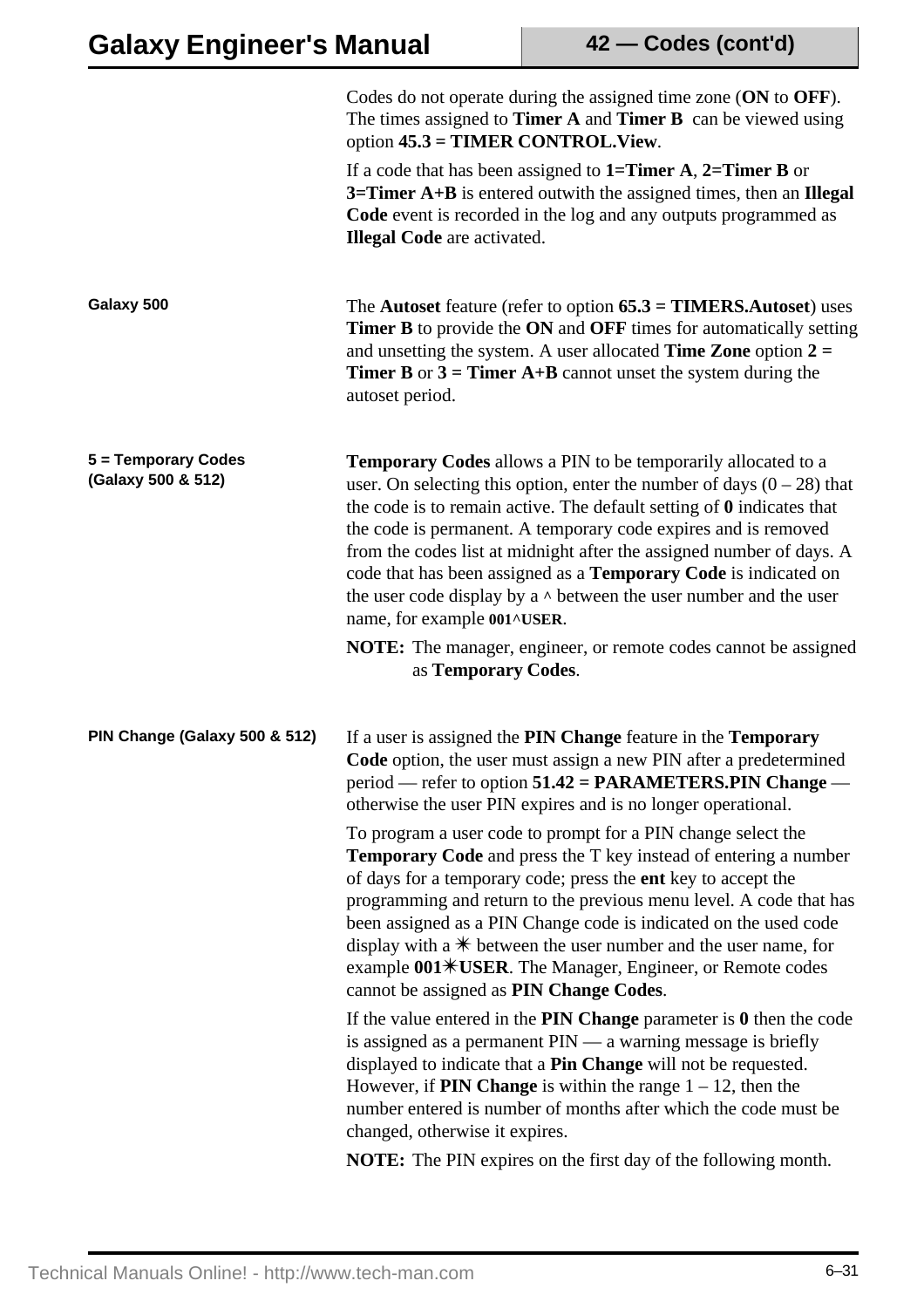A notification  $(1 - 28 \text{ days})$  that the PIN requires to be changed can be assigned using the **PIN Warning** option (refer to option **42.2)**; this prompts the user to assign a new code whenever the expiring code is entered — except when the system is unsetting — for the number of days in the **PIN Warning** before the day the PIN expires. The new PIN **must** be six digits and **must** be different from any current PIN including the user's existing one. The new PIN must be re-entered and, if confirmed, the user is returned to the banner. If the **esc** key is pressed or the new PIN entered is invalid, the user may continue to use the panel as normal; the next entry of the PIN will prompt for the PIN change.

**NOTE:** If the user has not assigned a new PIN by the end of the **PIN Warning** period, then the code is erased on the next unsetting of the system.

This option determines the system groups that the user has access to and operational control over. The **Modify Groups** option is only available when the group mode has been enabled (refer to option **63.1 = OPTIONS.Groups**); the system defaults to groups disabled.

On selecting the **Modify Groups** option, the groups currently allocated to the user are displayed. All user default to group 1. Pressing the group number toggles the group assigned to the user; pressing **2** and **3** assign groups 2 and 3 to the user; pressing **1** (when group 1 is already assigned) removes group 1 from the user code. To assign group choice to the user, press the  $*$  key. When the required groups have been assigned to the user, press the **ent** key to accept the programming and return to the previous menu level.

**6 = Modify Groups**

**(Galaxy 18, 60 , 500 & 512)**

Galaxy 512 The Galaxy 512 has 32 groups; these are displayed on the keypad in block of eight groups, sub-divided into A, B, C and D:

> Use the **A** or **B** key to move between the group blocks; press keys 1 – 8 to assign the relevant groups in each block to the user.

| <b>Group Block</b> | <b>Physical Groups</b> |
|--------------------|------------------------|
| $A1 - 8$           | $1 - 8$                |
| $B1 - 8$           | $9 - 16$               |
| $C1-8$             | $17 - 24$              |
| D1-8               | $25 - 32$              |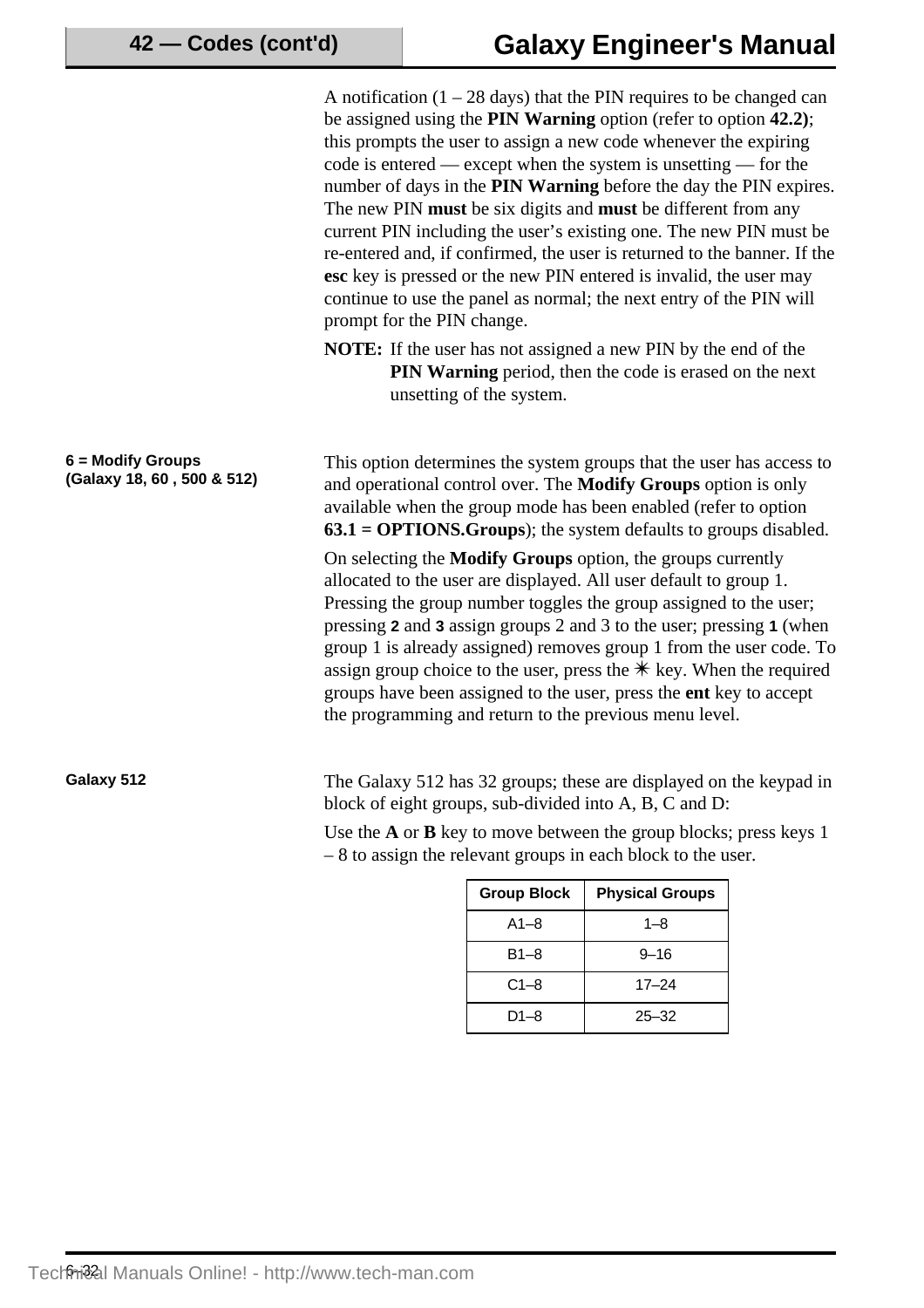| <b>Group Options</b> |                                                                                                                                                                                                                                                                                                                                                                                                                                                                                                                                                                                                                                                                                                                                                                                                                                    |
|----------------------|------------------------------------------------------------------------------------------------------------------------------------------------------------------------------------------------------------------------------------------------------------------------------------------------------------------------------------------------------------------------------------------------------------------------------------------------------------------------------------------------------------------------------------------------------------------------------------------------------------------------------------------------------------------------------------------------------------------------------------------------------------------------------------------------------------------------------------|
|                      | <b>Single Group</b> A user can be assigned to any single group. In this case the user can<br>only access, set and unset the single group.                                                                                                                                                                                                                                                                                                                                                                                                                                                                                                                                                                                                                                                                                          |
|                      | Multiple Groups Users can be allocated to more than one group in which case access<br>and operation is collective; the user cannot choose to operate on a<br>single or combination of the assigned groups.                                                                                                                                                                                                                                                                                                                                                                                                                                                                                                                                                                                                                         |
|                      | Group Choice Users can be allocated more than one group but also have the choice<br>of which of the allocated groups to view, set or unset. Pressing the<br>$*$ key while assigning groups to the user assigns the group choice<br>feature.<br><b>NOTES</b><br>1. The manager, engineer and remote codes have fixed access to<br>all system groups; this cannot be reprogrammed<br>The manager, engineer and remote codes are assigned group<br>2.<br>choice by default. The manager can have the group choice<br>feature removed; the engineer and remote codes have fixed<br>group choice.<br>3. Users authorised to access Option $42 = \text{CODES}$ , can only<br>assign the groups that have been assigned to their user code; A<br>user who does not have access to group 4, cannot assign group 4<br>to another user code. |
| $7 = MAX$ Number     | Each MAX card has a unique 10 digit number laser etched onto it. A<br>MAX card is assigned to a user by entering this number in the MAX<br>Number option. This number identifies the MAX card to the system<br>and references it to the user it has been assigned to.<br>Each MAX Number defaults to 0000000000 (ten zero's):<br>press and hold the <b>B</b> key until the zeros are deleted;<br>enter the unique 10 digit number laser etched onto the MAX<br>2.<br>card;<br>press the <b>ent</b> key to save the programming and return to the<br>3.<br>previous menu level.                                                                                                                                                                                                                                                     |
|                      | <b>NOTE:</b> A MAX number can be assigned to a user code that does<br>not have a PIN allocated to it. All other options assigned to<br>this user are valid for the MAX card; option $42.3 =$<br><b>CODES.MAX Users</b> is recommended for assigning MAX<br>numbers to users who do not require a PIN.                                                                                                                                                                                                                                                                                                                                                                                                                                                                                                                              |
| 8 = MAX Function     | The MAX card can be assigned a single menu option. The user must<br>be authorised to access the menu option assigned to the MAX —<br>either by user level assigned or menu option $68 =$ Menu Access.<br>The default option is <b>Not Used</b> . A new option is assigned by<br>pressing the $A$ or $B$ key until the required option is displayed or by<br>entering the option number directly and then pressing the ent to<br>accept the selection.                                                                                                                                                                                                                                                                                                                                                                              |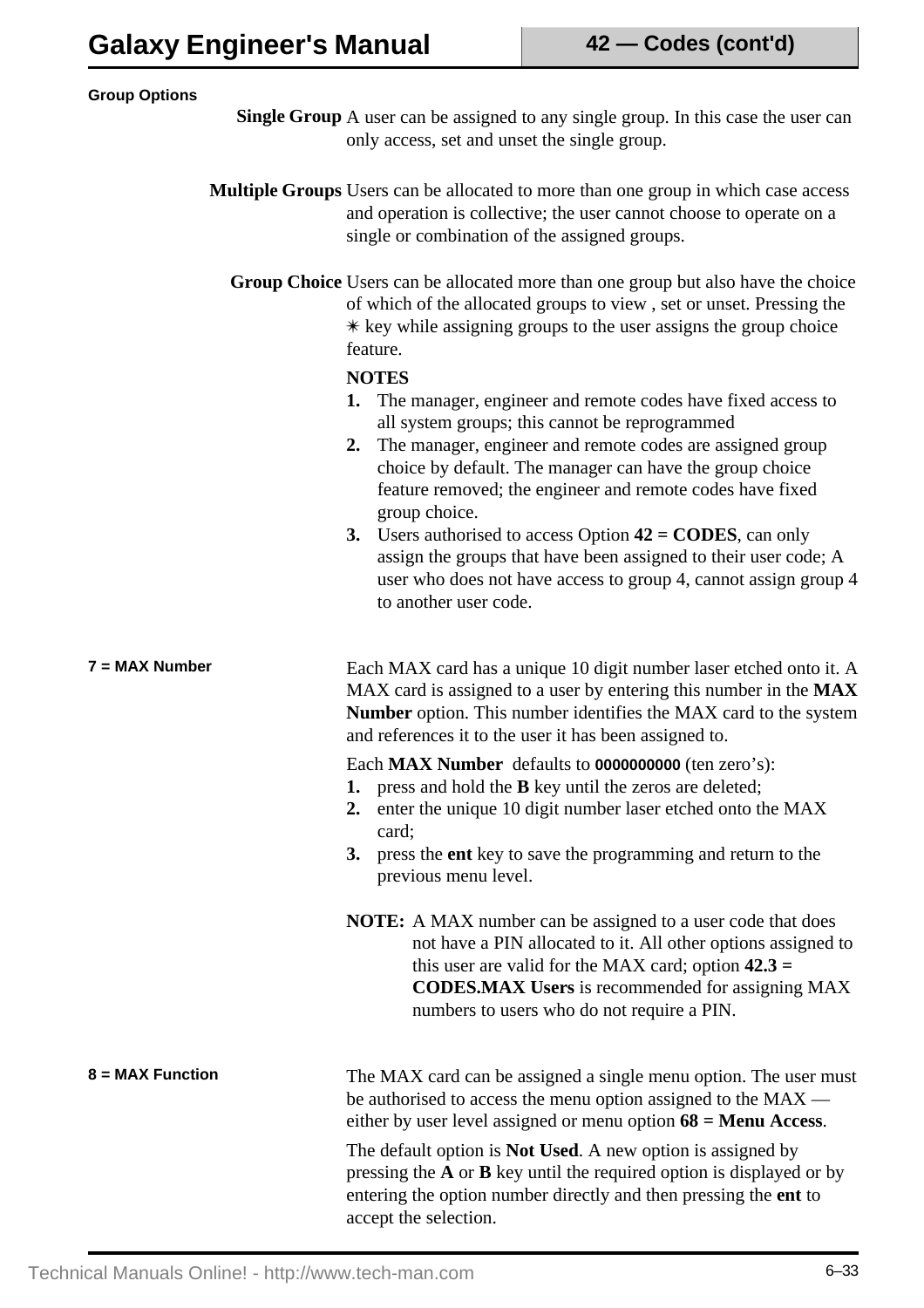| 9 = MAX Keypad                          | The menu option assigned to the MAX card can be limited to<br>operate on a single keypad. On selecting this option the display<br>shows $\#$ , indicating that a keypad has not been specified. To<br>specify a keypad, press the # key. The address of the first keypad on<br>the system is displayed. Use the $A$ or $B$ key to select the required<br>keypad and press the ent key to accept the selection.                                                  |
|-----------------------------------------|-----------------------------------------------------------------------------------------------------------------------------------------------------------------------------------------------------------------------------------------------------------------------------------------------------------------------------------------------------------------------------------------------------------------------------------------------------------------|
|                                         | NOTE: The address of the keypad that is currently being used is<br>indicated by a black square flashing over the first digit of<br>the keypad address.                                                                                                                                                                                                                                                                                                          |
| "Card-Held" MAX Operation               | The MAX function is activated when the card is held directly in<br>front of a MAX reader for three seconds. The MAX reader must be<br>assigned a common group to the MAX user. The keypad specified in<br>option $9 = MAX$ Keypad displays the assigned MAX function.                                                                                                                                                                                           |
|                                         | <b>NOTE:</b> If the specified keypad is in use, then the option does not<br>display; if the MAX function is an "action" type option $-$<br>for example, option $12 = Full Set$ — then the function is<br>carried out.                                                                                                                                                                                                                                           |
|                                         | If no keypad is specified $(*\ast),$ then MAX menu option will<br>operate on all keypads that share the groups of the MAX user. The<br>message Press any key is displayed on all of the valid keypads.<br>Press any key to activate the function on that keypad. If no<br>keypresses occurs within five seconds, then the function<br>automatically activates on all keypads.                                                                                   |
| $2 = PIN$ Warning<br>(Galaxy 500 & 512) | This option determines the number of days notification before the<br><b>PIN Change</b> expiry date (refer to option $51.42 =$<br>PARAMETERS.PIN Change) that the user is prompted to assign<br>new code on entry of the expiring PIN. The default period is 28<br>days, with a programmable range of $1 - 28$ . If the user does not<br>assign a new code by the end of the PIN Warning period, then the<br>code is erased on the next unsetting of the system. |
|                                         | NOTE: The PIN Warning ends on the last day of the month, the<br>PIN expires on the first day of the following month.                                                                                                                                                                                                                                                                                                                                            |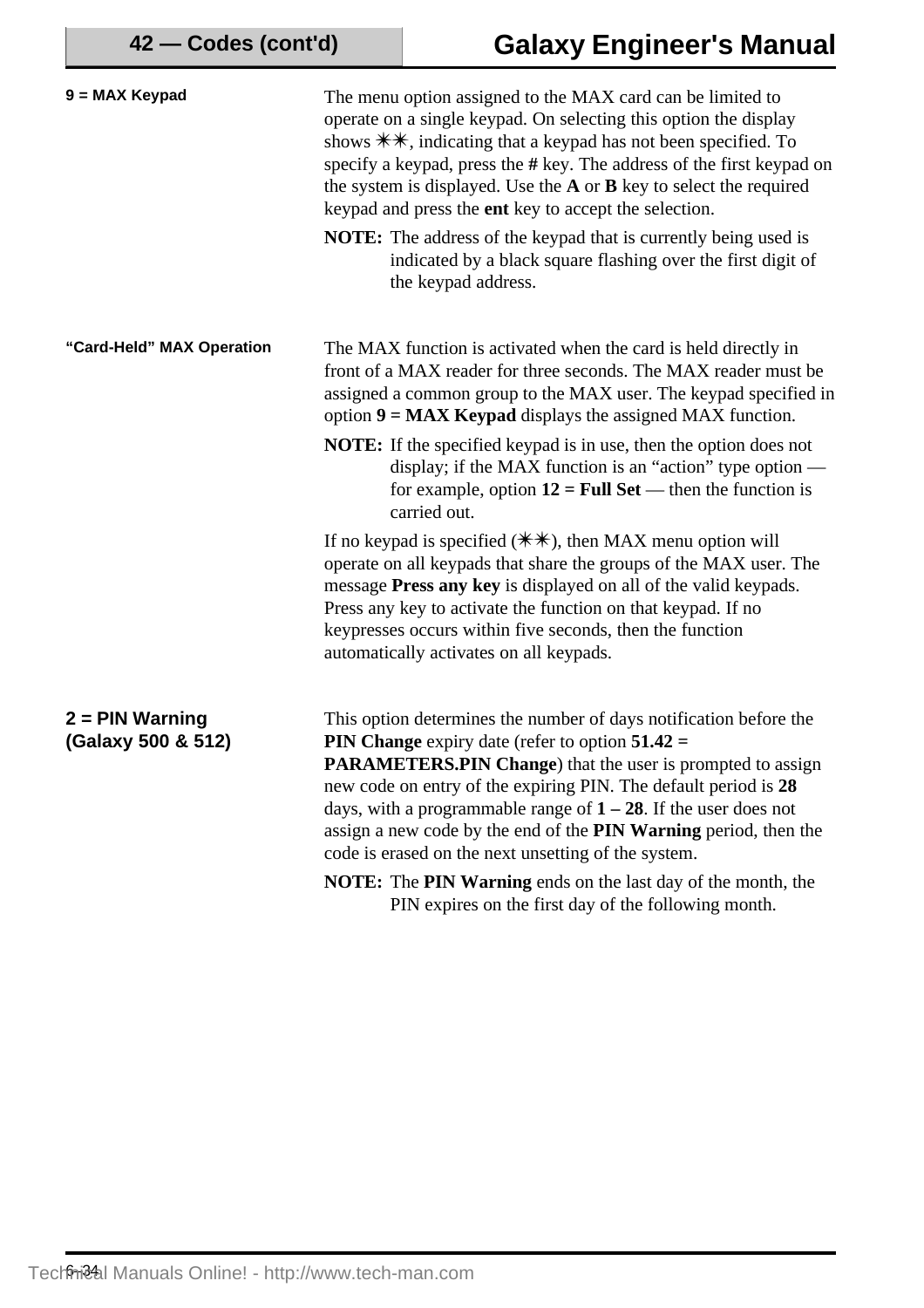| $3 = MAX$ Users  | This option is used to assign additional MAX users to the system<br>without allocating PINs; MAX users are only authorised to operate<br>the Access Control functions of the MAX modules.<br>Enter the Codes option and select 3=MAX Users. Press the ent key;<br>the first MAX user number (User 201) is displayed. Each of the<br>users can be displayed using the A and B keys, or a specific user can<br>be selected by entering the required user number, for example 223,<br>469. When the required code is displayed, press the ent key; the $1 =$<br>MAX Number option is displayed.                                                                                                                                                                                                                                                                                                                                                  |
|------------------|-----------------------------------------------------------------------------------------------------------------------------------------------------------------------------------------------------------------------------------------------------------------------------------------------------------------------------------------------------------------------------------------------------------------------------------------------------------------------------------------------------------------------------------------------------------------------------------------------------------------------------------------------------------------------------------------------------------------------------------------------------------------------------------------------------------------------------------------------------------------------------------------------------------------------------------------------|
| $1 = MAX$ Number | The MAX number assigned to the MAX user identifies the MAX<br>card to the system and references it to the MAX user.<br>Each MAX Number defaults to 0000000000 (ten zero's):<br>1. press and hold the <b>B</b> key until the zeros are deleted;<br>enter the unique 10 digit number laser etched onto the MAX<br>2.<br>card;<br>3. press the ent key to save the programming and return to the<br>previous menu level.<br>When a MAX number has been assigned to a MAX user number, a<br>solid box $(\blacksquare)$ is displayed on the top line of the MAX user number<br>details screen.                                                                                                                                                                                                                                                                                                                                                     |
| $2 =$ Groups     | This option assigns group access to the MAX user. The MAX user<br>must be assigned a group that is common to the MAX module to<br>permit the access control functions to operate. If the MAX user does<br>not have access to the group assigned to the module, then the access<br>control functions are denied. The Modify Groups option is only<br>available when the group mode has been enabled (refer to option<br>$63.1 = OPTIONS.Groups$ ; the system defaults to groups disabled.<br>On selecting the <b>Modify Groups</b> option, the groups currently<br>allocated to the user are displayed. All user default to group 1.<br>Pressing the group number toggles the group assigned to the user;<br>pressing 2 and 3 assign groups 2 and 3 to the user; pressing 1 (when<br>group 1 is already assigned) removes group 1 from the user code;<br>press the ent key to accept the programming and return to the<br>previous menu level. |
| Galaxy 512       | The Galaxy 512 has 32 groups; these are displayed on the keypad in<br>block of eight groups, sub-divided into A, B, C and D:<br>Use the $A$ or $B$ key to move between the group blocks; press keys 1<br>$-8$ to assign the relevant groups in each block to the user.                                                                                                                                                                                                                                                                                                                                                                                                                                                                                                                                                                                                                                                                        |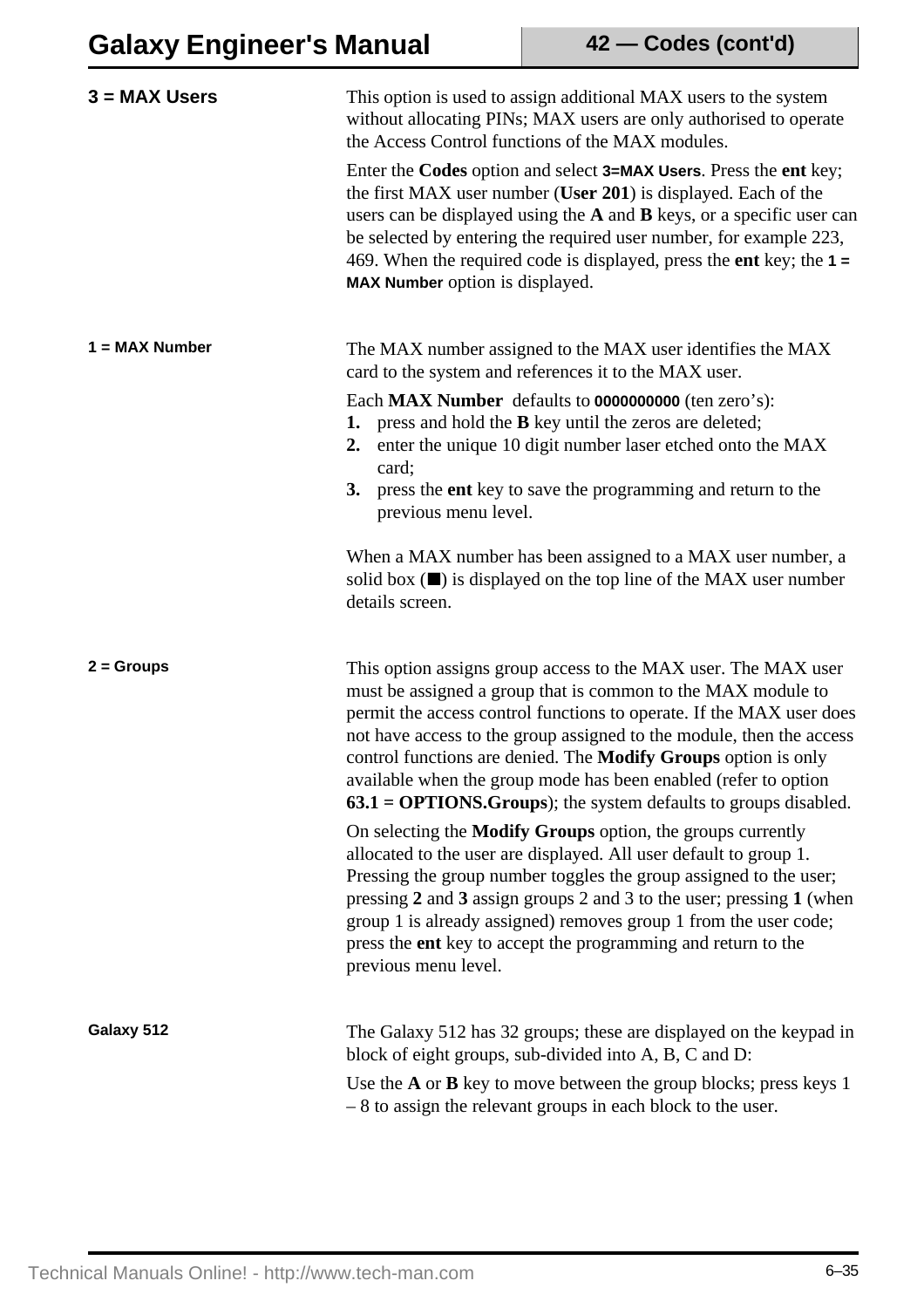| <b>Option 43 – Summer</b><br>(Quick Menu Option 9)        | On the first day of each year, the British Summer Time (BST) Start<br>date is set to the last Sunday in March and the <b>End</b> date is set to the<br>fourth Sunday in October.                                                                                                                                                                                                                                                                                                |
|-----------------------------------------------------------|---------------------------------------------------------------------------------------------------------------------------------------------------------------------------------------------------------------------------------------------------------------------------------------------------------------------------------------------------------------------------------------------------------------------------------------------------------------------------------|
|                                                           | The operation of the <b>Summer</b> option is as follows: at $01:00$ hours<br>on the Start date, the system clock advances to 02:00 hours; at<br>$01:00$ on the <b>End</b> date, the system clock goes back to $00:00$ hours<br>(midnight).                                                                                                                                                                                                                                      |
|                                                           | The Start and End dates can be reprogrammed by authorised user<br>codes. Press the A key to modify the Start date or the B key select<br>the <b>End</b> date; the new date must be a valid four digit number $-$ in<br>the day/month format (dd/mm).                                                                                                                                                                                                                            |
| Galaxy 512                                                | The <b>Summer</b> option can only be modified by the engineer or remote<br>codes.                                                                                                                                                                                                                                                                                                                                                                                               |
| <b>Option 44 – Trace</b><br>(Galaxy 18, 60, 500 &<br>512) | This option provides a record of the most recent alarm activation.<br>The <b>Trace</b> option records the details of the setting and unsetting of<br>the system immediately before and after the alarm activation and the<br>first five events occurring during the alarm activation. This<br>information is maintained in the trace until the next alarm activation.<br>On entering the option pressing the $A$ and $B$ keys steps through each<br>of the seven trace entries. |
|                                                           | Pressing the $\#$ key while viewing the <b>Trace</b> option displays<br>additional information about certain events — user events reveal the<br>keypad, user level and current group; alarm event s reveal the zone<br>descriptor if programmed.                                                                                                                                                                                                                                |
|                                                           | The currently display trace can be printed out by pressing the $*$ key;<br>pressing the esc key aborts the print-out.                                                                                                                                                                                                                                                                                                                                                           |
|                                                           | <b>NOTE:</b> A serial printer must be connected to the Galaxy panel via a<br>printer interface module or an RS232 interface module.                                                                                                                                                                                                                                                                                                                                             |
|                                                           | <b>Group Mode</b>                                                                                                                                                                                                                                                                                                                                                                                                                                                               |
|                                                           | If group mode is enabled (refer to option $63 = OPTIONS$ ), there is<br>a separate trace for the most recent alarm activation in each of the<br>groups. On selecting the <b>Trace</b> option, a user with group choice<br>(refer to option $42 = \text{CODES}$ ) can view the trace of the assigning<br>groups; press the number of the group to be displayed — the $N$<br>below the selected group changes to a $Y$ — and then press the ent<br>key.                           |
|                                                           | If more than one group is selected, or the user does not have group<br>choice, then the trace for the group with the most recent alarm<br>activation is displayed.                                                                                                                                                                                                                                                                                                              |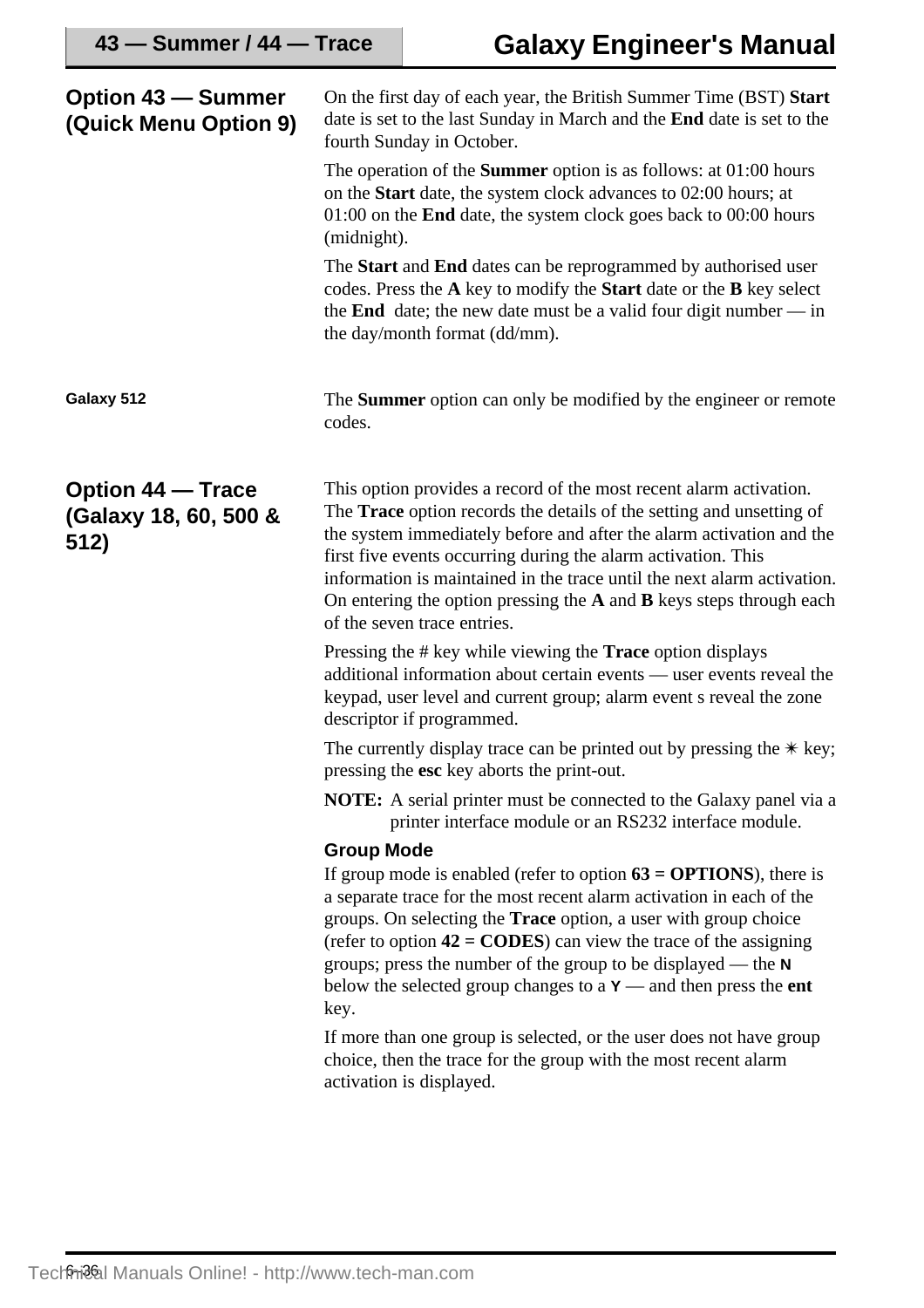|                                          | Option 45 – Timer Control (Galaxy 60, 500 & 512)                                                                                                                                                                                                                                                                                                                                                                                                                                                                                                                                                                                                                                                                                                                        |
|------------------------------------------|-------------------------------------------------------------------------------------------------------------------------------------------------------------------------------------------------------------------------------------------------------------------------------------------------------------------------------------------------------------------------------------------------------------------------------------------------------------------------------------------------------------------------------------------------------------------------------------------------------------------------------------------------------------------------------------------------------------------------------------------------------------------------|
| $1 =$ View<br>(Galaxy 60, 500 & 512)     | This option allows the programmed times in each of the Timers to<br>be viewed:<br>Timer A;<br>1.<br>2.<br>Timer B;<br>3.<br>Autoset (Galaxy 500 & 512);<br>Lockout (Galaxy 512).<br>4.                                                                                                                                                                                                                                                                                                                                                                                                                                                                                                                                                                                  |
|                                          | Use the A and B keys to scroll through each of the programmed<br>times.                                                                                                                                                                                                                                                                                                                                                                                                                                                                                                                                                                                                                                                                                                 |
|                                          | <b>NOTE:</b> The programmed times cannot be modified using this<br>option.                                                                                                                                                                                                                                                                                                                                                                                                                                                                                                                                                                                                                                                                                              |
|                                          | All of the programmed timers — Timer A, Timer B, Autoset and<br><b>Timelock</b> — can be printed out using option $57.11 =$ SYSTEM<br><b>PRINT.Timers.</b>                                                                                                                                                                                                                                                                                                                                                                                                                                                                                                                                                                                                              |
| $2 =$ Holidays<br>(Galaxy 60, 500 & 512) | This function allows up to ten holiday periods to be allocated. A<br><b>Start</b> and End date is entered for each holiday period using the<br>$1 =$ <b>Modify Dates</b> option, and the groups that are affected by the<br>programmed holiday periods are assigned using the $2 = \text{Assign}$<br>Groups function. The operation of all timers for the assigned groups<br>is suspended during these dates; the last operation of the Timers<br>before the start date remains in operation until the first operation<br>after the end date. For example, a code which has been allocated the<br>Timer A Zone in the CODES option (42.1.4.1) will be inoperative<br>during the programmed holiday period if the Timer A is in the On<br>time when the holidays starts. |
| 1 = Modify Dates                         | On selecting this option, the <b>Start</b> and <b>End</b> dates for holiday period<br>1 are displayed; an arrow (>) points to the <b>Start</b> date. If no dates<br>have been entered for this period, then the display shows $\# \# \# \#$ .<br>To program the Start date, press the ent key; the date display<br>changes to >DD/MM<; enter a valid four digit number and press the<br>ent key to accept the selection; the year is not required, only the day<br>and months (dd/mm).                                                                                                                                                                                                                                                                                  |
|                                          | Press the # key to move to the end date and follow the procedure for<br>programming the Start date. The # key toggles between the Start<br>and End dates for each holiday; the arrow $(>)$ indicates which date<br>is currently selected.                                                                                                                                                                                                                                                                                                                                                                                                                                                                                                                               |
|                                          | To remove a programmed date, press the $*$ key. The date display                                                                                                                                                                                                                                                                                                                                                                                                                                                                                                                                                                                                                                                                                                        |
|                                          | Use the A or B key to move between the different holiday periods or<br>enter the number of the holiday period $(1 – 10)$ to be programmed.                                                                                                                                                                                                                                                                                                                                                                                                                                                                                                                                                                                                                              |
| Galaxy 60 & 500                          | The holiday periods can be programmed by a valid user.                                                                                                                                                                                                                                                                                                                                                                                                                                                                                                                                                                                                                                                                                                                  |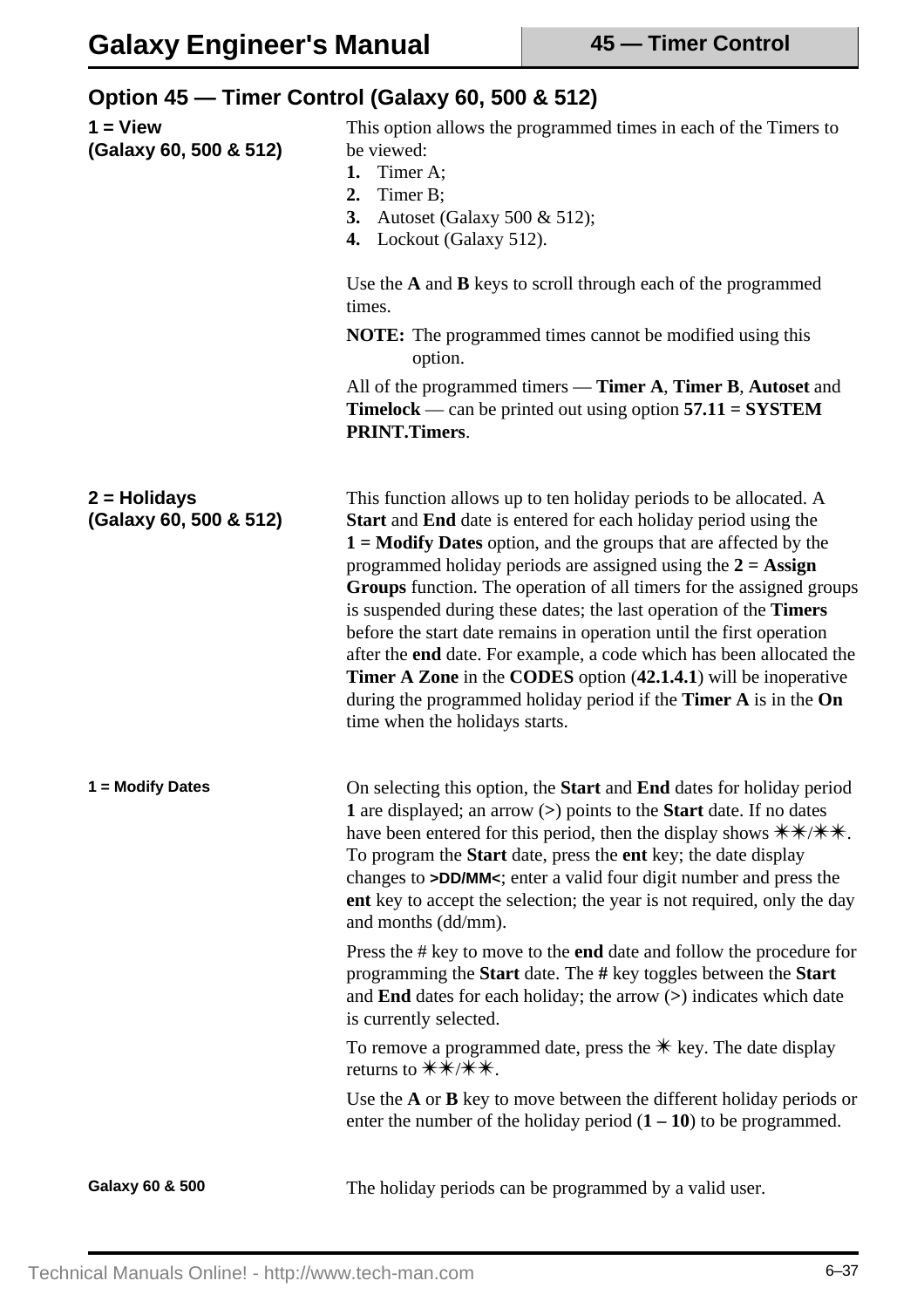| Galaxy 512                          | The holiday periods can only be programmed by the engineer. Users<br>can access this option, however, they can only view the<br>programmed holiday dates.                                                                                                                                                                                                                                                                                                                                                                                     |
|-------------------------------------|-----------------------------------------------------------------------------------------------------------------------------------------------------------------------------------------------------------------------------------------------------------------------------------------------------------------------------------------------------------------------------------------------------------------------------------------------------------------------------------------------------------------------------------------------|
| $2 = Assign Groups$                 | This function determines which of the groups are affected by the<br>programmed holiday periods.<br>On selecting the Assign Groups option, the groups currently<br>assigned to the programmed holiday periods are indicated by a Y<br>below the group; an N is displayed below the unassigned groups. All<br>groups default to N. Pressing the group number toggles the group<br>status. When the required groups have been assigned to the<br>holidays, press the ent key to accept the programming and return to<br>the previous menu level. |
| Galaxy 512                          | The Galaxy 512 has 32 groups; these are displayed on the keypad in<br>block of eight groups, sub-divided into A, B, C and D:<br>Use the $A$ or $B$ key to move between the group blocks; press keys 1<br>$-8$ to assign the relevant groups in each block to the user.                                                                                                                                                                                                                                                                        |
| $3 = Timers$<br>(Galaxy 60 and 500) | This option allows <b>Timer A</b> and <b>Timer B</b> to be switched on and off<br>as required. If a <b>Timer</b> is set to off, the operation of the <b>Timer</b> is<br>suspended; this option cannot be used to alter the programmed<br>times. Both timers default to $0 = \text{Off}$ . To switch the timers on, select<br>the required timer and change the setting to $1=On$ .                                                                                                                                                            |
| Galaxy 512                          | This option is not available on the Galaxy 512.                                                                                                                                                                                                                                                                                                                                                                                                                                                                                               |
| 4 = Early Open (Galaxy 512)         | If the Early Open option (45.5.2) is enabled, the Lockout OFF<br>time (refer to option $65 = TIMERS$ ) for the following day is<br>brought forward by the number of minutes $(0 - 240)$ programmed in<br>parameter $44 =$ <b>Early Open</b> . This allows the system to be manually<br>unset earlier than normal.                                                                                                                                                                                                                             |
| $1 =$ Early Times                   | This function displays the time that the system can be manually<br>unset on the following day; this time is the <b>Lockout OFF Time</b><br>minus the Early Open period and is displayed in the 24 hour<br>format.                                                                                                                                                                                                                                                                                                                             |
|                                     | If groups have been enabled, the early opening time for each of the<br>groups enabled for early opening in the <b>Early Open</b> option can be<br>viewed by pressing the $A$ or $B$ keys                                                                                                                                                                                                                                                                                                                                                      |
|                                     | This function only displays the early time if the <b>Early Open</b> option<br>is enabled; if this option is disabled or if no groups have been<br>enabled, the message NO ENTRIES is displayed.                                                                                                                                                                                                                                                                                                                                               |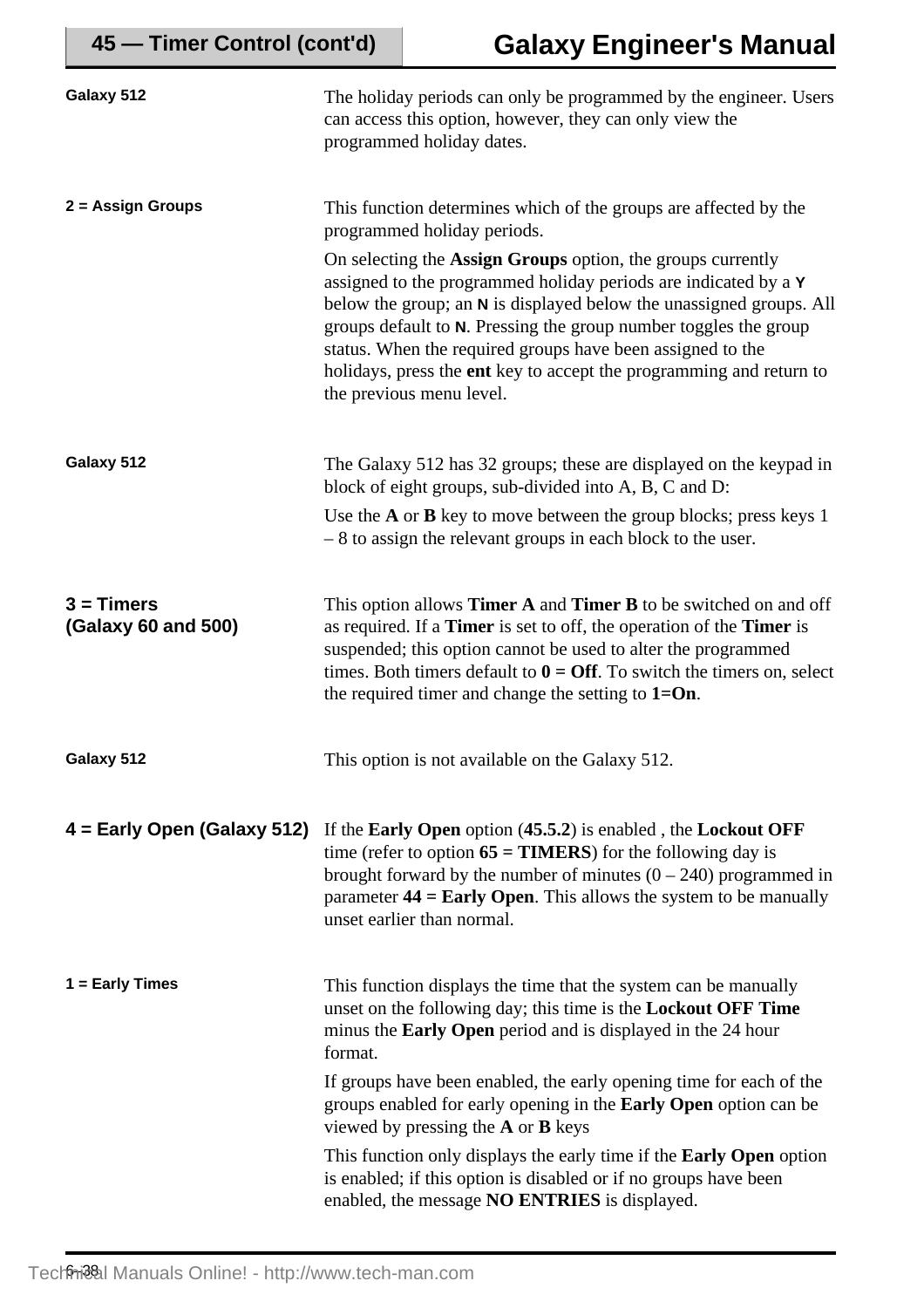| $2 =$ Early Open                       | Level 6 Users and Engineer when Groups are Disabled<br>If groups have not been enabled on the system, the programming of<br>the Early Open option is identical for Level 6 users and the<br>engineer; the option permits early opening to be disabled or enabled:<br>$0 = Disabeled (default) - early opening not permitted;$<br>$1 =$ <b>Enabled</b> — early opening permitted.                                                                                                   |
|----------------------------------------|------------------------------------------------------------------------------------------------------------------------------------------------------------------------------------------------------------------------------------------------------------------------------------------------------------------------------------------------------------------------------------------------------------------------------------------------------------------------------------|
|                                        | Select the required status and press the ent key to accept the<br>programming and return to the previous menu.                                                                                                                                                                                                                                                                                                                                                                     |
|                                        | <b>Engineer Mode with Groups Enabled</b><br>If groups have been enabled (option $63 = OPTIONS$ ), then the<br>groups can be individually enabled to permit early opening.                                                                                                                                                                                                                                                                                                          |
|                                        | On selecting the option, the early opening status of the groups is<br>displayed; early opening enabled is indicated by a Y below the<br>group; an N is displayed below the groups that are not programmed<br>to open early. All groups default to N.                                                                                                                                                                                                                               |
|                                        | <b>NOTE:</b> Only the engineer can enabled early opening for individual<br>groups.                                                                                                                                                                                                                                                                                                                                                                                                 |
| 5 = Late Working<br>(Galaxy 500 & 512) | The Late Working option — if programmed as $1 = ON$ —<br>authorises an Autoset Extension in advance of the prewarning<br>period (refer to option $65.3 = TIMERS$ . Autoset); only the groups<br>assigned to the code requesting the Late Working option are<br>delayed from setting.                                                                                                                                                                                               |
|                                        | <b>NOTE:</b> Additional extensions can be authorised by entry of a valid<br>code during the subsequent autoset prewarning periods.                                                                                                                                                                                                                                                                                                                                                 |
| 6 = Weekend Work<br>(Galaxy 512)       | The Weekend Work option allows a valid user code to authorise<br>the system to unset at the weekend. If the Weekend Day is<br>programmed other than $0 = \text{OFF}$ (default), on the next occurrence<br>of the programmed Weekend Day, the Timers adopt the times they<br>have on the assigned <b>Pattern day</b> . For example, this allows a<br>Sunday to use the Autoset and Lockout Timers of a Monday.<br><b>NOTE:</b> Parameter 41 = Weekend Work must be enabled (default |
|                                        | is <b>Disabled</b> ) to allow the <b>Pattern Day</b> option to be<br>programmed by the engineer and the Weekend Day to be<br>selected by the user.                                                                                                                                                                                                                                                                                                                                 |
|                                        | On selecting this option, $1 = Program$ Days is displayed. Press the<br>ent key; $1 =$ Weekend Day is displayed. Press ent to select this<br>option, or the $A$ or $B$ keys to move between the available options                                                                                                                                                                                                                                                                  |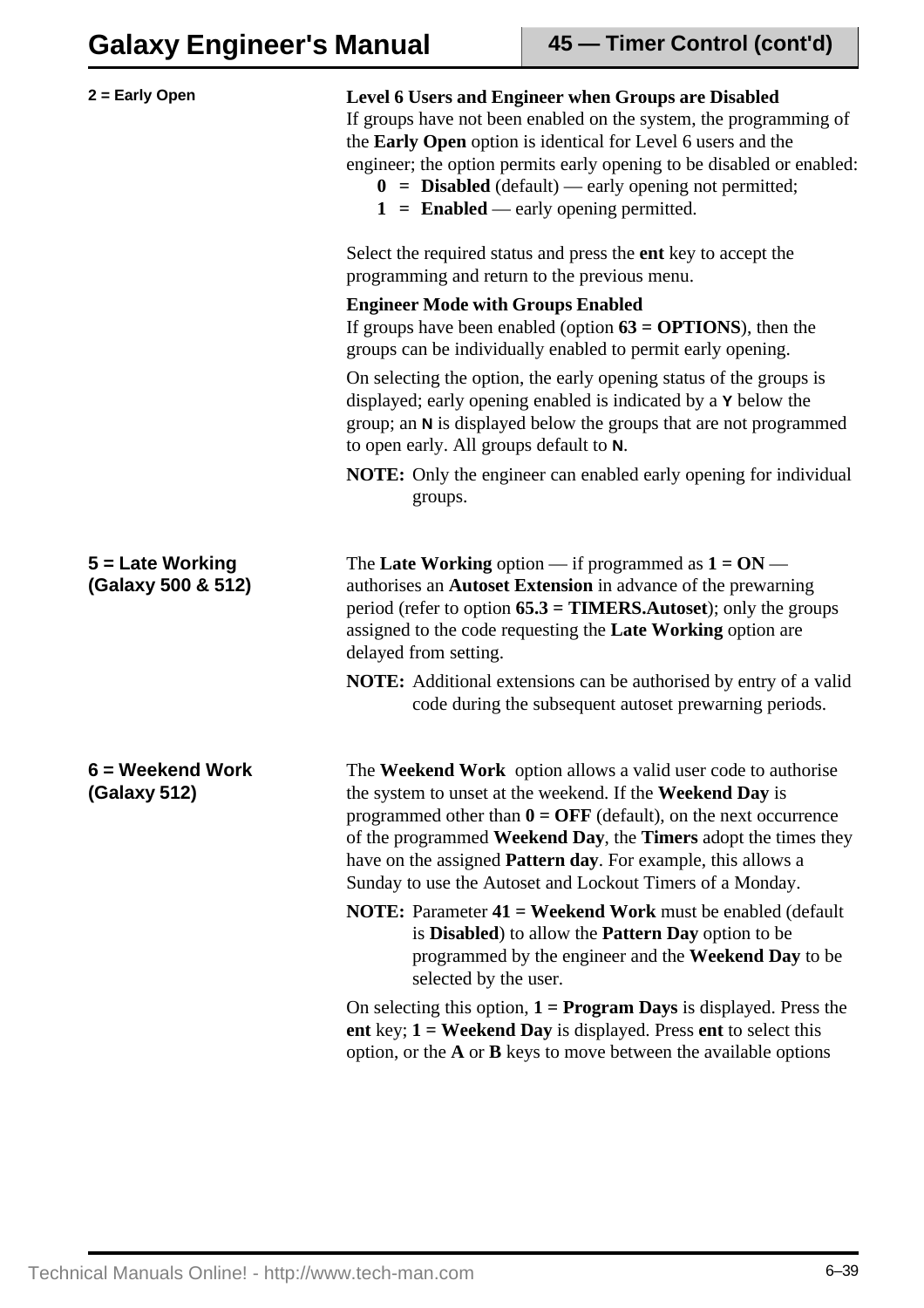| 1 = Weekend Day | On selecting this option the programmed Weekend Day is<br>displayed; the default is $0 = \text{OFF}$ . Use the <b>A</b> or <b>B</b> keys to select the<br>required day or days and press the ent key to accept the<br>programming and return to the previous menu level:<br>$0 = OFF$<br>$1 = SAT$<br>$2 = SUN$<br>$3 = BOTH$ (Saturday and Sunday)    |
|-----------------|--------------------------------------------------------------------------------------------------------------------------------------------------------------------------------------------------------------------------------------------------------------------------------------------------------------------------------------------------------|
|                 | The selected Weekend Day remains active for one occurrence only.<br>The Weekend Day returns to the default of OFF immediately<br>following the assigned day. The Weekend Day must be allocated<br>each time the function is required.                                                                                                                  |
| 2 = Pattern Day | The <b>Pattern Day</b> can only be allocated by the engineer. This option<br>determines the programmed timers that are effective when the<br>Weekend Day option is selected by the user; the timers of the<br>selected Pattern Day are adopted by the days selected for weekend<br>work.                                                               |
|                 | On selecting this option the programmed Pattern Day is displayed;<br>the default is $1 = MON$ . Use the A or <b>B</b> keys to select the required<br>day or days and press the ent key to accept the programming and<br>return to the previous menu level:<br>$1 = MON$<br>$2 = TUE$<br>$=$ WED<br>$\mathbf{3}$<br><b>THU</b><br>$4 =$<br>$5 =$<br>FRI |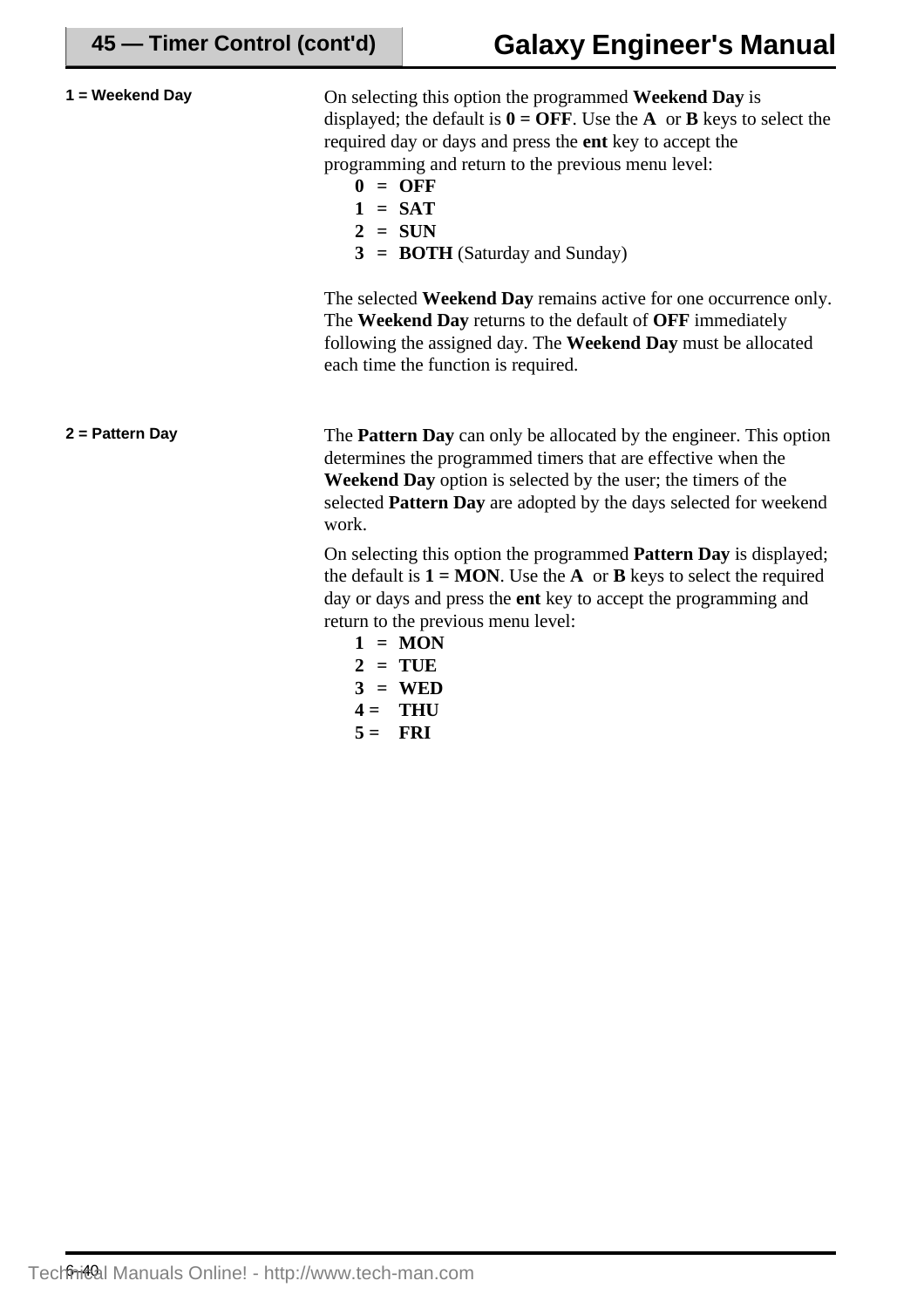| (Galaxy 18, 60 & 500) | <b>Option 46 — Group Omit</b> This option allows a level 6 user code to block omit all the omittable<br>zones in a group or multiple groups. All zones in the required<br>groups that have the omit attribute enabled (refer to option $51.4 =$<br><b>PROGRAM ZONES.Omit</b> ) are omitted when this option is<br>selected. Groups can be omitted and reinstated without setting and<br>unsetting the system.               |
|-----------------------|-----------------------------------------------------------------------------------------------------------------------------------------------------------------------------------------------------------------------------------------------------------------------------------------------------------------------------------------------------------------------------------------------------------------------------|
|                       | On selecting the Group Omit Option the groups assigned to the<br>user code and keypad are displayed as well as the omit status of<br>each group ( $\bf{Y}$ below the group indicates that it is omitted, $\bf{N}$<br>indicates that it is not omitted). To omit a group, press the required<br>key. The letter beneath the group number changes from N to Y. To<br>reinstate the group press the key to toggle from Y to N. |
|                       | <b>NOTE:</b> The zones in the selected groups are omitted from the<br>system as soon as the group is selected.                                                                                                                                                                                                                                                                                                              |
|                       | On returning to the banner (normal or engineer) the keypad displays<br>the message ZONES OMITTED. Omitted zones remain omitted for<br>one set period only or until they are manually reinstated to the<br>system.                                                                                                                                                                                                           |
| Galaxy 60 & 500       | Outputs programmed as <b>Zone Omit</b> (mode programmed as reflex)<br>are activated as soon as the zone is omitted and remains active until<br>the zone is reinstated. If the output mode is programmed as latch,<br>then the <b>Zone Omit</b> outputs activate when the system is set and<br>remain active until the system is unset — reinstating the omitted<br>zones.                                                   |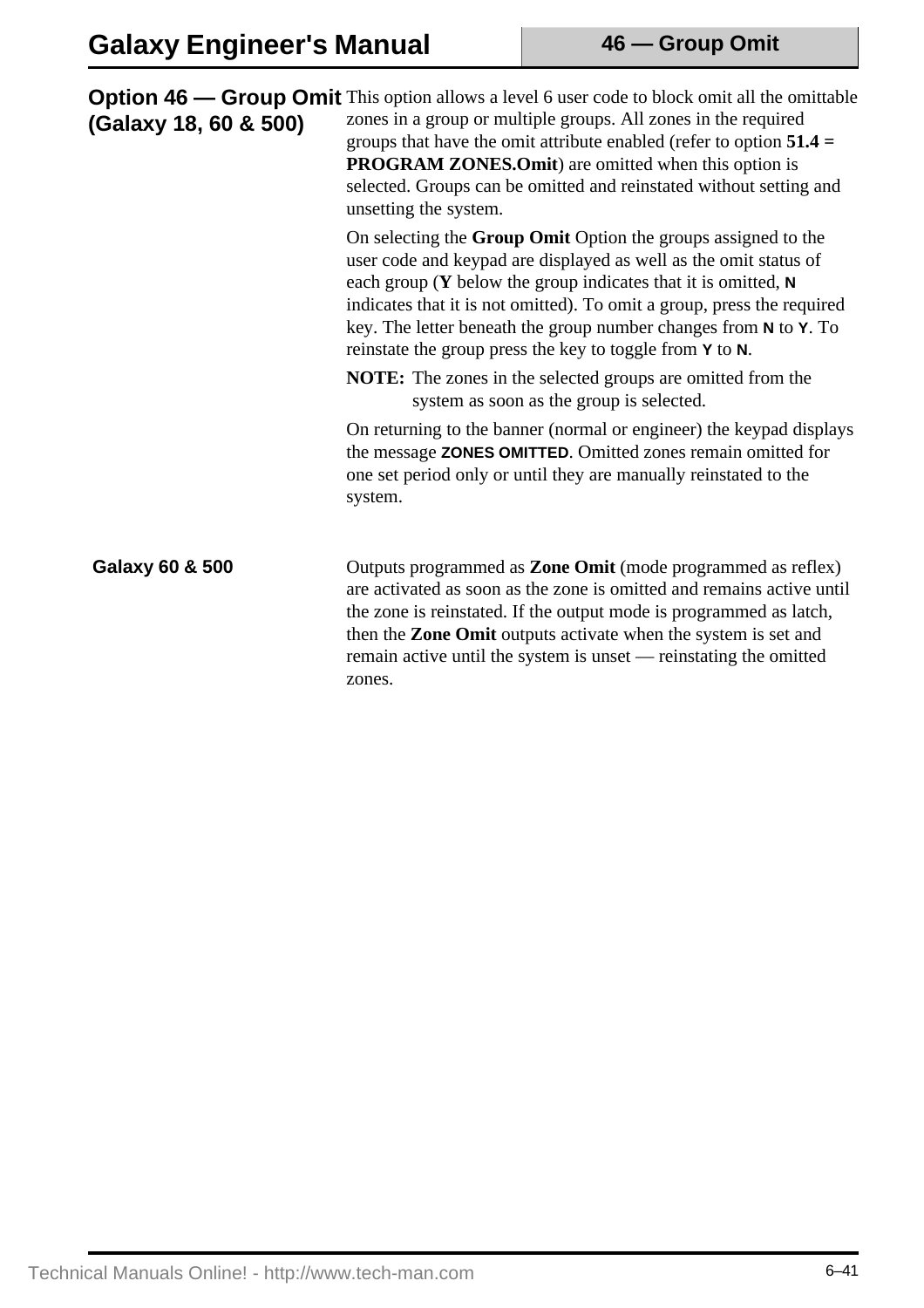| $\sigma$                    |                                                                                                                                                                                                                                                                                                                                                                                                          |
|-----------------------------|----------------------------------------------------------------------------------------------------------------------------------------------------------------------------------------------------------------------------------------------------------------------------------------------------------------------------------------------------------------------------------------------------------|
| $1 =$ Service               | This option enables level six users to control the access mode of the<br>Galaxy Gold remote servicing software. There are several options<br>available for increased flexibility and security.                                                                                                                                                                                                           |
|                             | <b>NOTE:</b> This option is only available when the <b>Manager Authorise</b><br>option has been enabled (refer to option $56 =$<br><b>COMMUNICATIONS</b> ). If the option is not enabled, the<br>keypad displays NO ACCESS - OPTION DISABLED.                                                                                                                                                            |
| $0 = Direct Access$ :       | On selecting this option, a 40 minute access period is enabled on the<br>Galaxy panel; Galaxy Gold software can directly access the system<br>during this period. Once access to the panel has been gained, it can<br>maintained indefinitely; there is no maximum duration. On<br>terminating the Galaxy Gold connection to the panel, the access<br>period remains valid for an additional 15 minutes. |
| $1 - 5 =$ Call Back $1 - 5$ | A maximum of five numbers can be preprogrammed by the engineer<br>(refer to option $56 = \text{COMMUNICATIONS}$ ). On selecting one of<br>the numbers $(1 – 5)$ followed by the ent key, the Galaxy panel dials<br>out to the preprogrammed telephone number associated with the<br><b>Call Back number</b>                                                                                              |
|                             | If the number selected does not have a preprogrammed telephone<br>number, the system prompts for a one to be entered. Enter the<br>required telephone number and press the ent key; the panel then<br>dials out to the telephone number entered.                                                                                                                                                         |
|                             | <b>NOTE:</b> The PC that the panel is dialling to <b>must</b> have Galaxy Gold<br>running in the Waiting for Call-Back mode. Refer to the<br>Galaxy Gold User Guide (L057).                                                                                                                                                                                                                              |

## **Option 47 — Remote Access**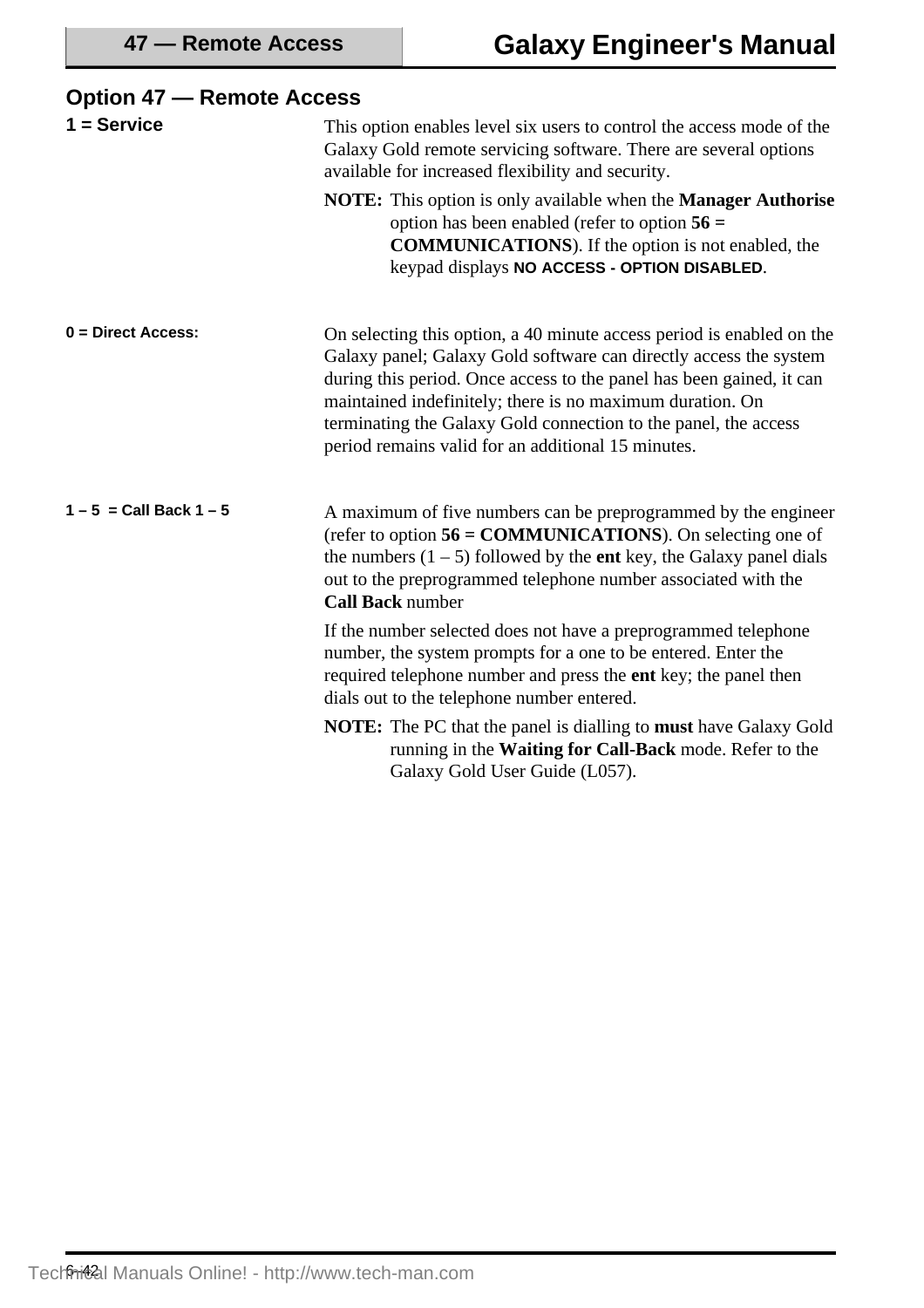| The engineer code is assigned a $#$ in the PIN by default. This<br>(Galaxy 60, 500 & 512)<br>prevents the engineer from accessing engineer mode unless<br>menu a level 4, 5 or 6 user must enter their code, and enable the<br>which a single entry of the engineer code provides access to<br>engineering mode without causing a tamper alarm. Once the<br>engineer mode has been accessed, there is no time limit on the<br>access period.<br>If the <b>Engineer Mode</b> option has not been enabled, or the code is<br>invalid and has no effect.<br>If the PIN is programmed without the #, the <b>Engineer Access</b> | <b>Option 48 – Engineer Access</b> |                                                                                                                                                                                                                   |
|-----------------------------------------------------------------------------------------------------------------------------------------------------------------------------------------------------------------------------------------------------------------------------------------------------------------------------------------------------------------------------------------------------------------------------------------------------------------------------------------------------------------------------------------------------------------------------------------------------------------------------|------------------------------------|-------------------------------------------------------------------------------------------------------------------------------------------------------------------------------------------------------------------|
|                                                                                                                                                                                                                                                                                                                                                                                                                                                                                                                                                                                                                             |                                    | authorised to do so by a valid code. To gain access to the engineer<br><b>Engineer Access</b> option. This provides a five minute period during                                                                   |
|                                                                                                                                                                                                                                                                                                                                                                                                                                                                                                                                                                                                                             |                                    | not entered within the five minute period, then the Engineer code is                                                                                                                                              |
| the second entry.                                                                                                                                                                                                                                                                                                                                                                                                                                                                                                                                                                                                           |                                    | option does not require to be enabled to allow the engineer to gain<br>access to engineer mode. The engineer code requires to be entered<br>twice. The first entry activates a tamper alarm which is cancelled by |

**NOTE:** Only the remote code can remove the # from the engineer code. Both the engineer and remote codes can assign the # to the code.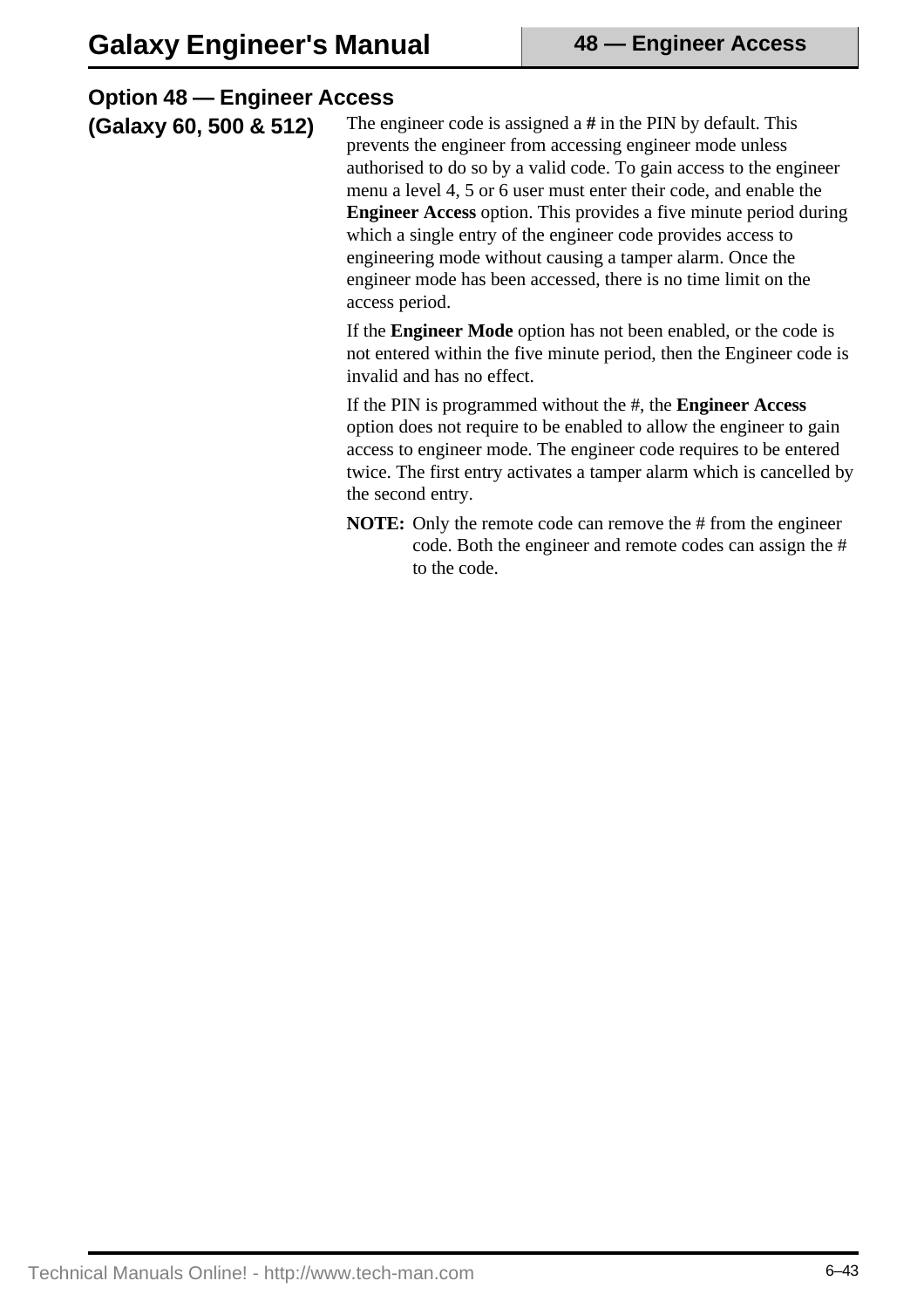### **Option 49 — Datelock (Galaxy 512)**

The **Datelock** option allows the system to be set and prevented from unsetting until the date and time specified by the user. This option can only be accessed by level 6 user codes with access to all groups. The **Datelock** menu option can only be accessed if parameter **40 — Datelock** has been enabled.

**NOTE:** This option can only be selected by level 6 users. The level access **Datelock** cannot be modified using menu option **68 — Menu Access**.

On selecting this option the user is prompted to enter the **Date** (day, month and year) and the **Time** (hours and minutes) when the panel will be unlocked. The date and time entered must be valid and also be some time in the future— 31/02/96 will be rejected as an invalid date.

The system then prompts for another code (level 3 or above) to be entered to confirm the **Date** and **Time** entered by the level 6 user code. To confirm the time and date press the **A** key (**A = YES**). To reject the programming press the **B** key ( $\bf{B} = \bf{NO}$ ). If the esc key is pressed or a keypad timeout occurs, the **Datelock** is cancelled.

Once the second user has confirmed the **Date** and **Time**, the system immediately starts to set. If menu option **66.4 = PRE-**

**CHECK.Forced Check** is enabled all of the zones on the system must be verified as being operational by opening and closing each zone. This also activates the **Vibtest** output to pre-check the operation of all **Vibration** zones before the system sets. Once set, all codes are locked out until the programmed **Datelock** date and time. The system can not be unset manually.

During the **Datelock** period, all outputs programmed as **Lockout** are active. Once the programmed **Datelock** expires the codes are reenabled. The system can only be unset by entering any two valid codes.

During the **Datelock** period, the system rearms indefinitely. On rearming, any zone that is currently open or has alarmed twice is omitted whether or not it is omittable.

In the event of an alarm occurring, if the **Datelock** parameter is set to **2**, entry of two valid codes with access to all groups will unset the system before the programmed **Datelock** period has expired.

**NOTE:** After a warm start, the system removes any outstanding **Datelock** period to provide a means of cancelling it.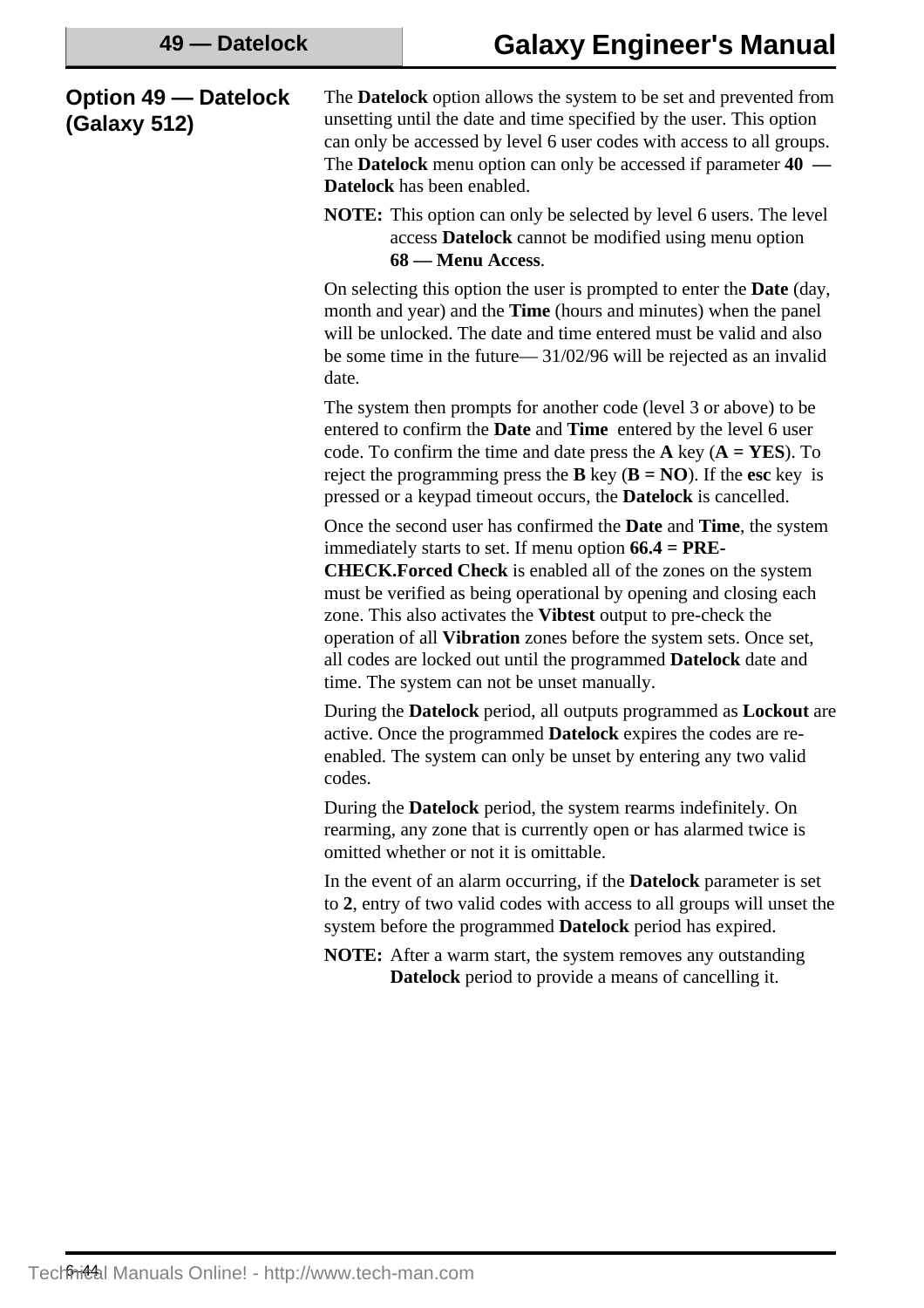### **6.5 Engineer 1 Option 51 — Parameters** This option allows the engineer to modify the system functions. Options can be selected using the **A** or **B** keys or by entering the two digit parameter number and pressing the **ent** key. The selected options can then be programmed by using the **A** key to increase or the **B** key to decrease the values assigned to the parameter; pressing the **ent** key accepts the new value and returns to the previous menu level. Any parameters that differ from this procedure are indicated in the following paragraphs. The parameters also prompt the engineer on which keys to press. For example, press: • **1** then **6** parameter **16 = Soak Test** selected; • **ent** currently soak time is displayed along with the programmable range **07 (1–14) days**; • **08** value of the required soak time, the display shows the new value **08 (1–14) days**; • **ent** accept the programming and return to **16 = Soak Test** displayed.

Several of the parameters allow separate values to be assigned to the groups on the system. If groups have been enabled, the relevant parameters prompt for a group to be selected; when selected, the value is assigned to the group parameter using the procedure outlined in the previous example. **Assigning Parameters to Groups**

> The parameters that permit group selection are indicated in the following paragraphs.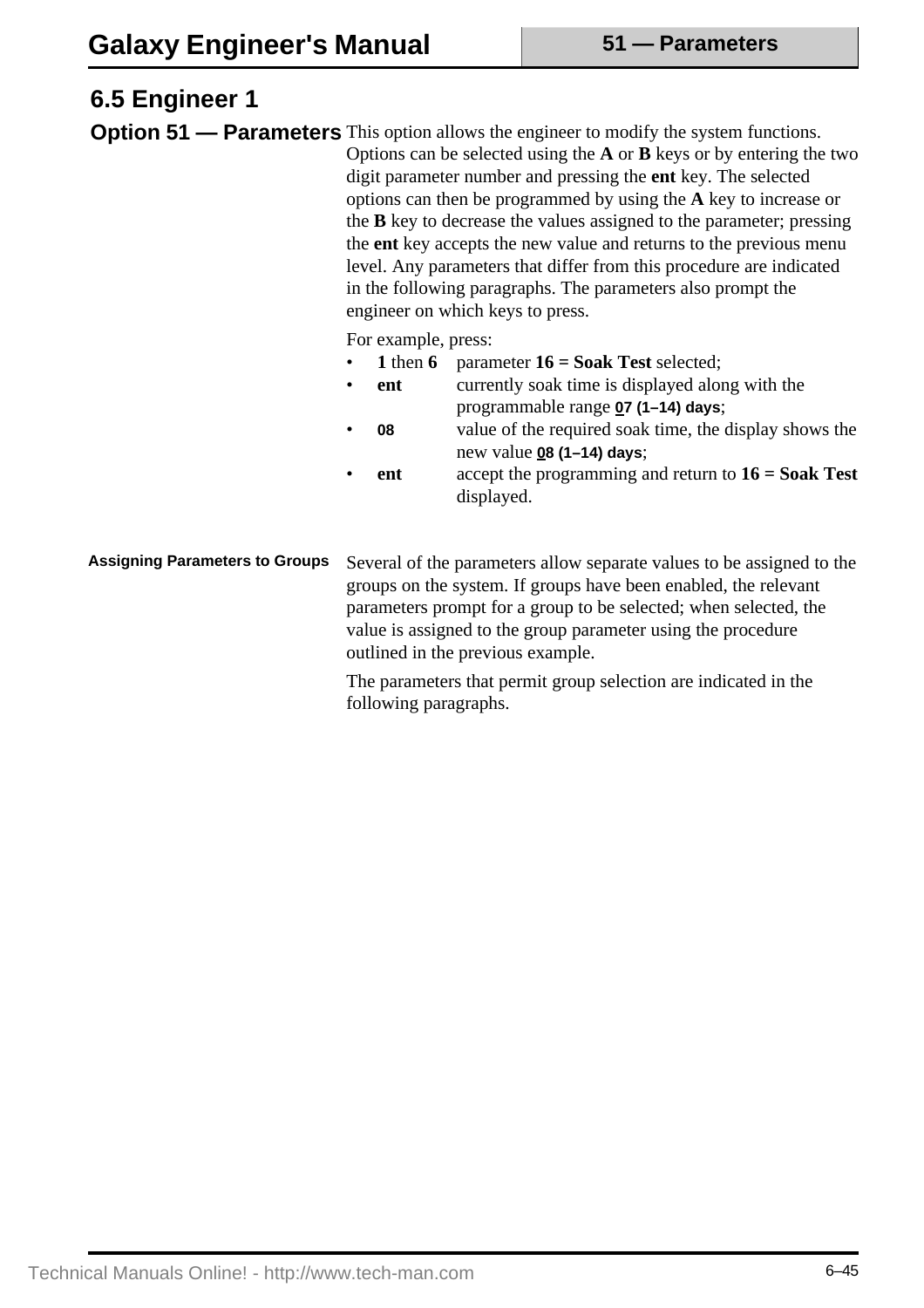# **Galaxy Engineer's Manual**

| Parameter        |                     | <b>Groups</b> | Galaxy 8     | Galaxy 18    | Galaxy 60     | Galaxy 500    | Galaxy 512    |
|------------------|---------------------|---------------|--------------|--------------|---------------|---------------|---------------|
| $\overline{1}$   | <b>Bell Time</b>    | $\checkmark$  | $\checkmark$ | $\checkmark$ | ✓             | ✓             | ✓             |
| $\overline{2}$   | <b>Bell Delay</b>   | $\checkmark$  | ✓            | ✓            | $\checkmark$  | ✓             | ✓             |
| $\overline{3}$   | <b>Abort Time</b>   | $\checkmark$  | ✓            | $\checkmark$ | $\checkmark$  | $\checkmark$  | $\checkmark$  |
| $\overline{4}$   | <b>Exit Time</b>    | $\checkmark$  | ✓            | $\checkmark$ | ✓             | ✓             | $\checkmark$  |
| $\sqrt{5}$       | <b>Entry Time</b>   | $\checkmark$  | $\checkmark$ | ✓            | $\checkmark$  | ✓             | ✓             |
| $\,6$            | <b>System Reset</b> | $\checkmark$  | ✓            | $\checkmark$ | ✓             | ✓             | ✓             |
| $\overline{7}$   | <b>Tamper Reset</b> | $\checkmark$  | ✓            | ✓            | ✓             | ✓             | $\checkmark$  |
| $\bf8$           | No. Re-arms         |               | ✓            | $\checkmark$ | $\checkmark$  | ✓             | not available |
| $\boldsymbol{9}$ | Omit All            |               | ✓            | $\checkmark$ | ✓             | $\checkmark$  | not available |
| 10               | Key '0'             |               | ✓            | ✓            | ✓             | ✓             | $\checkmark$  |
| 11               | Local Part          | $\checkmark$  | ✓            | ✓            | $\checkmark$  | ✓             | $\checkmark$  |
| 12               | Banner              |               | ✓            | $\checkmark$ | $\checkmark$  | ✓             | ✓             |
| 13               | PA Delay            | $\checkmark$  | ✓            | $\checkmark$ | $\checkmark$  | $\checkmark$  | $\checkmark$  |
| 14               | <b>KEY/SW Level</b> |               | ✓            | $\checkmark$ | $\checkmark$  | ✓             | $\checkmark$  |
| 15               | <b>System Text</b>  |               | ✓            | ✓            | ✓             | ✓             | ✓             |
| 16               | Soak Time           |               | ✓            | ✓            | $\checkmark$  | ✓             | $\checkmark$  |
| 17               | Restart             |               | ✓            | $\checkmark$ | $\checkmark$  | $\checkmark$  | $\checkmark$  |
| 18               | Stop Set            |               | $\checkmark$ | ✓            | ✓             | ✓             | $\checkmark$  |
| 19               | Part Alarm          | $\checkmark$  | ✓            | $\checkmark$ | ✓             | ✓             | $\checkmark$  |
| 20               | Power Delay         | $\checkmark$  |              | $\checkmark$ | $\checkmark$  | $\checkmark$  | $\checkmark$  |
| 21               | Reset Mgr.          |               |              | $\checkmark$ | ✓             | ✓             | ✓             |
| 22               | PA reset            | $\checkmark$  |              | ✓            | ✓             | ✓             | ✓             |
| 23               | <b>Print Codes</b>  |               |              | $\checkmark$ | $\checkmark$  | ✓             | $\checkmark$  |
| 24               | Exit Alarm          | $\checkmark$  |              | $\checkmark$ | $\checkmark$  | ✓             | ✓             |
| 25               | Global Copy         |               |              | $\checkmark$ | ✓             | ✓             | $\checkmark$  |
| 26               | Forced              |               |              | $\checkmark$ | $\checkmark$  | $\checkmark$  | not available |
| 27               | cct Debounce        |               |              | ✓            | ✓             | ✓             | not available |
| 28               | Online print        |               |              | $\checkmark$ | $\checkmark$  | ✓             | $\checkmark$  |
| 29               | Online level        |               |              | $\checkmark$ | $\checkmark$  | ✓             | $\checkmark$  |
| $30\,$           | Video               | $\checkmark$  |              | $\checkmark$ | $\checkmark$  | ✓             | ✓             |
| 31               | Delay Alarm         |               |              | ✓            | ✓             | ✓             | ✓             |
| 32               | Show Alarms         |               |              | $\checkmark$ | $\checkmark$  | ✓             | $\checkmark$  |
| 33               | Secure Code         |               |              |              | not available | not available | ✓             |
| 34               | <b>Comfort Time</b> |               |              |              | ✓             | $\checkmark$  | not available |
| 35               | Fail To Set         | $\checkmark$  |              |              | $\checkmark$  | ✓             | $\checkmark$  |
| 36               | <b>Battery Size</b> |               |              |              | ✓             | ✓             | $\checkmark$  |
| $37\,$           | Standby Time        |               |              |              | ✓             | ✓             | $\checkmark$  |
| 38               | <b>ATM Delay</b>    |               |              |              |               |               | $\checkmark$  |
| 39               | <b>ATM Timeout</b>  |               |              |              |               |               | $\checkmark$  |
| 40               | Datelock            |               |              |              |               |               | $\checkmark$  |
| 41               | Weekend Work        |               |              |              |               |               | ✓             |
| 42               | PIN Change          |               |              |              |               | $\checkmark$  | $\checkmark$  |
| 43               | <b>Timer Access</b> |               |              |              |               |               |               |
| 44               | Early Open          |               |              |              |               |               | $\checkmark$  |

### **Table 6-5. System Parameters**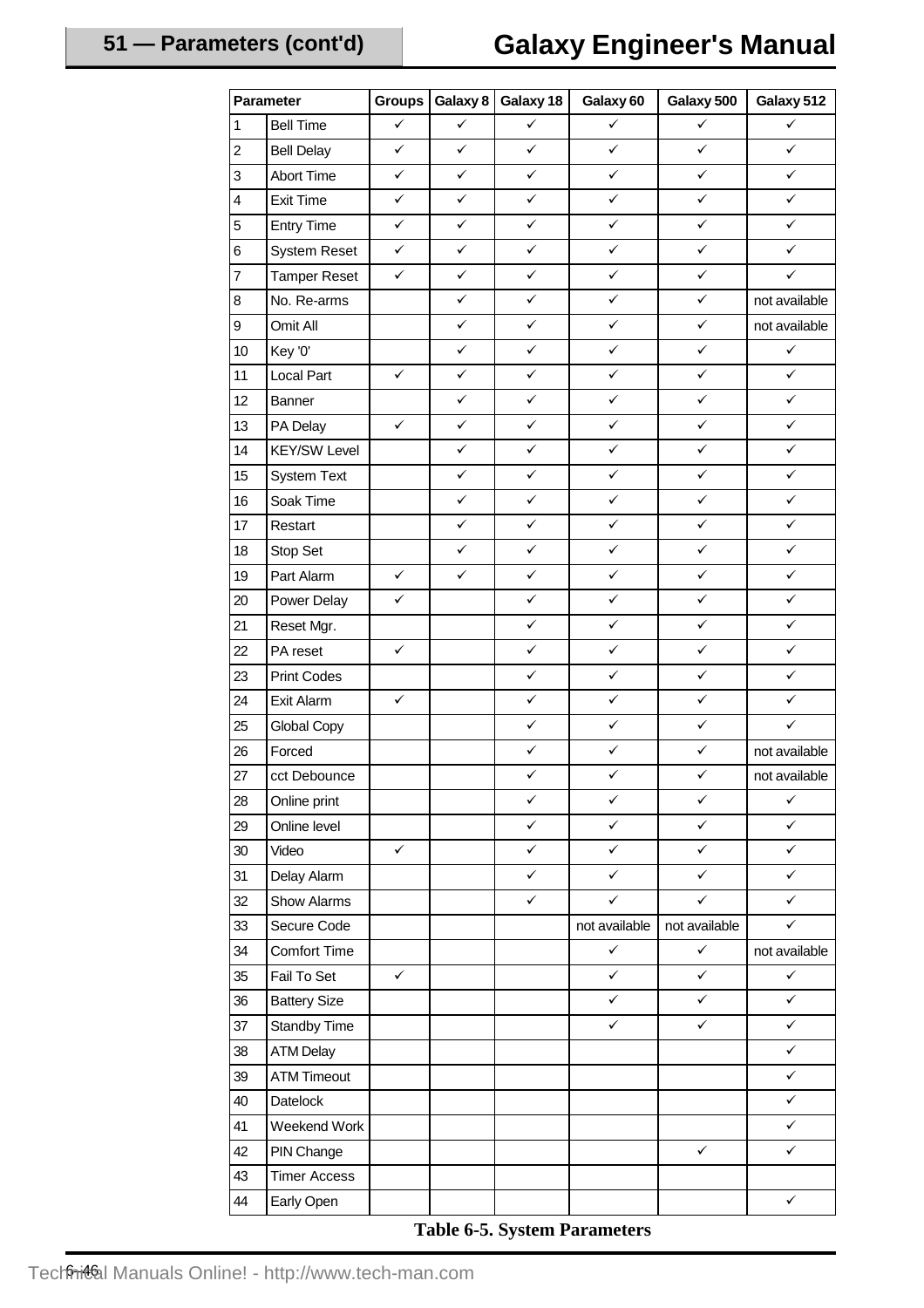# **Galaxy Engineer's Manual**

| $01 = Bell Time$<br>$(Galaxy 8, 18, 60, 500 \& 512)$  | The duration of the <b>Bells</b> output activation is programmable within<br>the range $0-30$ minutes; the default is 20. Assigning a value of 00<br>minutes sets the Bell Time to infinity.<br>This parameter can be assigned a different value for each group.                                                                                                                                                                                                                                                |
|-------------------------------------------------------|-----------------------------------------------------------------------------------------------------------------------------------------------------------------------------------------------------------------------------------------------------------------------------------------------------------------------------------------------------------------------------------------------------------------------------------------------------------------------------------------------------------------|
| $02 =$ Bell Delay<br>(Galaxy 8, 18, 60, 500 & 512)    | The delayed activation of the bell is programmable within the range<br>0-20 minutes; the default is 0. The Bell Delay is overridden by a<br>telecom failure (either a Comms Fail on the Galaxy Telecom<br>Module or by the activation of a Line Fail zone used to monitor a<br>digicom); an alarm condition in either of these conditions results in<br>instant bells activation.                                                                                                                               |
|                                                       | This parameter can be assigned a different value for each group.                                                                                                                                                                                                                                                                                                                                                                                                                                                |
| $03 =$ Abort Time<br>$(Galaxy 8, 18, 60, 500 \& 512)$ | The <b>Abort Time</b> delays the activation of <b>Intruder</b> outputs during<br>the unsetting of the system.                                                                                                                                                                                                                                                                                                                                                                                                   |
|                                                       | The abort time is initiated:<br>whenever a zone that is not on the entry route (Final, Entry and<br><b>Exit</b> zones) is activated — a user strays from the entry route;<br>a valid code is not entered before the entry time expires.<br>$\bullet$                                                                                                                                                                                                                                                            |
|                                                       | If the programmed Abort Time is allowed to expire, the Intruder<br>outputs remain active (latched on) until a code authorised to reset<br>the system is entered (refer to parameter $06 = System$ Reset).                                                                                                                                                                                                                                                                                                       |
|                                                       | This parameter can be assigned a different value for each group.                                                                                                                                                                                                                                                                                                                                                                                                                                                |
|                                                       |                                                                                                                                                                                                                                                                                                                                                                                                                                                                                                                 |
| Star (*) Features                                     | Pressing the $*$ key when assigning the <b>Abort Time</b> causes the<br>Intruder outputs to activate as soon as the Abort Time is initiated<br>(when a user strays from the entry route). Entry of a valid code<br>(level 3 or above assigned to the group being unset) during the<br>Abort Time cancels the alarm, unsets the group and resets the<br>Intruder outputs. If a valid code is not entered during the Abort<br>Time, the Intruder outputs remain active (latched on) until the<br>system is reset. |
|                                                       | If the Abort Time assigned is $*000$ , the Intruder outputs activate<br>as soon as the entry route is strayed from, however, the Intruder<br>outputs can be de-activated by entry of any valid code, without the<br>system being reset.                                                                                                                                                                                                                                                                         |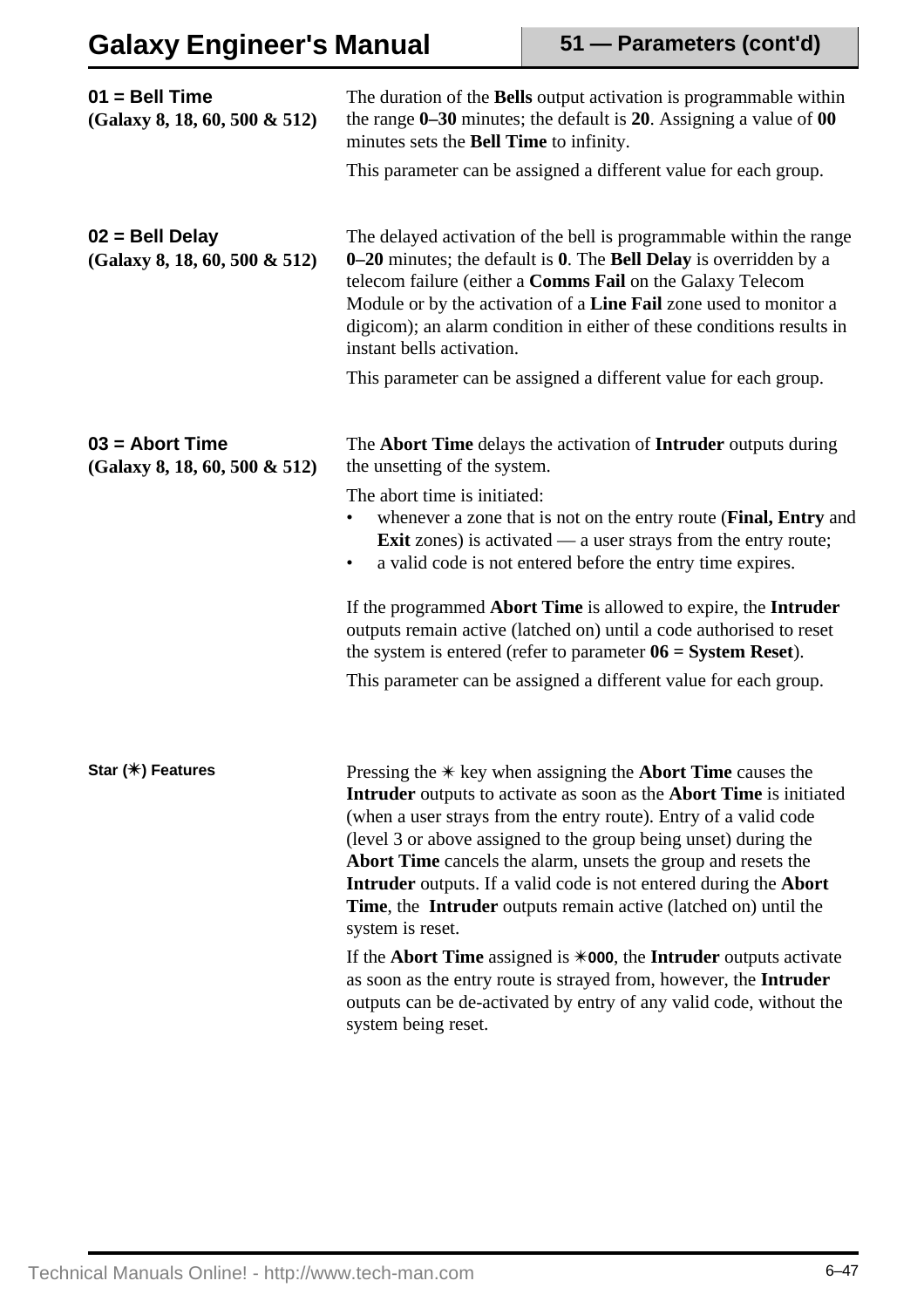| $04 = Exist Time$<br>$(Galaxy 8, 18, 60, 500 \& 512)$ | This parameter determines the time allowed to leave the premises<br>via the exit route before the system time sets. The Exit Time is<br>programmable within the range $0-300$ seconds; the default is $120$<br>seconds.                                                                                                                                                                                                                                                               |
|-------------------------------------------------------|---------------------------------------------------------------------------------------------------------------------------------------------------------------------------------------------------------------------------------------------------------------------------------------------------------------------------------------------------------------------------------------------------------------------------------------------------------------------------------------|
| <b>Infinite Exit Time</b>                             | Assigning a value of 00 minutes sets the <b>Exit Time</b> to infinity; a<br>terminator activation (Final or Push-set zone) is required to<br>complete the setting of the system. The infinite Exit Time is<br>normally used with a <b>Push-set</b> zone to terminate the setting and an<br>Entry zone to start the unsetting procedure.<br><b>NOTE:</b> If the system is programmed to <b>Autoset</b> , an <b>Exit Time</b> of<br>00 causes the system to instantly set — there is no |
|                                                       | requirement for a <b>Push-Set</b> zone to be activated.                                                                                                                                                                                                                                                                                                                                                                                                                               |
| <b>Setting Multiple Groups</b>                        | This parameter can be assigned a different value for each group. If<br>more than one is group is being set, the longest exit time is adopted<br>for all setting groups.                                                                                                                                                                                                                                                                                                               |
| $05 =$ Entry Time<br>$(Galaxy 8, 18, 60, 500 \& 512)$ | This parameter determines the entry time allowed to users when<br>unsetting the system. The <b>Entry Time</b> is programmable within the<br>range 0–300 seconds; the default is 120. Assigning a value of 00<br>minutes sets the <b>Entry Time</b> to infinity                                                                                                                                                                                                                        |
|                                                       | This parameter can be assigned a different value for each group.                                                                                                                                                                                                                                                                                                                                                                                                                      |
|                                                       | <b>NOTE:</b> A Final zone assigned a $*$ when programming the<br>function will double the programmed Entry Time for the<br>group it is allocated to.                                                                                                                                                                                                                                                                                                                                  |
| 06 = System Reset<br>(Galaxy 8, 18, 60, 500 & 512)    | This option allows the engineer or the remote code to determine the<br>code level that can reset the system following an intruder alarm. The<br>default level is $6$ — manager; the programmable range is:                                                                                                                                                                                                                                                                            |
|                                                       | $0-7$ for the engineer<br>0–8 for the remote code                                                                                                                                                                                                                                                                                                                                                                                                                                     |
|                                                       | This parameter can be assigned a different value for each group.                                                                                                                                                                                                                                                                                                                                                                                                                      |
| 07 = Tamper Reset<br>$(Galaxy 8, 18, 60, 500 \& 512)$ | This option allows the engineer or the remote code to determine the<br>code levels that can reset the system following a tamper alarm. The<br>default level is $7$ — engineer; the programmable range is:<br>$0-7$ for the engineer<br>0-8 for the remote code                                                                                                                                                                                                                        |

This parameter can be assigned a different value for each group.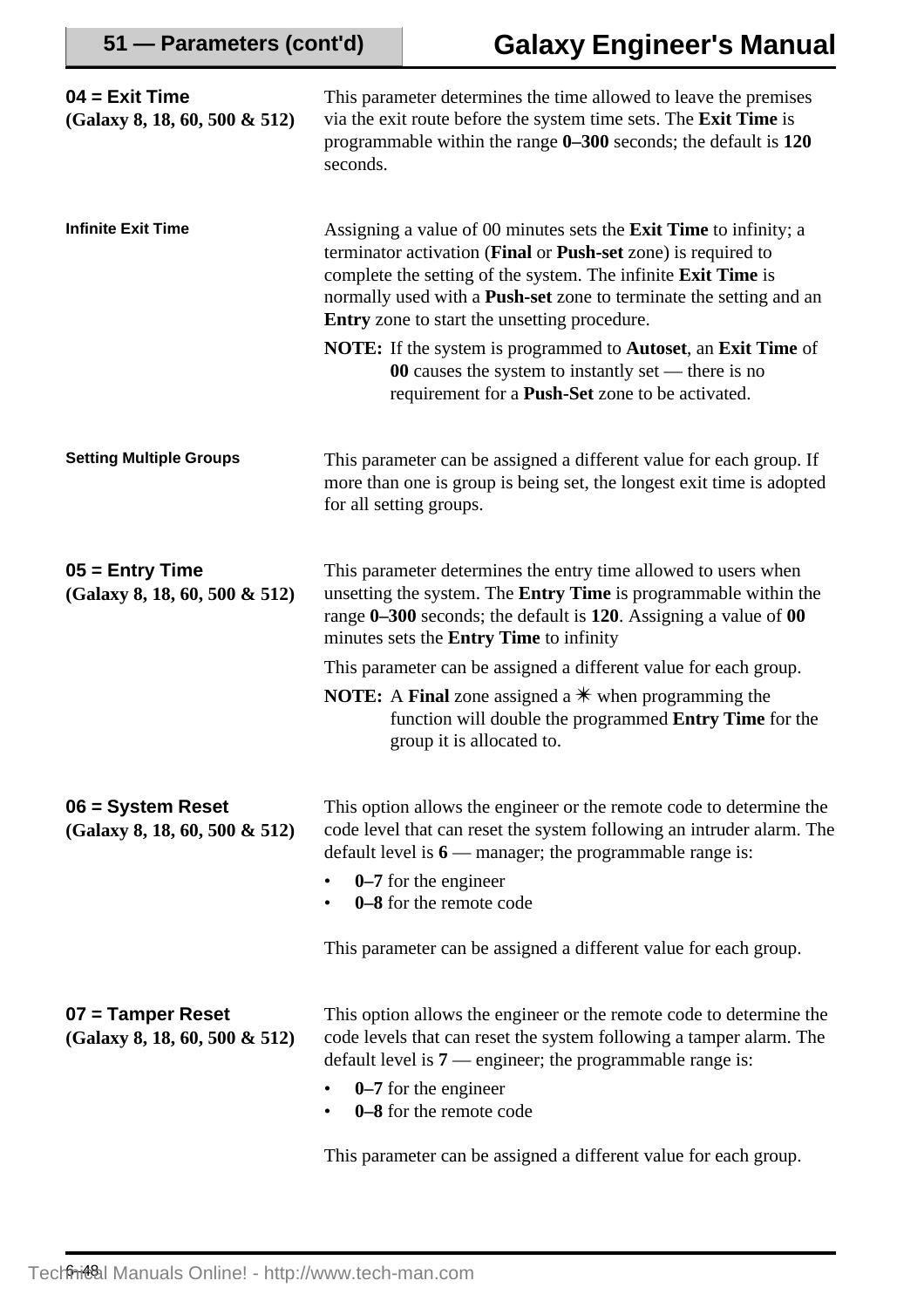| $08 = No.$ Re-Arms<br>(Galaxy 8, 18, 60, 500 & 512) | The No. Re-arms parameter determines the number of alarm<br>activations that are followed by an automatic re-arming system. The<br>default setting is $\theta$ (no re-arms) with a programmable range of $\theta - 9$ ,<br>where $9$ is continuous re-arm. If the option is enabled, then the<br>system re-arms at the end of the programmed bell time — only if all<br>zones are closed or are open and can be omitted.                  |
|-----------------------------------------------------|-------------------------------------------------------------------------------------------------------------------------------------------------------------------------------------------------------------------------------------------------------------------------------------------------------------------------------------------------------------------------------------------------------------------------------------------|
|                                                     | Zones that are open at the end of the bell time must be omittable<br>(Omit attribute enabled); the re-arm will omit these zones. The<br>complete zone circuit, including the tamper facility, is omitted.<br>Refer to menu option $52 = PROGRAM ZONES$ for details on<br>enabling the zone omit attribute.                                                                                                                                |
|                                                     | <b>NOTE:</b> If an open zone is not omittable, then the system will not<br>re-arm.                                                                                                                                                                                                                                                                                                                                                        |
| $09 =$ Omit All<br>(Galaxy 8, 18, 60, 500 & 512)    | The re-arm option omits any omittable zones that are open at the<br>end of the bell time. The <b>Omit All</b> option, when set to 1 (enabled),<br>omits any omittable zones that have been activated during the alarm<br>condition; the default is $\theta$ (disabled). The complete zone circuit<br>including tamper is omitted. Refer to menu option $52 =$<br><b>PROGRAM ZONES</b> for details on enabling the zone omit<br>attribute. |
| Galaxy 512                                          | This option is not available.                                                                                                                                                                                                                                                                                                                                                                                                             |
| $10 = Key 0$<br>(Galaxy 8, 18, 60, 500 & 512)       | Key $0$ on the keypad can be assigned to operate as a <b>Push-set</b> zone<br>function; this will terminate the timed setting procedure. When the<br>option is set to 1 (enabled), pressing key $\theta$ during the exit time<br>completes the setting of the system. The default is $0$ (disabled).<br><b>NOTE:</b> Key 0 must be pressed on the keypad used to start the<br>setting procedure.                                          |
| $11 =$ Local Part<br>(Galaxy 8, 18, 60, 500 & 512)  | When the <b>Local Part</b> parameter is set to $\theta$ (disabled — default<br>setting) the <b>Intruder</b> outputs are disabled when the system is part<br>set; the programmed bell delay is overridden. This is normally used<br>to prevent the communicator from dialling the Alarm Receiving<br>Centre.                                                                                                                               |
|                                                     | If the <b>Local Part</b> parameter is set to $1$ (enabled) the <b>Intruder</b><br>outputs activate if an alarm condition occurs when the system is part<br>set.                                                                                                                                                                                                                                                                           |
|                                                     | Option $2$ (SIA part off) is identical to option 1 with the exception<br>that when the alarm format of the telecom module is set to SIA then<br>the part setting and unsetting of the system is not signalled to the<br>ARC.                                                                                                                                                                                                              |
|                                                     | This parameter can be assigned a different value for each group                                                                                                                                                                                                                                                                                                                                                                           |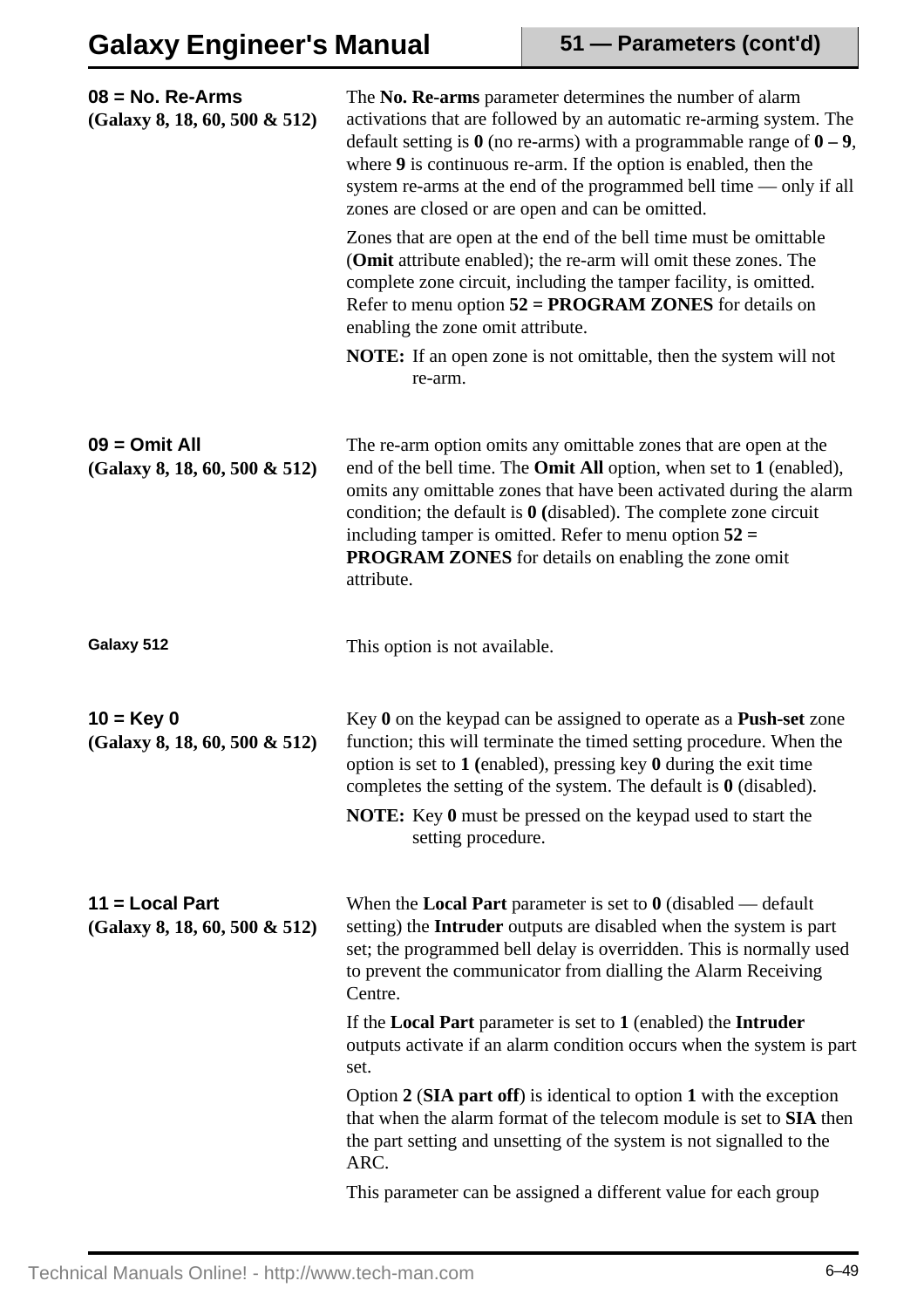| $12 =$ Banner<br>(Galaxy 8, 18, 60, 500 & 512)        | This option can be used to customise both the top and bottom lines<br>of the banner display. Press 1 to select the top line or 2 to select the<br>bottom line; the display is written using the alpha-numeric assembly<br>method:<br>$\ast$<br>erases characters;<br>selects upper case, lower case or library;<br>#<br>selects alphabet character/words;<br>A B<br>$\bullet$<br>000-500 selects alphabet character or words;<br>٠<br>positions selected characters/words;<br>ent<br>٠<br>accepts the programming and returns to the previous<br>esc<br>level; exits from the option.<br>The banner is displayed whenever any group on the system is unset.                                                      |
|-------------------------------------------------------|------------------------------------------------------------------------------------------------------------------------------------------------------------------------------------------------------------------------------------------------------------------------------------------------------------------------------------------------------------------------------------------------------------------------------------------------------------------------------------------------------------------------------------------------------------------------------------------------------------------------------------------------------------------------------------------------------------------|
| $13 = PA$ Delay<br>$(Galaxy 8, 18, 60, 500 \& 512)$   | This parameter determines the delay between the activation of a PA<br>Delay or PA Delay Silent zone and the alarm sounding. The PA<br>Delay is programmable within the range 1–60 seconds; the default<br>is $60$ .<br>This parameter can be assigned a different value for each group.                                                                                                                                                                                                                                                                                                                                                                                                                          |
| 14 = Key/SW Level<br>$(Galaxy 8, 18, 60, 500 \& 512)$ | This parameter assigns a code level to zones programmed as<br>Keyswitch. The Keyswitch zone can be used to reset system,<br>tamper and PA alarms — depending on the reset level assigned to<br>each of these parameters. The default level is $6$ — manager; the<br>programmable range is:<br>0–7 for the engineer<br>0–8 for the remote code                                                                                                                                                                                                                                                                                                                                                                    |
| 15 = System Text<br>$(Galaxy 8, 18, 60, 500 \& 512)$  | This parameter allows two text strings to be assigned to the system:<br>press 1 to select the System ID or 2 to select the Panel Location.<br><b>System ID</b> $-$ 8 character identification of system;<br>1.<br><b>Panel Location</b><br>-16 character message of where control is<br>2.<br>fitted.<br>The text is written using the alpha-numeric assembly method:<br>$\ast$<br>erases characters;<br>٠<br>#<br>selects upper case, lower case or library;<br>٠<br>selects alphabet character/words;<br>AB<br>٠<br>000-500 selects alphabet character or words;<br>positions selected characters/words;<br>ent<br>accepts the programming and returns to the previous<br>esc<br>level; exits from the option. |
| $16 =$ Soak Time<br>$(Galaxy 8, 18, 60, 500 \& 512)$  | This parameter determines the number of days that zones can be<br>soak tested for; the programmable range is $1 - 14$ days; the default<br>is $7.$                                                                                                                                                                                                                                                                                                                                                                                                                                                                                                                                                               |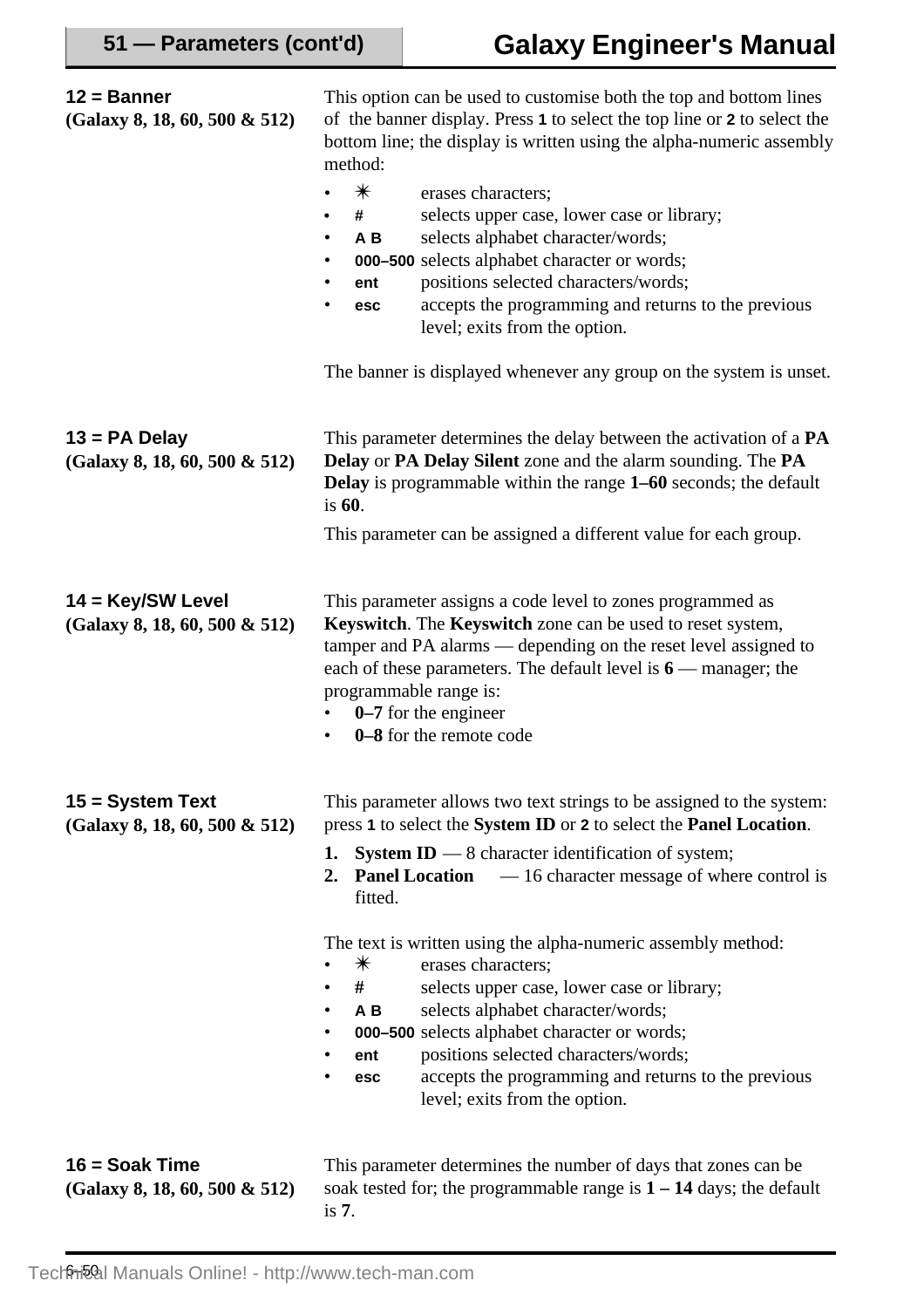| $17 =$ Restart<br>$(Galaxy 8, 18, 60, 500 \& 512)$    | This parameter re-configures the system without the need to remove<br>and reconnect the power. The system displays WARNING!!!<br>ent=RESET SYSTEM, press the ent key to reconfigure the system.<br>The keypad display becomes blank for a few seconds, then displays<br>the message Configuring Please Wait. When configuration is<br>complete the banner returns to the normal display (day mode). The<br>Restart option configures any modules that have been added to the<br>system but gives an alarm if there are any tampers open or if any<br>modules are reported as missing.<br><b>NOTE:</b> This parameter exits engineer mode. |
|-------------------------------------------------------|-------------------------------------------------------------------------------------------------------------------------------------------------------------------------------------------------------------------------------------------------------------------------------------------------------------------------------------------------------------------------------------------------------------------------------------------------------------------------------------------------------------------------------------------------------------------------------------------------------------------------------------------|
|                                                       |                                                                                                                                                                                                                                                                                                                                                                                                                                                                                                                                                                                                                                           |
| $18 =$ Stop Set<br>(Galaxy 8, 18, 60, 500 & 512)      | This parameter, when set to $1$ (enabled), prevents the system from<br>setting if there is a line fail or a mains fail condition at the time of<br>starting the setting procedure. If the condition is the result of an<br>open Line Fail or AC Fail zone, then the system can not be set until<br>the zone is closed or omitted. The Stop Set parameter is set to $0$<br>(disabled) by default.                                                                                                                                                                                                                                          |
| $19 = Part$ Alarm<br>$(Galaxy 8, 18, 60, 500 \& 512)$ | When the <b>Part Alarm</b> parameter is set to $1$ (enabled — default<br>setting) the Bells and Strobe outputs activate if an alarm condition<br>occurs when the system is part set.                                                                                                                                                                                                                                                                                                                                                                                                                                                      |
|                                                       | When the <b>Part Alarm</b> parameter is set to $\theta$ (disabled) the <b>Bells</b> and<br><b>Strobe</b> outputs are disabled when the system is part set.                                                                                                                                                                                                                                                                                                                                                                                                                                                                                |
|                                                       | <b>NOTE:</b> The Horn, Entry/Exit and Intruder outputs are not<br>affected by this parameter.                                                                                                                                                                                                                                                                                                                                                                                                                                                                                                                                             |
|                                                       | This parameter can be assigned a different value for each group.                                                                                                                                                                                                                                                                                                                                                                                                                                                                                                                                                                          |
| $20 = Power$ Delay<br>(Galaxy 18, 60, 500 & 512)      | This parameter determines the delay between the activation of AC<br>Fail outputs following a mains failure to allow the power to return<br>before signalling the fault. The <b>Power Delay</b> is programmable<br>within the range $0-50$ minutes; the default is 10.                                                                                                                                                                                                                                                                                                                                                                     |
|                                                       | This parameter can be assigned a different value for each group.                                                                                                                                                                                                                                                                                                                                                                                                                                                                                                                                                                          |
| $21 =$ Reset MGR<br>(Galaxy 18, 60, 500 & 512)        | This parameter should only be used if the Master Manager code is<br>lost or must be replaced. On selecting the Reset MGR parameter, a<br>warning message is displayed: WARNING!!! ENT=Code Change;<br>press the ent key to erase current code and reset it to the default of<br>1234.                                                                                                                                                                                                                                                                                                                                                     |
| Galaxy 512                                            | The manager code (User 198) can only be reset by the remote code<br>(User 200).                                                                                                                                                                                                                                                                                                                                                                                                                                                                                                                                                           |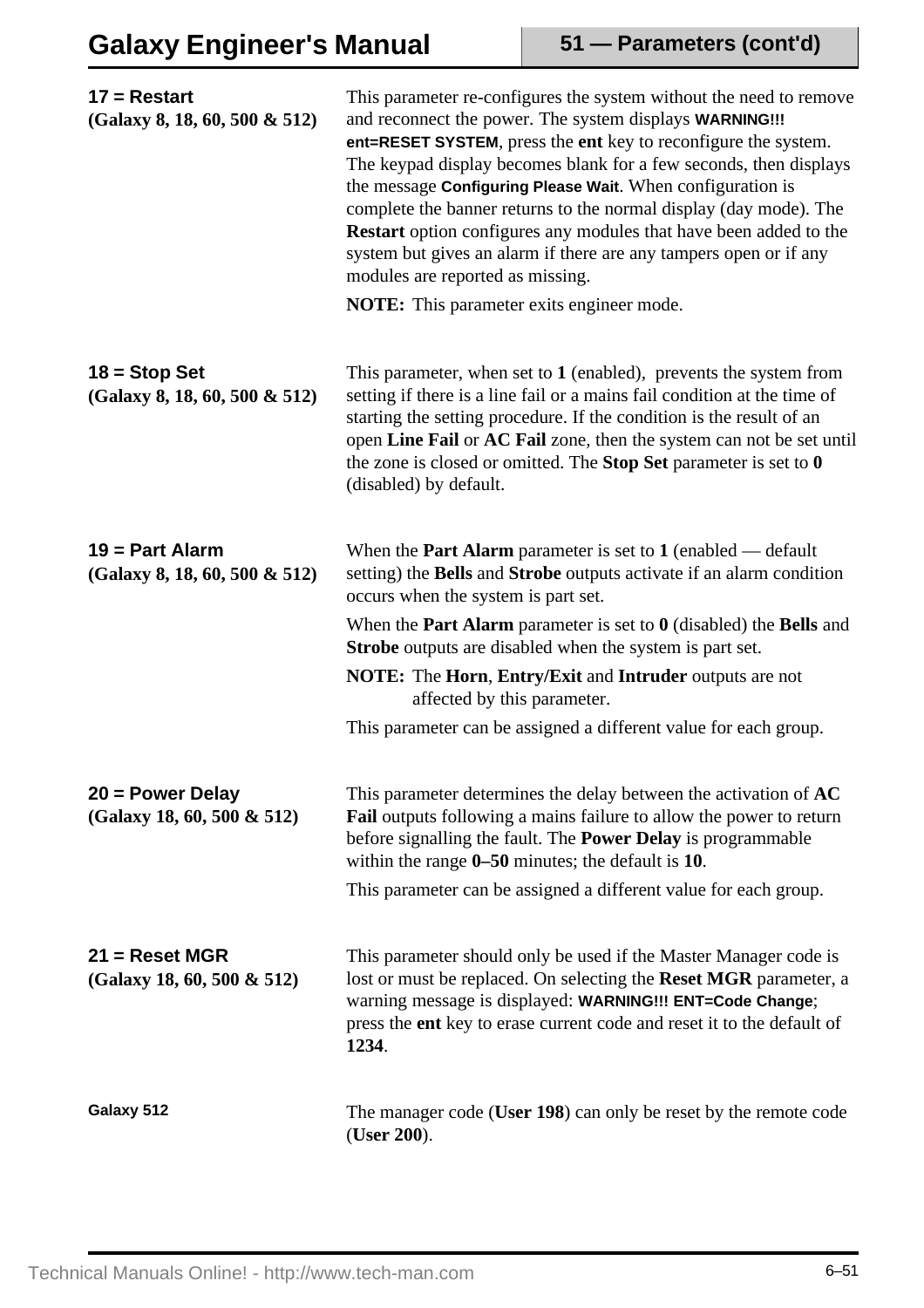| $22 = PA$ Reset<br>(Galaxy 18, 60, 500 & 512)    | This option allows the engineer or the remote code to determine the<br>code level that can reset the system following a PA activation. The<br>default level is $6$ — manager; the programmable range is:<br>$0-7$ for the engineer<br>0–8 for the remote code<br>$\bullet$<br>This parameter can be assigned a different value for each group.                                                                                                                                                                                                                                                                                                                                                                                                                                                                         |
|--------------------------------------------------|------------------------------------------------------------------------------------------------------------------------------------------------------------------------------------------------------------------------------------------------------------------------------------------------------------------------------------------------------------------------------------------------------------------------------------------------------------------------------------------------------------------------------------------------------------------------------------------------------------------------------------------------------------------------------------------------------------------------------------------------------------------------------------------------------------------------|
| $23$ = Print Codes<br>(Galaxy 18, 60, 500 & 512) | The <b>Print Codes</b> option, when set to 1 (enabled), allows the<br>manager to print a list of the PINS for each of the users. The option<br>defaults to $\theta$ (disabled).                                                                                                                                                                                                                                                                                                                                                                                                                                                                                                                                                                                                                                        |
| $24$ = Exit Alarm<br>(Galaxy 18, 60, 500 & 512)  | If the <b>Exit Alarm</b> parameter is set to $1$ (enabled), any zone other<br>than Final, Exit, Entry or Push-Set (or Secure Final or Part Final<br>when acting as a Final) that is opened during the exit time causes a<br>full alarm condition to be activated. The default is $\theta$ (disabled).                                                                                                                                                                                                                                                                                                                                                                                                                                                                                                                  |
|                                                  | <b>NOTE:</b> This option must be used only when specified.                                                                                                                                                                                                                                                                                                                                                                                                                                                                                                                                                                                                                                                                                                                                                             |
|                                                  | This parameter can be assigned a different value for each group.                                                                                                                                                                                                                                                                                                                                                                                                                                                                                                                                                                                                                                                                                                                                                       |
| Galaxy 512                                       | If the <b>Exit Alarm</b> parameter is enabled, any zone that is open when<br>the Autoset begins (at the end of the pre-warning period) causes an<br>immediate full alarm condition to be activated.                                                                                                                                                                                                                                                                                                                                                                                                                                                                                                                                                                                                                    |
|                                                  | If the <b>Exit Alarm</b> parameter is disabled, any zone open when the<br>Autoset begins (at the end of the pre-warning period) results in an<br>"urgent" bleeping from the <b>Entry/Exit Horns</b> . If the open zones are<br>not closed by the end the time assigned in parameter $35 = \text{Tail} \, \text{To}$<br>Set, a full alarm is activated along with any outputs programmed as<br>Fail-Set.                                                                                                                                                                                                                                                                                                                                                                                                                |
| $25 = Global Copy$<br>(Galaxy 18, 60, 500 & 512) | The Global Copy parameter changes all zones within the selected<br>range to the function of the first zone in the range. On selection of<br>the parameter, a warning message is displayed indicating that the<br>zone functions will be altered — WARNING!!! ENT=ZONECHANGES:<br>press the ent key to continue or the esc key to abort the<br>programming. The address and function of the first zone on the<br>system are displayed:<br><b>Copy Start:</b> Use the <b>A</b> or <b>B</b> key to select the first zone in the<br>range to be copied and press the ent key. The function of this<br>zone will be copied to all subsequent zones in the range;<br>Copy End: Use the A key to move to the last zone in the range<br>to be copied.<br>Press the ent key to copy the zone function to the selected<br>range. |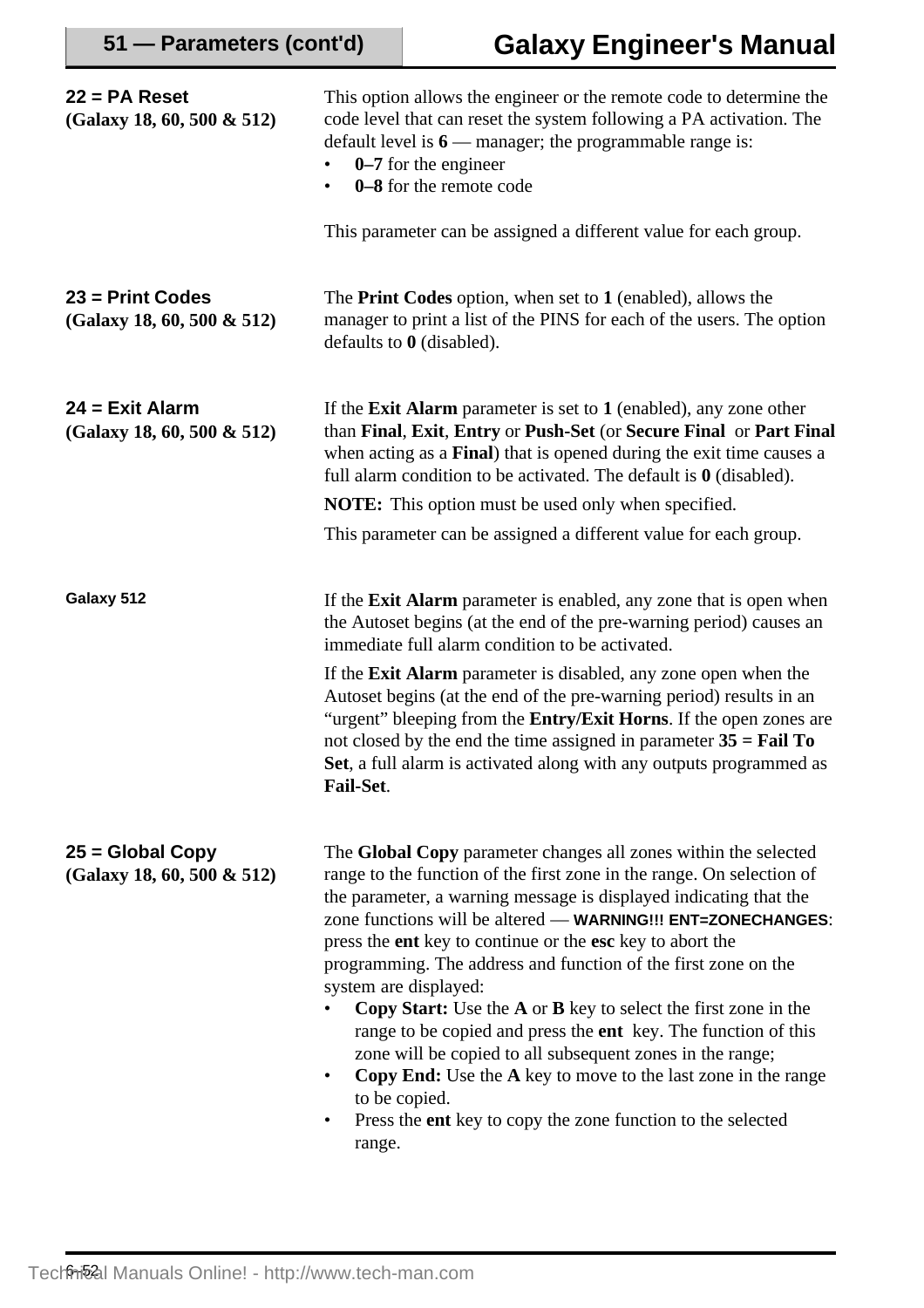| $26$ = Forced<br>(Galaxy 18, 60, 500 & 512)        | The Forced parameter enables or disables option $14 = FORCED$<br><b>SET</b> . If the parameter is set to 1 (enabled) the user can force the<br>system to set, automatically omitting any omittable zones that are<br>open at the time of setting. If the parameter is set to $\theta$ (disabled),<br>option $14 = \text{FORCED SET}$ is not available to the user; the message<br>Option not available is displayed. The parameter defaults to $0$<br>(disabled).<br>NOTE: It is recommended that Final, Entry and Push-Set zones<br>have the omit attribute disabled.                                  |
|----------------------------------------------------|---------------------------------------------------------------------------------------------------------------------------------------------------------------------------------------------------------------------------------------------------------------------------------------------------------------------------------------------------------------------------------------------------------------------------------------------------------------------------------------------------------------------------------------------------------------------------------------------------------|
| Galaxy 512                                         | This option is not available.                                                                                                                                                                                                                                                                                                                                                                                                                                                                                                                                                                           |
| 27 = CCT Debounce<br>(Galaxy 18, 60, 500 & 512)    | The cct Debounce parameter determines the response time of the<br>zones (how long they must remain open before registering as<br>changing state). The cct Debounce is programmable within the<br>range $60-1000$ milliseconds $(0.06-1$ second); the default is 300<br>msecs. All entries are rounded up to the nearest 20 msecs.                                                                                                                                                                                                                                                                       |
| $28 =$ Online Print<br>(Galaxy 18, 60, 500 & 512)  | This parameter is used to select the print mode required when<br>connecting a serial printer to the Galaxy panel; there are two<br>options:<br>$\mathbf{0}$ = disabled (default): system only prints specific details at the<br>user's request. The printer can be connected and disconnected at<br>any time as required;<br>$1 =$ enabled: this option switches the printer to on-line mode<br>$\bullet$<br>and requires that a printer be continuously connected to the<br>system. Events are printed as and when they occur. The events<br>printed are controlled by parameter $29 = 0$ nline Level. |
|                                                    | <b>NOTE:</b> If <b>Online Print</b> is enabled, the event log and other options<br>will not be printed at the user's request. The parameter<br>must be disabled to permit all other print options to<br>operate.                                                                                                                                                                                                                                                                                                                                                                                        |
| 29 = Online Level<br>$(Galaxy 18, 60, 500 \& 512)$ | The <b>On-line Level</b> parameter determines the level of events that are<br>printed when parameter $28 = 0$ nline Print is enabled:<br>$0$ (default) — basic print (setting, unsetting, alarms);<br>1 — full print excluding MAX events (setting, unsetting,<br>alarms, modifications, technical details)<br>$2$ — full print including MAX events.<br>٠                                                                                                                                                                                                                                              |
|                                                    | <b>NOTE:</b> If <b>Online Level</b> is set to 1 (exclude MAX events), then all<br>MAX events are recorded in the log; if 2 (include MAX<br>events) is selected, then the MAX events are not recorded<br>in the event log.                                                                                                                                                                                                                                                                                                                                                                               |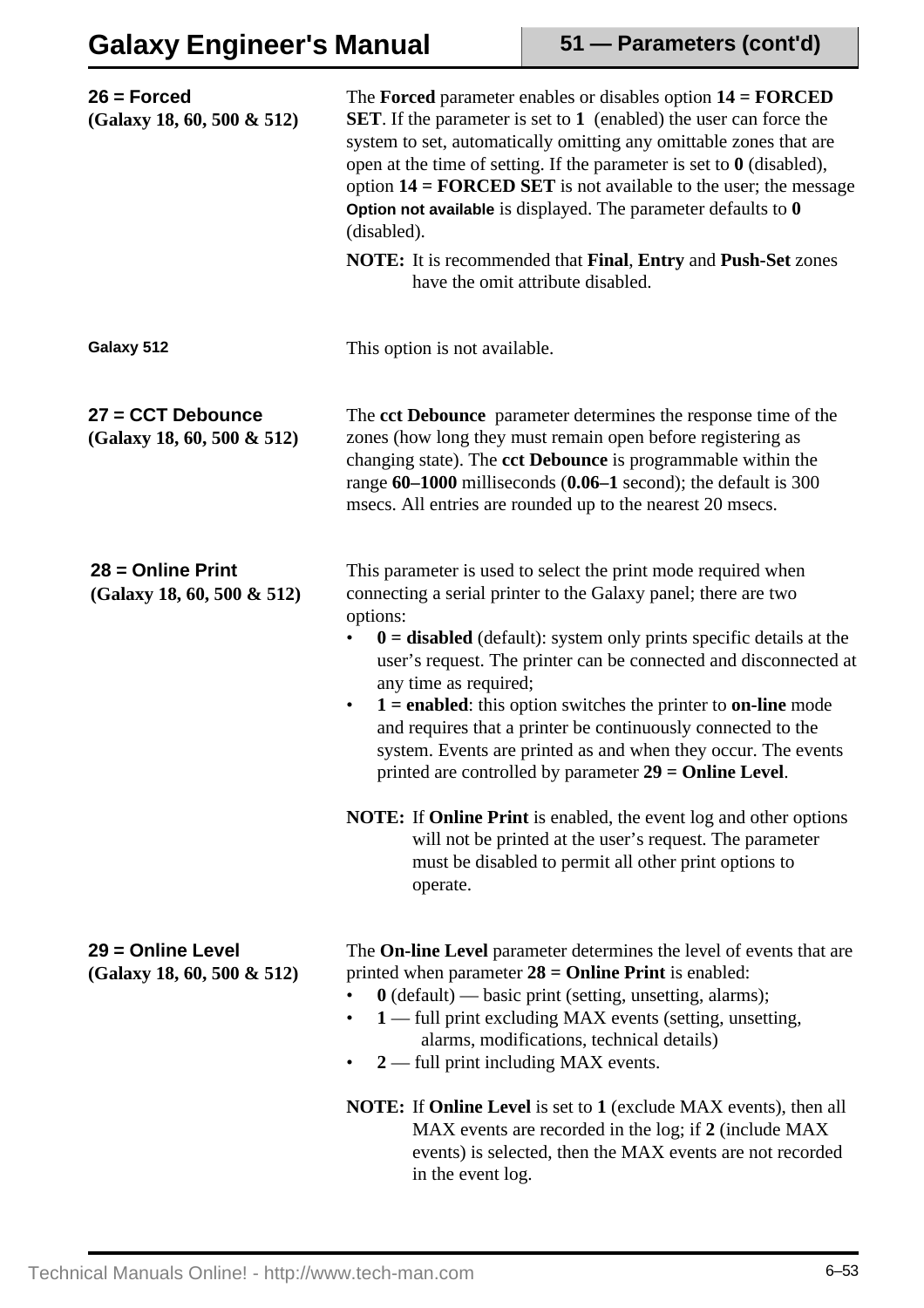| $30 =$ Video<br>$(Galaxy 18, 60, 500 \& 512)$    | This parameter determines the number of activations that must occur<br>on any of the zones programmed as Video, in a single set period,<br>before a full alarm occurs; there is no time limit on the period<br>between activations. The Video parameter is programmable within<br>the range 1-9 activations; the default is 2. The Galaxy 8 is fixed at 2<br>activations. The Video zones activation counter is reset when the<br>system is unset.<br><b>NOTE:</b> The activations of the <b>Video</b> zones are cumulative — the<br>counter is incremented each time any Video zone in the<br>group is activated. |
|--------------------------------------------------|--------------------------------------------------------------------------------------------------------------------------------------------------------------------------------------------------------------------------------------------------------------------------------------------------------------------------------------------------------------------------------------------------------------------------------------------------------------------------------------------------------------------------------------------------------------------------------------------------------------------|
|                                                  | This parameter can be assigned a different value for each group.                                                                                                                                                                                                                                                                                                                                                                                                                                                                                                                                                   |
| 31 = Delay Alarm<br>(Galaxy 18, 60, 500 & 512)   | This parameter determines the delay between the activation of an<br>Intruder Delay zone and the alarm sounding or a Log Delay zone<br>being recorded as opening in the event log. The <b>Delay Alarm</b> is<br>programmable within the range 0-3000 seconds; the default is 60.                                                                                                                                                                                                                                                                                                                                    |
|                                                  | If a second <b>Intruder Delay</b> zone opens followed by the first zone<br>closing, the Delay Alarm time continues to count from the<br>activation of the first zone. The <b>Delay Alarm</b> timer is reset only<br>when all delay type zones return to the closed state.                                                                                                                                                                                                                                                                                                                                          |
|                                                  | This parameter can be assigned a different value for each group.                                                                                                                                                                                                                                                                                                                                                                                                                                                                                                                                                   |
| $32 =$ Show Alarms<br>(Galaxy 18, 60, 500 & 512) | If the <b>Show Alarms</b> parameter is enabled, the first alarm activation<br>is immediately displayed on all the keypads when an alarm<br>condition occurs. Normally alarm messages are not displayed until<br>the alarm is cancelled by entry of a valid code.<br>$\mathbf{0}$ = disabled (default) — alarms displayed only on valid code<br>entry;<br>$1 =$ enabled - instant display of first alarm activation.                                                                                                                                                                                                |
| $33 =$ Secure Code<br>(Galaxy 512)               | Once this parameter has been selected, the engineer code is<br>randomly changed each day at 08:00 hours. The service engineer<br>must be informed of the "code of the day" by head office. The<br>random code that is generated is dependent on the local engineer<br>code, therefore each area, company, branch or even system can have<br>a unique secure code.                                                                                                                                                                                                                                                  |
|                                                  | Either the engineer or remote user code can select the <b>Secure Code</b><br>parameter. On selecting this parameter the current engineer code<br>must be entered to confirm the selection. Only the remote user code<br>(or a cold start — erasing all programming details) can cancel it.                                                                                                                                                                                                                                                                                                                         |
|                                                  | Select 1 to enable <b>Secure Code</b> , or $\theta$ to disable the parameter; the<br>default is $\theta$ (disabled).                                                                                                                                                                                                                                                                                                                                                                                                                                                                                               |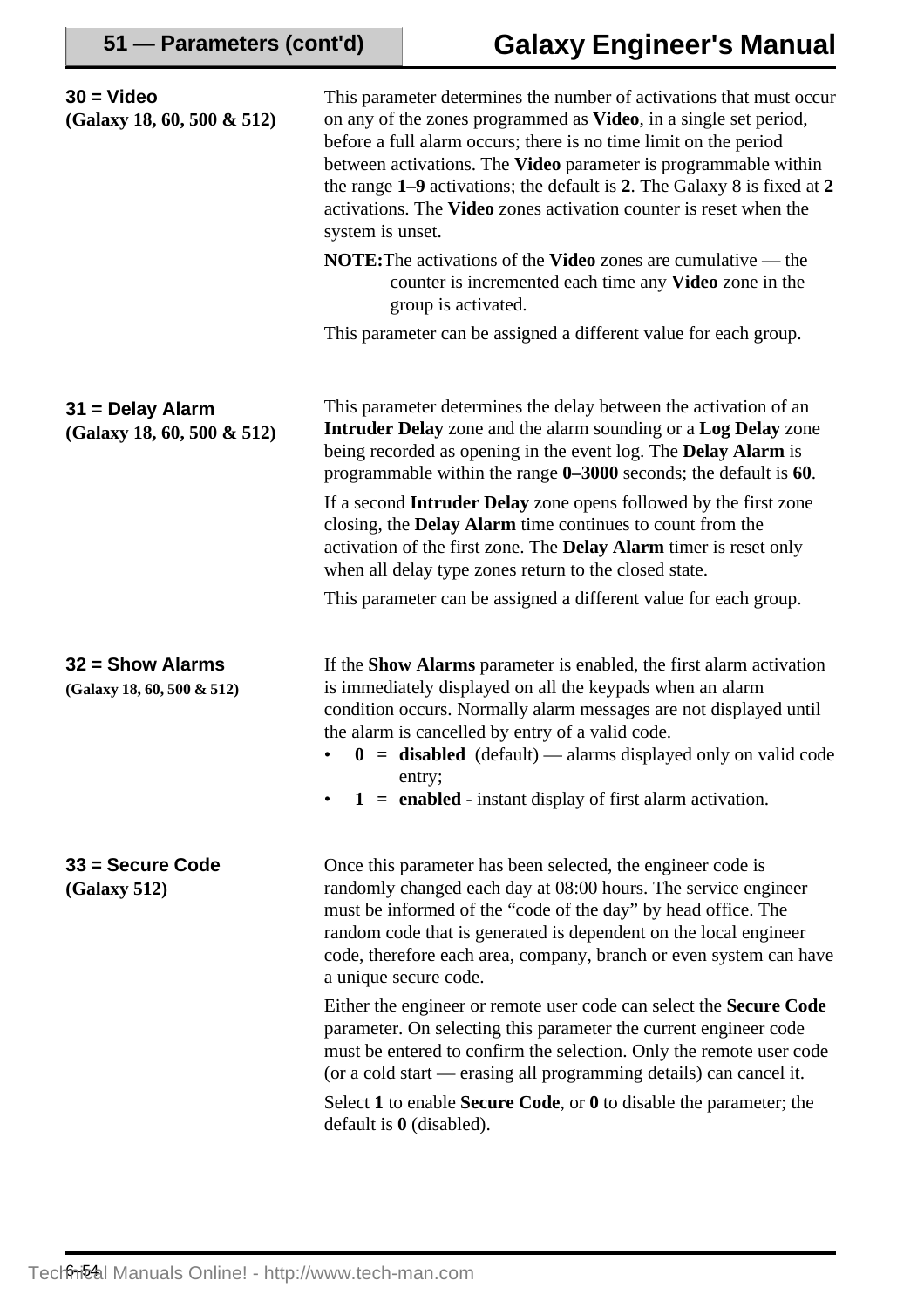# **Galaxy Engineer's Manual**

**51 — Parameters (cont'd)**

| 34 = Comfort Time<br>(Galaxy 60, 500 & 512)   | The <b>Comfort Time</b> parameter permits a period of time to be<br>allocated when the values assigned to the entry and abort time<br>parameters and the number of wrong code attempts are doubled; the<br>programmable range is $0-14$ days; the default is 0. This allows new<br>or unfamiliar users to become accustomed to the system without<br>causing false alarm activations. At the end of the Comfort Time the<br>system returns all the affected parameters to the programmed values.                                                            |
|-----------------------------------------------|-------------------------------------------------------------------------------------------------------------------------------------------------------------------------------------------------------------------------------------------------------------------------------------------------------------------------------------------------------------------------------------------------------------------------------------------------------------------------------------------------------------------------------------------------------------|
| $35$ = Fail To Set<br>(Galaxy 60, 500 & 512)  | This parameter determines the period of time that a zone must<br>remain open, following the start of the setting procedure, before the<br>Fail Set outputs activate. The programmable range is 0–600<br>seconds; the default is 360.                                                                                                                                                                                                                                                                                                                        |
|                                               | <b>NOTE:</b> The <b>Fail To Set</b> countdown time begins as soon as the<br>setting procedure is started.                                                                                                                                                                                                                                                                                                                                                                                                                                                   |
|                                               | This parameter can be assigned a different value for each group.                                                                                                                                                                                                                                                                                                                                                                                                                                                                                            |
| 36 = Battery Size<br>(Galaxy 60, 500 & 512)   | Enter the size of the standby battery on the SmartPSU that is<br>connected to the Galaxy panel. The programmable range is 0–99Ah;<br>the default is 0.                                                                                                                                                                                                                                                                                                                                                                                                      |
|                                               | NOTE: The Battery Size should only be entered if a SmartPSU is<br>being used to supply power to the Galaxy panel.                                                                                                                                                                                                                                                                                                                                                                                                                                           |
| $37 =$ Standby Time<br>(Galaxy 60, 500 & 512) | Enter the value (in hours) that the system is required to run on<br>standby battery if there is a mains fail. The programmable range is<br>$0-99$ hours; the default is $0$ .                                                                                                                                                                                                                                                                                                                                                                               |
|                                               | <b>NOTE:</b> The <b>Standby Time</b> should only be entered if a SmartPSU<br>is being used to supply power to the Galaxy panel.                                                                                                                                                                                                                                                                                                                                                                                                                             |
|                                               | The SmartPSU calculates the battery run time from the programmed<br><b>Battery Size</b> (parameter 36) and the load current. If the programmed<br>Standby Time exceeds the calculated battery run time, a<br><b>STANDBY TIME LOW</b> message is displayed on the keypad on<br>attempting to exit engineer mode. Exiting engineer mode is<br>prevented until a Standby Time that is less than the calculated<br>battery time is entered or a larger battery is installed in the system<br>and the new battery size is entered in the Battery Size parameter. |
| $38 = ATM$ Delay<br>(Galaxy 512)              | This parameter determines the period of time before the selected<br>ATM zone type is omitted following the entry of one of the ATM<br>codes (User 188-197). The programmable range is 0-30 minutes;<br>the default ATM Delay is 5.                                                                                                                                                                                                                                                                                                                          |
| $39 = ATM$ Timeout<br>(Galaxy 512)            | This parameter determines the period of time that the selected <b>ATM</b><br>zone type is omitted following the entry of one of the ATM codes<br>(Users 188-197). The programmable range is 1-90 minutes; the<br>default ATM Timeout is 30.                                                                                                                                                                                                                                                                                                                 |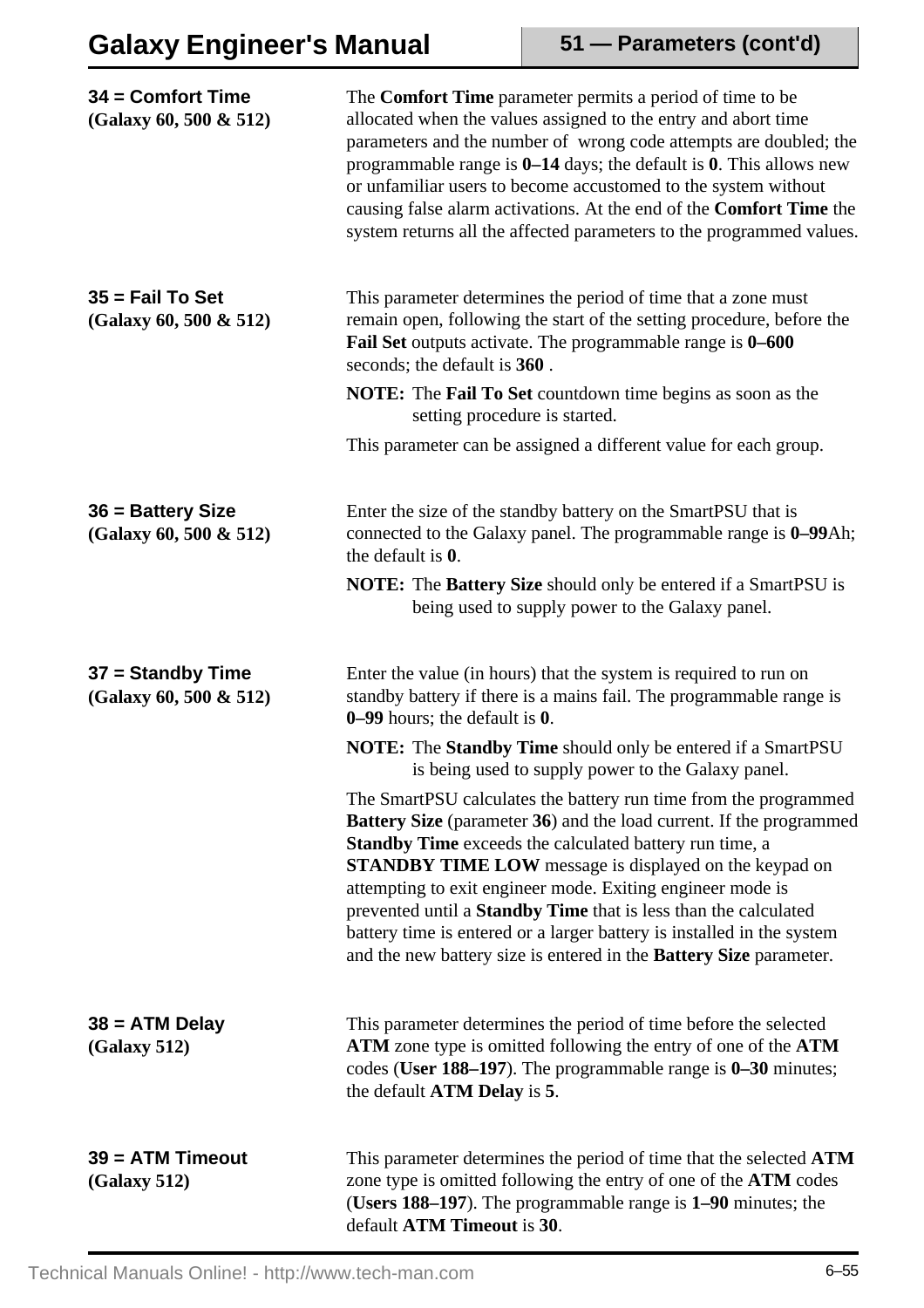| $40 =$ Datelock<br>(Galaxy 512)         | This parameter is used to enable or disable menu option $49 =$<br><b>DATELOCK;</b> the parameter can be set to one of the three<br>following options:<br><b>0</b> Disabled (default setting): the Datelock menu option is not<br>٠<br>available to the user; the message Option not available is<br>displayed.<br><b>1</b> Enabled: the Datelock prevents the system from being<br>$\bullet$<br>manually unset until the <b>Lockout</b> time has expired (refer to<br>option $65 = TIMERS$ );<br>2 Dual Unlock: following an alarm activation, two level 2 (or<br>$\bullet$<br>above) codes, assigned to all groups, can unset the system<br>before the <b>Lockout</b> time expires. |
|-----------------------------------------|--------------------------------------------------------------------------------------------------------------------------------------------------------------------------------------------------------------------------------------------------------------------------------------------------------------------------------------------------------------------------------------------------------------------------------------------------------------------------------------------------------------------------------------------------------------------------------------------------------------------------------------------------------------------------------------|
| $41$ = Weekend Work<br>(Galaxy 512)     | This parameter is used to enable or disable menu option $45.4 =$<br><b>TIMER CONTROL. Weekend Work.</b> If the parameter is set to 1,<br>the engineer can assign a <b>Pattern Day</b> and the user can authorise<br>Weekend Working. If the parameter is set to $0$ (disabled $-$ default<br>setting), the message Option not available is displayed on selecting<br>the Weekend Work menu option                                                                                                                                                                                                                                                                                    |
| $42$ = PIN Change<br>(Galaxy 500 & 512) | This parameter defines the expiry period of user codes allocated the<br><b>PIN Change</b> attribute (refer to option $42 = \text{CODES}$ ). The <b>PIN</b><br>Change parameter is programmable within the range 0-12 months;<br>the default is 0. The user PIN must be changed before the assigned<br>PIN Change month ends. On entering the expiring user code a<br>warning that the code is due to expire and a prompt to assign a new<br>code is given to the user. The period of this warning message is<br>determined by the PIN Warning option (refer to menu option 42.3)<br>$=$ CODES. PIN Warning).                                                                         |
|                                         | The default value is $0$ — this means that although codes have been<br>allocated the expiry attribute, they do not expire.                                                                                                                                                                                                                                                                                                                                                                                                                                                                                                                                                           |
| $43$ = Timer Access                     | Option not available.                                                                                                                                                                                                                                                                                                                                                                                                                                                                                                                                                                                                                                                                |
| $44 =$ Early Open<br>(Galaxy 512)       | This parameter determines the number of minutes before the<br><b>Lockout OFF</b> time that the system can be manually unset when the<br><b>Early Open</b> option (refer to menu option $45 = TIMERS$ ) is<br>switched on. The Early Open parameter is programmable within<br>the range $0-240$ minutes; the default is $0$ .                                                                                                                                                                                                                                                                                                                                                         |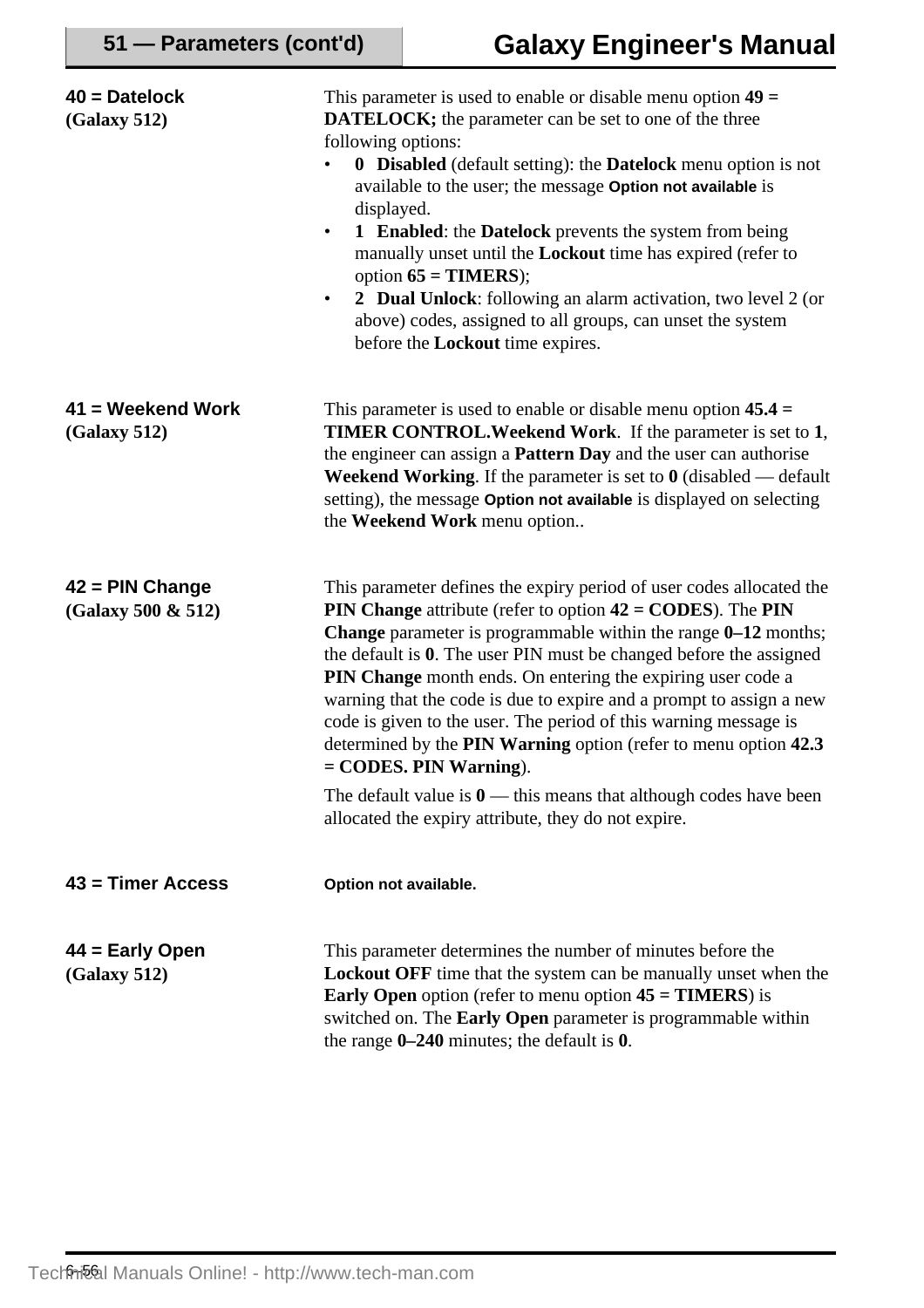## **Option 52 — Program Zones**

This option is used by the engineer to modify the programming of the zones on the system. The option also allows the attributes of the zone to be changed. The programmable options are:

| <b>Attributes</b> |                                                                                               | <b>Description</b>                                            |
|-------------------|-----------------------------------------------------------------------------------------------|---------------------------------------------------------------|
|                   | <b>Function</b>                                                                               | assign zone type                                              |
| $\mathfrak{p}$    | Description                                                                                   | 16 character (max.) alpha-numeric description                 |
| 3                 | Chime                                                                                         | enabled = momentarily chime effect if zone opened while unset |
| $\overline{4}$    | Omit                                                                                          | enabled = zone can be omitted                                 |
| 5                 | Part                                                                                          | enabled = zone included in part setting of system             |
| 6                 | Group                                                                                         | assign zone to a single group on the system                   |
| Note:             | Groups only appear if the Group option is enabled<br>(refer to option 63.1 = OPTIONS.Groups). |                                                               |

**Table 6-6. Zone Attributes**

| <b>Selecting Zones</b> | On entering the option, the first zone on the system is displayed; the<br>zone address, function and group assigned are displayed on the top<br>line, the descriptor is displayed on the bottom line. Pressing the #<br>key toggles the descriptor to reveal the status of the chime, omit and<br>part attributes. If the attribute is enabled, the initial attribute letter is<br>displayed, if it is disabled, a dash $(-)$ is shown. For example, chime,<br>part and omit enabled display as <b>COP</b> , if omit is disabled the display<br>would be $C - P$ . |
|------------------------|--------------------------------------------------------------------------------------------------------------------------------------------------------------------------------------------------------------------------------------------------------------------------------------------------------------------------------------------------------------------------------------------------------------------------------------------------------------------------------------------------------------------------------------------------------------------|
|                        | From the display of the first zone, any zone on the system can be<br>displayed by pressing the $A$ or $B$ keys or by entering the address of<br>a specific zone.                                                                                                                                                                                                                                                                                                                                                                                                   |
|                        | <b>NOTE:</b> For direct zone address selection the Galaxy 8, 18 and 60<br>only require the last two digits of the zone address to be<br>entered; the Galaxy 500 and 512 require a four digit<br>address to be entered.                                                                                                                                                                                                                                                                                                                                             |
|                        | The zone is selected for programming by pressing the <b>ent</b> key; the<br>first zone programming attribute 1=Function is displayed.                                                                                                                                                                                                                                                                                                                                                                                                                              |
| <b>Attributes</b>      | The attributes can be stepped through by pressing the $A$ or $B$ keys or<br>directly selected by pressing the attribute number $(1-6)$ . Once the<br>required attribute is on display, press the ent key to gain access for<br>modification.                                                                                                                                                                                                                                                                                                                       |
|                        | Once the attribute has been assigned press the <b>ent</b> key to save the<br>programming and return to the attribute selection level.                                                                                                                                                                                                                                                                                                                                                                                                                              |
|                        | Pressing the esc key at any time when assigning attributes 1 and 3–5<br>to a zone aborts the programming and returns to the attribute<br>selection level. Pressing the esc key when assigning a descriptor to a<br>zone saves the assigned alphanumeric text and returns to the<br>attribute selection level.                                                                                                                                                                                                                                                      |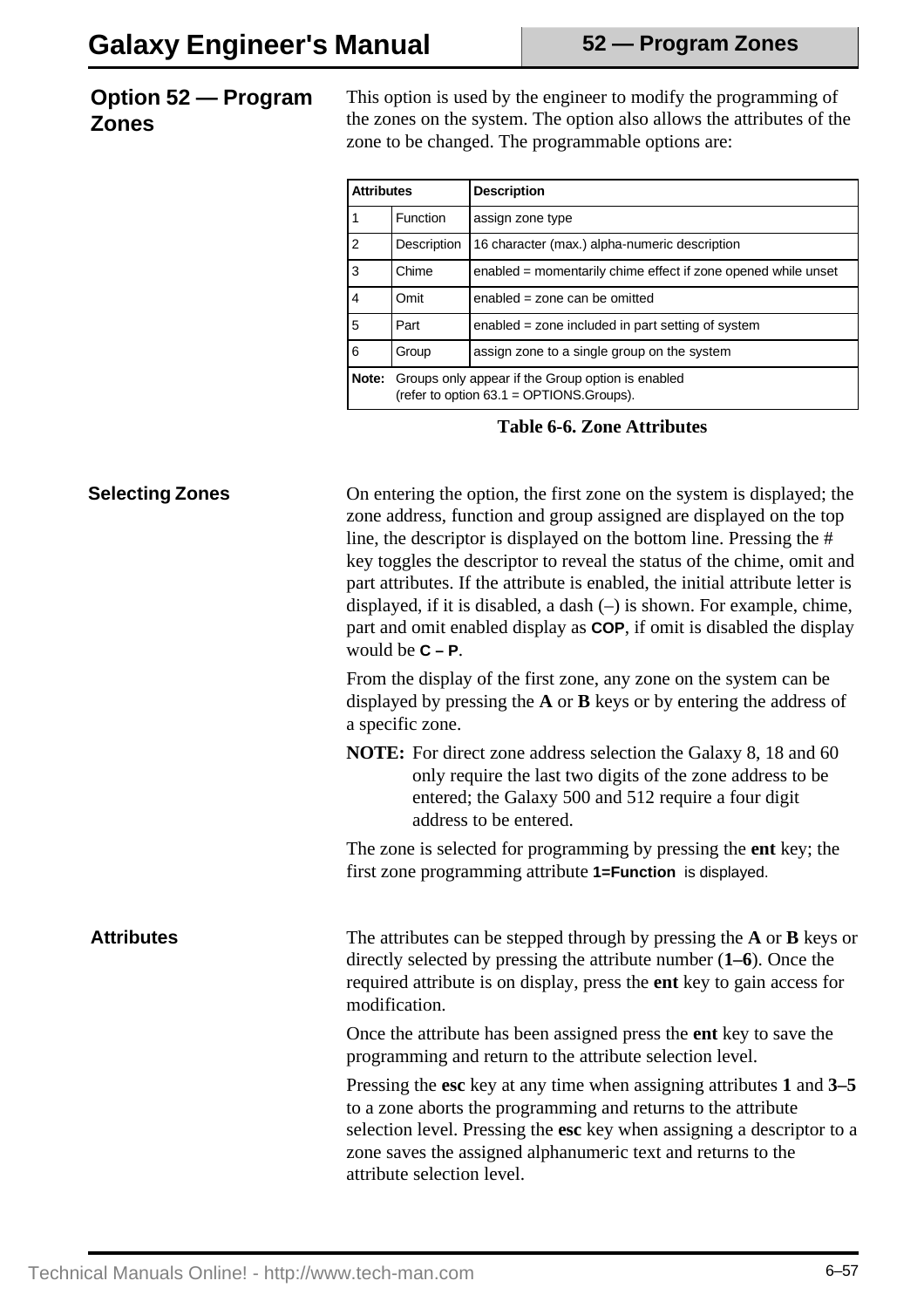| $1 = Function$               | Entering the <b>Function</b> attribute displays the address and the current<br>function of the selected zone along with the zone function reference<br>number. The zone functions can be stepped through, forwards or<br>backwards, using the $A$ and $B$ keys. Alternatively a zone function<br>can be directly selected by entering the zone function reference<br>number, for example, entering the 19 displays zone function $19 =$<br>FIRE.                                                  |
|------------------------------|---------------------------------------------------------------------------------------------------------------------------------------------------------------------------------------------------------------------------------------------------------------------------------------------------------------------------------------------------------------------------------------------------------------------------------------------------------------------------------------------------|
|                              | Once the required zone function is displayed, it is assigned to the<br>zone by pressing the <b>ent</b> key.                                                                                                                                                                                                                                                                                                                                                                                       |
| $2 =$ Descriptor             | Each zone can be assigned with an alpha-numeric descriptor of up to<br>16 characters. This descriptor is assembled from the character set<br>and/or library options. On selecting the <b>Descriptor</b> attribute, the<br>currently assigned descriptor (blank by default) is displayed on the<br>top line — an underscore shows where the next character will be<br>positioned, and a selection of the alphabet is shown on the bottom<br>line — the cursor flashes on the letter $\mathsf{L}$ . |
|                              | Press the $*$ key to erase the characters already assigned to the<br>descriptor.                                                                                                                                                                                                                                                                                                                                                                                                                  |
|                              | The $A$ or $B$ keys can be used to move the alphabet left or right until<br>the required character is positioned underneath the flashing cursor.<br>When the required character is in position press the ent key to copy<br>the character to the descriptor in the top line. Repeat this procedure<br>to assemble the required zone descriptor.                                                                                                                                                   |
| <b>Text Case and Library</b> | On entering the <b>Descriptor</b> attribute the alpha-numeric characters<br>are all presented in upper case. Pressing the $#$ key toggles the<br>characters to lower case.                                                                                                                                                                                                                                                                                                                        |
|                              | Pressing the # key when the lower case alphanumeric characters are<br>displayed toggles to the library words. The words can be viewed<br>using the $A$ or $B$ keys or directly selected using the reference<br>number — refer to Appendix $A$ — Library. When the required<br>word is displayed, press the ent key to copy it to the descriptor.                                                                                                                                                  |
|                              | <b>NOTE:</b> Library words are a maximum of 12 characters and upper<br>case only.                                                                                                                                                                                                                                                                                                                                                                                                                 |
| $3 =$ Chime                  | If the Chime attribute is set to $1$ (enabled) the zone will chime<br>momentarily whenever it is opened while the system is unset. The<br><b>Chime</b> attribute defaults to $\theta$ (disabled) for all zone functions.                                                                                                                                                                                                                                                                          |
|                              | The A or B keys can be used to toggle the status of the Chime<br>attribute — pressing 1 or 0 will also select the required status; press<br>the <b>ent</b> key to accept the programming.                                                                                                                                                                                                                                                                                                         |
|                              | <b>NOTE:</b> The Chime option (full menu option 15, quick menu option<br>2) must be enabled if the zones are to chime when opened.                                                                                                                                                                                                                                                                                                                                                                |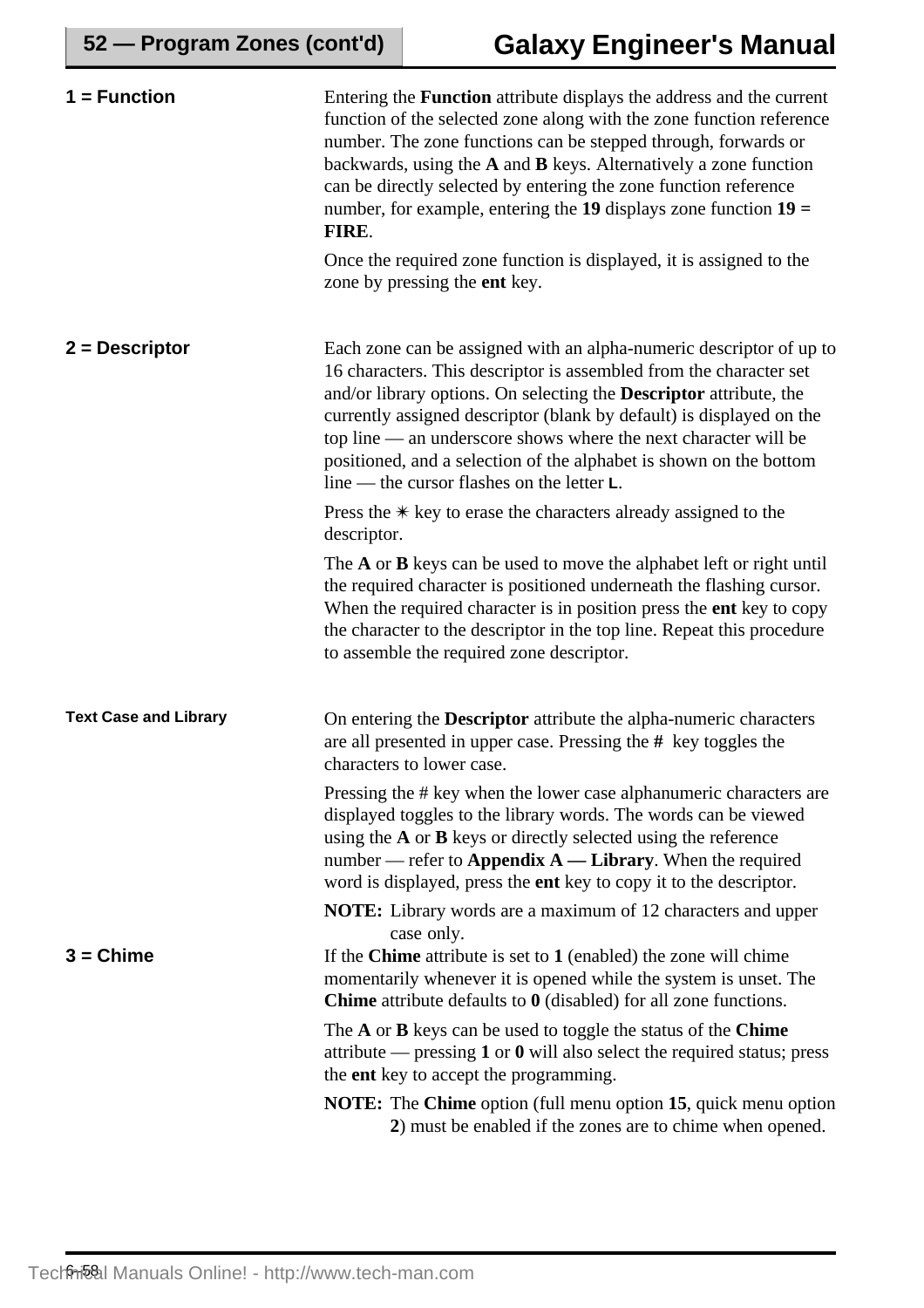| $4 = 0$ mit                               | If the <b>Omit</b> attribute is set to $1$ (enabled) the zone can be omitted<br>from the system by using one of the omit functions $(11 = 0MIT)$<br><b>ZONES, 14 = FORCED SET, 46 = GROUP OMIT).</b> The <b>Omit</b><br>attribute defaults to $\theta$ (disabled) for all zone functions.<br>The $A$ or $B$ keys can be used to toggle the status of the <b>Omit</b><br>attribute — pressing $1$ or $0$ will also select the required status; press<br>the <b>ent</b> key to accept the programming.      |
|-------------------------------------------|-----------------------------------------------------------------------------------------------------------------------------------------------------------------------------------------------------------------------------------------------------------------------------------------------------------------------------------------------------------------------------------------------------------------------------------------------------------------------------------------------------------|
| Galaxy 512                                | Only one zone can be omitted at any one time on the Galaxy 512.<br>The only exception to this is the Vibration zone function; selecting<br>a single Vibration zone automatically omits all Vibration zones on<br>the system $\frac{ }{ }$ irrespective of the group that each is assigned to.                                                                                                                                                                                                             |
| $5 = Part$                                | If the <b>Part</b> attribute is set to $1$ (enabled) the zone will be included in<br>the setting procedure when one of the part setting options is used to<br>set the system $(13 = PART SET, 17 = INSTANT PART)$ . The<br><b>Part</b> attribute defaults to 1 (enabled) for all zone functions except<br>zones programmed as $09 =$ Keyswitch.<br>The $A$ or $B$ keys can be used to toggle the status of the <b>Part</b><br>attribute — pressing $1$ or $0$ will also select the required status; press |
|                                           | the <b>ent</b> key to accept the programming.                                                                                                                                                                                                                                                                                                                                                                                                                                                             |
| $6 = Group$<br>(Galaxy 18, 60, 500 & 512) | <b>NOTE:</b> The <b>Groups</b> attribute is only available if groups have been<br>enabled on the system (refer to option $63 = OPTIONS$ )<br>The Group attribute allows the zone to be assigned to a single<br>group on the system. All zones default to <b>Group 1</b> .                                                                                                                                                                                                                                 |
|                                           | On selecting the Group attribute, the group that the zone is<br>currently assigned to is displayed. All zones default to group 1.<br>Press the number of the group that the zone is to be reassigned to<br>and press the ent key.                                                                                                                                                                                                                                                                         |
| Galaxy 512                                | The Galaxy 512 has 32 groups; these are displayed on the keypad in<br>block of eight groups, sub-divided into A, B, C and D:                                                                                                                                                                                                                                                                                                                                                                              |
|                                           | Use the $A$ or $B$ key to select the required group $(A1-D8)$ . When the<br>end of a block is reached, the next block of eight groups is<br>displayed; use keys $1 - 8$ to assign the relevant group in the current<br>block to the zone; press the ent key to accept the selection.                                                                                                                                                                                                                      |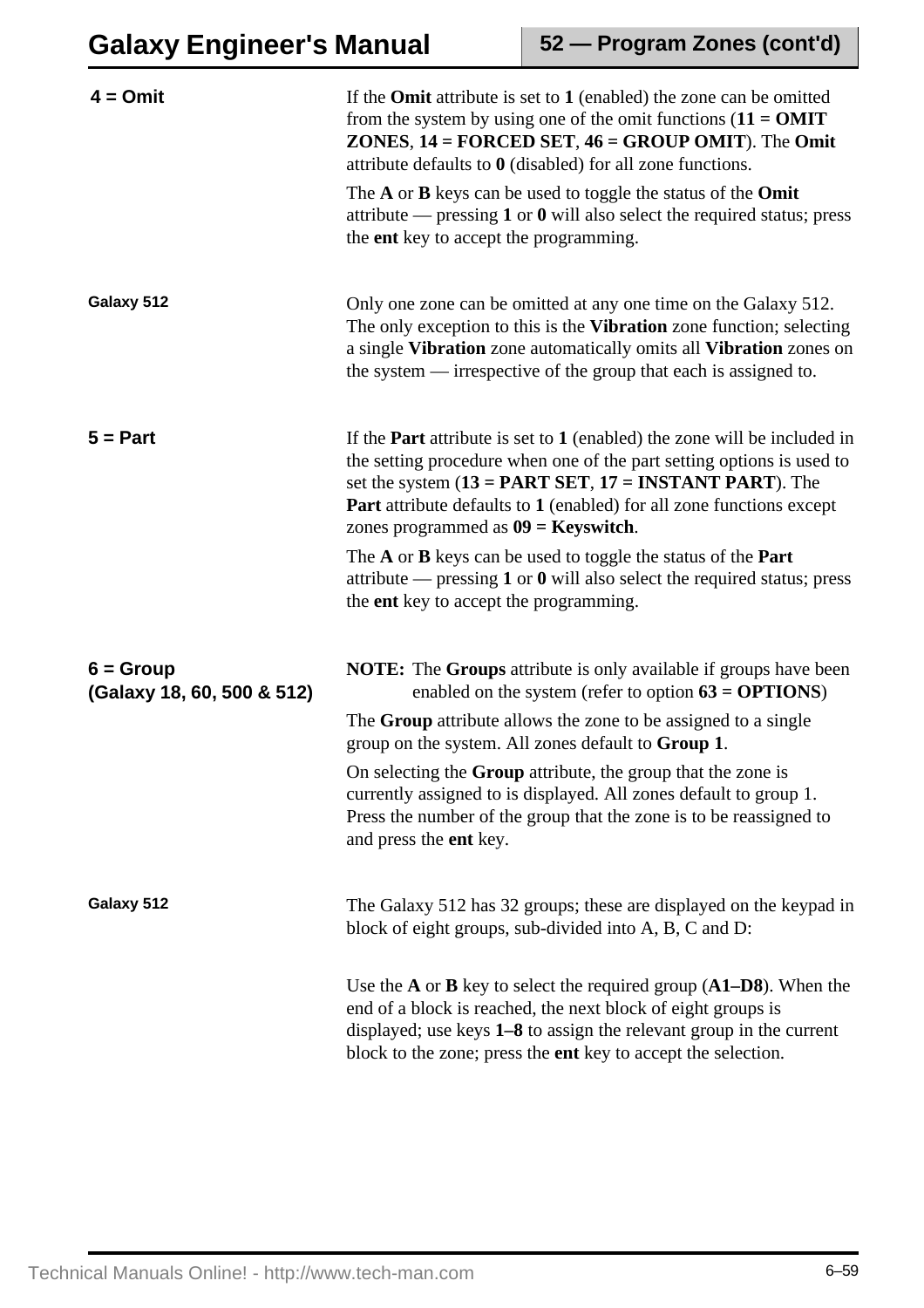| Star (*) Group Function | Certain zone functions have an additional Group attribute feature<br>that allows the other groups to be affected by their operation. This<br>feature is assigned by pressing the $*$ key when allocating the group<br>to the zone.                                                                                 |
|-------------------------|--------------------------------------------------------------------------------------------------------------------------------------------------------------------------------------------------------------------------------------------------------------------------------------------------------------------|
|                         | On pressing the $*$ key the display indicates the group currently<br>assigned to the zone and prompts for other groups to be added, for<br>example 1 $*1$ – – – – – –, pressing 4 and 7 assigns 1 $*1$ – – 4 – – 7 –                                                                                               |
|                         | <b>Final, Secure Final, Part Final and Push Set Zones</b><br>If the star $*$ group feature is assigned a zone programmed as <b>Final</b> ,<br>Secure Final, Part Final or Push Set, then closing the zone when<br>setting multiple groups terminates the setting procedure for all<br>groups assigned to the zone. |
|                         | Refer to the zone functions for further information on the operation<br>of these zone functions.                                                                                                                                                                                                                   |
|                         | <b>Exit Zones</b><br>The star $*$ group feature can be assigned to a zone programmed as<br>Exit. This allows an Exit zone to be activated in a group which is<br>not currently being unset without activating an Intruder alarm<br>condition.                                                                      |
|                         | Refer to the zone functions for further information on the operation<br>of this zone function.                                                                                                                                                                                                                     |
| <b>System Alarms</b>    | The Galaxy panels have tamper and alarm monitoring circuits which<br>are not programmable. These circuits maintain the integrity of the<br>system and all correspond to Group 1.                                                                                                                                   |

| Zone | Alarm             | <b>Description</b>         |
|------|-------------------|----------------------------|
| 0001 | <b>CUBATT</b>     | Control unit battery low   |
| 0002 | <b>CUAC</b>       | Control unit AC fail       |
| 0003 | <b>LID TAMPER</b> | Control unit lid tamper    |
| 0004 | <b>AUX TAMPER</b> | Control unit tamper return |

**Table 6-7. Control Panel Alarms**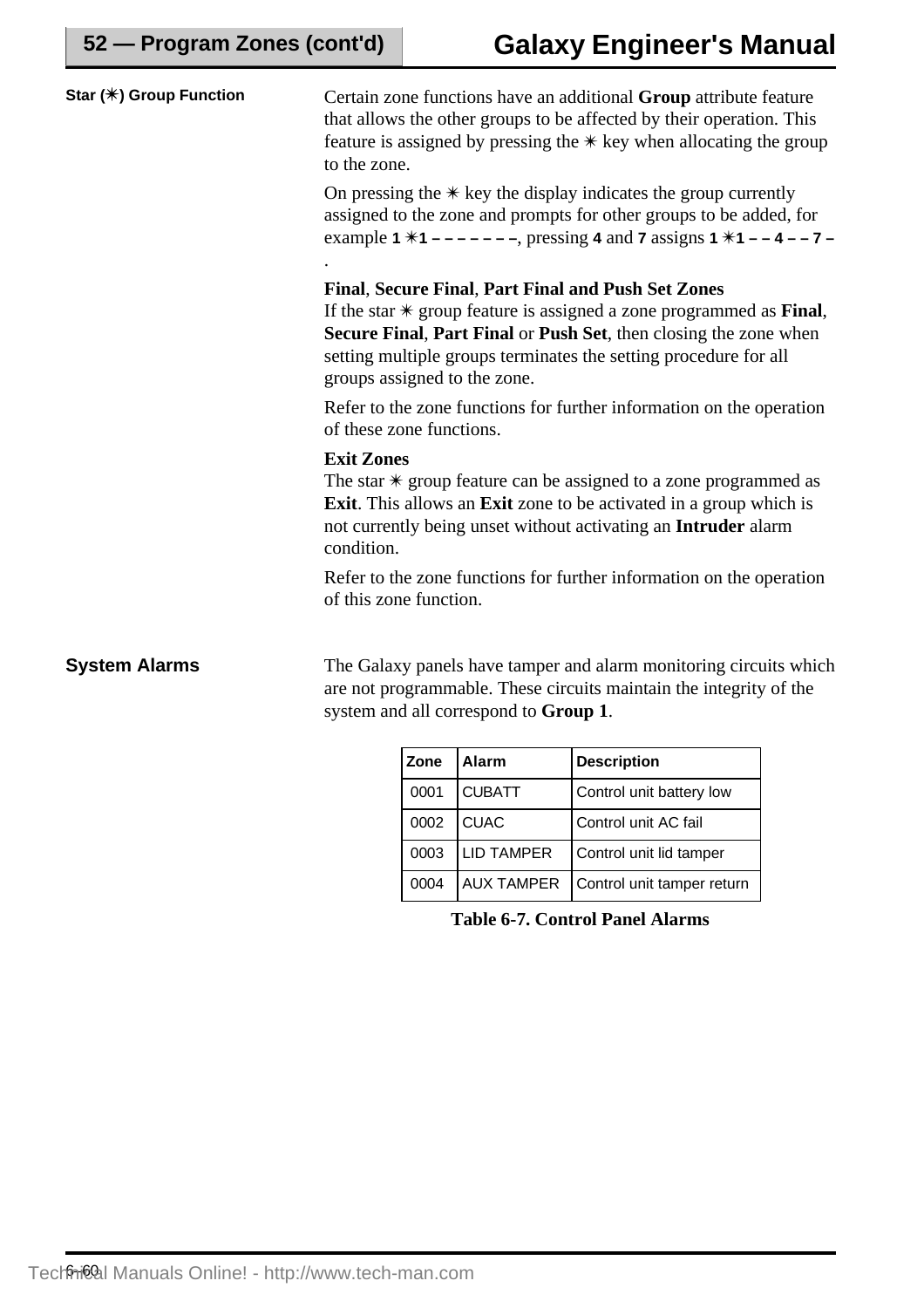**Zone Functions** 

| <b>Zone Function</b> |                     | Galaxy 8     | Galaxy<br>18 | Galaxy 60    | Galaxy 500   | Galaxy 512   |
|----------------------|---------------------|--------------|--------------|--------------|--------------|--------------|
| 01                   | Final               | $\checkmark$ | $\checkmark$ | $\checkmark$ | $\checkmark$ | $\checkmark$ |
| 02                   | Exit                | $\checkmark$ | $\checkmark$ | $\checkmark$ | $\checkmark$ | $\checkmark$ |
| 03                   | Intruder            | $\checkmark$ | $\checkmark$ | $\checkmark$ | $\checkmark$ | $\checkmark$ |
| 04                   | 24 Hours            | ✓            | $\checkmark$ | $\checkmark$ | $\checkmark$ | $\checkmark$ |
| 05                   | Security            | $\checkmark$ | $\checkmark$ | $\checkmark$ | $\checkmark$ | $\checkmark$ |
| 06                   | Dual                | $\checkmark$ | $\checkmark$ | $\checkmark$ | $\checkmark$ | $\checkmark$ |
| 07                   | Entry               | $\checkmark$ | $\checkmark$ | $\checkmark$ | $\checkmark$ | $\checkmark$ |
| 08                   | Push Set            | $\checkmark$ | $\checkmark$ | $\checkmark$ | $\checkmark$ | $\checkmark$ |
| 09                   | Keyswitch           | $\checkmark$ | $\checkmark$ | $\checkmark$ | $\checkmark$ | $\checkmark$ |
| 10                   | <b>Secure Final</b> | $\checkmark$ | $\checkmark$ | $\checkmark$ | $\checkmark$ | $\checkmark$ |
| 11                   | Part Final          | $\checkmark$ | $\checkmark$ | $\checkmark$ | $\checkmark$ | $\checkmark$ |
| 12                   | Part Entry          | $\checkmark$ | $\checkmark$ | $\checkmark$ | $\checkmark$ | $\checkmark$ |
| 13                   | PA                  | $\checkmark$ | $\checkmark$ | $\checkmark$ | $\checkmark$ | $\checkmark$ |
| 14                   | PA Silent           | $\checkmark$ | $\checkmark$ | $\checkmark$ | $\checkmark$ | $\checkmark$ |
| 15                   | PA Delay            | $\checkmark$ | $\checkmark$ | $\checkmark$ | $\checkmark$ | $\checkmark$ |
| 16                   | PA Delay Silent     | $\checkmark$ | $\checkmark$ | $\checkmark$ | $\checkmark$ | $\checkmark$ |
| 17                   | Link                | $\checkmark$ | $\checkmark$ | $\checkmark$ | $\checkmark$ | $\checkmark$ |
| 18                   | Spare               | $\checkmark$ | $\checkmark$ | $\checkmark$ | $\checkmark$ | $\checkmark$ |
| 19                   | Fire                | $\checkmark$ | $\checkmark$ | $\checkmark$ | $\checkmark$ | $\checkmark$ |
| 20                   | Tamper              | $\checkmark$ | $\checkmark$ | $\checkmark$ | $\checkmark$ | $\checkmark$ |
| 21                   | <b>Bell Tamper</b>  | $\checkmark$ | $\checkmark$ | $\checkmark$ | $\checkmark$ | $\checkmark$ |
| 22                   | Beam Pair           | ✓            | $\checkmark$ | $\checkmark$ | $\checkmark$ | $\checkmark$ |
| 23                   | <b>Battery Low</b>  | $\checkmark$ | $\checkmark$ | $\checkmark$ | $\checkmark$ | $\checkmark$ |
| 24                   | Line Fail           | $\checkmark$ | $\checkmark$ | $\checkmark$ | $\checkmark$ | $\checkmark$ |
| 25                   | AC Fail             | $\checkmark$ | $\checkmark$ | $\checkmark$ | $\checkmark$ | $\checkmark$ |
| າຂ                   | $\overline{1}$      | $\checkmark$ | $\checkmark$ | $\checkmark$ | $\checkmark$ | $\checkmark$ |

**Table 6-8. Available Zone Functions per Galaxy Panel**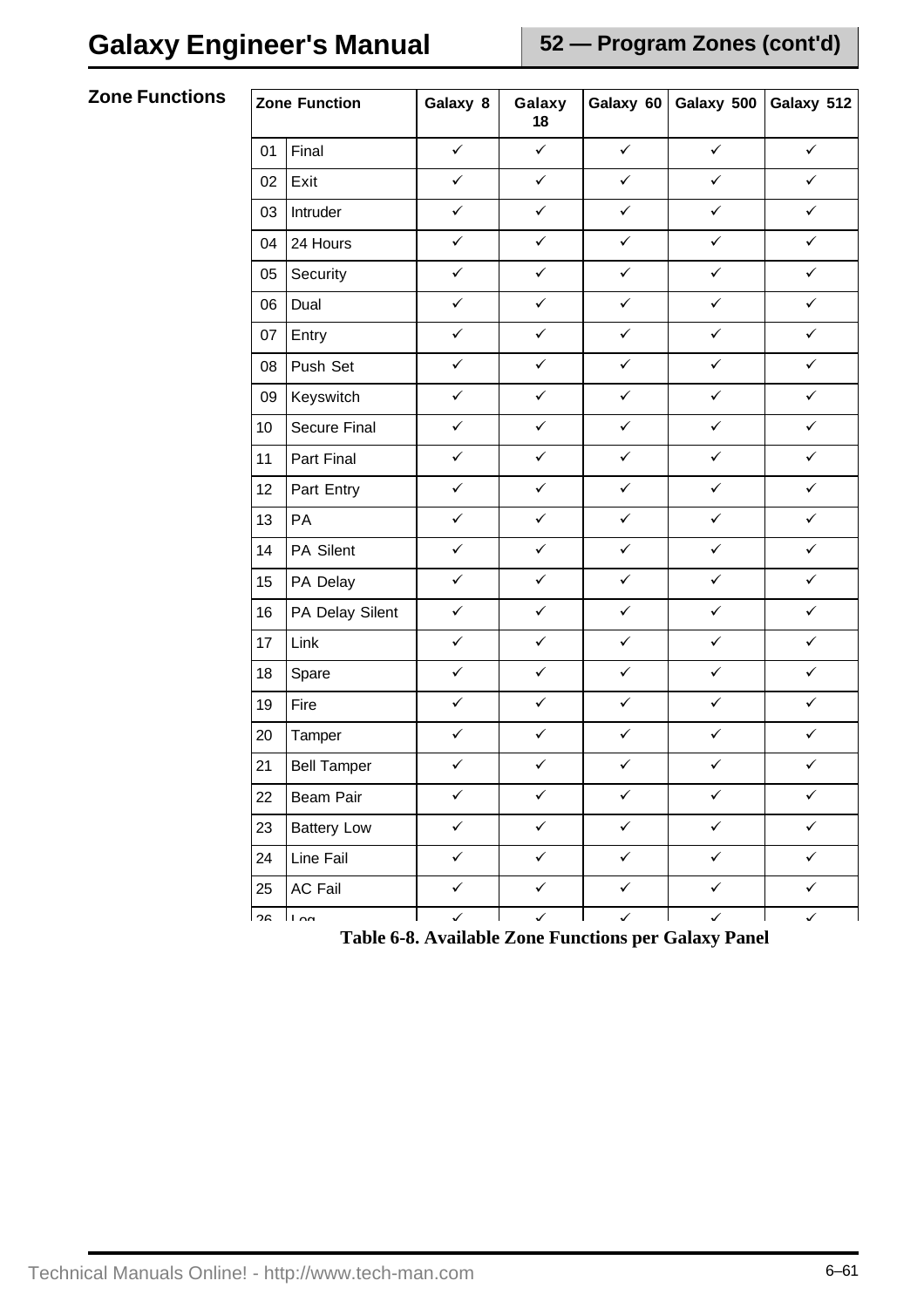| <b>Zone Function</b> |                 | Galaxy 8     | Galaxy<br>18 | Galaxy 60    | Galaxy 500   | Galaxy 512   |
|----------------------|-----------------|--------------|--------------|--------------|--------------|--------------|
| 27                   | Remote Access   | $\checkmark$ | $\checkmark$ | $\checkmark$ | $\checkmark$ | $\checkmark$ |
| 28                   | Video           | $\checkmark$ | $\checkmark$ | ✓            | $\checkmark$ | ✓            |
| 29                   | Video Exit      | $\checkmark$ | $\checkmark$ | ✓            | $\checkmark$ | ✓            |
| 30                   | Intruder Delay  | $\checkmark$ | ✓            | ✓            | $\checkmark$ | ✓            |
| 31                   | Log Delay       | ✓            | ✓            | ✓            | ✓            | ✓            |
| 32                   | Set Log         | $\checkmark$ | $\checkmark$ | $\checkmark$ | $\checkmark$ | $\checkmark$ |
| 33                   | Custom-A        |              |              | ✓            | $\checkmark$ | ✓            |
| 34                   | Custom-B        |              |              | ✓            | ✓            | ✓            |
| 35                   | Exitguard       |              |              | $\checkmark$ | $\checkmark$ | $\checkmark$ |
| 36                   | Mask            |              |              | ✓            | $\checkmark$ | ✓            |
| 37                   | Urgent          |              |              | ✓            | $\checkmark$ | $\checkmark$ |
| 38                   | PA Unset        |              |              | ✓            | $\checkmark$ | ✓            |
| 39                   | Keyswitch Reset |              |              | $\checkmark$ | $\checkmark$ | $\checkmark$ |
| 40                   | Not Used        |              |              |              |              |              |
| 41                   | Not Used        |              |              |              |              |              |
| 42                   | Not Used        |              |              |              |              |              |
| 43                   | Not Used        |              |              |              |              |              |
| 44                   | Not Used        |              |              |              |              |              |
| 45                   | Not Used        |              |              |              |              |              |
| $46\,$               | Not Used        |              |              |              |              |              |
| $47\,$               | Vibration       |              |              |              |              | $\checkmark$ |
| 48                   | ATM-1           |              |              |              |              | $\checkmark$ |
| 49                   | ATM-2           |              |              |              |              | $\checkmark$ |
| 50                   | ATM-3           |              |              |              |              | $\checkmark$ |
| 51                   | ATM-4           |              |              |              |              | $\checkmark$ |
| よつ                   | Alarm Evtond    |              |              |              |              | $\checkmark$ |

**Table 6-8. Available Zone Functions per Galaxy Panel (contd.)**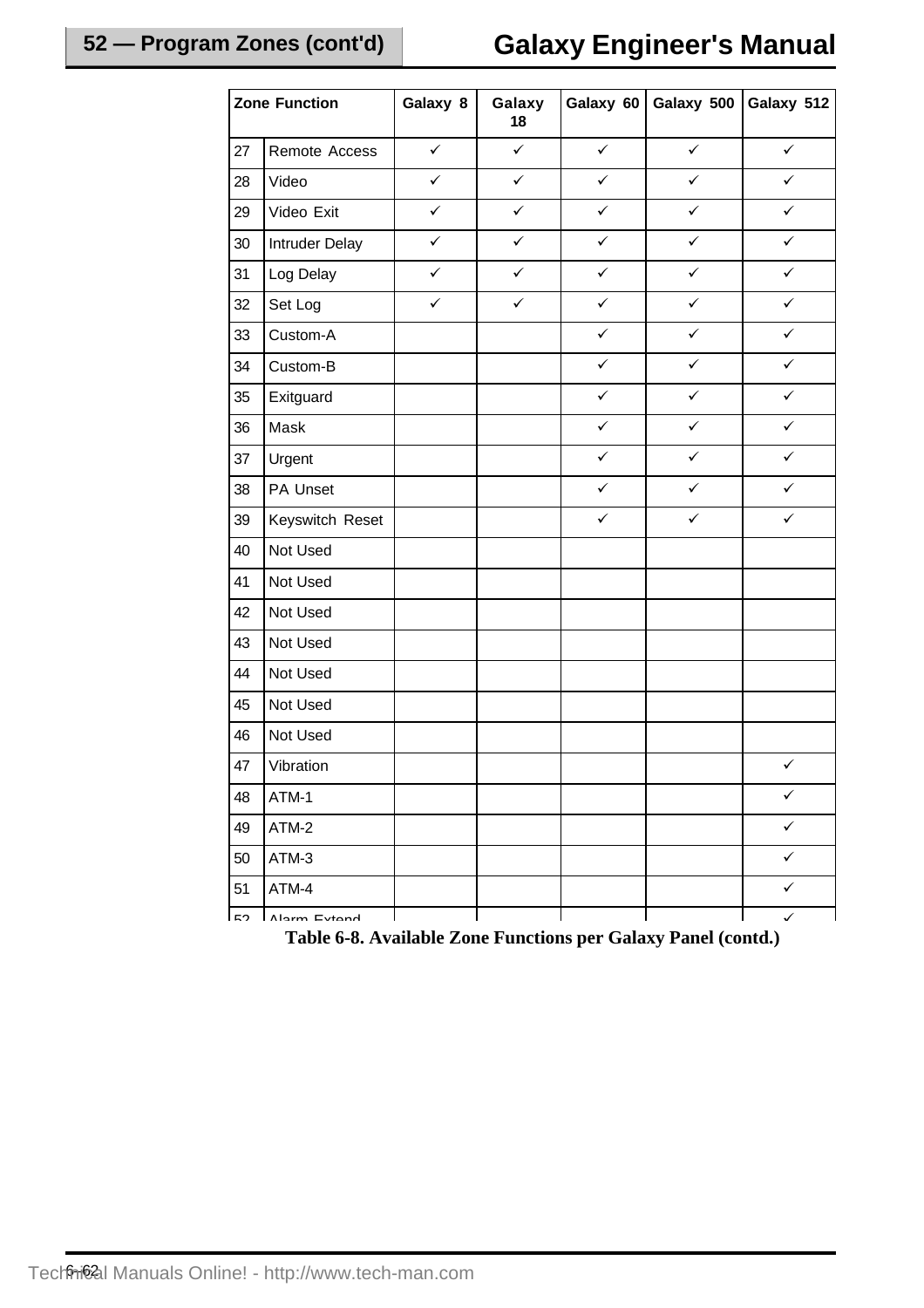| 01 Final           | Zones programmed as Final initiate the unsetting procedure and<br>terminate setting procedure; opening the Final zone when the<br>system or group is set starts the entry timer; opening and then<br>closing the Final zone during the exit procedure sets the system or<br>assigned groups, providing all the zones are closed. The opening $(+)$<br>and closing $(-)$ of <b>Final</b> zones during the setting and unsetting<br>procedures are recorded in the event log.<br>Pressing the $*$ key when programming a <b>Final</b> zone doubles the<br>entry time of the group. |  |  |
|--------------------|----------------------------------------------------------------------------------------------------------------------------------------------------------------------------------------------------------------------------------------------------------------------------------------------------------------------------------------------------------------------------------------------------------------------------------------------------------------------------------------------------------------------------------------------------------------------------------|--|--|
|                    | Opening a Final zone during the exit time is not reported on the<br>keypad as an open zone; the Entry/Exit Horns bleep rapidly to<br>indicate that the zone is open.                                                                                                                                                                                                                                                                                                                                                                                                             |  |  |
|                    | <b>NOTE:</b> The termination feature of a <b>Final</b> zone can be extended to<br>terminate the setting of multiple groups by pressing the $*$<br>key when assigning a group to the zone. Refer to the Star<br>$*$ Group Function.                                                                                                                                                                                                                                                                                                                                               |  |  |
| 02 Exit            | Zones that protect the entry and exit routes are programmed as Exit.<br>During the setting and unsetting procedures Exit zones have a non-<br>alarm operation. If the Exit zone is activated while the system is set<br>— without the unsetting of the group being initiated — an Intruder<br>alarm condition is activated.                                                                                                                                                                                                                                                      |  |  |
|                    | Opening an Exit zone during the exit time is not reported on the<br>keypad as an open zone; the <b>Entry/Exit Horns</b> bleep rapidly to<br>indicate that the zone is open.                                                                                                                                                                                                                                                                                                                                                                                                      |  |  |
|                    | <b>NOTE:</b> The <b>Exit</b> zone can be assigned to multiple groups by<br>pressing the $*$ key when assigning a group to the zone.<br>This allows an <b>Exit</b> zone to be activated in a group which<br>is not currently being unset without activating an Intruder<br>alarm. Refer to the Star $*$ Group Function.                                                                                                                                                                                                                                                           |  |  |
| 03 Intruder        | The <b>Intruder</b> function is inactive when the system is unset. When<br>the system is set, activation of an Intruder zone causes a full alarm<br>activation that requires to be reset with a code authorised for System<br>Reset — refer to option 51.6 = PARAMETERS.System Reset.                                                                                                                                                                                                                                                                                            |  |  |
|                    | All zones (except zone 1001 and 1002 on the Galaxy 8, 18 $\&$ 60) are<br>programmed as Intruder by default; this includes the zones on<br>RIOs that are added to the system at a later date.                                                                                                                                                                                                                                                                                                                                                                                     |  |  |
| <b>04 24 Hours</b> | The 24 Hours zone function is continuously operational. In the<br>unset state, activation of the zone function generates a local alarm<br>condition (the Intruder outputs are not activated). If the zone is<br>activated while the system is set, the 24 Hours function operates the<br>same as an <b>Intruder</b> function and results in a full alarm condition.<br>The 24 Hours zone function requires a system reset following an<br>activation in both the set and unset conditions.                                                                                       |  |  |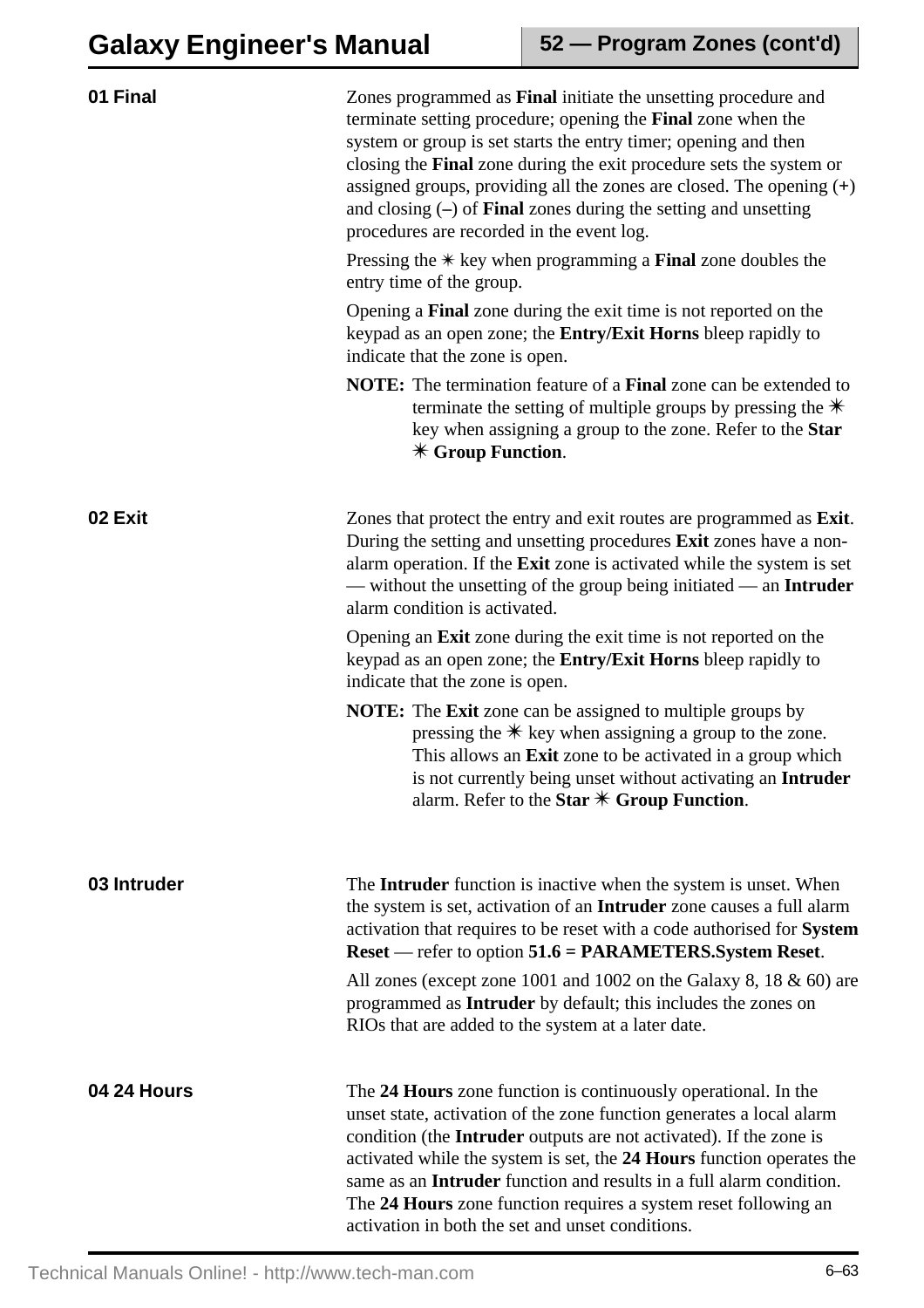| 05 Security            | The operation of the Security zone function is identical to the 24<br><b>Hours</b> zone function, except a <b>Security</b> zone activation in the unset<br>generates a local alarm (Horn outputs activated) that does not<br>require a system reset; any valid code (level 2 or above) cancels the<br>alarm and resets the system. An activation in the set state generates<br>a full alarm that requires a system reset. The activation $(+)$ and<br>restoration $(-)$ of <b>Security</b> zones is recorded in the event log. |  |  |
|------------------------|--------------------------------------------------------------------------------------------------------------------------------------------------------------------------------------------------------------------------------------------------------------------------------------------------------------------------------------------------------------------------------------------------------------------------------------------------------------------------------------------------------------------------------|--|--|
| 06 Dual (Double Knock) | The operation of the <b>Dual</b> (Double Knock) function is identical to<br>the Intruder function, with the exception that an alarm condition is<br>activated only when there have been two activations from any Dual<br>zones (assigned to the same group) within a 20 minute period while<br>the system is set.                                                                                                                                                                                                              |  |  |
| 07 Entry               | This function initiates the unsetting procedure in the same way as a<br>Final zone. However, during the setting routine an Entry zone<br>operates as an Exit zone type. This function is normally used in<br>conjunction with a Push Set zone, which acts as the exit terminator<br>for the setting procedure.                                                                                                                                                                                                                 |  |  |
|                        | Pressing the $*$ key when programming an <b>Entry</b> zone doubles the<br>entry time of the group.                                                                                                                                                                                                                                                                                                                                                                                                                             |  |  |
|                        | Opening an Entry zone during the exit time is not reported on the<br>keypad as an open zone; the Entry/Exit Horns bleep rapidly to<br>indicate that the zone is open.                                                                                                                                                                                                                                                                                                                                                          |  |  |
| 08 Push Set            | This zone function is used to terminate the setting routine. The<br>system sets when the <b>Push Set</b> zone, usually a push button, is<br>activated. The Entry/Exit Horn stops immediately the button is<br>pressed; the system sets after four seconds, allowing the doors to<br>settle to the closed state. The Push Set zone remains inactive until<br>the next setting routine.                                                                                                                                          |  |  |
|                        | <b>NOTE:</b> The <b>Push Set</b> zone can be either $1k\Omega$ going to $2k\Omega$ or $2k\Omega$<br>to $1k\Omega$ — refer to <b>System Architecture</b> for wiring details.<br>The first time that the <b>Push Set</b> is used to terminate the<br>setting, the button will require to be pressed twice; the first<br>press identifies the normal status of the button to the<br>system.                                                                                                                                       |  |  |
|                        | Activating a <b>Push Set</b> zone during the exit time is not reported on<br>the keypad as an open zone; the <b>Entry/Exit Horns</b> bleep rapidly to<br>indicate that the zone is open.                                                                                                                                                                                                                                                                                                                                       |  |  |
|                        | <b>NOTE:</b> The termination feature of a <b>Final</b> zone can be extended to<br>terminate the setting of multiple groups by pressing the $*$<br>key when assigning a group to the zone. Refer to the Star<br>$*$ Group Function.                                                                                                                                                                                                                                                                                             |  |  |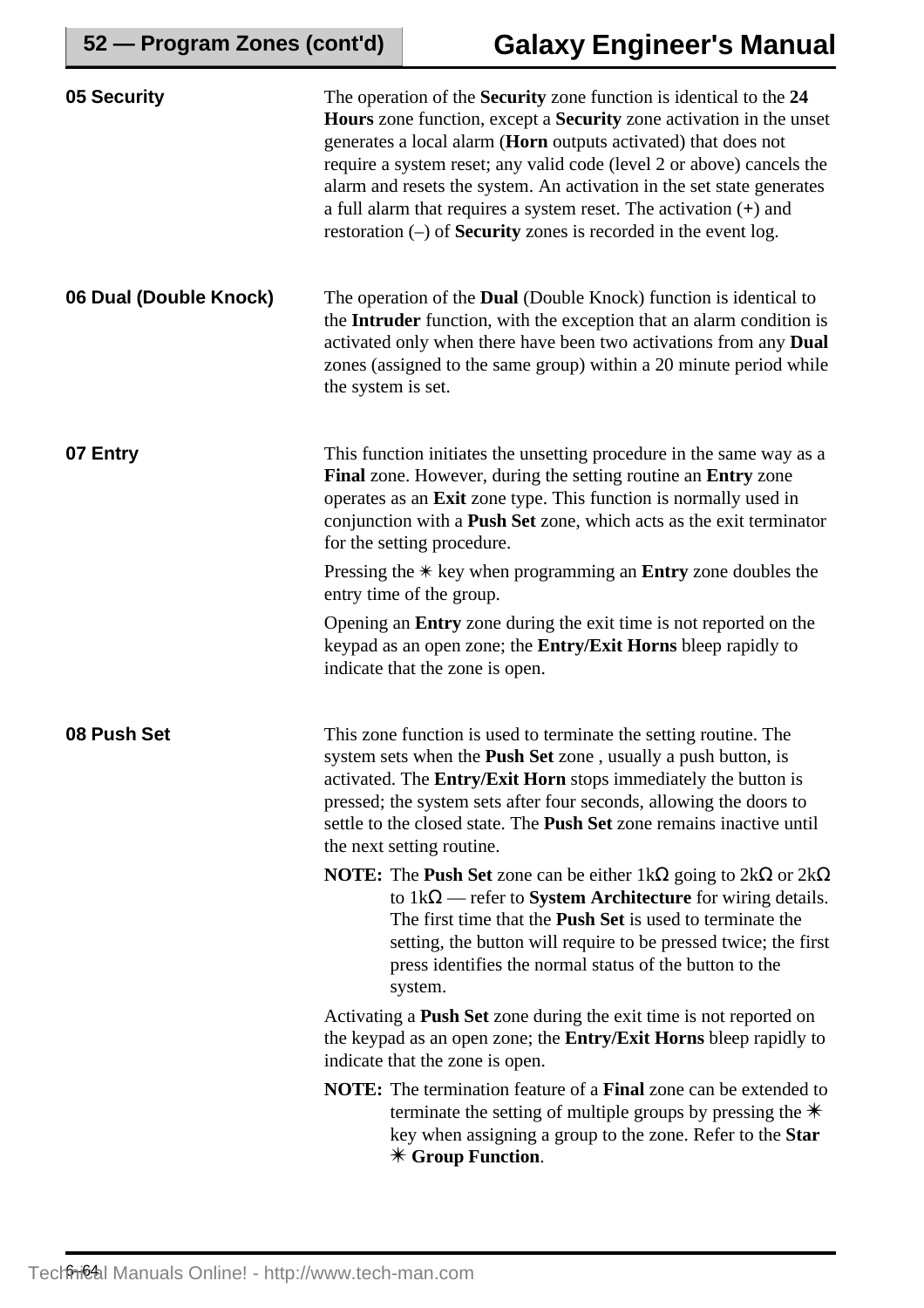| 09 Keyswitch           | The <b>Keyswitch</b> function allows a zone to be used as an on/off<br>switch for the system or assigned groups. Operating a Keyswitch<br>zone when the system is unset starts the timed full setting routine,<br>therefore the exit time is applicable. The system sets when the exit<br>time expires or a Final or Push Set is activated. If the system is set,<br>operating a <b>Keyswitch</b> immediately unsets the assigned groups;<br>there is no entry time countdown.<br>The <b>Part</b> attribute of the <b>Keyswitch</b> function defaults to $\theta$<br>(disabled); the standard Keyswitch function full sets the system. To<br>part set the system using the Keyswitch, the Part attribute must be<br>enabled. |  |  |  |
|------------------------|------------------------------------------------------------------------------------------------------------------------------------------------------------------------------------------------------------------------------------------------------------------------------------------------------------------------------------------------------------------------------------------------------------------------------------------------------------------------------------------------------------------------------------------------------------------------------------------------------------------------------------------------------------------------------------------------------------------------------|--|--|--|
|                        |                                                                                                                                                                                                                                                                                                                                                                                                                                                                                                                                                                                                                                                                                                                              |  |  |  |
|                        | <b>NOTE:</b> The operation of a <b>Keyswitch</b> zone can be extended to the<br>setting and unsetting of multiple groups by pressing the $*$<br>key when assigning a group to the zone. Refer to the Star<br>$*$ Group Function.                                                                                                                                                                                                                                                                                                                                                                                                                                                                                             |  |  |  |
|                        | The standard programming of the <b>Keyswitch</b> function requires a<br>momentary change from $1k\Omega$ to $2k\Omega$ to both set and unset the<br>system. If the Keyswitch connected has a latching mechanism, press<br>the $*$ key when assigning the function; the display indicates<br>09= $\angle$ KEYSWITCH has been assigned. The $\angle$ Keyswitch operation is<br>as follows: 1kW to $2k\Omega$ sets the system; $2k\Omega$ to 1k $\Omega$ unsets the<br>system.                                                                                                                                                                                                                                                  |  |  |  |
|                        | The <b>Keyswitch</b> function can also be programmed to reset alarms —<br>to option $51.22$ = PARAMETERS. Keyswitch Level. If the<br>Keyswitch is assigned a sufficient level to reset the alarm condition,<br>the alarm is cancelled and immediately reset when the <b>Keyswitch</b> is<br>used to unset the system following an alarm activation.                                                                                                                                                                                                                                                                                                                                                                          |  |  |  |
|                        | <b>NOTE:</b> The activated zones are not displayed on the keypad when<br>a Keyswitch is used to reset the alarm                                                                                                                                                                                                                                                                                                                                                                                                                                                                                                                                                                                                              |  |  |  |
| <b>10 Secure Final</b> | This zone has dual functionality depending on whether the system is<br>set or unset. When the system is setting, set or unsetting the<br>operation is identical to the Final zone function. When the system<br>is unset the operation is identical to the <b>Security</b> zone function.                                                                                                                                                                                                                                                                                                                                                                                                                                     |  |  |  |
|                        | Pressing the $*$ key when programming a <b>Secure Final</b> zone doubles<br>the entry time of the group.                                                                                                                                                                                                                                                                                                                                                                                                                                                                                                                                                                                                                     |  |  |  |
|                        | Opening a <b>Secure Final</b> zone during the exit time is not reported on<br>the keypad as an open zone; the <b>Entry/Exit Horns</b> bleep rapidly to<br>indicate that the zone is open.                                                                                                                                                                                                                                                                                                                                                                                                                                                                                                                                    |  |  |  |
|                        | The termination feature of a <b>Secure Final</b> zone can be extended to<br>terminate the setting of multiple groups by pressing the $*$ key when<br>assigning a group to the zone. Refer to the Star $*$ Group Function.                                                                                                                                                                                                                                                                                                                                                                                                                                                                                                    |  |  |  |
|                        |                                                                                                                                                                                                                                                                                                                                                                                                                                                                                                                                                                                                                                                                                                                              |  |  |  |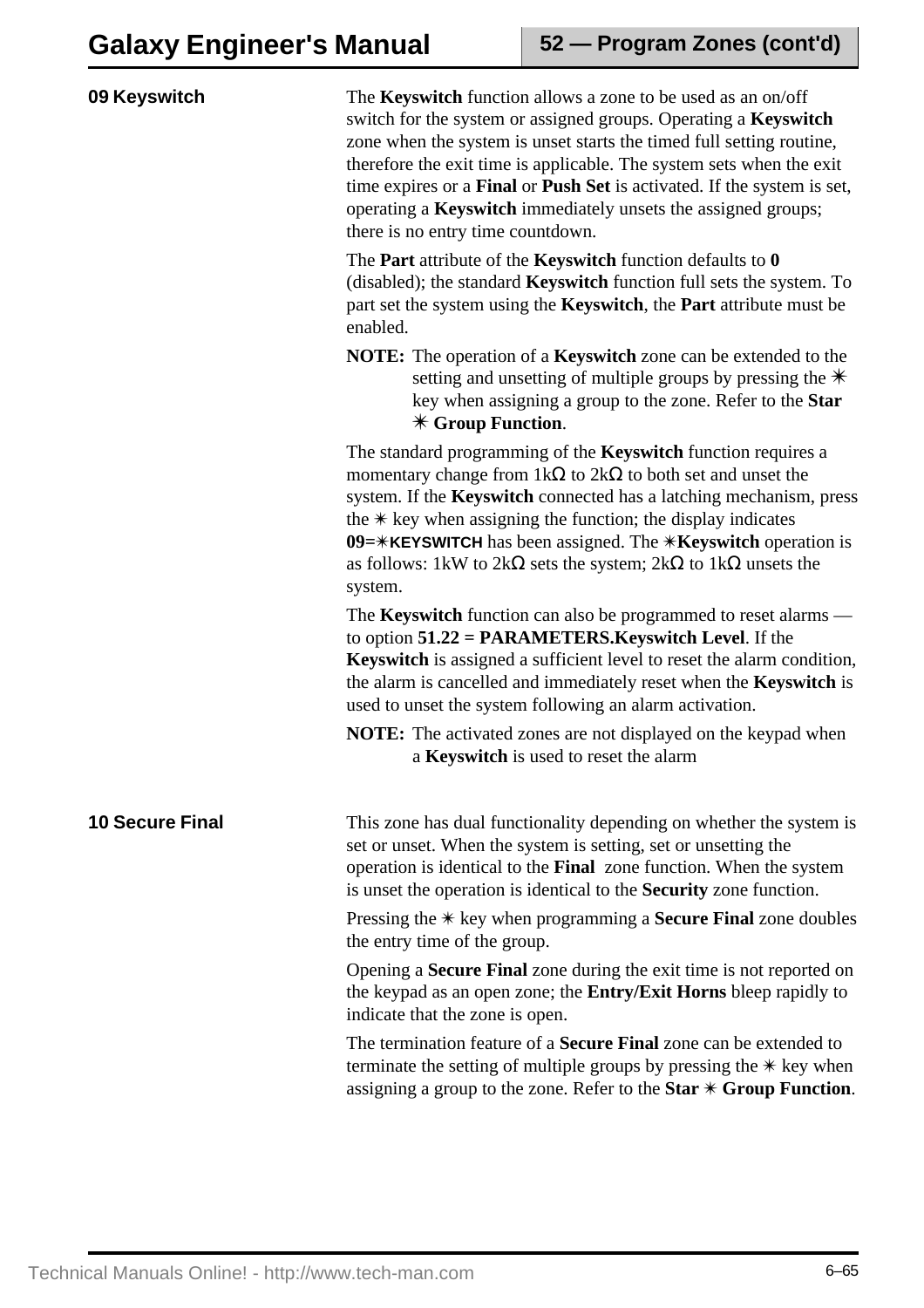| <b>11 Part Final</b> | This zone has dual functionality depending on whether the system is<br>full set or part set. When the system is full set the zone operation is<br>identical to the Final zone function. When the system is part set the<br>zone operation is identical to the Intruder zone function.                                                                                                               |  |  |  |
|----------------------|-----------------------------------------------------------------------------------------------------------------------------------------------------------------------------------------------------------------------------------------------------------------------------------------------------------------------------------------------------------------------------------------------------|--|--|--|
|                      | Pressing the $*$ key when programming a <b>Part Final</b> zone doubles<br>the entry time of the group.                                                                                                                                                                                                                                                                                              |  |  |  |
|                      | Opening a <b>Part Final</b> zone during the exit time is not reported on<br>the keypad as an open zone; the <b>Entry/Exit Horns</b> bleep rapidly to<br>indicate that the zone is open.                                                                                                                                                                                                             |  |  |  |
|                      | The termination feature of a <b>Part Final</b> zone can be extended to<br>terminate the part setting of multiple groups by pressing the $*$ key<br>when assigning a group to the zone. Refer to the Star $*$ Group<br><b>Function.</b>                                                                                                                                                              |  |  |  |
| 12 Part Entry        | This zone has dual functionality depending on whether the system is<br>full set or part set. When the system is full set the zone operation is<br>identical to the Exit zone function. When the system is part set the<br>zone operation is identical to the <b>Entry</b> zone function.                                                                                                            |  |  |  |
|                      | Pressing the $*$ key when programming a <b>Part Entry</b> zone doubles<br>the entry time of the group.                                                                                                                                                                                                                                                                                              |  |  |  |
| <b>13 PA</b>         | The PA (Personal Attack) function is continuously operational.<br>Activation of this zone type overrides the Bell Delay parameter and<br>causes an instant full alarm condition that requires to be reset with a<br>code authorised for <b>PA Reset</b> — refer to option $51 =$<br><b>PARAMETERS</b> ; the Intruder outputs are not activated by PA<br>zones.                                      |  |  |  |
|                      | <b>NOTES</b><br><b>1.</b> If a <b>PA</b> zone is open, it is indicated on the keypad whenever a<br>valid code is entered. The group that the open PA is assigned to<br>cannot be set until it is closed.<br>The tamper facility on the <b>PA</b> zone remains active while<br>2.<br>engineer mode is accessed.<br>Galaxy 512 only — engineer mode cannot be exited if a $PA$<br>3.<br>zone is open. |  |  |  |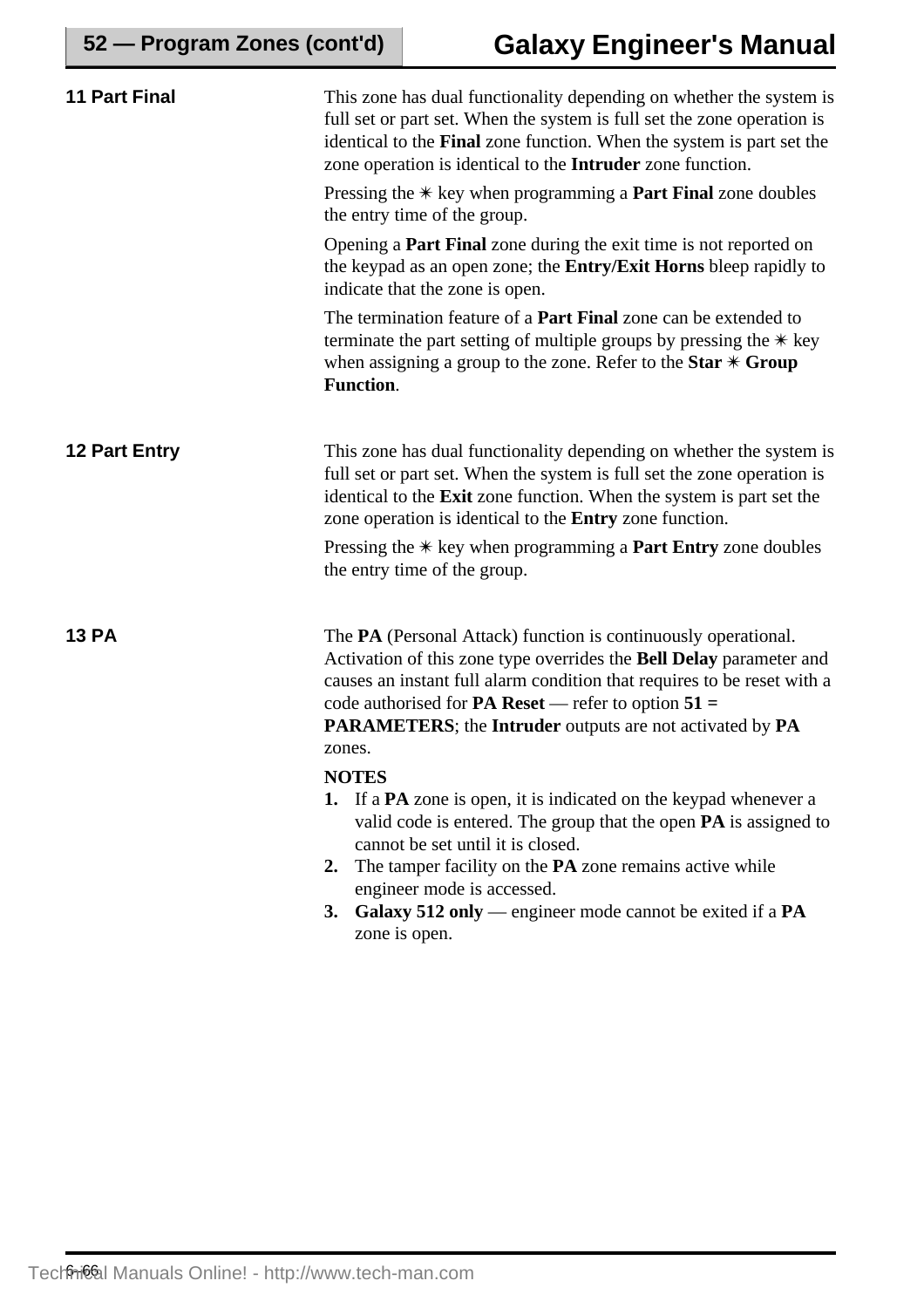| <b>14 PA Silent</b>       | The <b>PA Silent</b> function is identical to the <b>PA</b> function, with the<br>exception that there is no audible or visual indication of the<br>activation; that is, no bells or strobes are activated. Only the <b>PA</b><br>output (normally channel 2 on the digital communicator) signals the<br>alarm. The activation $(+)$ and restoral $(-)$ of <b>PA Silent</b> zones is<br>recorded in the event log.                                                                                                                                                                                                                                                                                                                                                                                                                                        |  |  |  |
|---------------------------|-----------------------------------------------------------------------------------------------------------------------------------------------------------------------------------------------------------------------------------------------------------------------------------------------------------------------------------------------------------------------------------------------------------------------------------------------------------------------------------------------------------------------------------------------------------------------------------------------------------------------------------------------------------------------------------------------------------------------------------------------------------------------------------------------------------------------------------------------------------|--|--|--|
|                           | <b>NOTES</b><br>At the time of setting, any <b>PA Silent</b> zones that are currently<br>1.<br>open are reported to the user.<br>The tamper facility on the PA zone remains active while<br>2.<br>engineer mode is accessed.<br>3. Galaxy 512 only — engineer mode cannot be exited if a PA<br><b>Silent</b> zone is open.                                                                                                                                                                                                                                                                                                                                                                                                                                                                                                                                |  |  |  |
| 15 PA Delay               | The <b>PA Delay</b> function is identical to the <b>PA</b> function, with the<br>exception that the PA output activation can be delayed for up to 60<br>seconds; this is determined by option $51.13 = PARAMETER.PA$<br>Delay. During the period of delay the Entry/Exit Horns activate to<br>remind the user that the PA delay is counting down; entering a<br>valid code or closing the <b>PA Delay</b> zone aborts the alarm.<br><b>NOTES</b><br>1. If a <b>PA Delay</b> zone is open, it is indicated on the keypad<br>whenever a valid code is entered. The group that the open PA<br><b>Delay</b> is assigned to cannot be set until it is closed.<br>The tamper facility on the PA zone remains active while<br>2.<br>engineer mode is accessed.<br>Galaxy 512 only — engineer mode cannot be exited if a $PA$<br>3.<br><b>Delay</b> zone is open. |  |  |  |
| <b>16 PA Delay Silent</b> | The PA Delay Silent function is identical to the PA Delay function,<br>with the exception that there is no audible or visual indication of the<br>activation; that is, no bells or strobes are activated. Only the PA<br>output (normally channel 2 on the digital communicator) signals the<br>alarm. The activation $(+)$ and restoral $(-)$ of <b>PA Delay Silent</b> zones<br>is recorded in the event log.<br><b>NOTES</b><br>At the time of setting, any <b>PA Delay Silent</b> zones that are<br>1.<br>currently open are reported to the user.<br>The tamper facility on the PA zone remains active while<br>2.<br>engineer mode is accessed.<br>Galaxy 512 only — engineer mode cannot be exited if a $PA$<br>3.<br>Delay Silent zone is open.                                                                                                   |  |  |  |
| 17 Link                   | This zone type has no operational function; it is designed to be used<br>as a source of a link — refer to option $54 = LINKS$ . The activation<br>$(+)$ and de-activation $(-)$ of Link zones is recorded in the event log.                                                                                                                                                                                                                                                                                                                                                                                                                                                                                                                                                                                                                               |  |  |  |

**NOTE:** Option **54 = LINKS** is not available on the Galaxy 8.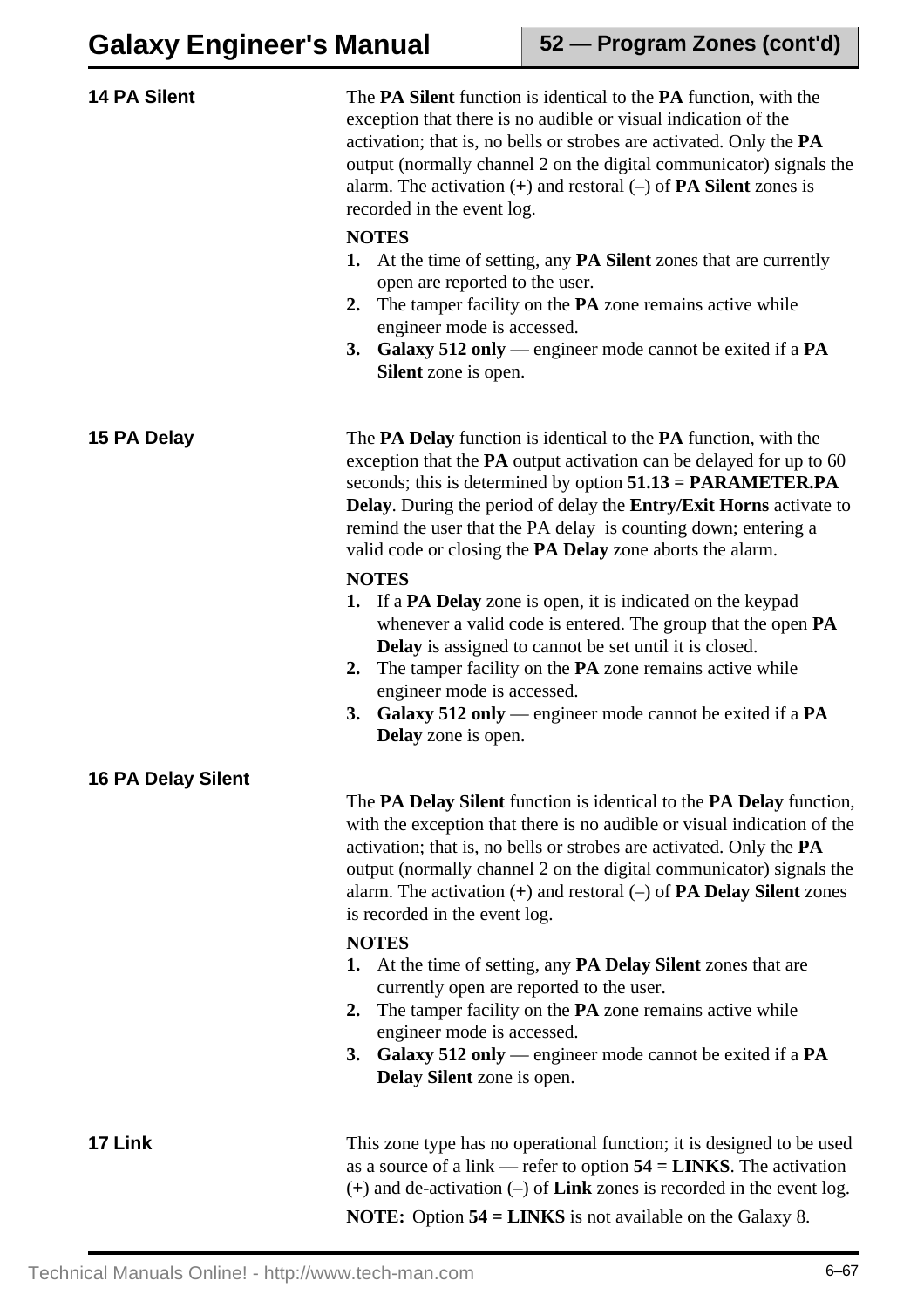| 18 Spare       | The <b>Spare</b> function allows any zones that are not being used to be<br>ignored by the system; the resistance readings from the circuit —<br>including the tamper conditions - do not activate an alarm<br>condition.                                                                                                                                                                                             |  |  |
|----------------|-----------------------------------------------------------------------------------------------------------------------------------------------------------------------------------------------------------------------------------------------------------------------------------------------------------------------------------------------------------------------------------------------------------------------|--|--|
|                | <b>NOTE:</b> It is recommended that all unused zones are programmed as<br><b>Spare</b> and that a 1k $\Omega$ 1% resistor is connected across each<br>of these zones.                                                                                                                                                                                                                                                 |  |  |
| 19 Fire        | The Fire function is continuously operational. When activated, a<br>FIRE zone overrides the Bell Delay parameter and activates an<br>instant alarm (Bell, Strobe and Fire). The keypad buzzer and<br>control panel horn output, if fitted, emit an interrupted tone (one<br>second on, 0.5 seconds OFF), easily distinguishable from all other<br>alarm conditions. Any valid code entry cancels the Fire activation. |  |  |
| 20 Tamper      | The Tamper function is continuously operational. When a Tamper<br>zone is activated (1k $\Omega$ to 2k $\Omega$ ), a tamper alarm is generated; this<br>requires to be reset by a code authorised for <b>Tamper Reset</b> — refer<br>to option 51.7 = PARAMETERS.Tamper Reset. If a tamper<br>condition (open or short circuit) occurs, a tamper alarm is also<br>generated.                                          |  |  |
| 21 Bell Tamper | This function is identical to the operation of the <b>Tamper</b> function<br>but is dedicated to bells, sirens and other modules or output devices<br>requiring tamper protection.                                                                                                                                                                                                                                    |  |  |
| 22 Beam Pair   | This function is only operational when two consecutively addressed<br>zones programmed as <b>Beam Pair</b> are open in the set condition; the<br>activation is identical to the Intruder function. The system cannot<br>set if a single <b>Beam Pair</b> is open.                                                                                                                                                     |  |  |
|                | <b>NOTE: Beam Pair</b> zones must be consecutively addressed; the<br>first Beam Pair zone must have an even number address,<br>the second <b>Beam Pair</b> must have the next address (an odd<br>number). For example, valid Beam Pair addresses are 1036<br>$\&$ 1037, 2018 $\&$ 2031 — in this case, RIO 203 has not<br>been connected, therefore zone 2031 is the next address to<br>2018.                         |  |  |
| 23 Battery Low | This function is used to monitor the voltage output of a standby<br>battery connected to a power supply. The activation $(+)$ and de-<br>activation $(-)$ of <b>Battery Low</b> zones is recorded in the event log.                                                                                                                                                                                                   |  |  |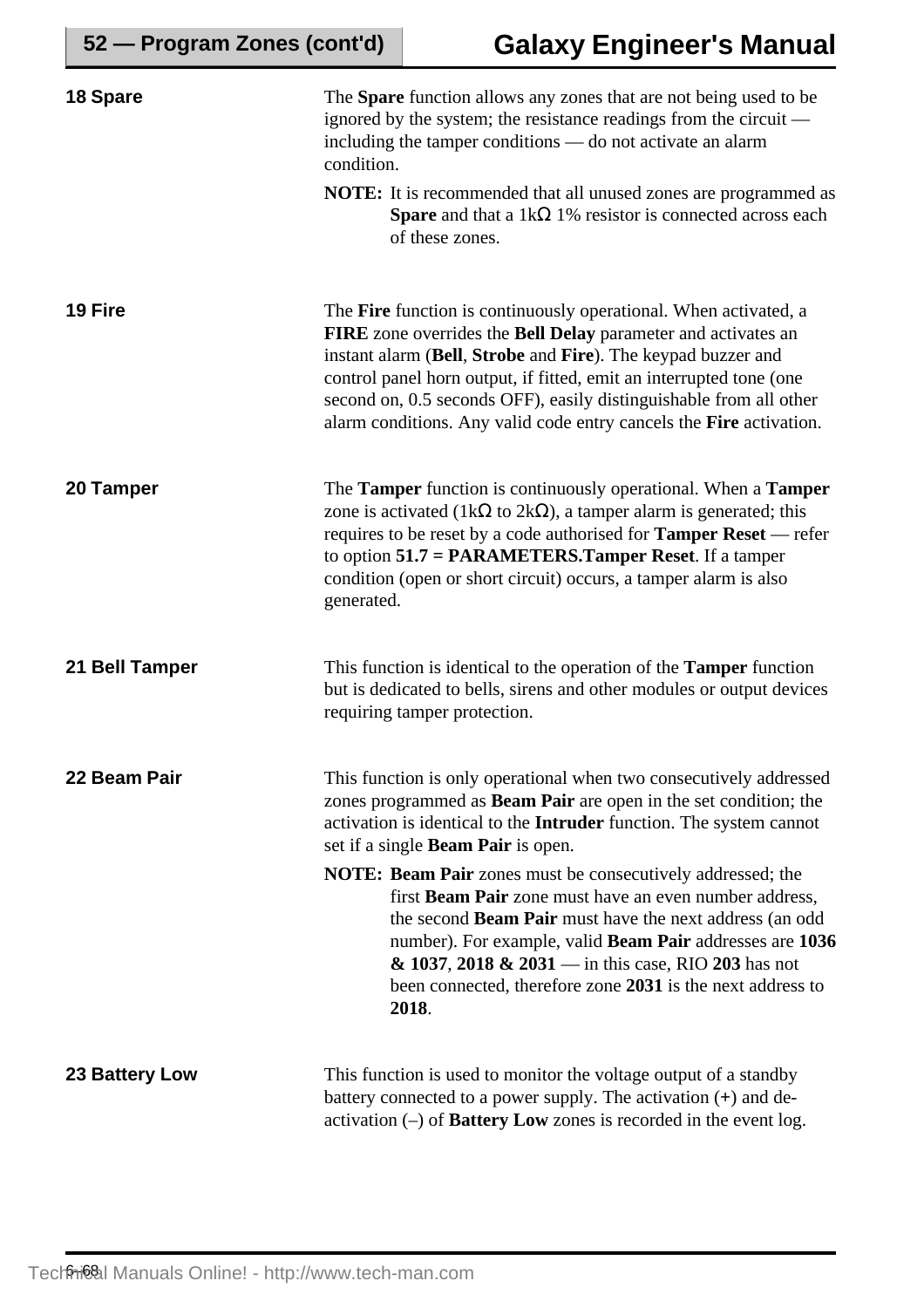| 24 Line Fail            | The Line Fail function is used to monitor the telephone line that a<br>remote signalling device is connected to for communications failure.                                                                                                                                                                                                                                                                                                                                                           |
|-------------------------|-------------------------------------------------------------------------------------------------------------------------------------------------------------------------------------------------------------------------------------------------------------------------------------------------------------------------------------------------------------------------------------------------------------------------------------------------------------------------------------------------------|
|                         | When the system is in the unset state, the first activation of a Line<br>Fail zone causes a local alarm and the message TELECOM FAILURE<br>is displayed, subsequent Line Fail activations do not sound the local<br>alarm; the only indication is the keypad display.                                                                                                                                                                                                                                 |
|                         | When the system is set, activation of the Line Fail zone overrides<br>the Bell Delay parameter; on unsetting the system a local alarm is<br>generated and the keypad gives an indication that Line Fail zone<br>has activated. If an alarm condition occurs while the Line Fail is<br>active, an instant full alarm is generated.                                                                                                                                                                     |
|                         | If the Line Fail zone is active at the point of setting, a warning<br>message is displayed; the user can choose to continue or abort the<br>setting procedure. It is also possible to prevent the system setting if<br>the Line Fail is active by enabling the Stop Set parameter (option<br>$51.18$ ).                                                                                                                                                                                               |
| <b>25 Power Fail</b>    | This function is used to monitor a remote power supply. In the event<br>of a power failure the <b>Power Fail</b> zone is activated; the activation<br>$(+)$ and de-activation $(-)$ of the zone is recorded in the event log.                                                                                                                                                                                                                                                                         |
| 26 Log                  | This zone type has no operational function; it is designed to record<br>the activation of a zone in both the set and unset state. The<br>activation (+) and de-activation (-) of Log zones is recorded in the<br>event log.                                                                                                                                                                                                                                                                           |
| <b>27 Remote Access</b> | This function is used to disable remote servicing of the Galaxy<br>panel. When the Remote Access zone is active the Galaxy Gold<br>software is prevented from gaining access to the Galaxy panel.                                                                                                                                                                                                                                                                                                     |
| 28 Video                | This function is identical to the <b>Intruder</b> function, with the<br>exception that the cumulative number of activations from Video<br>zones, before a full alarm is generated, is programmable. The<br>number of activations required is determined by the Video<br>parameter (option 51.30); the range is $1-9$ (Galaxy is fixed at 2<br>activations). The activation count is incremented when any Video<br>zone in the group activates; the count is reset to zero when the group<br>is unset. |
| 29 Video Exit           | The Video Exit function is identical to the Video function, with the<br>exception that the user can activate the zone during setting and<br>unsetting without incrementing the Video activations count. The<br>Video output is not activated during setting and unsetting.                                                                                                                                                                                                                            |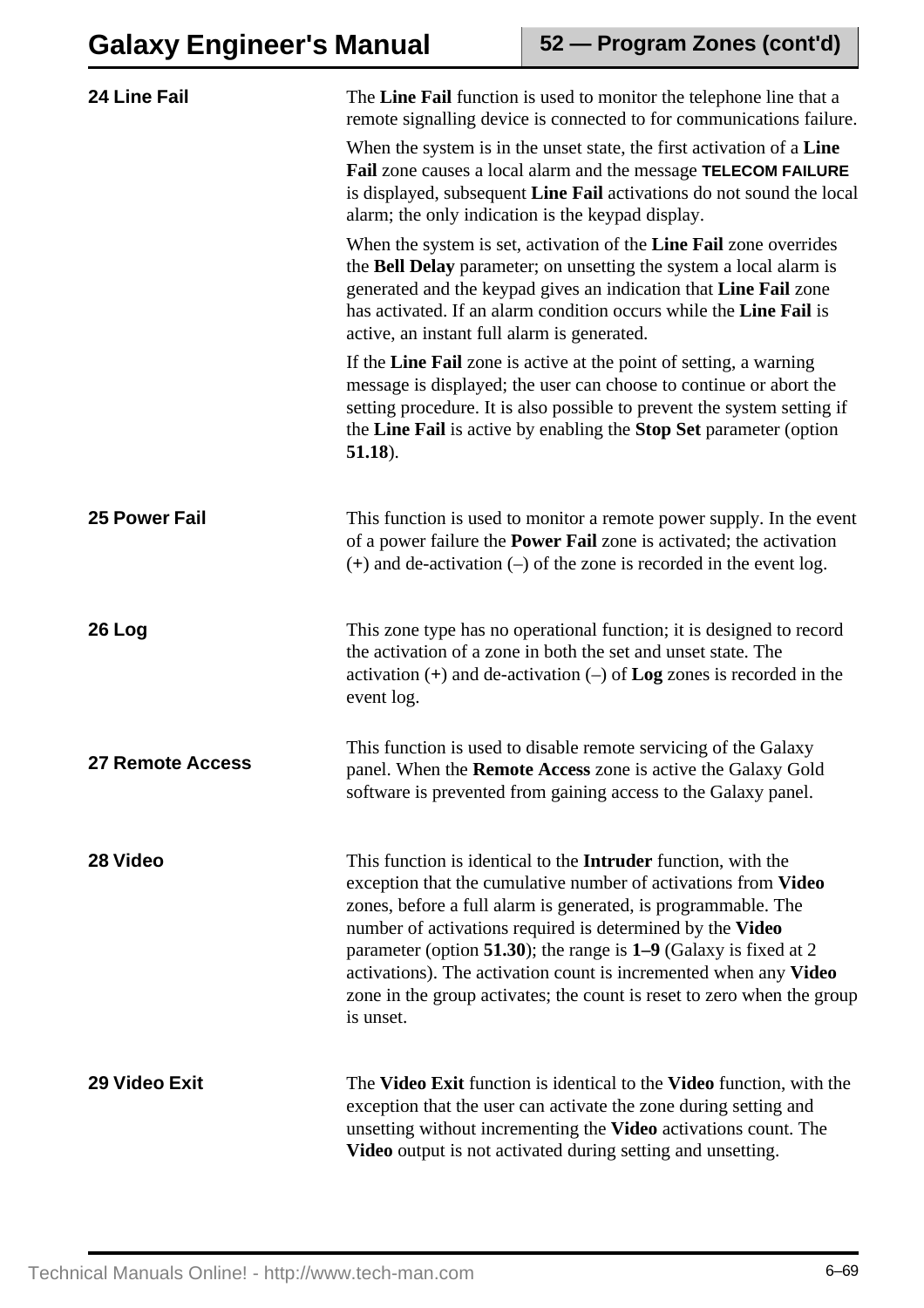| 30 Intruder Delay    | The Intruder Delay function is identical to the Intruder function,<br>with the exception that the full alarm activation can be delayed for<br>up to 40 minutes $(0-3000$ seconds); this is determined by the <b>Delay</b><br>Alarm parameter (option 51.31). The Intruder Delay zone must<br>remain open for the period of the <b>Delay Alarms</b> parameter; while<br>the zone is open the Entry/Exit Horns activate to remind the user<br>that the <b>Delay Alarms</b> is counting down. Unsetting the system or<br>closing the <b>Intruder Delay</b> zone aborts the alarm and resets the<br>timer. |
|----------------------|--------------------------------------------------------------------------------------------------------------------------------------------------------------------------------------------------------------------------------------------------------------------------------------------------------------------------------------------------------------------------------------------------------------------------------------------------------------------------------------------------------------------------------------------------------------------------------------------------------|
|                      | If a second <b>Intruder Delay</b> zone opens followed by the first zone<br>closing, the <b>Delay Alarm</b> time continues to count from the<br>activation of the first zone. The <b>Delay Alarm</b> timer is reset only<br>when all delay type zones return to the closed state.                                                                                                                                                                                                                                                                                                                       |
| 31 Log Delay         | The Log Delay function operation is identical to the Log function,<br>with the exception that the recording of the zone activation can be<br>delayed for up to 40 minutes $(0-3000$ seconds); this is determined<br>by the <b>Delay Alarm</b> parameter (option 51.31). Closing the Log<br><b>Delay</b> zone resets the timer and aborts the recording of the event in<br>the log.                                                                                                                                                                                                                     |
| 32 Set Log           | The Set Log function is identical to the Log function, with the<br>exception that zone activations are only recorded in the event log<br>during the set period.                                                                                                                                                                                                                                                                                                                                                                                                                                        |
| 33 Custom A          | The <b>Custom A</b> function allows a zone to be assembled. The<br>functionality of the zone; when it activates; the outputs activated; if<br>it sets or unsets the systems; if it logs, are assigned using menu<br>option $64 = ASSEMBLE ZONE$ . Once the Custom A zone has<br>been created, it can be assigned to as many zones as required.                                                                                                                                                                                                                                                         |
| 34 Custom B          | This function is identical in operation and assembly to Custom A.                                                                                                                                                                                                                                                                                                                                                                                                                                                                                                                                      |
| <b>35 Exit Guard</b> | The <b>Exitguard</b> function allows a zone to be used to omit other<br>zones on the system. This is useful for permitting access via doors<br>programmed as 24 Hours or Security.                                                                                                                                                                                                                                                                                                                                                                                                                     |
|                      | The <b>Exitguard</b> zone must be the source of a link (refer to option 54<br>$=$ LINKS); the destination of the Exitguard link is either a zone<br>address or an output type.                                                                                                                                                                                                                                                                                                                                                                                                                         |
|                      | When opened, the <b>Exitguard</b> omits the zone entered as the link<br>destination; an alarm is not activated if the Exitguard zone is open<br>while a zone that it is omitting is open. If the destination zone is<br>opened while the <b>Exitguard</b> zone is closed, an alarm activation<br>occurs; opening the <b>Exitguard</b> omits the zone and silences the<br>output types assigned to the link destination. Closing the Exitguard<br>zone while the destination zone is still open does not result in an                                                                                   |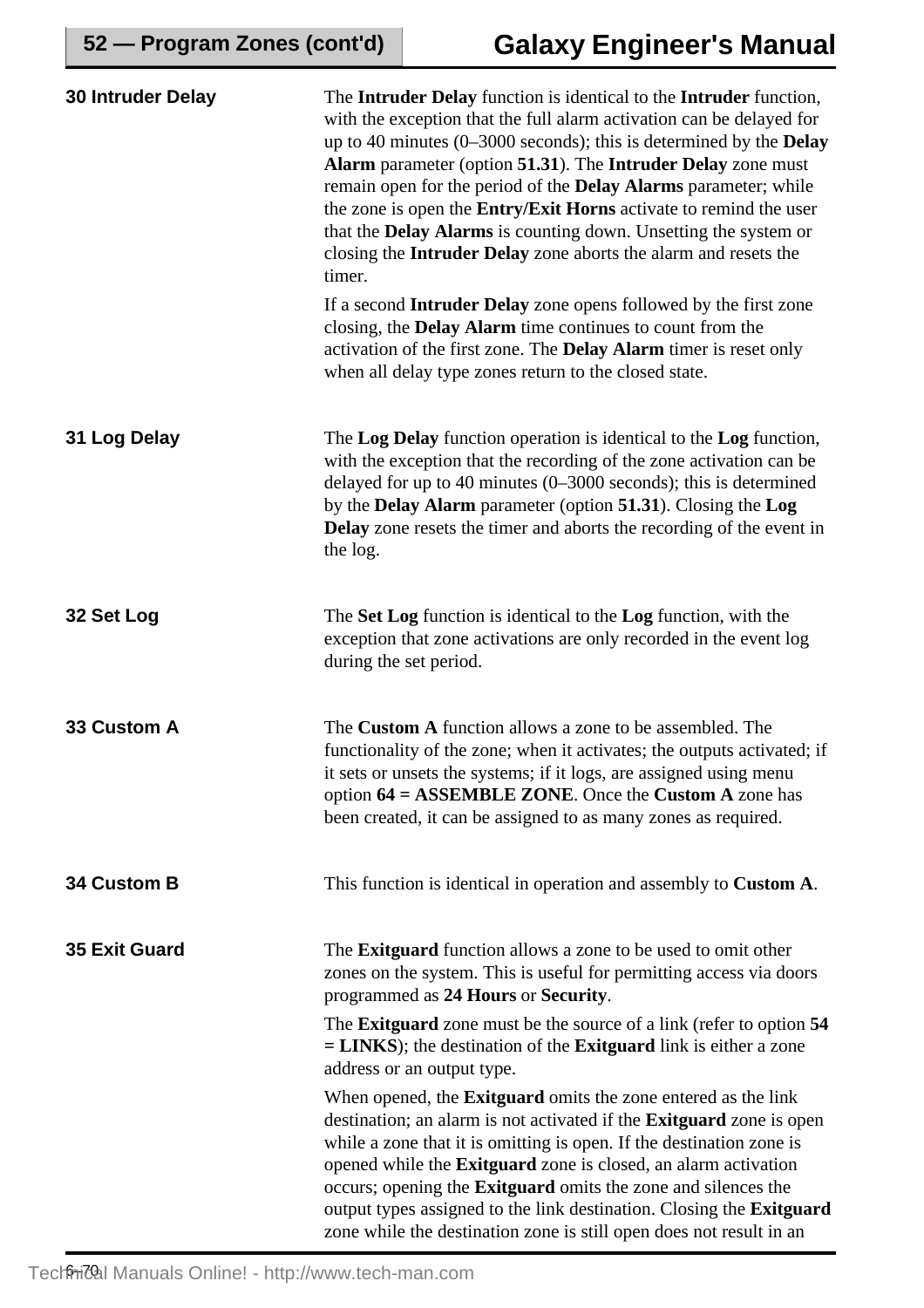alarm activation; closing the destination zone deactivates the link and returns the zone to its normal operation.

**NOTE:** The **Exitguard** function cannot be used as a link source to activate a link destination output.

|                             | Link                                                                                                                                                                                                                                                                          | <b>Source</b>        | <b>Destination</b>                              |                                                                                                                                                                                                                                                                                                                                                                                                                                                                                                                                             |  |  |  |
|-----------------------------|-------------------------------------------------------------------------------------------------------------------------------------------------------------------------------------------------------------------------------------------------------------------------------|----------------------|-------------------------------------------------|---------------------------------------------------------------------------------------------------------------------------------------------------------------------------------------------------------------------------------------------------------------------------------------------------------------------------------------------------------------------------------------------------------------------------------------------------------------------------------------------------------------------------------------------|--|--|--|
|                             | 1                                                                                                                                                                                                                                                                             | $\text{Zone} = 1014$ | Zone = $1015$                                   |                                                                                                                                                                                                                                                                                                                                                                                                                                                                                                                                             |  |  |  |
|                             | $\overline{2}$                                                                                                                                                                                                                                                                | Zone = $1015$        | Output = Link A                                 |                                                                                                                                                                                                                                                                                                                                                                                                                                                                                                                                             |  |  |  |
|                             | 3                                                                                                                                                                                                                                                                             | Zone = $1014$        | Output = Link A                                 |                                                                                                                                                                                                                                                                                                                                                                                                                                                                                                                                             |  |  |  |
| <b>Programming Example:</b> | Zone $1014$ = An on/off keyswitch programmed as <b>Exitguard</b> .<br>Zone $1015 = A$ door contact programmed as <b>Security</b> .<br>Output type Link $A = An$ output wired to a local horn and<br>$\bullet$<br>programmed as Link A.                                        |                      |                                                 |                                                                                                                                                                                                                                                                                                                                                                                                                                                                                                                                             |  |  |  |
|                             |                                                                                                                                                                                                                                                                               |                      |                                                 | <b>Operation:</b> The Security door contact (1015) can be omitted at any time by<br>operating the <b>Exitguard</b> keyswitch $(1014)$ . If the door $(1015)$ is<br>opened without first being omitted, then the Link A horn activates<br>and needs to be reset by operating the keyswitch (1014).                                                                                                                                                                                                                                           |  |  |  |
| Mask                        | The Mask function is designed to be used with detectors capable of<br>reporting that their field of view has been blocked or masked. The<br>Mask function is identical to the Security function, with the<br>exception that the Mask output is activated instead of Security. |                      |                                                 |                                                                                                                                                                                                                                                                                                                                                                                                                                                                                                                                             |  |  |  |
| <b>Urgent</b>               | condition.                                                                                                                                                                                                                                                                    |                      |                                                 | The Urgent function is continuously operational; it is identical to<br>the Intruder function, with the exception that it activates a full<br>alarm condition (including the Intruder outputs) in any set or unset                                                                                                                                                                                                                                                                                                                           |  |  |  |
| <b>PA Unset</b>             |                                                                                                                                                                                                                                                                               |                      | the function is inactive when the group is set. | This PA Unset function is identical to the PA Silent function, with<br>the exception that it is only operational when the system is unset;                                                                                                                                                                                                                                                                                                                                                                                                  |  |  |  |
| Keyswitch Reset             |                                                                                                                                                                                                                                                                               |                      |                                                 | The Keyswitch Reset function allows alarms to be cancelled and<br>the system to rearm without unsetting the Galaxy. The level of reset<br>authorisation is determined by the Keyswitch Level (option 51.14).<br>The level required to reset Intruder, PA and Tamper alarms is<br>determined by the System Reset, Tamper Reset and PA Reset<br>parameters (option 51.06, 51.07 and 51.22) respectively.<br>This function is designed to permit a remote signal, for example<br>REDCare's Return Path Signalling feature, to reset the system |  |  |  |

following an alarm condition.

Technical Manuals Online! - http://www.tech-man.com

**39 Keyswitch Reset**

**38 PA Unset**

**37** 

**36 Mask**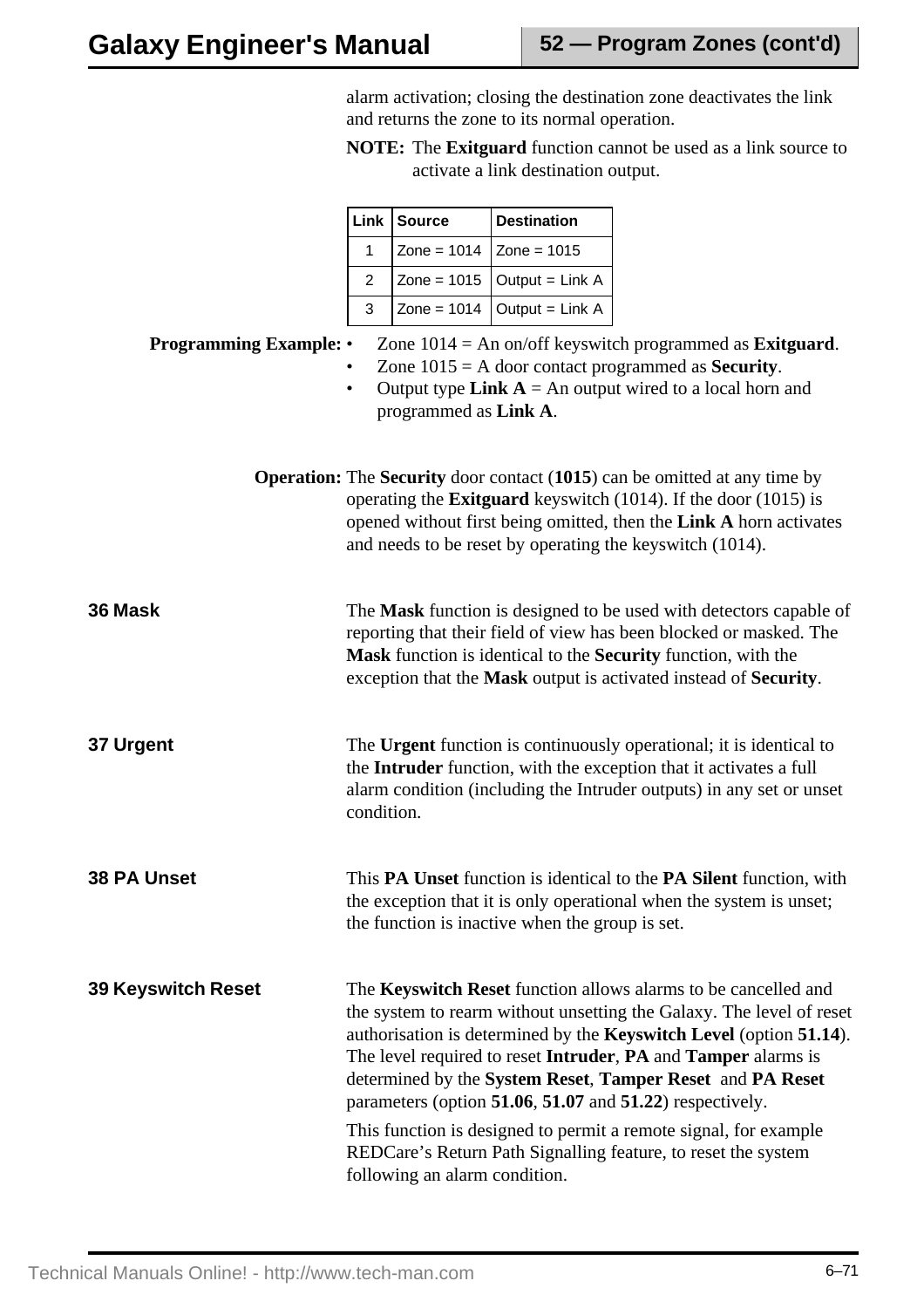| <b>47 Vibration</b>                             | The Vibration function is continuously operational and is designed<br>for use with vault sensors. Vibration zones can be block omitted<br>using menu option $11 = Omit Zones$ . If the zone selected to be<br>omitted from the system is a <b>Vibration zone</b> , then all zones<br>programmed with this function are omitted.<br><b>NOTES</b><br><b>1.</b> All <b>Vibration</b> zones in all groups are omitted when any<br>Vibration zone is omitted. The user code does not have to have<br>access to all of the groups.<br>Vibration zones remain omitted until a single Vibration zone<br>2.<br>is manually reinstated. The unsetting of the system does not<br>reinstate omitted Vibration zones. |  |  |
|-------------------------------------------------|----------------------------------------------------------------------------------------------------------------------------------------------------------------------------------------------------------------------------------------------------------------------------------------------------------------------------------------------------------------------------------------------------------------------------------------------------------------------------------------------------------------------------------------------------------------------------------------------------------------------------------------------------------------------------------------------------------|--|--|
| 48-51 ATM-1, ATM-2, ATM-3<br><b>&amp; ATM-4</b> | The Galaxy 512 has four ATM (Automatic Teller Machine) zone<br>types. These zone functions are continuously operational and are<br>designed for the special maintenance and restocking requirements of<br>ATM's                                                                                                                                                                                                                                                                                                                                                                                                                                                                                          |  |  |
|                                                 | A single <b>ATM</b> zone type can be omitted for the duration of the<br>period entered in the ATM Timeout parameter (option 51.39) The<br>ATM Delay parameter (option 51.38) determines the delay before<br>the selected ATM zones are omitted once selected by an ATM code<br>(User 188–197). Each of the zones ATM-1 to ATM-4 zones<br>activates a corresponding ATM output.                                                                                                                                                                                                                                                                                                                           |  |  |
|                                                 | <b>NOTE:</b> The relevant <b>ATM</b> outputs are activated as soon as the<br>ATM zone is selected, not when the ATM Delay expires.                                                                                                                                                                                                                                                                                                                                                                                                                                                                                                                                                                       |  |  |
|                                                 | On entering an ATM code, the system prompts for one of the ATM<br>zone types to be selected; to select the ATM zone type to be omitted<br>use the $A$ or $B$ key or enter the number of the $ATM$ zone type. Once<br>the zone is selected, the keypad indicates the $DELAY$ $ACCESS$ —<br>the number of minutes remaining until the ATM zones are omitted.<br>Once the zone is omitted, the initiating keypad indicates the<br><b>ACCESS TIMEOUT</b> — the number of minutes remaining until the<br>selected ATM zones are reintroduced to the system. The Entry/Exit<br>Horns sound a warning ten and five minutes before the zones are<br>reinstated.                                                  |  |  |
|                                                 | The omitted <b>ATM</b> zone type can be reinstated at any time, or the<br>omit period can be extended by the ATM user code. Enter the ATM<br>code and press the ent key; the system prompts for $1 = RESET$<br>$\angle$ ACCESS or $2 = ABORT$ ACCESS. Press 2 to restart the ATM<br><b>Timeout</b> or 1 to reinstate the omitted ATM's.                                                                                                                                                                                                                                                                                                                                                                  |  |  |
|                                                 | <b>NOTE:</b> Only one ATM zone type may be omitted at any time.                                                                                                                                                                                                                                                                                                                                                                                                                                                                                                                                                                                                                                          |  |  |
| <b>49 ATM-2</b>                                 | Refer to the ATM-1 function.                                                                                                                                                                                                                                                                                                                                                                                                                                                                                                                                                                                                                                                                             |  |  |
| 50 ATM-3                                        | Refer to the ATM-1 function.                                                                                                                                                                                                                                                                                                                                                                                                                                                                                                                                                                                                                                                                             |  |  |
| <b>51 ATM-4</b>                                 | Refer to the ATM-1 function.                                                                                                                                                                                                                                                                                                                                                                                                                                                                                                                                                                                                                                                                             |  |  |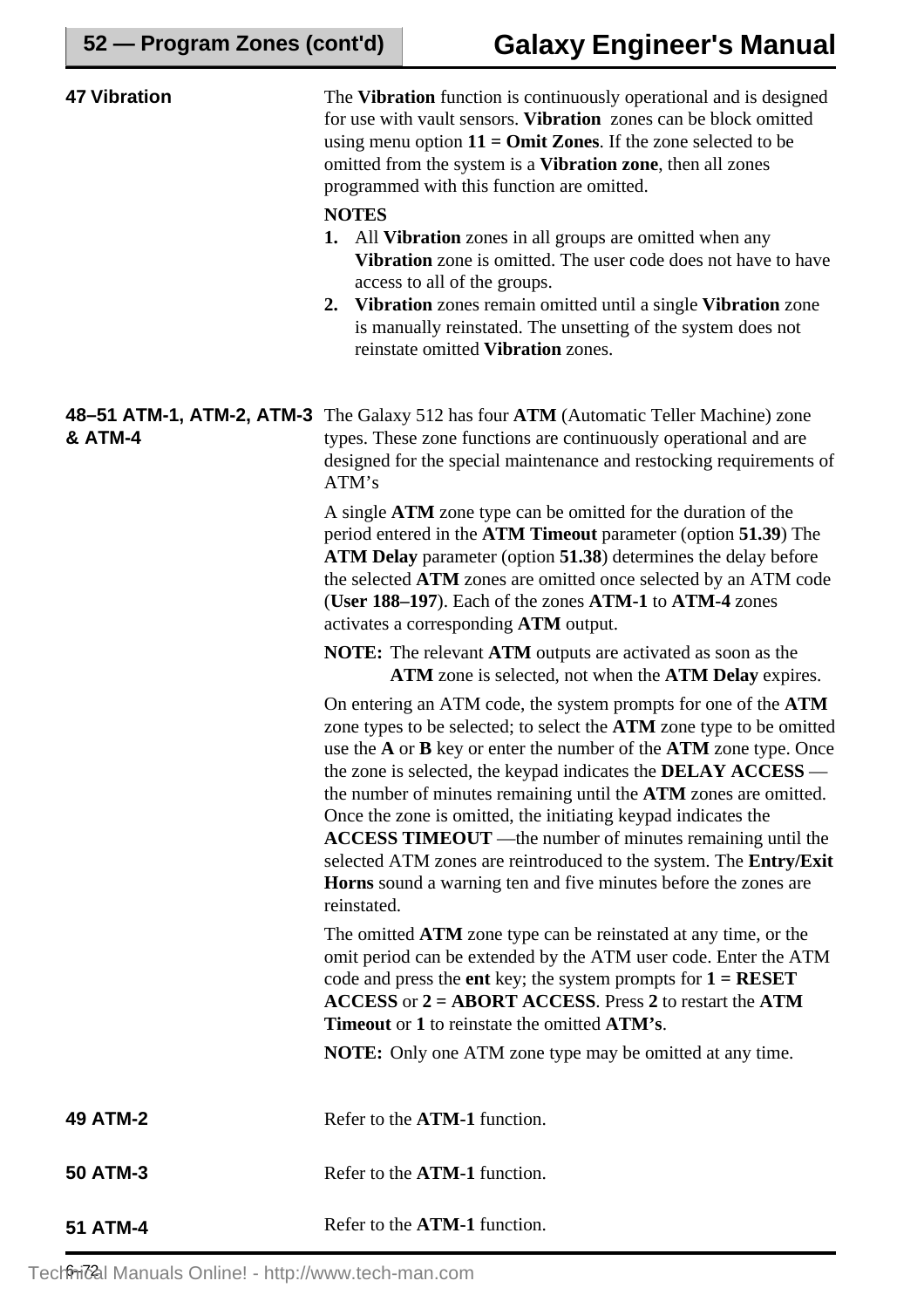**52 Alarm Extend** The **Alarm Extend** function is identical to the **Urgent** function, with the exception that if the zone is open (and has not been previously omitted) at the end of the bell duration (refer to option **51.1 = PARAMETERS.Bell Time**) it immediately activates another full alarm condition. **Alarm Extend** zones can only be omitted by option **11 = OMIT ZONES**.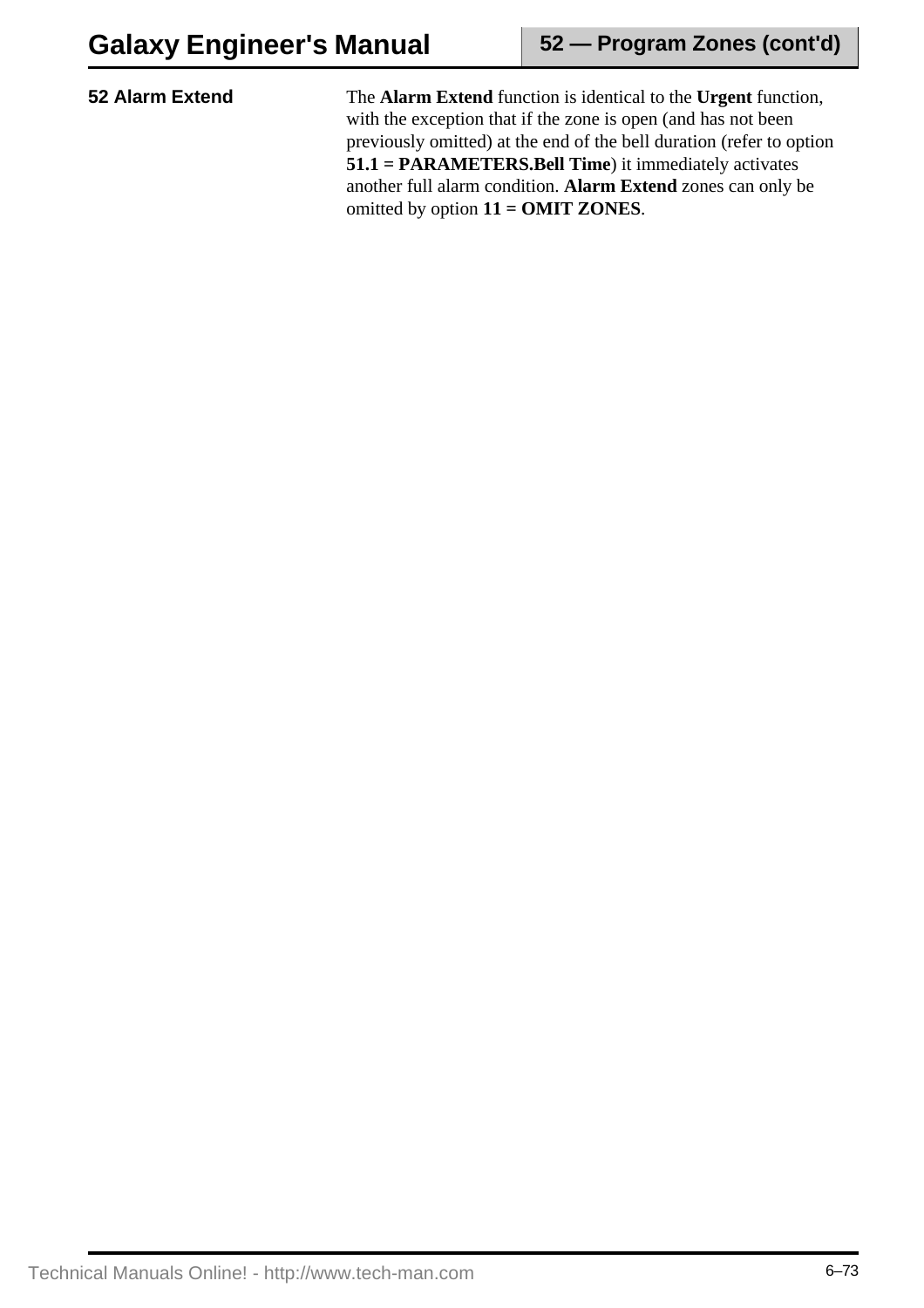## **Option 53 — Program Outputs**

This option is used by the engineer to modify the programming of the outputs on the system. The option also allows the attributes of the outputs to be changed. The programmable options are:

|   | <b>Attributes</b>                                                                                   | <b>Description</b>                                                                                                                                                  |  |  |  |  |  |  |
|---|-----------------------------------------------------------------------------------------------------|---------------------------------------------------------------------------------------------------------------------------------------------------------------------|--|--|--|--|--|--|
|   | <b>Output Function</b>                                                                              | assign output type                                                                                                                                                  |  |  |  |  |  |  |
| 2 | <b>Output Mode</b>                                                                                  | $1 =$ Latch — requires valid code to reset<br>$2 =$ Reflex $-$ follows activation status of zones<br>$3$ = Pulse (001 – 300 secs) — activates for programmed period |  |  |  |  |  |  |
| 3 | Output Polarity                                                                                     | $0 = POS - 12$ V going to 0 V in activation<br>$1 = NEG - 0$ V going to 12 V in activation                                                                          |  |  |  |  |  |  |
| 4 | <b>Output Groups</b>                                                                                | assign groups to the output.                                                                                                                                        |  |  |  |  |  |  |
|   | Note: Groups only appear if the Group option is enabled<br>(refer to option 63.1 = OPTIONS.Groups). |                                                                                                                                                                     |  |  |  |  |  |  |

#### **Table 6-9. Output Attributes**

On entering the option, the first output on the system is displayed; the output address, function and mode are displayed on the top line, the polarity and assigned groups are displayed on the bottom line. From the display of the first output, any output on the system can be displayed by pressing the **A** or **B** keys or by entering the address of a specific output. **NOTE:** For direct output address selection the Galaxy 8, 18 and 60 only require the last two digits of the zone address to be entered; the Galaxy 500 and 512 require a four digit address to be entered. The output is selected for programming by pressing the **ent** key; the first output programming attribute **1=Op Function** is displayed. **Selecting Outputs** The keypad outputs are fully programmable. The address of the keypad output is the keypad address prefixed with a star, for example the output for keypad 06 is  $*06$ . The function of keypad outputs default to **Entry/Exit Horn**. The valid addresses of the keypads on each of the panels and the respective output addresses are indicated in the following table: **Keypad Outputs Panel Line Address Output Address** 8, 18 & 60 | 1 | 0 – 9 & A – F |  $*$  00 –  $*$  15  $500 & 512$  1 0 – 4, D, E & F  $*$  10 –  $*$  14  $*$  17  $*$  18  $*$  19

#### **Table 6-10. Addresses of Valid Keypad Outputs**

2  $0 - 68$  F  $\neq 20 - \neq 268 \neq 29$ 3  $0 - 68$  F  $\neq$  30 –  $*$  36 &  $*$  39  $4 \t 0 - 6 \& F \t \frac{1}{2} \times 40 - \times 46 \& \times 49$ 

**NOTE:** Keypad addresses D, E and F on line 1 are reserved for the RS232 module, Telecoms module and Engineer keypad but can be used for keypads if these modules are not connected.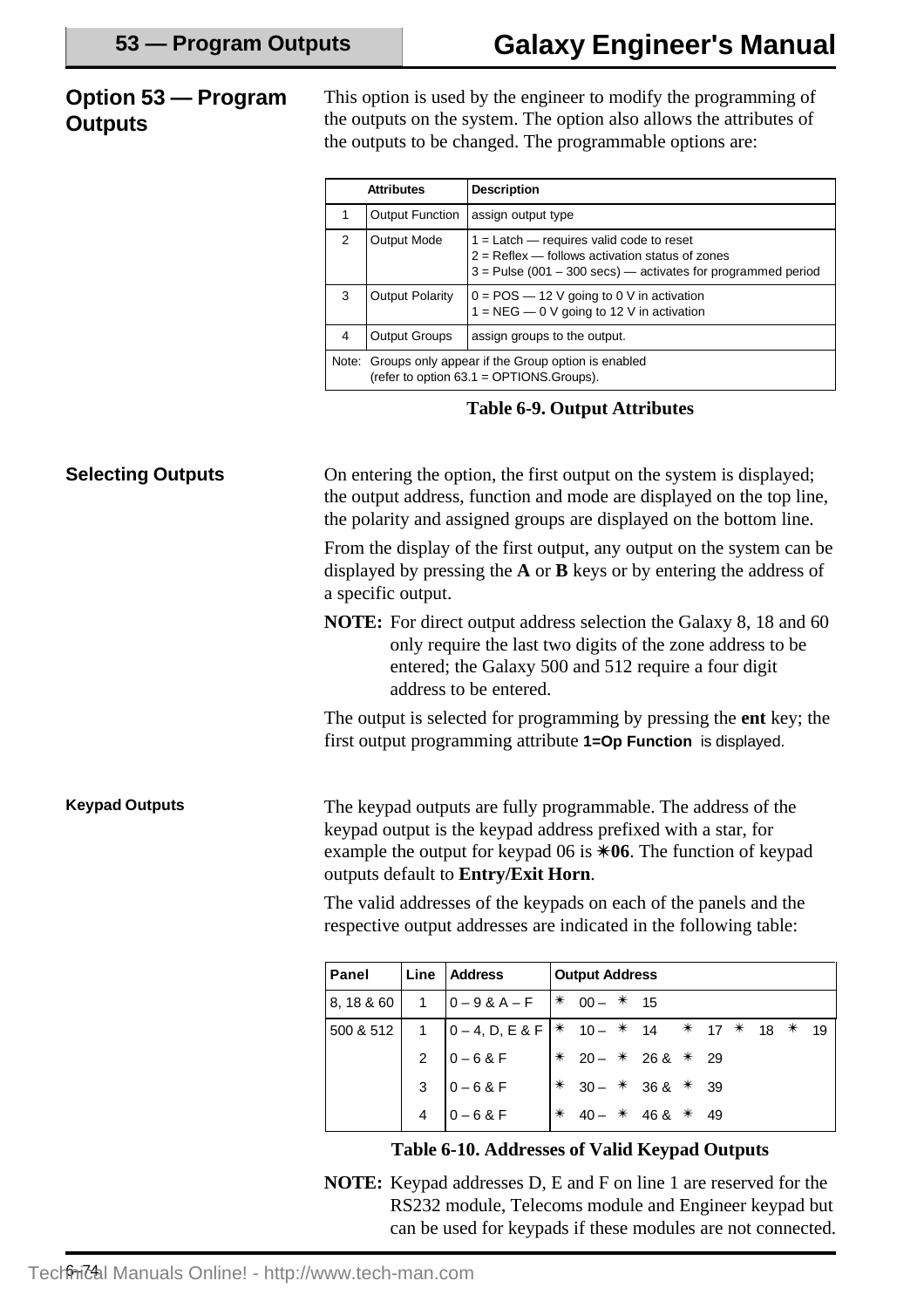| Control Horn (*99)  | The control unit horn output — addressed as $*99$ — is fully<br>programmable.                                                                                                                                                                                                                                                                                                                                                                  |  |  |  |  |  |  |  |
|---------------------|------------------------------------------------------------------------------------------------------------------------------------------------------------------------------------------------------------------------------------------------------------------------------------------------------------------------------------------------------------------------------------------------------------------------------------------------|--|--|--|--|--|--|--|
|                     | <b>NOTE:</b> The Galaxy 8 does not have an on-board horn output.                                                                                                                                                                                                                                                                                                                                                                               |  |  |  |  |  |  |  |
| <b>Attributes</b>   | The attributes can be stepped through by pressing the $A$ or $B$ keys or<br>directly selected by pressing the attribute number $(1-4)$ . Once the<br>required attribute is on display, press the ent key to gain access for<br>modification.                                                                                                                                                                                                   |  |  |  |  |  |  |  |
|                     | Once the attribute has been assigned press the <b>ent</b> key to save the<br>programming and return to the attribute selection level. Pressing the<br>esc key at any time when assigning attributes aborts the<br>programming and returns to the attribute selection level.                                                                                                                                                                    |  |  |  |  |  |  |  |
| 1 = Output Function | Entering the <b>Output Function</b> attribute displays the address and the<br>current function of the selected output along with the output<br>function reference number. The output functions can be stepped<br>through, forwards or backwards, using the A and B keys.<br>Alternatively, a function can be directly selected by entering the<br>function reference number, for example, entering 16 displays output<br>function $16 =$ FIRE. |  |  |  |  |  |  |  |
|                     | Once the required output function is displayed, it is assigned to the<br>output by pressing the ent key.                                                                                                                                                                                                                                                                                                                                       |  |  |  |  |  |  |  |
| 2 = Output Mode     | Each output function defaults to a specific, logical output mode.<br>However, the output mode of each function can be modified to meet<br>special requirements: when reprogrammed, the new mode applies to<br>all outputs assigned that function. The output modes are:                                                                                                                                                                        |  |  |  |  |  |  |  |
|                     | $1 =$ Latch: the output remains active until a valid code is entered.<br>$2 =$ Reflex: the output follows the activity of the triggering event,<br>for example, the Set output follows the setting and<br>unsetting of the group.                                                                                                                                                                                                              |  |  |  |  |  |  |  |
|                     | $3$ = Pulse: the output remains active for the programmed pulse time<br>$(1-300$ seconds).                                                                                                                                                                                                                                                                                                                                                     |  |  |  |  |  |  |  |
|                     | <b>Programming Mode</b><br>Select the required mode using the $A$ or $B$ keys or by selecting the<br>number $1 - 3$ . Once the required mode is on selected, press the ent<br>key to accept the programming. If assigning the <b>Pulse</b> output mode,<br>enter the pulse time $(001 - 300$ seconds) and press the <b>ent</b> key.                                                                                                            |  |  |  |  |  |  |  |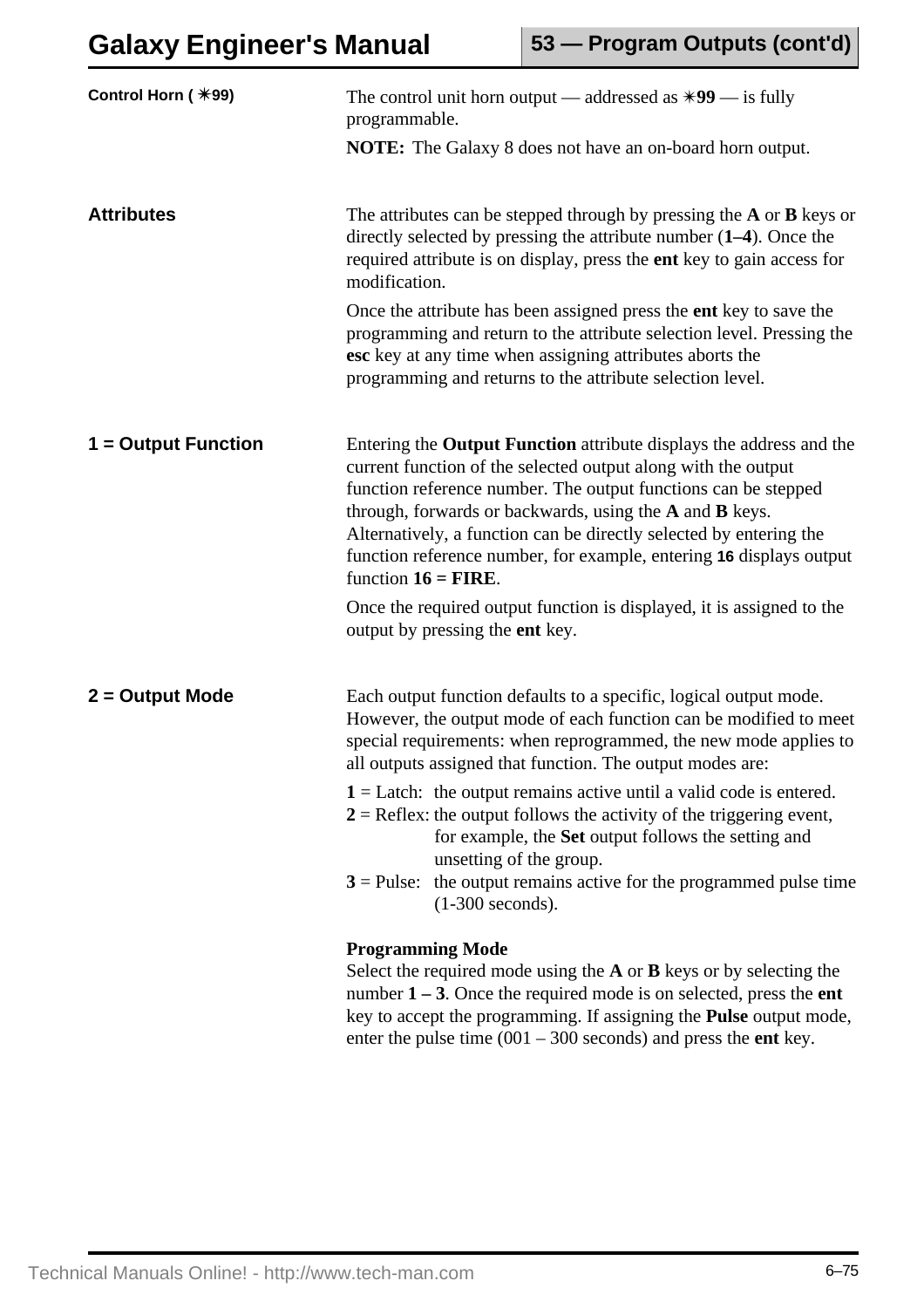| $3 =$ Output Polarity                             | The Output Polarity determines the normal operational state of the<br>output. All outputs are referred to having positive $(0 = POS)$ or<br>negative $(1 = NEG)$ polarity. An output programmed as positive<br>polarity is 12 V in the normal condition and goes to 0 V when<br>activated. A negative polarity output goes from the normal condition<br>of 0 V to 12 V in the active state. All outputs default to positive<br>output mode. |  |  |  |  |  |
|---------------------------------------------------|---------------------------------------------------------------------------------------------------------------------------------------------------------------------------------------------------------------------------------------------------------------------------------------------------------------------------------------------------------------------------------------------------------------------------------------------|--|--|--|--|--|
|                                                   | <b>NOTE:</b> The <b>Switch DC</b> output is a positive polarity output,<br>however, the normal condition is $0 \text{ V}$ , going to $12 \text{ V}$ when<br>activated. The output mode is normally <b>Pulse</b> .                                                                                                                                                                                                                           |  |  |  |  |  |
| $4 =$ Output Groups<br>(Galaxy 18, 60, 500 & 512) | <b>NOTE:</b> The <b>Groups</b> attribute is only available if groups have been<br>enabled on the system (refer to option $63 = OPTIONS$ )                                                                                                                                                                                                                                                                                                   |  |  |  |  |  |
|                                                   | The Group attribute allows the output to be assigned to the groups<br>on the system; an output can be assigned to more than one group.<br>All outputs default to all groups on the system                                                                                                                                                                                                                                                   |  |  |  |  |  |
|                                                   | On selecting the <b>Output Groups</b> attribute, the groups that the<br>output is currently assigned to are displayed. Press the relevant<br>number keys to toggle the status of the group and press the ent key;<br>if the group number is displayed on the top line, then the group is<br>assigned to the output; if a dash $(-)$ appears in place of the group<br>number, the group has been removed from the output.                    |  |  |  |  |  |
| Galaxy 512                                        | The Galaxy 512 has 32 groups; these are displayed on the keypad in<br>block of eight groups, sub-divided into A, B, C and D:                                                                                                                                                                                                                                                                                                                |  |  |  |  |  |

| <b>Group Block</b> | <b>Physical Groups</b> |  |  |  |  |
|--------------------|------------------------|--|--|--|--|
| $A1 - 8$           | $1 - 8$                |  |  |  |  |
| $B1 - 8$           | $9 - 16$               |  |  |  |  |
| $C1 - 8$           | $17 - 24$              |  |  |  |  |
| $D1 - 8$           | $25 - 32$              |  |  |  |  |

Use the **A** or **B** key to select the required group (**A1–D8**). When the end of a block is reached, the next block of eight groups is selected; press keys **1–8** to toggle the status of the relevant group in the current block to the output; press the **ent** key to accept the selection.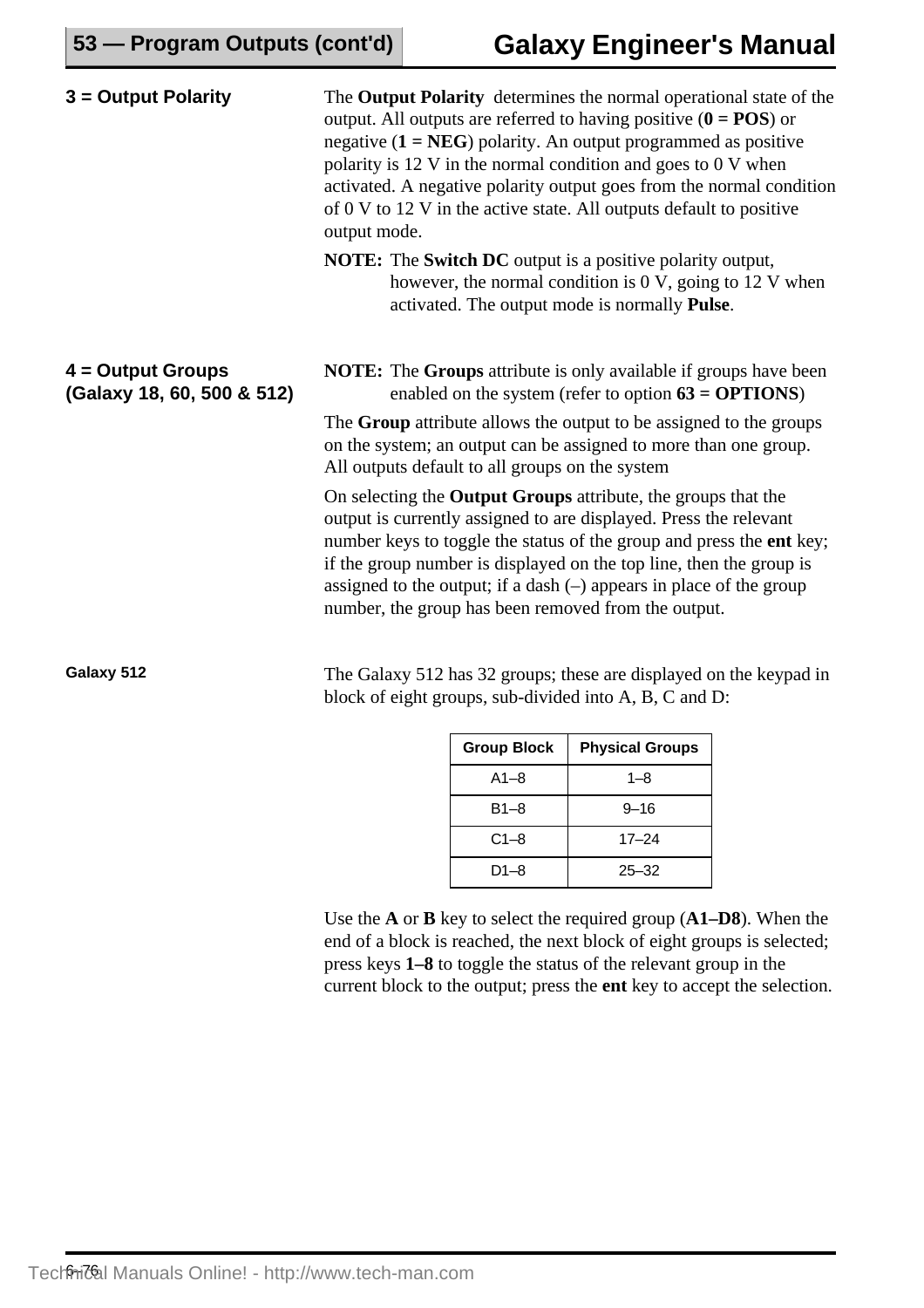| <b>Group Status</b>     | This group attribute offers an additional feature that makes the<br>operation of the output conditional on the set status of each of the<br>system groups. An output assigned Group Status only activates if<br>the set conditions of the programming are met, for example, an<br>Intruder output used to trigger a communicator can be programmed<br>to activate only if groups 2 and 4 are set and group 3 is unset.<br>Groups 12345678<br>STATUS >-SUS---- |  |  |  |  |  |
|-------------------------|---------------------------------------------------------------------------------------------------------------------------------------------------------------------------------------------------------------------------------------------------------------------------------------------------------------------------------------------------------------------------------------------------------------------------------------------------------------|--|--|--|--|--|
|                         | To assign the Group Status conditions, press the $*$ key when<br>selecting the groups: an arrow $(>)$ is displayed on the bottom line as<br>well as the current Status. Press the relevant number keys to toggle<br>the status of the groups and press the <b>ent</b> key to accept the<br>programming. The available group status conditions are:                                                                                                            |  |  |  |  |  |
|                         | $S = Set$ - group must be set to allow output to activate;<br>$U =$ Unset — group must be unset to allow output to activate;<br>$-$ = Set or unset — output activation is independent of the group<br>status.                                                                                                                                                                                                                                                 |  |  |  |  |  |
| <b>Output Functions</b> | The following table shows all the outputs and the zone functions<br>and conditions that result in their activation.                                                                                                                                                                                                                                                                                                                                           |  |  |  |  |  |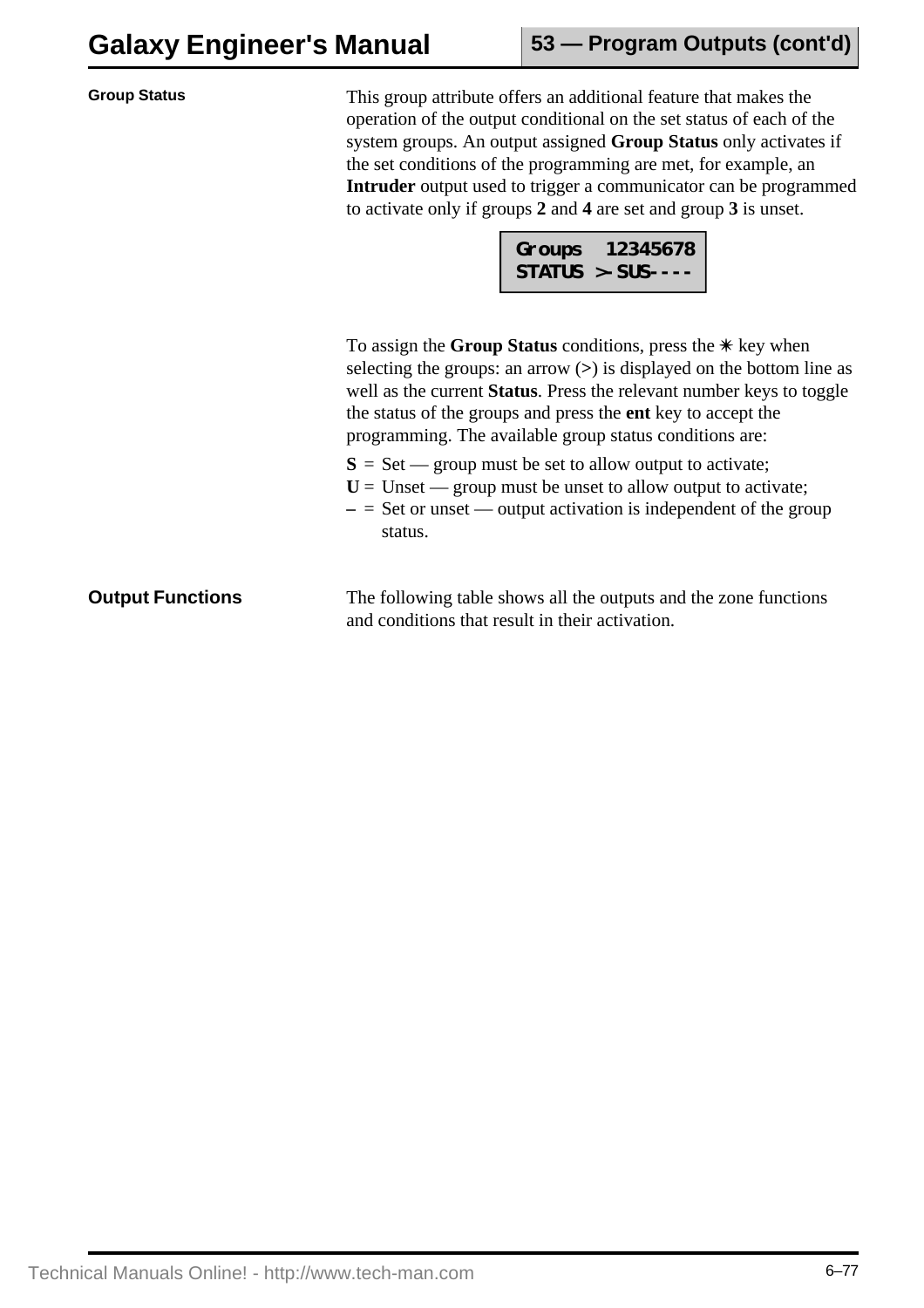# **Galaxy Engineer's Manual**

|                 | <b>Output Functions</b>            |                           |                          |                          |                          |                          |                          |                          |                          |                          |                          |                          |                          |                          |                          |
|-----------------|------------------------------------|---------------------------|--------------------------|--------------------------|--------------------------|--------------------------|--------------------------|--------------------------|--------------------------|--------------------------|--------------------------|--------------------------|--------------------------|--------------------------|--------------------------|
|                 |                                    |                           |                          |                          |                          |                          |                          |                          |                          |                          |                          |                          |                          |                          |                          |
|                 |                                    |                           |                          |                          | Intruder                 | Tamper                   | Hours                    |                          | Switch DC                |                          | Engineer                 |                          |                          | Security                 |                          |
|                 |                                    |                           |                          |                          |                          |                          |                          |                          |                          |                          |                          |                          |                          |                          |                          |
|                 |                                    | <b>Bells</b>              | <b>Strobe</b>            | Ã                        |                          |                          | $\overline{24}$          | Reset                    |                          | Set                      |                          | Spare                    | Ready                    |                          | AC Fail                  |
|                 | <b>Zone Function</b>               | $\overline{01}$           | $\overline{02}$          | $\overline{03}$          | $\overline{04}$          | $\overline{05}$          | 06                       | $\overline{07}$          | $\overline{08}$          | 09                       | 10                       | 11                       | $\overline{12}$          | $\overline{13}$          | $\overline{14}$          |
| 01              | <b>Final</b>                       | $\overline{s}$            | $\overline{s}$           | $\overline{\phantom{0}}$ | $\overline{s}$           | T                        | $\overline{\phantom{0}}$ | $\overline{\mathsf{x}}$  | $\equiv$                 | $\equiv$                 | $\equiv$                 | $\overline{\phantom{0}}$ | $\overline{A}$           | $\equiv$                 |                          |
| 02              | <b>Exit</b>                        | $\overline{\mathsf{s}}$   | $\overline{s}$           | $\overline{\phantom{0}}$ | S                        | T                        | $\overline{\phantom{0}}$ | $\overline{\phantom{0}}$ | $\qquad \qquad -$        | $\qquad \qquad -$        | $\overline{\phantom{0}}$ | $\qquad \qquad -$        | $\overline{A}$           | $\overline{\phantom{0}}$ | $\qquad \qquad -$        |
| 03              | Intruder                           | $\overline{s}$            | $\overline{s}$           |                          | $\overline{s}$           | T                        |                          |                          |                          |                          |                          |                          | $\overline{A}$           |                          |                          |
|                 | 24 Hours                           |                           | $\overline{\mathsf{s}}$  | $\overline{\phantom{0}}$ |                          |                          | $\overline{\phantom{0}}$ | $\qquad \qquad -$        | $\qquad \qquad -$        | $\qquad \qquad -$        | $\qquad \qquad -$        | $\overline{\phantom{0}}$ |                          | $\overline{\phantom{0}}$ | $\qquad \qquad$          |
| 04              |                                    | $\overline{\mathsf{s}}$   |                          | $\overline{\phantom{0}}$ | $\overline{s}$           | T                        | Α                        |                          | $\overline{\phantom{0}}$ | $\overline{\phantom{0}}$ | $\overline{\phantom{0}}$ |                          | A                        | $\overline{\phantom{0}}$ |                          |
| $\overline{05}$ | <b>Security</b>                    | $\overline{s}$            | $\overline{s}$           | $\overline{\phantom{0}}$ | $\overline{s}$           | $\overline{\mathsf{T}}$  | $\overline{\phantom{0}}$ | $\qquad \qquad -$        |                          | $\overline{\phantom{0}}$ | $\qquad \qquad -$        | $\overline{\phantom{0}}$ | Α                        | A                        | $\overline{\phantom{0}}$ |
| 06              | <b>Dual</b>                        | $\overline{s}$            | $\overline{s}$           | $\overline{\phantom{0}}$ | $\overline{s}$           | T                        | $\overline{\phantom{0}}$ |                          |                          | $\overline{\phantom{0}}$ | $\overline{\phantom{0}}$ | $\overline{\phantom{0}}$ | A                        | $\equiv$                 |                          |
| 07              | <b>Entry</b>                       | S                         | $\overline{s}$           | $\overline{\phantom{0}}$ | S                        | T                        | $\overline{\phantom{0}}$ | $\qquad \qquad -$        | $\overline{\phantom{0}}$ | $\overline{\phantom{0}}$ | $\overline{\phantom{0}}$ | $\qquad \qquad -$        | A                        | $\overline{\phantom{0}}$ | $\qquad \qquad -$        |
| 08              | <b>Push Set</b>                    | $\qquad \qquad -$         | $\overline{\phantom{0}}$ | $\overline{\phantom{0}}$ | $\overline{\phantom{0}}$ | T                        | $\overline{\phantom{0}}$ | $\overline{\mathsf{x}}$  |                          | $\qquad \qquad -$        | $\overline{\phantom{0}}$ |                          | $\overline{\phantom{0}}$ | $\overline{\phantom{0}}$ | $\qquad \qquad -$        |
| $\overline{09}$ | <b>Keyswitch</b>                   | $\qquad \qquad -$         | $\overline{\phantom{0}}$ | $\overline{\phantom{0}}$ | $\overline{\phantom{0}}$ | T                        | $\overline{\phantom{0}}$ | $\overline{\mathsf{x}}$  | $\overline{\mathsf{x}}$  | $\overline{s}$           | $\overline{\phantom{0}}$ | $\overline{\phantom{0}}$ | $\equiv$                 |                          |                          |
| 10              | <b>Secure Final</b>                | S                         | $\overline{s}$           | $\overline{\phantom{0}}$ | S                        | $\overline{\mathsf{T}}$  | $\overline{\phantom{0}}$ | $\overline{\mathsf{x}}$  | $\equiv$                 | $\equiv$                 | $\overline{\phantom{0}}$ | $\overline{\phantom{0}}$ | A                        | U                        | $\overline{\phantom{0}}$ |
| 11              | <b>Part Final</b>                  | $\overline{s}$            | $\overline{s}$           | $\overline{\phantom{0}}$ | $\overline{s}$           | Τ                        | $\overline{\phantom{0}}$ | $\overline{X}$           |                          | $\overline{\phantom{0}}$ |                          | $\overline{\phantom{0}}$ | A                        | $\overline{\phantom{0}}$ | $\overline{\phantom{0}}$ |
| 12              | <b>Part Entry</b>                  | S                         | S                        | $\overline{\phantom{0}}$ | S                        | Τ                        | $\qquad \qquad -$        | $\overline{\phantom{0}}$ | $\qquad \qquad -$        | $\qquad \qquad -$        | $\overline{\phantom{0}}$ |                          | Α                        | $\overline{\phantom{0}}$ | $\qquad \qquad -$        |
| 13              | PA                                 | A                         | $\overline{A}$           | A                        | —                        | T                        | $\overline{\phantom{0}}$ | $\qquad \qquad -$        | $\overline{\phantom{0}}$ | $\qquad \qquad$          | $\qquad \qquad -$        | $\overline{\phantom{0}}$ | A                        | $\overline{\phantom{0}}$ | $\qquad \qquad$          |
| 14              | <b>PA Silent</b>                   | $\overline{\phantom{0}}$  | $\overline{\phantom{0}}$ | A                        | $\overline{\phantom{0}}$ | $\overline{\mathsf{T}}$  | $\overline{\phantom{0}}$ | $\qquad \qquad -$        | $\overline{\phantom{0}}$ | $\overline{\phantom{0}}$ | $\overline{\phantom{0}}$ | $\overline{\phantom{0}}$ | A                        | $\overline{\phantom{0}}$ | $\overline{\phantom{0}}$ |
| 15              | <b>PA Delay</b>                    | A                         | Α                        | Α                        | $\overline{\phantom{0}}$ | $\overline{\mathsf{T}}$  | $\overline{\phantom{0}}$ | $\overline{\phantom{0}}$ | $\overline{\phantom{0}}$ | $\overline{\phantom{0}}$ | $\overline{\phantom{0}}$ |                          | A                        | $\overline{\phantom{0}}$ |                          |
| 16              | <b>PA Delay Silent</b>             | $\overline{\phantom{0}}$  |                          | A                        | $\overline{\phantom{0}}$ | $\overline{\mathsf{T}}$  | $\overline{\phantom{0}}$ |                          |                          |                          | $\overline{\phantom{0}}$ |                          | A                        | $\overline{\phantom{0}}$ |                          |
| 17              | Link                               | ?                         | $\tilde{?}$              | ?                        | ?                        | $\overline{2}$           | ?                        | ?                        | ?                        | ?                        | ?                        | ?                        | ?                        | ?                        | $\overline{?}$           |
| 18              | <b>Spare</b>                       |                           | $\overline{\phantom{0}}$ | $\overline{\phantom{0}}$ | —                        | Т                        | —                        | $\qquad \qquad -$        | $\overline{\phantom{m}}$ | $\overline{\phantom{0}}$ | $\qquad \qquad -$        |                          | $\overline{\phantom{0}}$ | $\qquad \qquad -$        |                          |
| 19              | <b>Fire</b>                        | Α                         | Α                        | $\overline{\phantom{0}}$ | —                        | $\overline{\mathsf{T}}$  | $\overline{\phantom{0}}$ | $\overline{\phantom{0}}$ | $\overline{\phantom{0}}$ | $\overline{\phantom{0}}$ |                          | $\overline{\phantom{0}}$ | $\overline{\phantom{0}}$ | $\qquad \qquad -$        | $\overline{\phantom{0}}$ |
| 20              | <b>Tamper</b>                      | $\overline{s}$            | $\overline{s}$           | $\overline{\phantom{0}}$ | $\overline{s}$           | A                        | $\overline{\phantom{0}}$ | $\overline{\phantom{0}}$ | $\overline{\phantom{0}}$ | $\overline{\phantom{0}}$ | $\overline{\phantom{0}}$ | $\overline{\phantom{0}}$ | A                        | $\overline{\phantom{0}}$ | $\overline{\phantom{0}}$ |
| 21              | <b>Bell Tamper</b>                 | A                         | $\overline{\mathsf{s}}$  | $\overline{\phantom{0}}$ | S                        | A                        | $\overline{\phantom{0}}$ |                          | $\overline{\phantom{0}}$ | $\overline{\phantom{0}}$ | $\equiv$                 |                          | Α                        | $\overline{\phantom{0}}$ |                          |
| 22              | <b>Beam Pair</b>                   | S                         | S                        | $\overline{\phantom{0}}$ | S                        | T                        | $\overline{\phantom{0}}$ | $\overline{\phantom{0}}$ | $\qquad \qquad -$        | $\overline{\phantom{0}}$ | $\overline{\phantom{0}}$ | $\overline{\phantom{0}}$ | A                        | $\overline{\phantom{0}}$ | $\overline{\phantom{0}}$ |
| 23              | <b>Battery Low</b>                 | $\qquad \qquad -$         | $\overline{\phantom{0}}$ | —                        | —                        | T                        | —                        | $\qquad \qquad -$        | $\overline{\phantom{0}}$ | —                        | $\qquad \qquad -$        | —                        | $\overline{\phantom{0}}$ | $\qquad \qquad -$        |                          |
| 24              | <b>Line Fail</b>                   | $\overline{\phantom{0}}$  | $\overline{\phantom{0}}$ | $\overline{\phantom{0}}$ | —                        | T                        |                          | $\overline{\phantom{0}}$ | $\overline{\phantom{0}}$ | $\overline{\phantom{0}}$ | $\overline{\phantom{0}}$ | $\overline{\phantom{0}}$ | $\overline{\phantom{0}}$ | $\overline{\phantom{0}}$ | $\overline{\phantom{0}}$ |
| 25              | <b>AC Fail</b>                     | $\overline{\phantom{0}}$  | $\overline{\phantom{0}}$ | $\overline{\phantom{0}}$ | —                        | T                        |                          | $\qquad \qquad -$        | $\overline{\phantom{0}}$ | $\overline{\phantom{0}}$ | $\qquad \qquad -$        | $\overline{\phantom{0}}$ | $\overline{\phantom{0}}$ | $\overline{\phantom{0}}$ | A                        |
| 26              | Log                                | $\equiv$                  | $\equiv$                 | $\overline{\phantom{0}}$ | $\overline{\phantom{0}}$ | T                        | $\overline{\phantom{0}}$ | $\overline{\phantom{0}}$ | $\overline{\phantom{0}}$ | $\overline{\phantom{0}}$ | $\equiv$                 |                          | A                        | $\overline{\phantom{0}}$ | $\equiv$                 |
| 27              | <b>Remote Access</b>               | $\overline{\phantom{0}}$  | $\overline{\phantom{0}}$ | $\overline{\phantom{0}}$ | $\overline{\phantom{0}}$ | T                        | $\overline{\phantom{0}}$ | $\overline{\phantom{0}}$ | $\qquad \qquad -$        | $\overline{\phantom{0}}$ | $\overline{\phantom{0}}$ | $\overline{\phantom{0}}$ | $\overline{\phantom{0}}$ | $\overline{\phantom{0}}$ | $\overline{\phantom{0}}$ |
| 28              | <b>Video</b>                       | S                         | S                        | —                        | S                        | T                        | —                        | $\qquad \qquad -$        | $\qquad \qquad -$        | -                        | —                        | —                        | Α                        | $\qquad \qquad -$        | $\overline{\phantom{m}}$ |
| 29              | <b>Video Access</b>                | $\overline{s}$            | $\overline{s}$           | $\overline{\phantom{0}}$ | S                        | T                        | $\overline{\phantom{0}}$ | $\overline{\phantom{0}}$ | $\overline{\phantom{m}}$ | $\overline{\phantom{0}}$ |                          | $\overline{\phantom{0}}$ | Α                        | $\overline{\phantom{0}}$ |                          |
| 30              | <b>Intruder Delay</b>              | S                         | $\overline{s}$           | $\overline{\phantom{0}}$ | S                        | T                        |                          | $\qquad \qquad -$        | $\overline{\phantom{0}}$ | $\overline{\phantom{0}}$ | $\overline{\phantom{0}}$ | $\overline{\phantom{0}}$ | A                        | $\overline{\phantom{0}}$ | $\qquad \qquad -$        |
| 31              | <b>Log Delay</b>                   | $\equiv$                  | $\equiv$                 | $\equiv$                 | $\overline{\phantom{0}}$ | T                        | $\overline{\phantom{0}}$ | $\overline{\phantom{0}}$ | $\equiv$                 | $\overline{\phantom{0}}$ | $\overline{\phantom{0}}$ |                          | $\overline{\phantom{0}}$ | $\equiv$                 | $\overline{\phantom{0}}$ |
| 32              | Set Log                            | $\overline{\phantom{0}}$  | $\overline{\phantom{0}}$ | $\overline{\phantom{0}}$ | $\overline{\phantom{0}}$ | T                        | $\overline{\phantom{0}}$ | $\qquad \qquad -$        | $\overline{\phantom{0}}$ | $\overline{\phantom{0}}$ | $\overline{\phantom{0}}$ | $\overline{\phantom{0}}$ | $\overline{\phantom{0}}$ | $\qquad \qquad -$        |                          |
|                 |                                    | 2                         | ?                        | ?                        | ?                        | 2T                       | ?                        | ?                        | ?                        | ?                        | ?                        | 2                        | ?                        | ?                        | $\overline{\phantom{0}}$ |
| 33              | <b>Custom-A</b><br><b>Custom-B</b> | ?                         | $\overline{\phantom{a}}$ | ?                        | ?                        | 2T                       | $\overline{\phantom{a}}$ | ?                        | ?                        | ?                        | ?                        | ?                        | ?                        | ?                        | ?                        |
| 34              |                                    |                           |                          |                          |                          |                          |                          |                          |                          |                          |                          |                          |                          |                          |                          |
| 35              | <b>Exitguard</b>                   | L                         | L                        | L                        | L                        | LT                       | L                        | $\mathsf L$              | L                        | L                        | L                        | L                        | L                        | L                        | L                        |
|                 | 36 Mask                            | $\overline{s}$            | $\mathbf S$              |                          | s                        | T                        |                          |                          |                          |                          |                          |                          | $\overline{A}$           |                          |                          |
| 37              | <b>Urgent</b>                      | A                         | $\mathsf A$              | $\overline{\phantom{m}}$ | A                        | Т                        | $\qquad \qquad -$        | $\qquad \qquad -$        | $\qquad \qquad -$        | $\qquad \qquad -$        | $\qquad \qquad -$        | $\qquad \qquad -$        | A                        | $\overline{\phantom{m}}$ | $\overline{\phantom{0}}$ |
|                 | 38   PA Unset                      | $\overline{\phantom{m}}$  | $\qquad \qquad -$        | U                        | $\overline{\phantom{0}}$ | T                        | —                        | $\qquad \qquad -$        | $\qquad \qquad -$        | $\qquad \qquad -$        | $\qquad \qquad -$        | $\qquad \qquad -$        | U                        | $\qquad \qquad -$        |                          |
|                 | 39   Keyswitch Reset               | $\overline{\phantom{m}}$  | $\qquad \qquad -$        | $\overline{\phantom{0}}$ | $\overline{\phantom{0}}$ | $\top$                   | $\qquad \qquad -$        | X                        | $\qquad \qquad -$        | $\overline{\phantom{0}}$ | $\qquad \qquad -$        | $\qquad \qquad -$        | $\qquad \qquad -$        | $\qquad \qquad -$        |                          |
|                 | 40-46   Not Used                   |                           |                          | $\overline{\phantom{0}}$ |                          | $\overline{\phantom{0}}$ | $\qquad \qquad -$        | $\qquad \qquad -$        | $\qquad \qquad -$        | —                        | $\qquad \qquad -$        |                          |                          |                          |                          |
|                 | 47 Vibration                       | $\boldsymbol{\mathsf{A}}$ | $\mathsf A$              | $\overline{a}$           | A                        | $\top$                   | $\equiv$                 | $\qquad \qquad -$        | $\qquad \qquad -$        | $\qquad \qquad -$        | $\qquad \qquad -$        | $\overline{\phantom{0}}$ | $\mathsf{A}$             | $\equiv$                 | $\overline{\phantom{0}}$ |
| 48              | ATM-1                              | A                         | $\mathsf A$              | $\qquad \qquad -$        | Α                        | T                        | $\qquad \qquad -$        | $\overline{\phantom{m}}$ | $\overline{\phantom{0}}$ | $\qquad \qquad -$        | $\qquad \qquad -$        | $\overline{\phantom{0}}$ | $\overline{A}$           | $\overline{\phantom{m}}$ | $\overline{\phantom{0}}$ |
| 49              | ATM-2                              | A                         | $\mathsf A$              | $\overline{\phantom{0}}$ | Α                        | T                        | $\qquad \qquad -$        | $\qquad \qquad -$        | $\qquad \qquad -$        | $\qquad \qquad -$        | $\overline{\phantom{0}}$ | $\qquad \qquad -$        | A                        | $\qquad \qquad -$        | $\qquad \qquad -$        |
| 50              | ATM-3                              | A                         | A                        | $\overline{\phantom{0}}$ | Α                        | $\top$                   | $\qquad \qquad -$        | $\qquad \qquad -$        | $\overline{\phantom{0}}$ | $\overline{\phantom{0}}$ | $\overline{\phantom{0}}$ | $\qquad \qquad -$        | A                        | $\qquad \qquad -$        | -                        |
| 51              | ATM-4                              | A                         | A                        | $\overline{\phantom{0}}$ | Α                        | T                        | $\qquad \qquad -$        | $\qquad \qquad -$        | $\overline{\phantom{m}}$ | $\overline{\phantom{0}}$ | $\qquad \qquad -$        |                          | A                        | $\qquad \qquad -$        | $\qquad \qquad -$        |
| 52              | <b>Alarm Extend</b>                | A                         | A                        | $\overline{\phantom{0}}$ | A                        | $\top$                   | $\overline{\phantom{0}}$ | $\overline{\phantom{0}}$ | $\overline{\phantom{0}}$ | $\qquad \qquad -$        | $\qquad \qquad -$        | $\qquad \qquad -$        | A                        | $\qquad \qquad -$        |                          |
|                 |                                    |                           |                          |                          |                          |                          |                          |                          |                          |                          |                          |                          |                          |                          |                          |

 $P =$  Activates when system is Part Set

- -
	-
- **Key:**  $S =$  Activates when system is Set  $S =$  Activation dependant on system programming  $P =$  Activates when system is Part Set  $X =$  Activates during Exit Time
	- $U =$  Unset **E** = Activates during Entry Time

 $A =$  Activated in any condition  $L =$  Switches output off if linked to destination output

- 
- $\mathbf{O}$  = Activates when zone is omitted
- $-$  = No effect **T** = Activates if zone resistance is <800 $\Omega$  or >12000 $\Omega$

#### **Table 6-11. Output Activations per Zone**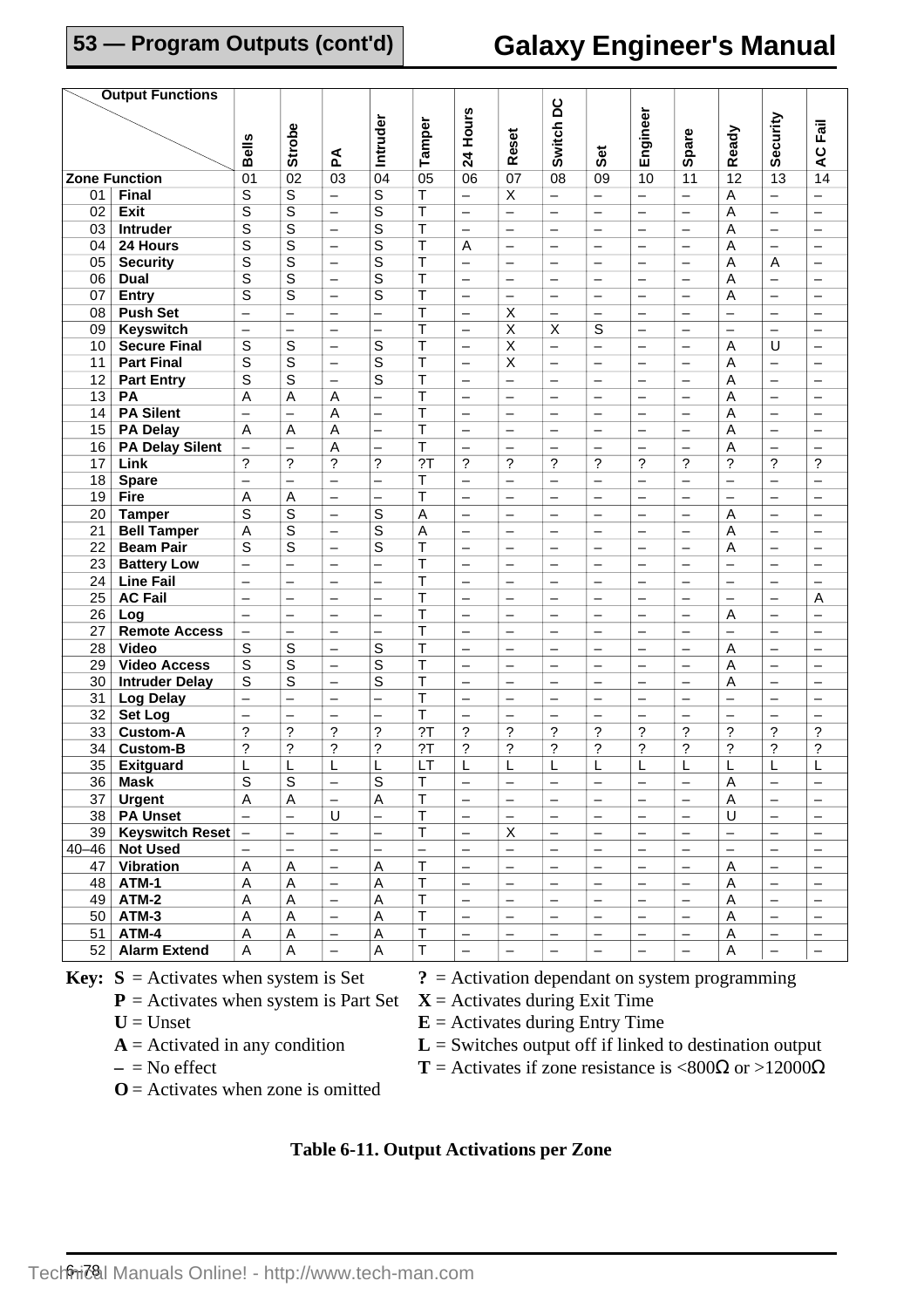**53 — Program Outputs (cont'd)**

| <b>Output Functions</b> |                        |                          |                          |                           |                          |                          |                          |                          |                          |                          |                          |                          |                          |                          |                          |
|-------------------------|------------------------|--------------------------|--------------------------|---------------------------|--------------------------|--------------------------|--------------------------|--------------------------|--------------------------|--------------------------|--------------------------|--------------------------|--------------------------|--------------------------|--------------------------|
|                         |                        |                          |                          |                           | Horn                     |                          |                          | Fail                     |                          | Comm Fail                | <b>Not Used</b>          |                          | DLYD Fire                | No Re-arm                |                          |
|                         |                        |                          |                          |                           |                          | Set                      |                          |                          |                          |                          |                          |                          |                          |                          |                          |
|                         |                        | Batt Low                 | Fire                     | Horn                      | EK<br>EK                 | Part                     | Confirm                  | Line                     | Video                    |                          |                          | Alert                    |                          |                          | Timer-A                  |
|                         |                        |                          |                          |                           |                          |                          |                          |                          |                          |                          |                          |                          |                          |                          |                          |
|                         | <b>Zone Function</b>   | $\overline{15}$          | $\overline{16}$          | $\overline{17}$           | $\overline{18}$          | $\overline{19}$          | $\overline{20}$          | $\overline{21}$          | $\overline{22}$          | $\overline{23}$          | 24/25                    | $\overline{26}$          | $\overline{27}$          | $\overline{28}$          | $\overline{29}$          |
| 01                      | Final                  | $\overline{\phantom{0}}$ | $\overline{\phantom{0}}$ | $\overline{\mathsf{s}}$   | <b>SXE</b>               | $\overline{\phantom{0}}$ | S                        | $\overline{\phantom{0}}$ | $\overline{s}$           | $\overline{\phantom{0}}$ | $\overline{\phantom{0}}$ | $\overline{\phantom{0}}$ | $\overline{\phantom{0}}$ | $\overline{\mathsf{s}}$  | $\overline{\phantom{0}}$ |
| 02                      | <b>Exit</b>            | $\overline{\phantom{0}}$ | -                        | $\overline{s}$            | <b>SXE</b>               | —                        | $\overline{s}$           | $\overline{\phantom{0}}$ | $\overline{s}$           |                          |                          |                          | $\overline{\phantom{0}}$ | $\overline{s}$           |                          |
| 03                      | <b>Intruder</b>        | $\qquad \qquad -$        | $\overline{\phantom{0}}$ | $\overline{\mathsf{s}}$   | <b>SXE</b>               | $\overline{\phantom{0}}$ | $\overline{\mathsf{s}}$  |                          | $\overline{\mathsf{s}}$  |                          |                          | $\overline{\phantom{0}}$ | $\overline{\phantom{0}}$ | $\overline{\mathsf{s}}$  | $\qquad \qquad -$        |
| 04                      | 24 Hours               | $\qquad \qquad -$        | —                        | $\overline{s}$            | Α                        | $\overline{\phantom{0}}$ | $\qquad \qquad -$        | $\overline{\phantom{0}}$ | $\overline{\mathsf{s}}$  | $\qquad \qquad -$        | —                        | —                        | $\qquad \qquad -$        | $\overline{\mathsf{s}}$  |                          |
| 05                      | <b>Security</b>        | $\overline{\phantom{0}}$ | $\overline{\phantom{0}}$ | $\overline{s}$            | $\overline{\mathsf{A}}$  | $\equiv$                 | $\equiv$                 | $\overline{\phantom{0}}$ | $\overline{s}$           | $\equiv$                 | $\equiv$                 | $\equiv$                 | $\equiv$                 | $\overline{s}$           | $\equiv$                 |
| 06                      | <b>Dual</b>            | $\qquad \qquad -$        | $\overline{\phantom{0}}$ | $\overline{s}$            | <b>SXE</b>               | $\overline{\phantom{0}}$ | S                        |                          | $\overline{s}$           | $\qquad \qquad -$        |                          | $\overline{\phantom{0}}$ | $\overline{\phantom{0}}$ | $\overline{s}$           | $\overline{\phantom{0}}$ |
| 07                      | <b>Entry</b>           | $\overline{\phantom{0}}$ | —                        | S                         | <b>SXE</b>               | —                        | S                        | $\overline{\phantom{0}}$ | $\overline{\mathsf{s}}$  |                          | $\overline{\phantom{0}}$ | $\overline{\phantom{0}}$ | $\overline{\phantom{0}}$ | $\overline{\mathsf{s}}$  |                          |
| 08                      | <b>Push Set</b>        | $\qquad \qquad -$        | $\overline{\phantom{0}}$ | $\equiv$                  | $\overline{\mathsf{x}}$  | $\overline{\phantom{0}}$ | $\qquad \qquad -$        |                          | $\overline{\phantom{0}}$ |                          |                          | $\overline{\phantom{0}}$ | $\overline{\phantom{m}}$ | $\overline{\phantom{0}}$ | $\qquad \qquad -$        |
| 09                      | <b>Keyswitch</b>       | $\qquad \qquad -$        | —                        | $\overline{\phantom{m}}$  | $\overline{\phantom{0}}$ | $\overline{\mathsf{x}}$  | $\qquad \qquad -$        | $\overline{\phantom{0}}$ | $\overline{\phantom{0}}$ | $\qquad \qquad -$        | —                        | —                        | $\overline{\phantom{0}}$ |                          |                          |
| 10                      | <b>Secure Final</b>    | $\equiv$                 | $\overline{\phantom{0}}$ | $\overline{A}$            | A                        | $\overline{\mathsf{x}}$  | $\overline{s}$           |                          | $\overline{\mathsf{s}}$  | $\equiv$                 | $\overline{\phantom{0}}$ | $\equiv$                 | $\equiv$                 | $\overline{\mathsf{s}}$  | $\equiv$                 |
| 11                      | <b>Part Final</b>      | $\qquad \qquad -$        | $\overline{\phantom{0}}$ | A                         | <b>SXE</b>               | $\overline{\mathsf{x}}$  | S                        |                          | $\overline{\mathsf{s}}$  |                          |                          | $\overline{\phantom{0}}$ | $\overline{\phantom{0}}$ | $\overline{s}$           | $\qquad \qquad -$        |
| 12                      | <b>Part Entry</b>      | $\overline{\phantom{0}}$ | —                        | Α                         | XE                       | $\overline{\phantom{0}}$ | S                        | $\overline{\phantom{0}}$ | $\overline{\mathsf{s}}$  |                          | $\overline{\phantom{0}}$ | $\overline{\phantom{0}}$ | $\overline{\phantom{0}}$ | $\overline{\mathsf{s}}$  | —                        |
| 13                      | PA                     | $\overline{\phantom{0}}$ | $\overline{\phantom{0}}$ | $\overline{\mathsf{A}}$   | $\overline{A}$           | $\overline{\phantom{0}}$ | $\qquad \qquad -$        |                          | $\equiv$                 | $\overline{\phantom{0}}$ |                          | $\overline{\phantom{0}}$ | $\overline{\phantom{0}}$ | $\overline{A}$           | $\overline{\phantom{0}}$ |
| 14                      | <b>PA Silent</b>       | $\qquad \qquad -$        | —                        |                           |                          | $\overline{\phantom{0}}$ | —                        | $\overline{\phantom{0}}$ | $\overline{\phantom{0}}$ | —                        | —                        | —                        | $\overline{\phantom{0}}$ | $\overline{\phantom{0}}$ |                          |
| 15                      | <b>PA Delay</b>        | $\overline{\phantom{0}}$ | $\overline{\phantom{0}}$ | $\overline{A}$            | A                        | $\equiv$                 | $\qquad \qquad -$        |                          | $\overline{\phantom{0}}$ | $\overline{\phantom{0}}$ | $\overline{\phantom{0}}$ | $\equiv$                 | $\overline{\phantom{0}}$ | A                        | $\equiv$                 |
| 16                      | <b>PA Delay Silent</b> | $\qquad \qquad -$        | $\overline{\phantom{0}}$ | $\overline{\phantom{0}}$  | $\overline{\phantom{0}}$ | $\overline{\phantom{0}}$ | $\overline{\phantom{0}}$ |                          | $\overline{\phantom{0}}$ | $\overline{\phantom{0}}$ |                          | $\overline{\phantom{0}}$ | $\overline{\phantom{0}}$ |                          | $\overline{\phantom{0}}$ |
| 17                      | Link                   | ?                        | ?                        | $\overline{\phantom{0}}$  | $\overline{?}$           | ?                        | ?                        | $\overline{\cdot}$       | ?                        | ?                        | $\overline{\phantom{0}}$ | ?                        | ?                        | ?                        | $\ddot{\phantom{0}}$     |
| 18                      | <b>Spare</b>           | $\qquad \qquad -$        | $\overline{\phantom{0}}$ | $\equiv$                  | $\overline{\phantom{0}}$ | $\equiv$                 | $\overline{\phantom{0}}$ | $\overline{\phantom{0}}$ | $\overline{\phantom{0}}$ | $\overline{\phantom{0}}$ |                          | $\equiv$                 | $\overline{\phantom{0}}$ | $\overline{\phantom{0}}$ | $\overline{\phantom{0}}$ |
| 19                      | Fire                   | $\overline{\phantom{0}}$ | A                        | A                         | Α                        | —                        | —                        | $\overline{\phantom{0}}$ |                          | —                        | $\overline{\phantom{0}}$ | —                        | Α                        | A                        |                          |
| 20                      | <b>Tamper</b>          | $\overline{\phantom{0}}$ | $\overline{a}$           | $\overline{A}$            | A                        | $\overline{\phantom{0}}$ | $\overline{\phantom{0}}$ |                          | $\overline{s}$           | $\overline{\phantom{0}}$ | $\overline{\phantom{0}}$ | $\equiv$                 | $\overline{\phantom{0}}$ | $\overline{s}$           | $\overline{\phantom{0}}$ |
| 21                      | <b>Bell Tamper</b>     | $\qquad \qquad -$        | —                        | A                         | Α                        | $\overline{\phantom{0}}$ | $\overline{\phantom{0}}$ | $\overline{\phantom{0}}$ | $\overline{\mathsf{s}}$  | $\qquad \qquad -$        |                          | $\overline{\phantom{0}}$ | $\overline{\phantom{0}}$ | $\overline{\mathsf{s}}$  | $\overline{\phantom{0}}$ |
| 22                      | <b>Beam Pair</b>       |                          | $\overline{\phantom{0}}$ | S                         | <b>SXE</b>               | $\overline{\phantom{0}}$ |                          |                          | S                        |                          |                          | $\overline{\phantom{0}}$ | $\overline{\phantom{0}}$ | S                        | $\overline{\phantom{0}}$ |
| 23                      | <b>Battery Low</b>     | $\qquad \qquad -$        | $\overline{\phantom{0}}$ | $\equiv$                  | $\overline{\phantom{0}}$ | $\overline{\phantom{0}}$ |                          |                          | $\equiv$                 | $\overline{\phantom{0}}$ |                          | $\overline{\phantom{0}}$ | $\overline{\phantom{0}}$ | $\overline{\phantom{0}}$ | $\overline{\phantom{0}}$ |
| 24                      | <b>Line Fail</b>       | $\overline{\phantom{0}}$ | -                        | $\overline{\phantom{0}}$  | U                        | —                        | —                        | A                        | —                        | —                        | $\overline{\phantom{0}}$ | —                        | —                        | —                        |                          |
| 25                      | <b>AC Fail</b>         | $\overline{\phantom{0}}$ | $\overline{\phantom{0}}$ | $\overline{\phantom{0}}$  | $\overline{\phantom{0}}$ | $\overline{\phantom{0}}$ | $\overline{\phantom{0}}$ |                          | $\overline{\phantom{0}}$ |                          | $\overline{\phantom{0}}$ | $\overline{\phantom{0}}$ | $\overline{\phantom{0}}$ | $\overline{\phantom{0}}$ | $\overline{\phantom{0}}$ |
| 26                      | Log                    | $\qquad \qquad -$        | —                        | $\overline{\phantom{m}}$  | $\overline{\phantom{0}}$ | —                        | $\overline{\phantom{0}}$ |                          |                          |                          | $\qquad \qquad -$        | $\overline{\phantom{0}}$ | $\qquad \qquad -$        | $\overline{\phantom{0}}$ | $\qquad \qquad -$        |
| 27                      | <b>Remote Access</b>   | $\overline{\phantom{0}}$ | $\overline{\phantom{0}}$ | $\equiv$                  |                          | $\overline{\phantom{0}}$ | $\overline{\phantom{0}}$ |                          | $\overline{\phantom{0}}$ |                          | $\overline{\phantom{0}}$ | $\overline{\phantom{0}}$ | $\overline{\phantom{0}}$ | $\overline{\phantom{0}}$ |                          |
| 28                      | <b>Video</b>           | $\overline{\phantom{0}}$ | $\overline{\phantom{0}}$ | S                         | <b>SXE</b>               | $\overline{\phantom{0}}$ | S                        | $\overline{\phantom{0}}$ | S                        |                          | $\overline{\phantom{0}}$ | $\overline{\phantom{0}}$ | $\overline{\phantom{0}}$ | S                        | $\overline{\phantom{0}}$ |
| 29                      | <b>Video Access</b>    | $\overline{\phantom{0}}$ | —                        | S                         | <b>SXE</b>               | $\overline{\phantom{0}}$ | S                        | $\overline{\phantom{0}}$ | $\overline{s}$           | $\overline{\phantom{0}}$ | —                        | —                        | $\overline{\phantom{0}}$ | $\overline{s}$           | —                        |
| 30                      | <b>Intruder Delay</b>  | $\overline{\phantom{0}}$ | $\overline{\phantom{0}}$ | S                         | <b>SXE</b>               | $\overline{\phantom{0}}$ | $\overline{\phantom{0}}$ | $\overline{\phantom{0}}$ | S                        | $\qquad \qquad -$        | $\overline{\phantom{0}}$ | $\overline{\phantom{0}}$ | $\overline{\phantom{0}}$ | S                        | $\overline{\phantom{0}}$ |
| 31                      | <b>Log Delay</b>       | $\qquad \qquad -$        | —                        | $\overline{\phantom{m}}$  | <sup>-</sup>             | —                        | $\overline{\phantom{0}}$ | $\qquad \qquad -$        | $\qquad \qquad -$        | $\qquad \qquad -$        | $\qquad \qquad -$        | $\overline{\phantom{0}}$ | $\qquad \qquad -$        | $\qquad \qquad -$        | $\qquad \qquad -$        |
| 32                      | <b>Set Log</b>         |                          | $\overline{\phantom{0}}$ | $\equiv$                  | $\overline{\phantom{0}}$ | $\overline{\phantom{0}}$ | $\overline{\phantom{0}}$ | $\overline{\phantom{0}}$ | $\overline{\phantom{0}}$ |                          |                          |                          |                          | $\overline{\phantom{0}}$ |                          |
| 33                      | <b>Custom-A</b>        | ?                        | ?                        | $\overline{\phantom{a}}$  | $\overline{\phantom{a}}$ | $\overline{\phantom{a}}$ | ?                        | ?                        | ?                        | ?                        | $\overline{\phantom{0}}$ | ?                        | ?                        | ?                        | ?                        |
| 34                      | <b>Custom-B</b>        | $\overline{\phantom{0}}$ | ?                        | $\overline{\phantom{a}}$  | $\overline{\phantom{a}}$ | ?                        | ?                        | ?                        | ?                        | ?                        | $\overline{\phantom{0}}$ | ?                        | ?                        | ?                        | ?                        |
| 35                      | <b>Exitguard</b>       | L                        |                          | L                         |                          | L                        | L                        | L                        | L                        | L                        | $\overline{\phantom{0}}$ |                          | L                        | L                        | L                        |
| 36                      | <b>Mask</b>            | —                        |                          | S                         | <b>SXE</b>               |                          | —                        | —                        | S                        |                          |                          |                          |                          | S                        |                          |
| 37                      | <b>Urgent</b>          | $\qquad \qquad -$        | $\overline{\phantom{0}}$ | $\boldsymbol{\mathsf{A}}$ | A                        | $\overline{\phantom{0}}$ | $\qquad \qquad -$        | $\overline{\phantom{0}}$ | $\qquad \qquad -$        | $\overline{\phantom{0}}$ |                          | $\overline{\phantom{0}}$ | $\qquad \qquad -$        | $\overline{A}$           | $\qquad \qquad -$        |
| 38                      | <b>PA Unset</b>        | $\overline{\phantom{m}}$ | —                        | $\overline{\phantom{0}}$  | $\overline{\phantom{0}}$ |                          | $\overline{\phantom{0}}$ | $\qquad \qquad -$        | $\overline{\phantom{0}}$ | $\qquad \qquad -$        | $\qquad \qquad -$        | $\overline{\phantom{0}}$ | $\qquad \qquad -$        | $\qquad \qquad -$        |                          |
| 39                      | <b>Keyswitch Reset</b> | $\overline{\phantom{a}}$ | —                        | $\overline{\phantom{m}}$  | $\overline{\phantom{0}}$ |                          | —                        | $\qquad \qquad -$        | $\qquad \qquad -$        | $\qquad \qquad -$        | $\qquad \qquad -$        | —                        | $\qquad \qquad -$        | $\qquad \qquad -$        |                          |
| $40 - 46$               | <b>Not Used</b>        | $\overline{\phantom{0}}$ | $\overline{\phantom{0}}$ | $\equiv$                  | $\overline{\phantom{0}}$ | $\overline{\phantom{0}}$ | $\qquad \qquad -$        | $\qquad \qquad -$        | $\overline{\phantom{0}}$ | $\overline{\phantom{0}}$ | $\overline{\phantom{0}}$ | $\qquad \qquad -$        | $\qquad \qquad -$        | $\qquad \qquad -$        | $\qquad \qquad -$        |
| 47                      | <b>Vibration</b>       | $\overline{\phantom{a}}$ | —                        | $\overline{\phantom{m}}$  | -                        | $\overline{\phantom{0}}$ | $\qquad \qquad -$        | $\qquad \qquad -$        | $\qquad \qquad -$        | $\qquad \qquad -$        | $\qquad \qquad -$        | $\qquad \qquad -$        | $\qquad \qquad -$        | $\qquad \qquad -$        | $\qquad \qquad -$        |
| 48                      | ATM-1                  | $\qquad \qquad -$        | $\overline{\phantom{0}}$ | $\overline{\phantom{m}}$  | $\overline{\phantom{0}}$ | $\overline{\phantom{0}}$ |                          | $\overline{\phantom{0}}$ | $\qquad \qquad -$        | $\qquad \qquad -$        | $\qquad \qquad -$        | $\overline{\phantom{0}}$ | $\qquad \qquad -$        | $\qquad \qquad -$        | $\qquad \qquad -$        |
| 49                      | ATM-2                  | $\qquad \qquad -$        | $\overline{\phantom{0}}$ | $\qquad \qquad -$         | $\overline{\phantom{0}}$ | $\overline{\phantom{0}}$ | $\qquad \qquad -$        | $\overline{\phantom{0}}$ | $\overline{\phantom{0}}$ | $\qquad \qquad -$        | $\qquad \qquad -$        | $\overline{\phantom{0}}$ | $\qquad \qquad -$        | $\qquad \qquad -$        | $\qquad \qquad -$        |
| 50                      | ATM-3                  | $\qquad \qquad -$        | —                        | $\qquad \qquad -$         | $\overline{\phantom{0}}$ | $\overline{\phantom{0}}$ | $\qquad \qquad -$        | $\overline{\phantom{0}}$ | $\overline{\phantom{0}}$ | $\qquad \qquad -$        | $\qquad \qquad -$        | -                        | $\qquad \qquad -$        | $\qquad \qquad -$        |                          |
| 51                      | ATM-4                  | $\overline{\phantom{0}}$ | $\overline{\phantom{0}}$ | $\overline{\phantom{0}}$  | $\overline{\phantom{0}}$ | $\overline{\phantom{0}}$ | $\qquad \qquad -$        | $\overline{\phantom{0}}$ | $\overline{\phantom{0}}$ | $\overline{\phantom{0}}$ | $\qquad \qquad -$        | $\overline{\phantom{0}}$ | $\overline{\phantom{0}}$ | $\qquad \qquad -$        | $-$                      |
| 52                      | <b>Alarm Extend</b>    | $\qquad \qquad -$        | $\overline{\phantom{0}}$ | Α                         | $\mathsf A$              | $\overline{\phantom{0}}$ | $\qquad \qquad -$        | A                        | $\qquad \qquad -$        | Α                        | $\qquad \qquad -$        | $\qquad \qquad -$        | $\overline{\phantom{0}}$ | Α                        | -                        |
|                         |                        |                          |                          |                           |                          |                          |                          |                          |                          |                          |                          |                          |                          |                          |                          |

- - $P =$  Activates when system is Part Set  $X =$  Activates during Exit Time
	- -
		-
		- $\mathbf{O}$  = Activates when zone is omitted
- **Key:**  $S =$  Activates when system is Set  $\qquad$  ? = Activation dependant on system programming
	-
	- $U =$  Unset **E** = Activates during Entry Time
	- $A =$  Activated in any condition  $L =$  Switches output off if linked to destination output
	- $-$  = No effect **T** = Activates if zone resistance is <800 $\Omega$  or >12000 $\Omega$ 
		- **Table 6-11. Output Activations per Zone (Cont'd)**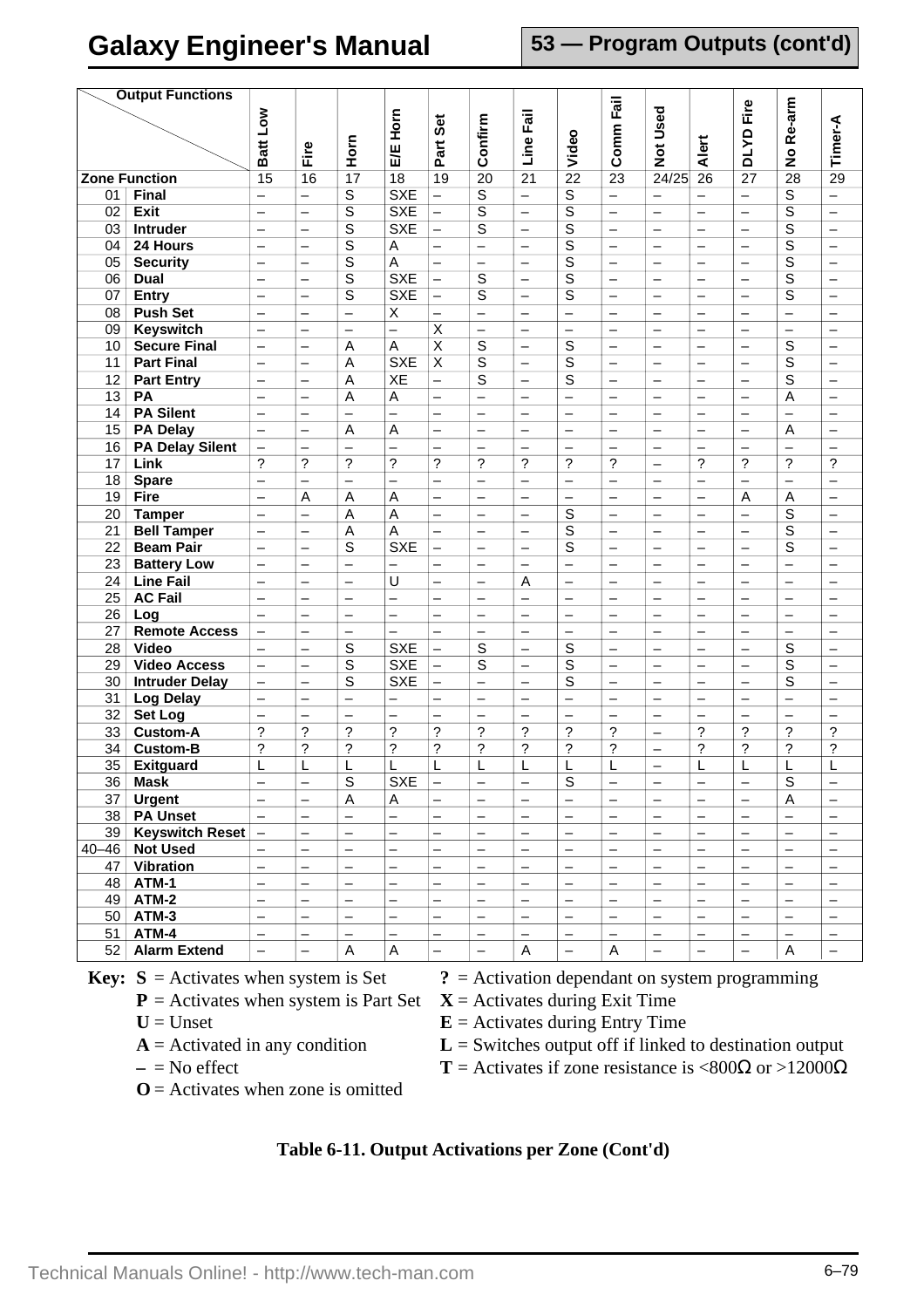# **Galaxy Engineer's Manual**

|    | <b>Output Functions</b> |                               |                          |                          |                           |                               |                               |                               |                           |                                        |                          |                          |                          |                          |                                        |
|----|-------------------------|-------------------------------|--------------------------|--------------------------|---------------------------|-------------------------------|-------------------------------|-------------------------------|---------------------------|----------------------------------------|--------------------------|--------------------------|--------------------------|--------------------------|----------------------------------------|
|    |                         |                               | Test                     | Zone Omit                |                           | Custom-A                      | Custom-B                      |                               | Reset RQD                 |                                        |                          |                          |                          | Code                     |                                        |
|    |                         |                               |                          |                          |                           |                               |                               |                               |                           |                                        | ರ                        | Set                      |                          |                          |                                        |
|    |                         |                               |                          |                          |                           |                               |                               |                               |                           |                                        |                          |                          |                          |                          |                                        |
|    |                         | Timer-B                       | Walk <sup>-</sup>        |                          | Warning                   |                               |                               | Test                          |                           | <b>Mask</b>                            | Valid                    | Fail                     | <b>Duress</b>            | <b>Illegal</b>           | <b>Not Used</b>                        |
|    | <b>Zone Function</b>    | $\overline{30}$               | $\overline{31}$          | $\overline{32}$          | $\frac{2}{33}$            | $\overline{34}$               | $\overline{35}$               | $\overline{36}$               | $\overline{37}$           | $\overline{38}$                        | $\overline{39}$          | 40                       | 41                       | $\overline{42}$          | $43 - 45$                              |
|    |                         |                               |                          |                          |                           |                               |                               |                               | $\overline{\mathsf{S}^2}$ |                                        |                          |                          |                          |                          |                                        |
| 01 | <b>Final</b>            | $\equiv$                      | U                        | $\overline{\circ}$       | A                         | $\overline{\phantom{0}}$      | $\overline{\phantom{0}}$      | $\overline{\phantom{0}}$      |                           | $\overline{\phantom{0}}$               | $\overline{\phantom{0}}$ | $\overline{\phantom{0}}$ | $\overline{\phantom{0}}$ | $\overline{\phantom{0}}$ |                                        |
| 02 | <b>Exit</b>             | $\qquad \qquad -$             | $\overline{\mathtt{U}}$  | $\overline{\circ}$       | A                         | $\overline{\phantom{0}}$      | $\overline{\phantom{0}}$      | $\overline{\phantom{0}}$      | $\overline{S?}$           | $\overline{\phantom{0}}$               | $\qquad \qquad -$        |                          | $\qquad \qquad -$        | $\overline{\phantom{0}}$ | $\overline{\phantom{0}}$               |
| 03 | Intruder                | $\overline{\phantom{0}}$      | U                        | $\overline{\circ}$       | Α                         | —                             | —                             | $\overline{\phantom{0}}$      | $\overline{\mathsf{S}^2}$ | $\qquad \qquad -$                      | $\qquad \qquad -$        | $\overline{\phantom{0}}$ | $\qquad \qquad -$        | $\overline{\phantom{0}}$ | $\qquad \qquad -$                      |
| 04 | 24 Hours                | $\overline{\phantom{0}}$      | $\overline{\mathsf{U}}$  | $\overline{\circ}$       | A                         | $\overline{\phantom{0}}$      | $\overline{\phantom{0}}$      | $\overline{\phantom{0}}$      | $\overline{A}$ ?          | $\qquad \qquad -$                      | $\overline{\phantom{0}}$ | $\overline{\phantom{0}}$ | $\overline{\phantom{0}}$ |                          | $\overline{\phantom{0}}$               |
| 05 | <b>Security</b>         | $\overline{\phantom{0}}$      | $\overline{\mathtt{U}}$  | $\overline{\mathsf{o}}$  | $\overline{\mathsf{A}}$   | $\overline{\phantom{0}}$      | $\overline{\phantom{0}}$      | $\overline{\phantom{0}}$      | $\overline{\mathsf{S}^2}$ | $\equiv$                               | $\overline{\phantom{0}}$ | $\overline{\phantom{0}}$ | $\overline{\phantom{0}}$ |                          |                                        |
| 06 | <b>Dual</b>             | $\overline{\phantom{0}}$      | $\overline{\mathsf{U}}$  | $\overline{o}$           | Α                         | $\overline{\phantom{0}}$      | $\overline{\phantom{0}}$      | $\overline{\phantom{0}}$      | $\overline{\mathsf{S}^2}$ | $\overline{\phantom{0}}$               | $\overline{\phantom{0}}$ | $\overline{\phantom{0}}$ | $\overline{\phantom{0}}$ | $\overline{\phantom{0}}$ |                                        |
| 07 | <b>Entry</b>            | $\qquad \qquad -$             | $\overline{U}$           | $\overline{O}$           | A                         | $\overline{\phantom{0}}$      | $\overline{\phantom{0}}$      | $\overline{\phantom{0}}$      | S <sub>2</sub>            | $\overline{\phantom{0}}$               | $\overline{\phantom{0}}$ |                          | $\qquad \qquad -$        |                          | $\qquad \qquad -$                      |
| 08 | <b>Push Set</b>         | $\overline{\phantom{0}}$      | U                        | $\overline{\circ}$       | A                         | —                             | —                             | —                             | —                         | $\qquad \qquad -$                      | -                        | —                        | $\overline{\phantom{0}}$ | —                        | $\qquad \qquad -$                      |
| 09 | <b>Keyswitch</b>        | $\overline{\phantom{0}}$      | $\overline{\mathtt{U}}$  | $\overline{\circ}$       | A                         | $\overline{\phantom{0}}$      | $\equiv$                      | $\overline{\phantom{0}}$      | $\overline{\phantom{0}}$  | $\overline{\phantom{0}}$               | $\equiv$                 | $\overline{\mathsf{U}}$  | $\overline{\phantom{0}}$ | $\overline{\phantom{0}}$ | $\overline{\phantom{0}}$               |
| 10 | <b>Secure Final</b>     | $\overline{\phantom{0}}$      | $\overline{U}$           | $\overline{\circ}$       | A                         | $\overline{\phantom{0}}$      | $\overline{\phantom{0}}$      | $\overline{\phantom{0}}$      | $\overline{A?}$           | $\equiv$                               | $\overline{\phantom{0}}$ | $\equiv$                 | $\overline{\phantom{0}}$ |                          | $\overline{\phantom{0}}$               |
| 11 | <b>Part Final</b>       | $\overline{\phantom{0}}$      | $\overline{U}$           | $\overline{O}$           | A                         | $\overline{\phantom{0}}$      | $\overline{\phantom{0}}$      | $\overline{\phantom{0}}$      | SX?                       | $\qquad \qquad -$                      | $\overline{\phantom{0}}$ | $\overline{\phantom{0}}$ | $\overline{\phantom{0}}$ | $\overline{\phantom{0}}$ |                                        |
| 12 | <b>Part Entry</b>       | $\qquad \qquad -$             | $\overline{U}$           | $\circ$                  | A                         | $\overline{\phantom{0}}$      | $\overline{\phantom{0}}$      | $\overline{\phantom{0}}$      | SX?                       | $\overline{\phantom{0}}$               | $\overline{\phantom{0}}$ |                          | $\qquad \qquad -$        | $\overline{\phantom{0}}$ | $\qquad \qquad -$                      |
| 13 | PA                      | $\overline{\phantom{0}}$      | U                        | O                        | A                         | —                             | —                             | —                             | $A$ ?                     | $\overline{\phantom{m}}$               | -                        | $\overline{\phantom{0}}$ | $\overline{\phantom{0}}$ | —                        | $\overline{\phantom{m}}$               |
| 14 | <b>PA Silent</b>        | $\overline{\phantom{0}}$      | $\overline{U}$           | $\overline{O}$           | A                         | $\overline{\phantom{0}}$      | $\overline{\phantom{0}}$      | $\overline{\phantom{0}}$      | $\overline{A}$ ?          | $\overline{\phantom{0}}$               | $\overline{\phantom{0}}$ | $\overline{\phantom{0}}$ | $\qquad \qquad -$        | $\overline{\phantom{0}}$ | $\overline{\phantom{0}}$               |
| 15 | <b>PA Delay</b>         | $\equiv$                      | $\overline{U}$           | $\overline{\circ}$       | A                         | $\overline{\phantom{0}}$      | $\overline{\phantom{0}}$      | $\overline{\phantom{0}}$      | $A$ ?                     | $\equiv$                               | $\overline{\phantom{0}}$ | $\overline{\phantom{0}}$ | $\overline{\phantom{0}}$ |                          | $\overline{\phantom{0}}$               |
| 16 | <b>PA Delay Silent</b>  | $\overline{\phantom{0}}$      | $\overline{\mathsf{U}}$  | $\overline{\mathsf{o}}$  | A                         |                               | $\overline{\phantom{0}}$      | $\overline{\phantom{0}}$      | $\overline{A}$ ?          | $\overline{\phantom{0}}$               | $\overline{\phantom{0}}$ | $\overline{\phantom{0}}$ | $\overline{\phantom{0}}$ |                          |                                        |
| 17 | Link                    | ?                             | $U$ ?                    | $\overline{O}$ ?         | $\overline{?}$            | $\overline{?}$                | ?                             | $\boldsymbol{\cdot}$          | $\overline{?}$            | $\overline{?}$                         | ?                        | ?                        | ?                        | ?                        | $\overline{?}$                         |
| 18 | <b>Spare</b>            | $\qquad \qquad -$             | $\overline{\phantom{0}}$ | $\overline{\phantom{0}}$ | A                         | $\overline{\phantom{0}}$      |                               | $\overline{\phantom{0}}$      | $\overline{\phantom{0}}$  | $\qquad \qquad -$                      | $\overline{\phantom{0}}$ | $\overline{\phantom{0}}$ | $\overline{\phantom{0}}$ | $\overline{\phantom{0}}$ | $\qquad \qquad -$                      |
| 19 | Fire                    | $\overline{\phantom{0}}$      | $\overline{\mathtt{U}}$  | $\overline{O}$           | $\overline{\mathsf{A}}$   | $\overline{\phantom{0}}$      | $\equiv$                      | $\overline{\phantom{0}}$      | $\overline{A}$ ?          | $\overline{\phantom{0}}$               | $\overline{\phantom{0}}$ | $\overline{\phantom{0}}$ | $\overline{\phantom{0}}$ | $\overline{\phantom{0}}$ | $\equiv$                               |
| 20 | <b>Tamper</b>           | $\overline{\phantom{0}}$      | $\overline{U}$           | $\overline{\circ}$       | A                         | $\overline{\phantom{0}}$      | $\overline{\phantom{0}}$      | $\overline{\phantom{0}}$      | $\overline{A}$ ?          | $\equiv$                               | $\overline{\phantom{0}}$ | $\overline{\phantom{0}}$ | $\overline{\phantom{0}}$ |                          | $\overline{\phantom{0}}$               |
| 21 | <b>Bell Tamper</b>      | $\overline{\phantom{0}}$      | $\overline{U}$           | $\overline{O}$           | Α                         | $\overline{\phantom{0}}$      | $\overline{\phantom{0}}$      | $\overline{\phantom{0}}$      | $A$ ?                     | $\overline{\phantom{0}}$               | $\overline{\phantom{0}}$ | $\overline{\phantom{0}}$ |                          | $\overline{\phantom{0}}$ | $\overline{\phantom{0}}$               |
| 22 | <b>Beam Pair</b>        | $\overline{\phantom{0}}$      | U                        | O                        | A                         | $\overline{\phantom{0}}$      | $\overline{\phantom{0}}$      | $\overline{\phantom{0}}$      | $\overline{\phantom{0}}$  | $\overline{\phantom{0}}$               | $\overline{\phantom{0}}$ | $\overline{\phantom{0}}$ | $\qquad \qquad -$        | $\overline{\phantom{0}}$ | $\overline{\phantom{0}}$               |
| 23 | <b>Battery Low</b>      | $\overline{\phantom{0}}$      | U                        | $\circ$                  | Α                         | $\overline{\phantom{0}}$      | $\overline{\phantom{0}}$      | $\overline{\phantom{0}}$      | $\overline{\phantom{0}}$  | $\qquad \qquad -$                      | $\qquad \qquad -$        | $\overline{\phantom{0}}$ | $\overline{\phantom{0}}$ | $\overline{\phantom{0}}$ | $\qquad \qquad -$                      |
| 24 | <b>Line Fail</b>        | $\equiv$                      | $\overline{U}$           | $\overline{O}$           | A                         | $\overline{\phantom{0}}$      | $\overline{\phantom{0}}$      | $\overline{\phantom{0}}$      | $\overline{\phantom{0}}$  | $\qquad \qquad -$                      | $\overline{\phantom{0}}$ |                          | $\overline{\phantom{0}}$ | $\overline{\phantom{0}}$ | $\qquad \qquad -$                      |
| 25 | <b>AC Fail</b>          | $\overline{\phantom{0}}$      | U                        | $\overline{\circ}$       | A                         | $\overline{\phantom{0}}$      | $\overline{\phantom{0}}$      | $\overline{\phantom{0}}$      | $\overline{\phantom{0}}$  | $\qquad \qquad -$                      | $\overline{\phantom{0}}$ |                          | $\qquad \qquad -$        | $\overline{\phantom{0}}$ | $\qquad \qquad -$                      |
| 26 | Log                     | $\overline{\phantom{0}}$      | U                        | $\circ$                  | A                         | $\overline{\phantom{0}}$      | $\overline{\phantom{0}}$      | $\overline{\phantom{0}}$      | $\equiv$                  | $\equiv$                               | $\equiv$                 | $\overline{\phantom{0}}$ | $\equiv$                 | $\overline{\phantom{0}}$ | $\equiv$                               |
| 27 | <b>Remote Access</b>    | $\overline{\phantom{0}}$      | U                        | $\circ$                  | A                         | $\overline{\phantom{0}}$      | $\overline{\phantom{0}}$      | $\overline{\phantom{0}}$      | $\overline{\phantom{0}}$  | $\qquad \qquad -$                      | $\overline{\phantom{0}}$ | $\overline{\phantom{0}}$ | $\qquad \qquad -$        | $\overline{\phantom{0}}$ | $\equiv$                               |
|    | <b>Video</b>            |                               | U                        | $\circ$                  | A                         |                               |                               |                               | S?                        |                                        |                          |                          |                          |                          |                                        |
| 28 | <b>Video Access</b>     | —<br>$\overline{\phantom{0}}$ | $\cup$                   | $\overline{O}$           | A                         | —<br>$\overline{\phantom{0}}$ | —<br>$\overline{\phantom{0}}$ | —<br>$\overline{\phantom{0}}$ | $\overline{\mathsf{S}^2}$ | $\qquad \qquad -$<br>$\qquad \qquad -$ | $\overline{\phantom{0}}$ | —                        | $\overline{\phantom{0}}$ | $\overline{\phantom{0}}$ | $\qquad \qquad -$<br>$\qquad \qquad -$ |
| 29 |                         |                               | U                        | $\overline{\circ}$       |                           |                               |                               |                               | $\overline{\mathsf{S}^2}$ |                                        | $\overline{\phantom{0}}$ |                          | $\overline{\phantom{0}}$ | $\overline{\phantom{0}}$ |                                        |
| 30 | <b>Intruder Delay</b>   | $\overline{\phantom{0}}$      |                          |                          | A                         | $\overline{\phantom{0}}$      | $\overline{\phantom{0}}$      | $\overline{\phantom{0}}$      |                           | $\qquad \qquad -$                      | $\overline{\phantom{0}}$ |                          | $\overline{\phantom{0}}$ | $\overline{\phantom{0}}$ | $\overline{\phantom{0}}$<br>$\equiv$   |
| 31 | <b>Log Delay</b>        | $\qquad \qquad -$             | U                        | $\circ$                  | A                         | $\overline{\phantom{0}}$      | $\overline{\phantom{0}}$      | $\equiv$                      | $\equiv$                  | $\equiv$                               | $\overline{\phantom{0}}$ | $\equiv$                 | $\equiv$                 | $\overline{\phantom{0}}$ |                                        |
| 32 | <b>Set Log</b>          | $\overline{\phantom{0}}$      | U                        | O                        | A                         | $\overline{\phantom{0}}$      | $\overline{\phantom{0}}$      | $\overline{\phantom{0}}$      | $\overline{\phantom{0}}$  | $\qquad \qquad -$                      | $\overline{\phantom{0}}$ | $\overline{\phantom{0}}$ | $\overline{\phantom{0}}$ | $\overline{\phantom{0}}$ | $\equiv$                               |
| 33 | <b>Custom-A</b>         | ?                             | $\tilde{?}$              | O?                       | $\ddot{\phantom{0}}$      | $\overline{\phantom{a}}$      | ?                             | ?                             | ?                         | $\overline{\phantom{0}}$               | $\gamma$                 | $\gamma$                 | ?                        | ?                        | $\gamma$                               |
| 34 | <b>Custom-B</b>         | ?                             | ?                        | O?                       | $\overline{?}$            | $\overline{\phantom{a}}$      | $\overline{\phantom{a}}$      | $\overline{\phantom{a}}$      | $\overline{\mathcal{C}}$  | $\overline{\phantom{a}}$               | ?                        | ?                        | ?                        | ?                        | $\ddot{\phantom{0}}$                   |
| 35 | <b>Exitguard</b>        | L                             | L                        | LO                       | L                         | L                             | L                             | L                             | L                         | L                                      | L                        | L                        | L                        | L                        | L                                      |
|    | 36 Mask                 |                               |                          |                          |                           |                               |                               |                               |                           | <b>SPE</b>                             |                          |                          |                          |                          |                                        |
|    | $37$ Urgent             | $\overline{\phantom{0}}$      | U                        | $\circ$                  | $\boldsymbol{\mathsf{A}}$ | $\qquad \qquad -$             | $\qquad \qquad -$             | $\qquad \qquad -$             | $A$ ?                     | $\overline{\phantom{0}}$               | $\overline{\phantom{m}}$ | $\overline{\phantom{0}}$ | $\qquad \qquad -$        | $\qquad \qquad -$        | $\overline{\phantom{0}}$               |
|    | 38   PA Unset           | $\qquad \qquad -$             | U                        | $\circ$                  | $\overline{A}$            | $\qquad \qquad -$             | —                             | $\qquad \qquad -$             | $U$ ?                     | $\overline{\phantom{m}}$               | $\qquad \qquad -$        | -                        | $\qquad \qquad -$        | $\qquad \qquad -$        | $\overline{\phantom{a}}$               |
|    | 39   Keyswitch Reset    | $\overline{\phantom{a}}$      | U                        | $\circ$                  | A                         | $\qquad \qquad -$             | $\qquad \qquad -$             | $\overline{\phantom{0}}$      | $\overline{\phantom{0}}$  | $\overline{\phantom{m}}$               | $\overline{\phantom{0}}$ |                          | $\qquad \qquad -$        | $\qquad \qquad -$        | $\qquad \qquad -$                      |
|    | 40-46   Not Used        | $\qquad \qquad -$             | $\overline{\phantom{0}}$ | $\qquad \qquad -$        | $\overline{\phantom{0}}$  | $\qquad \qquad -$             | $\overline{\phantom{0}}$      | $\qquad \qquad -$             | $\overline{\phantom{0}}$  | $\qquad \qquad -$                      | $\qquad \qquad -$        |                          | $\qquad \qquad -$        | $\overline{\phantom{0}}$ | $\qquad \qquad -$                      |
|    | 47 Vibration            | $\overline{a}$                | U                        | $\circ$                  | A                         | $\overline{\phantom{0}}$      | $\qquad \qquad -$             | $\qquad \qquad -$             | $A$ ?                     | $\equiv$                               | $\overline{\phantom{0}}$ | $\overline{\phantom{0}}$ | $\overline{\phantom{0}}$ | $\overline{\phantom{0}}$ | $\overline{\phantom{0}}$               |
| 48 | ATM-1                   | $\qquad \qquad -$             | U                        | $\circ$                  | A                         | $\overline{\phantom{0}}$      | $\qquad \qquad -$             | $\qquad \qquad -$             | A?                        | $\qquad \qquad -$                      | $\overline{\phantom{m}}$ | $\qquad \qquad -$        | $\qquad \qquad -$        | $\qquad \qquad -$        | $\overline{\phantom{0}}$               |
|    | $49$ ATM-2              | $\overline{\phantom{0}}$      | U                        | $\circ$                  | A                         | $\overline{\phantom{0}}$      | $\qquad \qquad -$             | $\qquad \qquad -$             | A?                        | $\overline{\phantom{m}}$               | —                        | $\qquad \qquad -$        | $\qquad \qquad -$        | $\qquad \qquad -$        | $\qquad \qquad -$                      |
|    | $50$ ATM-3              | $\overline{\phantom{0}}$      | U                        | $\circ$                  | A                         | $\overline{\phantom{0}}$      | $\overline{\phantom{0}}$      | $\overline{\phantom{0}}$      | A?                        | $\overline{\phantom{0}}$               | $\overline{\phantom{0}}$ | $\qquad \qquad -$        | $\qquad \qquad -$        | $\overline{\phantom{0}}$ | $\overline{\phantom{0}}$               |
| 51 | ATM-4                   | $\overline{\phantom{0}}$      | U                        | $\circ$                  | A                         | $\overline{\phantom{0}}$      | $\qquad \qquad -$             | $\qquad \qquad -$             | $A$ ?                     | $\qquad \qquad -$                      | $\qquad \qquad -$        |                          | $\overline{\phantom{0}}$ | $\overline{\phantom{0}}$ | $\qquad \qquad -$                      |
| 52 | <b>Alarm Extend</b>     | $\overline{\phantom{0}}$      | U                        | $\circ$                  | A                         | —                             | $\overline{\phantom{0}}$      | $\overline{\phantom{0}}$      | $A$ ?                     | $\qquad \qquad -$                      | $\qquad \qquad -$        | $\overline{\phantom{0}}$ | $\overline{\phantom{0}}$ | $\qquad \qquad -$        | $\qquad \qquad -$                      |
|    |                         |                               |                          |                          |                           |                               |                               |                               |                           |                                        |                          |                          |                          |                          |                                        |

- $P =$  Activates when system is Part Set
	- -
		-
- **Key:**  $S =$  Activates when system is Set  $S =$  Activation dependant on system programming  $P =$  Activates when system is Part Set  $X =$  Activates during Exit Time
	- $U =$  Unset **E** = Activates during Entry Time
	- $A =$  Activated in any condition  $L =$  Switches output off if linked to destination output
	- $-$  = No effect **T** = Activates if zone resistance is <800 $\Omega$  or >12000 $\Omega$
	- $O =$  Activates when zone is omitted
		-

#### **Table 6-11. Output Activations per Zone (Cont'd)**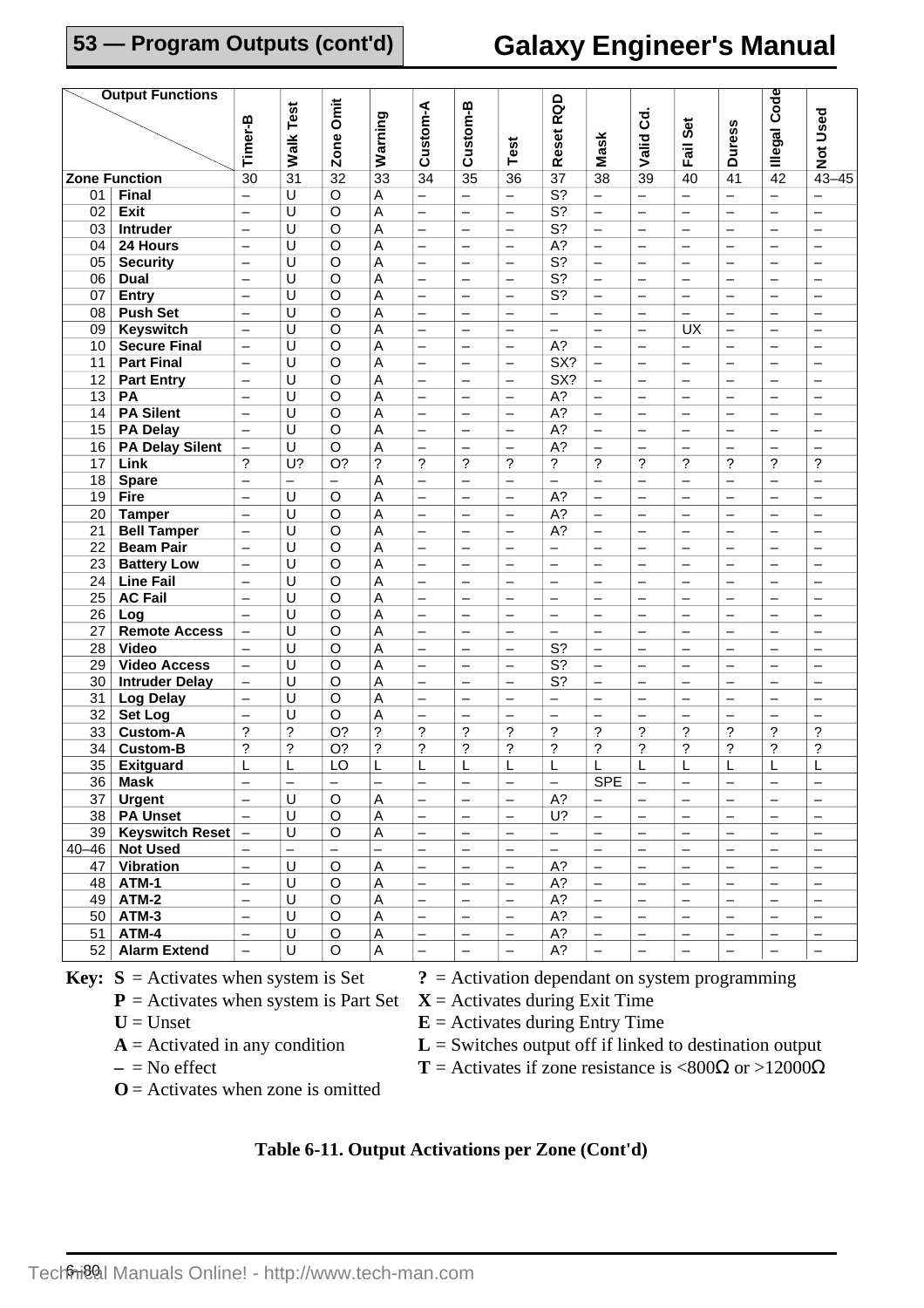| <b>Output Functions</b> |                        |                          |                           |                          |                          |                          |                          |                          |                          |                          |                          |
|-------------------------|------------------------|--------------------------|---------------------------|--------------------------|--------------------------|--------------------------|--------------------------|--------------------------|--------------------------|--------------------------|--------------------------|
|                         |                        |                          | Early                     |                          |                          | Used                     |                          | Used                     |                          |                          |                          |
|                         |                        |                          |                           |                          |                          |                          |                          |                          |                          |                          |                          |
|                         |                        | Set Late                 | SJ                        | Pre-warn                 | Autoset                  | $\frac{1}{2}$            | Link A-O                 | $\breve{\mathbf{z}}$     | Lockout                  | Vib.Test                 | Atm $1-4$                |
|                         |                        |                          |                           |                          |                          |                          |                          |                          |                          |                          |                          |
|                         | <b>Zone Function</b>   | 46                       | 47                        | 48                       | 49                       | 50                       |                          | $51 - 65$ 66-69          | 70                       | $\overline{71}$          | $72 - 75$                |
| 01                      | <b>Final</b>           | $\overline{\phantom{0}}$ | $\overline{\phantom{0}}$  | $\overline{?}$           | $\equiv$                 | $\overline{\phantom{0}}$ | $\overline{?}$           | $\overline{\phantom{0}}$ | $\overline{\phantom{0}}$ | —                        |                          |
| 02                      | <b>Exit</b>            | —                        | —                         | $\overline{?}$           | $\overline{\phantom{0}}$ | —                        | $\overline{?}$           | $\overline{\phantom{0}}$ | $\overline{\phantom{0}}$ |                          | $\overline{\phantom{0}}$ |
| 03                      | <b>Intruder</b>        | $\overline{\phantom{0}}$ | $\overline{\phantom{0}}$  | $\overline{?}$           | $\overline{\phantom{0}}$ | $\overline{\phantom{0}}$ | $\overline{?}$           | $\overline{\phantom{0}}$ | $\overline{\phantom{0}}$ | $\overline{\phantom{0}}$ | $\overline{\phantom{m}}$ |
| 04                      | 24 Hours               | —                        | $\overline{\phantom{0}}$  | ?                        |                          | —                        | $\overline{?}$           |                          | —                        |                          |                          |
| $\overline{05}$         | <b>Security</b>        | $\overline{\phantom{0}}$ | $\overline{\phantom{0}}$  | ?                        | $\overline{\phantom{0}}$ |                          | $\overline{?}$           | $\equiv$                 |                          |                          | $\overline{\phantom{0}}$ |
| 06                      | <b>Dual</b>            | $\overline{\phantom{0}}$ | $\overline{\phantom{0}}$  | ?                        | $\overline{\phantom{0}}$ | $\overline{\phantom{0}}$ | $\overline{?}$           | $\overline{\phantom{0}}$ | $\overline{\phantom{0}}$ | $\qquad \qquad -$        | $\qquad \qquad -$        |
| 07                      | <b>Entry</b>           | —                        | —                         | $\overline{?}$           |                          | —                        | ?                        | $\overline{\phantom{0}}$ |                          | —                        | —                        |
| 08                      | <b>Push Set</b>        | $\overline{U}$ ?         | $\overline{\mathsf{S}^2}$ | $\overline{\phantom{0}}$ | $\overline{\phantom{0}}$ | —                        | $\overline{?}$           | $\qquad \qquad -$        | $\overline{\phantom{0}}$ | $\overline{\phantom{0}}$ | $\qquad \qquad -$        |
| 09                      | <b>Keyswitch</b>       | -                        | $\overline{\phantom{0}}$  | ?                        |                          | —                        | ?                        |                          |                          |                          |                          |
| 10 <sup>°</sup>         | <b>Secure Final</b>    | $\overline{\phantom{0}}$ | $\overline{\phantom{0}}$  | ?                        | $\overline{\phantom{0}}$ | $\overline{\phantom{0}}$ | ?                        | $\overline{\phantom{0}}$ |                          |                          | $\overline{\phantom{0}}$ |
| 11                      | <b>Part Final</b>      | $\qquad \qquad -$        | $\overline{\phantom{0}}$  | ?                        | $\overline{\phantom{0}}$ | —                        | $\overline{?}$           | $\overline{\phantom{0}}$ | $\overline{\phantom{0}}$ | $\qquad \qquad -$        | $\qquad \qquad -$        |
| 12 <sup>°</sup>         | <b>Part Entry</b>      | —                        | —                         | ?                        |                          |                          | $\overline{\phantom{0}}$ | —                        |                          |                          | $\overline{\phantom{0}}$ |
| $\overline{13}$         | PA                     | —                        | $\overline{\phantom{0}}$  | $\overline{?}$           | $\overline{\phantom{0}}$ | $\overline{\phantom{0}}$ | $\overline{?}$           | $\overline{\phantom{0}}$ | —                        | $\overline{\phantom{0}}$ | $\overline{\phantom{0}}$ |
| 14                      | <b>PA Silent</b>       | —                        | —                         | $\overline{?}$           | —                        | —                        | $\overline{?}$           | —                        | —                        | —                        | $\overline{\phantom{0}}$ |
| 15                      | <b>PA Delay</b>        | $\overline{\phantom{0}}$ | $\equiv$                  | $\overline{?}$           | $\overline{a}$           | $\overline{\phantom{0}}$ | $\overline{?}$           | $\equiv$                 | $\overline{\phantom{0}}$ | $\overline{\phantom{0}}$ | $\equiv$                 |
| 16                      | <b>PA Delay Silent</b> | $\overline{\phantom{0}}$ | $\overline{\phantom{0}}$  | ?                        | $\overline{\phantom{0}}$ | $\overline{\phantom{0}}$ | $\overline{?}$           | $\overline{\phantom{0}}$ | $\overline{\phantom{0}}$ | $\qquad \qquad -$        | $\qquad \qquad -$        |
| 17                      | Link                   | $\overline{?}$           | $\tilde{?}$               | ?                        | $\overline{\phantom{0}}$ | $\overline{?}$           | $\overline{\phantom{0}}$ | —                        | $\overline{\phantom{0}}$ | $\overline{\phantom{0}}$ | $\overline{\phantom{0}}$ |
| 18                      | <b>Spare</b>           | $\overline{\phantom{0}}$ | $\overline{\phantom{0}}$  | ?                        | $\overline{\phantom{0}}$ | $\overline{\phantom{0}}$ | $\overline{?}$           | $\overline{\phantom{0}}$ | $\overline{\phantom{0}}$ | $\overline{\phantom{0}}$ | $\overline{\phantom{0}}$ |
| 19                      | Fire                   | —                        | —                         | $\overline{\phantom{a}}$ | —                        | —                        | $\overline{\cdot}$       | —                        | —                        | —                        | —                        |
| 20                      | <b>Tamper</b>          | $\overline{a}$           | $\overline{\phantom{0}}$  | ?                        | $\overline{a}$           | $\overline{\phantom{0}}$ | $\overline{?}$           | $\overline{\phantom{0}}$ | $\equiv$                 | $\overline{\phantom{0}}$ | $\overline{\phantom{0}}$ |
| 21                      | <b>Bell Tamper</b>     | $\qquad \qquad -$        | $\overline{\phantom{0}}$  | ?                        | $\overline{\phantom{0}}$ | $\overline{\phantom{0}}$ | ?                        | $\overline{\phantom{0}}$ | $\overline{\phantom{0}}$ | $\overline{\phantom{m}}$ | $\qquad \qquad -$        |
| 22                      | <b>Beam Pair</b>       | —                        | —                         | ?                        |                          |                          | $\gamma$                 | —                        |                          |                          | $\overline{\phantom{0}}$ |
| 23                      | <b>Battery Low</b>     | —                        | $\overline{\phantom{0}}$  | ?                        | —                        | —                        | ?                        | —                        | —                        | -                        | $\overline{\phantom{0}}$ |
| 24                      | <b>Line Fail</b>       | -                        | —                         | ?                        | —                        | —                        | $\overline{?}$           | —                        | —                        | —                        | —                        |
| 25                      | <b>AC Fail</b>         | $\overline{\phantom{0}}$ | $\equiv$                  | $\overline{?}$           | $\overline{\phantom{0}}$ | $\overline{\phantom{0}}$ | $\overline{?}$           | $\equiv$                 | $\overline{\phantom{0}}$ | $\overline{\phantom{0}}$ | $\overline{\phantom{0}}$ |
| 26                      | Log                    | $\qquad \qquad -$        | $\overline{\phantom{0}}$  | ?                        | $\qquad \qquad -$        | $\overline{\phantom{0}}$ | $\overline{\mathcal{L}}$ | $\overline{\phantom{0}}$ | $\qquad \qquad -$        | —                        | $\qquad \qquad -$        |
| 27                      | <b>Remote Access</b>   | —                        | —                         | $\overline{\phantom{0}}$ | $\overline{\phantom{0}}$ | <sup>-</sup>             | $\gamma$                 | <sup>-</sup>             | $\overline{\phantom{0}}$ | —                        | $\overline{\phantom{0}}$ |
| 28                      | Video                  | $\overline{\phantom{0}}$ | $\overline{\phantom{0}}$  | ?                        | —                        | —                        | $\overline{\phantom{a}}$ | —                        |                          |                          | $\overline{\phantom{0}}$ |
| 29                      | <b>Video Access</b>    | —                        | —                         | ?                        | —                        | —                        | $\overline{\mathcal{L}}$ | —                        | —                        | —                        | —                        |
| 30                      | <b>Intruder Delay</b>  | $\overline{\phantom{0}}$ | $\equiv$                  | $\overline{\mathcal{C}}$ | $\overline{\phantom{0}}$ | $\overline{\phantom{0}}$ | $\overline{\mathcal{E}}$ | $\equiv$                 | $\overline{\phantom{0}}$ | $\overline{\phantom{0}}$ | $\overline{\phantom{0}}$ |
| 31                      | <b>Log Delay</b>       | —                        | $\overline{\phantom{0}}$  | ?                        | $\overline{\phantom{0}}$ | $\overline{\phantom{0}}$ | $\overline{\mathcal{C}}$ | $\overline{\phantom{0}}$ | $\overline{\phantom{0}}$ | —                        | $\overline{\phantom{0}}$ |
| 32                      | Set Log                | $\overline{\phantom{0}}$ | $\overline{\phantom{0}}$  | $\overline{\phantom{0}}$ |                          |                          | $\overline{\phantom{0}}$ | —                        |                          |                          | $\overline{\phantom{0}}$ |
| 33                      | <b>Custom-A</b>        | ?                        | ?                         | ?                        | $\overline{\phantom{a}}$ | ?                        | $\overline{\phantom{a}}$ | —                        | $\overline{\phantom{0}}$ | $\overline{\phantom{0}}$ | $\overline{\phantom{0}}$ |
| 34                      | <b>Custom-B</b>        | ?                        | ?                         | ?                        | ?                        | ?                        | $\overline{\phantom{a}}$ | —                        | $\overline{\mathcal{C}}$ | $\overline{\mathcal{C}}$ | $\overline{\mathcal{C}}$ |
| 35                      | <b>Exitguard</b>       | L                        | L                         | L                        | L                        | L                        | L                        | $\overline{a}$           | L                        | L                        | L                        |
| 36                      | <b>Mask</b>            |                          |                           | 2                        | $\overline{\phantom{0}}$ |                          | 2                        | $\overline{\phantom{0}}$ | $\overline{\phantom{0}}$ |                          |                          |
| 37                      | <b>Urgent</b>          | $\overline{\phantom{0}}$ | —                         | $\overline{\phantom{0}}$ | —                        | <sup>-</sup>             | $\overline{\mathcal{E}}$ | —                        | —                        | —                        | $\qquad \qquad -$        |
| 38                      | <b>PA Unset</b>        | $\overline{\phantom{0}}$ | $\overline{\phantom{0}}$  | $\gamma$                 |                          |                          | $\overline{\phantom{0}}$ | —                        |                          |                          | $\overline{\phantom{0}}$ |
| 39                      | Keyswitch Reset        | —                        | —                         | $\tilde{?}$              |                          | —                        | $\overline{?}$           | —                        |                          |                          | $\qquad \qquad -$        |
| $40 - 46$               | <b>Not Used</b>        | $\equiv$                 | $\equiv$                  | $\overline{\phantom{a}}$ | $\overline{\phantom{0}}$ | $\overline{\phantom{0}}$ | $\overline{?}$           | $\overline{\phantom{0}}$ | $\equiv$                 | $\overline{\phantom{0}}$ | $\overline{\phantom{0}}$ |
| 47                      | <b>Vibration</b>       | $\overline{\phantom{0}}$ | $\qquad \qquad -$         | $\overline{?}$           | $\overline{\phantom{0}}$ | —                        | $\overline{\mathcal{L}}$ | $\qquad \qquad -$        | $\qquad \qquad -$        | $\overline{A}$           | $\overline{\phantom{m}}$ |
| 48                      | ATM-1                  | $\overline{\phantom{0}}$ | $\overline{\phantom{0}}$  | $\overline{\mathcal{C}}$ | $\overline{\phantom{0}}$ | $\overline{\phantom{0}}$ | $\overline{\mathcal{E}}$ | $\overline{\phantom{0}}$ | $\overline{\phantom{0}}$ | $\overline{\phantom{0}}$ | O                        |
| 49                      | ATM-2                  | $\overline{\phantom{0}}$ | $\overline{\phantom{0}}$  | $\gamma$                 | $\overline{\phantom{0}}$ |                          | $\overline{\phantom{0}}$ | $\overline{\phantom{0}}$ |                          | $\overline{\phantom{0}}$ | $\mathsf O$              |
| 50                      | ATM-3                  | —                        | —                         | $\tilde{?}$              | —                        |                          | $\overline{?}$           | —                        |                          | —                        | $\circ$                  |
| 51                      | ATM-4                  | $\qquad \qquad -$        | $\overline{\phantom{0}}$  | $\overline{\phantom{a}}$ | $\overline{\phantom{0}}$ |                          | $\tilde{?}$              | $\qquad \qquad -$        | $\overline{\phantom{0}}$ | $\qquad \qquad -$        | O                        |
|                         |                        |                          |                           |                          |                          |                          |                          |                          |                          |                          |                          |
|                         |                        |                          |                           |                          |                          |                          |                          |                          |                          |                          |                          |

- $P =$  Activates when system is Part Set  $X =$  Activates during Exit Time
- 
- 
- 
- $\mathbf{O}$  = Activates when zone is omitted
- **Key:**  $S =$  Activates when system is Set  $\qquad$  ? = Activation dependant on system programming
	-
	- $U =$  Unset **E** = Activates during Entry Time
	- $A =$  Activated in any condition  $L =$  Switches output off if linked to destination output
	- $-$  = No effect **T** = Activates if zone resistance is <800 $\Omega$  or >12000 $\Omega$

#### **Table 6-11. Output Activations per Zone (Cont'd)**

Technical Manuals Online! - http://www.tech-man.com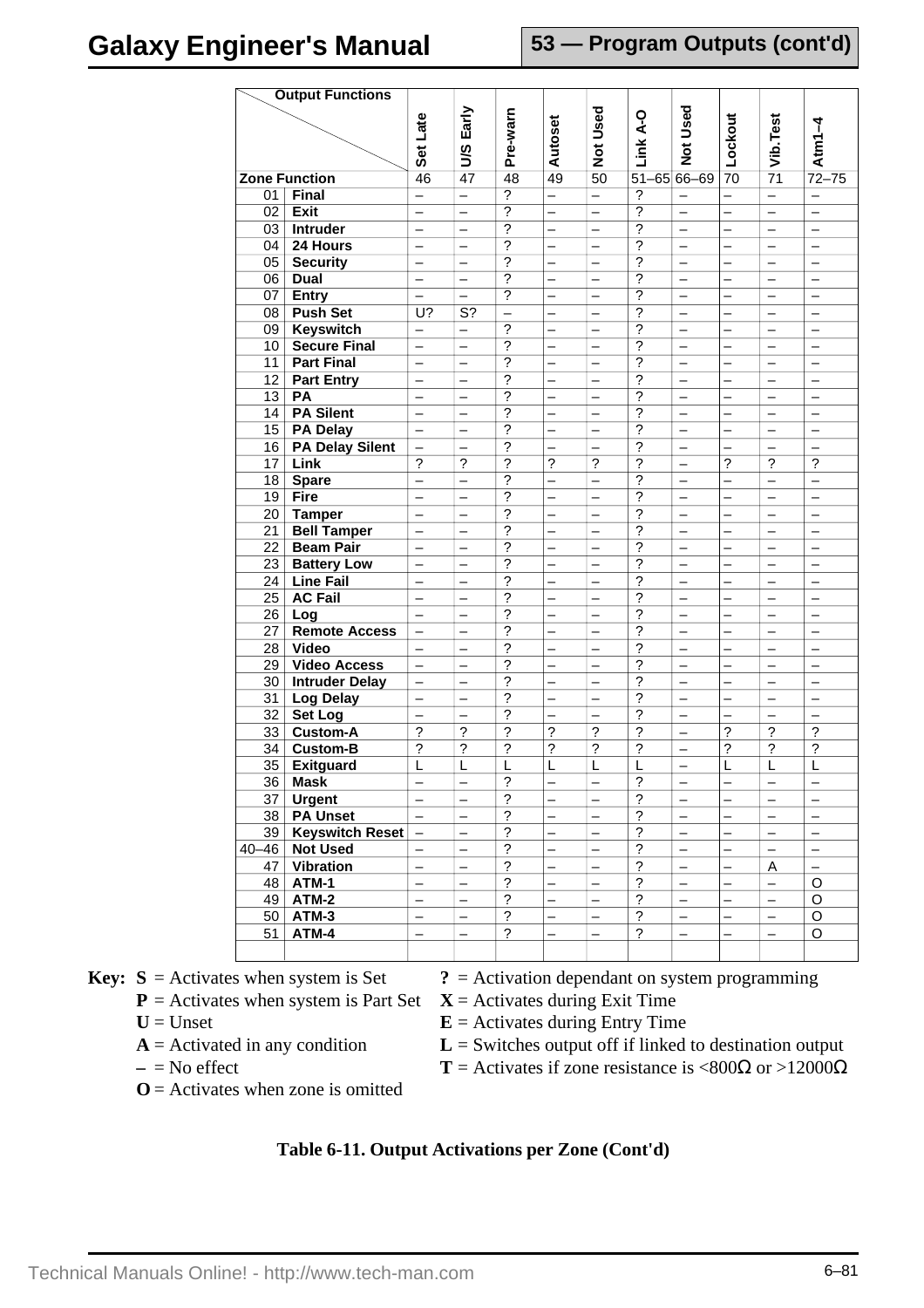| 01 Bells (Latch)<br>(Galaxy 8, 18, 60, 500 & 512)    | The Bells output is activated on a full alarm event when the system<br>is set. This output is subject to the Bell Time, Bell Delay and No.<br><b>Rearm</b> parameters.                                                                                            |  |  |  |  |  |
|------------------------------------------------------|-------------------------------------------------------------------------------------------------------------------------------------------------------------------------------------------------------------------------------------------------------------------|--|--|--|--|--|
|                                                      | The relay output (1002 on the Galaxy 512) is fixed (non-<br>programmable) as Bells with negative polarity, latch, no delay and a<br>three minute duration. This output cannot be altered in any way.                                                              |  |  |  |  |  |
| 01 Strobe (Latch)<br>(Galaxy 8, 18, 60, 500 & 512)   | The <b>Strobe</b> output is activated on a full alarm event during the set<br>state. This output is subject to the Bell Time, Bell Delay and No.<br><b>Rearm</b> parameters.                                                                                      |  |  |  |  |  |
| 03 PA (Latch)<br>(Galaxy 8, 18, 60, 500 & 512)       | The PA output is activated whenever any of the PA zone types<br>activate. The output is not subject to the <b>Rearm</b> parameter: it<br>latches on remains active until a valid code, with the appropriate PA<br><b>Reset</b> level, is entered.                 |  |  |  |  |  |
|                                                      | <b>NOTE:</b> Outputs programmed as <b>PA</b> are not activated by entry of a<br><b>Duress Code.</b>                                                                                                                                                               |  |  |  |  |  |
| 04 Intruder (Latch)<br>(Galaxy 8, 18, 60, 500 & 512) | The Intruder output is activated on a full alarm event during the set<br>state. The output is not subject to the <b>Rearm</b> parameter: it latches<br>on and remains active until a valid code, with the appropriate<br>System Reset level, is entered.          |  |  |  |  |  |
| 05 Tamper (Latch)<br>(Galaxy 8, 18, 60, 500 & 512)   | The <b>Tamper</b> output is activated whenever a circuit tamper or lid<br>tamper occurs. The output is not subject to the Rearm parameter: it<br>latches on and remains active until a valid code, with the appropriate<br><b>System Reset</b> level, is entered. |  |  |  |  |  |
|                                                      | The output is also activated on the first entry of the engineer code<br>when accessing engineer mode.                                                                                                                                                             |  |  |  |  |  |
|                                                      | <b>NOTE:</b> The <b>Tamper</b> output is not activated on the Galaxy 512<br>when engineer access is authorised by the user.                                                                                                                                       |  |  |  |  |  |
| 06 24 Hours (Latch)<br>(Galaxy 8, 18, 60, 500 & 512) | The 24 Hours output is activated whenever a 24 Hour zone is<br>activated. The output is not subject to the <b>Rearm</b> parameter: it<br>latches on and remains active until a valid code, with the appropriate<br><b>System Reset</b> level, is entered.         |  |  |  |  |  |
| 07 Reset (Latch)<br>(Galaxy 8, 18, 60, 500 & 512)    | The Reset output type is used as a control line output to latch, freeze<br>and reset movement detector LEDs.                                                                                                                                                      |  |  |  |  |  |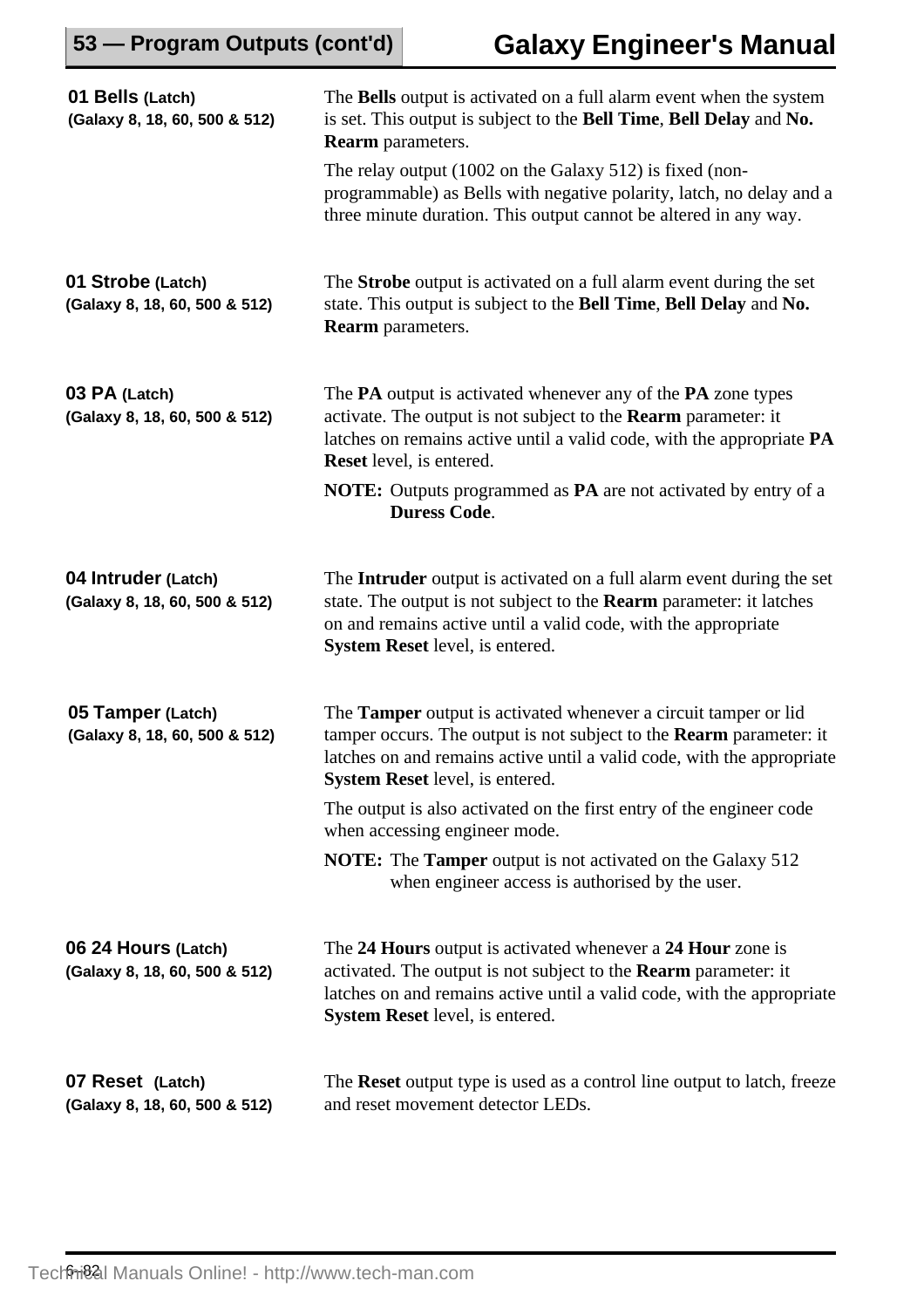| 08 Switch DC (Pulse)<br>(Galaxy 8, 18, 60, 500 & 512)              | This Switch DC output is used to power detectors that require a<br>momentary power interruption to reset them, for example, break<br>glass or vibration detectors. This output reverses its polarity<br>(changes from $0 \vee 12 \vee 12 \vee 12$ ) for the period of the <b>Pulse</b> output mode<br>when the setting procedure has been initiated.              |
|--------------------------------------------------------------------|-------------------------------------------------------------------------------------------------------------------------------------------------------------------------------------------------------------------------------------------------------------------------------------------------------------------------------------------------------------------|
|                                                                    | <b>NOTE:</b> When installing detectors that require to be powered from a<br><b>Switch DC</b> output, connect the positive lead of the detector<br>to the 12 V terminal of a power supply and the negative<br>lead to Switch DC output terminal. Do not change the<br><b>Output Polarity to 1=Neg: it must remain as positive</b><br>polarity.                     |
| 09 Set (Reflex)<br>(Galaxy 8, 18, 60, 500 & 512)                   | The Set output is activated when the assigned groups on the system<br>are set. This output is a <b>Reflex</b> output and follows the set and unset<br>status of the groups.                                                                                                                                                                                       |
| 10 Engineer (Reflex)<br>(Galaxy 8, 18, 60, 500 & 512)              | The <b>Engineer</b> output is activated while the engineer mode is being<br>accessed.                                                                                                                                                                                                                                                                             |
| 11 Spare (Latch)<br>(Galaxy 8, 18, 60, 500 & 512)                  | The <b>Spare</b> output has function: it is used to designate outputs that<br>are not being used on the system.                                                                                                                                                                                                                                                   |
| 12 Ready (Reflex)<br>(Galaxy 8, 18, 60, 500 & 512)                 | The <b>Ready</b> output is active when all zones in the system (group) are<br>closed. This output activates in both the unset and set conditions.                                                                                                                                                                                                                 |
| 13 Security (Latch)<br>(Galaxy 8, 18, 60, 500 & 512)               | The Security output is activated whenever a Security zone is<br>activated. The output is not subject to the <b>Rearm</b> parameter: it<br>latches on and remains active until a valid code (level 2 or above) is<br>entered.                                                                                                                                      |
| 14 AC Fail (Reflex)<br>(Galaxy 8, 18, 60, 500 & 512)               | The <b>AC Fail</b> output indicates the status of the a.c. (mains) power<br>supply. The output activates when the a.c. supply fails or an $AC$<br><b>Fail</b> zone is activated. The output is reset when the a.c. supply is<br>restored or the AC Fail zone is closed. The activation is delayed<br>subject to the time entered in the 20=Power Delay parameter. |
| <b>15 Battery Low</b><br>(Reflex)<br>(Galaxy 8, 18, 60, 500 & 512) | The <b>Battery Low</b> output activates whenever the control unit stand-<br>by battery falls below 10.5 V or a <b>Battery Low</b> zone is activated.<br>The output is restored when the voltage rises above $10.5$ V or the<br><b>Battery Low</b> zone is closed.                                                                                                 |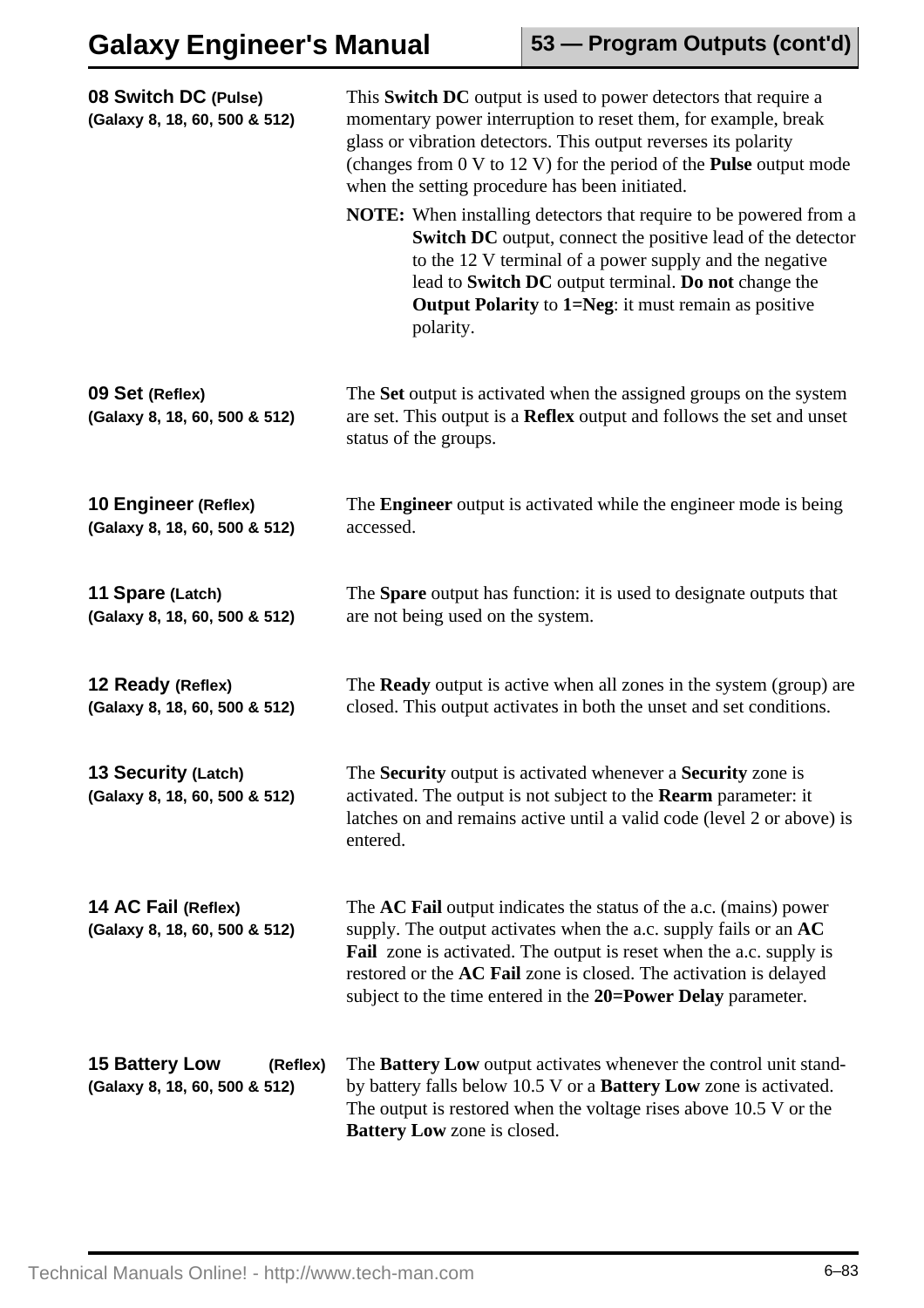| 53 - Program Outputs (cont'd)                          |                                                                              | <b>Galaxy Engineer's Manual</b>                                                                                                                                                                                                                                                                                                                                                                                                                                                                                                                                                                                                                                                                                                                                                |  |  |  |  |  |
|--------------------------------------------------------|------------------------------------------------------------------------------|--------------------------------------------------------------------------------------------------------------------------------------------------------------------------------------------------------------------------------------------------------------------------------------------------------------------------------------------------------------------------------------------------------------------------------------------------------------------------------------------------------------------------------------------------------------------------------------------------------------------------------------------------------------------------------------------------------------------------------------------------------------------------------|--|--|--|--|--|
| 16 Fire (Latch)<br>(Galaxy 8, 18, 60, 500 & 512)       |                                                                              | The Fire output is activated whenever a Fire zone is activated. The<br>output is not subject to the <b>Rearm</b> parameter: it latches on and<br>remains active until a valid code (level 2 or above) is entered.                                                                                                                                                                                                                                                                                                                                                                                                                                                                                                                                                              |  |  |  |  |  |
| 17 Horn (Latch)<br>(Galaxy 8, 18, 60, 500 & 512)       |                                                                              | The <b>Horn</b> output is a general alarm output and is activated by most<br>zone types in both the local and full alarm modes. For example, a<br>Fire zone activation causes the <b>Horn</b> output to pulse on and off $-$<br>on for 0.5 seconds, off for 0.1 seconds. The <b>Horn</b> output is subject<br>to the Bell Time, Bell Delay and No. Rearm parameters.                                                                                                                                                                                                                                                                                                                                                                                                           |  |  |  |  |  |
| 18 E/E Horn (Latch)<br>(Galaxy 8, 18, 60, 500 & 512)   | output;<br>$\bullet$<br>٠<br>٠<br>٠<br>Set<br>$\bullet$<br>Fire<br>$\bullet$ | The <b>Entry/Exit Horn</b> output has a dual function:<br>in an alarm condition its function is identical to that of the Horn<br>during the unsetting and setting of the system it is used to<br>provide an indication on the status of the system. The indication<br>states are as follows:<br>General Alarm – ON 500 msecs. OFF 500 msecs<br>Continuous<br>Clear to exit<br>$\overline{\phantom{0}}$<br>Exit interrupted - ON 100 msecs. OFF 100 msecs<br>75% Exit time - ON 200 msecs. OFF 200 msecs<br>ON 600 msecs. OFF 600 msecs (twice)<br>$-$<br>ON 800 msecs. OFF 200 msecs<br>Normal Entry<br>$-$<br>$75\%$ Entry time $-$<br>ON 200 msecs. OFF 200 msecs<br>ON 500 msecs. OFF 100 msecs<br>Chime<br>ON 500 msecs. OFF 400 msecs (twice)<br>$\overline{\phantom{0}}$ |  |  |  |  |  |
| 19 Part Set (Reflex)<br>(Galaxy 8, 18, 60, 500 & 512)  |                                                                              | The <b>Part Set</b> output is activated when the assigned groups on the<br>system are part set. This output is a <b>Reflex</b> output and follows the<br>part set and unset status of the groups.                                                                                                                                                                                                                                                                                                                                                                                                                                                                                                                                                                              |  |  |  |  |  |
| 20 Confirm (Pulse)<br>(Galaxy 8, 18, 60, 500 & 512)    |                                                                              | The <b>Confirm</b> output is activated when there have been activations<br>on two separate zones: the second activation must occur at least five<br>seconds after and within 300 seconds of the first activation. The<br>zones do not have to be in the same group, however, both groups<br>must be assigned to the <b>Confirm</b> output to allow activation. The<br>output Pulses for the period defined in the Output Mode attribute.<br>Up to four activations of the <b>Confirm</b> output can occur during any<br>single set period of the group.<br><b>NOTE:</b> The <b>Confirm</b> output is used to give positive identification<br>that a genuine intruder alarm condition has occurred and to<br>minimise the possibility of false alarm activations.               |  |  |  |  |  |
| 21 Line Fail (Reflex)<br>(Galaxy 8, 18, 60, 500 & 512) |                                                                              | The Line Fail output is activated whenever a Line Fail zone is<br>active or the telecom module detects and sustains a line failure for<br>more than 30 seconds.                                                                                                                                                                                                                                                                                                                                                                                                                                                                                                                                                                                                                |  |  |  |  |  |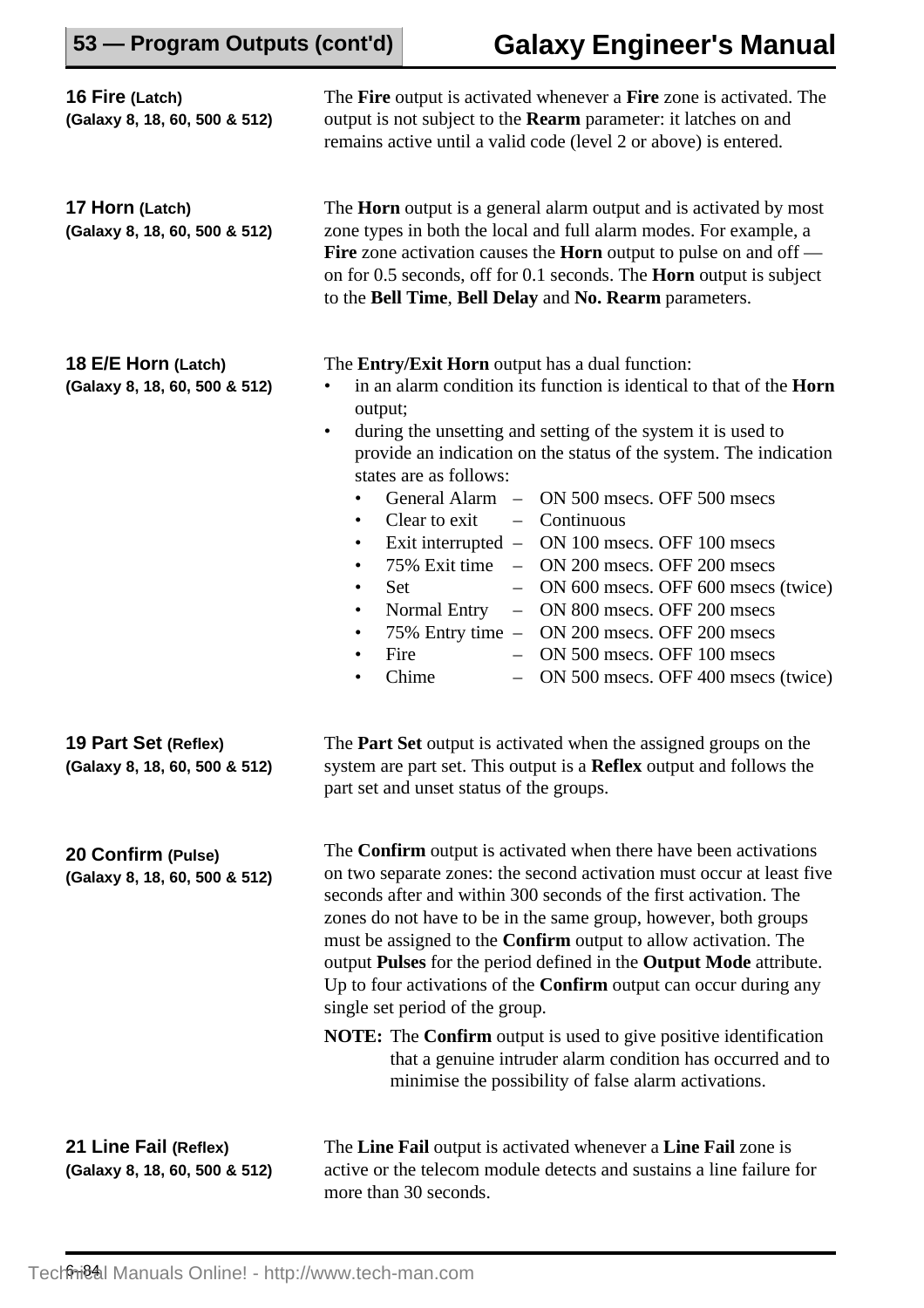| 22 Video (Pulse)<br>(Galaxy 8, 18, 60, 500 & 512)     | The Video output is activated by the Video zone when the system is<br>set. This output can be used to activate video recorder or video<br>transmission systems.                                                                                                                                                                                                                         |
|-------------------------------------------------------|-----------------------------------------------------------------------------------------------------------------------------------------------------------------------------------------------------------------------------------------------------------------------------------------------------------------------------------------------------------------------------------------|
| 23 Comm Fail (Latch)<br>(Galaxy 8, 18, 60, 500 & 512) | The <b>Comm Fail</b> output is activated whenever there is a<br>communication failure on the telecoms module telephone line. A<br>fail to communicate event overrides the remaining Bell Delay<br>period.                                                                                                                                                                               |
| 24/25 Not Used                                        |                                                                                                                                                                                                                                                                                                                                                                                         |
| 26 Alert (Latch)<br>(Galaxy 60, 500 & 512)            | The Alert output is activated when the control panel loses<br>communication with one of the remote modules or keypads.                                                                                                                                                                                                                                                                  |
| 27 Fire Delay (Latch)<br>(Galaxy 60, 500 & 512)       | The <b>Fire Delay</b> output is activated whenever a <b>Fire</b> zone is<br>activated. The activation of the output is delayed subject to the<br>period determined by the 03=Abort Time parameter.<br>The Fire Delay output is not subject to the Rearm parameter: it<br>latches on and remains active until a valid code (level 2 or above) is<br>entered.                             |
| 28 No Re-Arm (Latch)<br>(Galaxy 8, 18, 60, 500 & 512) | The No Rearm output is activated on a full alarm event during the<br>set state: it is subject to the <b>Bell Time</b> and <b>Bell Delay</b> parameters.<br>The No Rearm output is identical to the Strobe output with the<br>exception that it is not subject to the No. Rearms parameter.                                                                                              |
| 29 Timer A (Reflex)<br>(Galaxy 60, 500 & 512)         | The Timer-A output is controlled by the Timer-A option (refer to<br>option $65 =$ Timers A/B) and activates in accordance with the<br>programmed on and off times assigned to the function.                                                                                                                                                                                             |
| 30 Timer B (Reflex)<br>(Galaxy 60, 500 & 512)         | The Timer-B output is controlled by the Timer-B option (refer to<br>option $65 =$ Timers A/B) and activates in accordance with the<br>programmed on and off times assigned to the function.<br><b>NOTE:</b> If the TIMER A or B outputs are programmed as LATCH<br>mode, then they can only be reset by a user code with<br>access to all of the groups assigned to the relevant timer. |
| 31 Walk Test (Reflex)<br>(Galaxy 60, 500 & 512)       | The <b>Walk Test</b> output is activated when a zone included in the walk<br>test is tested (refer to option $31 = \text{Walk Test}$ ).                                                                                                                                                                                                                                                 |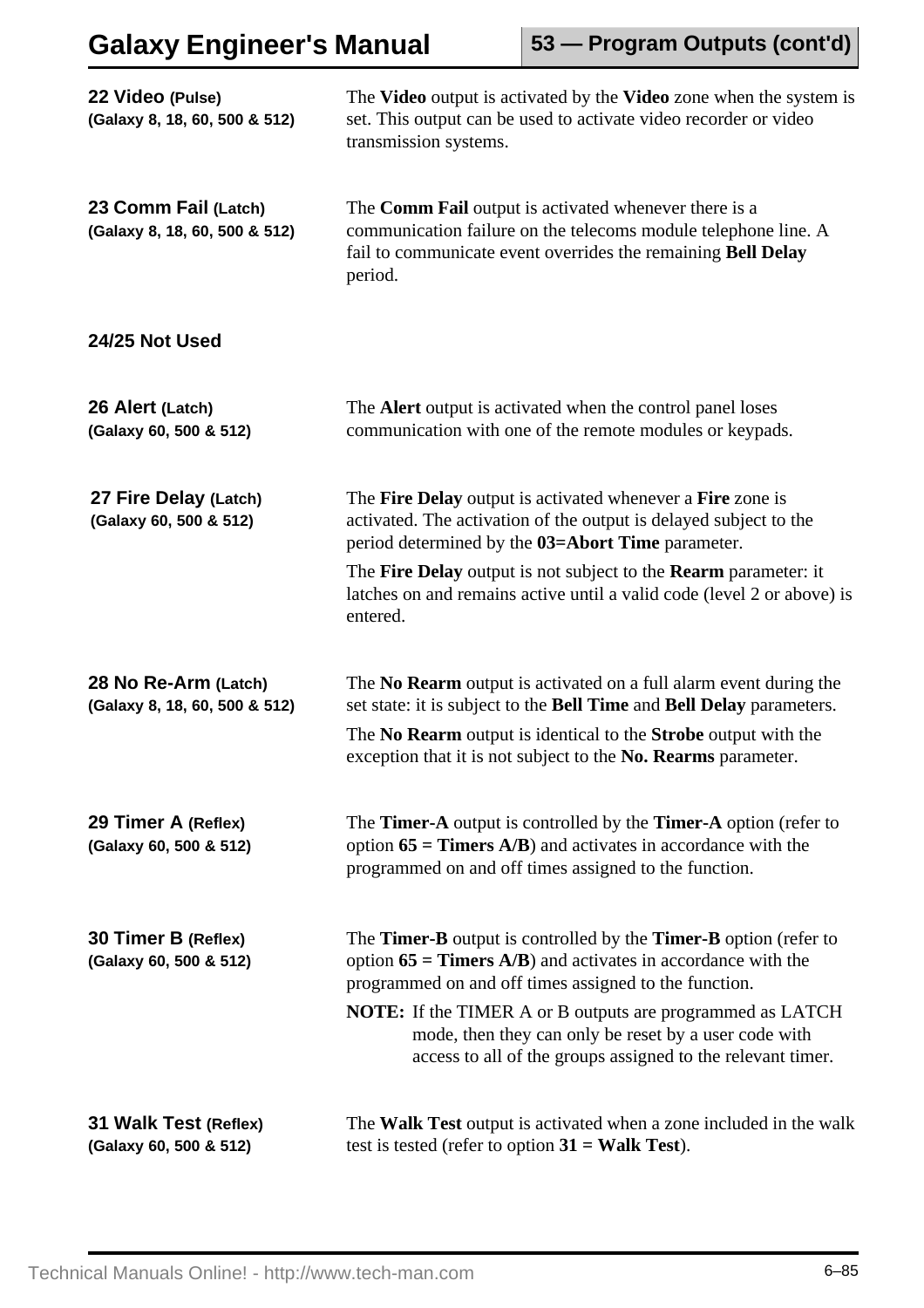| 32 Zone Omit (Reflex)<br>(Galaxy 60, 500 & 512)  | The Zone Omit output is activated as soon as a zone is omitted<br>from the system by option $11 = 0$ MIT ZONES or by option 54 =<br><b>LINKS</b> . If the <b>Output Mode</b> attribute is assigned as:<br><b>Reflex</b> (default) the output remains active until the zone is<br>reinstated;<br><b>Latch</b> the output is reset on entry of a valid code.<br>$\bullet$ |
|--------------------------------------------------|-------------------------------------------------------------------------------------------------------------------------------------------------------------------------------------------------------------------------------------------------------------------------------------------------------------------------------------------------------------------------|
| 33 Warning (Latch)<br>(Galaxy 60, 500 & 512)     | The Warning output is activated by the first occurrence of a high<br>$(1200-1300\Omega)$ and low (800–900 $\Omega$ ) resistance reading on each of<br>the system zones in a single 24 hour period: the activating zone is<br>recorded in the log.                                                                                                                       |
|                                                  | Subsequent high and low resistance readings from the same zone on<br>the same day do not activate the output if it has been reset by a valid<br>user code.                                                                                                                                                                                                              |
|                                                  | <b>NOTE:</b> If a low resistance reading is followed by a high resistance<br>reading, the <b>Warning</b> output activates on the first<br>occurrence of both activations.                                                                                                                                                                                               |
| 34 Custom A (Latch)<br>(Galaxy 60, 500 & 512)    | The Custom-A output is activated whenever a Custom-A zone is<br>activated.                                                                                                                                                                                                                                                                                              |
| 35 Custom B (Latch)<br>(Galaxy 60, 500 & 512)    | The Custom-B output is activated whenever a Custom-B zone is<br>activated.                                                                                                                                                                                                                                                                                              |
| 36 Test (Pulse)<br>(Galaxy 60, 500 & 512)        | The Test output is activated at 12:00 hours each day for two<br>seconds — the period of the <b>Pulse</b> can be altered. This output can be<br>used to perform a daily test on a digicom connected to the system.                                                                                                                                                       |
| 37 Reset RQD (Latch)<br>(Galaxy 60, 500 & 512)   | The Reset RQD output is activated when a system, tamper or PA<br>alarm has occurred that requires to be reset by the engineer (level 7)<br>code. Refer to option $51 = PARAMETERS$ for details modifying<br>the code levels assigned to the $06 = System$ Reset, $07 = Tamper$<br><b>Reset and 22 = PA Reset parameters.</b>                                            |
| 38 Mask (Latch)<br>(Galaxy 60, 500 & 512)        | The Mask output is activated whenever a Mask zone is activated.<br>The output is not subject to the <b>Rearm</b> parameter: it latches on and<br>remains active until a valid code (level 2 or above) is entered.                                                                                                                                                       |
| 39 Valid Code (Reflex)<br>(Galaxy 60, 500 & 512) | The <b>Valid Code</b> output is activated by the entry of any valid code.<br>If the <b>Output Mode</b> assigned is <b>Reflex</b> , the output remains active<br>while the user is accessing the menu and setting and unsetting the<br>system. Once the menu is exited or the system sets or unsets, the<br>output is restored.                                          |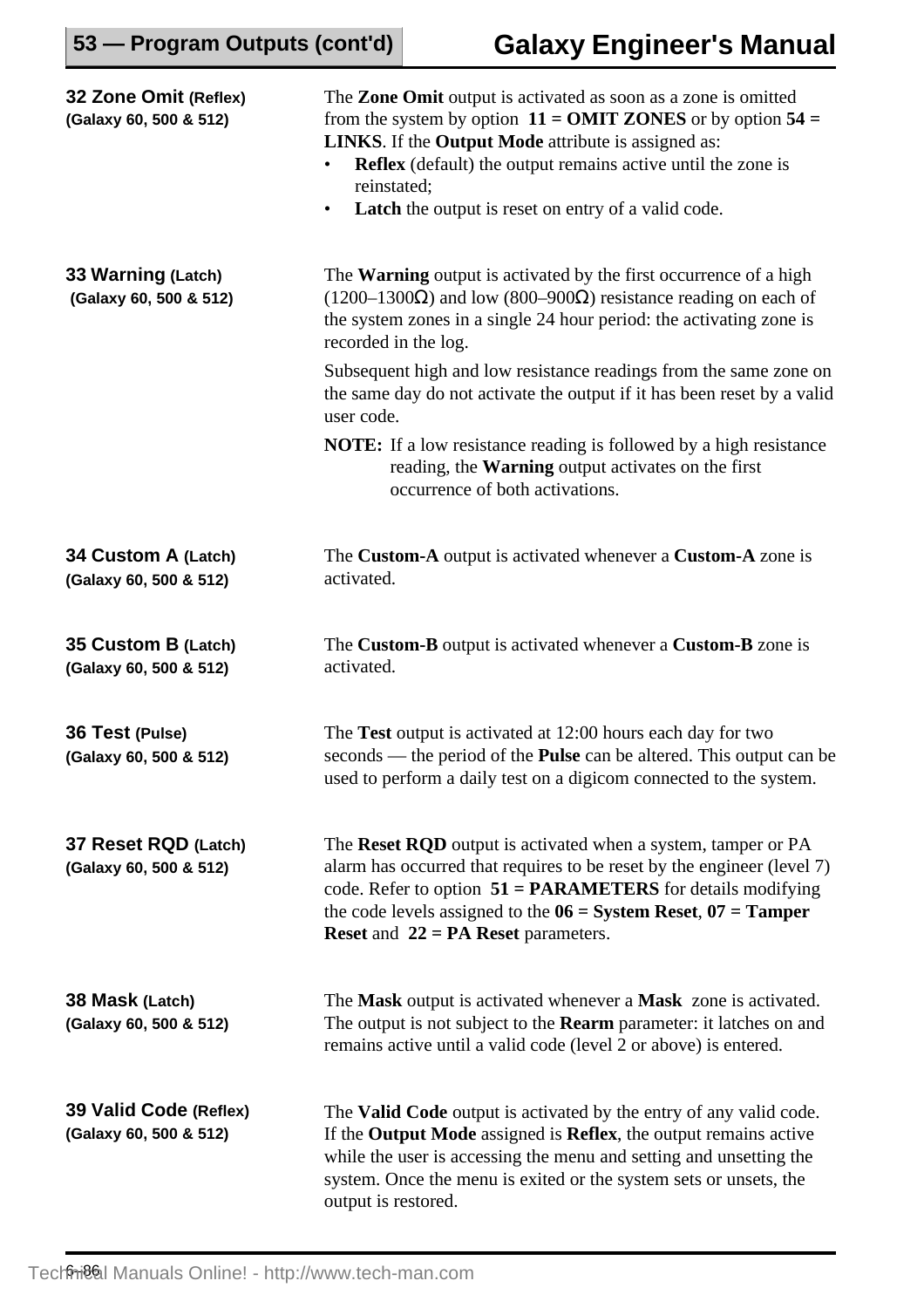| 40 Fail Set (Latch)<br>(Galaxy 60, 500 & 512)      | The Fail Set is activated if the system (or assigned groups) fails to<br>set within the time assigned in parameter $35 = \text{Fall To Set}$ - refer to<br>option $51 = PARMETERS$ .                                                                                                                                                                        |
|----------------------------------------------------|-------------------------------------------------------------------------------------------------------------------------------------------------------------------------------------------------------------------------------------------------------------------------------------------------------------------------------------------------------------|
| 41 Duress (Latch)<br>(Galaxy 8, 18, 60, 500 & 512) | The <b>Duress</b> function is activated on entry of a <b>Duress Code</b> (any<br>valid code followed by two #'s, or a code assigned as a Duress<br>Code using menu option $42$ - Codes). The output is not subject to<br>the Rearm parameter: it latches on and remains active until a valid<br>code (level 2 or above) is entered.                         |
| 42 Illegal Code (Latch)<br>(Galaxy 60, 500 & 512)  | The Illegal Code output is activated 60 seconds after an entry of a<br>single Dual Code or a code which is entered outwith the Timer A<br>and/or <b>Timer B</b> times assigned to it in menu option $42.1.4 =$<br><b>CODES.User Codes.Time Zone.</b>                                                                                                        |
| 43/45 Not Used                                     |                                                                                                                                                                                                                                                                                                                                                             |
| 46 Set Late (Latch)<br>(Galaxy 500 & 512)          | The Set Late output is activated if the system has not been set by<br>the programmed Monitor time — refer to option $65.3.1 =$<br><b>TIMERS.Autoset.Status.</b>                                                                                                                                                                                             |
| 47 Unset Early (Latch)<br>(Galaxy 500 & 512)       | The Unset Early output is activated if the system has not been unset<br>by the programmed <b>Monitor</b> time — refer to option $65.3.1 =$<br><b>TIMERS.Autoset.Status.</b>                                                                                                                                                                                 |
| 48 Prewarn (Reflex)<br>(Galaxy 60, 500 & 512)      | The <b>Prewarn</b> output is active during the programmed prewarning<br>period of the autoset function. The mode is Reflex. The Prewarn<br>emits a constant tone if the autosetting of the system can be<br>extended. If an extension is not possible, the <b>Prewarn</b> output<br>pulses.                                                                 |
| 49 Autoset (Latch)<br>(Galaxy 500 & 512)           | The <b>Autoset</b> output is activated when the system has been set by the<br>autoset function — refer to option $65.3 = TIMERS$ . Autoset. The<br>default Output Mode attribute is programmed as Reflex, therefore<br>the output remains active until the system unsets.<br><b>NOTE:</b> The <b>Set</b> output is also activated when the system autosets. |
|                                                    |                                                                                                                                                                                                                                                                                                                                                             |

## **50 Not Used**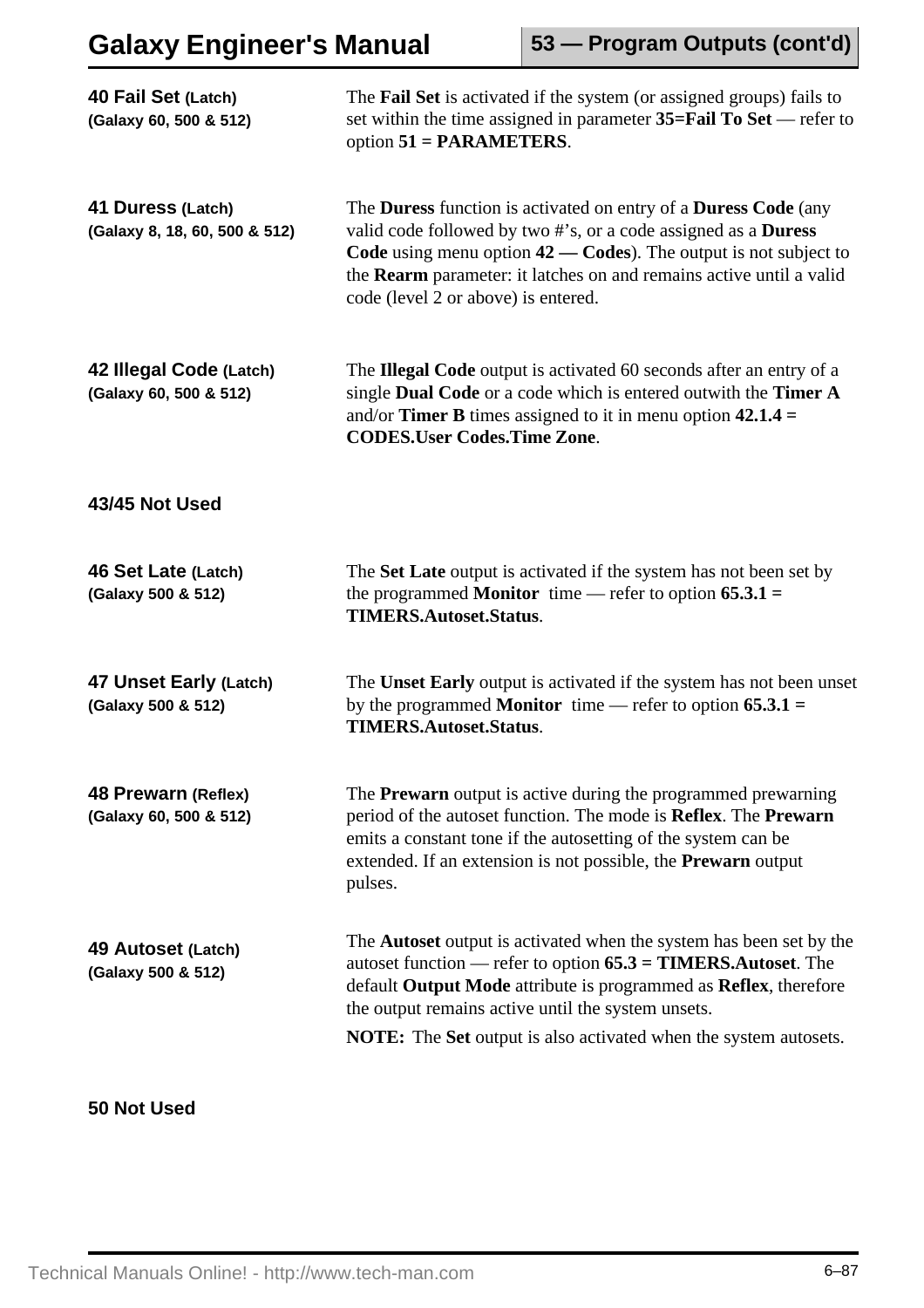| 51 – 55 Link $A$ – E (Latch)<br>(Galaxy 18, 60, 500 & 512)     |                                                                                                                                                                                                                                                                                                                                                                                                                  |
|----------------------------------------------------------------|------------------------------------------------------------------------------------------------------------------------------------------------------------------------------------------------------------------------------------------------------------------------------------------------------------------------------------------------------------------------------------------------------------------|
| 56 – 65 Link $F - O$ (Latch)<br>(Galaxy 60, 500 & 512)         | Link output types have no inherent function: they are designed for<br>use with option $54 = LINKS$ to provide the engineer with a means<br>of activating a specific output address.                                                                                                                                                                                                                              |
|                                                                | <b>Link</b> outputs can be activated by any of the link option sources. The<br>operation of the Link output is dependent on the Output Mode and<br>Groups assigned to the output.                                                                                                                                                                                                                                |
|                                                                | Five Link outputs $(A-E)$ are provided for the Galaxy 18.                                                                                                                                                                                                                                                                                                                                                        |
|                                                                | The Galaxy 60, 500 and 512 have 15 Link outputs $(A-O)$ .                                                                                                                                                                                                                                                                                                                                                        |
|                                                                | <b>NOTE:</b> When a zone function is the source of a link to a <b>Link</b><br>output type, then a point to point link is available and is as<br>effective as direct wiring.                                                                                                                                                                                                                                      |
| 66-69 Not Used                                                 |                                                                                                                                                                                                                                                                                                                                                                                                                  |
| 70 Lockout (Reflex)<br>(Galaxy 512)                            | The Lockout output is active between the ON and OFF times<br>assigned to the <b>Lockout Status</b> (option $65.3.6 =$<br><b>TIMERS.Autoset.Lockout Status). The Lockout output mode is</b><br><b>Reflex</b> , therefore it remains active until the lockout switches OFF.                                                                                                                                        |
| <b>71 Vibration Test (Pulse)</b><br>(Galaxy 512)               | The Vibration Test function is used to test zones programmed as<br>Vibration. This output is used in conjunction with Precheck (menu<br>option 66 - Pre-Check: 1 - Mode: 4 - Forced Check). The<br>Vibration Test output sends a five second positive removed pulse<br>to the vault sensors. Any sensor not activated by the test is reported<br>by the pre-check function and prevents the system from setting. |
| 72 – 75 ATM-1, ATM-2,<br>ATM-3, ATM-4 (Reflex)<br>(Galaxy 512) | The relevant ATM output is activated when the respective ATM<br>zone type is selected for omission; the output does not wait until the<br><b>ATM Delay</b> period expires before it activates. This output is a<br>Reflex output and follows omit status of the ATM zone types.                                                                                                                                  |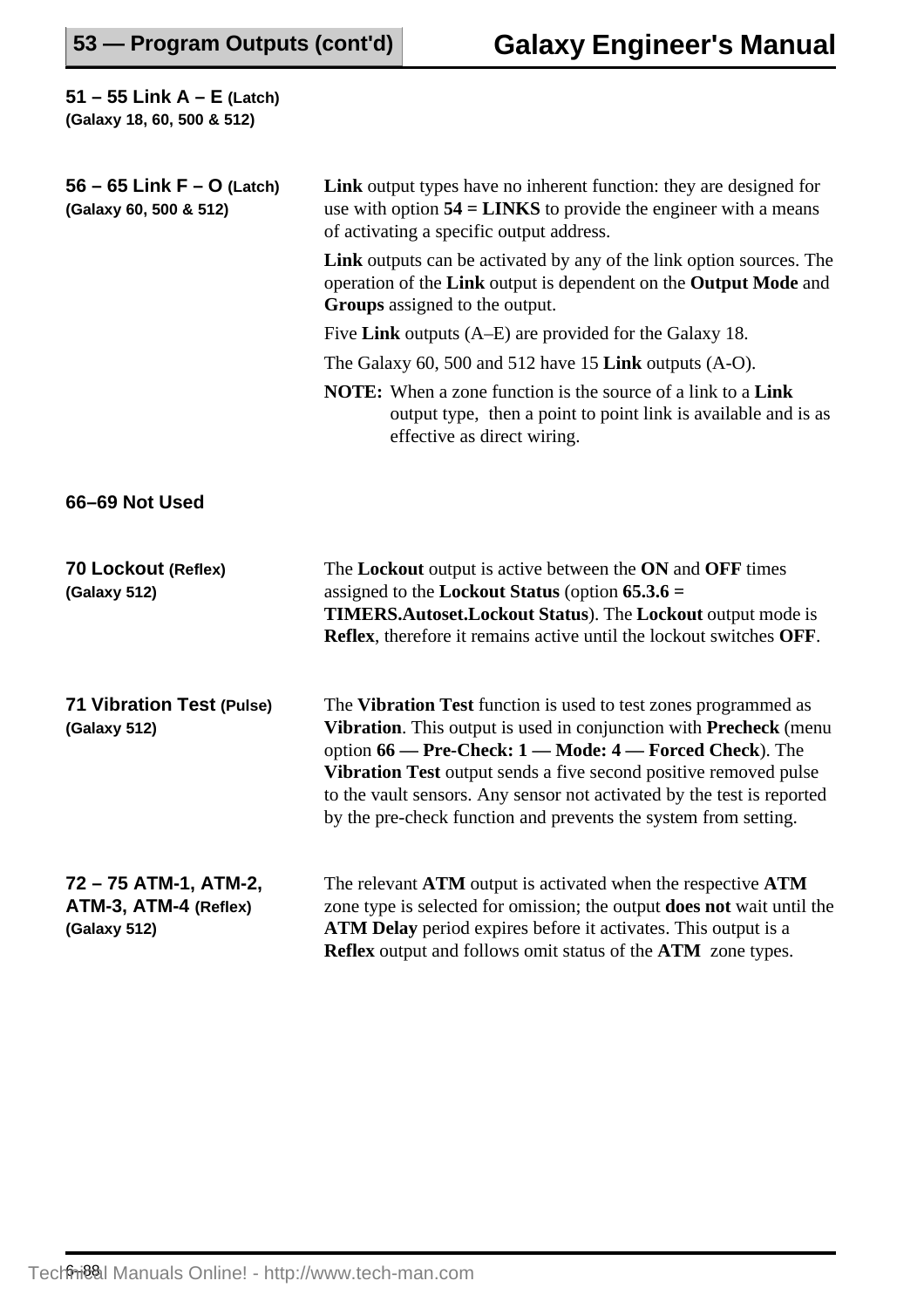| <b>Option 54 – Links</b><br>(Galaxy 18, 60, 500 &<br>512) | The Links option offers a powerful method of interconnecting<br>zones, output functions, codes, keypads and MAX modules. The<br>links table is constructed by creating a link between one of the<br>source types and a valid destination type. Activating the source of a<br>link activates the destination — this can be used to switch outputs<br>on and off and to omit zones, codes, keypads and MAX modules<br>from the system.<br>The number of links that can be assigned on each of the Galaxy<br>systems is:<br>Galaxy $18 = 16$<br>Galaxy $60 = 32$<br>$\bullet$<br>Galaxy $500 = 99$<br>٠<br>Galaxy $512 = 99$<br>$\bullet$                                                                                                                                                                                                                                                                                                                                                                                                                                                                                                                        |
|-----------------------------------------------------------|---------------------------------------------------------------------------------------------------------------------------------------------------------------------------------------------------------------------------------------------------------------------------------------------------------------------------------------------------------------------------------------------------------------------------------------------------------------------------------------------------------------------------------------------------------------------------------------------------------------------------------------------------------------------------------------------------------------------------------------------------------------------------------------------------------------------------------------------------------------------------------------------------------------------------------------------------------------------------------------------------------------------------------------------------------------------------------------------------------------------------------------------------------------|
| <b>Programming Links</b>                                  | On selecting the Links option, the details of Link 01 are displayed.<br>If no link has been assigned the screen displays 01 NOT USED.<br>The details of each link can be displayed using the $A$ and $B$ keys, or<br>a specific link can be selected by entering the required link number,<br>for example 05, 29. When the required link is displayed, press the<br>ent key to begin the programming procedure. The system prompts<br>for the <b>Link Source</b> to be assigned:<br>Press the # key to select the required link source from the<br>1.<br>available types (refer to the Links Table).<br>Press the $A$ or $B$ keys to select the actual link source (for<br>2.<br>example, the zone address or the user code number).<br>If the source is required to toggle the destination on and off,<br><b>3.</b><br>press the $*$ key. The source is prefixed by a $*$ on the display. If<br>the source is a code, then source is displayed as $\ast\ast$ <b>001</b> (where<br>the digits represent the user code selected).<br><b>NOTE:</b> The link destination is activated by the first operation<br>of the source and then deactivated by the second |
|                                                           | operation.<br>Press the <b>ent</b> key; the source of the link is assigned and the<br>4.<br>keypad prompts for the link destination to be allocated.<br>Press the # key to select the required link destination from the<br>5.<br>available types (refer to Table 6-12. Link Sources and<br>Destinations).<br>Press the A or B keys to select the actual link destination (for<br>6.<br>example, the zone address or the output type).<br>Press the ent key.<br>7.<br>If the link destination is <b>d</b> ). Output Type and Groups have<br>8.<br>been enabled (refer to option $63 = OPTIONS$ ) then each link<br>must be allocated to at least one group (use the <b>A</b> or <b>B</b> key to<br>move between the group blocks; press keys $1 - 8$ to assign the<br>relevant groups in each block) and press the ent key.<br>NOTE: The groups determine which of the assigned output<br>type destinations the link activates.                                                                                                                                                                                                                               |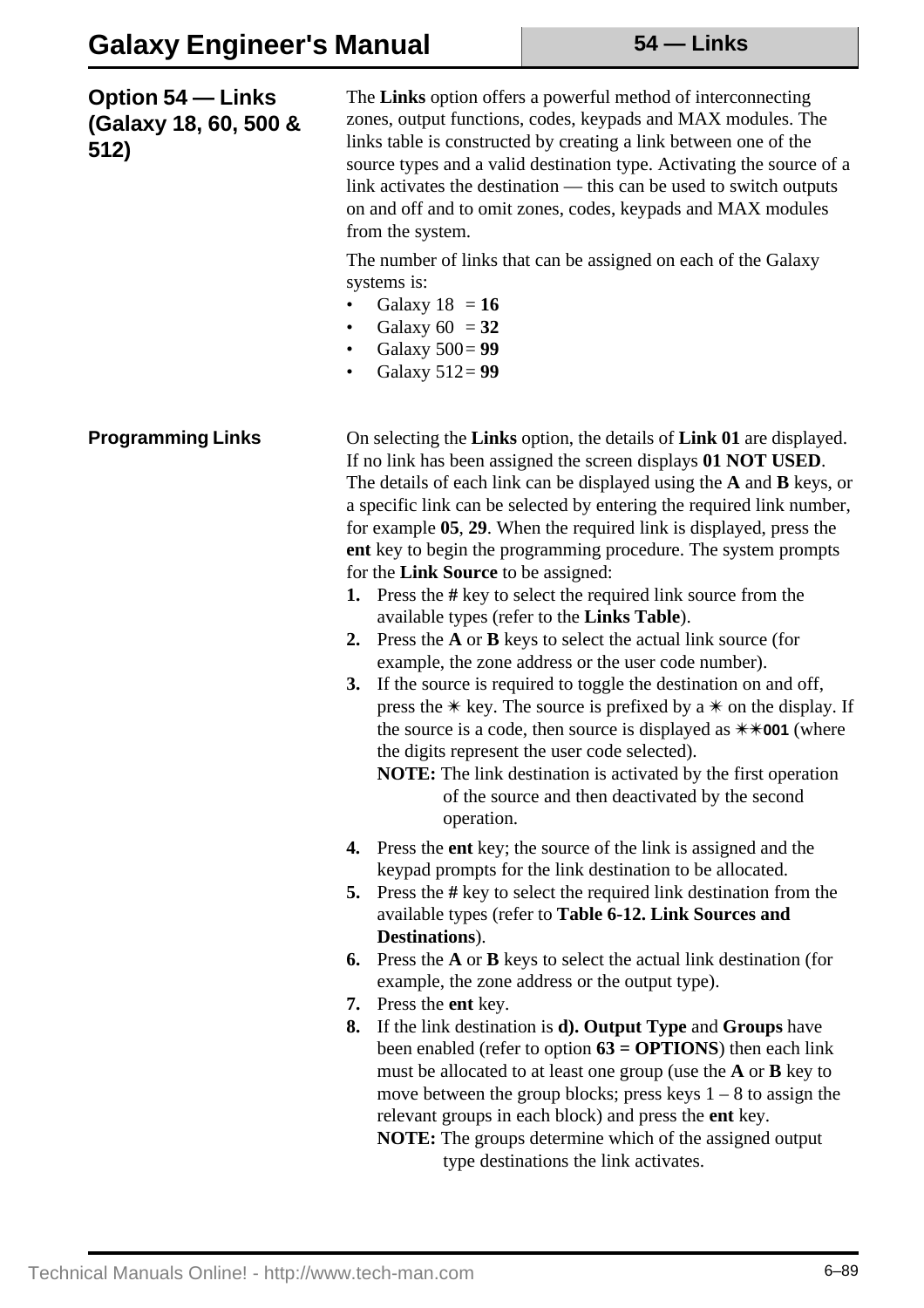**9.** The details of the assigned link are displayed.

**NOTE:** If the link is currently active, the source is separated from the destination by  $a + (plus)$  symbol. If the link is not active a – (negative) symbol is displayed.

**10.** Press the **A** or **B** key to move to the next link to be assigned and repeat steps 1 – 9 or press the **ent** key to escape from the **LINKS** menu option.

| Source Type           | <b>Destination Type</b>                                                        | <b>Notes</b>                                                                                                                                                                                                                                                                                                                                                                                                                                                                                                                                                                                                         |
|-----------------------|--------------------------------------------------------------------------------|----------------------------------------------------------------------------------------------------------------------------------------------------------------------------------------------------------------------------------------------------------------------------------------------------------------------------------------------------------------------------------------------------------------------------------------------------------------------------------------------------------------------------------------------------------------------------------------------------------------------|
| a) not used (default) | a) not used                                                                    |                                                                                                                                                                                                                                                                                                                                                                                                                                                                                                                                                                                                                      |
| b) zone address       | b) zone address:<br>omitted when link<br>is active                             | The link is the physical address of the zone. If an Exitguard zone is<br>used as the source for a link to another zone, activating the link omits<br>the destination zone. The omitted zone remains omitted until the<br>Exitguard and the zone are both closed. If the omitted zone remains<br>open after the Exitguard zone closes, then the zone remains omitted<br>until it returns to the closed state.<br>If an Exitguard zone is used as the source for a link to an output type,<br>then this source does not activate the output type. The Exitguard zone<br>disables any output type that it is linked to. |
| c) user code          | c) user code:<br>omitted when link<br>is active                                | Selected codes are displayed as *01, *02. If a code is assigned as a<br>toggle source then the code is prefixed by **.<br>If a code is assigned as a destination, then whenever the link is active,<br>the code is disabled. This may be used to prevent unsetting a Group<br>while another Group is set.                                                                                                                                                                                                                                                                                                            |
|                       | d) output type<br>(default): switched<br>on when link is<br>active             | The link activates all outputs programmed with the function selected<br>as the link destination. If groups are enabled, the groups that the<br>required output types are allocated to must also be assigned.                                                                                                                                                                                                                                                                                                                                                                                                         |
| d) output address     | e) output address:<br>Switched ON when<br>link is active; OFF<br>when passive. | The link is the physical address of the output, not the output type.<br>This means that the link must refer to an actual output which has<br>been programmed in menu option 53 - Program Outputs.<br>If the output address is assigned as the link destination, then<br>whenever the link is active the output is disabled; the output address<br>is not activated by the link.                                                                                                                                                                                                                                      |
|                       | f) keypad address:<br>omitted when link<br>is active                           | The destination is the physical address of the keypad. Selected<br>keypads are displayed as *10, *43.<br>The links function can be used to disable a keypad. When the source<br>of the link is activated the destination keypad does not respond to any<br>keypresses, however, the LCD, keypad buzzer and any keypad output<br>device act as normal.                                                                                                                                                                                                                                                                |
| e) MAX address        | g) MAX address:<br>omitted when link<br>is active                              | The link is the physical address of the MAX reader. If there are no<br>MAX readers connected to the AB communication line of the system,<br>then this option does not appear. If a MAX is assigned as a<br>destination, then whenever the link is active, the MAX reader is<br>disabled.                                                                                                                                                                                                                                                                                                                             |

|  |  |  |  | <b>Table 6-12. Link Sources and Destinations</b> |
|--|--|--|--|--------------------------------------------------|
|--|--|--|--|--------------------------------------------------|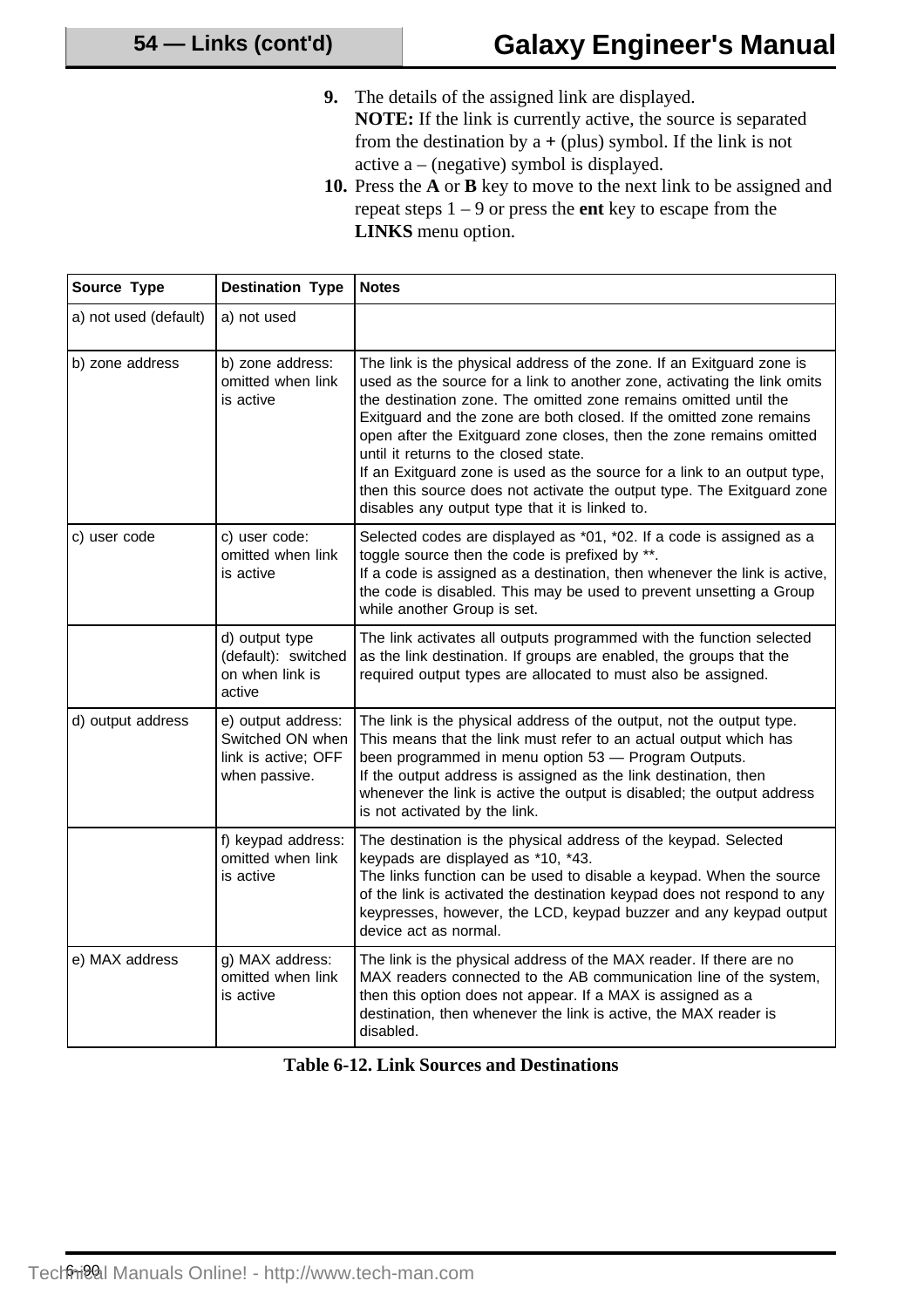| Option 55 – Soak              | The Soak option allows selected zones to be put onto test for a<br>period ranging from $1 - 14$ days (refer to option $51.16 =$<br>PARAMETERS.Soak Time). Activations from a zone on the soak<br>test do not cause alarms but are recorded in the event log and are<br>reported to level 2 (and above) users on unsetting of the system. The<br>zone remains on soak test until the selected number of days has<br>passed without any alarm activation, the zones then resume normal<br>operation — that is, activations result in alarms being generated |  |  |  |
|-------------------------------|-----------------------------------------------------------------------------------------------------------------------------------------------------------------------------------------------------------------------------------------------------------------------------------------------------------------------------------------------------------------------------------------------------------------------------------------------------------------------------------------------------------------------------------------------------------|--|--|--|
|                               | The <b>Soak Time is</b> reset to the full number of days if there is an<br>alarm activation on any of the selected zones.                                                                                                                                                                                                                                                                                                                                                                                                                                 |  |  |  |
|                               | <b>NOTE:</b> The <b>Soak Time</b> starts when the first zone is put onto soak<br>test; subsequent additions are only tested for the period<br>remaining in the Soak Time. On unsetting the system the<br>number of days remaining in the Soak Time are indicated<br>on the keypad display.                                                                                                                                                                                                                                                                |  |  |  |
| <b>Programming Soak Zones</b> | On selecting the <b>Soak</b> option, the address and function of the first<br>zone on the system is displayed. Move to the required zone by<br>pressing the $A$ or $B$ keys or by entering the zone address. To place<br>the zone on the soak test press the $#$ key; the keypad indicates that<br>the zone is now <b>ON TEST</b> . Select other zones to be put on soak test<br>in the same way. Once all of the zones have been selected, press the                                                                                                     |  |  |  |

**esc** key; the keypad briefly displays the number of days remaining in the **Soak Time** parameter before escaping from the **Soak** option.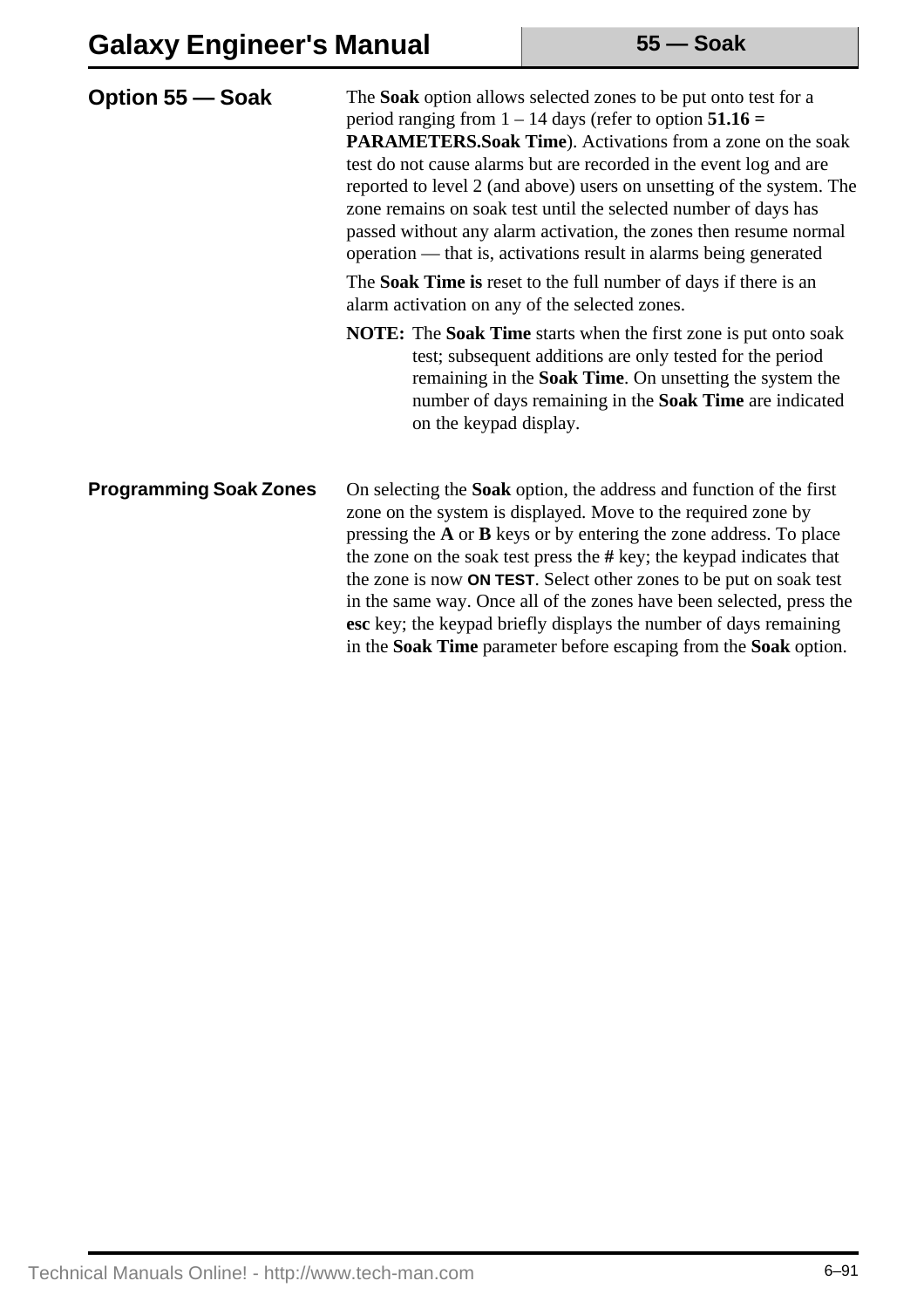### **Option 56 — Communications**

The **Communications** option is used to program the Telecom and RS232 interface modules.

## **Telecom Module**

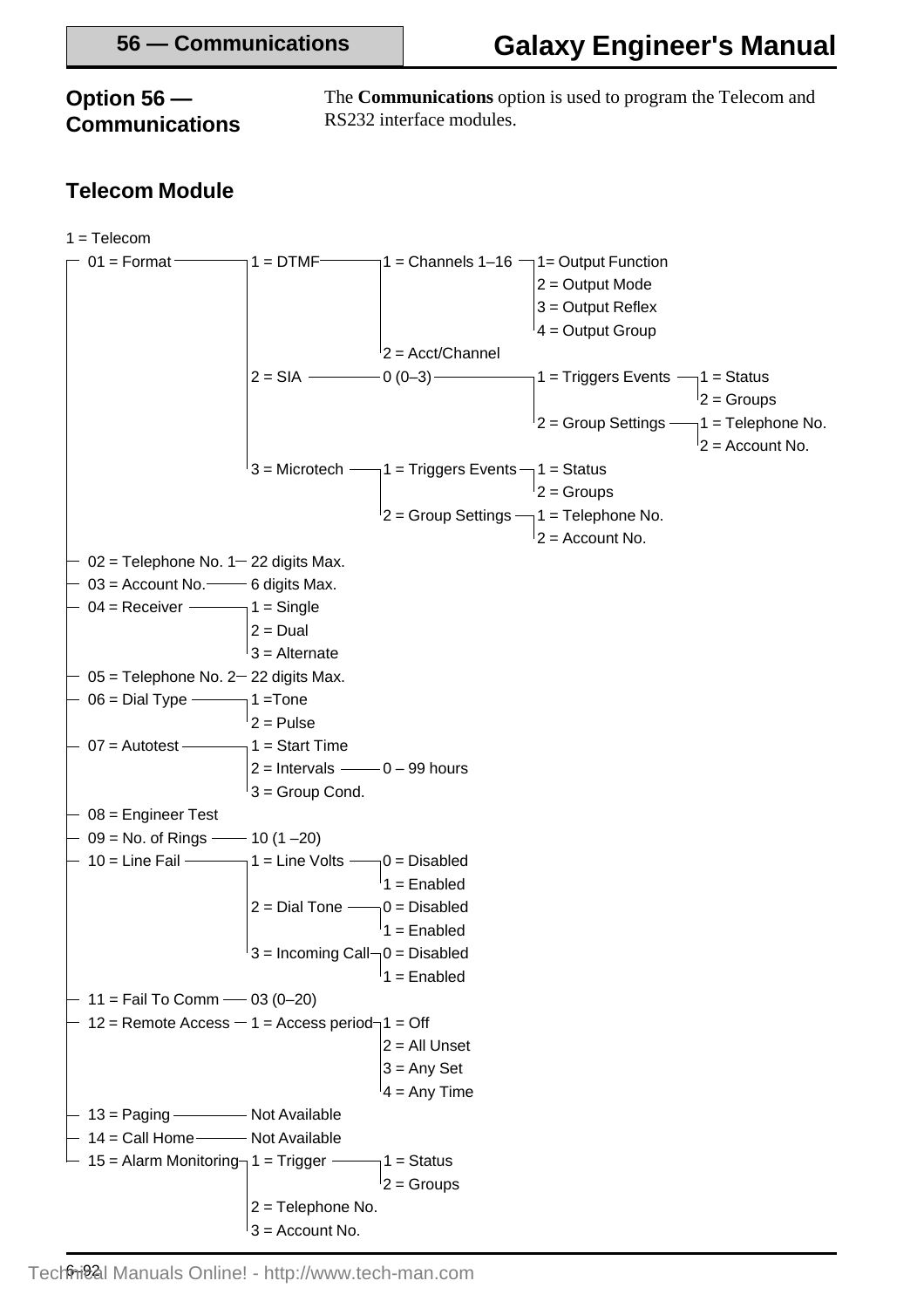|                                            | All Galaxy panels and PSUs meet the requirements of approval<br>number NS/G/23/J/100003 for general safety of apparatus<br>connected to certain telecommunications systems.                                                                                                                                                       |
|--------------------------------------------|-----------------------------------------------------------------------------------------------------------------------------------------------------------------------------------------------------------------------------------------------------------------------------------------------------------------------------------|
|                                            | The Telecom module allows two way communication via the<br>telephone network. This can be used:                                                                                                                                                                                                                                   |
|                                            | as a digital communicator, transmitting alarm and event signals<br>to ARCs,                                                                                                                                                                                                                                                       |
|                                            | transmit detailed alarm and event signals to receivers with SIA<br>$\bullet$<br>compatible software,                                                                                                                                                                                                                              |
|                                            | transmit detailed alarm and event signals to remote PCs with<br>٠<br>Galaxy Alarm Monitoring software installed,                                                                                                                                                                                                                  |
|                                            | to remotely service the Galaxy control panel via a PC with<br>$\bullet$<br>Galaxy Gold software installed.                                                                                                                                                                                                                        |
|                                            | For information on the installation and operation of the Telecom<br>module refer to Section 3 - Additional Modules/Facilities, the<br>Telecom Module Installation Instructions (part number L079).                                                                                                                                |
|                                            | <b>NOTE:</b> When using the Telecom module as a digital communicator<br>to signal alarms and events to ARCs or to a PC with Alarm<br>Monitoring software installed, the Format, Telephone<br>Number 1 and Account Number required to be<br>programmed. Programming of the remaining options is<br>either optional or not required |
| 1 Format                                   | The communicator provides three signalling formats.<br><b>DTMF</b><br>٠<br><b>SIA</b>                                                                                                                                                                                                                                             |
|                                            | ٠<br>Microtech<br>٠                                                                                                                                                                                                                                                                                                               |
|                                            | Once the format has been selected, the alarm and event triggers that<br>the panel will transmit to the ARCs are programmed                                                                                                                                                                                                        |
| 1 = DTMF (Dual Tone Multiple<br>Frequency) | This is the most popular format and is accommodated by most<br><b>Monitoring Stations.</b>                                                                                                                                                                                                                                        |
|                                            | <b>NOTES</b><br>DTMF is fast format<br>1.                                                                                                                                                                                                                                                                                         |
|                                            | A battery low condition occurring on the Galaxy panel is<br>2.<br>always to the ARC as a code 8. This may cause problems<br>for some ARCs. If a channel is assigned as <b>Battery Low</b> ,<br>then both the channel and the code 8 is transmitted.                                                                               |
|                                            | When DTMF format is selected, the operation of the Telecom<br>module is similar to that of a hardwired 8 or 16 channel<br>communicator. The Telecom module transmits as an eight channel<br>communicator if channels $9 - 16$ are programmed as <b>Spare</b> .                                                                    |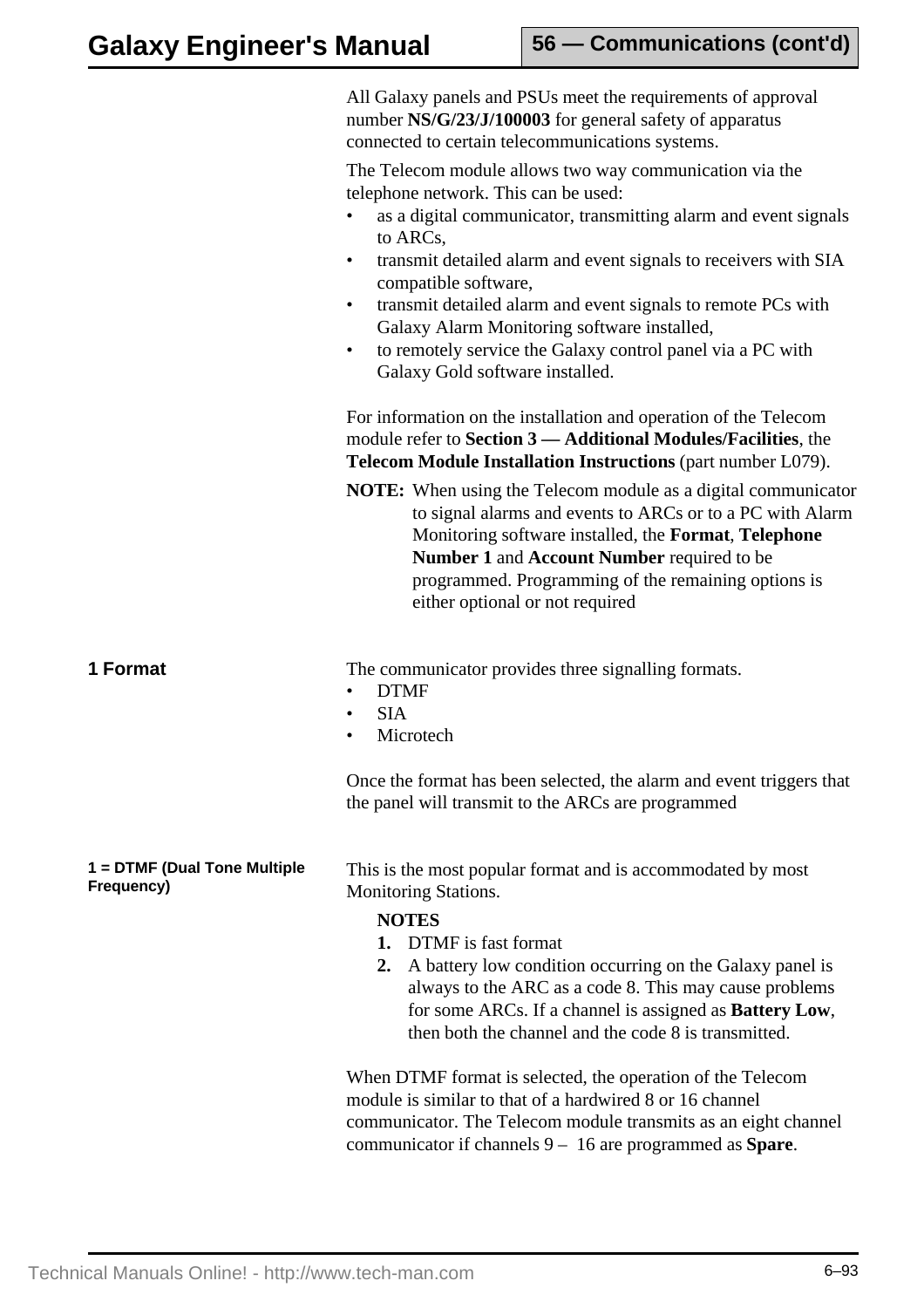**56 — Communications (cont'd)**

Programming Channels On selecting **DTMF**, the keypad displays **1 = Channels 1 – 16**. All 16 channels can be individually programmed. To access the **Channels** option press the **ent** key; the programming details of the first channel are displayed. Select the required channel using the **A** and **B** keys or by entering the channel number directly and press the **ent** key.



Channels 1–16

Each channel can be programmed with the following attributes:

- $1 =$  Output function
- $2 =$  Output mode
- $3 =$  Polarity
- $4 =$  Groups

**1** = Output Function Any of the system output functions can be assigned to each of the channels 1 – 16. Channel 3 defaults to output function **04 = INTRUDER**. All other channels default to **11=SPARE**. Select the required output function using the **A** and **B** keys or by entering the function number directly. Once the required function is displayed, press the **ent** key to assign the function to the selected channel. For example, a **PA** function programmed on channel 2 results in a **PA** code to be transmitted on channel 2 to the ARC when there is a **PA** alarm activation.

**2** = Output Mode Each output function defaults to a specific, logical output mode. However, the output mode of each function can be modified to meet special requirements: when reprogrammed, the new mode applies to all outputs assigned that function. The output modes are:

- $1 =$ Latch: the output remains active until a valid code is entered,  $2 =$  Reflex: the output follows the activity of the triggering event, for example, the **Set** output follows the setting and unsetting of the group.
- $3 =$  Pulse: the output remains active for the programmed pulse time (1-300 seconds).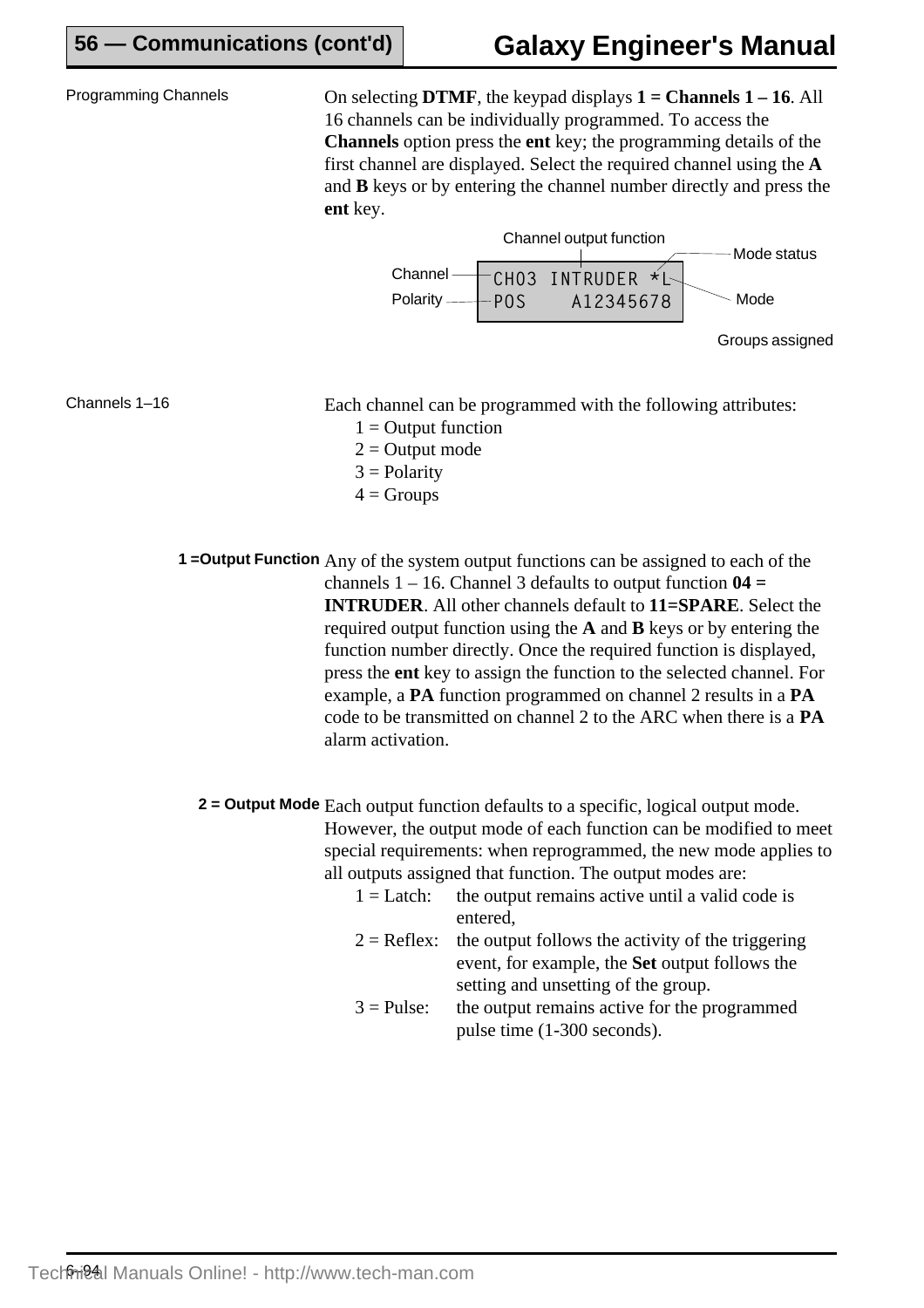Programming the Output Mode Select the required mode using the A or B keys or by selecting the number **1 – 3**. Once the required mode is selected, press the **ent** key to accept the programming. If assigning the **Pulse** output mode, enter the pulse time (001 – 300 seconds) and press the **ent** key.

> **NOTE:** The **Output Mode** status determines the operation of the channel restore. The status is modified by pressing the  $\ddot{\mathcal{F}}$ key when the channel details display on the keypad. The status options are:

> > $* =$ Restore — channel sends restore code when reset  $+ =$  Open/close — channel reports setting/unsetting  $blank = Alarm only$  — channel signals alarm only (no restore signal transmitted)

**3 = Output Polarity** The **Output Polarity** determines the normal operational state of the output.

 $0 = POS$  — channel activates when the output is triggered.

 $1 = NEG$  — channel activates when the output is reset.

**4 = Output Groups NOTE:** The Groups attribute is only available if groups have been enabled on the system (refer to option **63 = OPTIONS**) **(Galaxy 18, 60, 500 & 512)**

> The **Group** attribute allows the channel to be assigned to the groups on the system; a channel can be assigned to more than one group. All channels default to all groups on the system

> On selecting the **Output Groups** attribute, the groups that the channel is currently assigned to are displayed. Press the relevant number keys to toggle the status of the group and press the **ent** key: if the group number is displayed on the top line, then the group is assigned to the channel; if a dash (–) appears in place of the group number, the group has been removed from the channel.

Galaxy 512 The Galaxy 512 has 32 groups; these are displayed on the keypad in blocks of eight groups, sub-divided into A, B, C and D.

> Use the **A** or **B** key to select the required group (**A1–D8**). When the end of a block is reached, the next block of eight groups is selected, press keys **1–8** to toggle the status of the relevant group in the current block to the channel; press the **ent** key to accept the selection.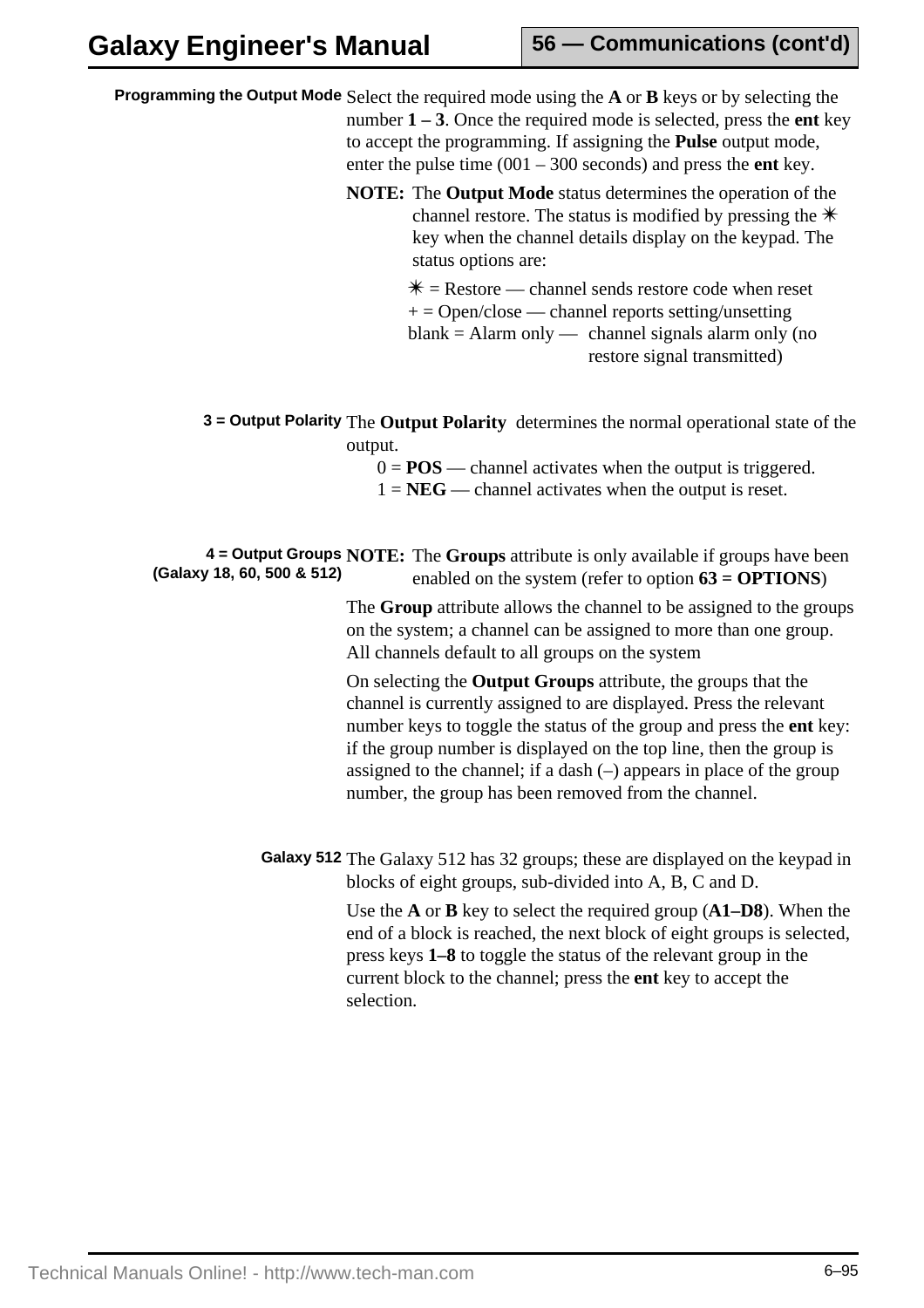|                                                          | Group Status This group attribute offers an additional feature that makes the<br>operation of the channel conditional on the set status of each of the<br>system groups. A channel assigned Group Status only activates if<br>the set conditions of the programming are met, for example, an<br><b>Intruder</b> channel can be programmed to activate only if groups 2<br>and 4 are set and group 3 is unset.                                                                                                                                                                                |
|----------------------------------------------------------|----------------------------------------------------------------------------------------------------------------------------------------------------------------------------------------------------------------------------------------------------------------------------------------------------------------------------------------------------------------------------------------------------------------------------------------------------------------------------------------------------------------------------------------------------------------------------------------------|
|                                                          | To assign the Group Status conditions, press the $*$ key when<br>selecting the groups: an arrow $(>)$ is displayed on the bottom line as<br>well as the current Status. Press the relevant number keys to toggle<br>the status of the groups and press the <b>ent</b> key to accept the<br>programming. The available group status conditions are:                                                                                                                                                                                                                                           |
|                                                          | $S = Set$ - group must be set to allow channel to activate;<br>$U =$ Unset — group must be unset to allow channel to activate;<br>$-$ = Set or unset — channel activation is independent of the<br>group status.                                                                                                                                                                                                                                                                                                                                                                             |
| Programming Individual Channel<br><b>Account Numbers</b> | When the account number is programmed using option $56.1.2 =$<br><b>COMMUNICATIONS. Telecoms. Account No., then all 16</b><br>channels are automatically programmed with the same number. The<br>Account/Channel menu option allows each channel to be<br>programmed with a separate account number if required. The<br>account number can be up to a maximum of six digits, however a<br>four digit account number is the standard.                                                                                                                                                         |
|                                                          | <b>NOTE:</b> Changing the main account number overwrites all separate<br>account numbers previously programmed for channels 1 –<br>16.                                                                                                                                                                                                                                                                                                                                                                                                                                                       |
|                                                          | On selecting DTMF, the keypad displays $1 =$ Channels $1 - 16$ .<br>Press the A key; the $2 = Acct/Channel$ option is displayed. All 16<br>channels can be individually programmed. To access the <b>Acct</b> /<br><b>Channel</b> option press the ent key; the first channel is displayed.<br>Select the required channel using the $A$ and $B$ keys or by entering<br>the channel number directly and press the ent key; the account<br>number currently assigned to the channel is displayed. Press the $*$<br>key to delete each of the digits and then enter the new account<br>number. |
| 2 = SIA (Security Industries of<br>America)              | The SIA format is to level 3 and provides a protocol that transmits<br>detailed information including zone descriptions to a PC loaded<br>with suitable software or to a SIA compatible receiver. The SIA<br>format is capable of transmitting over 130 different Galaxy events.                                                                                                                                                                                                                                                                                                             |
|                                                          | On selecting the SIA format, the keypad prompts for the required<br>SIA level to be entered, there are four SIA levels available:<br>$0$ (default)<br>$\bullet$<br>1<br>$\overline{2}$                                                                                                                                                                                                                                                                                                                                                                                                       |

• 3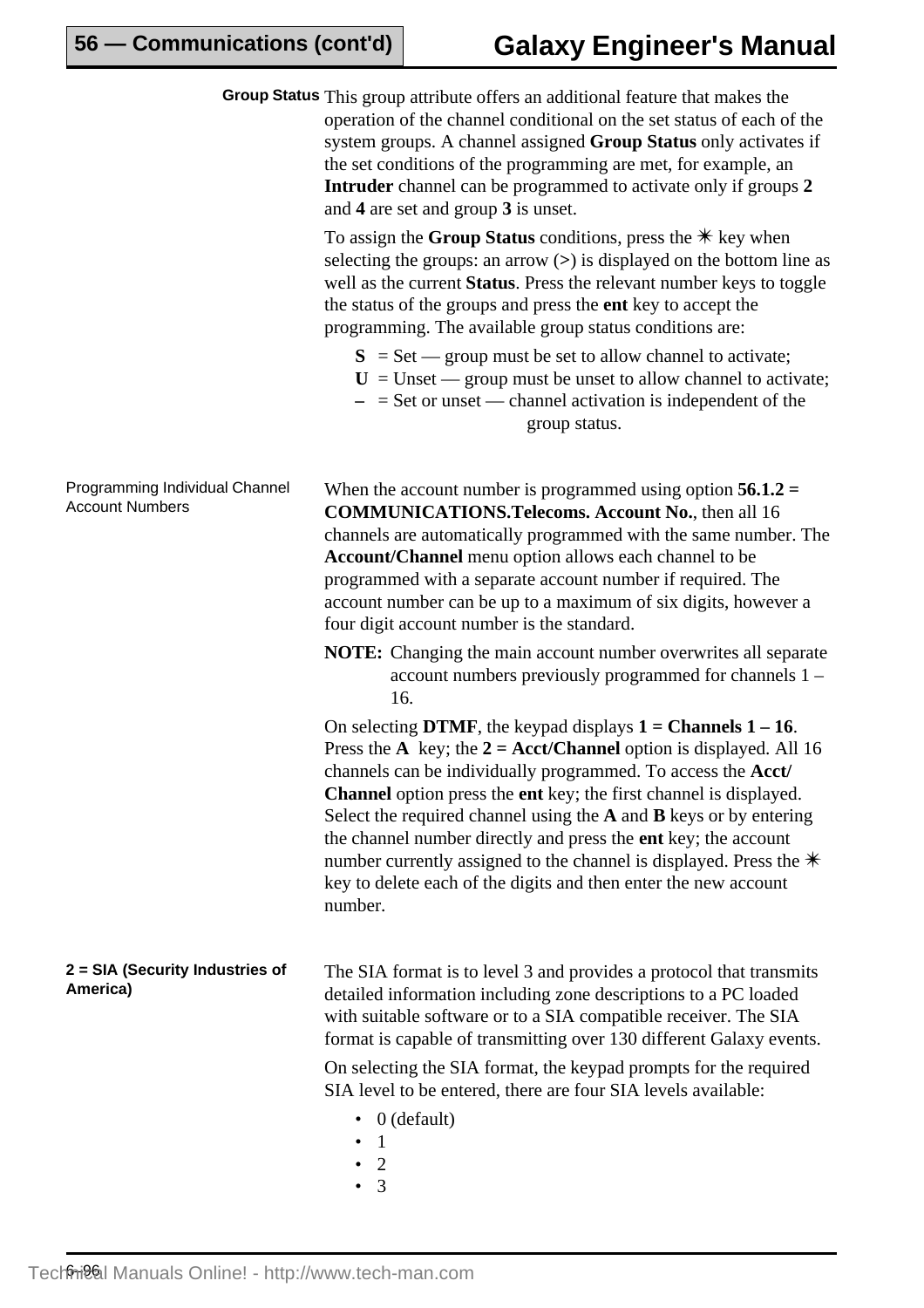- **Trigger Events** When the SIA level has been selected press the **ent** key, the keypad displays the first trigger event and its **On/Off** status. These are the events and alarms that are transmitted to the ARC or PC. If the trigger status is set to **On**, an activation of the trigger event results in the transmission to the receiver of the event details. Step through the trigger events using the **A** and **B** keys.
	- 1 = Status To modify the trigger event select the required event using the **A** and **B** keys and press the **ent** key. The **1 = Status** option is then displayed; to program the status to **On** press **1**, to set it to **Off** press **0**. Press the **ent** key to save the programming and return to the previous menu level.

**Programming the SIA Format with** If groups have been enabled on the system (refer to option **63 = Groups Enabled OPTIONS**), then the SIA format menu alters slightly; an additional level is added.

- **1 = Trigger Events** On selecting the SIA level  $(0-3)$  the keypad displays  $1 =$  **Trigger Events**; press the **ent** key to display the first trigger event; the keypad shows the trigger, the trigger status and the groups assigned.
	- 1 = Status To modify the trigger event select the required event using the **A** and **B** keys and press the **ent** key. The **1 = Status** option is then displayed. If the status requires to be modified, press the **ent** key. To program the status to **On** press **1**, to set it to **Off** press **0**. Press the **ent** key to save the programming and return to the previous menu level.
	- If groups have been enabled on the system (refer to option **63 =** 2 = Groups **OPTIONS**), then groups can be assigned to the events. This means that the events have to occur in assigned groups before they are signalled. Press the **A** key, the keypad displays **2 = Group Events** and then press the **ent** key; the status of the groups assigned to the trigger is displayed. If the group has **Y** below it, then this event occurring in this group is signalled. If **N** is displayed, then the event is not signalled for that group. To toggle the status of a group, enter the group number. When all the groups have bee assigned press the **ent** key to save the programming and return to the previous menu level.
	- Galaxy 512 The Galaxy 512 has 32 groups; these are displayed on the keypad in blocks of eight groups, sub-divided into A, B, C and D. Use the **A** or **B** key to select the required group (**A1–D8**). When the end of a block is reached the next block of eight groups is selected, press keys **1–8** to toggle the status of the relevant group in the current block; press the **ent** key to accept the selection.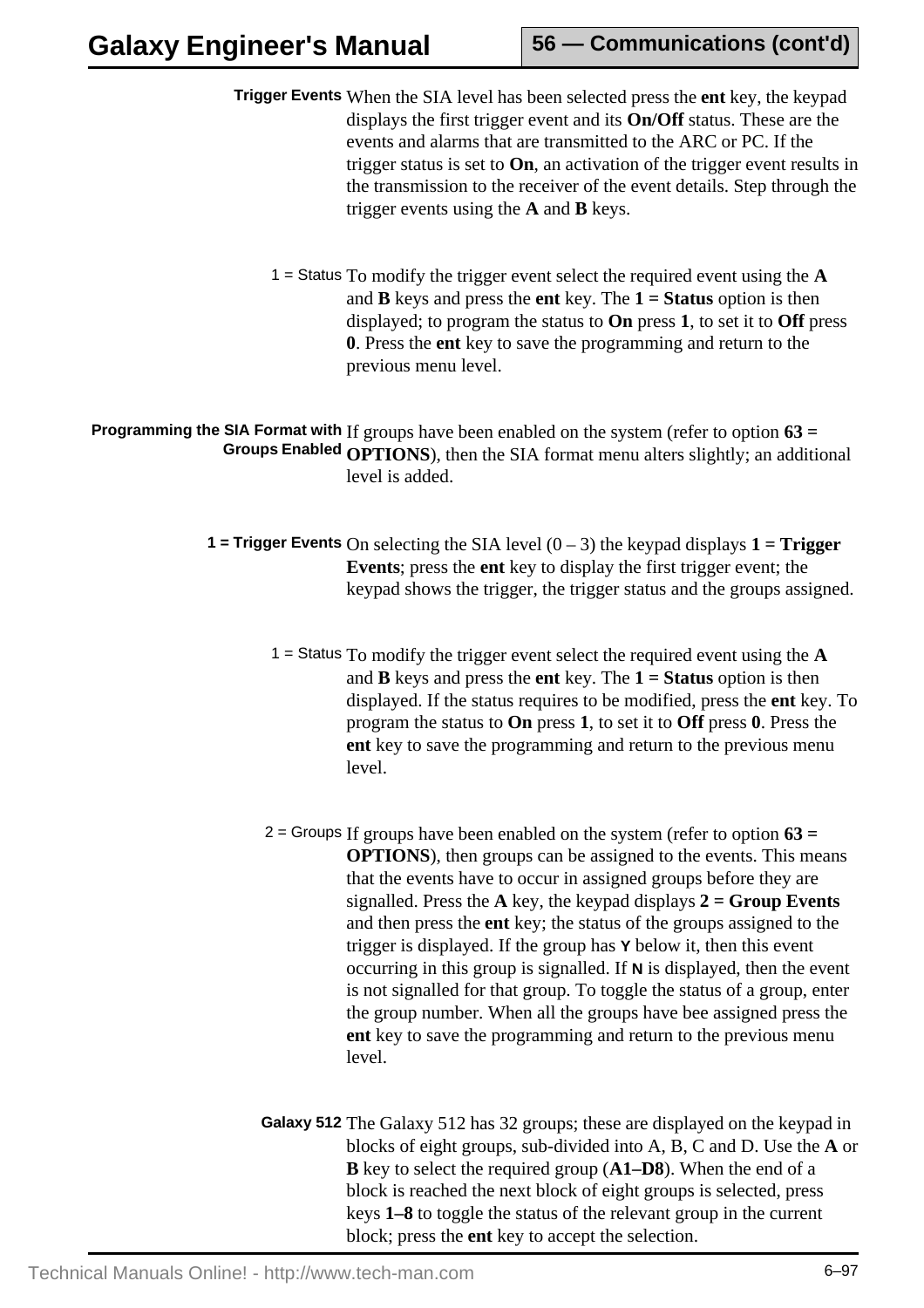|                   | <b>2 = Group Settings NOTE:</b> This option is only displayed if the groups have been<br>enabled (refer to option $63 = OPTIONS$ ).                                                                                                                                                                                                                                                                                                                                                                                                                                                                                                                                                                                                                   |
|-------------------|-------------------------------------------------------------------------------------------------------------------------------------------------------------------------------------------------------------------------------------------------------------------------------------------------------------------------------------------------------------------------------------------------------------------------------------------------------------------------------------------------------------------------------------------------------------------------------------------------------------------------------------------------------------------------------------------------------------------------------------------------------|
|                   | The event triggers are signalled to the telephone number, with the<br>account number, programmed in the menu options $56.1.2 =$<br><b>Telephone Number 1 and <math>56.1.3 =</math> Account Number. However,</b><br>each group can be programmed to transmit event details to a unique<br>telephone number and assigned a separate account number. On<br>selecting the Group Settings option the first system group is<br>displayed. Select the required group using the A or B keys and press<br>the ent key, $1 =$ Telephone Number is displayed.                                                                                                                                                                                                    |
|                   | $1 =$ Telephone Number To assign a telephone number to the group press the ent key and<br>enter the required number. The telephone number can be a<br>maximum of 22 digits (including dial pause $*$ and dial tone detect #<br>characters); press the ent key to save the programming and return to<br>the previous menu level.                                                                                                                                                                                                                                                                                                                                                                                                                       |
|                   | $2$ = Account Number To assign an account number to the group press the ent key and<br>enter the required number. The account number can be a maximum<br>of six digits; press the ent key to save the programming and return<br>to the previous menu level.                                                                                                                                                                                                                                                                                                                                                                                                                                                                                           |
| $3 =$ Microtech   | Microtech format is a protocol that transmits detailed point<br>identification information to a Personal Computer (PC) which has<br>the Galaxy Alarm Monitoring software installed.                                                                                                                                                                                                                                                                                                                                                                                                                                                                                                                                                                   |
|                   | The menu structure and programming of the options are identical to<br>the SIA format. Refer to $2 = SIA$ for programming details.                                                                                                                                                                                                                                                                                                                                                                                                                                                                                                                                                                                                                     |
| 2 Telephone No. 1 | Telephone number 1 <b>must</b> be entered. This is the main telephone<br>number that the alarms are signalled to. Up to 22 digits may be<br>entered, including control modifiers. The control modifiers are<br>entered using the $*$ and # keys:<br>$*$ Pause (for two seconds before dialling the next digit). Multiple<br>entries can be made, for example, entering $\# \# \#$ gives a six<br>second pause.<br>Dial tone detect (wait for new dial tone). Each dial tone detect<br>#<br>lasts for 15 seconds. Multiple entries can be made, for example,<br>entering ## gives a 30 second dial tone detect. If a new dial tone<br>is not detected in this time, then the dialling attempt is aborted.<br>This is counted as a fail to communicate. |
|                   | The <b>B</b> key is used to erase an existing telephone number. Each press                                                                                                                                                                                                                                                                                                                                                                                                                                                                                                                                                                                                                                                                            |

The **B** key is used to erase an existing telephone number. Each press deletes the last digit displayed.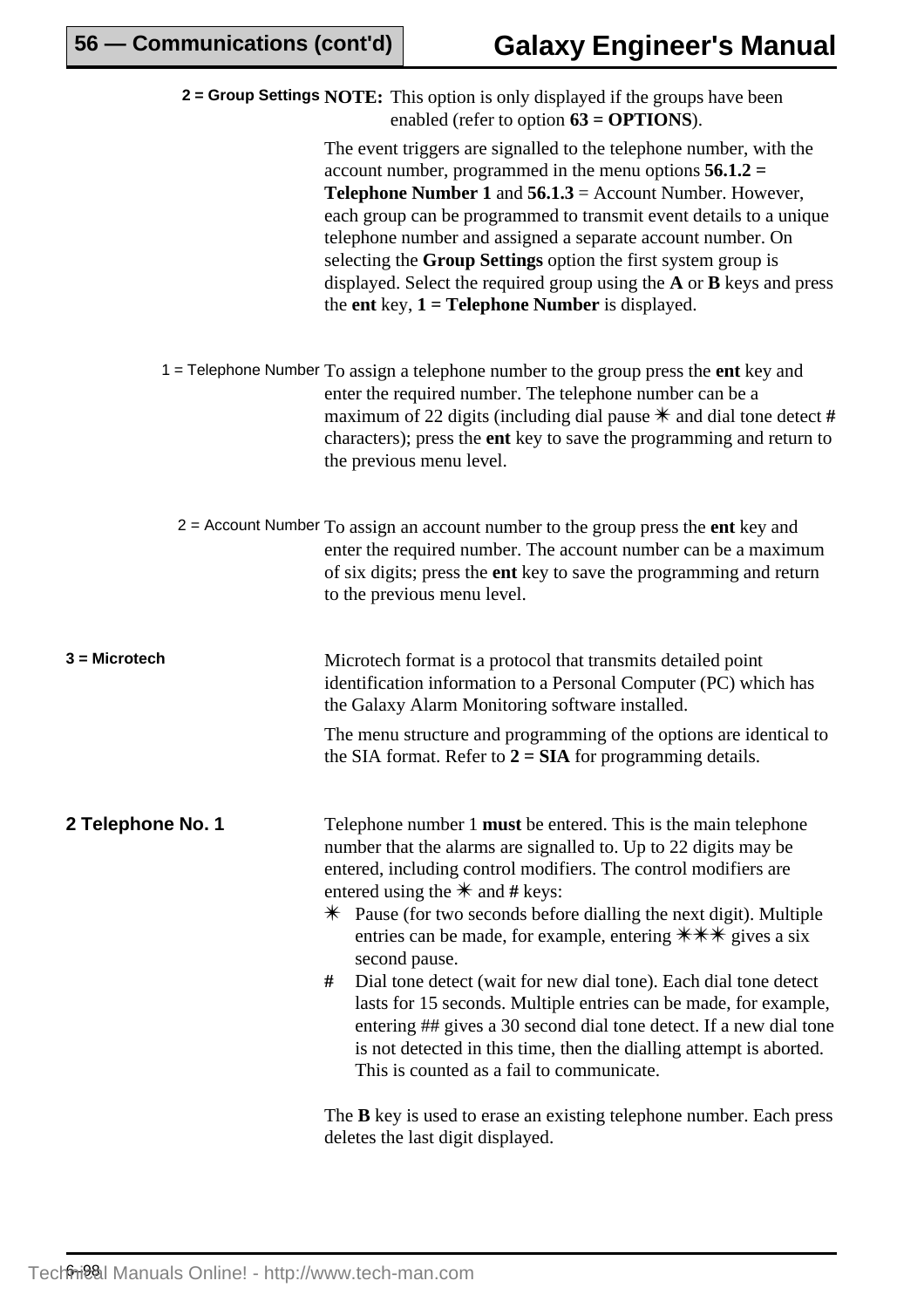| 3 Account No.      | This is the site identifier. A unique account number <b>must</b> be<br>entered, this can be up to a maximum of six digits although 4 digits<br>is the standard.                                                                                                                                                                               |  |
|--------------------|-----------------------------------------------------------------------------------------------------------------------------------------------------------------------------------------------------------------------------------------------------------------------------------------------------------------------------------------------|--|
|                    | The <b>B</b> key is used to erase an existing number. Each press deletes<br>the last digit displayed.                                                                                                                                                                                                                                         |  |
|                    | <b>NOTE:</b> Entering the account number into this menu option<br>automatically copies the number to all triggers in the<br>selected format (DTMF, SIA and Microtech). Any<br>individual account numbers that have been programmed are<br>overwritten.                                                                                        |  |
| 4 Receiver         | The transmission destination can be set to one of three modes:                                                                                                                                                                                                                                                                                |  |
|                    | $1 =$ Single — reports to the telephone number programmed in<br><b>Telephone Number 1.</b>                                                                                                                                                                                                                                                    |  |
|                    | $2 = Dual$ — reports to both numbers programmed in Telephone<br>Number 1 and Telephone Number 2. The alarm must be<br>transmitted to both numbers.                                                                                                                                                                                            |  |
|                    | $3 =$ Alternate — reports to Telephone Number 1 OR Telephone<br><b>Number 2.</b> Each number is tried in sequence until the alarm is<br>successfully transmitted. The alarm is only transmitted to one<br>number.                                                                                                                             |  |
| 5 Telephone No. 2  | A second telephone number is available to support <b>Dual</b> and<br>Alternate dialling to a second destination receiver. The<br>programming is identical to Telephone Number 1.                                                                                                                                                              |  |
|                    | The <b>B</b> key is used to erase an existing number. Each press deletes<br>the last digit displayed.                                                                                                                                                                                                                                         |  |
| <b>6 Dial Type</b> | The transmission mode can be selected from two types:<br>Tone (also known as "DTMF Dial") this is much quicker at<br>1.<br>dialling than the Loop Disconnect option.<br><b>2. Pulse</b> (also known as "Rotary" or "Loop Disconnect") is<br>universal, however, an increasing number of exchanges now<br>provide the Tone (DTMF Dial) option. |  |
|                    | <b>NOTE:</b> If unsure of the type of exchange that the panel is<br>connected to, leave as <b>Pulse</b> dialling.                                                                                                                                                                                                                             |  |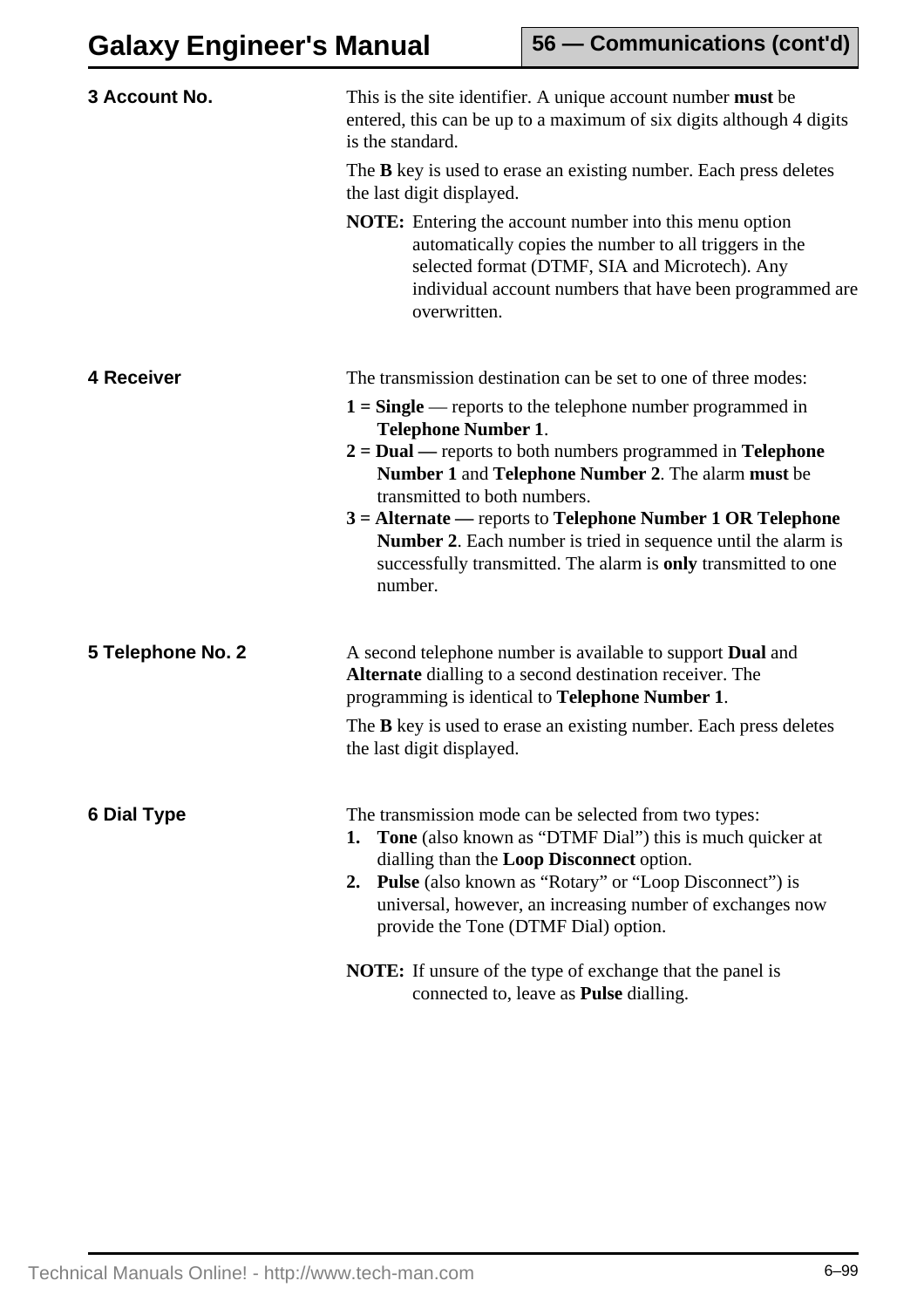| <b>7 Autotest</b>                        | An engineer test (code 9) can be automatically transmitted to the<br>Monitoring Station at programmed intervals.                                                                                                                                                                                                                                                                                                                                                                                                                                                                                                                                                                                                                                                              |
|------------------------------------------|-------------------------------------------------------------------------------------------------------------------------------------------------------------------------------------------------------------------------------------------------------------------------------------------------------------------------------------------------------------------------------------------------------------------------------------------------------------------------------------------------------------------------------------------------------------------------------------------------------------------------------------------------------------------------------------------------------------------------------------------------------------------------------|
| $1 = Start Time$                         | The engineer uses this option to enter the time that the first engineer<br>test is transmitted. Subsequent engineer test transmissions are offset<br>by the value assigned in the Test Interval option.                                                                                                                                                                                                                                                                                                                                                                                                                                                                                                                                                                       |
| 2 = Test Interval                        | This option determines the period between engineer test<br>transmissions following the <b>Start Time</b> , the programmable range is<br>$0 - 99$ hours.<br><b>NOTES</b><br>1. If the Test Interval is $0$ (default) the Autorest is disabled<br>— even if a <b>Start Time</b> has been assigned.<br>2. To disable <b>Autotest</b> enter <b>00:00</b> (default); no transmissions<br>of test signals can be sent at midnight.                                                                                                                                                                                                                                                                                                                                                  |
| 3 = Group Condition (Galaxy 512<br>only) | <b>NOTE:</b> This option is only displayed if the groups have been<br>enabled (refer to option $63 = OPTIONS$ ).<br>The Group Condition determines the status that each group must<br>satisfy before the <b>Autotest</b> is transmitted. This can be used to<br>prevent an <b>Autotest</b> from being signalled when groups are set on the<br>system. On selecting this option press the relevant number keys to<br>toggle the status of the groups and press the ent key to accept the<br>programming. The available group status conditions are:<br>$S = Set$ - group must be set to allow autorest transmission;<br>$U =$ Unset — group must be unset to allow autorest transmission;<br>$-$ = Set or unset — autotest transmission is independent of the<br>group status. |
| 8 Engineer Test                          | An engineer test (code 9) can be sent to the Monitoring Station once<br>the Account Number and the Telephone Number 1 have been<br>entered, to ensure that the station is receiving transmissions sent<br>from the Telecom module.<br>On selecting this option a warning message is displayed on the<br>keypad. Press the ent key to send the engineer test. The current<br>status of the 16 channels is transmitted along with the engineer test<br>code.<br>The test attempts to transmit once for each selection of the option. If<br>the test is not successfully transmitted, the communicator does not<br>attempt to resend. An unsuccessful transmission is not counted as a<br><b>FAIL TO COMMUNICATE.</b>                                                            |
| 9 No. of Rings                           | This option determines the number of rings before the Telecom<br>module answers, The programmable range is $0 - 20$ , the default is<br>10.                                                                                                                                                                                                                                                                                                                                                                                                                                                                                                                                                                                                                                   |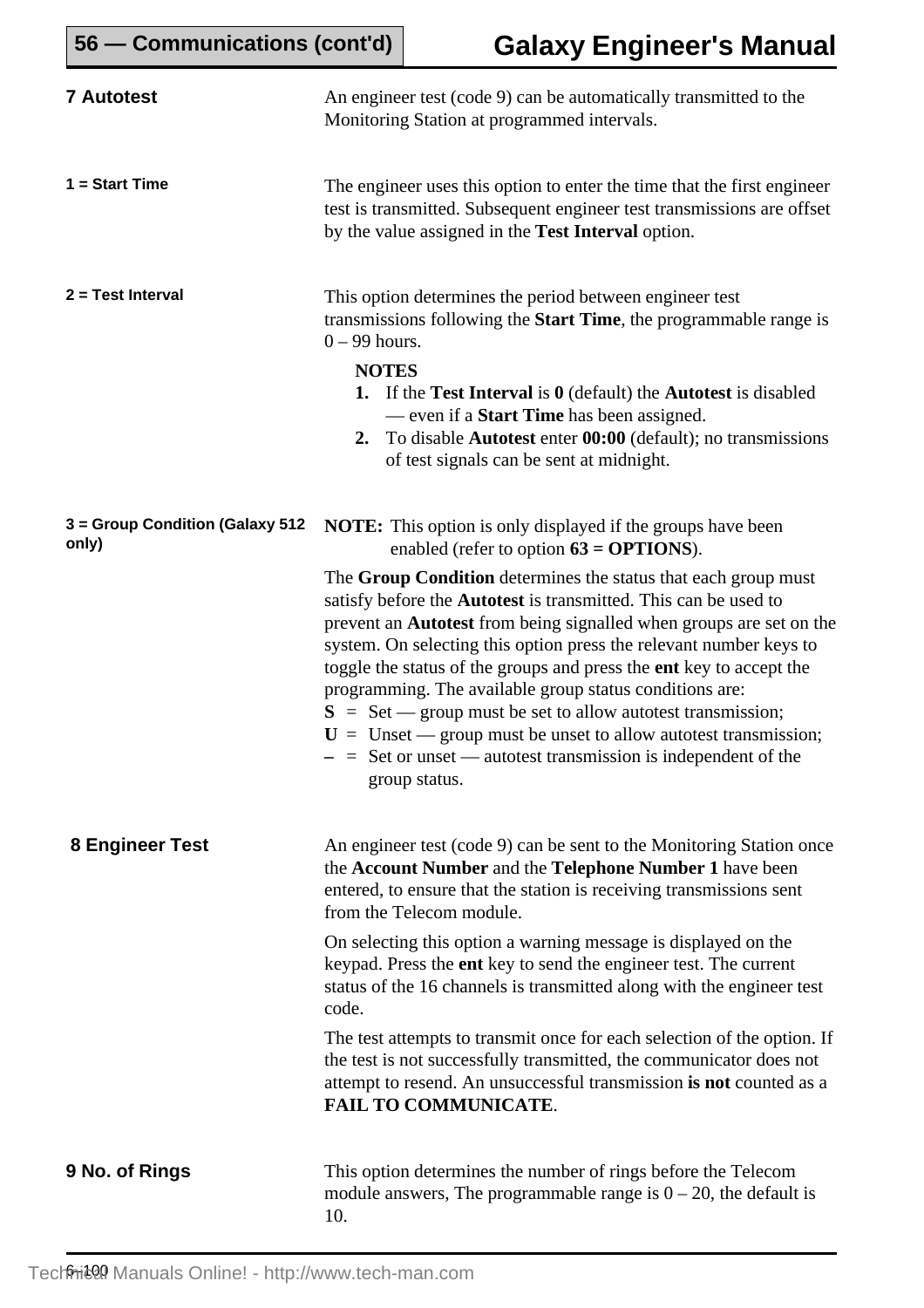| 10 Line Fail                  | The Telecom module continually monitors the telephone line that it<br>is connected to. This option determines the line monitoring<br>conditions that result in a LINE FAIL event being reported and<br>recorded in the log. The three line monitoring capabilities are<br>$1 =$ Line Volts (default Enabled): A line fail occurs if the voltage<br>on the telephone line falls below three volts.<br>$2 =$ Dial Tone (default Disabled): A line fail occurs if the Telecom<br>module cannot detect a dial tone on the telephone line.<br>$3 =$ Incoming Call (default Disabled): A line fail occurs if the<br>Telecom module attempts to transmit an alarm while there is an<br>incoming call. |
|-------------------------------|------------------------------------------------------------------------------------------------------------------------------------------------------------------------------------------------------------------------------------------------------------------------------------------------------------------------------------------------------------------------------------------------------------------------------------------------------------------------------------------------------------------------------------------------------------------------------------------------------------------------------------------------------------------------------------------------|
|                               | <b>NOTE:</b> Any combination of the above options may be enabled or<br>disabled at any time.                                                                                                                                                                                                                                                                                                                                                                                                                                                                                                                                                                                                   |
|                               | When one of these conditions is detected, a <b>LINE FAIL</b> message is<br>sent to the Galaxy and is stored in the event log. If the system is<br>unset, the TELECOM FAILURE message appears on the keypad<br>display and a local alarm is sounded — the keypad buzzers and on-<br>board horn (if connected) are activated. If the system is set when a<br>line fail condition occurs, the message <b>TELECOM FAILURE</b> will be<br>displayed when the system is unset. This will be accompanied by a<br>local alarm.                                                                                                                                                                         |
|                               | The local alarm is only activated for the first line condition of each<br>unset period. Subsequent line fails are displayed as TELECOM<br><b>FAILURE</b> messages on the keypad for the duration of the condition<br>and are recorded in the event log.                                                                                                                                                                                                                                                                                                                                                                                                                                        |
|                               | If an alarm occurs during a line fail condition, then the programmed<br>bell delay for each of the groups is overridden (refer to option 51.02)<br>$= PARMETERS.Bell Delay).$                                                                                                                                                                                                                                                                                                                                                                                                                                                                                                                  |
| <b>11 Fail to Communicate</b> | This option determines the number of unsuccessful communications<br>attempts before the <b>COMM FAIL</b> message is recorded in the event<br>log.                                                                                                                                                                                                                                                                                                                                                                                                                                                                                                                                              |
|                               | When an alarm condition or event is to be transmitted to the<br>monitoring station, the Telecom module snatches the telephone line<br>and dials the programmed telephone numbers. After a successful<br>communication the LED lights for three seconds, the module then<br>releases the telephone line and reconnects any serially connected<br>equipment. This procedure is repeated for the second telephone<br>number if the Receiver option has been programmed as Dual.                                                                                                                                                                                                                   |
|                               | <b>NOTE:</b> The Telecom module communicator snatches and holds the<br>line until a successful attempt has been made to the<br>required telephone numbers or all the repeat attempts have<br>been tried.                                                                                                                                                                                                                                                                                                                                                                                                                                                                                       |
|                               | If the communication attempt is unsuccessful, the LED flashes<br>rapidly for three seconds. The communicator then waits for a short<br>period before redialling the number (or the second telephone<br>number if the Receiver option has been programmed as Dual or                                                                                                                                                                                                                                                                                                                                                                                                                            |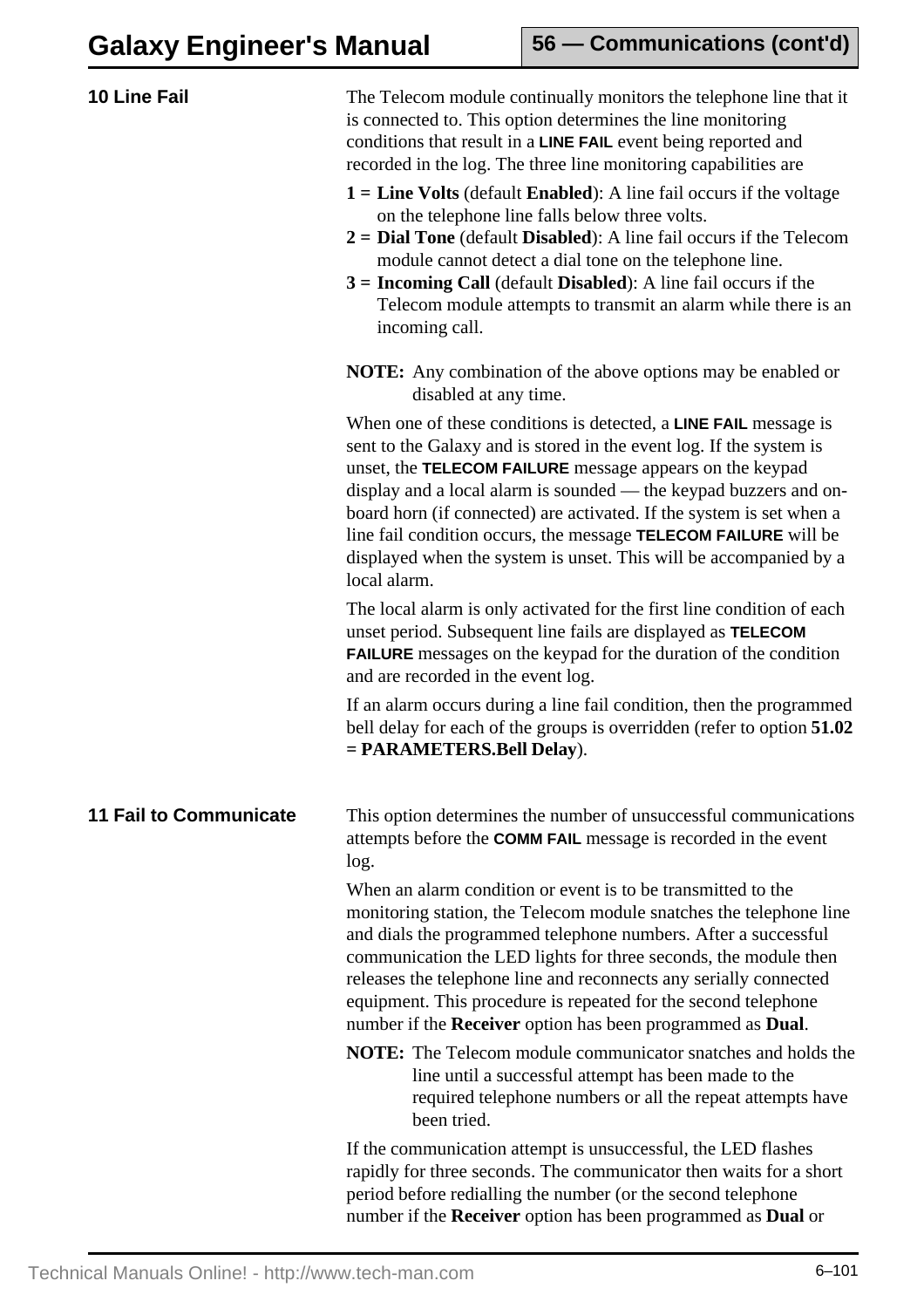**56 — Communications (cont'd)**

|                            | Alternate ). When the Fail To Communicate option is left at the<br>default setting of 3, if the first three dialling attempts are<br>unsuccessful, the COMM FAIL message is recorded in the event log.<br>If the next two attempts (five attempts in total) are unsuccessful, the<br>communicator <b>cannot</b> make any more communication attempts for<br>two hours (from the time of the first unsuccessful attempt). The<br>alarms to be transmitted are erased from the buffer. This conforms<br>with the repeat attempts procedure as detailed in the BABT<br>requirements BS6789, 1985, Section 3-1, Paragraph 7.            |
|----------------------------|-------------------------------------------------------------------------------------------------------------------------------------------------------------------------------------------------------------------------------------------------------------------------------------------------------------------------------------------------------------------------------------------------------------------------------------------------------------------------------------------------------------------------------------------------------------------------------------------------------------------------------------|
|                            | <b>NOTE:</b> If the <b>Receiver</b> option is programmed as <b>Dual</b> and the<br>Format is DTMF, then successful transmission must be<br>made to both telephone numbers. Five unsuccessful<br>attempts to a single telephone number prevents the<br>communicator from transmitting any alarm events for two<br>hours.                                                                                                                                                                                                                                                                                                             |
| <b>12 Remote Access</b>    | This option defines when and how Galaxy Gold remote servicing<br>will operate. The options are described as follows.                                                                                                                                                                                                                                                                                                                                                                                                                                                                                                                |
| 1 = Access Period          | This option determines the type of access that is available to the<br>remote Galaxy Gold operator. There are four modes:<br>$0 = \text{Off: }$ Galaxy Gold access to the Galaxy panel is disabled<br>$1 = All Unset: access only when all the groups areunset$<br>$2 = Any Set: no access if any of the groups are set$<br>$3 = Any Time: (default) access available at any time$                                                                                                                                                                                                                                                   |
| $2 = Mode$<br>$1 = Direct$ | This permits access at anytime. Once access is authorised,<br>uploading, downloading and remote servicing can begin.                                                                                                                                                                                                                                                                                                                                                                                                                                                                                                                |
| $2 =$ Manager Authorise    | There are two methods that an authorised user can use to enable<br>access to the Galaxy via Galaxy Gold:<br><b>Timed Access:</b><br>Galaxy Gold must access the Galaxy within<br>40 minutes of this option being enabled by the manager. Once<br>connected, there is no time limit on the access period. On<br>terminating the connection, Galaxy Gold can reaccess the<br>system within a 15 minute period of the termination.<br>Call Back: the manager instructs the Galaxy to initiate a<br>٠<br>connection to a PC (with Galaxy Gold software loaded) by<br>dialling one of the numbers programmed in the Call Back<br>option. |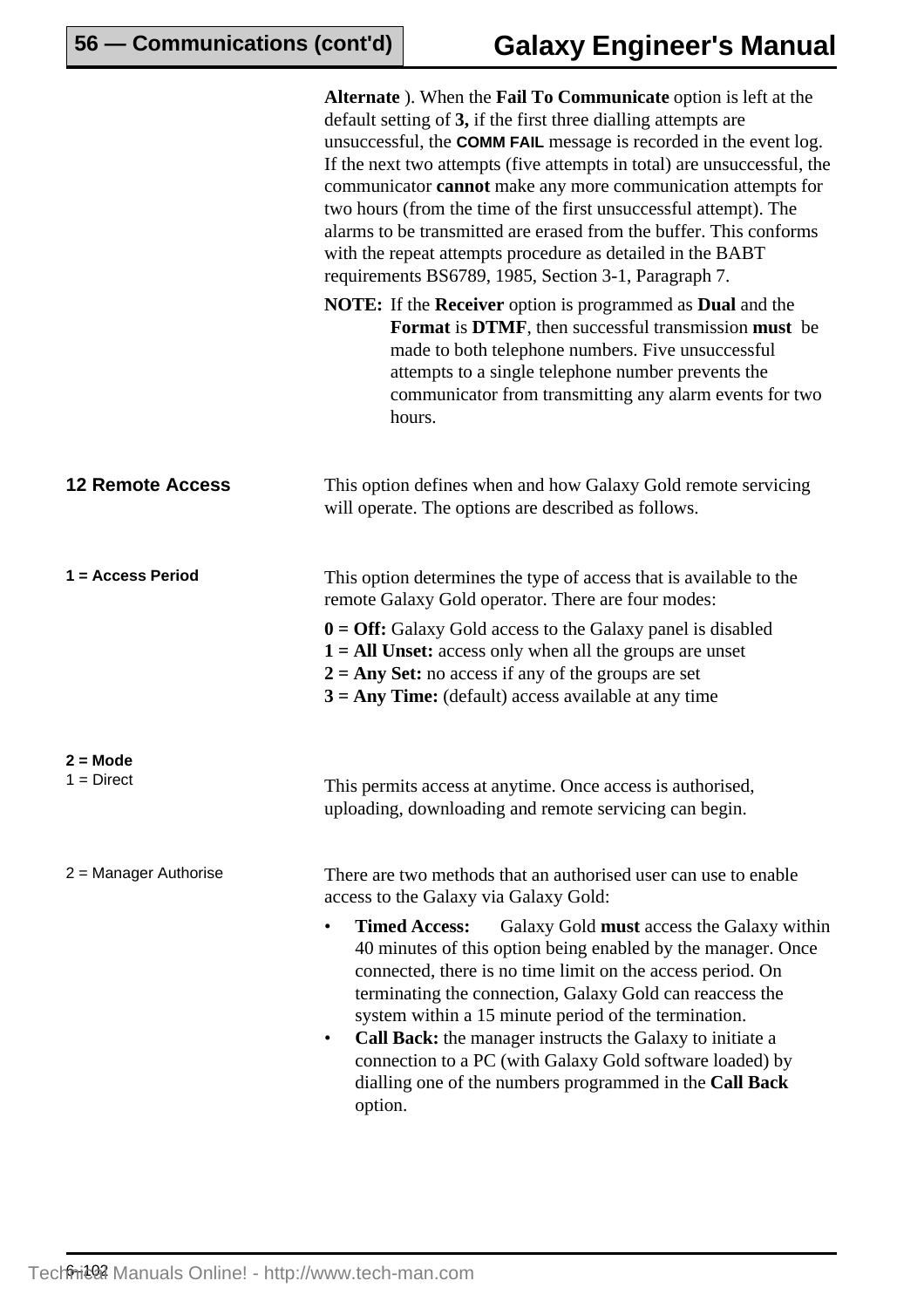| $3 =$ Call Back            | Up to five telephone numbers can be programmed into this option.<br>Galaxy Gold requests the Galaxy to call back to one of the numbers                                                                                                                                                                                                                                                                     |
|----------------------------|------------------------------------------------------------------------------------------------------------------------------------------------------------------------------------------------------------------------------------------------------------------------------------------------------------------------------------------------------------------------------------------------------------|
|                            | <b>NOTES:</b>                                                                                                                                                                                                                                                                                                                                                                                              |
|                            | If Manager Authorise is selected as the Remote Access Mode,<br>1.<br>then the telecoms module can only make outgoing calls $-$ it is<br>disabled from answering all incoming calls. This allows another<br>telephone, fax or answering machine to be connected to the line<br>without interference from the telecom module when calling into<br>the premises.                                              |
|                            | If Call Back is selected, then access to the Galaxy is denied<br>2.<br>unless the call back option in Galaxy Gold is used to initiate the<br>connection.                                                                                                                                                                                                                                                   |
| <b>15 Alarm Monitoring</b> | This is identical to the <b>Microtech</b> format communications (56.1.3).<br>This option is used to allow alarms to be dialled to a PC with Alarm<br>Monitoring software loaded as well as to an ARC using the DTMF<br>or SIA formats.                                                                                                                                                                     |
|                            | The Alarm Monitoring option transmits alarm events information<br>only when all of the alarms have been sent to the ARC (or all five of<br>the communication attempts have been unsuccessfully made). If a<br>new alarm event occurs while the system is transmitting in the<br>Alarm Monitoring mode, the transmission is terminated and the<br>alarms are sent to the ARC using the DTMF or SIA formats. |
|                            | The menu structure and programming of the <b>Alarm Monitoring</b><br>options are identical to the SIA format. Refer to $2 = SIA$ for<br>programming details.                                                                                                                                                                                                                                               |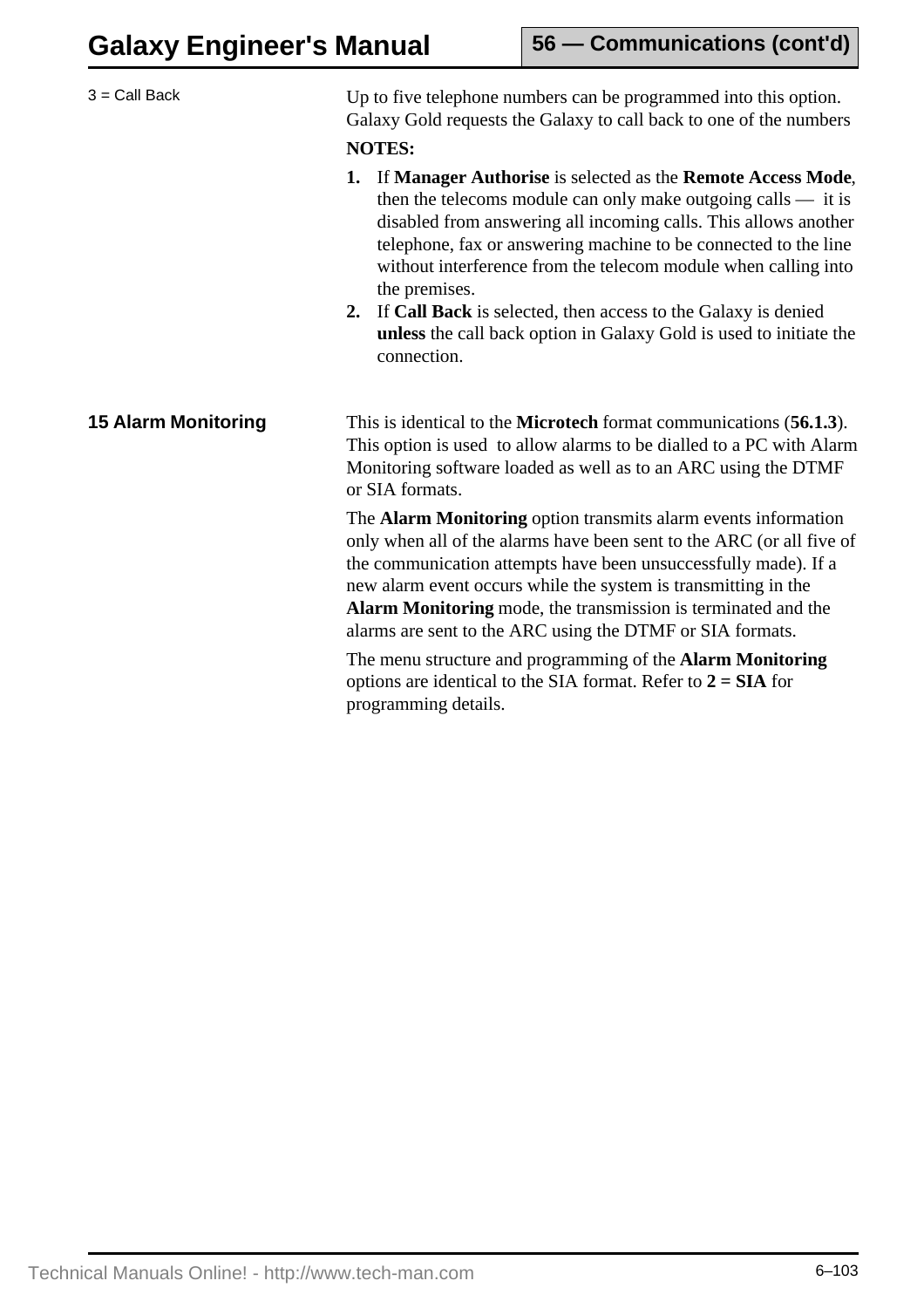## **RS232 Interface Module**



The Galaxy RS232 Interface module also provides two way communication but with computer type peripherals. This can be used to:

- signal alarms and events to a single local PC with Galaxy Alarm Monitoring software installed,
- remotely service the Galaxy control panel via a PC with Galaxy Gold software installed,
- copy and store the programming details from a Galaxy control panel or a PC with Galaxy Gold software installed,
- Overwrite the stored programming details to a Galaxy panel or to a PC with Galaxy Gold software installed.

For information on the installation and operation of the RS232 Interface module refer to **Section 3 — Additional Modules/ Facilities** and the **RS232 Module Operating Instructions** (part number L114).

| 1 Mode | The <b>Mode</b> option is selected depending on the method of connection |
|--------|--------------------------------------------------------------------------|
|        | to the PC:                                                               |

.

- **1 = Direct** This mode is selected if the Galaxy panel and PC are located in close proximity to one another and can interface via an RS232 cable.
- 

**2 = Modem** This mode is selected if the RS232 is communicating, via a modem and telephone line, with a remote PC. The telephone number of the remote PC must be entered in option **1 = Telephone Number** and the type of telephone exchange (**Pulse** or **Tone**) must be assigned in option **2 = Dial Type**.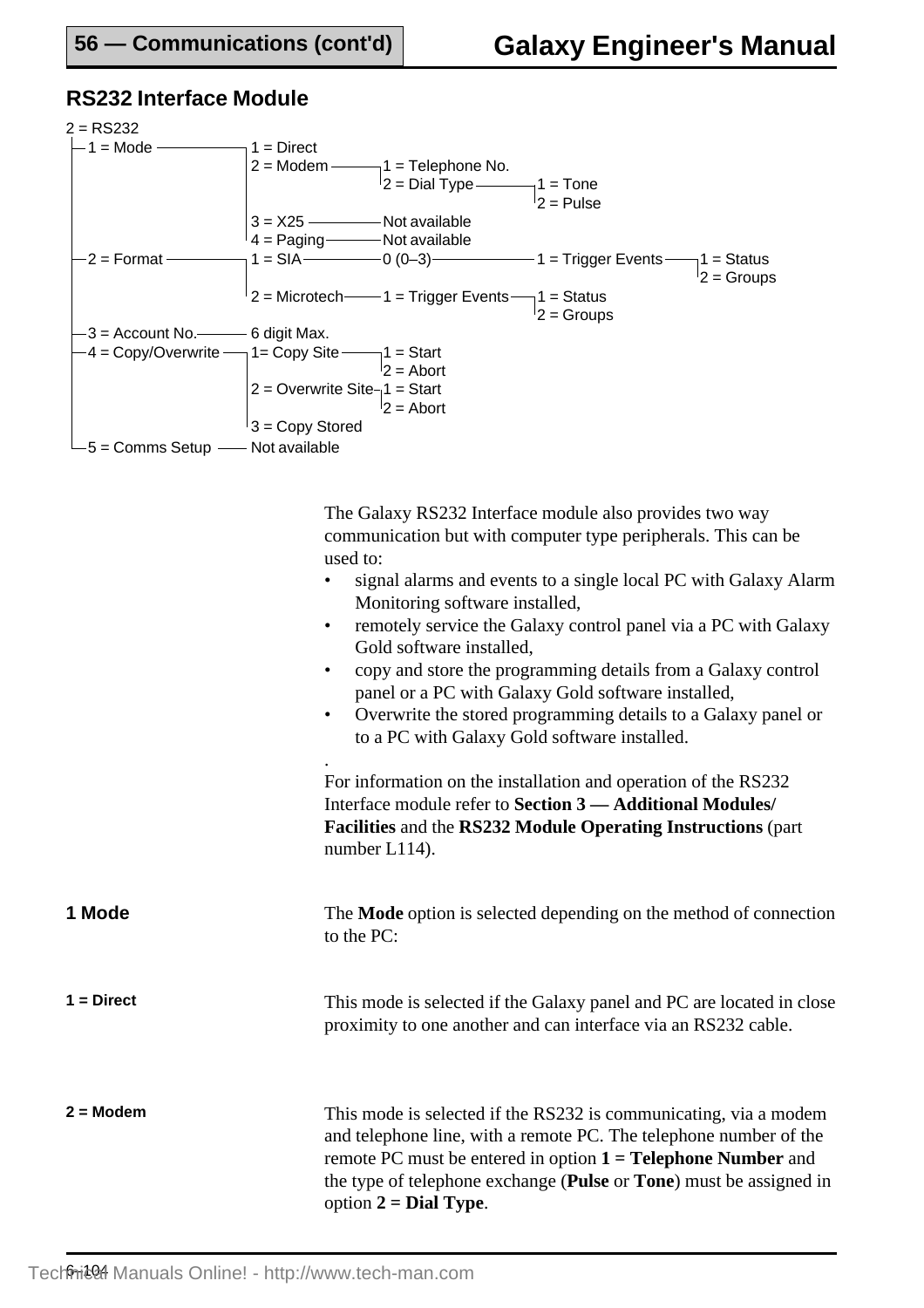| 2 Format           | There are two formats available for the RS232 module:<br>$1 = SIA$ refer to the Telecom menu for programming details<br>$2 =$ Microtech refer to the Telecom menu for programming details                                                                                                                                                                                                                                                                                                                                                                                                                                                                 |
|--------------------|-----------------------------------------------------------------------------------------------------------------------------------------------------------------------------------------------------------------------------------------------------------------------------------------------------------------------------------------------------------------------------------------------------------------------------------------------------------------------------------------------------------------------------------------------------------------------------------------------------------------------------------------------------------|
|                    | <b>NOTE:</b> The SIA and Microtech formats for the RS232 module are<br>identical in structure and programming to the Telecom<br>menu. The only difference is that when groups have been<br>enabled there is no Group Settings option.                                                                                                                                                                                                                                                                                                                                                                                                                     |
| 3 Account No.      | This is the site identifier. A unique account number <b>must</b> be entered,<br>this can be up to a maximum of six digits.                                                                                                                                                                                                                                                                                                                                                                                                                                                                                                                                |
|                    | The <b>B</b> key is used to erase an existing number. Each press deletes<br>the last digit displayed.                                                                                                                                                                                                                                                                                                                                                                                                                                                                                                                                                     |
| 4 Copy/Overwrite   |                                                                                                                                                                                                                                                                                                                                                                                                                                                                                                                                                                                                                                                           |
| $1 = Copy Site$    | The Copy Site option copies the programming details stored on the<br>Galaxy panel to the RS232 module. On selecting this option the<br>keypad indicates if a panel program is already stored in the module<br>memory. To copy the panel programming press 1; the message<br><b>COPYING</b> is displayed; the green <b>COPY LED</b> (LED3) on the RS232<br>module flashes. When the entire program has been copied to the<br>module, the message COPY STORED appears; the green COPY<br><b>LED</b> (LED3) remains on.                                                                                                                                      |
|                    | <b>NOTE:</b> The copying procedure can be aborted at any time by<br>pressing key 2.                                                                                                                                                                                                                                                                                                                                                                                                                                                                                                                                                                       |
| 2 = Overwrite Site | The Overwrite Site option copies the program stored on the RS232<br>module to the Galaxy panel, overwriting all current programming<br>details. On selecting this option the keypad indicates that the Galaxy<br>is WAITING TO WRITE. To overwrite the panel programming press 1;<br>the message OVERWRITING is displayed; the green OVERWRITE<br><b>LED</b> (LED4) on the RS232 module flashes. When the entire<br>program has been copied to the Galaxy panel, the message<br><b>OVERWRITE DONE</b> appears; the green <b>COPY LED</b> (LED4) remains<br>on.<br><b>NOTE:</b> The overwriting procedure can be aborted at any time by<br>pressing key 2. |
| 3 = Copy Stored    | If the RS232 has programming details stored in its memory, the                                                                                                                                                                                                                                                                                                                                                                                                                                                                                                                                                                                            |
|                    | <b>Copy Stored</b> option indicates: the date; the panel type (Galaxy 8,<br>18, 60, 500 or 512); and the version of software that was copied.                                                                                                                                                                                                                                                                                                                                                                                                                                                                                                             |
|                    | If there is no program in the RS232 module memory, the message<br>NO COPY STORED is displayed.                                                                                                                                                                                                                                                                                                                                                                                                                                                                                                                                                            |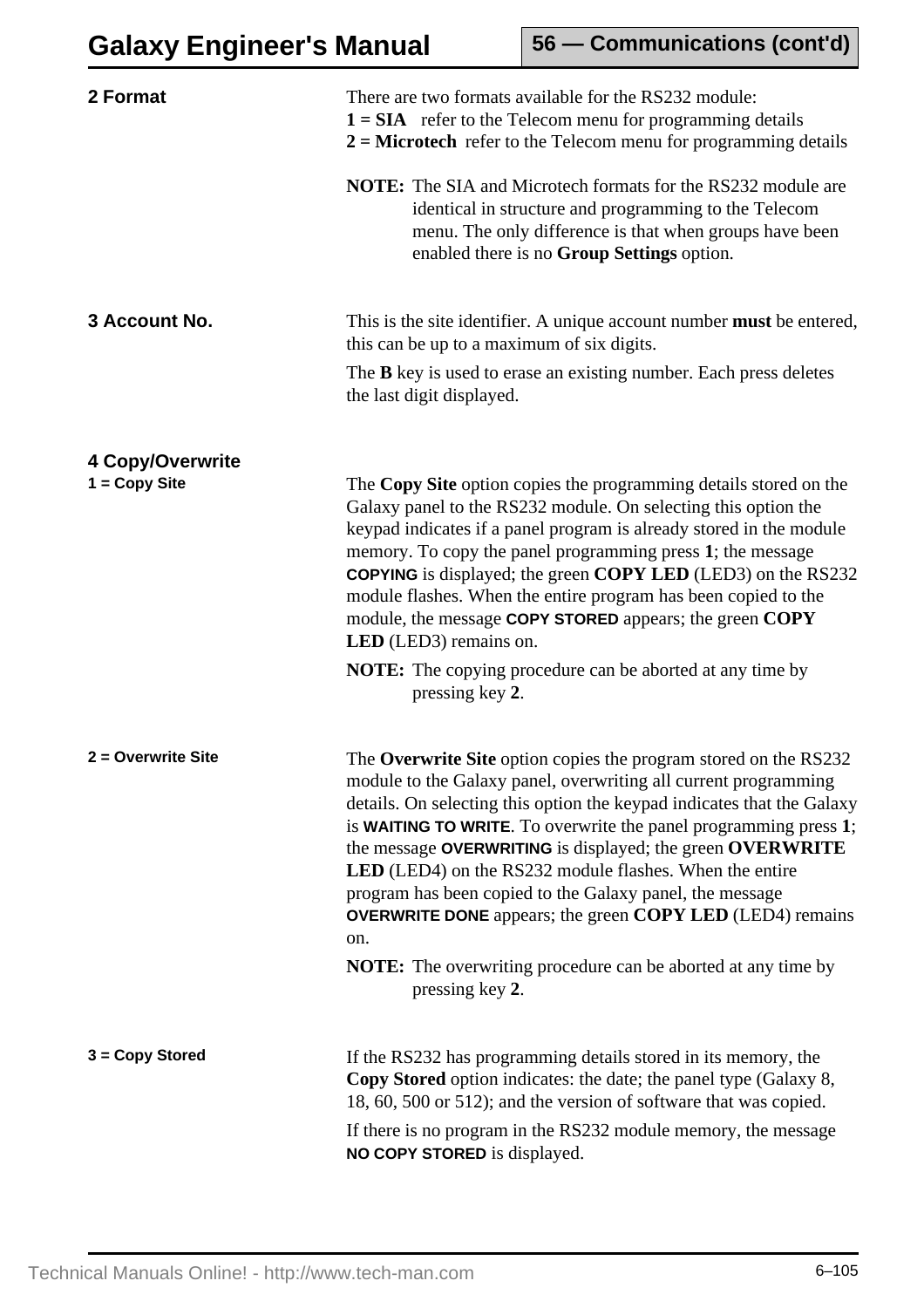## **Option 57 — System Print**

The **System Print** option allows the details of the system programming to be printed. The specific details of one or all of the menu options in the following table can be selected:

| <b>Menu Option</b>    | Menu No. |
|-----------------------|----------|
| <b>SYSTEM DATA</b>    | 23       |
| <b>CODES</b>          | 42       |
| <b>PARAMETERS</b>     | 51       |
| <b>ZONES</b>          | 52       |
| <b>OUTPUTS</b>        | 53       |
| <b>LINKS</b>          | 54       |
| COMMUNICATION         | 56       |
| <b>GROUPS</b>         | 63       |
| <b>KEYPADS</b>        | 58       |
| <b>TIMERS</b>         | 65       |
| <b>EVENT LOG</b>      | 22       |
| ALL (Items $1 - 11$ ) |          |
|                       |          |

**Table 6-13. System Print Options**

**Selecting a Print Option** The required print option is selected by entering the option number 01 – 12 or by using the **A** and **B** keys and then pressing **ent**. When printing option **11 = EVENT LOG**, the system prompts for **Groups** to be selected; the print shows only those events logged for the groups selected. The print can be aborted at any time by pressing the **esc** key.

**NOTE:** A serial printer, in on-line (ready-to-print) mode, must be connected to communication line 1 of the Galaxy before the print option is selected. If the printer is off-line or is not connected, the **PRINTER off-line / ESC to abort** message is displayed. Press the **ESC** key and correct the problem.

**Printing Timers**

Printing **10 = Timers** gives details of all the times that have been assigned in option  $65 = TIMERS$ ; this includes the autoset time, the pre-warning period and lockout times.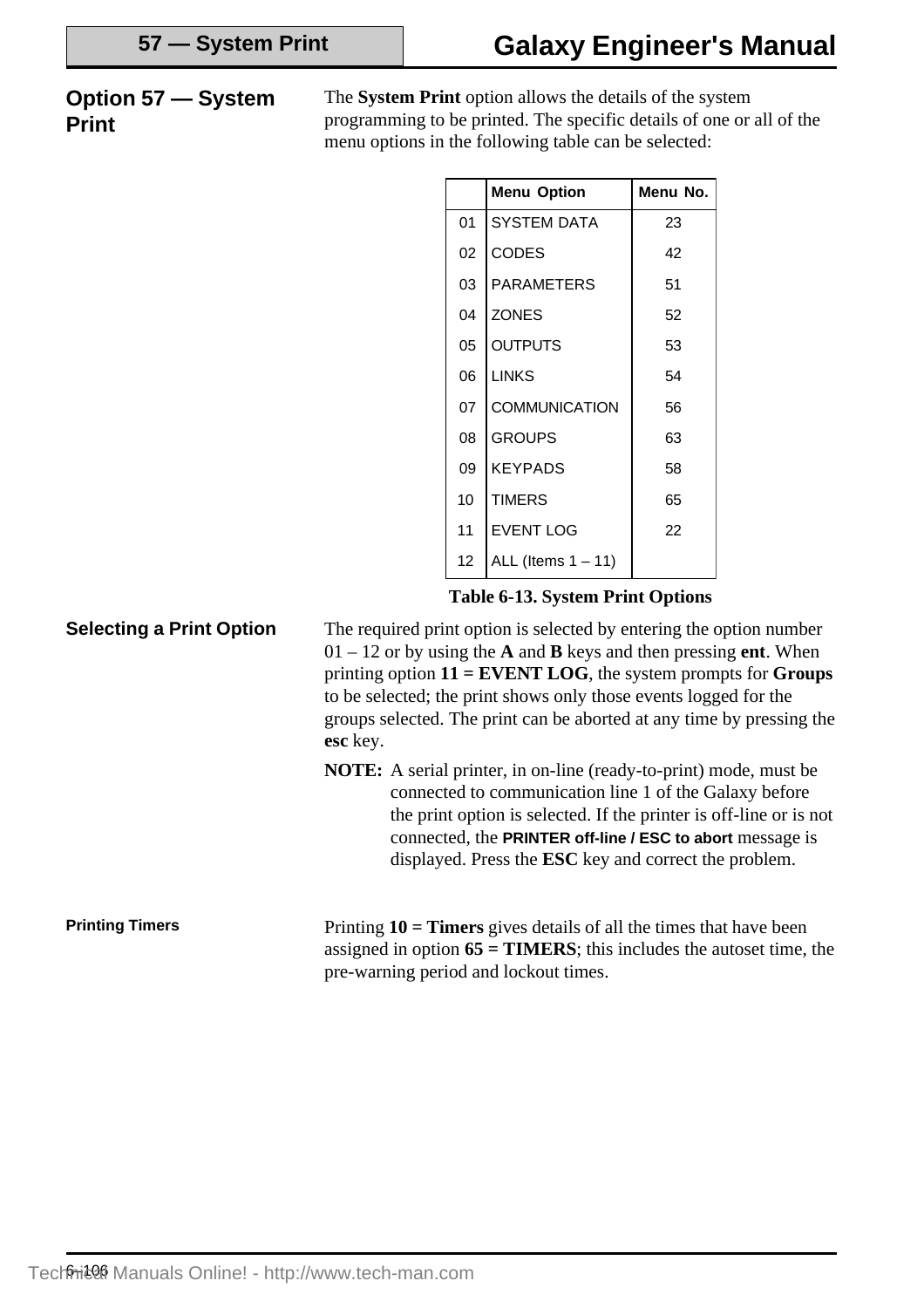# **Galaxy Engineer's Manual**

**Option 58 — Keypad** The keypads connected to the Galaxy control panel can be assigned individual attributes allowing each keypad to respond in a particular way.

> On selecting the **Keypad** option the details of the first keypad connected to the system are displayed.



The required keypad is selected by entering the keypad address or by using the **A** and **B** keys and then pressing **ent;** the keypad displays **1=A-key**. Press the **A** and **B** keys to select the required option and press the **ent** key.

**NOTE:** When the address of the keypad currently being used is displayed, a black square flashes on and off over the first digit of the keypad address.

**1 = A-key**

**Code Status** This option assigns a menu function to the **A** key. On selecting the option the keypad displays **1 = Code Status**, this determines the method of operation of the **A** key:

- $0 = \text{OFF}$   $\Box$   $\Box$  A key disabled
- $1 = \text{WITH CODE}$  [+] **A** key requires code to be entered prior to operation
- $2 = NO CODE [-]$   $\rightarrow$  A key is a single touch operation no code is required

Select the required **Code Status** and press the **ent** key.

**NOTE:** The **Code Status** assigned to the key is displayed when selecting the keypad address, for example **A[12]–** indicates that the **A** key does not require a user code.

**Menu Option** To assign one of the menu options to the **A** key, press the **A** key to move to the **2 = Menu option** and press the **ent** key. The keypad displays the currently assigned menu option.

> 10 A-key Option 12=Timed Set

To assign a new menu function, enter the full menu option number 11 – 59 or press the **A** and **B** keys until the required menu option is displayed; press the **ent** key to accept the selection and return to the previous menu level.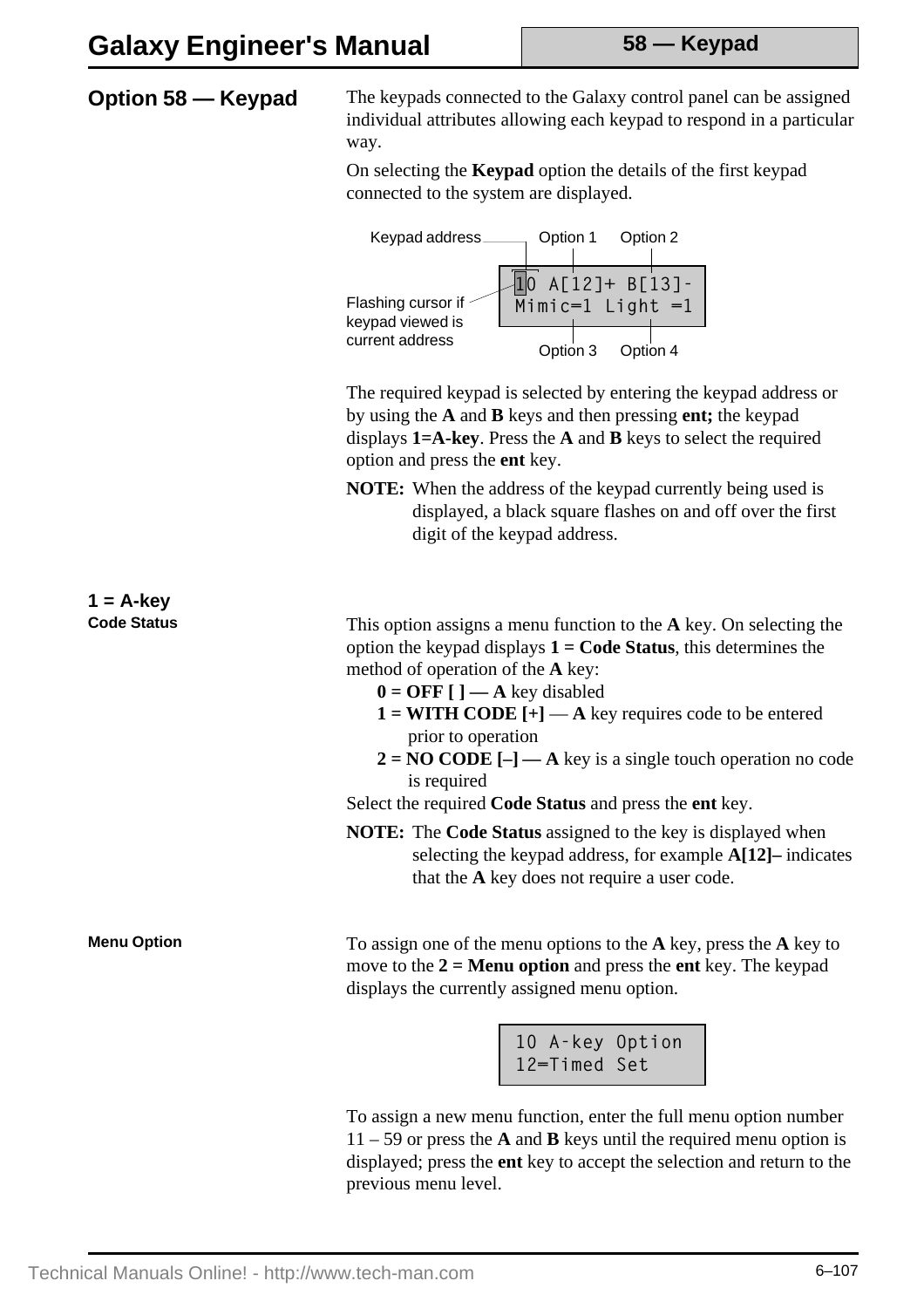| $2 = B$ -key          | The programming of the $B$ key is identical to that of the $A$ key.                                                                                                                                                                                                                                                                                                                                                                                      |
|-----------------------|----------------------------------------------------------------------------------------------------------------------------------------------------------------------------------------------------------------------------------------------------------------------------------------------------------------------------------------------------------------------------------------------------------------------------------------------------------|
| $3 =$ Mimic           | This option determines whether the keypad buzzer mimics the<br>function of the programmed keypad output (refer to option $53 =$<br><b>PROGRAM OUTPUTS</b> ). The default function of the keypad<br>output is Entry/Exit Horn and the default Mimic defaults to On,<br>therefore the keypad buzzer operates as an Entry/Exit Horn at<br>factory setting.                                                                                                  |
|                       | To disable the keypad buzzer from mimicking the output select $\mathbf{0} =$<br>Off.                                                                                                                                                                                                                                                                                                                                                                     |
| $4 = Backlighting$    | This option determines when the keypad backlighting switches on<br>and off.<br>$\mathbf{0}$ = always off,                                                                                                                                                                                                                                                                                                                                                |
|                       | $1 =$ always on (default),<br>$2 =$ on when the system is unset;<br>off when the system is set;<br>switches on when the keys are pressed,                                                                                                                                                                                                                                                                                                                |
|                       | $3 =$ on during setting and unsetting;<br>switches on when keys are pressed;<br>switches off after keypad timeout and when menu is exited,                                                                                                                                                                                                                                                                                                               |
|                       | $4 =$ switches on when keys are pressed;<br>switches off after keypad timeout and when menu is exited.                                                                                                                                                                                                                                                                                                                                                   |
| $5 =$ Keypad Mute     | This option allows the bleep which normally accompanies a valid<br>keypress to be disabled. This features improves security and reduces<br>tampering with the keypad when it is located in a public place.                                                                                                                                                                                                                                               |
|                       | When the <b>Mute</b> option is set to $1 = \textbf{On}$ , whenever the keypad<br>banner is displayed the keypresses are silent, there are no $\ast$ s<br>displayed as each key is pressed and the keypad backlighting<br>remains off. As soon as a valid code is entered the keypad returns to<br>normal operation — the keys are accompanied by bleeps and the<br>backlighting switched on. The <b>Mute</b> option defaults to disabled $(0 =$<br>Off). |
| <b>Keypad Disable</b> | A keypad may be disabled by programming the address of the<br>keypad as a link destination (refer to menu option 54 — Links).<br>When the source of the link is activated the keypad does not respond<br>to any keypress, however, the LCD, keypad buzzer and any keypad<br>output device acts as normal.                                                                                                                                                |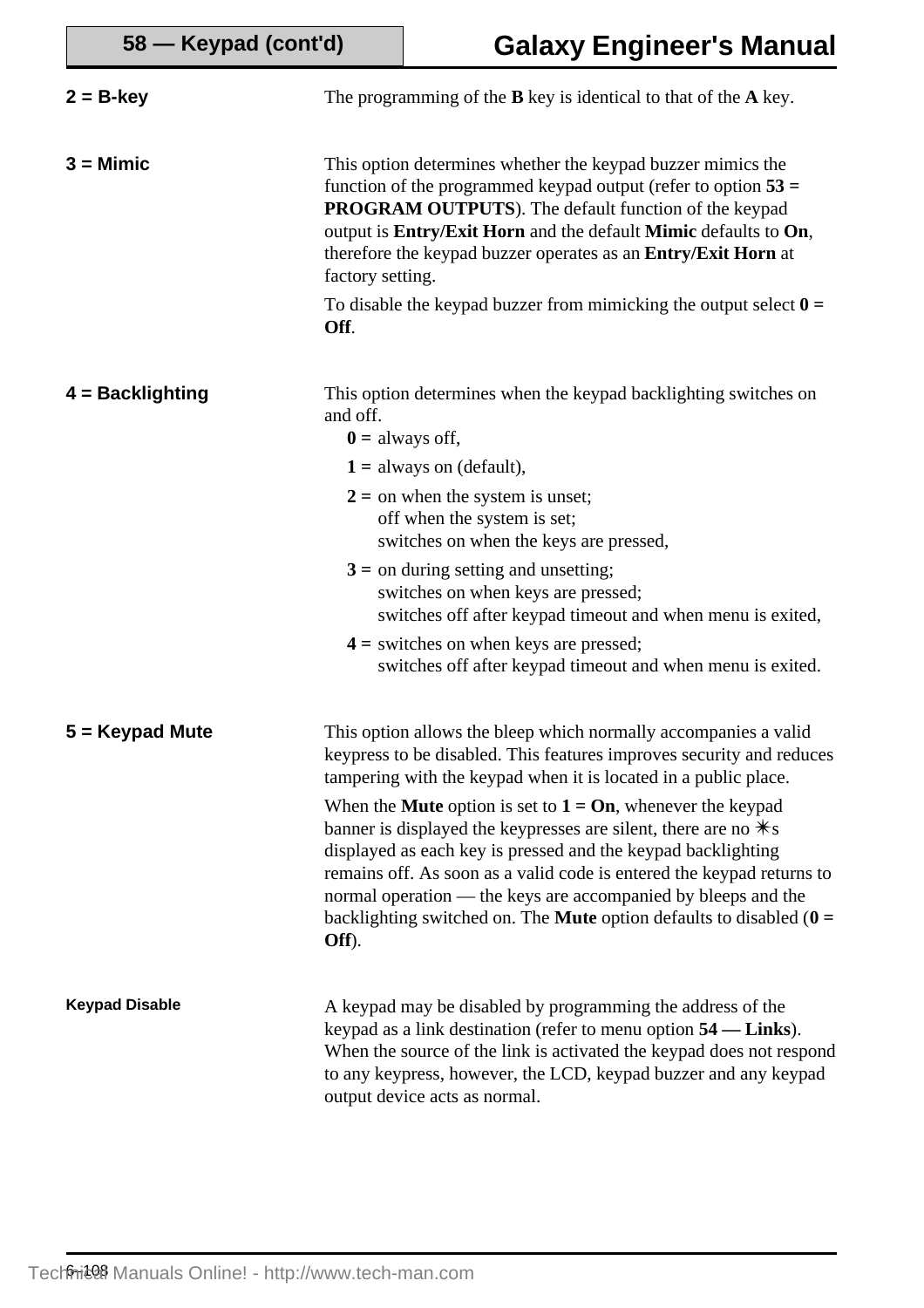| $6 =$ Show Status               | This option allows the keypad to display the set status of the groups.<br>When <b>Show Status</b> is enabled, pressing the $*$ and # keys<br>simultaneously when the normal banner is displayed indicates the<br>group set status.                                                                                                                                                                                                                    |
|---------------------------------|-------------------------------------------------------------------------------------------------------------------------------------------------------------------------------------------------------------------------------------------------------------------------------------------------------------------------------------------------------------------------------------------------------------------------------------------------------|
|                                 | $U =$ Unset<br><b>STATUS</b><br>12345678<br>$S = Set$<br>$P = Part Set$<br>Groups AUSSPLP--<br>$L =$ Locked Out<br>Group block A<br>$-$ = Group not assigned to keypad<br>(Galaxy 512)                                                                                                                                                                                                                                                                |
|                                 | <b>NOTE:</b> The <b>Show Status</b> indicates the set conditions of groups<br>when the system is set (keypad blank) or unset (normal<br>banner). Show Status does not operate while engineer<br>mode is accessed.                                                                                                                                                                                                                                     |
|                                 | Pressing the $*$ and # keys again toggles the display to show the<br>status of the groups individually. To move between each groups,<br>press the $*$ and <b>A</b> or the $*$ and <b>B</b> keys simultaneously.                                                                                                                                                                                                                                       |
|                                 | Pressing the $*$ and # keys again returns the keypad to the banner<br>display.                                                                                                                                                                                                                                                                                                                                                                        |
| Galaxy 512                      | The Galaxy 512 has 32 groups; these are displayed on the keypad in<br>block of eight groups, sub-divided into A, B, C and D. Press $*$ and<br>$\bf{A}$ or $\bf{*}$ and $\bf{B}$ keys to display each of the group blocks.                                                                                                                                                                                                                             |
| $7 =$ Keypad Groups             | Each keypad can be assigned to selected groups; the keypad then<br>responds only to user codes that have a group common to it and<br>only displays alarm information on the groups assigned.                                                                                                                                                                                                                                                          |
|                                 | Entering a user code which is assigned to all groups, on a keypad<br>which is only assigned to a single group, allows access to all of the<br>user's groups. The user is not restricted by the groups that are<br>assigned to the keypad as long as there is one group common to<br>both. This means that a keypad assigned only to group 1, for<br>example, can be used to set groups 1, 2, 3 and 4 by a code with all<br>of these groups allocated. |
| <b>Keypad Group Restriction</b> | To restrict access only to groups that are common to both the user<br>and the keypad, press the $*$ key when assigning groups to the<br>keypad. This means that when a user with access to groups 1, 2 and<br>3 sets the system on a keypad assigned to groups 2, 3 and 4, only the<br>common groups (groups 2 and 3) are set.                                                                                                                        |
| <b>Assigning Keypad Groups</b>  | On selecting the <b>Keypad Groups</b> option, the groups currently<br>allocated to the keypad are displayed (the default is all groups<br>assigned). Pressing the group number toggles the group assigned to<br>the keypad.                                                                                                                                                                                                                           |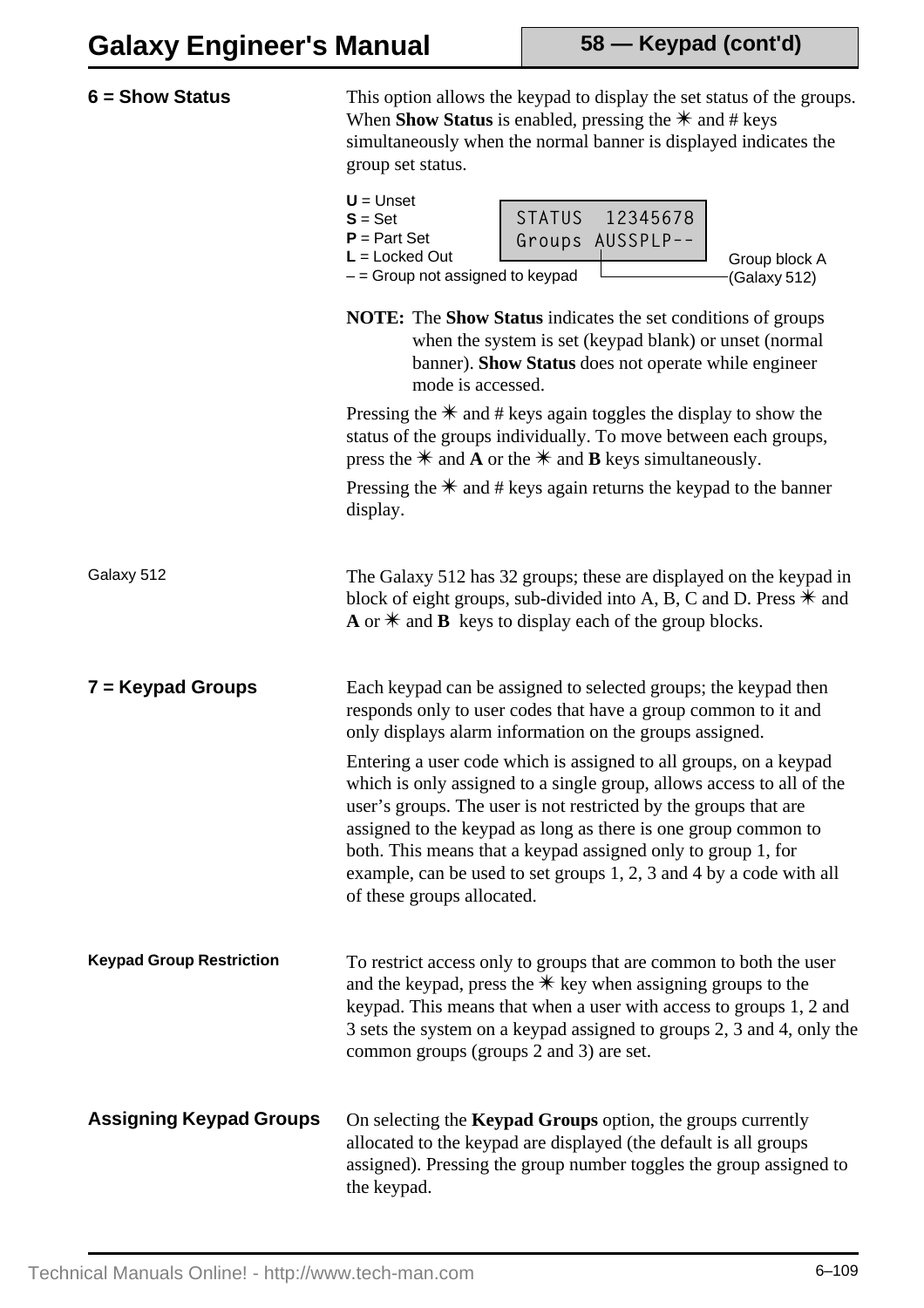Galaxy 512 The Galaxy 512 has 32 groups; these are displayed on the keypad in block of eight groups, sub-divided into A, B, C and D. Use the **A** or **B** key to move between the group blocks; press keys **1 – 8** to assign the relevant groups in each block to the user.

> When the required groups have been assigned to the user, press the **ent** key to accept the programming and return to the previous menu level.

The Galaxy quick menu consists of up to ten menu options that are accessed by all level 3 (and above) user codes that do not have a  $*$ assigned to their code level. This option allows the quick menu to be reprogrammed to any selection of the menu options. The **Quick Menu** defaults to a factory selection as shown below. **Option 59 — Quick Menu**

| <b>Menu Option</b> |                   | <b>User</b><br>Leve |   |
|--------------------|-------------------|---------------------|---|
| 0                  | Omit Zones        | 11                  | 3 |
| 1                  | <b>Forced Set</b> | 14                  | 3 |
| $\overline{2}$     | Chime             | 15                  | 3 |
| 3                  | Display Zones     | 21                  | 4 |
| 4                  | Display Log       | 22                  | 4 |
| 5                  | Print             | 24                  | 4 |
| 6                  | Walk Test         | 31                  | 5 |
| $\overline{7}$     | Time/Date         | 41                  | 6 |
| 8                  | Codes             | 42                  | 6 |
| 9                  | Summer            | 43                  | 6 |

**Table 6-14. Quick Menu Options**

**Modifying the Quick Menu** On selecting the **Quick Menu** option, the details of the first option assigned to the quick menu are displayed; this includes the quick menu location, the menu option assigned, the full menu option number and the current user level assigned to the option.



Select the quick menu number to be modified by entering the option number 0 – 9 or by using the **A** and **B** keys and then pressing **ent**. The display indicates the quick menu location and the full menu option number currently assigned.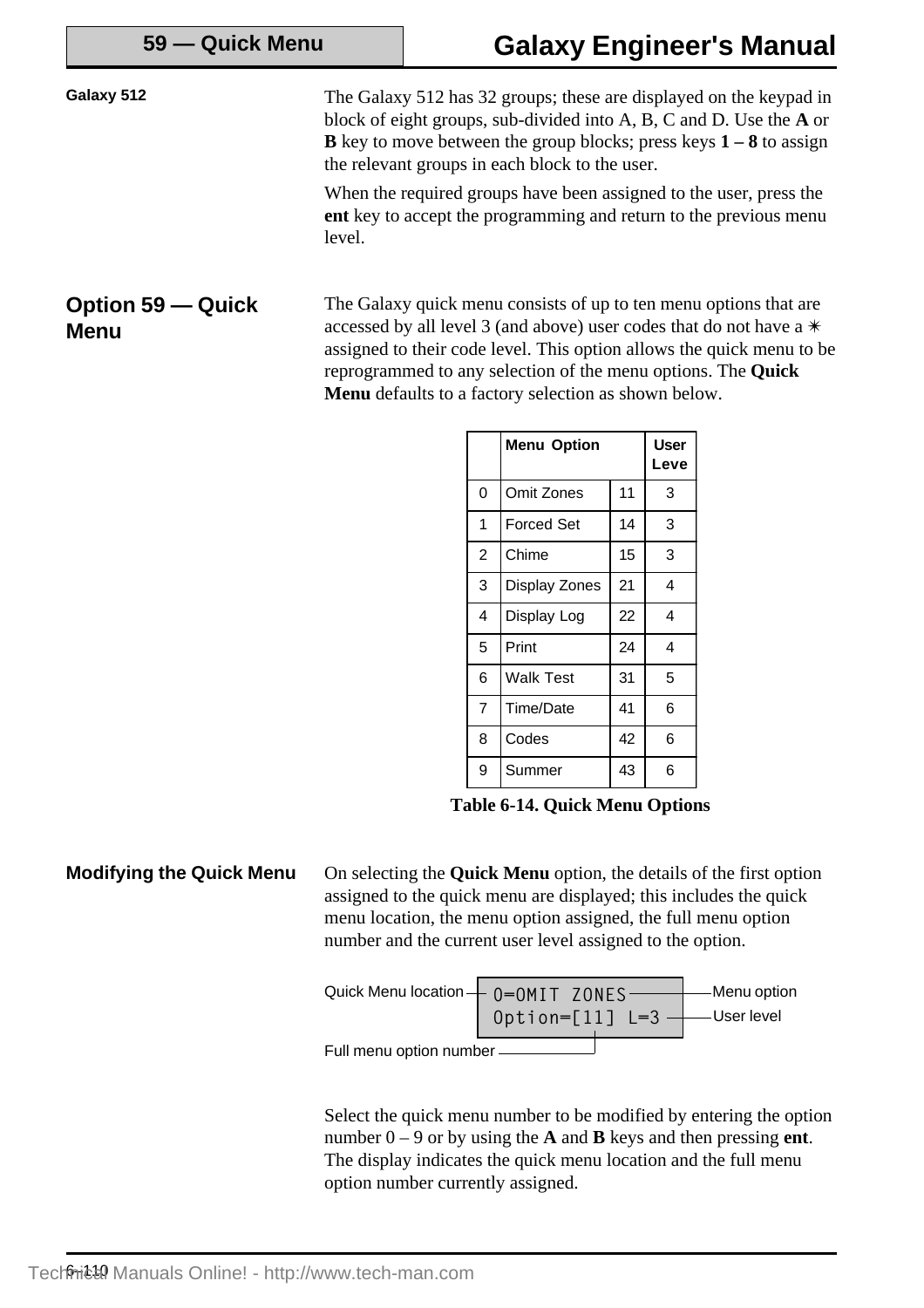To modify the quick menu, enter the full menu option number 11 – 59 or press the **A** and **B** keys until the required menu option is displayed; press the **ent** key to accept the selection and return to the previous menu level. To delete a quick menu option, press the  $*$ key instead of a menu option number;  $\text{*}\text{*}\text{+}$ **NOT USED** is displayed.

The system arranges the quick menu in order of lowest user level access required, therefore if quick menu number **0** is assigned a menu option which is of a higher access level than options **2**, **3** and **4**, the menu is rearranged and the display indicates that the option is now number **4**.

**NOTE:** Assigning duplicate quick menu options is denied. The message **DUPLICATE ENTRY** is displayed and the system prompts for a new option to be assigned.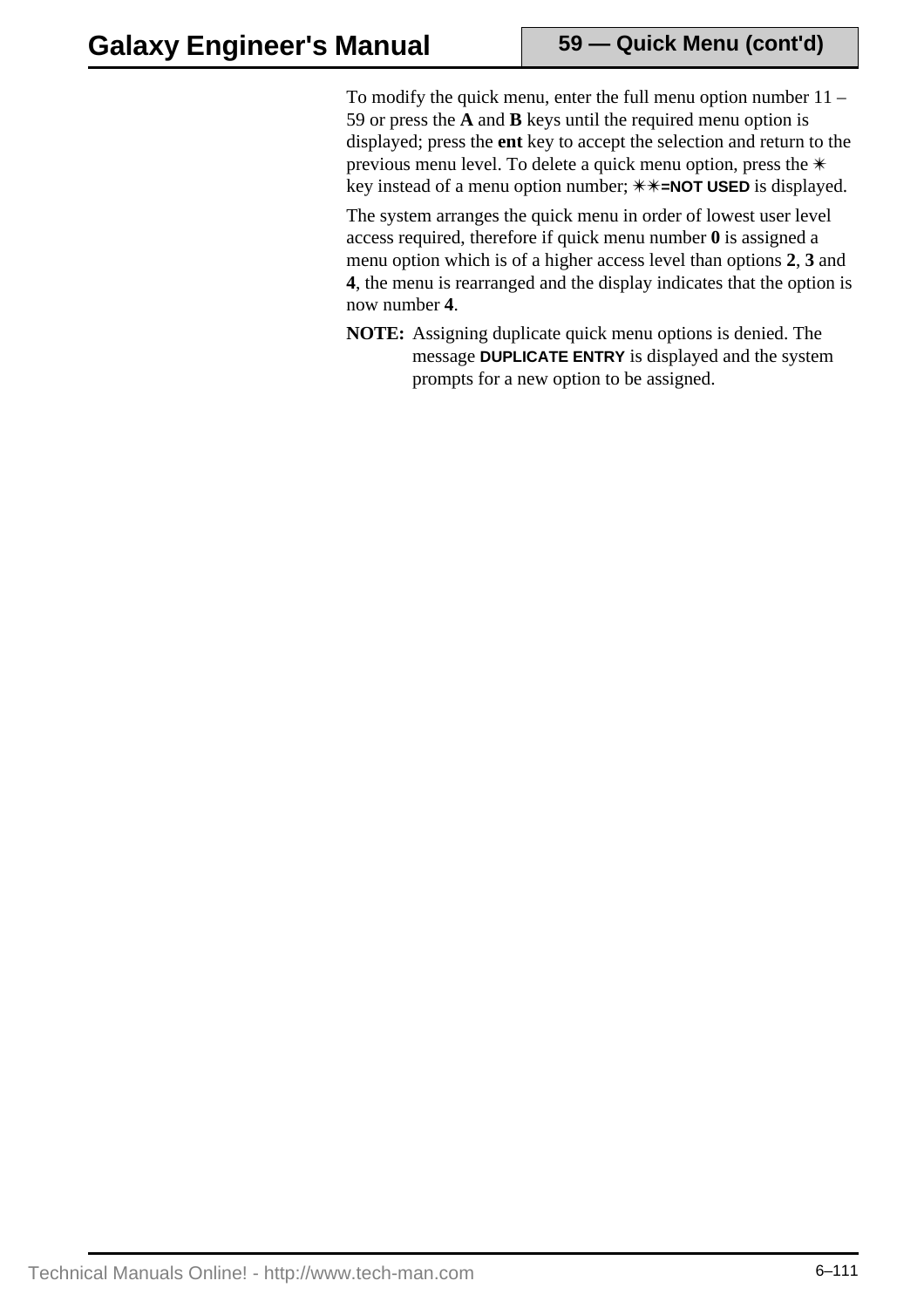| Option $61-$<br><b>Diagnostics</b> | This option allows several diagnostic tests to be run on the system,<br>providing valuable information on the operational status of the<br>Galaxy and connected modules. The Galaxy polls each module 32<br>times every second and reports the successful communications<br>during this period as a percentage. Typical figures are:<br>70% and above — satisfactory communication level<br>$50 - 69\%$ — module requires monitoring<br>$\bullet$<br>49% and below — remedial action required<br>$\bullet$                                                                                                                                                                                                                                                                                                                                                                                                                                                                                                                                                                                                                                                                                                                                                                                                                                                                                                                                                                                                                                                                                                                                                             |
|------------------------------------|------------------------------------------------------------------------------------------------------------------------------------------------------------------------------------------------------------------------------------------------------------------------------------------------------------------------------------------------------------------------------------------------------------------------------------------------------------------------------------------------------------------------------------------------------------------------------------------------------------------------------------------------------------------------------------------------------------------------------------------------------------------------------------------------------------------------------------------------------------------------------------------------------------------------------------------------------------------------------------------------------------------------------------------------------------------------------------------------------------------------------------------------------------------------------------------------------------------------------------------------------------------------------------------------------------------------------------------------------------------------------------------------------------------------------------------------------------------------------------------------------------------------------------------------------------------------------------------------------------------------------------------------------------------------|
|                                    | <b>NOTE:</b> The Galaxy gives greater priority to modules that are<br>active, therefore this can affect the communication<br>percentages on other modules on the system as they are<br>being polled less frequently due to their zone inactivity.                                                                                                                                                                                                                                                                                                                                                                                                                                                                                                                                                                                                                                                                                                                                                                                                                                                                                                                                                                                                                                                                                                                                                                                                                                                                                                                                                                                                                      |
|                                    | The <b>Diagnostic</b> options are:<br><b>1. MEMORY TEST</b> — checks the status of the Galaxy memory.<br>• <b>PASS</b> — there are no problems reported from the memory.<br>• FAIL — the memory is corrupt. The recommended action in<br>the event of a <b>FAIL</b> is to cold start the system $\sim$ open the<br><b>MEM BK</b> (memory backup) link on the Galaxy main PCB<br>and remove the power supply (both a.c. mains and standby<br>battery).<br><b>MEM STATUS [X][Y]</b> — press the $*$ key to view the<br>$\bullet$<br><b>MEM STATUS</b> diagnostic. This diagnostic gives details on<br>the use of different areas of the system memory and is<br>designed to assist the development engineers. The diagnostic<br>reports that the available memory in stack X has fallen to Y<br>bytes. No remedial action is ever required when a MEM<br><b>STATUS</b> message is displayed.<br><b>KEYPAD COMMS</b> — the communication level between the<br>2.<br>Galaxy panel and the keypads.<br><b>RIO COMMS</b> — the voltage at each RIO as well as the<br>3.<br>communication level between the Galaxy panel and the RIO.<br>— the voltage at each Smart Power Supply<br><b>PSU COMMS</b><br>4.<br>Units and the communication level between the Galaxy panel<br>and the SPSUs. It is identical to the RIO COMMS diagnostic<br>with the exception that it also indicates the current output from<br>the SPSU<br>95% 13.6V 1.9A.<br>Pressing the # key indicates how long the stand-by battery will<br>power the load connected to the SPSU in the event of an a.c.<br>mains failure as well as the battery recharge time.<br>Standby Time 8h<br>Charge Time<br>4h |

**5. MAX COMMS** — the communication level between the Galaxy panel and the MAX readers.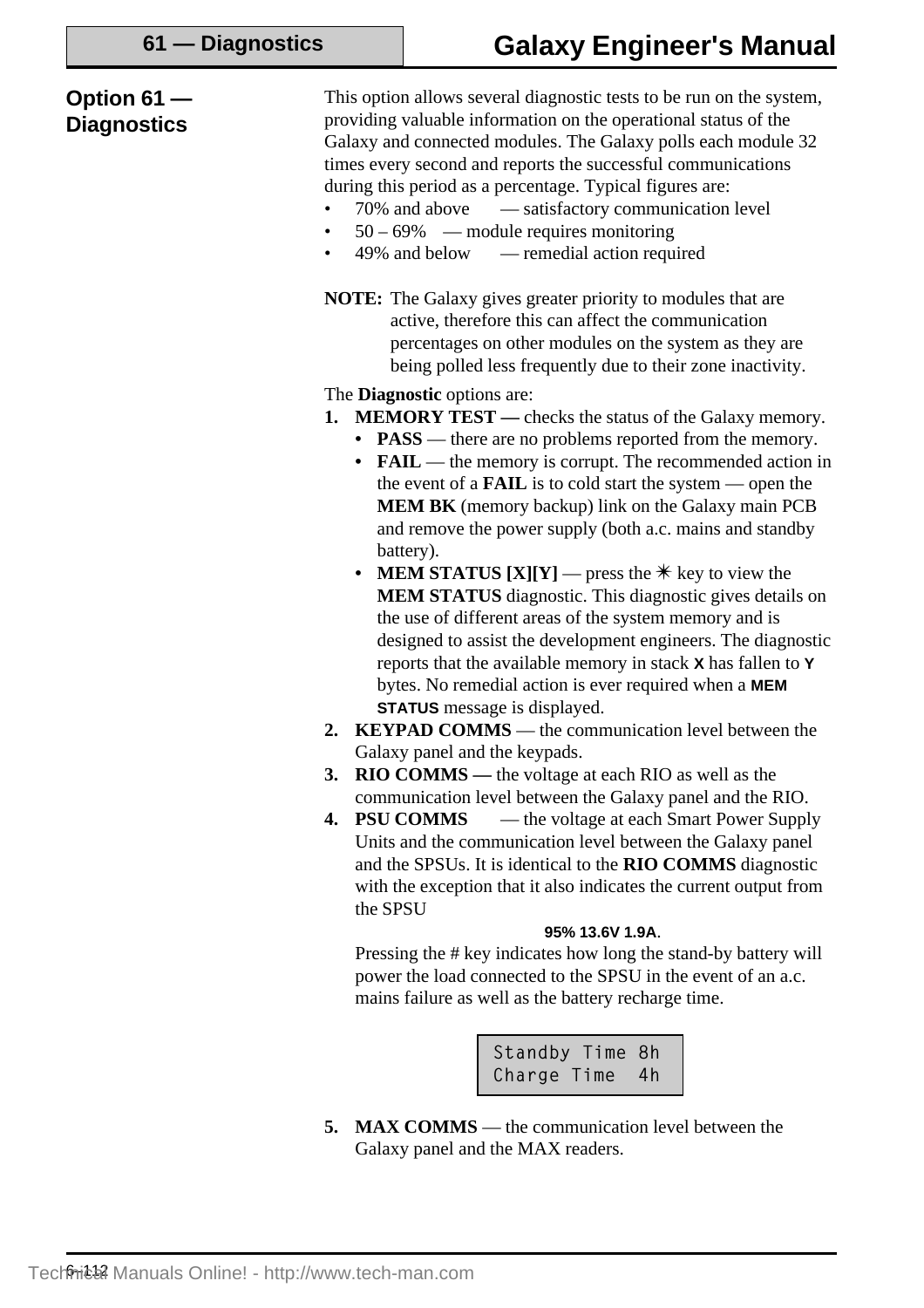**Option 62 — Full Test (Galaxy 18, 60, 500 & 512)**

The **Full Test** option allows a single zone to be selected and tested under full set conditions. Activating the selected zone results in a full alarm condition, including remote signalling. Constantly active zones (**Security, 24 Hours**, **PA**, **Fire**) remain active throughout the **Full Test**; an activation generates the appropriate local or full alarm depending on the zone.

On selecting the **Full Test** option, the address and function of the first zone on the system is displayed. Move to the required zone by pressing the **A** or **B** keys or by entering the zone address. Press the **ent** key; the system begins the full setting procedure. Activating the zone results in a full alarm condition. To end the full test unset the system.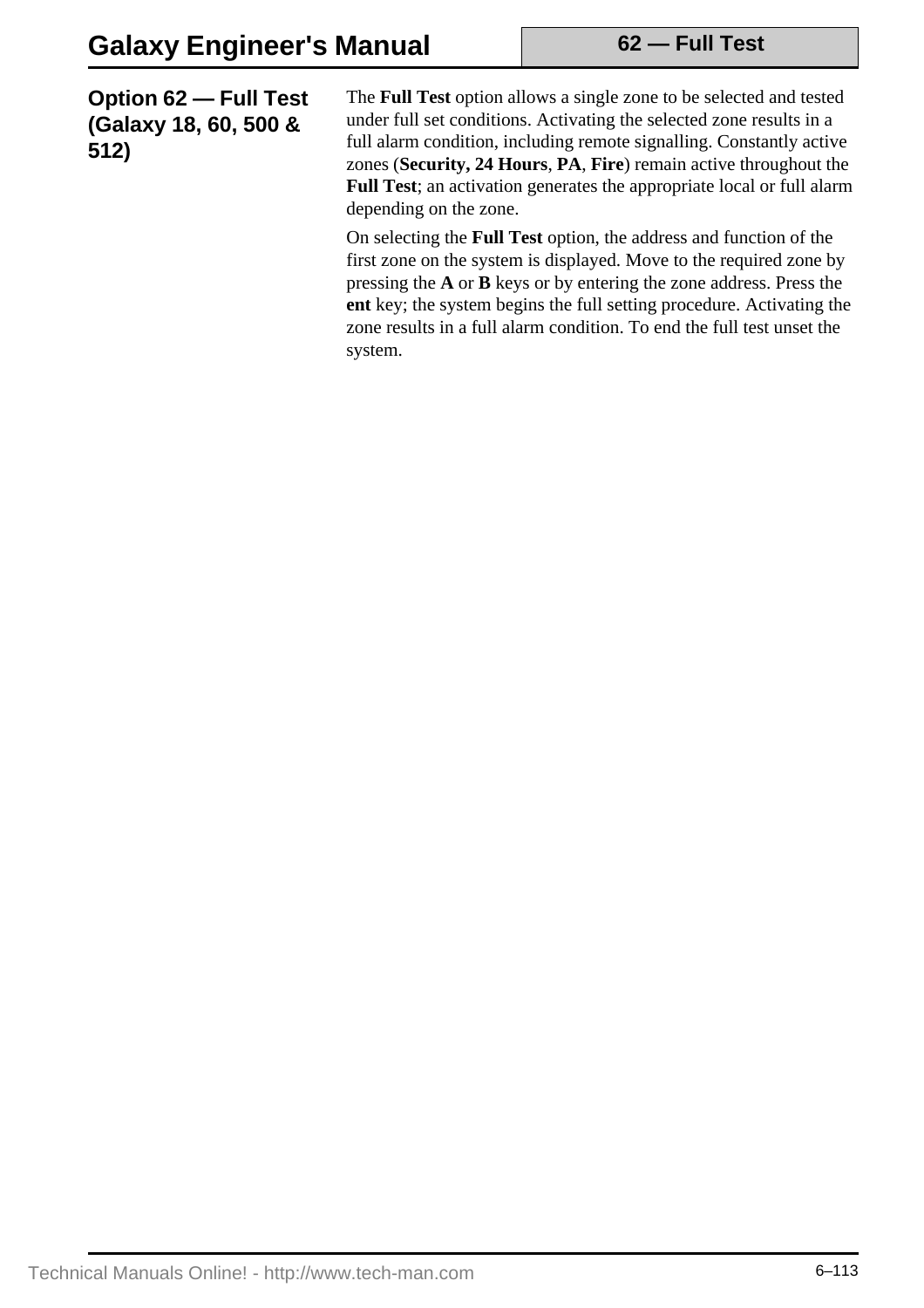## **Option 63 — Options (Galaxy 18, 60, 500 and 512)**

The **Options** function allows the Galaxy to be divided into group subsystems and also allows the MAX proximity access control readers to be integrated into the system

| <b>Options</b>         |                            |                                                                                           |
|------------------------|----------------------------|-------------------------------------------------------------------------------------------|
| $-$ 1 = Groups $-$     | $1 =$ Group Mode -         | $\beta =$ Disabled                                                                        |
|                        |                            | $1 =$ Enabled                                                                             |
|                        | $2 =$ Setting Logic $-$    | A/B to move to group and ent to select.                                                   |
|                        |                            | Number keys to toggle:                                                                    |
|                        |                            | $-$ = status of group unimportant                                                         |
|                        |                            | $S =$ Group must be set to allow group to set                                             |
|                        |                            | $U =$ Group must be unset to allow group to set                                           |
|                        | $3 =$ Group Name -         | A/B to move to group and ent to select.                                                   |
|                        |                            | $#$ = toggle upper case, lower case or library text.                                      |
|                        |                            | $* =$ delete last character.                                                              |
|                        |                            | $A/B$ = move to character/word.                                                           |
|                        |                            | ent = assign character/word.                                                              |
|                        |                            | esc = save programming.                                                                   |
|                        | $2 = MAX$ — 1 = MAX Mode - | $0 = Disabled$                                                                            |
|                        |                            | 1= Enabled                                                                                |
|                        | $2 = MAX Address -$        | A/B to select line (G500 & G512).                                                         |
|                        |                            | ent to start MAX search.                                                                  |
|                        |                            | $0 =$ On-Line, ent then key $0 - 7$ to readdress MAX                                      |
|                        |                            | $1 =$ Standalone                                                                          |
|                        | $3 = MAX$ Parameters       | A/B to move to required MAX address                                                       |
|                        |                            | # to display MAX address graphic                                                          |
|                        |                            | ent to select.                                                                            |
|                        |                            | 1 = Descriptor $\equiv$<br>$\frac{1}{4}$ = toggle upper case, lower case or library text. |
|                        |                            | $* =$ delete last character.                                                              |
|                        |                            | $A/B =$ move to character/word.                                                           |
|                        |                            | ent = assign character/word.                                                              |
|                        |                            | $\epsilon$ esc = save programming.                                                        |
|                        |                            | $2$ = Relay Duration – 03 – 60 seconds (default = 05)                                     |
|                        |                            | $3 =$ Open Timeout $-0 - 60$ seconds (default = 10)                                       |
|                        |                            | $4 =$ Groups ———<br>$\neg$ Press group number to toggle group on/off                      |
|                        |                            | (G512) A/B to move between group blocks                                                   |
|                        |                            |                                                                                           |
| <b>Groups</b>          |                            | On selecting <b>Options</b> , the keypad displays $1 =$ <b>Groups</b> ; press the         |
|                        |                            | ent key to select this function.                                                          |
|                        |                            |                                                                                           |
|                        |                            |                                                                                           |
| 1 = Group Mode         |                            | This option is used to enable the <b>Groups</b> function (default is $\mathbf{0} =$       |
|                        |                            | Disabled). When enabled, the system options that are eligible for                         |
|                        |                            | group programming are made available throughout the menu,                                 |
|                        |                            | otherwise they do not appear display as Option not Available.                             |
|                        |                            |                                                                                           |
|                        |                            |                                                                                           |
| <b>Enabling Groups</b> |                            | On selecting $1 =$ <b>Enabled</b> , press the <b>ent</b> key to accept the                |
|                        |                            | programming and return to the previous menu level. The groups are                         |
|                        |                            | not yet initialised into the system. Press the esc key to return to the                   |
|                        |                            | engineer banner. The groups are now fully enabled on the system.                          |
|                        |                            | Reentering the menu allows the groups to be assigned in the                               |
|                        |                            |                                                                                           |
|                        |                            | relevant menu options.                                                                    |
|                        |                            | <b>NOTE:</b> The groups are not enabled until the menu has been exited.                   |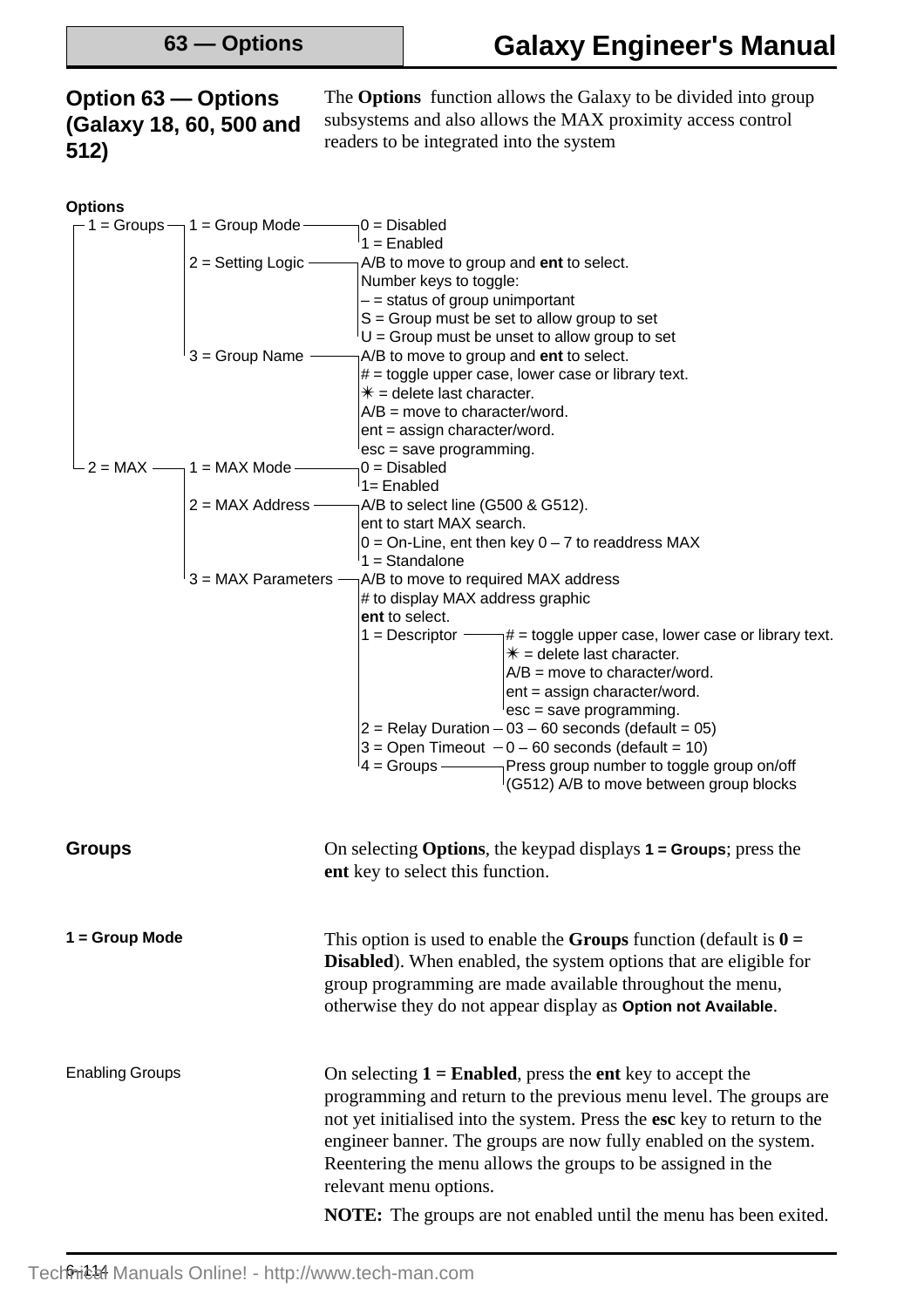# **Galaxy Engineer's Manual**

**63 — Options (cont'd)**

| <b>Disabling Groups</b>                                                                                                                    | programmed as Group 1 remain active.                                                                                                                                                                                                                                                                                  |                    | If groups have been previously enabled, and assigned to system<br>menu option (for example zones, codes), disabling groups disables<br>all of the programming assigned to groups $2 - 32$ . Only options<br><b>NOTE:</b> To completely disable groups from the system, all of the<br>menu options must be reassigned to group 1 only. |  |
|--------------------------------------------------------------------------------------------------------------------------------------------|-----------------------------------------------------------------------------------------------------------------------------------------------------------------------------------------------------------------------------------------------------------------------------------------------------------------------|--------------------|---------------------------------------------------------------------------------------------------------------------------------------------------------------------------------------------------------------------------------------------------------------------------------------------------------------------------------------|--|
| 2 = Setting Logic                                                                                                                          | group.                                                                                                                                                                                                                                                                                                                |                    | The <b>Setting Logic</b> option restricts a group from setting by<br>determining which other groups must be set before it can set. For<br>example, group 1 may be prohibited for setting unless groups 3, 7<br>are already set. The Setting Logic is individually defined for each                                                    |  |
| <b>Programming Setting Logic</b>                                                                                                           | On selecting the <b>Setting Logic</b> option, group 1 is displayed. Use the<br>A or <b>B</b> keys to move to the required group or directly select it by<br>pressing the required group number; press the ent key to access the<br>group. On selecting the group, the current Setting Logic details are<br>displayed: |                    |                                                                                                                                                                                                                                                                                                                                       |  |
|                                                                                                                                            | group to set<br>group is not important.                                                                                                                                                                                                                                                                               |                    | S below a group means that it must be set to allow the selected<br>a dash $(-)$ below the group indicates that the set status of this                                                                                                                                                                                                 |  |
|                                                                                                                                            |                                                                                                                                                                                                                                                                                                                       |                    | Toggle the status between $S$ and $-$ by pressing the # key. When the<br>required setting logic pattern has been defined press the ent key to<br>accept the programming and return to the previous menu level.                                                                                                                        |  |
| Galaxy 512<br>The Galaxy 512 has 32 groups; these are displayed on the keypad in<br>block of eight groups, sub-divided into A, B, C and D: |                                                                                                                                                                                                                                                                                                                       |                    |                                                                                                                                                                                                                                                                                                                                       |  |
|                                                                                                                                            |                                                                                                                                                                                                                                                                                                                       | <b>Group Block</b> | <b>Physical Groups</b>                                                                                                                                                                                                                                                                                                                |  |
|                                                                                                                                            |                                                                                                                                                                                                                                                                                                                       | $A1-8$             | $1 - 8$                                                                                                                                                                                                                                                                                                                               |  |
|                                                                                                                                            |                                                                                                                                                                                                                                                                                                                       | $B1-8$             | $9 - 16$                                                                                                                                                                                                                                                                                                                              |  |
|                                                                                                                                            |                                                                                                                                                                                                                                                                                                                       | $C1-8$             | $17 - 24$                                                                                                                                                                                                                                                                                                                             |  |
|                                                                                                                                            |                                                                                                                                                                                                                                                                                                                       | $D1-8$             | $25 - 32$                                                                                                                                                                                                                                                                                                                             |  |

Use the **A** or **B** key to move between the group blocks; press keys 1 – 8 to toggle the **Setting Logic** for the relevant groups in each block.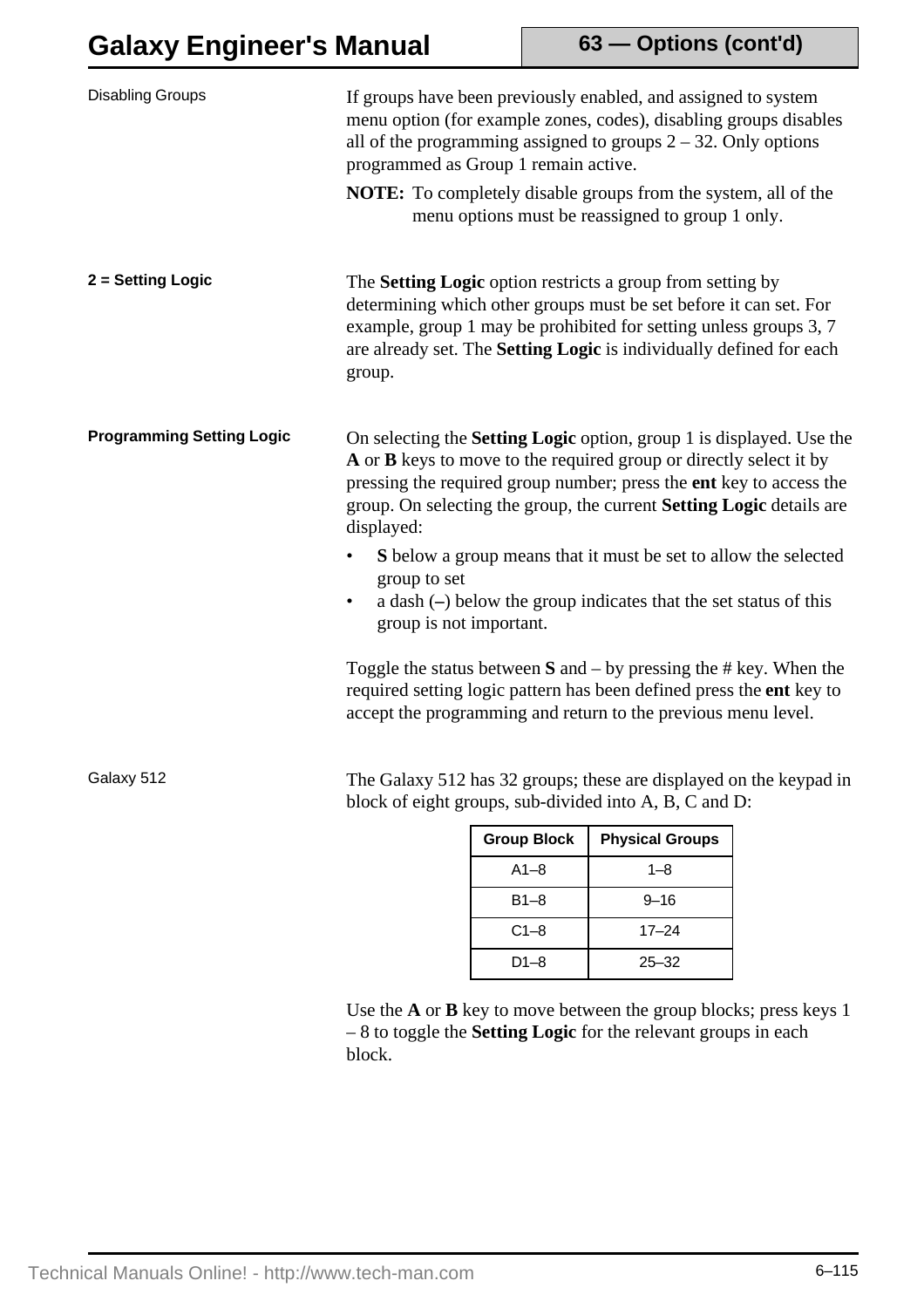**Setting Logic Operation** If **Setting Logic** has been assigned to a group, the set status of the groups must satisfy the conditions defined in the option to permit the group to set. If the **Setting Logic** conditions are not satisfied, then the group cannot set. If multiple groups are being set simultaneously, but one group is restricted due to the programmed **Setting Logic**, the remainder of the groups set. The restricted group does not set; there is no warning or indication given.

> If the programmed **Setting Logic** results in none of the selected groups being allowed to set, a warning message is displayed on the keypad.

| 2 Groups not set                        |  |  |
|-----------------------------------------|--|--|
| $[\langle \cdot]$ , $[\rangle]$ to view |  |  |

This message does not appear if at least one group sets.

This option is used to assign a name of up to 12 characters to each of the groups. This name is assembled from the character set and/or library options. On selecting the **Group Name** option, the name currently assigned to group 1 is displayed. All group names default to **Group X** (where **X** is the group number). Use the **A** or **B** keys to move to the required group or directly select it by pressing the required group number; press the **ent** key to access the group. On selecting the group, the following details are displayed: **3 = Group Name**

Current group name



# to toggle upper case/lower case/library

The currently assigned name is displayed on the top line — an underscore shows where the next character will be positioned, and a selection of the alphabet is shown on the bottom line — the cursor flashes on the letter **L**.

Press the  $*$  key to erase the characters already assigned to the name.

The **A** or **B** keys can be used to move the alphabet left or right until the required character is positioned underneath the flashing cursor. When the required character is in position press the **ent** key to copy the character to the descriptor in the top line. Repeat this procedure to assemble the required **Group Name**.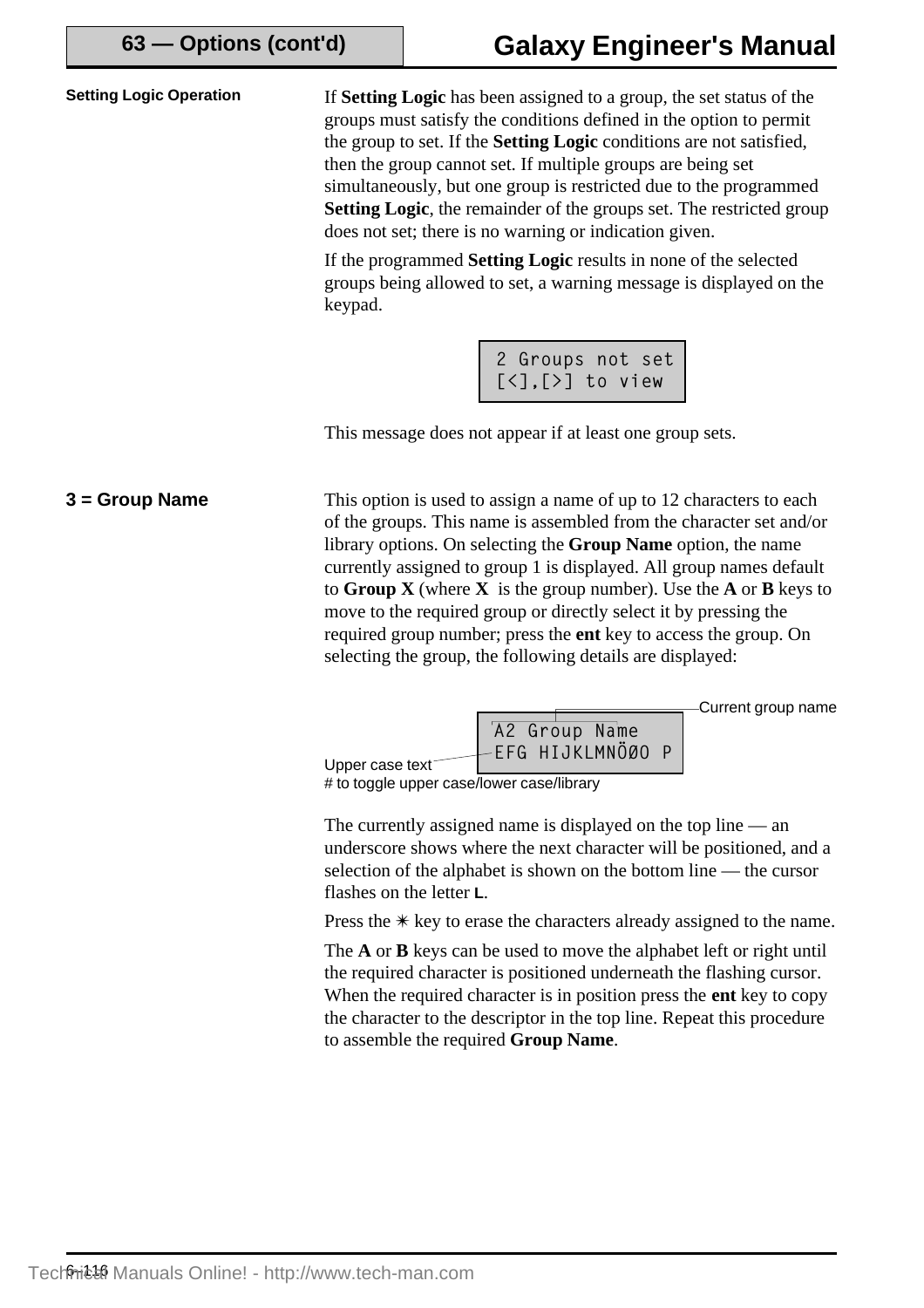| <b>Text Case and Library</b> | On entering the Group Name option the alpha-numeric characters<br>are all presented in upper case. Pressing the $#$ key toggles the<br>characters to lower case.                                                                                                                                                                                                                                                                                                                                                                                                                                                                                                                                                                                                                                                                                                                                                                     |
|------------------------------|--------------------------------------------------------------------------------------------------------------------------------------------------------------------------------------------------------------------------------------------------------------------------------------------------------------------------------------------------------------------------------------------------------------------------------------------------------------------------------------------------------------------------------------------------------------------------------------------------------------------------------------------------------------------------------------------------------------------------------------------------------------------------------------------------------------------------------------------------------------------------------------------------------------------------------------|
|                              | Pressing the # key when the lower case alphanumeric characters are<br>displayed toggles to the library words. The words can be viewed<br>using the $A$ or $B$ keys or directly selected using the reference<br>number — refer to Appendix $A$ — Library. When the required<br>word is displayed, press the ent key to copy it to the name.                                                                                                                                                                                                                                                                                                                                                                                                                                                                                                                                                                                           |
|                              | <b>NOTE:</b> Library words are a maximum of 12 characters and upper<br>case only.                                                                                                                                                                                                                                                                                                                                                                                                                                                                                                                                                                                                                                                                                                                                                                                                                                                    |
| <b>Group Name Display</b>    | When viewing the groups assigned to an option, for example user<br>code or outputs, simultaneously pressing the $#$ and $*$ keys displays<br>the groups individually. The keypad displays the group number,<br>name and the status of the particular option being displayed. Press<br>the # key to toggle the status of the group. To move to another<br>group press the $A$ or $B$ keys or enter the number the group directly.                                                                                                                                                                                                                                                                                                                                                                                                                                                                                                     |
|                              | Current group name<br>Selected group<br>A2SalesDept<br>$S\setminus$<br>$[55]$ , $[55]$ , $\frac{1}{2}$ , $[55]$<br>A or B key to<br>Status of group<br>move to other<br>groups<br># key to toggle status                                                                                                                                                                                                                                                                                                                                                                                                                                                                                                                                                                                                                                                                                                                             |
| <b>Notes on Groups</b>       | All zones default to group 1.<br>1.<br>All keypads, user codes and outputs default to all system groups<br>2.<br>assigned.<br>Remove unused groups from user codes, otherwise the unused<br>3.<br>groups will set and unset even though they are not programmed.<br>Final, Keyswitch and Exit can be programmed to function in<br>4.<br>regard to other groups during the setting and unsetting<br>procedures (refer to option $52 = PROGRAM ZONES$ ).<br>Outputs can be assigned to any selection of groups. Output<br>5.<br>activation can be made dependent on the set or unset status of<br>the assigned groups (refer to option $53 = PROGRAM$<br><b>OUTPUTS</b> ).<br>After programming zones, codes, keypads and outputs into their<br>6.<br>various groups they remain programmed if the Group Mode<br>function is disabled. Only Group 1 remains active.<br>The Galaxy 60, 500 and 512 control panels have multi-user<br>7. |
|                              | software that allows several users to operate the system<br>simultaneously.                                                                                                                                                                                                                                                                                                                                                                                                                                                                                                                                                                                                                                                                                                                                                                                                                                                          |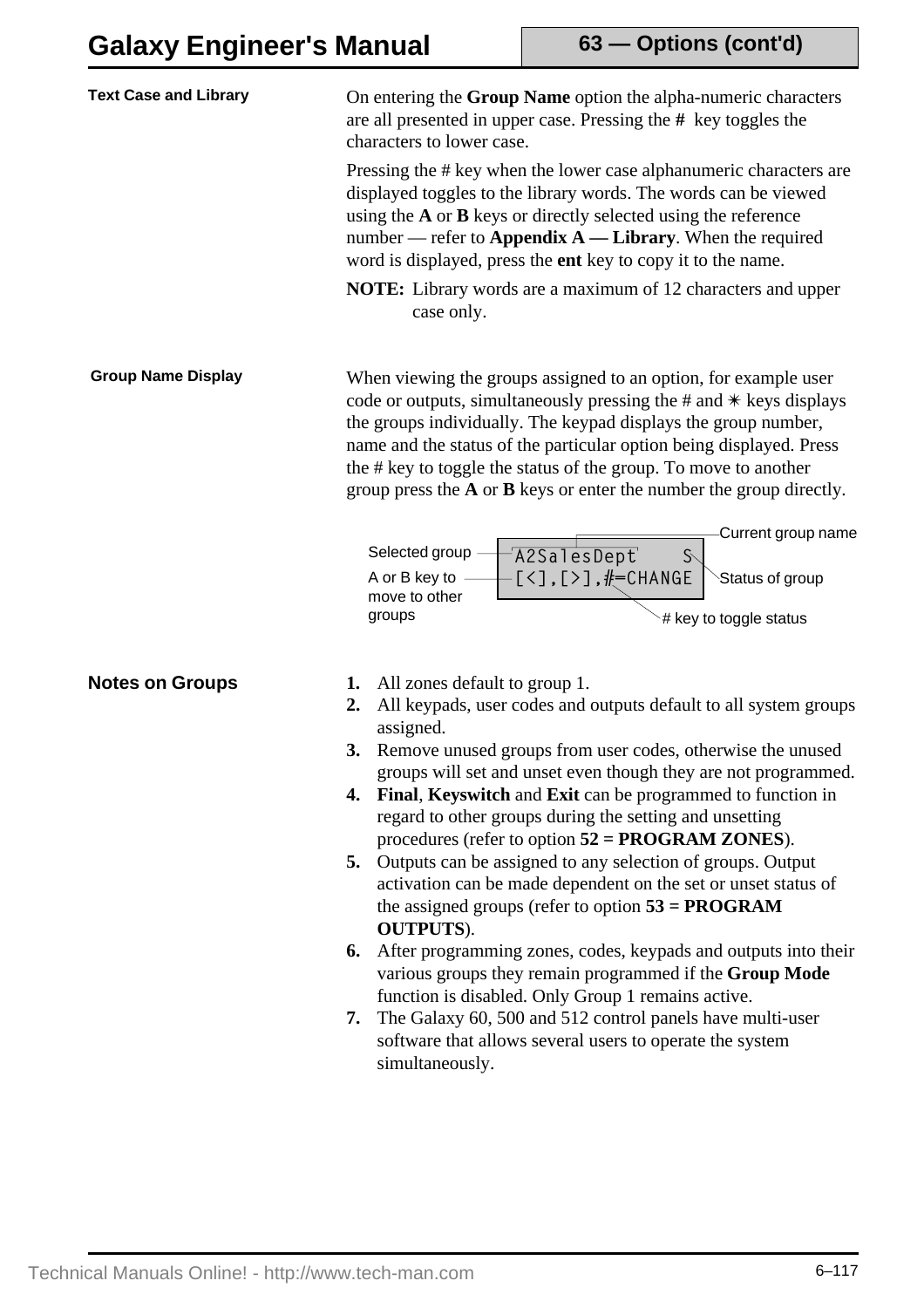| 63 - Options (cont'd)      |                             | <b>Galaxy Engineer's Manual</b>                                                                                                                                                                                                                                                                                                                                                                                                                                                                                                                                                                                                                                                                                                               |                            |
|----------------------------|-----------------------------|-----------------------------------------------------------------------------------------------------------------------------------------------------------------------------------------------------------------------------------------------------------------------------------------------------------------------------------------------------------------------------------------------------------------------------------------------------------------------------------------------------------------------------------------------------------------------------------------------------------------------------------------------------------------------------------------------------------------------------------------------|----------------------------|
| <b>MAX</b>                 | options with it.            | This option is used to program the Galaxy MAX access control<br>readers. The MAX can be fully integrated into the system,<br>communicating on the AB lines and fully utilising the facilities of<br>the Galaxy control panel. If the MAX is programmed as a<br>standalone module, it is completely separate from the Galaxy; the<br>panel does not monitor the module or share any of the facilities or                                                                                                                                                                                                                                                                                                                                       |                            |
| <b>Programming the MAX</b> |                             | On selecting the MAX option, $1 = MAX$ Mode is displayed; press the<br>ent key to select this function.                                                                                                                                                                                                                                                                                                                                                                                                                                                                                                                                                                                                                                       |                            |
| $1 = MAX Mode$             |                             | This option is used to enable the <b>MAX</b> functions and allow the<br>MAX modules to be programmed (default is $\mathbf{0} = \mathbf{Disabled}$ ). When<br>enabled, the options that are eligible for MAX programming are<br>made available throughout the menu, otherwise they do not appear<br>or appear as Option not Available.<br><b>NOTE:</b> If the <b>MAX Mode</b> is disabled following programming of<br>MAX readers, the readers remain operational, however, no<br>further programming, including assigning next MAX cards                                                                                                                                                                                                      |                            |
|                            |                             | and fobs, is possible until the mode is enabled.                                                                                                                                                                                                                                                                                                                                                                                                                                                                                                                                                                                                                                                                                              |                            |
| $2 = MAX$ Address          |                             | The address and the on-line or standalone status of the MAX<br>Modules are assigned and modified using this option. On selecting<br><b>MAX Address</b> the Galaxy searches for the MAX with the highest<br>address. The Galaxy 500 and 512 prompt for the AB line $(1 – 4)$ that<br>is to be searched; select the line and press the ent key On locating<br>the MAX, the keypad prompts for the TYPE of MAX to be assigned:<br>$0 = On$ -Line The MAX is fully integrated with the Galaxy system<br>and communicates via the AB line, sharing system resources<br>and facilities<br>$1 =$ <b>Standalone</b> The MAX operates as an entirely independent unit.<br>The Galaxy does not monitor the MAX for alarms, tampers or<br>power failure. |                            |
|                            |                             | The MAX can then be readdressed. The keypad displays the current<br>address of the MAX and the range of valid addresses. All MAX<br>modules default to address 7, it is recommended that when adding<br>$MAX$ modules, the first is redressed as $0$ , the second as $1$ and so on.<br>Enter the new MAX address and press the ent key; the Galaxy then<br>reprograms the address of the MAX. The keypad indicates the old<br>and new MAX addresses and the status of the reprogramming.<br>When the reprogramming is complete the MAX bleeps and the<br>display returns to $2 = MAX$ Address.                                                                                                                                                |                            |
|                            | Old address<br>New address- | 0 [24]                                                                                                                                                                                                                                                                                                                                                                                                                                                                                                                                                                                                                                                                                                                                        | Status of<br>reprogramming |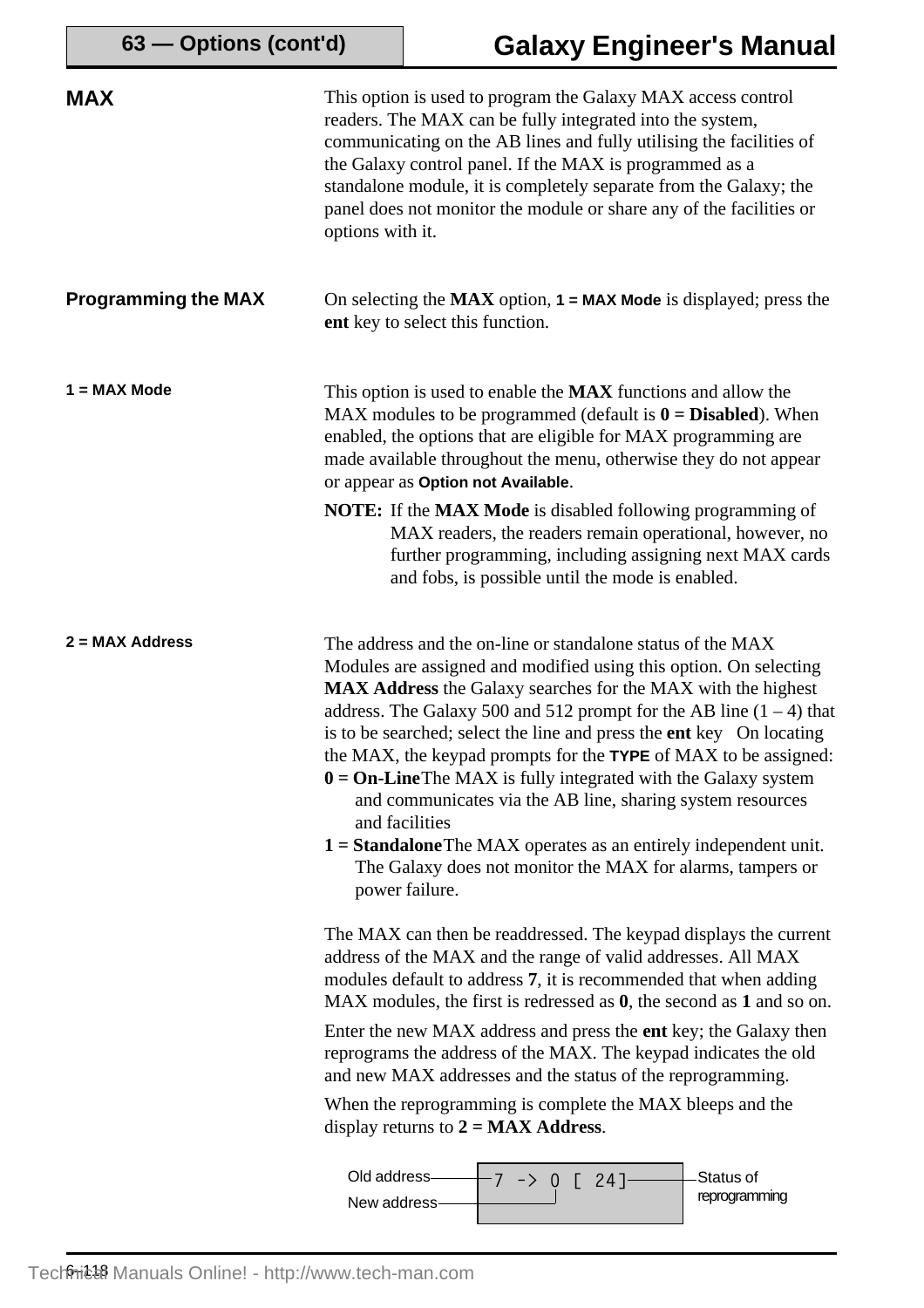**63 — Options (cont'd)**

**MAX Parameters** This option defines the individual operational features of each of the MAX modules. On selecting this option the address of the first MAX on the system is displayed along with the descriptor currently assigned to it. While the MAX address is displayed on the keypad, the address pattern on the MAX module is indicated by the LEDs switching on. Pressing the # key displays a graphic on the keypad which corresponds to the LED pattern on the MAX module.



The top two LEDs indicate the line that the MAX is connected to;

- line  $1 = \Box$
- line  $2 = \blacksquare$
- line  $3 = \blacksquare$
- line  $4 = \square$

The bottom four LEDs indicate the MAX address

- $MAX 0 = \Box \Box \Box$
- $MAX 1 = 222$
- $MAX 2 = 22.22$
- $MAX 3 = \Box \Box \blacksquare$
- $MAX 4 = \square \square \square$
- $MAX 5 = 2$
- $MAX 6 = \square \square \square$
- $MAX 7 = \square \blacksquare \blacksquare$

Select the required MAX address using the **A** and **B** keys or by entering the MAX address directly and pressing the **ent** key. The first MAX parameter,  $1 =$ **Description** is displayed. Use the **A** or **B** keys to move to the required parameter and press the **ent** key.

**1** = Descriptor This option is used to assign a name of up to 12 characters to each of the MAX modules. This name is assembled from the character set and/or library options. On selecting the **Descriptor** parameter the currently assigned name is displayed on the top line — an underscore shows where the next character will be positioned, and a selection of the alphabet is shown on the bottom line — the cursor flashes on the letter **L**.

Press the  $*$  key to erase the characters already assigned to the name.

The **A** or **B** keys can be used to move the alphabet left or right until the required character is positioned underneath the flashing cursor. When the required character is in position press the **ent** key to copy the character to the descriptor in the top line. Repeat this procedure to assemble the required **Descriptor**.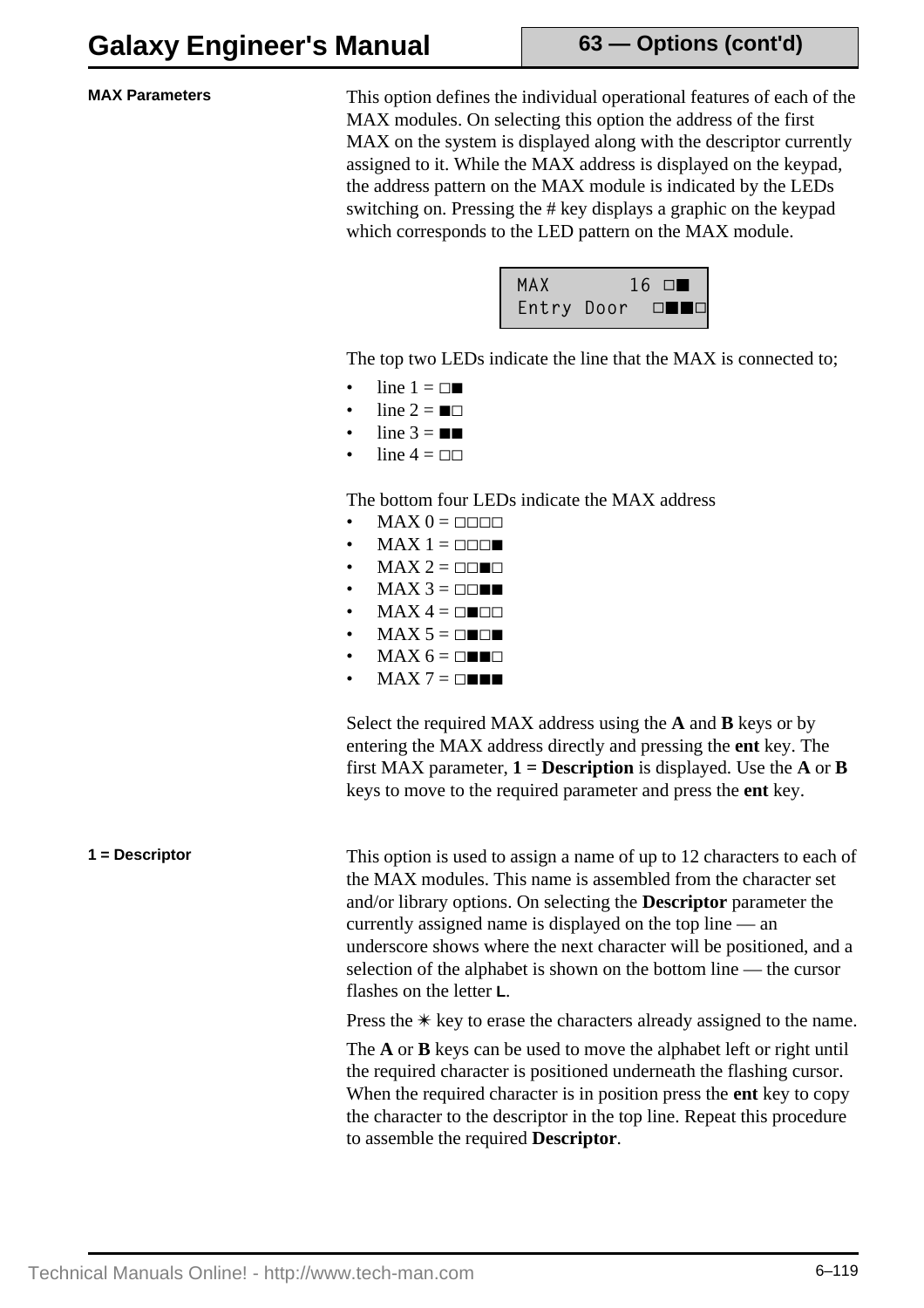| <b>Text Case and Library</b> | On entering the <b>Descriptor</b> parameter the alpha-numeric characters<br>are all presented in upper case. Pressing the # key toggles the<br>characters to lower case.                                                                                                                                                                   |
|------------------------------|--------------------------------------------------------------------------------------------------------------------------------------------------------------------------------------------------------------------------------------------------------------------------------------------------------------------------------------------|
|                              | Pressing the # key when the lower case alphanumeric characters are<br>displayed toggles to the library words. The words can be viewed<br>using the $A$ or $B$ keys or directly selected using the reference<br>number — refer to Appendix $A$ — Library. When the required<br>word is displayed, press the ent key to copy it to the name. |
|                              | Library words are a maximum of 12 characters and upper case only.                                                                                                                                                                                                                                                                          |
| 2 = Relay Duration           | This is the period, following the user card swipe, that the MAX relay<br>is activated allowing a door strike to be unlocked and the door to be<br>opened without creating an alarm. The MAX relay de-activates as<br>soon as the door is closed or the Open Timeout occurs.                                                                |
|                              | On entering the <b>Relay Duration</b> parameter, the current value is<br>displayed; assign the required time within the range $03 - 60$<br>seconds, the default time is 5 seconds. Press the ent key to save the<br>programming and return to the previous menu level.                                                                     |
|                              | <b>NOTE:</b> Pressing the A key increases the time by one second<br>increments, the <b>B</b> key decreases the time in one second<br>decrements.                                                                                                                                                                                           |
| 3 = Open Timeout             | This is the period following the user card swipe that the door can<br>remain open when gaining access. If the door remains open longer<br>than the period assigned to the Open Timeout, then an alarm<br>occurs.                                                                                                                           |
|                              | <b>NOTE:</b> If the <b>Open Timeout</b> is programmed as $\theta$ seconds, then the<br>door can remain open indefinitely without resulting in an<br>alarm being activated.                                                                                                                                                                 |
|                              | On entering the <b>Open Timeout</b> parameter, the current value is<br>displayed; assign the required time within the range $03 - 60$<br>seconds, the default time is 5 seconds. Press the ent key to save the<br>programming and return to the previous menu level.                                                                       |
|                              | <b>NOTE:</b> Pressing the A key increases the time by one second<br>increments, the <b>B</b> key decreases the time in one second<br>decrements.                                                                                                                                                                                           |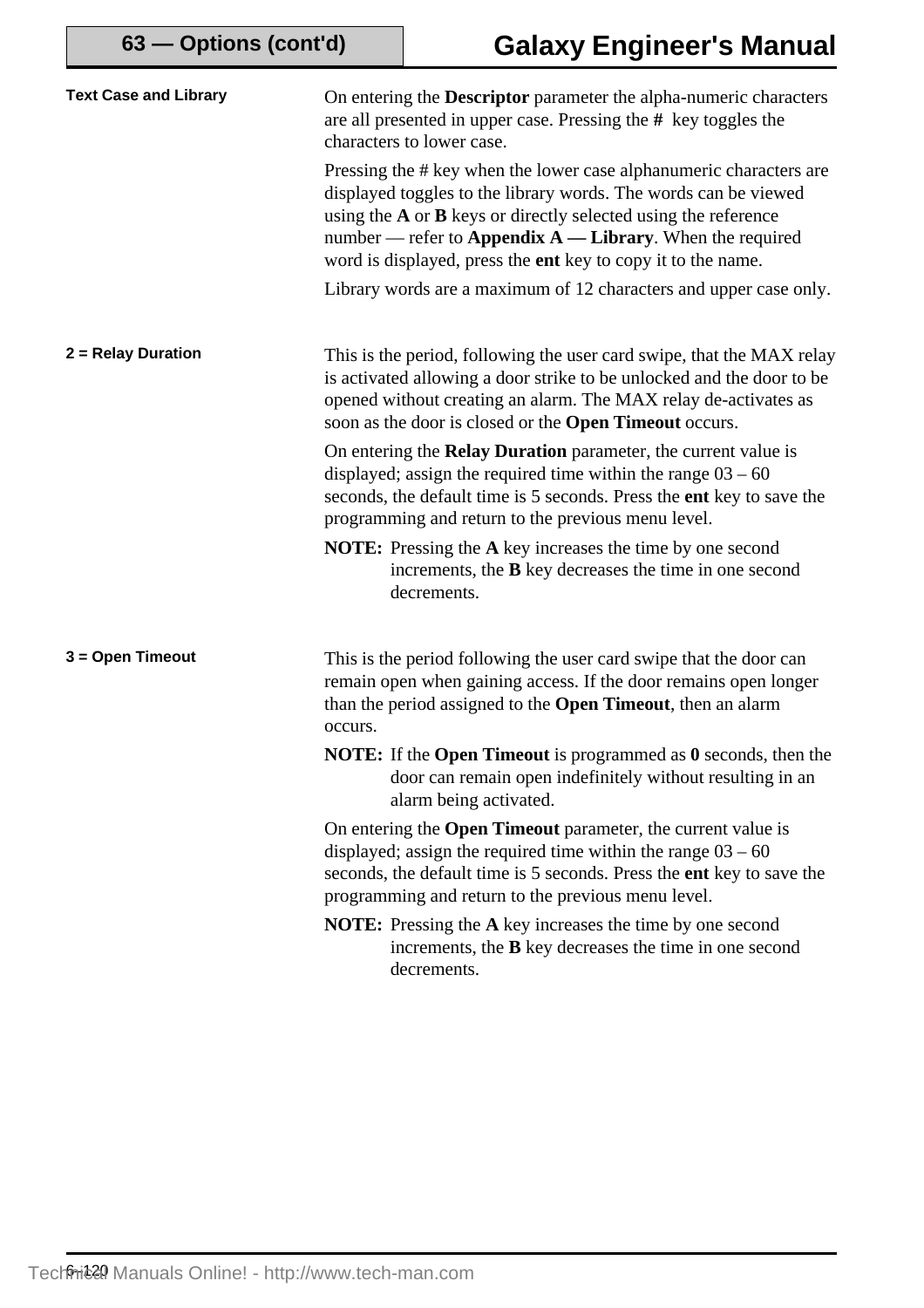**63 — Options (cont'd)**

| $4 =$ Groups                           | Each MAX module can be assigned to selected groups; the MAX<br>then responds only to cards that have a group common to it.                                                                                                                                                                                                                                                                                                                                                                                                                                                                                                                                                                                                                               |
|----------------------------------------|----------------------------------------------------------------------------------------------------------------------------------------------------------------------------------------------------------------------------------------------------------------------------------------------------------------------------------------------------------------------------------------------------------------------------------------------------------------------------------------------------------------------------------------------------------------------------------------------------------------------------------------------------------------------------------------------------------------------------------------------------------|
| <b>Assigning MAX Groups</b>            | On selecting the Groups option, the groups currently allocated to<br>the MAX are displayed (the default is all groups assigned). Pressing<br>the group number toggles the group assigned to the MAX.                                                                                                                                                                                                                                                                                                                                                                                                                                                                                                                                                     |
| Galaxy 512                             | The Galaxy 512 has 32 groups; these are displayed on the MAX in<br>block of eight groups, sub-divided into A, B, C and D. Use the A or<br><b>B</b> key to move between the group blocks; press keys $1 - 8$ to assign<br>the relevant groups in each block to the MAX.<br>When the required groups have been assigned to the user, press the<br>ent key to accept the programming and return to the previous menu<br>level.                                                                                                                                                                                                                                                                                                                              |
| <b>Group Name Display</b>              | When viewing the groups assigned to the MAX, simultaneously<br>pressing the $\#$ and $\#$ keys displays the groups individually. The<br>keypad displays the number, name and the assigned status of each<br>group on the particular MAX being displayed. Press the # key to<br>toggle the status of the group. To move to another group press the A<br>or <b>B</b> keys or enter the number of the group directly.                                                                                                                                                                                                                                                                                                                                       |
| Group Operation of the MAX<br>Function | Each MAX card can be assigned a single menu function (refer to<br>option $42 = \text{CODES}$ ). Activating this function with a card that is<br>assigned to all groups, on a MAX that is only assigned to a single<br>group, results in the function operating on all of the card's groups.<br>The MAX function is not restricted to the groups assigned to the<br>MAX, it is restricted to the groups assigned to the card, as long as<br>there is one group common to both. This means that a MAX<br>assigned only to group 1, for example, can be used to activate the<br>MAX function on groups 1, 2, 3 and 4 by a card with all of these<br>groups allocated.<br><b>NOTE:</b> The groups are assigned to the MAX card using option 42<br>$=$ CODES. |
| <b>Keypad Group Restriction</b>        | To restrict the operation of the function only to groups that are<br>common to both the card and the MAX, press the $*$ key when<br>assigning groups to the MAX. This means that when a card with<br>access to groups 1, 2 and 3 activates the MAX card function on a<br>MAX module assigned to groups 2, 3 and 4, the function only<br>operates on the common groups (groups 2 and 3).                                                                                                                                                                                                                                                                                                                                                                  |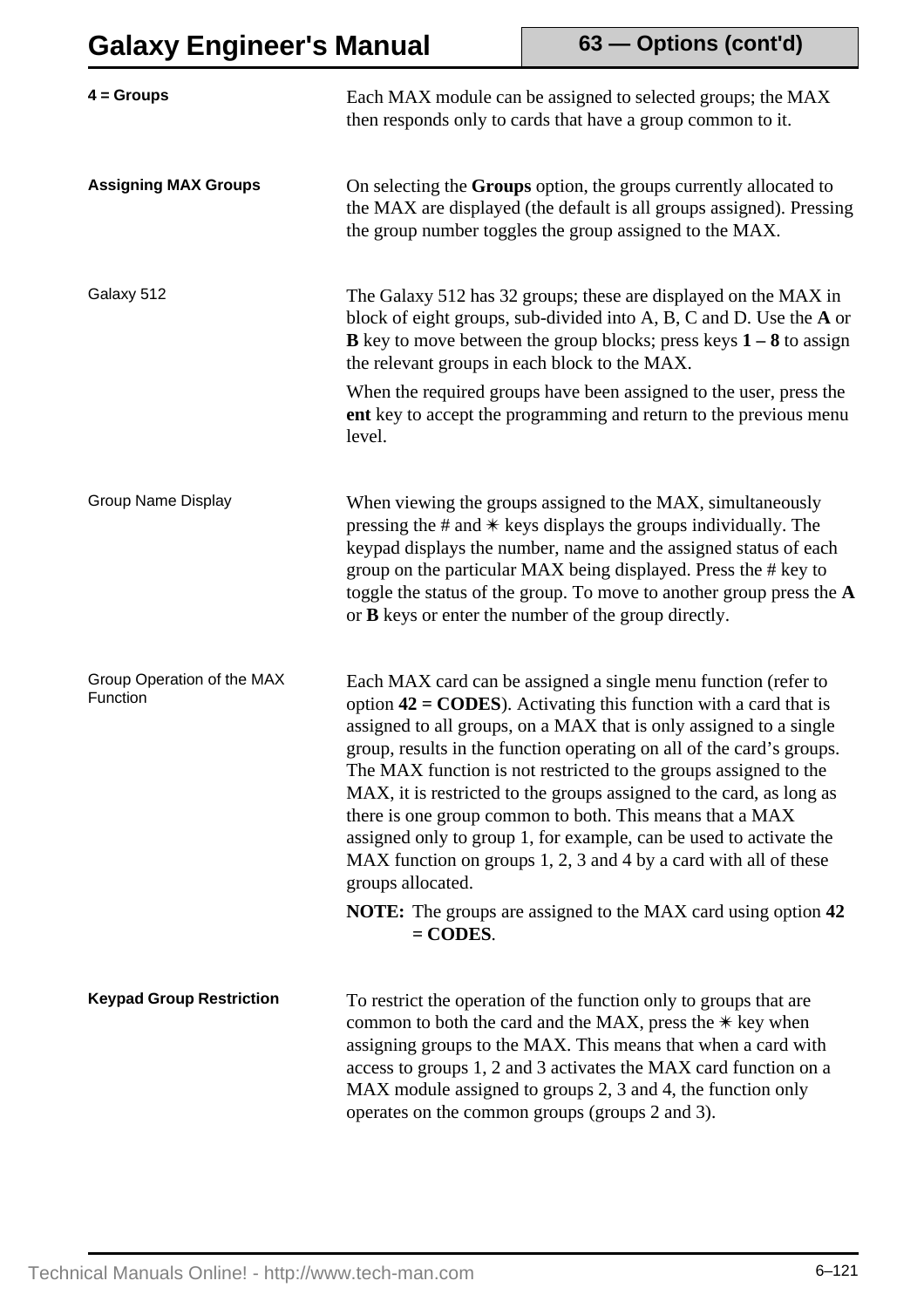## **Option 64 — Assemble Zone (Galaxy 60, 500 and 512)**

The **Assemble Zones** option allows two zone functions to be customised to the user's requirements; these are the **Custom-A** and **Custom-B** zones. Once a custom zone function has been assembled, it is assigned to zones using option **52 = PROGRAM ZONES**.

### **Programming a Custom Zone**

The flexibility of this menu option allows for an extensive range of possibilities. It is therefore important that the engineer is fully aware of the system and has a clear picture of what is required of the new zone function.

The procedure for assembling a custom zone has four stages:

- **1.** Outputs
- **2.** Status
- **3.** Setting
- **4.** Log

| $1 =$ Outputs | Output Type:                                        | <b>Disabled</b><br>Set<br>Unset<br>Set/Unset | $A/B$ – select output type<br># - toggle between Disabled, Set, Unset<br>& Set/Unset<br>esc – save programming |
|---------------|-----------------------------------------------------|----------------------------------------------|----------------------------------------------------------------------------------------------------------------|
| $2 =$ Status  | $1 =$ Unset                                         | <b>Disabled</b><br>Alarm                     | # - toggle between Disabled and Alarm<br>esc - save programming                                                |
|               | $2 = \text{Entry/Exit}$                             | <b>Disabled</b><br>Alarm                     |                                                                                                                |
|               | $3 = Part Set$                                      | <b>Disabled</b><br>Alarm                     |                                                                                                                |
|               | $4 = Full Set$                                      | Disabled<br>Alarm                            |                                                                                                                |
| $3 =$ Setting | $1 =$ Begin Set                                     | <b>Disabled</b><br>Enabled                   | # - toggle between Disabled and Enabled<br>esc – save programming                                              |
|               | $2 =$ Begin Entry                                   | <b>Disabled</b><br>Enabled                   |                                                                                                                |
|               | $3 = Sets$<br>System                                | Disabled<br>Enabled                          |                                                                                                                |
| $4 = Log$     | <b>Disabled</b><br>Entry Exit<br>24 Hours<br>Alarms |                                              | # - toggle between Disabled, Entry/Exit,<br>24 Hours & Alarms esc - save<br>programming                        |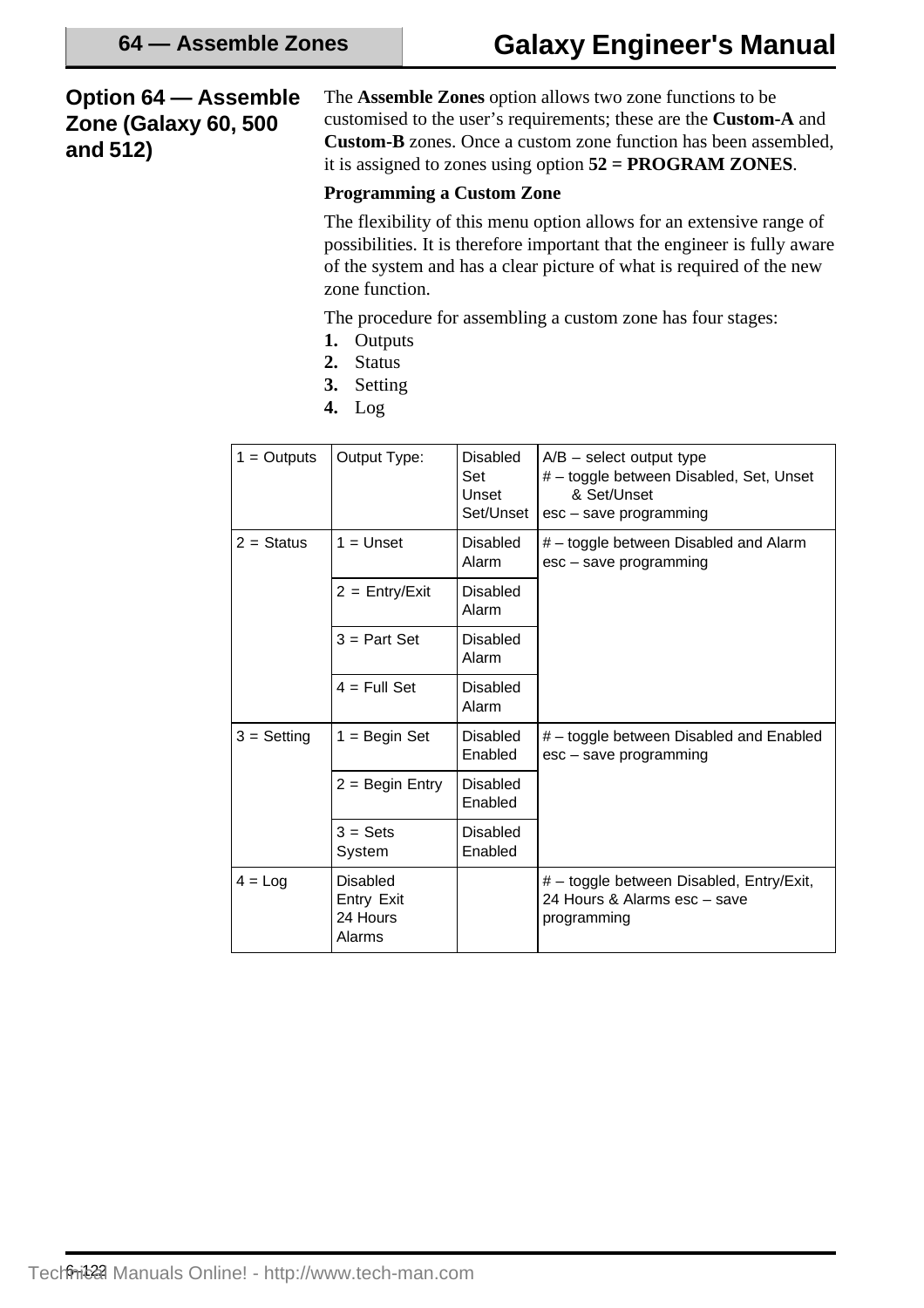| $1 =$ Outputs |                                                                                                                                                                                                                                                                                     | Any of the available output types can be assigned to the custom<br>zone. On selecting this attribute the <b>01=BELLS</b> output type is<br>displayed along with it status; the default status is disabled. The<br>status indicates the conditions under which the custom zone<br>activates the output. To assign the output type status press the # key,<br>this toggles between each of the status settings: |  |
|---------------|-------------------------------------------------------------------------------------------------------------------------------------------------------------------------------------------------------------------------------------------------------------------------------------|---------------------------------------------------------------------------------------------------------------------------------------------------------------------------------------------------------------------------------------------------------------------------------------------------------------------------------------------------------------------------------------------------------------|--|
|               | <b>Disabled</b><br><b>Set</b>                                                                                                                                                                                                                                                       | the output is not activated by the custom zone,<br>the output is activated by the custom zone only when<br>the system is set,                                                                                                                                                                                                                                                                                 |  |
|               | <b>Unset</b>                                                                                                                                                                                                                                                                        | the output is activated by the custom zone only when<br>the system is unset,                                                                                                                                                                                                                                                                                                                                  |  |
|               | Set/Unset                                                                                                                                                                                                                                                                           | the output is activated by the custom zone when the<br>system is both set and unset.                                                                                                                                                                                                                                                                                                                          |  |
|               |                                                                                                                                                                                                                                                                                     | Select the output types to be assigned by pressing the A and B keys<br>or by entering the number of the required output type and assign the<br>required status. When all of the output types have been selected,<br>press the esc key to return the previous menu level.                                                                                                                                      |  |
| $2 = Status$  | The Status attribute determines the system conditions that custom<br>zone is operational in. The four Status attributes are:<br>activates an alarm when the system is unset,<br>1. Unset<br><b>Entry/Exit</b> activates an alarm when the system is setting and<br>2.<br>unsetting, |                                                                                                                                                                                                                                                                                                                                                                                                               |  |
|               |                                                                                                                                                                                                                                                                                     | 3. Part Set activates an alarm when the system is part set,<br>4. Full Set activates an alarm when the system is full set.                                                                                                                                                                                                                                                                                    |  |
|               |                                                                                                                                                                                                                                                                                     | The default for each of the <b>Status</b> attributes is disabled. To enable<br>the zone to activate an alarm, select the required <b>Status</b> attribute<br>using the $A$ or $B$ keys and press the $\#$ key; the display indicates that<br>a custom zone activation while the system is in the selected Status<br>will create an <b>Alarm</b> condition and switch on the assigned outputs.                 |  |
|               |                                                                                                                                                                                                                                                                                     | <b>NOTE:</b> The custom zone can be operational in all four <b>Status</b><br>conditions if required                                                                                                                                                                                                                                                                                                           |  |
| $3 =$ Setting |                                                                                                                                                                                                                                                                                     | The <b>Setting</b> attribute determines the function (if any) that the<br>custom zone has in setting and unsetting the system.                                                                                                                                                                                                                                                                                |  |
|               | procedure,<br>$2_{\cdot}$<br>procedure,<br>procedure.                                                                                                                                                                                                                               | <b>1.</b> Begin Set if enabled, the custom zone starts the setting<br><b>Begin Entry</b> if enabled, the custom zone starts the unsetting<br>3. Sets System if enabled, the custom terminates the setting                                                                                                                                                                                                     |  |
|               |                                                                                                                                                                                                                                                                                     | The default for each of the <b>Setting</b> attributes is disabled. To enable<br>the options, select the required <b>Setting</b> attribute using the $A$ or $B$<br>keys and press the # key; the display indicates that attribute is<br><b>ENABLED</b> for the custom zone.                                                                                                                                    |  |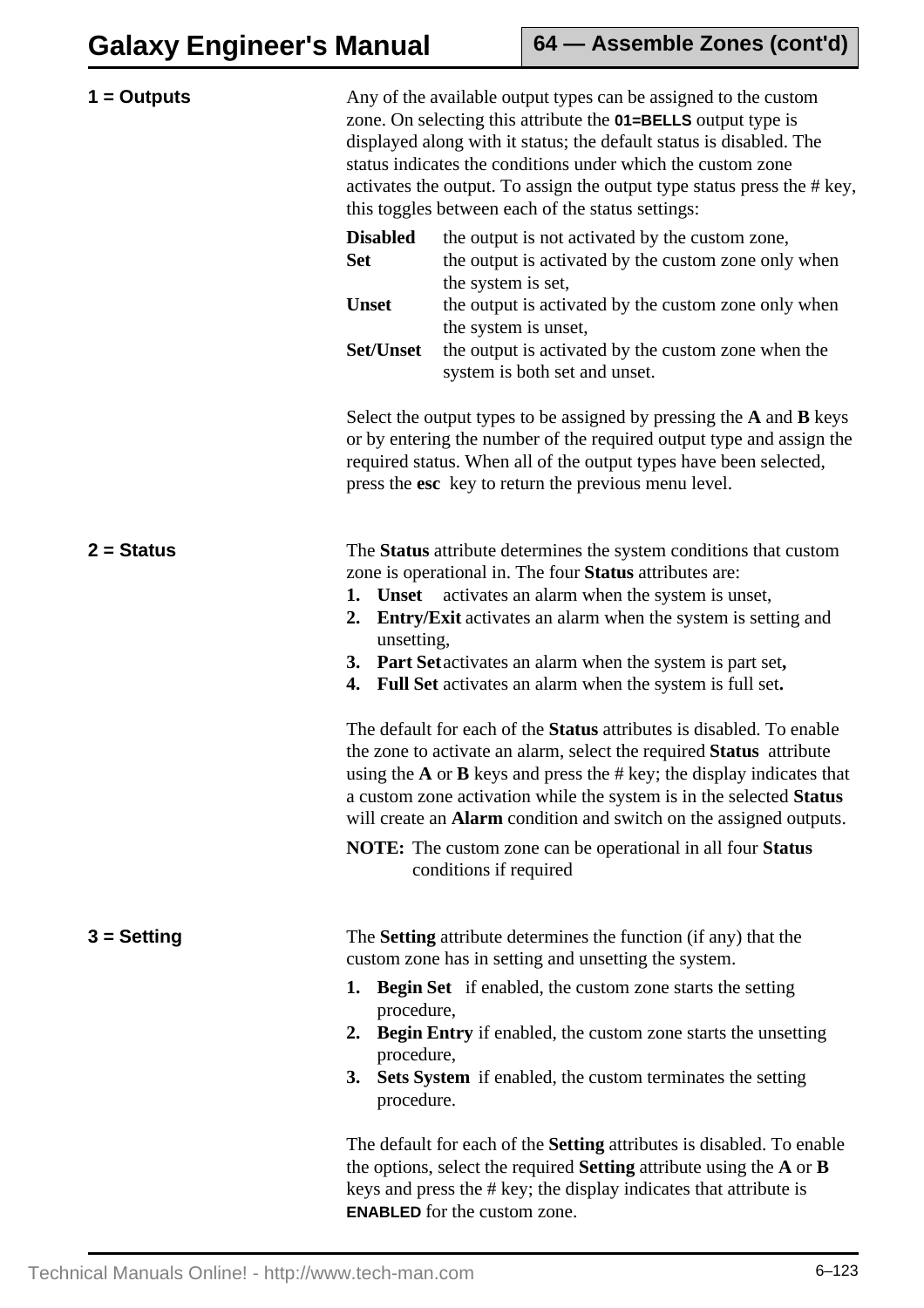**NOTE:** The custom zone can be assigned all three **Setting** attributes if required, however, it is recommended that either attribute **1** (**Begin Set**) or **3** (**Sets System**) is enabled, but not both.

**4 = Log**

This attribute determines which custom zone activations are logged. On selecting **Log** the current selection is displayed. To change the selection press the # key, this toggles between the **Log** options;

| Disabled   | the custom zone activations are not logged,             |
|------------|---------------------------------------------------------|
| Entry/Exit | the custom zone activations only log during the setting |
|            | and unsetting procedure,                                |
| 24 Hours   | all custom zone activations log (both in the set and    |
|            | unset states)                                           |
| Alarms     | the custom zone only logs when an activation results    |
|            | in an alarm condition.                                  |
|            |                                                         |

**NOTE:** The opening (**+**) and closing (**–**) of custom zones are recorded in the event log.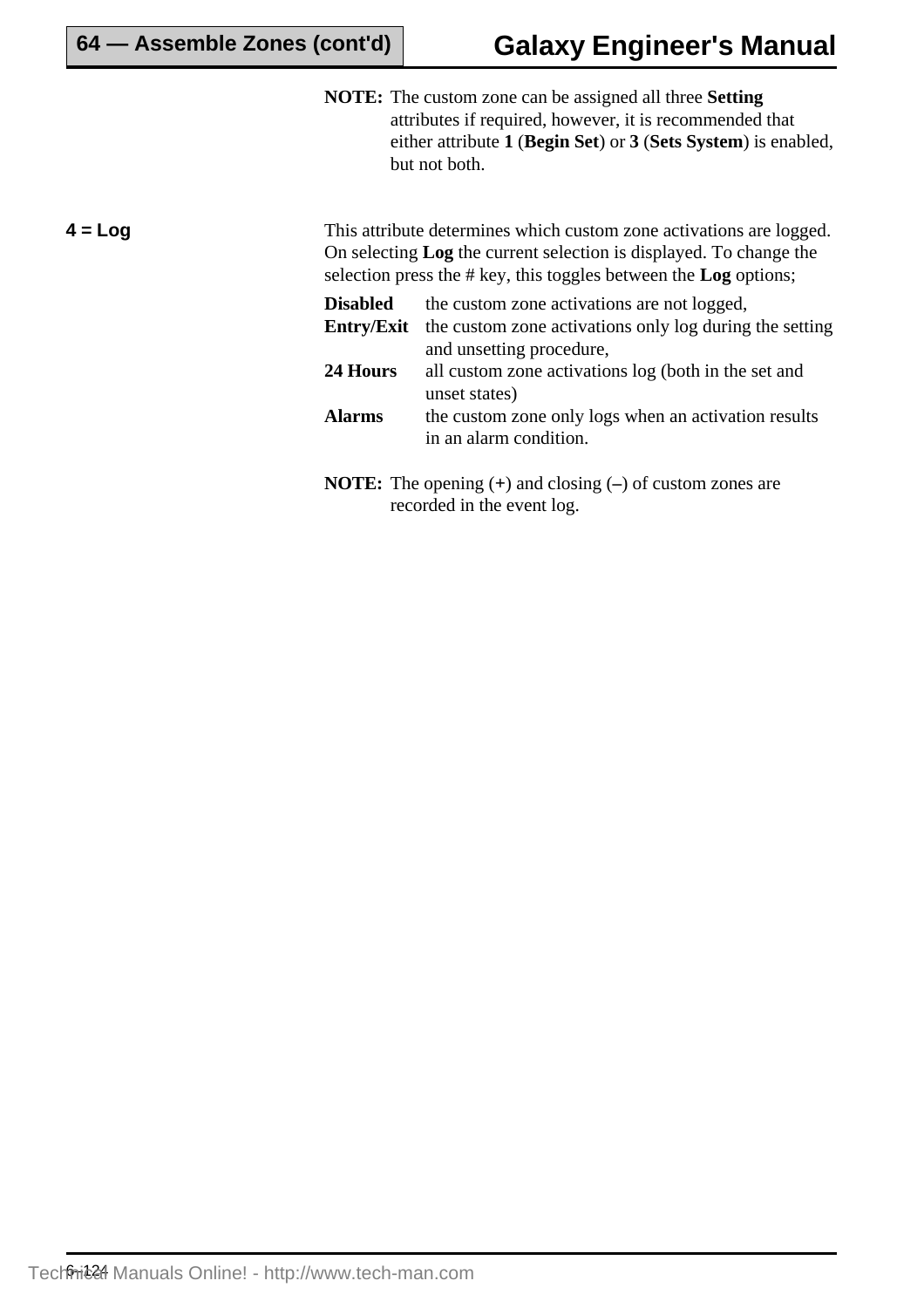| <b>Assemble Zone Example:</b>                       | Assemble a zone that:<br>activates Bells outputs when the system is set,<br>activates Link-A outputs when the system is unset,<br>$\bullet$<br>generates an alarm condition when the system is part and full<br>٠<br>set.<br>does not generate an alarm condition during the setting and<br>$\bullet$<br>unsetting procedure,<br>acts as a terminator when the system is setting,<br>$\bullet$<br>logs all activation (in both set and unset states).<br>$\bullet$                                                                                                                                                                                                                                                                                                                                                                                                                                                                                                                                                                                                                                                                        |
|-----------------------------------------------------|-------------------------------------------------------------------------------------------------------------------------------------------------------------------------------------------------------------------------------------------------------------------------------------------------------------------------------------------------------------------------------------------------------------------------------------------------------------------------------------------------------------------------------------------------------------------------------------------------------------------------------------------------------------------------------------------------------------------------------------------------------------------------------------------------------------------------------------------------------------------------------------------------------------------------------------------------------------------------------------------------------------------------------------------------------------------------------------------------------------------------------------------|
| Programming:<br>(Assuming factory default settings) | 1. Select option $64 = ASSEMBLE ZONES$ ; press the ent key,<br>2. Select custom zone $(1 = \text{Custom-A}, 2 = \text{Custom-B})$ ; press the<br>ent key,<br>3. Outputs is displayed. Press the ent key to select this option,<br><b>4. Bells</b> is displayed. Press the # key. Set is displayed,<br>5. Enter 51. Link-A is displayed. Press the # key. Set is displayed,<br><b>6.</b> Press the # key. Unset is displayed,<br>7. Press the esc key. Outputs is displayed,<br>8. Press the A key. Status is displayed. Press the ent key to select<br>this option,<br>9. Unset Disabled is displayed,<br>10. Press the A key. Entry/ Exit Disabled is displayed,<br>11. Press the A key. Part Set Disabled is displayed,<br>12. Press the # key. Part Set Alarm is displayed,<br>13. Press the A key. Full Set Disabled is displayed,<br>14. Press the # key. Full Set Alarm is displayed,<br>15. Press the esc key. Status is displayed,<br>16. Press the A key. Setting is displayed. Press the ent key to select<br>this option,<br>17. Begin Entry Disabled is displayed,<br>18. Press the A key. Sets System Disabled is displayed, |

- **19.** Press the # key. **Sets System Enabled** is displayed,
- **20.** Press the **esc** key. **Setting** is displayed,
- **21.** Press the **A** key. **Log** is displayed. Press the **ent** key to select this option,
- **22. Log Disabled** is displayed,
- **23.** Press the # key. **Log Entry/Exit** is displayed,
- **24.** Press the # key. **Log 24 Hours** is displayed,
- **25.** Press the **esc** key tree times to return to the **64 = ASSEMBLE ZONES** display.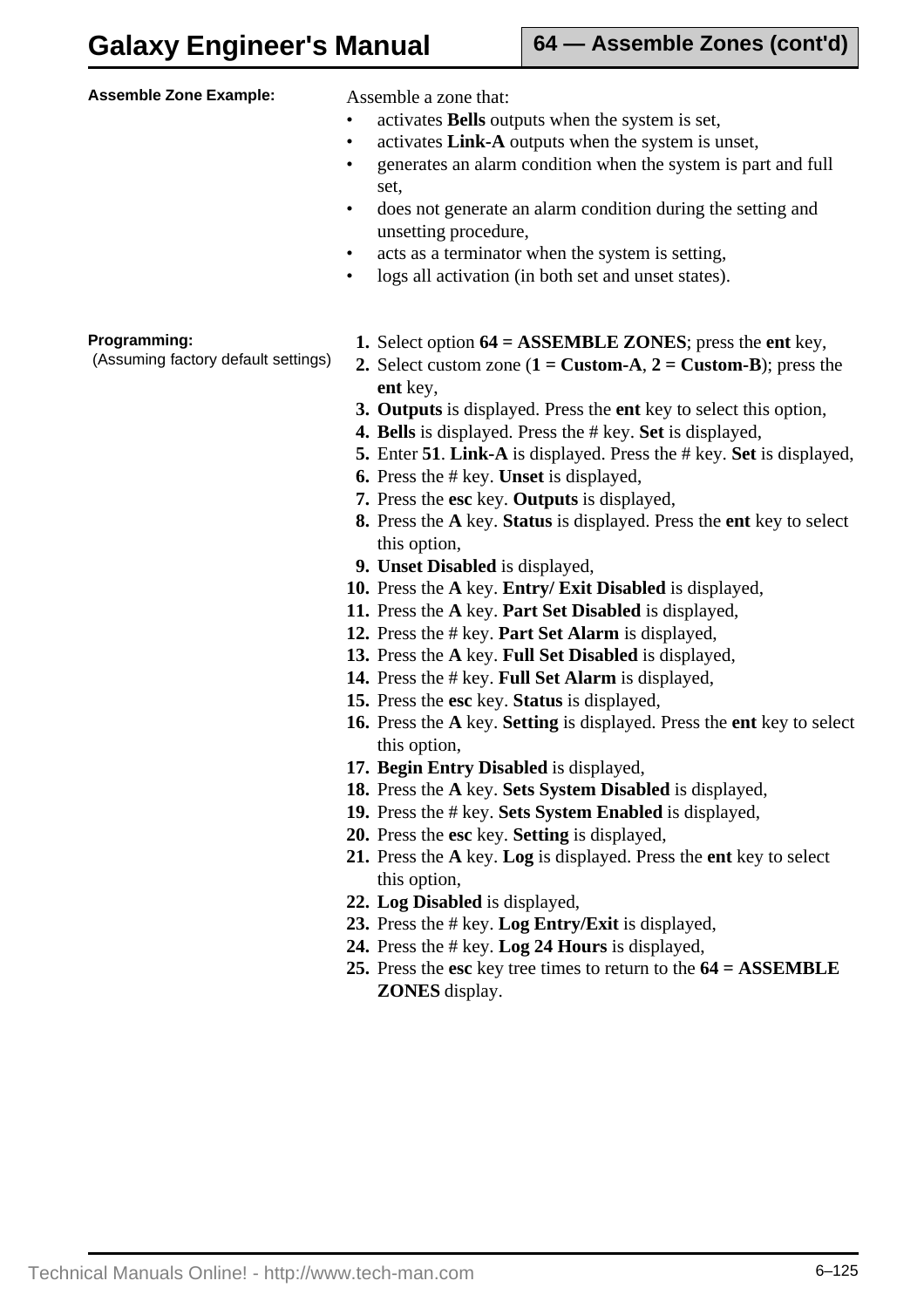### 1 = Timer A  $\rightarrow$  1 = Timer Status  $\rightarrow$  0 = Off  $1 = On$ 2 = Timers (1–20) Use **A** or **B** key to select timer 20 times can be programmed and press **ent**. **A \*\*\*\* ON \*\*\*:\*\***  $[\geq], \ [\leq], \#, \ 0-9, \#$  $A(\ge)$ ,  $B(\ge)$  key to program day # to toggle **ON/OFF** status 0–9 keys to enter time  $*$  to delete programming 1 = Timer B  $-1$  = Timer Status  $-$  0 = Off  $1 = On$  $\overline{2}$  = Timers (1–20)  $\overline{2}$  = Timers (1–20) Use **A** or **B** key to select timer 20 times can be programmed and press **ent**. **B \*\*\*\* ON \*\*:\*\***  $[-]$ ,  $[-]$ ,  $[4]$ ,  $[4]$ ,  $[0-9]$ ,  $[4]$ A(>), B(>) key to program day # to toggle ON/OFF status 0–9 keys to enter time  $*$  to delete programming  $3 =$  Autoset — Use **A** or **B** key to select group and press **ent**.  $\rightarrow$  1 = Autoset Status  $\rightarrow$  0 = Off  $1 = On$ 2 = Monitor  $2 =$  Prewarning  $\frac{30 (0 - 50)}{100}$  mins  $3 =$  Extension  $\frac{1}{3}$  = Extension  $\frac{1}{3}$  = Extension  $4 =$  Force Set  $\overline{\phantom{0}}$  0 = Off  $1 = On$ 5 = Autoset Events Use **A** or **B** key to select timer and press **ent**. A1S  $***$   $***$   $***$   $***$   $**$  $[-]$ ,  $[-]$ ,  $[$ ,  $\#$ ,  $0$ -9,  $\#$  $A(\ge)$ ,  $B(\ge)$  key to program day # to toggle ON/OFF status 0–9 keys to enter time  $*$  to delete programming 6 = Lockout Status (G512 only) $\neg$  0 = Off  $1 = On$  $7 =$  Lockout Events (G512 only) $\frac{1}{1}$  Use **A** or **B** key to select timer and press **ent**. A1L  $\overline{***}$   $\overline{***}$   $\overline{***}$   $\overline{***}$ **[>], [<],** #, **0-9**, \*  $A(>)$ ,  $B(>)$  key to program day # to toggle ON/OFF status 0–9 keys to enter time  $*$  to delete programming **Option 65 — Timers (Galaxy 60, 500 & 512)** The **Timers** menu options are as follows: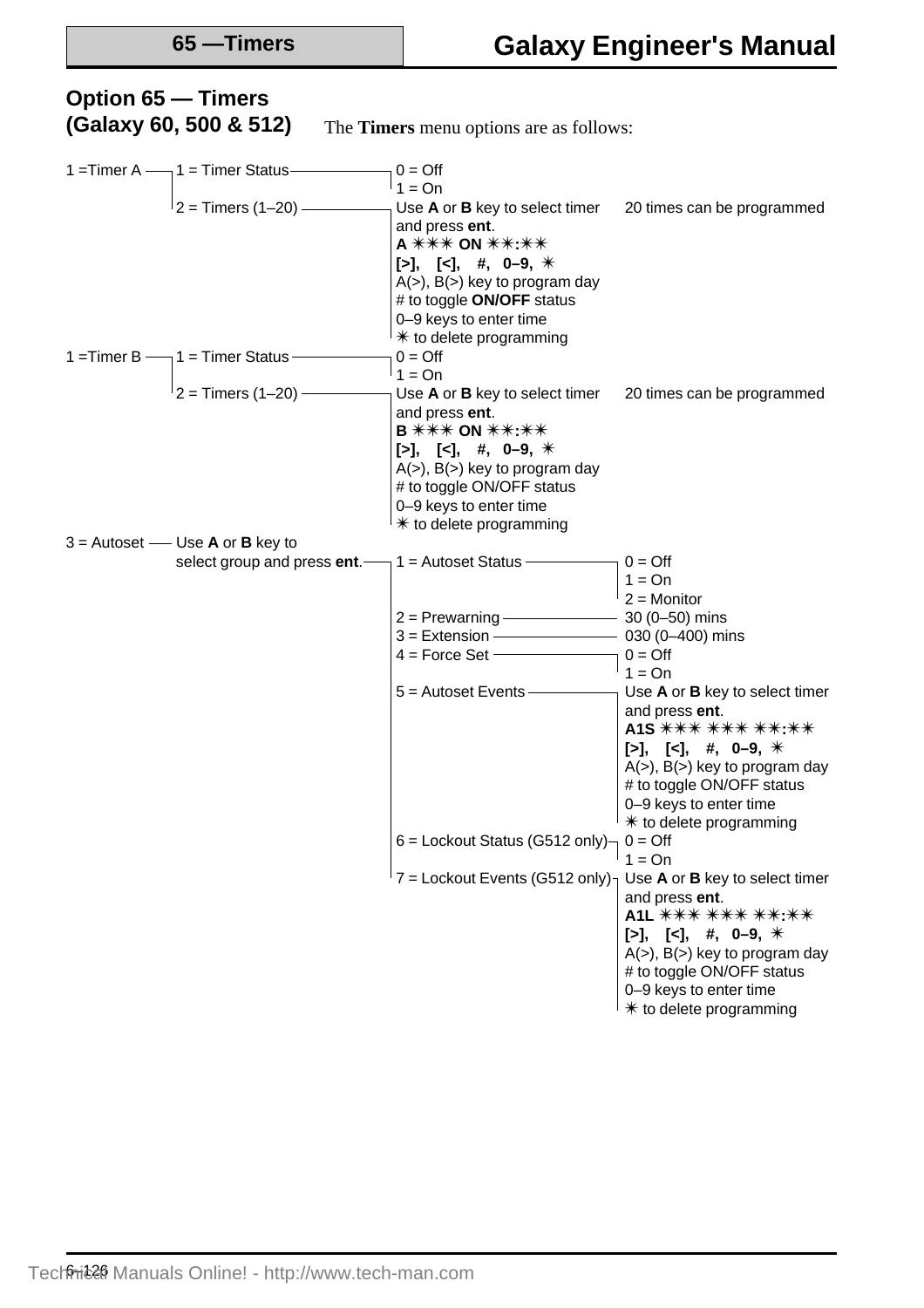**65 — Timers (cont'd)**

| <b>Timer A and B</b>      | The Galaxy 60, 500 and 512 control panels provide two timers that<br>allow up to 20 times to be assigned over a seven day period; these<br>can be combined in any order of <b>On</b> and <b>Off</b> times as required.                                                                                                                                                                                                                                                                                                                                                                                                                                                                                                                                                                                                                                                                                                                                                                                                                      |
|---------------------------|---------------------------------------------------------------------------------------------------------------------------------------------------------------------------------------------------------------------------------------------------------------------------------------------------------------------------------------------------------------------------------------------------------------------------------------------------------------------------------------------------------------------------------------------------------------------------------------------------------------------------------------------------------------------------------------------------------------------------------------------------------------------------------------------------------------------------------------------------------------------------------------------------------------------------------------------------------------------------------------------------------------------------------------------|
| <b>Programming Timers</b> | 1. Enter the Timers option; 1=TIMER A is displayed. To modify or<br>assign times go to <b>Step 5</b> .<br>2. Press the ent key to select Timer A or the A then ent keys to<br>select Timer B; 1=TIMER STATUS is displayed.<br>3. Press the ent key; the status of the selected timer is displayed<br>(the default setting is $0=OFF$ ). To change the status press the $A$<br>or <b>B</b> key or press key 1 to select ON or 2 to select OFF.<br>4. Press the ent key to accept the programming and return to the<br>previous menu level. Press the esc key once to return to<br><b>1=TIMER A, or twice to escape from the option.</b><br>5. To modify the times, press the ent key to select <b>Timer A</b> or the<br>A then the ent keys to select Timer B; $1=$ TIMER STATUS is<br>displayed.<br>6. Press the A then ent key to select 2=TIMERS (1-20); the first two<br>times assigned to the timer are displayed (the first time is on the<br>top line, the second is on the bottom).<br>MON ON 19:30<br>TUE OFF 07:30<br>$\mathsf{A}$ |

- **7.** Press the **A** key to step through each of the times until the required time is displayed on the top line of the display.
- **8.** Press the **ent** key to select the time to be modified:
	- the  $*$  key deletes the programmed time information;
	- the **A** or **B** keys change the programmed day;
	- the **#** key toggles whether the timer switch **ON** or **OFF**;
	- the number keys (0–9) assign the time (the time must be four digits in the 24 hour format);

|  | A MON ON 19:30                            |
|--|-------------------------------------------|
|  | $[\zeta], [\zeta], \ddot{x}, 0.9, \star]$ |

- **9.** Press the **ent** key to accept the programming and return to the previous menu level.
- **10.** Press the **esc** key three times to escape from the **Timers** option.

Once the times have been programmed and the **Timer Status** is set to **1=On**, the **Timer-A** or **Timer-B** outputs are activated at the programmed **On** times and deactivated at the **Off** times. User codes that they have been attributed to a **Time Zone A** or **B** are invalid between an **On** time and the next **Off** time for the appropriate timer

**NOTE:** The **Timer Status** can be switched **On** and **Off** by users via option **45 = TIMER CONTROL**.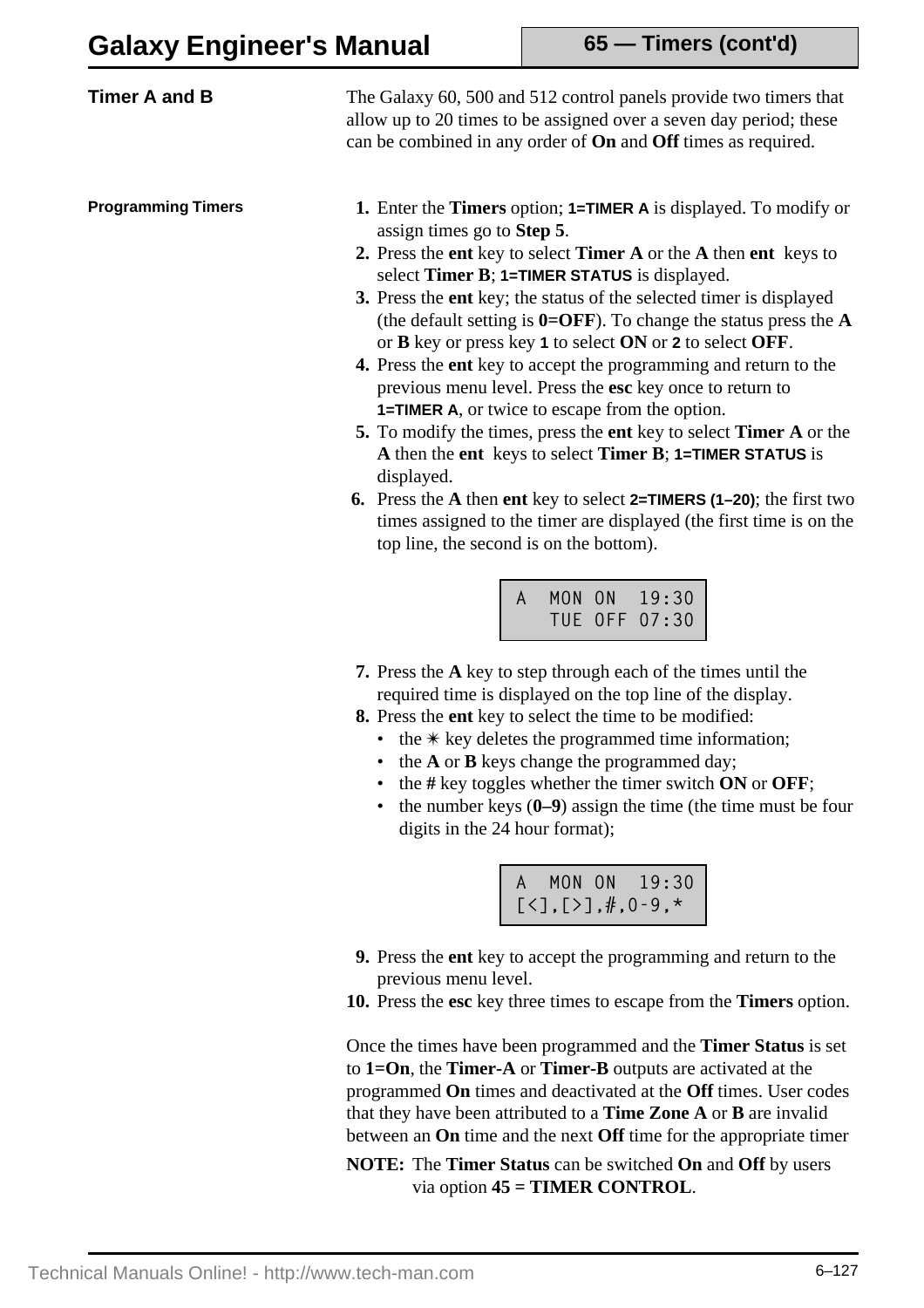| <b>Autoset (Galaxy 500 &amp; 512)</b> | predetermined times.                                                                                                                                                                                                                                                      |                    | The Autoset option is available on the Galaxy 500 and 512 control<br>panels only. The Galaxy 500 can be programmed to automatically<br>set and unset each of the system groups individually at                                                                                                                                                                                                              |  |
|---------------------------------------|---------------------------------------------------------------------------------------------------------------------------------------------------------------------------------------------------------------------------------------------------------------------------|--------------------|-------------------------------------------------------------------------------------------------------------------------------------------------------------------------------------------------------------------------------------------------------------------------------------------------------------------------------------------------------------------------------------------------------------|--|
|                                       | <b>NOTE:</b> The Galaxy 512, as part of the high security requirements,<br>can be programmed to automatically set only; it cannot be<br>programmed to automatically unset.                                                                                                |                    |                                                                                                                                                                                                                                                                                                                                                                                                             |  |
|                                       | the times are fixed as <b>On</b> times.                                                                                                                                                                                                                                   |                    | Each group can be programmed with 20 <b>Autoset</b> times over a seven<br>day period. These can be combined in any order of <b>On</b> and <b>Off</b><br>times as required — for example 20 <b>On</b> times may be allocated to a<br>group, or six Off times and 14 On times; on the Galaxy 512 all of                                                                                                       |  |
|                                       |                                                                                                                                                                                                                                                                           |                    | When the system has been set by the <b>Autoset</b> function, outputs<br>programmed as Autoset (refer to option $53 = PROGRAM$<br><b>OUTPUTS</b> ) are activated; the <b>Set</b> outputs are also activated.                                                                                                                                                                                                 |  |
| Exit Alarm (Galaxy 512 only)          |                                                                                                                                                                                                                                                                           |                    | Where <b>Exit Alarm</b> is enabled (refer to option $51 =$<br><b>PARAMETERS</b> ) for a group, any zone open at autoset<br>immediately activates a full alarm. If Exit Alarm is disabled<br>(default) the Entry/Exit Horns pulse if zones are open. If the zones<br>remain open, on expiry of the times programmed in Fail To Set<br>parameter, the Fail Set outputs are activated along with a full alarm. |  |
| <b>Programming Autoset</b>            | If groups are enabled (refer to option $63 = OPTIONS$ ) the keypads<br>prompts for the group that the autoset time is to be allocated to.<br>Press the $A$ or $B$ keys to step through the groups until the required<br>number is displayed and press the <b>ent</b> key. |                    |                                                                                                                                                                                                                                                                                                                                                                                                             |  |
|                                       | <b>NOTE:</b> The group can be directly selected by entering the group                                                                                                                                                                                                     |                    |                                                                                                                                                                                                                                                                                                                                                                                                             |  |
|                                       | number. The Galaxy 512 has 32 groups; these are displayed<br>in blocks of eight groups, sub-divided into A, B, C and D;                                                                                                                                                   |                    |                                                                                                                                                                                                                                                                                                                                                                                                             |  |
|                                       |                                                                                                                                                                                                                                                                           | <b>Group Block</b> | <b>Physical Groups</b>                                                                                                                                                                                                                                                                                                                                                                                      |  |
|                                       |                                                                                                                                                                                                                                                                           |                    |                                                                                                                                                                                                                                                                                                                                                                                                             |  |
|                                       |                                                                                                                                                                                                                                                                           | $A1 - 8$           | $1 - 8$                                                                                                                                                                                                                                                                                                                                                                                                     |  |

Use the **A** or **B** key to select the required group (**A1–D8**). When the end of a block is reached, the next block of eight groups is displayed; use keys **1–8** to assign the relevant group in the current block to the zone; press the **ent** key to accept the selection.

B1–8 9–16 C1–8 17–24 D1–8 25–32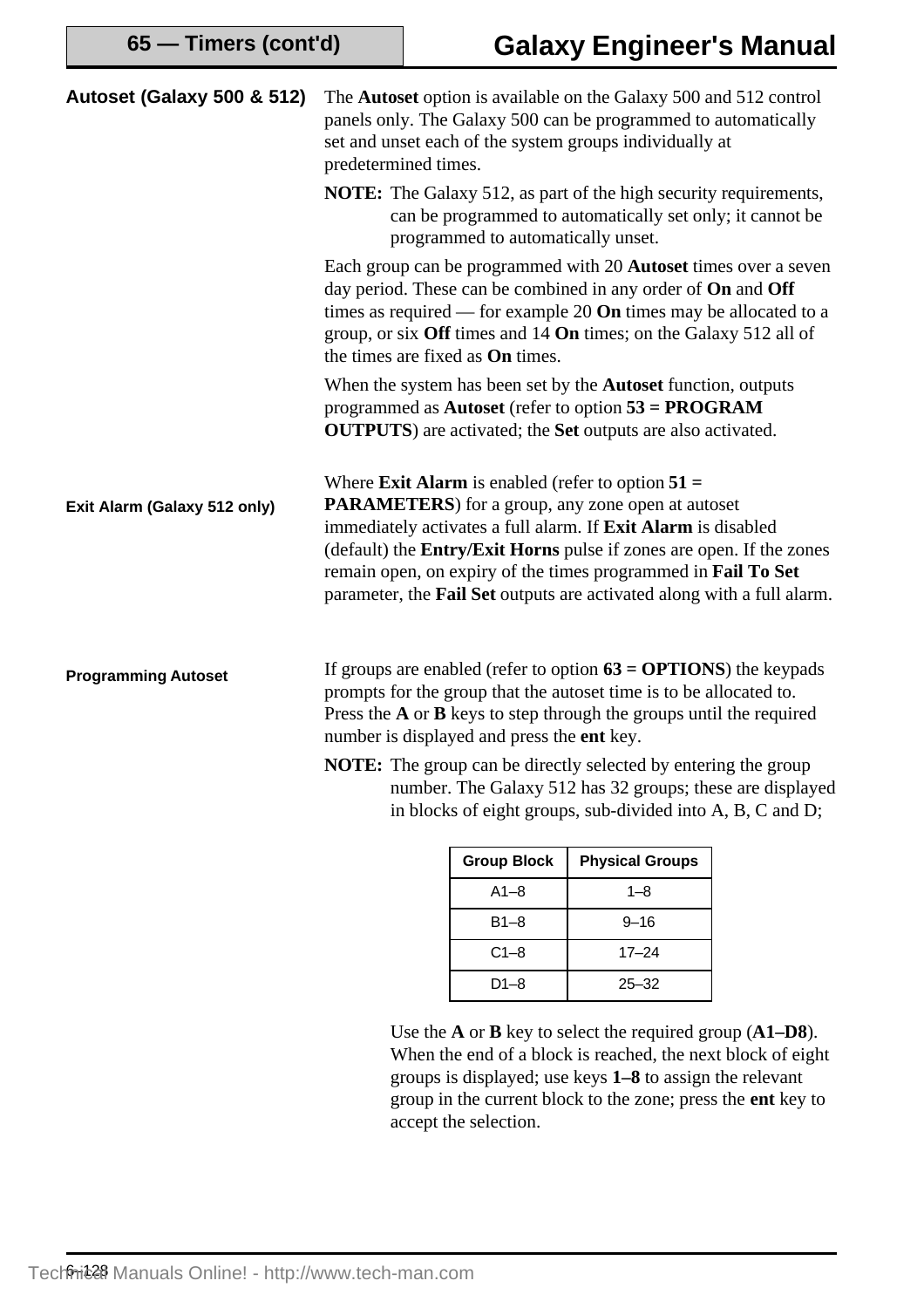There are five stages to programming the **Autoset** function:

**1. Autoset Status**  $0 = \text{Off}$  (default)

```
1 = On
```
- $2 =$  Monitor if selected, the setting and unsetting of the group is monitored:
	- if not set by the **On** time, then the **Set Late** output is activated
	- if not unset by the **Off** time, then the **Unset Early** output is activated.
- **2. Prewarning**  $0 50$  minutes (default 30 minutes):

this option determines the warning period given to users prior to the system autosetting. Outputs programmed as **Prewarning** activate during the prewarning period. The output normally emits a constant tone, however if an extension is not possible, then a pulsed tone is emitted. At the end of the prewarning period, the system begins the timed setting procedure.

- **NOTE:** Pressing the **esc** key at any time during the **prewarning** resets and restarts the **prewarning** countdown.
- **3. Extension**  $0 400$  minutes (default 30 minutes):

an autoset **Extension** can be assigned to each group on the system — programmed with different values per group. Entering a user code during the **Prewarning** delays the autosetting by the period assigned to the **Extension**.

On the Galaxy 500 the **Extension** can be repeated as many times as requested.

**NOTE:** The **Late Working** option (refer to option **45 = TIMERS**) authorises an **Extension** in advance of the **Prewarning** period.

An **Extension** cannot be granted once the timed setting procedure begins. An **Extension** cannot be granted beyond 23.00 hours on the Galaxy 512.

**4. Force Set**  $0 = \text{Off}$  (default)

**(Galaxy 500 only)**  $1 = \text{On}$  — as a factory preset, any zone that is open at the start of the setting procedure — except **Final**, **Exit**, **Entry**, or **Push Set**, (or **Secure Final** or **Part Final** when acting as a **Final**) — is omitted by the autoset routine whether or not it is omittable. If one of the above listed zones is open and is non-omittable, on expiry of the time programmed in the **Fail-to-Set** parameter the **Fail-to-Set** outputs are activated along with a full alarm.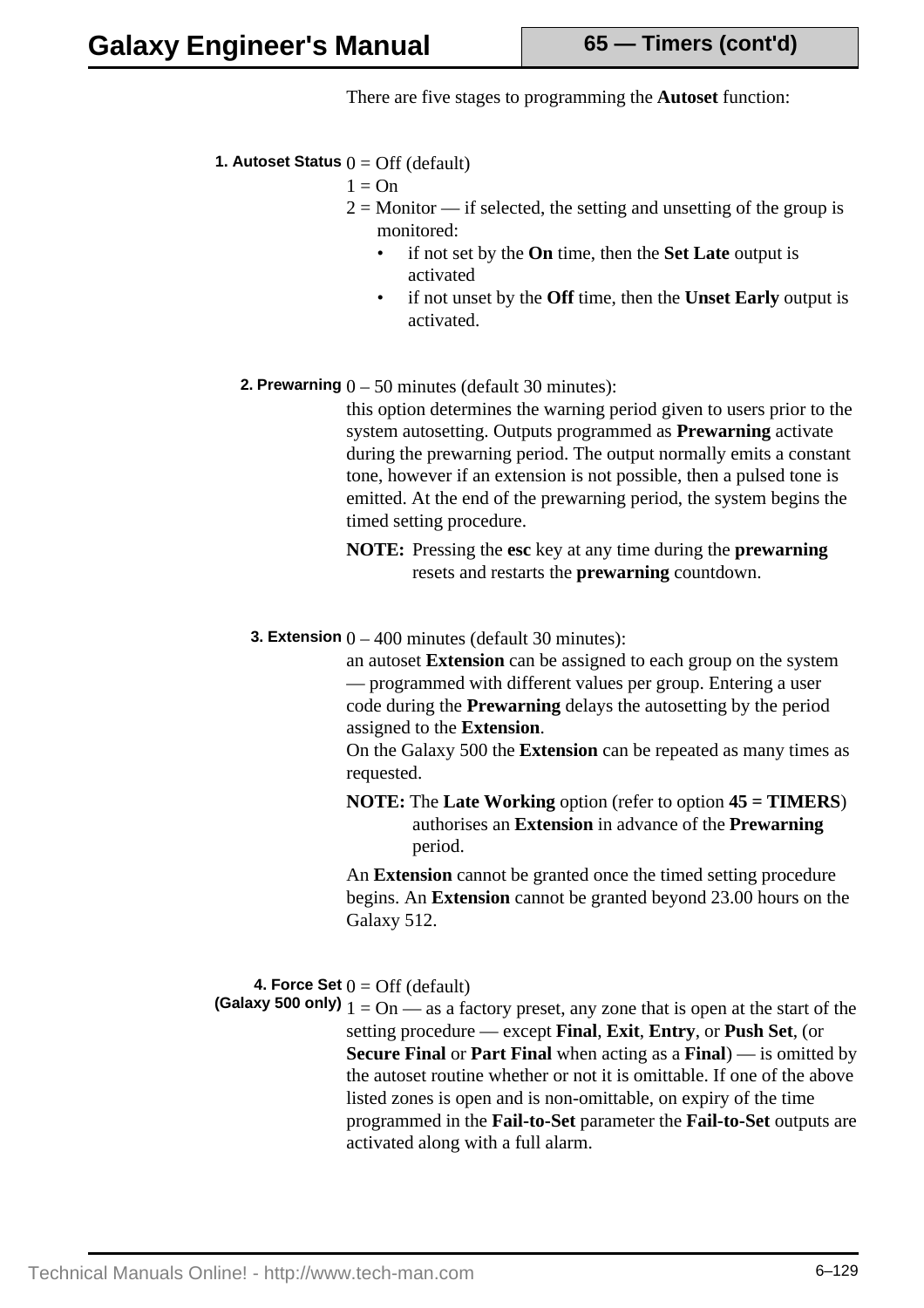**5. Autoset Events** This option programs the times when the selected group is automatically switched **On** (Autoset) and **Off** (Autounset).

> On selecting the option, the first two times assigned to the timer are displayed (the first time is on the top line, the second is on the bottom). If no autoset times have been assigned, the keypad displays stars  $(\ast)$  on the top line. Press the **A** key to step through each of the times until the required time is shown on the top line of the display.



Press the **ent** key to select the time to be modified. The keypad displays:

|                                           | A1SMON ON 17:30 |
|-------------------------------------------|-----------------|
| $[\zeta], [\zeta], \ddot{x}, 0.9, \star]$ |                 |

- the  $*$  key deletes the programmed time information;
- the **A** or **B** keys change the programmed day;
- the **#** key toggles whether the timer switch **ON** or **OFF**;
- the number keys (**0–9**) assign the time in the 24 hour format);

Press the **ent** key to accept the programming and return to the previous menu level.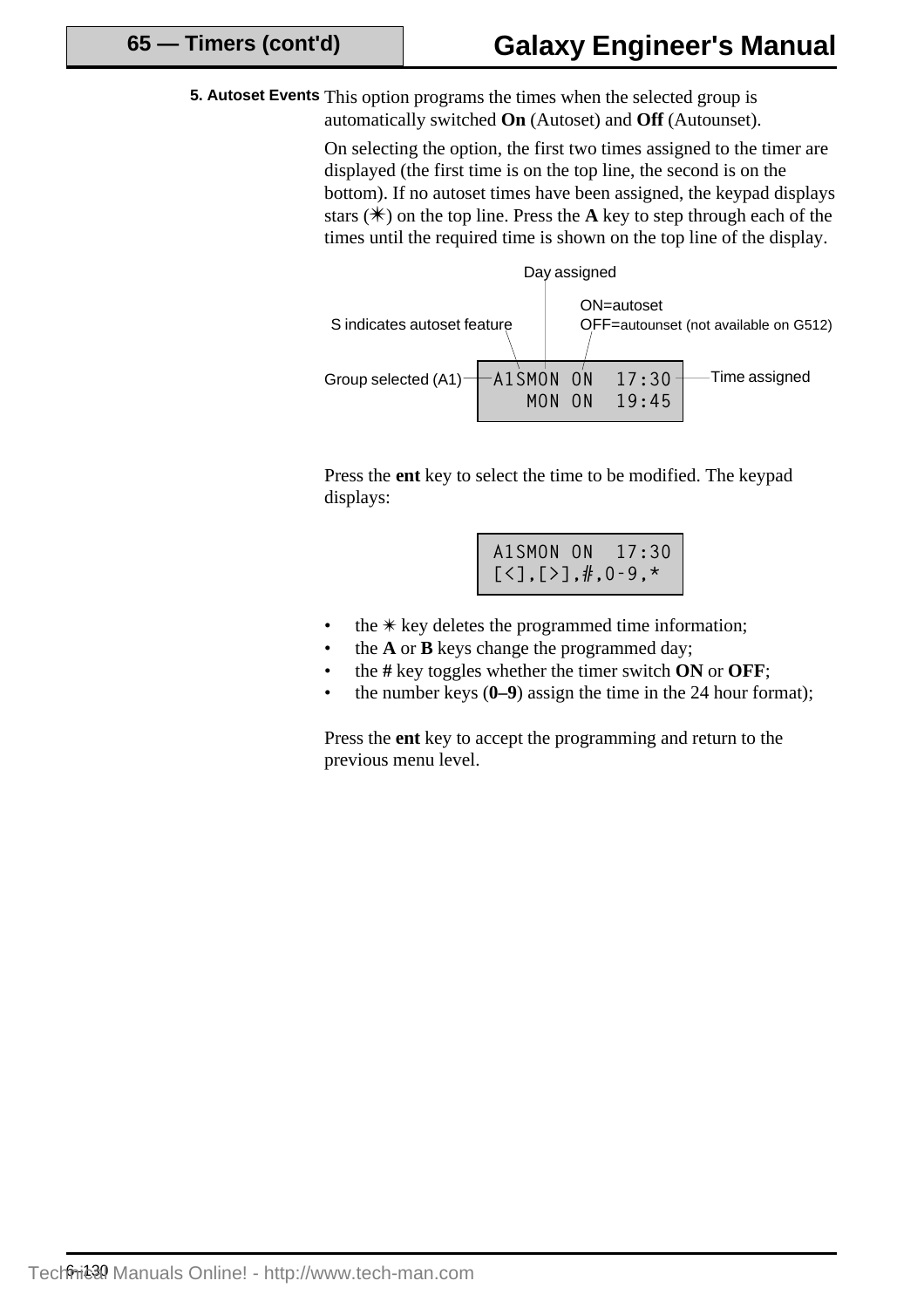### **Lockout (Galaxy 512 only)**

Each group can be programmed with 20 **Lockout** times over a seven day period. These can be combined in any order of **On** and **Off** times as required.

If **Lockout** has been assigned to a group, the group is locked-out at the **Lockout On** time or when the group sets — whichever occurs first. Outputs programmed as **Lockout** are active while the system is locked out — this will not always correspond to the times assigned to the **Lockout** depending on whether the group sets prior to **Lockout On**. When a group is locked-out the setting status indicates that it cannot be unset by displaying an **L**.

| <b>GROUPS</b> | 12345678  |
|---------------|-----------|
|               | CLIUULISI |

During the **Lockout** period, the group can not be unset unless an alarm has been activated in the group. In the event of an alarm occurring during the **Lockout** period, any valid level 2 (or above) code assigned to the group in alarm may be used to unset and/or reset the group. If multiple locked-out groups are in an alarm condition entry of a single valid code (level 2 or above with access to the relevant groups) cancels the alarms and unsets the activated groups.

The group can only be manually unset once in each **Lockout Off** period. If no **Lockout** times are programmed, the group may be unset at any time.

Codes are not affected by **Lockout**, and can be used to gain access to the menus and to manually set the group.

### **Programming Lockout**

There are two stages to programming the **Lockout function**. These are options **6 = Lockout Status** and **7 = Lockout Events** of the Autoset programming menu:

**6. Autoset Status**  $0 = \text{Off} (\text{default})$  $1 = \Omega n$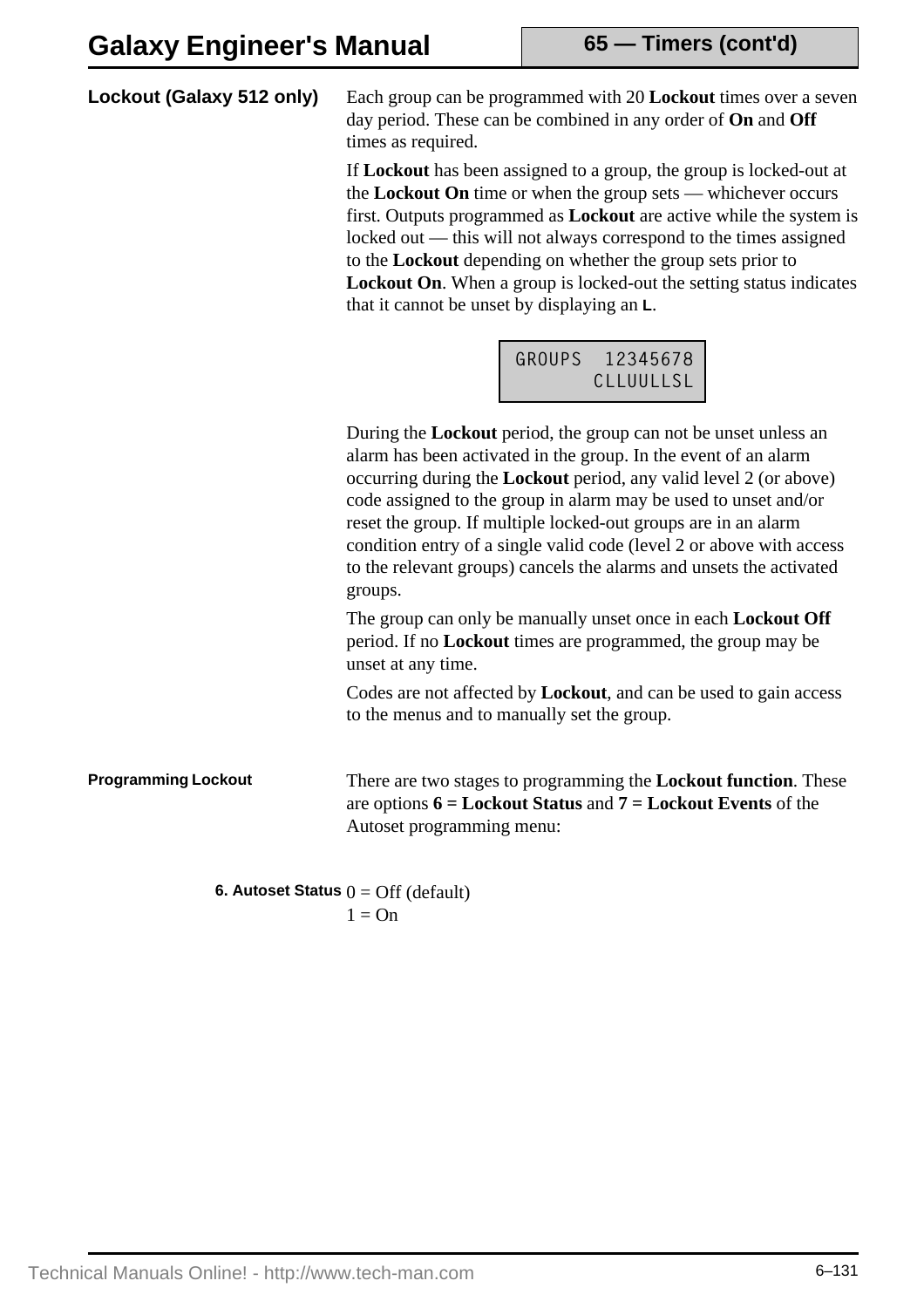**7. Lockout Events** This option programs the **Off** (Unlock) and **On** (Lockout) times for the selected group.

> On selecting the option, the first two times assigned to the timer are displayed (the first time is on the top line, the second is on the bottom). If no lockout times have been assigned, the keypad displays stars  $(\ast)$  on the top line:



Press the **A** key to step through each of the times until the required time is shown on the top line of the display.

Press the **ent** key to select the time to be modified. The keypad displays:

| A1LMON ON 17:30                          |  |
|------------------------------------------|--|
| $[\zeta], [\zeta], \ddot{x}, 0-9, \star$ |  |

- the  $*$  key deletes the programmed time information;
- the **A** or **B** keys change the programmed day;
- the **#** key toggles whether the timer switch **ON** or **OFF**;
- the number keys (**0–9**) assign the time (in the 24 hour format);

Press the **ent** key to accept the programming and return to the previous menu level.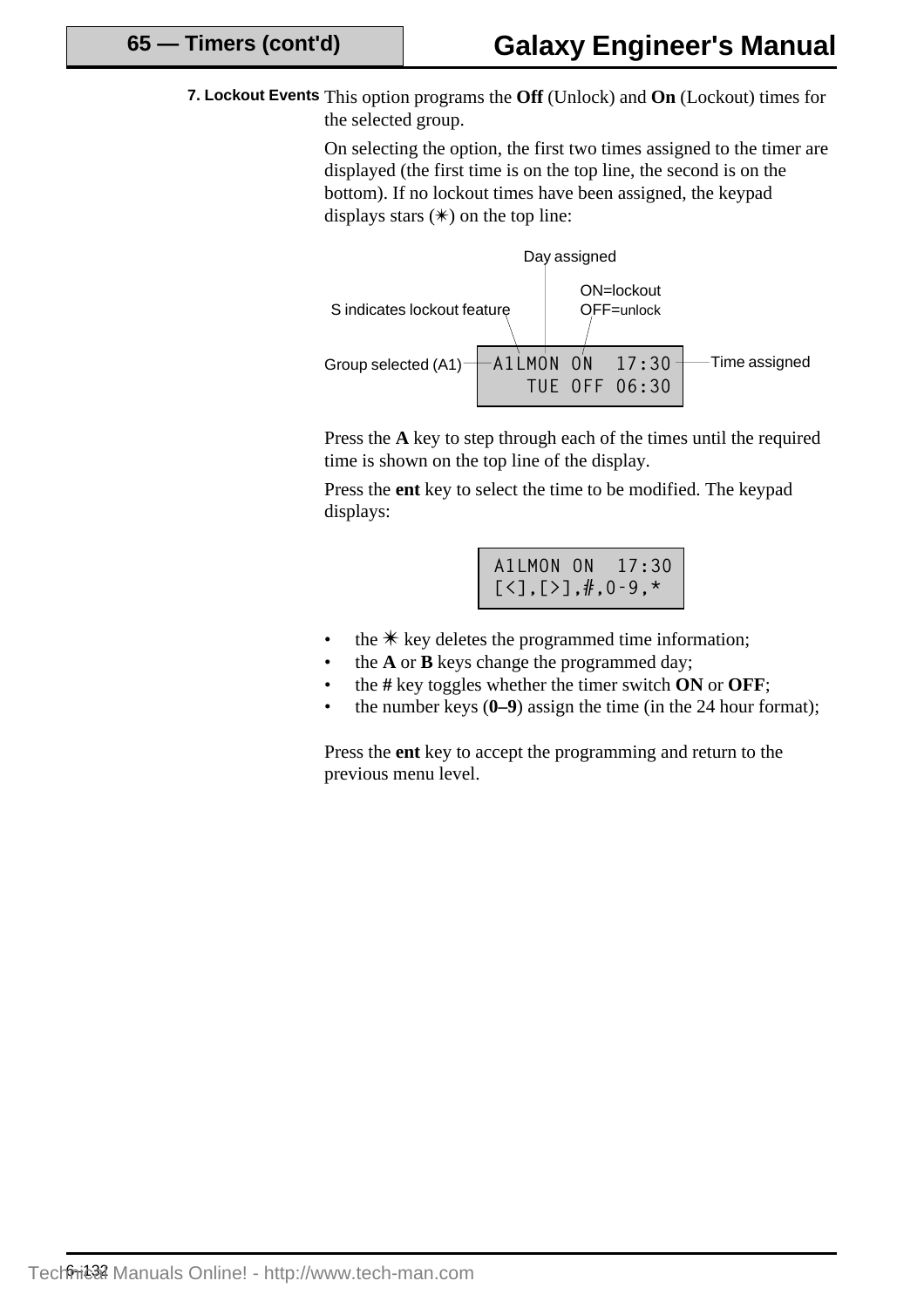| <b>Option 66 – Pre-Check</b><br>(Galaxy 60, 500 & 512) | The Pre-Check option provides added system security by alerting<br>the user to zones that may not be operating correctly.<br><b>NOTE:</b> Pre-check does not operate when the system is in the<br>engineer mode.                                                                                                                                                                                                                                                                                                                                                                                                                                                                                                                                                                                                                                                                                                                                                                                                                                                                                                                                                                                                                                                          |
|--------------------------------------------------------|---------------------------------------------------------------------------------------------------------------------------------------------------------------------------------------------------------------------------------------------------------------------------------------------------------------------------------------------------------------------------------------------------------------------------------------------------------------------------------------------------------------------------------------------------------------------------------------------------------------------------------------------------------------------------------------------------------------------------------------------------------------------------------------------------------------------------------------------------------------------------------------------------------------------------------------------------------------------------------------------------------------------------------------------------------------------------------------------------------------------------------------------------------------------------------------------------------------------------------------------------------------------------|
| $1 = Mode$                                             | The Mode determines the pre-check level that the selected zones are<br>subjected to before the system can set. The <b>Mode</b> is selected from<br>one of the following:<br>1. Disabled (default): the pre-check option is disabled; even if<br>zones are selected, they are not checked.<br>2. Warning: when the setting routine is started the user is<br>informed of the number of selected pre-check zones that have<br>not been activated since the system was unset; press the A or B<br>keys to view the zones. Press the ent key to continue the setting<br>routine. The zone that have not been activated do not have to be<br>tested.<br>3. Autocheck: when the setting routine is started the user is<br>informed of the number of selected pre-check zones that have<br>not been activated since the system was unset and a warning is<br>sounded; press the A or B keys to view the zones. These zones<br>must be tested before setting can be resumed.<br>4. Forced Check: when the setting routine is started the keypad<br>indicates the number of pre-check zones that are on the system;<br>to view the pre-check zone addresses press the <b>A</b> or <b>B</b> keys. All<br>of the pre-selected zones must be tested before setting can take<br>place. |
| <b>Testing Zones</b>                                   | 16 CHECK ZONES<br>A=VIEW<br>The Entry/Exit Horns beep once when each zone is tested. As each<br>zone is successfully tested, the keypad indicates the number that<br>remain to be tested. When the last zone is successfully tested the<br>Entry/Exit Horn sounds twice and the keypad displays 0 CHECK<br><b>ZONES</b> ; press the ent key to resume the system routine.                                                                                                                                                                                                                                                                                                                                                                                                                                                                                                                                                                                                                                                                                                                                                                                                                                                                                                 |



On selecting **2 = Select Zones**, the address and function of the first zone on the system is displayed. Move to the required zone by pressing the **A** or **B** keys or by entering the zone address. To toggle the status of the pre-check attribute of the zone press the **#** key; the keypad indicates that the zone is included in the pre-check by displaying **PRE-CHECK ZONE**. Select other zones to be pre-checked in the same way. Once all of the zones have been selected, press the **esc** key.

#### **2 = Select Zones**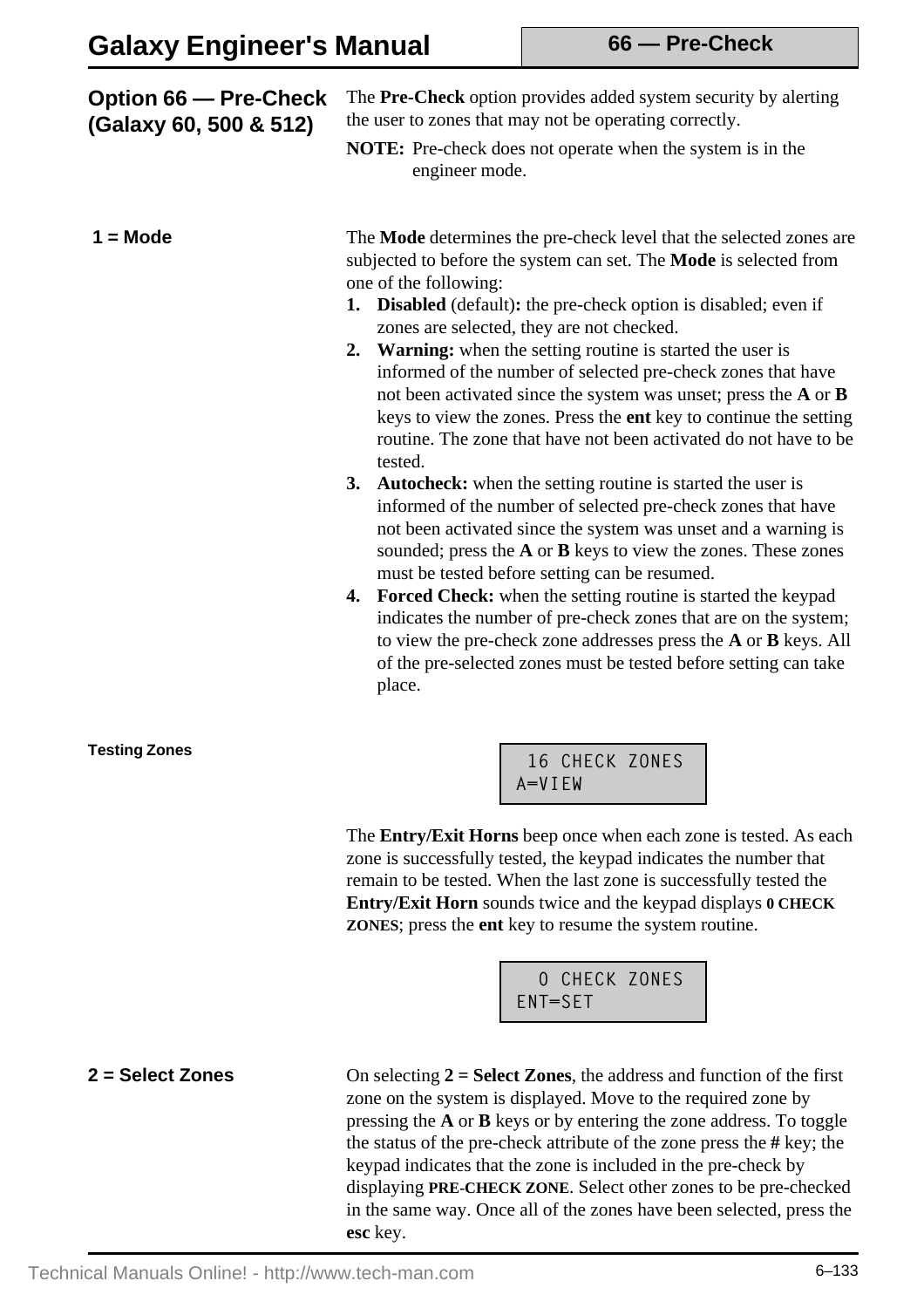| <b>Option 67 – Remote</b><br><b>Reset</b> | The <b>Remote Reset</b> option allows a user to perform an engineer reset<br>authorised by the Alarm Receiving Centre (ARC). In the event of<br>alarm that requires that requires an engineer reset, the keypad<br>displays a number, which, when quoted to the ARC is decoded and<br>exchanged for a new number. When this new number is entered it<br>resets the Galaxy panel. Entering the engineer code also resets the<br>Galaxy panel. |
|-------------------------------------------|----------------------------------------------------------------------------------------------------------------------------------------------------------------------------------------------------------------------------------------------------------------------------------------------------------------------------------------------------------------------------------------------------------------------------------------------|
|                                           | <b>NOTE:</b> The alarm conditions that require to be reset remotely must<br>have the appropriate System Reset, Tamper Reset or PA<br><b>Reset</b> parameters programmed for engineer reset (level 7).                                                                                                                                                                                                                                        |
|                                           | Each alarm activation generates a random number, therefore, the<br>number requires to reset the panel constantly changes. As ARCs<br>have different decoding equipment, the appropriate reset system<br>must be selected from the following <b>Remote Mode</b> options:<br>$0 = OFF$ (default)                                                                                                                                               |
|                                           | $1 = SMS - Southern Monitoring Services (4 digits)$<br>$2 =$ <b>Technistore</b> (5 digits) - requires a four digit local modifier (000<br>$-255$ ) to be assigned.                                                                                                                                                                                                                                                                           |
|                                           | $3$ = Microtech (6 digits) — requires a four digit local modifier<br>$(0000 - 9999)$ to be assigned.                                                                                                                                                                                                                                                                                                                                         |
|                                           | <b>NOTE:</b> The local modifier for the <b>Technistore</b> or <b>Microtech</b> reset<br>modes must be assigned after discussion with the ARC.                                                                                                                                                                                                                                                                                                |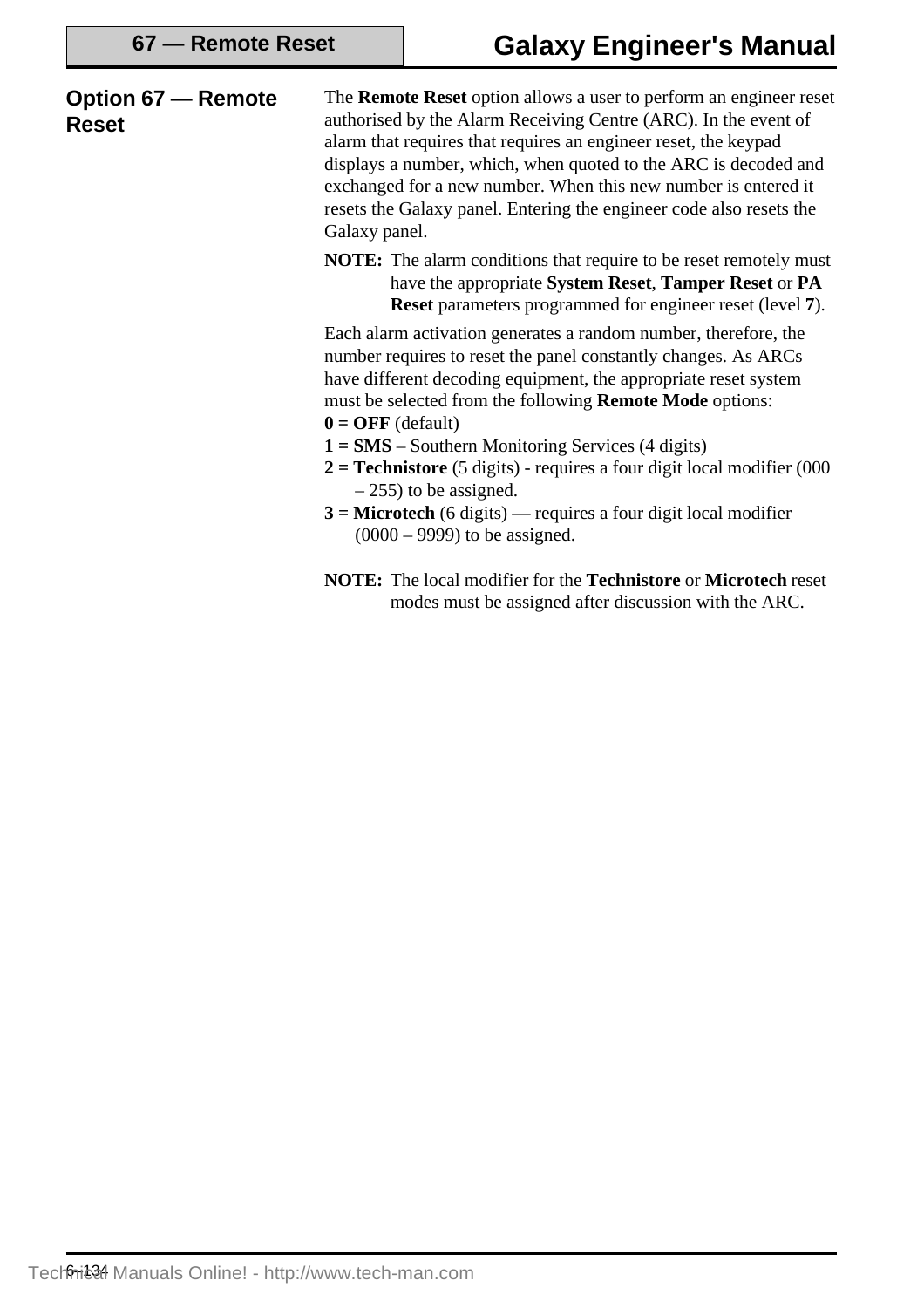**68 — Menu Access**

**Option 68 — Menu Access (Galaxy 60, 500 & 512)**

The **Menu Access** option is used to assign access levels to each of the menu options. This allows code levels  $3 - 6$  to have access to menu options to which they would normally have insufficient access rights.

On selecting this option, **11 = OMIT ZONES** is displayed along with the current code levels assigned (**3456** default).

| Levels        |                                              |
|---------------|----------------------------------------------|
| 11=0MIT ZONES | $\begin{array}{c c} 3456 \\ S & \end{array}$ |

Use the **A** or **B** key to select the required menu option or enter the option number directly and press the **ent** key. The currently assigned levels appear displayed on the top line of the display. The level maps default to the standard access. To modify the levels, press the required number keys; this toggles the access level numbers on the bottom line of the display on and off.

| Levels | 3456 |
|--------|------|
|        |      |

Press the **ent** key to save the programming and return to the previous menu level. If the level is assigned to the option the number is displayed, if it has been removed a dash (–) is displayed.

For example, level 5 codes can be given access to menu 42 which would allow them to allocate codes.



Users can only allocate codes up to the level that they have been assigned. A level 4 user cannot assign a user code as level 5.

**NOTE:** The following menu access levels are fixed: option **48 = DATELOCK** level **6**, and option **68 = MENU ACCESS** engineer access (level 7 and 8).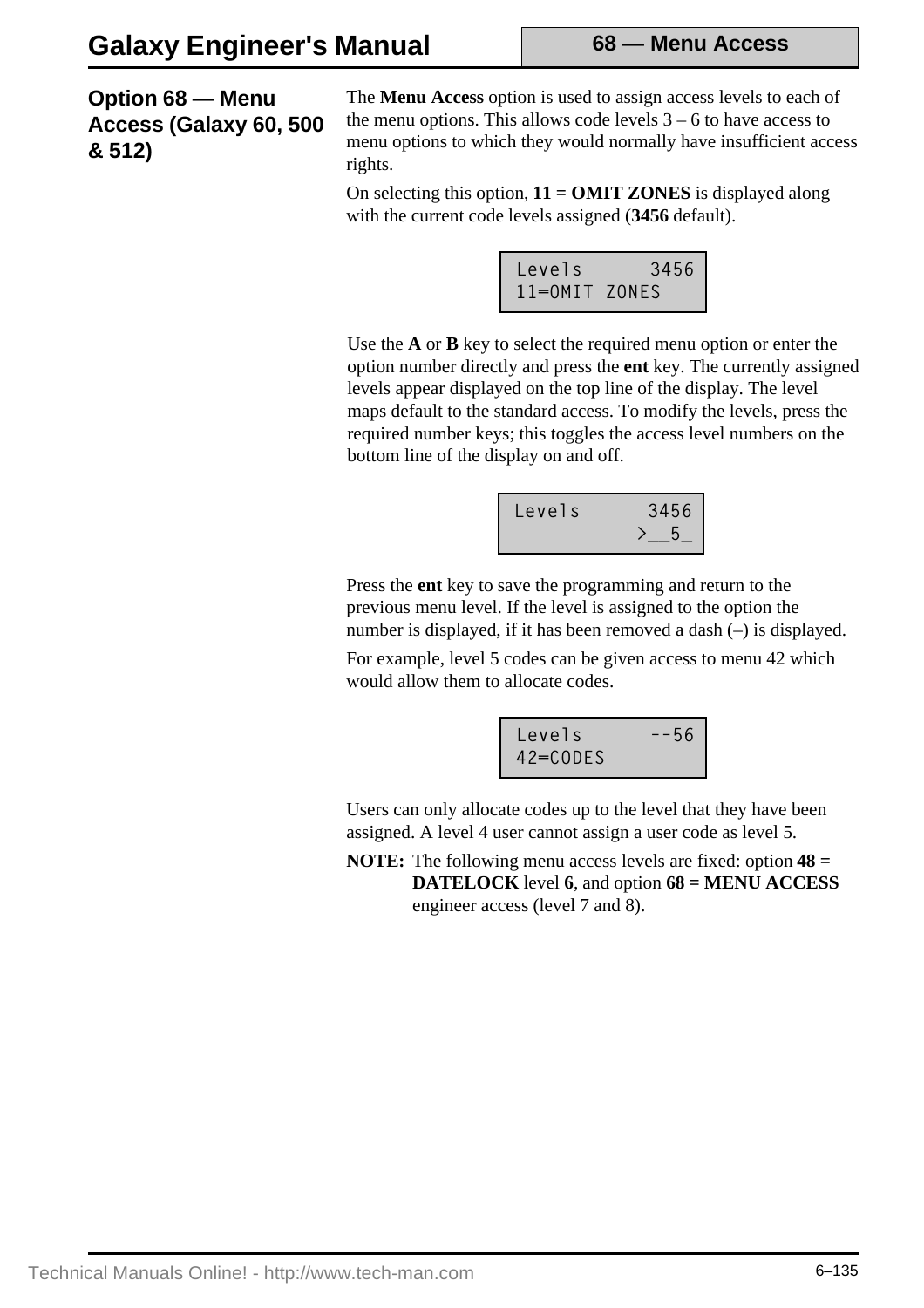# **Appendix A: Library**

| 00 | 0              | 001 | <b>ABOVE</b>       | 061 | <b>CAFE</b>         | 121 | <b>DOG</b>         |
|----|----------------|-----|--------------------|-----|---------------------|-----|--------------------|
| 01 | 1              | 002 | <b>ACCESS</b>      | 062 | CALL                | 122 | <b>DOOR</b>        |
| 02 | $\overline{c}$ | 003 | <b>ACCOUNTANT</b>  | 063 | <b>CANTEEN</b>      | 123 | <b>DOUBLE</b>      |
| 03 | 3              | 004 | <b>ACCOUNTANTS</b> | 064 | CAR                 | 124 | <b>DOWNSTAIRS</b>  |
| 04 | 4              | 005 | <b>ACCOUNTS</b>    | 065 | <b>CARGO</b>        | 125 | <b>DRAMA</b>       |
| 05 | 5              | 006 | ADMIN.             | 066 | <b>CARPENTER</b>    | 126 | <b>DRAWER</b>      |
| 06 | 6              | 007 | <b>ALARM</b>       | 067 | <b>CARPET</b>       | 127 | <b>DRAWING</b>     |
| 07 | $\overline{7}$ | 008 | <b>ALERT</b>       | 068 | <b>CASH</b>         | 128 | <b>DRINKS</b>      |
| 08 | 8              | 009 | <b>ANIMAL</b>      | 069 | <b>CASHIER</b>      | 129 | <b>DRIVE</b>       |
| 09 | 9              | 010 | ANNEXE             | 070 | <b>CEILING</b>      | 130 | <b>DRUGS</b>       |
| 10 | space          | 011 | <b>ARCH</b>        | 071 | <b>CELL</b>         | 131 | <b>EAST</b>        |
| 11 | Α              | 012 | <b>AREA</b>        | 072 | <b>CELLAR</b>       | 132 | <b>ECONOMICS</b>   |
| 12 | Ä              | 013 | <b>ARENA</b>       | 073 | <b>CENTRAL</b>      | 133 | <b>EDGE</b>        |
| 13 |                |     |                    |     |                     |     |                    |
|    | Α              | 014 | <b>AROUND</b>      | 074 | <b>CENTRE</b>       | 134 | <b>EIGHT</b>       |
| 14 | Æ              | 015 | <b>ART</b>         | 075 | <b>CHAIR</b>        | 135 | <b>EIGHTEEN</b>    |
| 15 | B              | 016 | <b>ASSEMBLY</b>    | 076 | <b>CHANGING</b>     | 136 | <b>EIGHTY</b>      |
| 16 | C              | 017 | <b>ASSISTANT</b>   | 077 | <b>CHEMISTRY</b>    | 137 | <b>ELECTRIC</b>    |
| 17 | D              | 018 | AT                 | 078 | <b>CHICKEN</b>      | 138 | <b>ELECTRICIAN</b> |
| 18 | E              | 019 | <b>ATTACK</b>      | 079 | <b>CHURCH</b>       | 139 | <b>ELECTRONICS</b> |
| 19 | F              | 020 | <b>ATTIC</b>       | 080 | <b>CLASSROOM</b>    | 140 | <b>EMERGENCY</b>   |
| 20 | G              | 021 | <b>AUTOMATIC</b>   | 081 | <b>CLEANER</b>      | 141 | <b>END</b>         |
| 21 | space          | 022 | <b>AUXILIARY</b>   | 082 | <b>CLEANERS</b>     | 142 | <b>ENGINE</b>      |
| 22 | H              | 023 | <b>BACK</b>        | 083 | <b>CLEANING</b>     | 143 | <b>ENGINEER</b>    |
| 23 | $\mathbf{I}$   | 024 | <b>BAGGAGE</b>     | 084 | <b>CLERK</b>        | 144 | <b>ENGINEERS</b>   |
| 24 | J              | 025 | <b>BAKERY</b>      | 085 | <b>CLERKS</b>       | 145 | <b>ENGLISH</b>     |
| 25 | Κ              | 026 | <b>BALCONY</b>     | 086 | <b>COAL</b>         | 146 | <b>ENTRANCE</b>    |
| 26 | L              | 027 | <b>BALLROOM</b>    | 087 | <b>COAT</b>         | 147 | <b>ENTRY</b>       |
| 27 | M              | 028 | <b>BANK</b>        | 088 | <b>COIN</b>         | 148 | <b>EQUIPMENT</b>   |
| 28 | N              | 029 | <b>BANKING</b>     | 089 | <b>COLD</b>         | 149 | <b>ESCAPE</b>      |
| 29 | Ø              | 030 | <b>BAR</b>         | 090 | <b>COLLECTION</b>   | 150 | <b>ESCALATOR</b>   |
| 30 | Ö              | 031 | <b>BARN</b>        | 091 | <b>COMMUNICATOR</b> | 151 | <b>EXIT</b>        |
| 31 | O              | 032 | <b>BASEMENT</b>    | 092 | <b>COMPUTER</b>     | 152 | <b>EXPORT</b>      |
| 32 | space          | 033 | <b>BATH</b>        | 093 | <b>CONFERENCE</b>   | 153 | <b>EXTERNAL</b>    |
| 33 | P              | 034 | <b>BATHROOM</b>    | 094 | <b>CONTAINER</b>    | 154 | <b>FACTORY</b>     |
| 34 | Q              | 035 | <b>BAY</b>         | 095 | <b>CONTACT</b>      | 155 | <b>FAILURE</b>     |
| 35 | R              | 036 | <b>BEAM</b>        | 096 | <b>CONSERVATORY</b> | 156 | <b>FAR</b>         |
| 36 | S              | 037 | <b>BEDROOM</b>     | 097 | <b>CORNER</b>       | 157 | <b>FARM</b>        |
| 37 | Τ              | 038 | <b>BEHIND</b>      |     | 098 CORRIDOR        | 158 | <b>FAX</b>         |
| 38 | U              | 039 | <b>BELL</b>        | 099 | <b>COUNTER</b>      | 159 | <b>FEED</b>        |
| 39 | Ü              | 040 | <b>BELOW</b>       | 100 | <b>COURT</b>        | 160 | <b>FEMALE</b>      |
| 40 | V              | 041 | <b>BENCH</b>       | 101 | <b>COW</b>          | 161 | <b>FENCE</b>       |
|    |                | 042 | <b>BESIDE</b>      |     | <b>CUPBOARD</b>     |     |                    |
| 41 | W              |     |                    | 102 |                     | 162 | <b>FIELD</b>       |
| 42 | X              | 043 | <b>BIOLOGY</b>     | 103 | <b>CURRENCY</b>     | 163 | <b>FIFTEEN</b>     |
| 43 | space          | 044 | <b>BIRD</b>        | 104 | <b>DAIRY</b>        | 164 | <b>FIFTY</b>       |
| 44 | Y              | 045 | <b>BLOCK</b>       | 105 | DARK-ROOM           | 165 | <b>FLING</b>       |
| 45 | Z              | 046 | <b>BLUE</b>        | 106 | <b>DATA</b>         | 166 | <b>FIRE</b>        |
| 46 |                | 047 | <b>BOARD</b>       | 107 | <b>DAY</b>          | 167 | <b>FIRST</b>       |
| 47 | $\overline{ }$ | 048 | <b>BODY</b>        | 108 | <b>DEPARTURE</b>    | 168 | <b>FIRST-AID</b>   |
| 48 | $\prime$       | 049 | <b>BOILER</b>      | 109 | <b>DEPUTY</b>       | 169 | <b>FISH</b>        |
| 49 |                | 050 | <b>BOOTH</b>       | 110 | DEPT.               | 170 | <b>FIVE</b>        |
| 50 | +              | 051 | <b>BOTTOM</b>      | 111 | <b>DESIGN</b>       | 171 | <b>FLAT</b>        |
| 51 | &              | 052 | <b>BOX</b>         | 112 | <b>DESK</b>         | 172 | <b>FLOOR</b>       |
| 52 | $\overline{ }$ | 053 | <b>BOYS</b>        | 113 | <b>DETECTOR</b>     | 173 | <b>FOR</b>         |
| 53 |                | 054 | <b>BRANCH</b>      | 114 | <b>DEVELOPMENT</b>  | 174 | <b>FOREIGN</b>     |
| 54 | space          | 055 | <b>BROOM</b>       | 115 | <b>DEVICE</b>       | 175 | <b>FORTY</b>       |
|    |                | 056 | <b>BROWN</b>       | 116 | <b>DIARY</b>        | 176 | <b>FOUNTAIN</b>    |
|    |                | 057 | <b>BUILDING</b>    | 117 | <b>DINING</b>       | 177 | <b>FOUR</b>        |
|    |                | 058 | <b>BUNKER</b>      | 118 | <b>DIRECTOR</b>     | 178 | <b>FREEZER</b>     |
|    |                | 059 | <b>BY</b>          | 119 | <b>DIRECTORS</b>    | 179 | <b>FRENCH</b>      |
|    |                | 060 | <b>CABINET</b>     | 120 | <b>DISPATCH</b>     | 180 | <b>FRIDGE</b>      |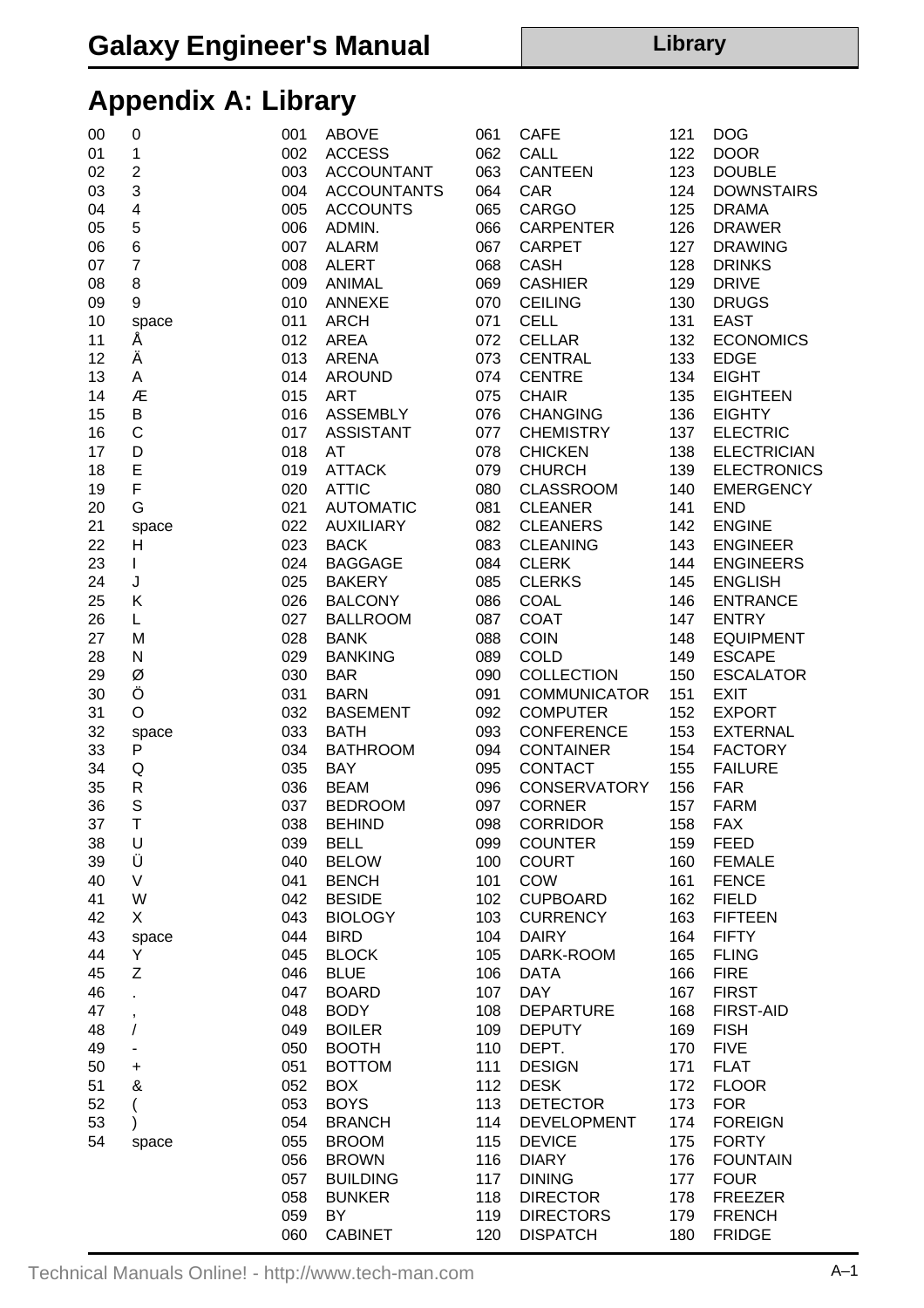### **Library**

| <b>Galaxy Engineer's Manual</b> |  |  |  |  |
|---------------------------------|--|--|--|--|
|---------------------------------|--|--|--|--|

| 181        | FROM                   |
|------------|------------------------|
| 182        | FRONT                  |
| 183        | GAMES<br>GARAGE        |
| 184<br>185 | GARDEN                 |
| 186        | GATE                   |
| 187        | <b>GENTS</b>           |
| 188        | GEOGRAPHY              |
| 189        | GERMAN                 |
| 190        | GIRLS                  |
| 191        | GLASS                  |
| 192        | GOLD                   |
| 193        | GOODS                  |
| 194        | <b>GREAT</b>           |
| 195        | GREEN                  |
| 196        | <b>GROCERY</b>         |
| 197        | <b>GROUND</b>          |
| 198        | <b>GROUNDS</b>         |
| 199        | <b>GROUNDSMAN</b>      |
| 200        | GROUP                  |
| 201        | GUARD                  |
| 202        | GUN                    |
| 203        | <b>GYM</b>             |
| 204        | HALL                   |
| 205        | HAND                   |
| 206        | HANGER                 |
| 207        | HEAD                   |
| 208        | HEAT                   |
| 209        | HEATER                 |
| 210        | HIGH                   |
| 211        | <b>HISTORY</b>         |
| 212        | HOME                   |
| 213        | <b>HORSE</b>           |
| 214        | нот                    |
| 215        | HOUSE                  |
| 216        | ICE                    |
| 217        | ΙN                     |
| 218        | INDUSTRIAL             |
| 219        | <b>INFANT</b>          |
| 220        | <b>INFANTS</b>         |
|            | 221 INFORMATION        |
|            | 222 INFRARED           |
|            | 223 INSIDE             |
|            | 224 INSTRUCTORS        |
|            | 225 INTERIOR           |
| 226        | <b>INTO</b>            |
|            | 227 IRON               |
|            | 228 ISOLATION          |
| 229 IT     |                        |
|            | 230 ITALIAN            |
|            | 231 JANITOR            |
|            | 232 JANITORS           |
| 233        | <b>JUDGE</b>           |
|            | 234 JUNIOR             |
|            | 235 JUST               |
|            | 236 KEEP<br>237 KEYPAD |
|            | 238 KITCHEN            |
|            | 239 LAB                |
| 240        | <b>LADIES</b>          |
|            |                        |

| 241 | LANDING                                                                     |
|-----|-----------------------------------------------------------------------------|
|     | 242 LAST                                                                    |
|     | 243 LATIN                                                                   |
|     | 244 LAUNDRY                                                                 |
|     |                                                                             |
|     | 245 LAVATORY                                                                |
|     | 246 LAWN                                                                    |
|     |                                                                             |
|     | 247 LEAST                                                                   |
|     | 248 LECTURE                                                                 |
|     | 249 LEFT                                                                    |
|     |                                                                             |
|     |                                                                             |
|     |                                                                             |
|     | 252 LIBRARY                                                                 |
|     |                                                                             |
|     | 253 LIFT                                                                    |
|     | 254 LIGHT                                                                   |
|     | $255$ LINE                                                                  |
|     |                                                                             |
|     | 256 LITTLE                                                                  |
|     | ---- -------<br>257 LOADING<br>258 LOBBY                                    |
|     |                                                                             |
|     |                                                                             |
|     | 259 LOCK                                                                    |
|     | 260 LOFT                                                                    |
|     |                                                                             |
|     | 261 LORRY                                                                   |
|     | 262 LOUNGE                                                                  |
|     | $263$ LOW                                                                   |
|     |                                                                             |
|     | 264 LUNCH                                                                   |
|     | 265 MACHINE                                                                 |
| 266 |                                                                             |
|     | <b>MAGNETIC</b>                                                             |
|     | 267 MAIN                                                                    |
|     | 268 MAJOR                                                                   |
|     | 269 MALE                                                                    |
|     |                                                                             |
|     |                                                                             |
|     |                                                                             |
|     | 272 MANAGERS                                                                |
|     |                                                                             |
|     | 272 MANAGER<br>273 MASTER<br>274 MAT<br>275 MATHS<br>276 MEDICAL<br>277 MEN |
|     |                                                                             |
|     |                                                                             |
|     |                                                                             |
|     |                                                                             |
| 277 | <b>MEN</b>                                                                  |
|     |                                                                             |
| 278 | <b>MESS</b>                                                                 |
| 279 | <b>METAL</b>                                                                |
| 280 | METER                                                                       |
|     |                                                                             |
| 281 | MEZZANINE                                                                   |
| 282 | <b>MICROWAVE</b>                                                            |
| 283 | <b>MIDDLE</b>                                                               |
|     |                                                                             |
| 284 | <b>MILK</b>                                                                 |
| 285 | <b>MINOR</b>                                                                |
|     | <b>MOBILE</b>                                                               |
| 286 |                                                                             |
| 287 | <b>MODEL</b>                                                                |
| 288 | <b>MONITOR</b>                                                              |
| 289 | <b>MOULDING</b>                                                             |
|     |                                                                             |
| 290 | <b>MOVEMENT</b>                                                             |
| 291 | <b>NEAR</b>                                                                 |
|     | <b>NEW</b>                                                                  |
| 292 |                                                                             |
| 293 | <b>NEXT</b>                                                                 |
| 294 | <b>NIGHT</b>                                                                |
|     |                                                                             |
| 295 | <b>NINE</b>                                                                 |
| 296 | NINETEEN                                                                    |
| 297 | NINETY                                                                      |
|     |                                                                             |
| 298 | <b>NODE</b>                                                                 |
| 299 | <b>NOISE</b>                                                                |
| 300 | <b>NURSE</b>                                                                |
|     |                                                                             |

| 301 | NURSERY           |
|-----|-------------------|
|     |                   |
| 302 | <b>NORTH</b>      |
| 303 | OF                |
| 304 | <b>OFFICE</b>     |
| 305 | <b>OFFICER</b>    |
| 306 | <b>OFFICERS</b>   |
|     |                   |
| 307 | <b>OFFICES</b>    |
| 308 | OIL               |
| 309 | ON                |
| 310 | <b>ONE</b>        |
| 311 | <b>OPEN</b>       |
|     |                   |
| 312 | ORANGE            |
| 313 | OUT               |
| 314 | <b>OUTER</b>      |
| 315 | <b>OUTSIDE</b>    |
| 316 | <b>OVAL</b>       |
|     |                   |
| 317 | <b>OVER</b>       |
| 318 | P.A. BUTTON       |
| 319 | <b>PACKING</b>    |
| 320 | <b>PAINT</b>      |
| 321 | <b>PANEL</b>      |
|     |                   |
| 322 | <b>PANIC</b>      |
| 323 | <b>PANTRY</b>     |
| 324 | <b>PARCEL</b>     |
| 325 | <b>PARK</b>       |
| 326 | <b>PARTITION</b>  |
|     |                   |
| 327 | <b>PASSIVE</b>    |
| 328 | <b>PATH</b>       |
| 329 | <b>PATIO</b>      |
| 330 | PEN               |
| 331 | PENTHOUSE         |
|     | <b>PERIMETER</b>  |
| 332 |                   |
| 333 | PERSONAL          |
| 334 | PERSONNEL         |
| 335 | <b>PHONE</b>      |
| 336 | <b>PHYSICS</b>    |
|     | <b>PIG</b>        |
| 337 |                   |
| 338 | PIR               |
| 339 | PIR BY            |
| 340 | PIR IN            |
| 341 | PIR ON            |
|     | <b>PLACE</b>      |
| 342 |                   |
| 343 | <b>PLANT</b>      |
| 344 | <b>PLAY</b>       |
| 345 | <b>PLAZA</b>      |
| 346 | <b>PLUMBER</b>    |
| 347 | <b>PLUMBERS</b>   |
|     |                   |
| 348 | <b>POINT</b>      |
| 349 | <b>POND</b>       |
| 350 | POOL              |
| 351 | <b>PORCH</b>      |
|     | POST              |
| 352 |                   |
| 353 | <b>POWER</b>      |
| 354 | <b>PRESSURE</b>   |
| 355 | <b>PRIMARY</b>    |
| 356 | PRIME             |
| 357 | <b>PRINT</b>      |
|     |                   |
| 358 | <b>PROCESSING</b> |
| 359 | <b>PRODUCTION</b> |
| 360 | <b>PUBLIC</b>     |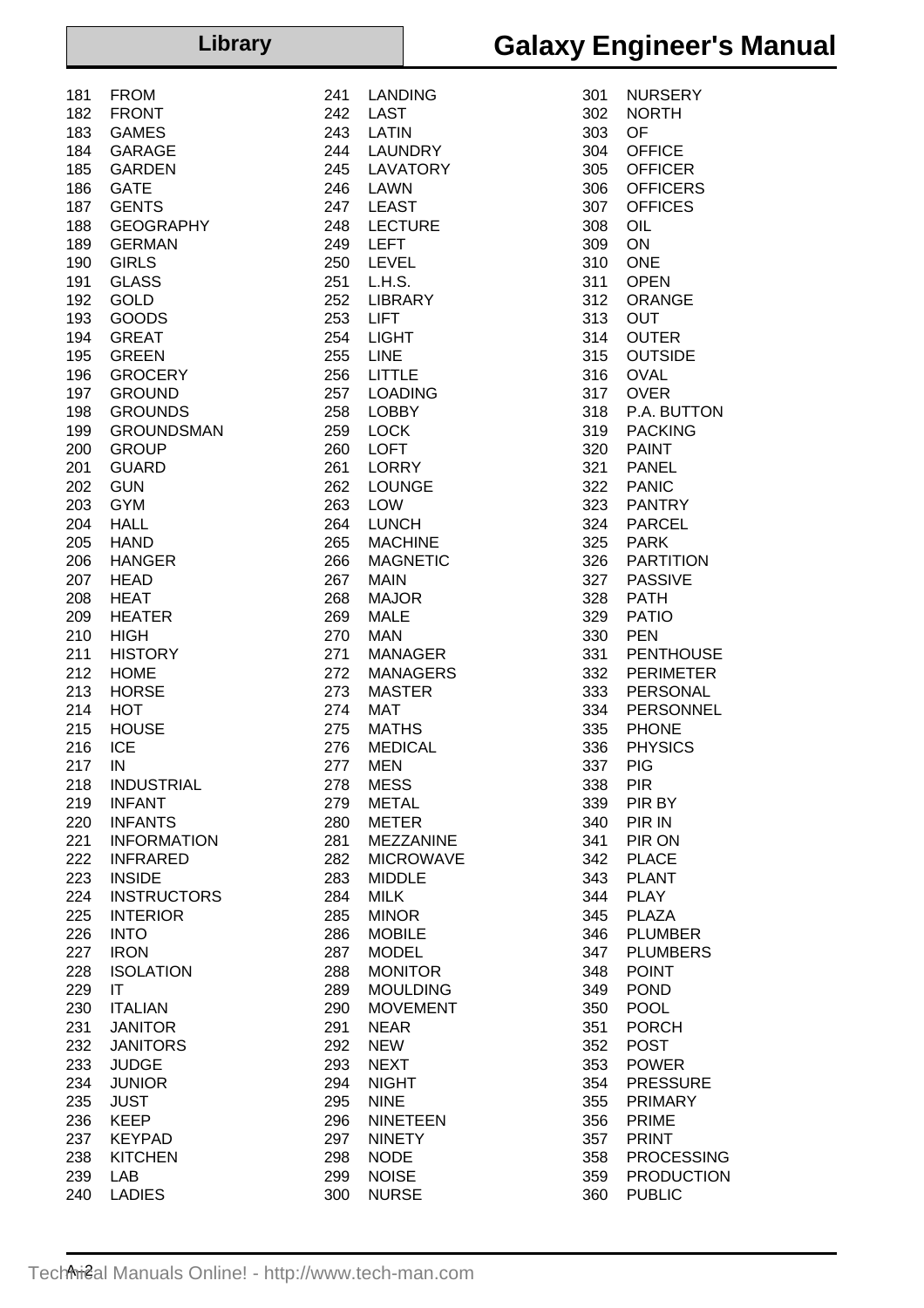### **Galaxy Engineer's Manual**

#### 361 PURCHASING 362 PURPLE 363 QUALITY 364 QUANTITY 365 QUIET 366 QUICK 367 RANGE 368 READING 369 REAR 370 RECEPTION 371 RECORDS 372 RECTOR 373 RECTORS 374 RED 375 REED 376 REFECTORY 377 REMOTE 378 REPAIR 379 RESEARCH 380 REST 381 RESTAURANT 382 REVOLVING 383 RIGHT 384 R.H.S. 385 ROLLER 386 ROOF 387 ROOM 388 ROUND 389 RUN 390 SAFE 391 SALES 392 SCAN 393 SCANNER 394 SCANNERS 395 SCANNING 396 SCREEN 397 SEA 398 SECOND 399 SECURE 400 SECRETARIES 401 SECRETARY 402 SECTION 403 SECURITY 404 SENSOR 405 SEVEN 406 SEVENTEEN 407 SEVENTY 408 SHACK 409 SHAFT 410 SHED 411 SHEEP 412 SHOP 413 SHOWROOM 414 SHORT 415 SHOWER 416 SHUTTER 417 SIDE 418 SILENT 419 SILVER 420 SITE

| 421 | <b>SITTING</b>    |
|-----|-------------------|
|     | 422 SIX           |
|     | 423 SIXTEEN       |
|     | 424 SIXTY         |
|     | 425 SLIDING       |
|     |                   |
|     | 426 SMOKE         |
|     | 427 SOFTWARE      |
|     | 428 SOLITARY      |
|     | 429 SOUND         |
|     | 430 SOUTH         |
| 431 | <b>SPANISH</b>    |
|     | 432 SPRAY         |
|     | 433 SPRING        |
|     | 434 SQUARE        |
|     | 435 SQUASH        |
|     | 436 STABLE        |
|     | 437 STADIUM       |
|     | 438 STAFF         |
|     | 439 STAIRS        |
|     | 440 STAIRWELL     |
| 441 | <b>STALLS</b>     |
|     | 442 STAND         |
|     | 443 START         |
| 444 | <b>STATION</b>    |
|     | 445 STOP          |
|     | 446 STORE         |
|     | 447 STORES        |
|     | 448 STROBE        |
|     | 449 STRONG        |
|     | 450 STUDY         |
|     | 451 SUITE         |
|     |                   |
|     |                   |
|     | 454 SUPPLY        |
|     | 455 SURGERY       |
|     | 456 SWIMMING      |
|     | 457 SWITCH        |
|     | <b>SYSTEM</b>     |
| 458 |                   |
| 459 | <b>TABLE</b>      |
| 460 | TALL              |
| 461 | <b>TAMPER</b>     |
| 462 | <b>TEA</b>        |
| 463 | TEACHER           |
| 464 | <b>TECHNICAL</b>  |
| 465 | <b>TECHNICIAN</b> |
| 466 | TELLER            |
| 467 | <b>TEN</b>        |
| 468 | <b>TENNIS</b>     |
| 469 | <b>TEST</b>       |
| 470 | THE               |
| 471 | .<br>THEATRE      |
| 472 | <b>THEN</b>       |
| 473 | <b>THIRTEEN</b>   |
| 474 | <b>THIRTY</b>     |
| 475 | <b>THREE</b>      |
| 476 | <b>TICKET</b>     |
| 477 | TILL              |
| 478 | <b>TO</b>         |
| 479 | <b>TOILET</b>     |
| 480 | <b>TOOL</b>       |
|     |                   |

| 481 | TOP               |
|-----|-------------------|
| 482 | <b>TRACK</b>      |
| 483 | <b>TRACTOR</b>    |
| 484 | <b>TRADE</b>      |
| 485 | <b>TRAILER</b>    |
| 486 | <b>TRAIN</b>      |
| 487 | TRAINING          |
| 488 | <b>TRANSPORT</b>  |
| 489 | <b>TRAP</b>       |
| 490 | T.V.              |
| 491 | <b>TWELVE</b>     |
| 492 | <b>TWENTY</b>     |
| 493 | <b>TWIN</b>       |
| 494 | TWO               |
| 495 | <b>TYPE</b>       |
| 496 | TYPING            |
| 497 | <b>TYRE</b>       |
| 498 | <b>ULTRASONIC</b> |
| 499 | UNDER             |
| 500 | <b>UNIT</b>       |
| 501 | UP                |
| 502 | <b>UPPER</b>      |
| 503 | <b>UPSTAIRS</b>   |
| 504 | <b>USER</b>       |
| 505 | <b>UTILITY</b>    |
| 506 | VAN               |
| 507 | VARIABLE          |
| 508 | <b>VAULT</b>      |
| 509 | VENTILATOR        |
| 510 | <b>VISUAL</b>     |
| 511 | <b>VOLTAGE</b>    |
| 512 | WAITING           |
| 513 | <b>WALK</b>       |
| 514 | <b>WALL</b>       |
| 515 | WARD              |
| 516 | <b>WAREHOUSE</b>  |
| 517 | <b>WASH</b>       |
| 518 | WATER             |
| 519 | WAY               |
| 520 | W.C.              |
| 521 | WEAPON            |
| 522 | WEEKEND           |
| 523 | <b>WEST</b>       |
| 524 | <b>WINDOW</b>     |
| 525 | <b>WINTER</b>     |
| 526 | <b>WITH</b>       |
| 527 | <b>WOOD</b>       |
| 528 | <b>WOODWORK</b>   |
| 529 | <b>WORK</b>       |
| 530 | <b>WORKS</b>      |
| 531 | <b>WORKSHOP</b>   |
| 532 | X-RAY             |
| 533 | <b>YARD</b>       |
|     |                   |
| 534 | <b>YEAR</b>       |
| 535 | <b>YELLOW</b>     |
| 536 | ZERO              |
| 537 | <b>ZONE</b>       |
| 538 | ZOO               |

**Library**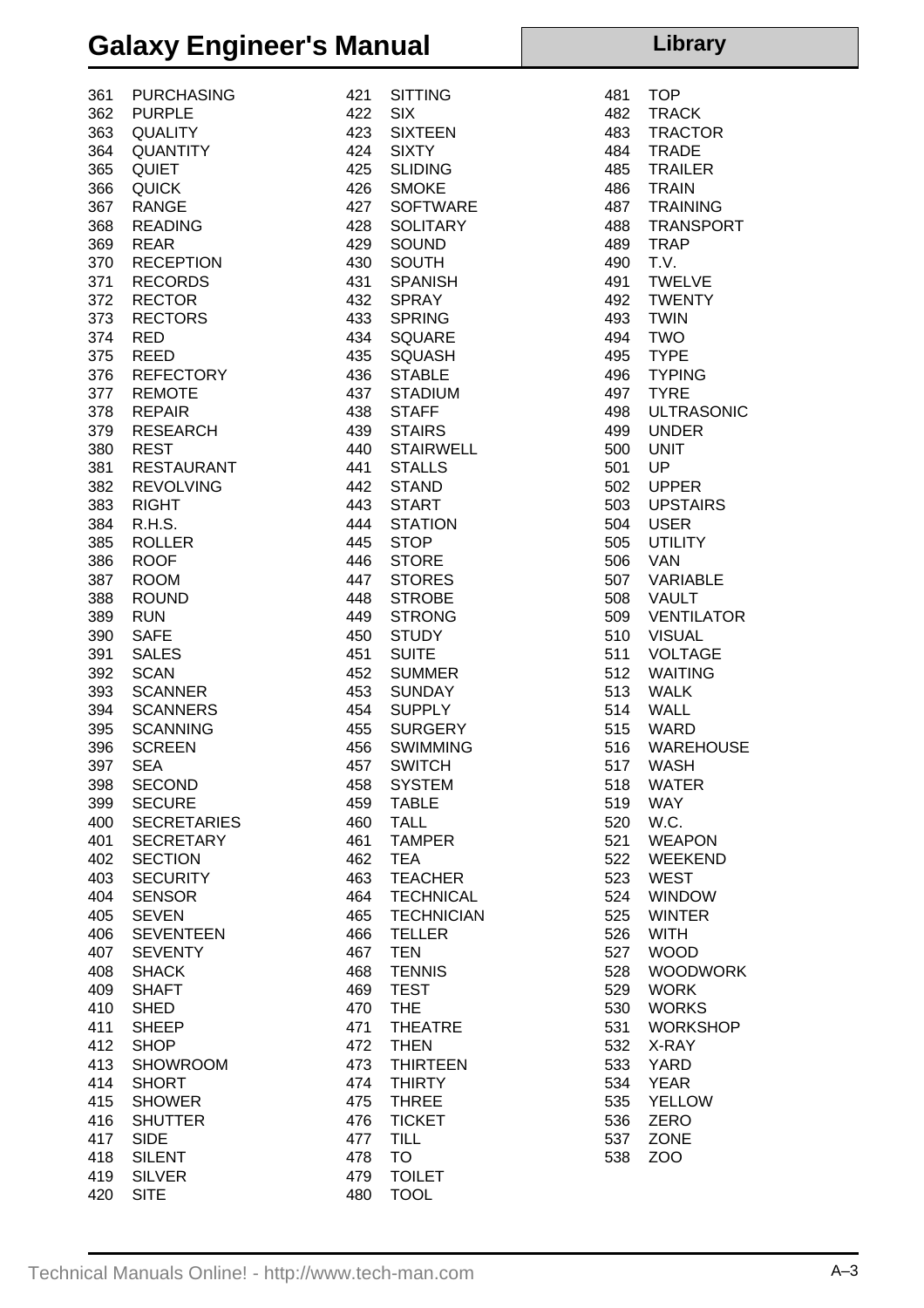### **Appendix B: Event Log Messages**

| <b>KEYPAD TEXT</b> | <b>DESCRIPTION</b>                                                                              |
|--------------------|-------------------------------------------------------------------------------------------------|
| 0001 + CU-BATT     | Control Unit Standby Battery Low has occurred (battery voltage below 10.5 Vd.c.).               |
| 0001 - CU-BATT     | Control Unit Standby Battery Low has finished (battery voltage now above 10.5 Vd.c.).           |
| 0002 + CU-AC       | Control Unit Mains (a.c.) Power Fail has occurred.                                              |
| 0002 - CU-AC       | Control Unit Mains (a.c.) Power Fail has finished.                                              |
| 0003 + LID TAMP    | Lid Tamper on control unit has occurred.                                                        |
| 0003 - LID TAMP    | Lid Tamper on control unit has finished.                                                        |
| 0004 + AUX TAMP    | Auxiliary Tamper on control unit has occurred.                                                  |
| 0004 - AUX TAMP    | Auxiliary Tamper on control unit has finished.                                                  |
| + AC FAIL          | AC Fail zone activated (opened) or an AC Fail on 3 A Smart Power Supply Unit.                   |
| - AC FAIL          | AC Fail zone de-activated (closed) or an AC Fail on 3 A Smart Power Supply Unit has<br>stopped. |
| <b>ALARM EXT</b>   | Alarm extend zone activated.                                                                    |
| <b>ADDED</b>       | Engineer has Added a module to the system.                                                      |
| ATM-1              | ATM-1 zone activated.                                                                           |
| ATM-2              | ATM-2 zone activated.                                                                           |
| ATM-3              | ATM-3 zone activated.                                                                           |
| ATM-4              | ATM-4 zone activated.                                                                           |
| <b>AUTOTEST</b>    | Automatic Test of the system via the Telecom Module.                                            |
| <b>AUTOTIMER +</b> | Autoset timer activated.                                                                        |
| <b>AUTOTIMER-</b>  | Autoset timer de-activated.                                                                     |
| + BATT LOW         | Battery Low activated on 3 A Smart Power Supply Unit.                                           |
| - BATT LOW         | Battery Low de-activated on 3 A Smart Power Supply Unit.                                        |
| <b>BEAM PAIR</b>   | Beam Pair zones activated (opened).                                                             |
| + BELL TAMP        | Bell Tamper zone activated (opened).                                                            |
| - BELL TAMP        | Bell Tamper zone de-activated (closed).                                                         |
| <b>CANCEL</b>      | Alarm activation Cancelled by a valid user Code (system or Group(s) still Set).                 |
| <b>COMM FAIL</b>   | Communication Failure has occurred on a Telecom Module.                                         |
| <b>COPY SITE</b>   | Remote Copy of the Site (system) has occurred via Galaxy Gold or the RS232 Module.              |
| <b>CUSTOM-A</b>    | Custom-A zone activated (opened).                                                               |
| <b>CUSTOM-B</b>    | Custom-B zone activated (opened).                                                               |
| CU-FUSE +          | Control Unit Fuse removed (Galaxy 8 only).                                                      |
| CU-FUSE-           | Control Unit Fuse replaced (Galaxy 8 only).                                                     |
| <b>DELAY ALM</b>   | PA Delay Alarm zone activated after PA Delay timeout.                                           |
| <b>DL/SL ALM</b>   | PA Delayed Silent zone activated after PA Delay timeout.                                        |
| <b>DUAL</b>        | Dual (Double Knock) zone activated (opened).                                                    |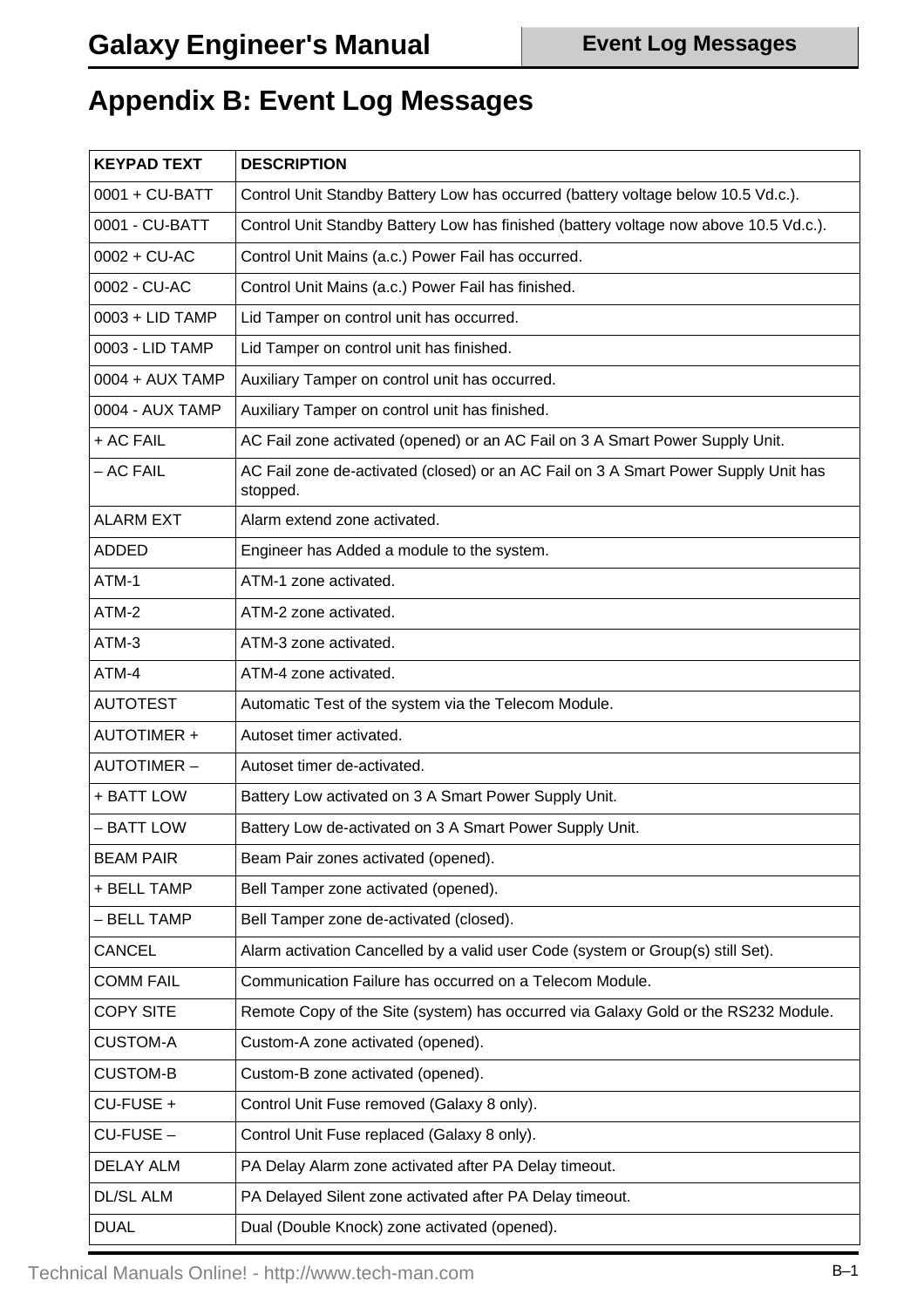| <b>KEYPAD TEXT</b> | <b>DESCRIPTION</b>                                                                  |
|--------------------|-------------------------------------------------------------------------------------|
| <b>DURESS</b>      | Duress code has been entered.                                                       |
| <b>ENG ASSEM</b>   | Engineering Assemble Zone menu (Menu Option 64) has been accessed.                  |
| <b>ENG CHECK</b>   | Engineering Pre-Check menu (Menu Option 66) has been accessed.                      |
| <b>ENG DIAG</b>    | Engineering Diagnostics menu (Menu Option 61) has been accessed.                    |
| <b>ENG DIGI</b>    | Engineering Digicom (Communications) (Menu Option 56) has been accessed.            |
| <b>ENG GROUP</b>   | Engineering Groups (Menu Option 63) has been accessed.                              |
| <b>ENG KPAD</b>    | Engineering Keypad (Menu Option 58) has been accessed.                              |
| <b>ENG LINKS</b>   | Engineering Links (Menu Option 54) has been accessed.                               |
| ENG O/PS           | Engineering Outputs (Menu Option 53) has been accessed.                             |
| <b>ENG PARAM</b>   | Engineering Parameters (Menu Option 51) has been accessed.                          |
| <b>ENG PRINT</b>   | Engineering Print (Menu Option 57) has been accessed.                               |
| <b>ENG QUICK</b>   | Engineering Quick Menu (Menu Option 59) has been accessed.                          |
| <b>ENG SOAK</b>    | Engineering Soak Test (Menu Option 56) has been accessed.                           |
| <b>ENG TMRS</b>    | Engineering Timers A/B (Menu Option 65) has been accessed.                          |
| <b>ENG ZONES</b>   | Engineering Zones (Menu Option 52) has been accessed.                               |
| <b>ENG TAMP</b>    | Tamper when entering Engineer Mode.                                                 |
| <b>ENG TEST</b>    | Engineer Test of the system via the Telecom Module.                                 |
| <b>ENGINEER +</b>  | Entering Engineer mode.                                                             |
| <b>ENGINEER-</b>   | Leaving Engineer mode.                                                              |
| + ENTRY            | Entry zone activated (opened) during Setting/Unsetting procedure or when Set.       |
| – ENTRY            | Entry zone de-activated (closed) during Setting/Unsetting procedure or when Set.    |
| <b>EXTENSION</b>   | System or Group(s) are in the Autoset Extension period.                             |
| + EXIT             | Exit zone activated (opened) during the Unsetting procedure or when Set.            |
| – EXIT             | Exit zone de-activated (closed) during the Unsetting procedure or when Set.         |
| <b>EXITGUARD</b>   | ExitGuard zone activated (opened).                                                  |
| <b>FAIL SET</b>    | Fail to set event.                                                                  |
| + FINAL            | Final zone activated (opened) during Setting/Unsetting procedure or when Set.       |
| - FINAL            | Final zone de-activated (closed) during Setting/Unsetting procedure or when Set.    |
| <b>FIRE</b>        | Fire zone activated (opened).                                                       |
| <b>FORCE OMT</b>   | Force Omit of a zone (Menu Option 14).                                              |
| <b>FULL SET</b>    | Full Set (Menu Option 12) of the system or Group(s).                                |
| <b>FULL TEST</b>   | Full Test (Menu Option 62) has occurred.                                            |
| GRP OMIT +         | Group Omit has occurred (Group(s) has been omitted).                                |
| GRP OMIT-          | Group Omit has finished (Group(s) has been un-omitted).                             |
| HIGH RES +         | Zone changing to High Resistance (1200 to 1300 Ohm) Engineer Log only.              |
| HIGH RES-          | Zone changing from High Resistance to Normal Closed (900 to 1200 Ohm) Eng. Log only |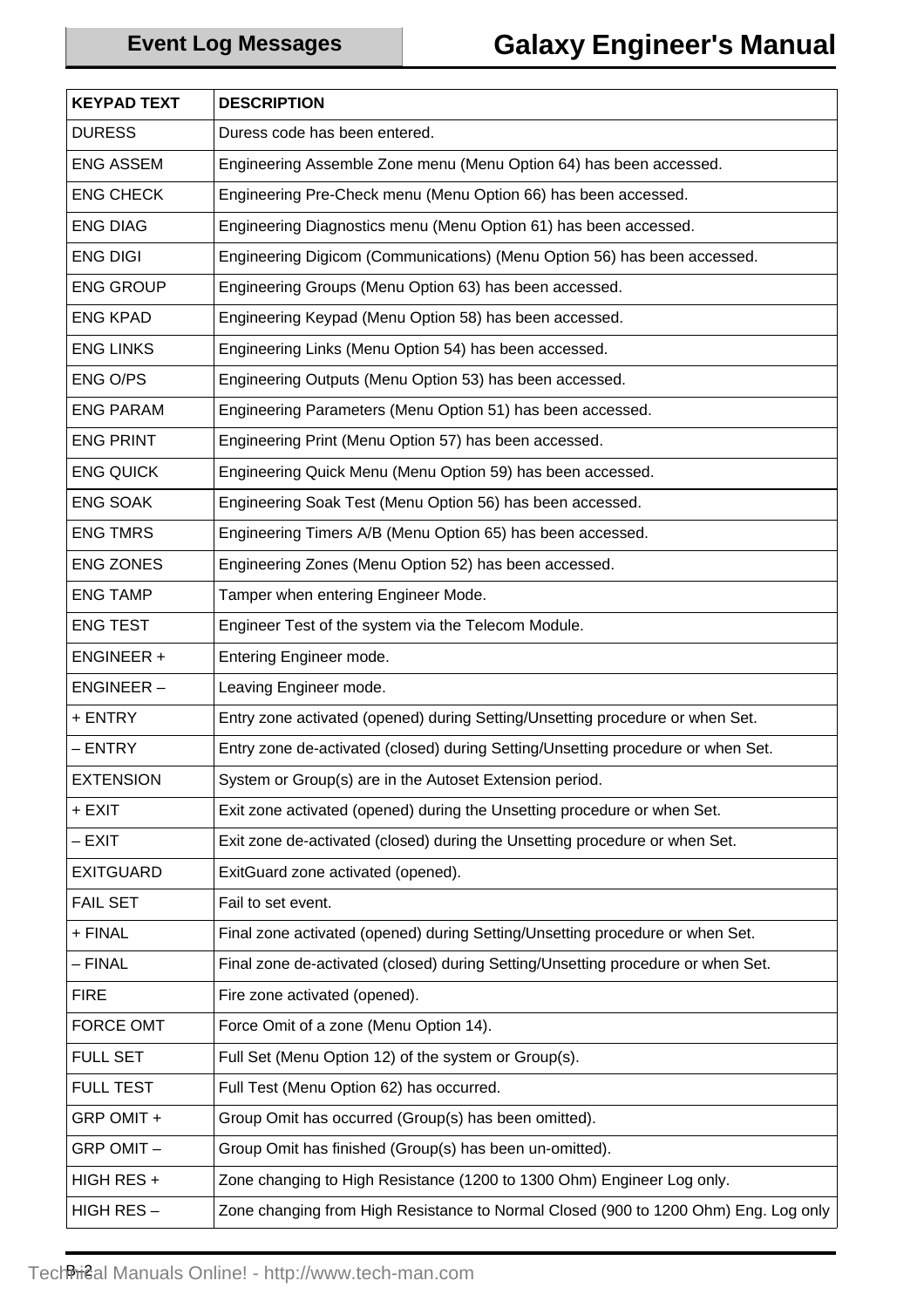| <b>KEYPAD TEXT</b> | <b>DESCRIPTION</b>                                                                                                       |
|--------------------|--------------------------------------------------------------------------------------------------------------------------|
| <b>INTRUDER</b>    | Intruder zone activated (opened).                                                                                        |
| <b>INT DELAY</b>   | Intruder Delay zone activated (opened).                                                                                  |
| <b>INT ALARM</b>   | Intruder Alarm from an Intruder Delay zone after the Delay Alarm time.                                                   |
| <b>KEYSWITCH</b>   | Keyswitch zone activated (opened).                                                                                       |
| <b>KSW CANCL</b>   | Keyswitch Cancels alarm activation (system or Group(s) still Set).                                                       |
| <b>KSW P/SET</b>   | Keyswitch part sets the system or Group(s).                                                                              |
| <b>KSW SET</b>     | Keyswitch Full Sets the system or Group(s).                                                                              |
| <b>KSW UNSET</b>   | Keyswitch Unsets the system or Group(s).                                                                                 |
| <b>KSW RESET</b>   | Keyswitch Resets the system or Group(s).                                                                                 |
| <b>LATE SET</b>    | Late Set of the system or Group(s).                                                                                      |
| <b>LEGAL CD</b>    | Legal Code entered (This a Level 0 Code or a valid user Code after an engineer's Code<br>the system or Group(s) is Set). |
| LINE FAIL +        | Telecom Module Line Fail has occurred or a telephone Line Fail zone activated (opene                                     |
| $LINE FAIL -$      | Telecom Module Line Fail has finished or a telephone Line Fail zone de-activated (close                                  |
| + LINK             | Link zone activated (opened).                                                                                            |
| $-LINK$            | Link zone de-activated (closed).                                                                                         |
| LOCKTIMER +        | Lockout timer activated.                                                                                                 |
| LOCKTIMER-         | Lockout timer de-activated.                                                                                              |
| $+$ LOG            | Log zone activated (opened).                                                                                             |
| $-LOG$             | Log zone de-activated (closed).                                                                                          |
| <b>LOG DELAY</b>   | Log Delay zone has been activated (opened) for longer than the Delay Alarm time.                                         |
| + LOW RES          | Zone changing to low resistance (800 to 900 Ohm).                                                                        |
| - LOW RES          | Zone changing from Low Resistance to Normal Closed (900 to 1200 Ohm).                                                    |
| + MASK             | Mask zone activated (opened).                                                                                            |
| – MASK             | Mask zone de-activated (closed).                                                                                         |
| <b>MAX ALARM</b>   | MAX alarm - door forced.                                                                                                 |
| <b>MEM RESET</b>   | Memory Reset (Restart) to factory default settings (Cold Start).                                                         |
| <b>MEMORY OK</b>   | Memory Reset (Restart) with programming details saved (Warm start).                                                      |
| MISSING +          | Module Missing its AB (RS485) communications.                                                                            |
| MISSING-           | Module that was Missing now has its AB (RS485) communications re-established.                                            |
| MOD CODES          | Modify Codes menu (Menu Option 41) has been accessed.                                                                    |
| <b>MOD REM</b>     | Galaxy Gold menu option has been accessed.                                                                               |
| <b>MOD SUMMR</b>   | Modify Summer menu (Menu Option 43) has been accessed.                                                                   |
| MOD T/D            | Modify Time/Date menu (Menu Option 42) has been accessed.                                                                |
| <b>MOD TMRS</b>    | Modify Timers Control menu (Menu Option 45) has been accessed.                                                           |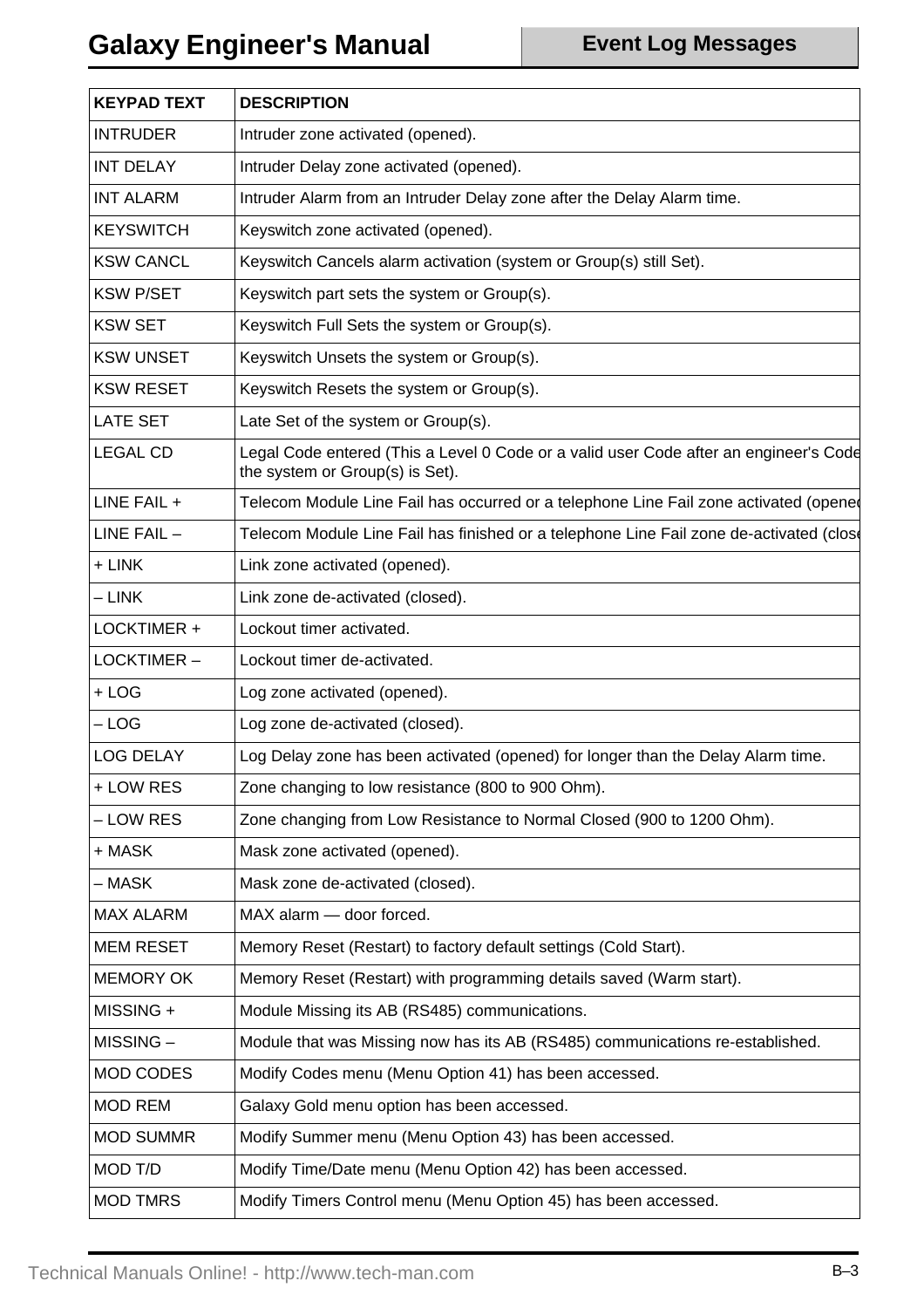| <b>KEYPAD TEXT</b> | <b>DESCRIPTION</b>                                                                                                          |
|--------------------|-----------------------------------------------------------------------------------------------------------------------------|
| NEW T/D            | New Time/Date after modification.                                                                                           |
| <b>OMIT ATM-1</b>  | Omit all ATM-1 zones.                                                                                                       |
| <b>OMIT ATM-2</b>  | Omit all ATM-2 zones.                                                                                                       |
| <b>OMIT ATM-3</b>  | Omit all ATM-3 zones.                                                                                                       |
| <b>OMIT ATM-4</b>  | Omit all ATM-4 zones.                                                                                                       |
| <b>OMIT VIBS</b>   | Mass omit of vibration zones.                                                                                               |
| <b>OMIT ZONE</b>   | Omit Zones menu (Menu Option 0 (in the Quick Menu) or Menu Option 11 (in the Full<br>Menu)) has been accessed.              |
| <b>OMITTED</b>     | Zone has been omitted.                                                                                                      |
| <b>OVWR SITE</b>   | Remote Overwrite of the Site (system) has occurred via Galaxy Gold or the RS232 Mod                                         |
| PA                 | PA zone activated (opened).                                                                                                 |
| PA DEL/SL          | PA Delayed Silent zone activated (opened).                                                                                  |
| PA DELAY           | PA Delayed zone activated (opened).                                                                                         |
| <b>PA UNSET</b>    | PA Unset zone activated while group in unset condition.                                                                     |
| <b>PA RESET</b>    | PA Reset has occurred.                                                                                                      |
| <b>PA SILENT</b>   | PA Silent zone activated (opened).                                                                                          |
| <b>PART SET</b>    | Part Set of system or Group(s).                                                                                             |
| <b>PREWARN</b>     | System or Group(s) in the Autoset Prewarning period.                                                                        |
| PRINT OC           | Print On Command.                                                                                                           |
| PRINT OL           | Print On Line, the automatic printing of the Event Log. Not to be confused with the prin<br>on-line message from a printer. |
| + PRT ENTRY        | Part Entry zone activated (opened).                                                                                         |
| – PRT ENTRY        | Part Entry zone de-activated (closed).                                                                                      |
| + PRT FINAL        | Part Final zone activated (opened).                                                                                         |
| – PRT FINAL        | Part Final zone de-activated (closed).                                                                                      |
| <b>PUSH SET</b>    | Push Set (Exit Terminator) zone activated (opened).                                                                         |
| <b>REARM</b>       | Rearm of system has occurred.                                                                                               |
| REM CALL +         | Remote device connected.                                                                                                    |
| REM CALL -         | Remote device disconnected.                                                                                                 |
| <b>REM COPY</b>    | Remote Copy of site details via SIA has occurred.                                                                           |
| <b>REM OVRWR</b>   | Remote Overwrite via SIA has occurred.                                                                                      |
| <b>REMOVED</b>     | Engineer has Removed a module from the system.                                                                              |
| <b>RM ACCESS</b>   | Remote Access zone activated (opened).                                                                                      |
| + SEC FINAL        | Secure Final zone activated (opened).                                                                                       |
| - SEC FINAL        | Secure Final zone de-activated (closed).                                                                                    |
| <b>SET LOG</b>     | Set Log zone activated (opened) when the system or Group(s) is Set.                                                         |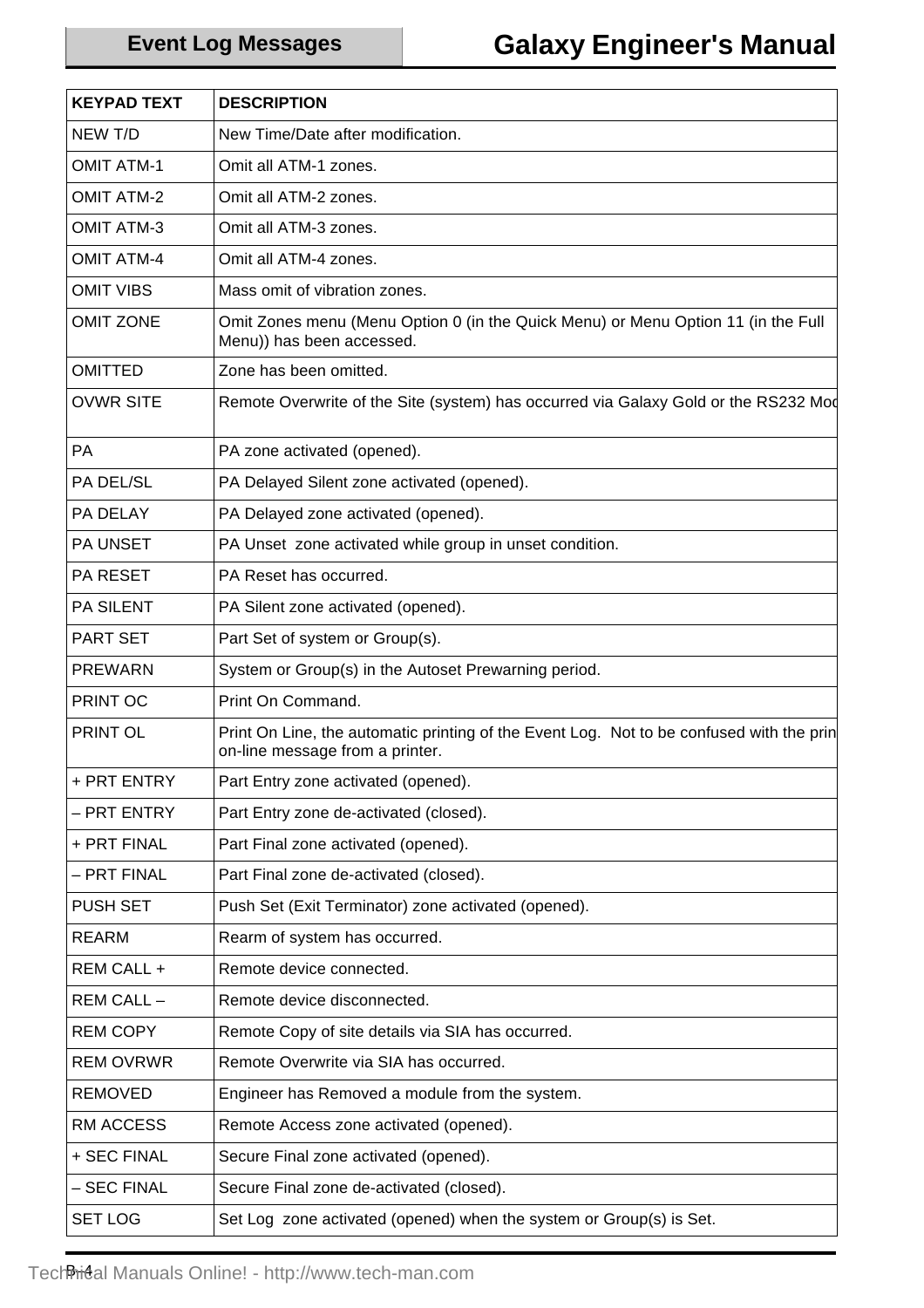| <b>KEYPAD TEXT</b> | <b>DESCRIPTION</b>                                                                                                    |
|--------------------|-----------------------------------------------------------------------------------------------------------------------|
| + SECURITY         | Security zone activated (opened).                                                                                     |
| – SECURITY         | Security zone de-activated (closed).                                                                                  |
| <b>SOAK TEST</b>   | Zone under Soak Test (Menu Option 56) activated when the system or group(s) is Set.                                   |
| <b>STANDLOW</b>    | Standby time for the battery is Low.                                                                                  |
| <b>SYS RESET</b>   | System Reset has occurred event.                                                                                      |
| + TAMP O/C         | Zone changing to Tamper Open Circuit (greater than 12,000 Ohm).                                                       |
| $-$ TAMP O/C       | Zone changing from Tamper Open Circuit to Normal Closed (900 to 1200 Ohm).                                            |
| <b>TAMP RST</b>    | Tamper Reset of the system has occurred.                                                                              |
| + TAMP S/C         | Zone changing to Tamper Short Circuit (less than 800 Ohm).                                                            |
| - TAMP S/C         | Zone changing from Tamper Short Circuit (less than 800 Ohm). to Normal Closed (900 to<br>1200 Ohm).                   |
| + TAMPER           | Tamper on a module activated (opened). A module is either a keypad, Galaxy RIO,<br>Telecom Module or RS232 Module.    |
| – TAMPER           | Tamper on a module de-activated (closed). A module is either a keypad, Galaxy RIO,<br>Telecom Module or RS232 Module. |
| TEST O/P           | Test Outputs menu (Menu Option 32) has been accessed.                                                                 |
| TIMEOUT            | Timeout alarm after the Entry Time has expired.                                                                       |
| TIMER A +          | Timer A activated (on).                                                                                               |
| TIMER A –          | Timer A de-activated (off).                                                                                           |
| TIMER B +          | Timer B activated (on).                                                                                               |
| TIMER B-           | Timer B de-activated (off).                                                                                           |
| T/O-BURGL          | Timeout alarm after the Entry Time has expired (same as TIMEOUT but used as a SIA<br>event).                          |
| <b>UNSET</b>       | Unset of the system or Group(s).                                                                                      |
| <b>URGENT</b>      | Urgent zone activated.                                                                                                |
| U/S EARLY          | Unset Early of the system or Group(s).                                                                                |
| <b>VIBRATION</b>   | Vibration zone activated.                                                                                             |
| <b>VIDEO</b>       | Video zone activated (opened).                                                                                        |
| <b>VID EXIT</b>    | Video Exit zone activated (opened).                                                                                   |
| WALK TEST +        | Walk Test has occurred.                                                                                               |
| <b>WALK TEST-</b>  | Walk Test has finished.                                                                                               |
| <b>WRONG CD</b>    | Wrong Code alarm activation (6 consecutive wrong codes). This Requires a system reset.                                |
| 24 HOURS           | 24 Hours zone activated (opened).                                                                                     |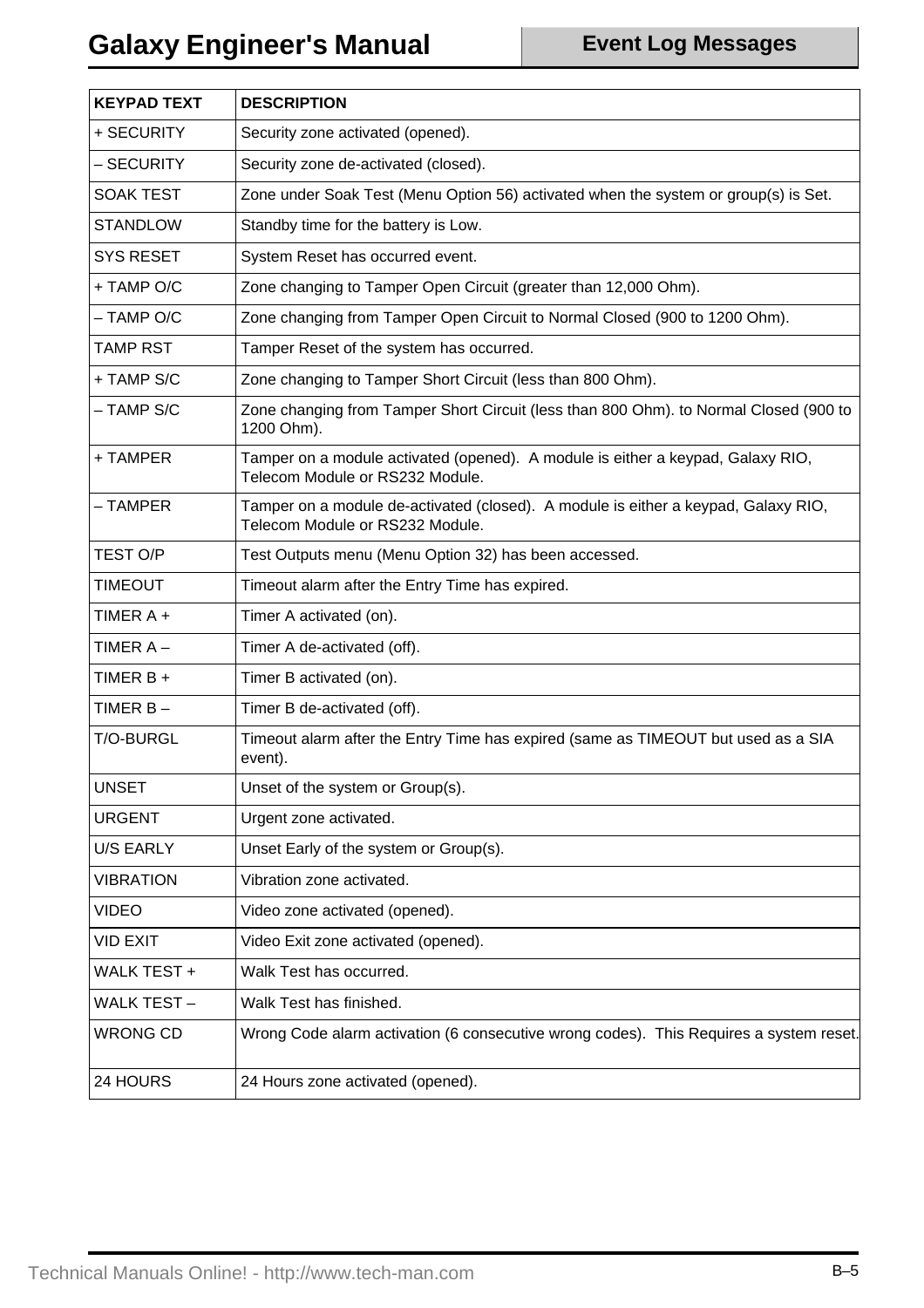## **Appendix C: Panel Comparisons**

|                         | Galaxy |              |              | <b>GALAXY (v1.10)</b> |                |                         |                |                |
|-------------------------|--------|--------------|--------------|-----------------------|----------------|-------------------------|----------------|----------------|
| <b>FUNCTIONS</b>        | 6      | 16           | $16+$        | 8                     | 18             | 60                      | 500            | 512            |
| Zones (max.)            | 8      | $8 - 16$     | $8 - 16$     | 8                     | $10 - 18$      | $12 - 60$               | $0 - 504$      | $0 - 512$      |
| <b>RIO Modules</b>      | 0      | 1            | 1            | 0                     | 1              | 6                       | 63             | 64             |
| Remote Keypads (LED)    | 3      | 3            | 3            | 0                     | 0              | $\mathbf 0$             | 0              | $\mathbf 0$    |
| Remote Keypads (LCD)    |        | 3            | 3            | 16                    | 16             | 16                      | 32             | 32             |
| <b>MAX Modules</b>      |        |              |              | 1                     | $\overline{2}$ | $\overline{4}$          | 16             | 32             |
| <b>User Codes</b>       | 8      | 15           | 15           | 10                    | 20             | 30                      | 100            | 200            |
| <b>MAX Codes</b>        |        |              |              | 40                    | 80             | 170                     | 200            | 300            |
| Groups                  | 0      | $\mathbf 0$  | 0            | 0                     | 3              | 4                       | 16             | 32             |
| Outputs                 | 5      | $7 - 11$     | $7 - 11$     | 6                     | $6 - 10$       | $6 - 30$                | $4 - 256$      | $4 - 260$      |
| <b>Printer Module</b>   |        | optional     | optional     | optional              | optional       | optional                | optional       | optional       |
| <b>Telecom Module</b>   |        |              |              | optional              | optional       | optional                | optional       | optional       |
| Line Fail Monitor       |        | Yes          |              |                       |                |                         |                |                |
| 7 Day Timers            |        |              |              | 0                     | 0              | $\overline{c}$          | $\overline{2}$ | $\overline{2}$ |
| RS485 Line (km)         | 1      | 1            | 1            | 1                     | 1              | 1                       | 4              | $\overline{4}$ |
| Zone Types              | 8      | 12           | 12           | 32                    | 32             | 39                      | 39             | 45             |
| Output Types            | 5      | 8            | 8            | 25                    | 30             | 56                      | 59             | 66             |
| Library (words)         |        | 100          | 100          | 0                     | 538            | 538                     | 538            | 538            |
| Event Log               | 50     | 250          | 250          | 100                   | 250            | 300                     | 500            | 1000           |
| Multi-Users             | No     | 4            | 5            | No                    | No             | 4                       | 8              | 16             |
| Auto Set Monitor        |        |              |              | No                    | No             | No                      | 1              | $\mathbf{1}$   |
| Pre-Check               |        |              |              | No                    | No             | 1                       | 1              | $\mathbf{1}$   |
| Group Omit              |        |              |              | $\mathbf 0$           | 3              | $\overline{\mathbf{4}}$ | 8              |                |
| Links                   |        |              |              | 0                     | 16             | 32                      | 99             | 99             |
| Link Outputs            |        |              |              | 0                     | 5              | 15                      | 15             | 15             |
| Part Set                | 3      | $\mathbf{3}$ | 3            | 1                     | 1              | 1                       | 1              | $\mathbf 1$    |
| RS232 Module            |        | 1            | $\mathbf{1}$ | $\mathbf{1}$          | 1              | $\mathbf{1}$            | $\mathbf{1}$   | $\mathbf{1}$   |
| Integrated Comms        |        |              | $\mathbf{1}$ |                       |                |                         |                |                |
| <b>Remote Servicing</b> |        | 1            | $\mathbf{1}$ | 1                     | $\mathbf{1}$   | 1                       | 1              | $\mathbf{1}$   |
| Up/Down Loading         |        | 1            | $\mathbf{1}$ | 1                     | 1              | $\mathbf{1}$            | $\mathbf{1}$   | $\mathbf 1$    |
| Shift Keys              | 5      | 13           | 13           |                       |                |                         |                |                |